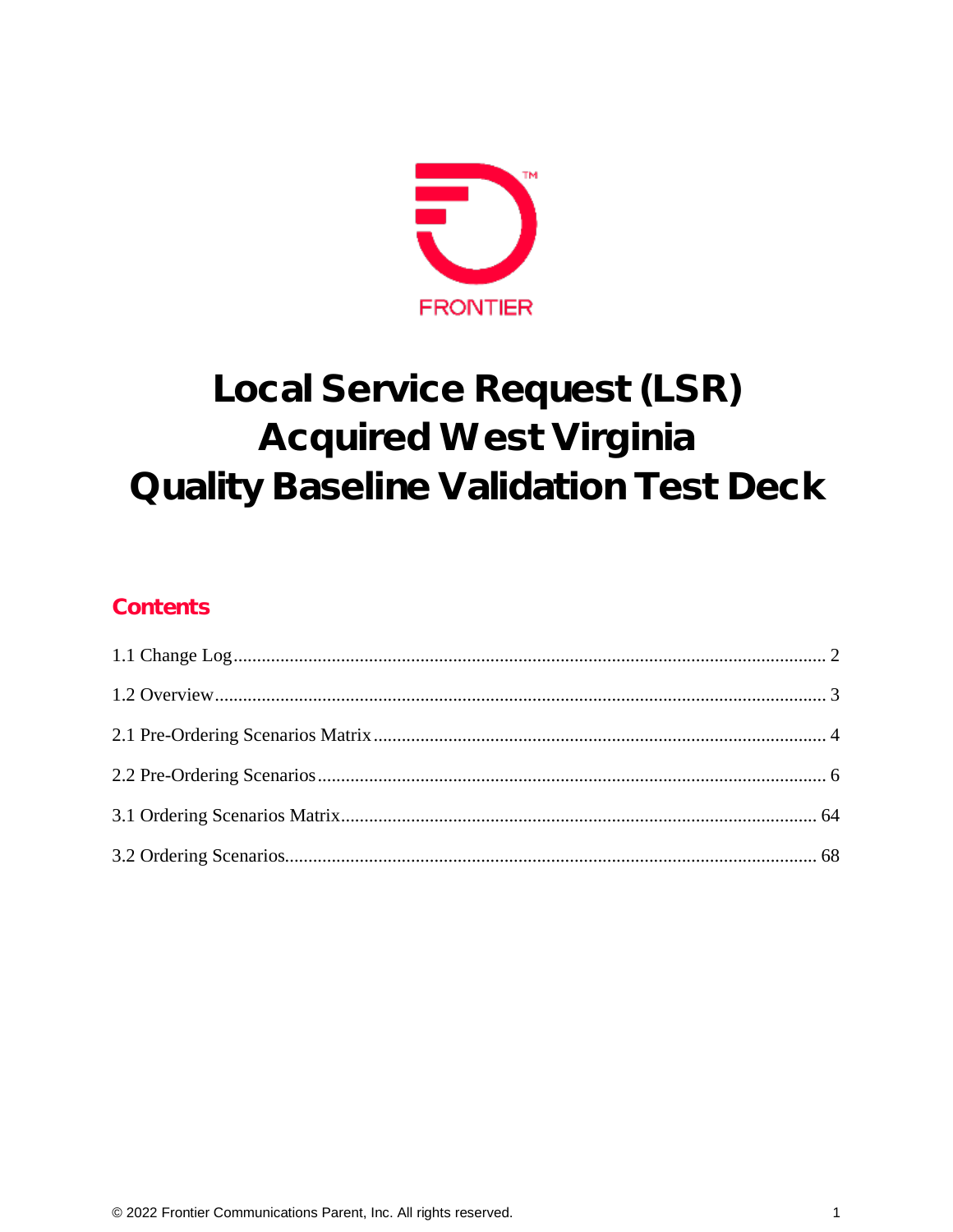### <span id="page-1-0"></span>**1.1 Change Log**

The following table will document all major changes to the Test Deck after the first publication, Version 1.0.

| <b>Change</b><br><b>Number</b> | <b>Scenario Number</b> | <b>Description of Change</b> | <b>Changed from Version</b> |
|--------------------------------|------------------------|------------------------------|-----------------------------|
|                                |                        |                              |                             |
|                                |                        |                              |                             |
|                                |                        |                              |                             |
|                                |                        |                              |                             |
|                                |                        |                              |                             |

DISCLAIMER: THIS DOCUMENTATION IS FOR INFORMATIONAL PURPOSES ONLY AND DOES NOT OBLIGATE FRONTIER TO PROVIDE SERVICES IN THE MANNER DESCRIBED IN THIS DOCUMENT. FRONTIER RESERVES THE RIGHT AS ITS SOLE OPTION TO MODIFY OR REVISE THE INFORMATION IN THIS DOCUMENT AT ANY TIME WITHOUT PRIOR NOTICE. IN NO EVENT SHALL FRONTIER OR ITS AGENTS, EMPLOYEES, DIRECTORS, OFFICERS, REPRESENTATIVES OR SUPPLIERS BE LIABLE UNDER CONTRACT, WARRANTY, TORT (INCLUDING BUT NOT LIMITED TO NEGLIGENCE OF FRONTIER), OR ANY OTHER LEGAL THEORY, FOR ANY DAMAGES ARISING FROM OR RELATING TO THIS DOCUMENT OR ITS CONTENTS, EVEN IF ADVISED OF THE POSSIBLITY OF SUCH DAMAGES.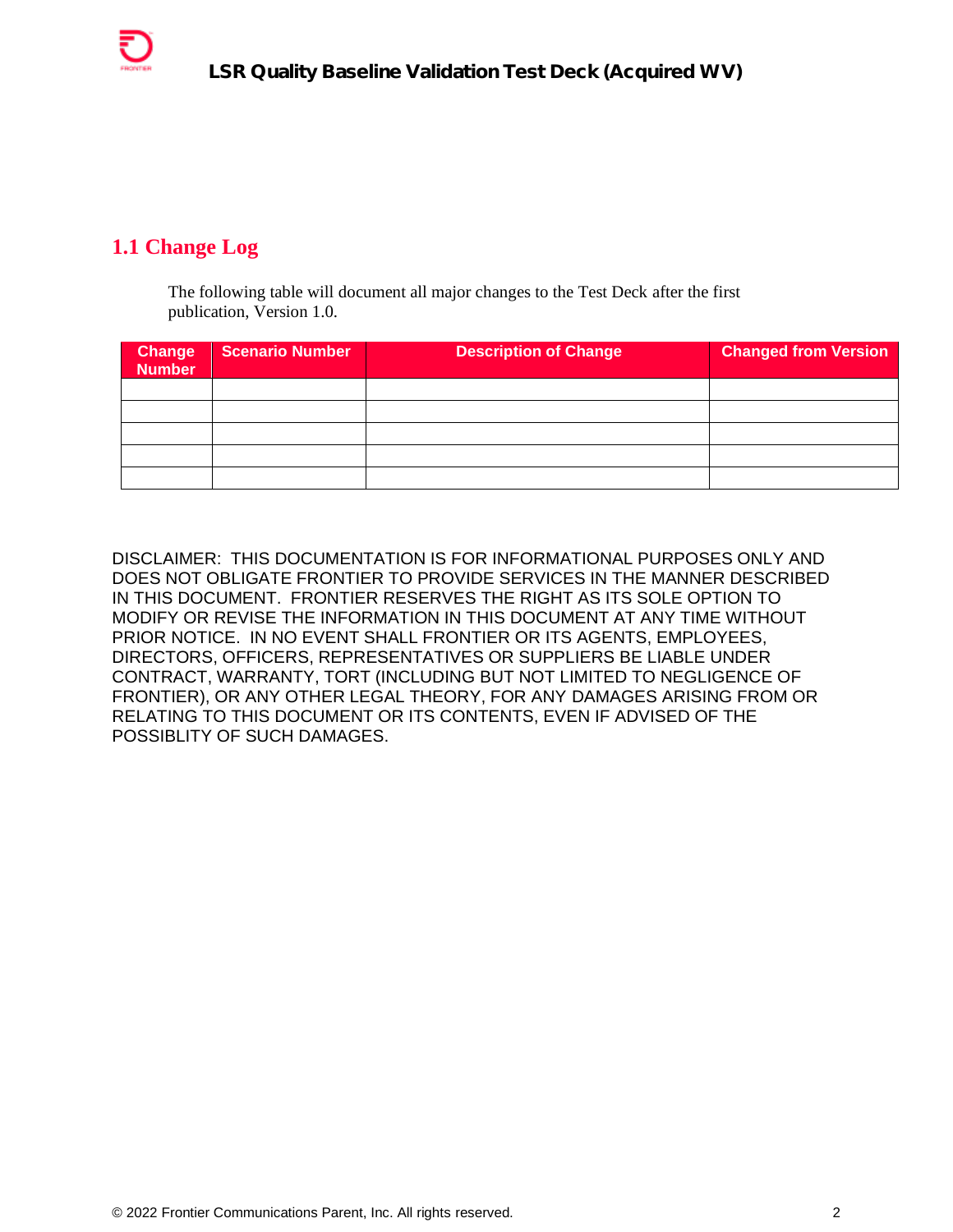

#### <span id="page-2-0"></span>**1.2 Overview**

The purpose of the Frontier – Quality Baseline Validation Test Deck is to provide CLECs/Resellers with typical wholesale Pre-Ordering and Ordering scenarios and the corresponding messages and LSRs. This test bed contains only a subset of the possible scenarios for a CLEC/Reseller. These scenarios are not comprehensive, and it is not recommended that these be the only scenarios tested by the CLEC/Reseller. They should be used as a starting point.

For Pre-Ordering and Ordering scenarios, the LSOG9 standard is used.

For Pre-Ordering scenarios, a sample inbound EDI request and the corresponding outbound EDI response have been provided. For Ordering scenarios, the LSR input data, the inbound EDI request, and the outbound EDI response are provided.

**THE PRE-ORDER AND ORDER OUTBOUND RESPONSES MAY BE EXPECTED RESULTS. AS SUCH, THE PRE-ORDER AND ORDER OUTBOUND RESPONSES MAY INCLUDE A PLACE HOLDER FOR CERTAIN MESSAGE TEXT INFORMATION AND NOT THE ACTUAL MESSAGE TEXT AS PART OF THE EXPECTED RESULTS. THE PRE-ORDER AND ORDER RESPONSES MAY ALSO INCLUDE FICTITIOUS DATES IN THE HEADER INFORMATION. SINCE THIS INFORMATION IS CURRENTLY EXPECTED RESULTS, THE PRE-ORDER AND ORDER PON, DDD, D/TSENT AND INIT FIELDS MAY HAVE DIFFERENT VALUES ON THE INPUT AND OUTPUT FOR A GIVEN SCENARIO.**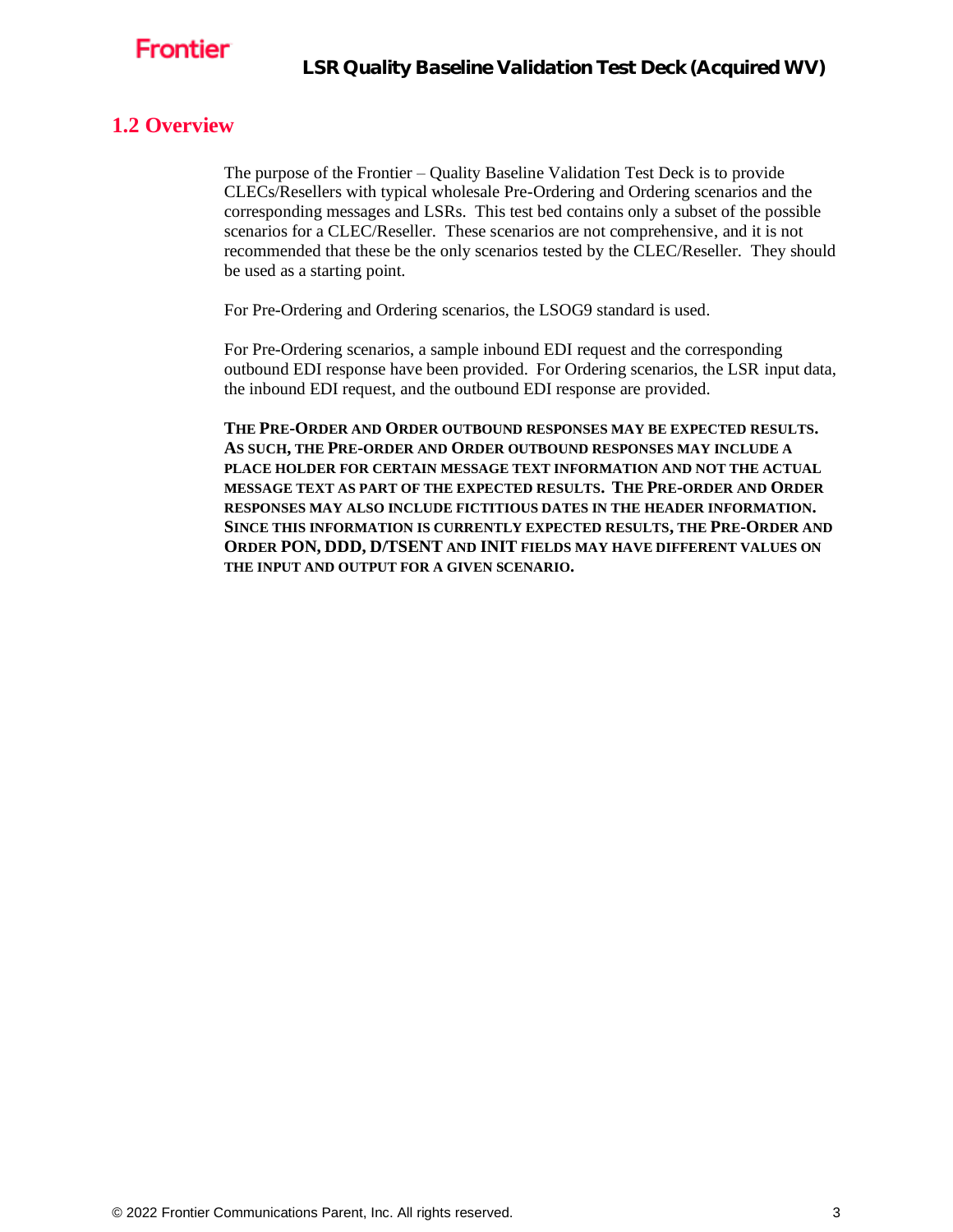# Frontier

## **2.1 Pre-Ordering Scenarios Matrix**

<span id="page-3-0"></span>

| <b>Scenario</b><br><b>Number</b> | <b>State</b> | <b>Transaction</b> | <b>Scenario Description</b>                          | <b>Account Information</b>                 |
|----------------------------------|--------------|--------------------|------------------------------------------------------|--------------------------------------------|
| 01                               | <b>WV</b>    | AT                 | Address Validation by WTN                            | 3042527055                                 |
| 02                               | <b>WV</b>    | AA                 | <b>Address Validation by Address</b>                 | <b>2060 US ROUTE 60</b><br>MILTON WV 25541 |
| 02A                              | <b>WV</b>    | <b>DR</b>          | Due Date Reservation                                 | <b>2060 US ROUTE 60</b><br>MILTON WV 25541 |
| 03                               | <b>WV</b>    | BE                 | Reserve Telephone Number                             | <b>840 LEE RD</b><br>FOLLANSBEE WV 26037   |
| 03A                              | <b>WV</b>    | <b>BU</b>          | Return Reserved Telephone Number                     | <b>840 LEE RD</b><br>FOLLANSBEE WV 26037   |
| 03B                              | <b>WV</b>    | <b>GK</b>          | <b>Cancel Telephone Number Reservation</b>           | <b>840 LEE RD</b><br>FOLLANSBEE WV 26037   |
| 04                               | <b>WV</b>    | ${\bf E}$          | Customer Service Inquiry - Parsed                    | 3047528452                                 |
| 05                               | <b>WV</b>    | ${\bf E}$          | Customer Service Inquiry - Non-Parsed                | 3047528452                                 |
| 06                               | <b>WV</b>    | <b>TA</b>          | Directory Listing Inquiry by LTN                     | 3047330555                                 |
| 07                               | <b>WV</b>    | JA                 | Loop Make Up Inquiry by Address                      | 210 ARMSTRONG ST<br>KEYSER WV 26726        |
| 08                               | <b>WV</b>    | QA                 | Loop Qualification Basic by WTN                      | 3042691573                                 |
| 09                               | <b>WV</b>    | HA                 | XDSL Loop Qualification by Address                   | 119 S HEBER ST<br><b>BECKLEY WV 25801</b>  |
| 10                               | <b>WV</b>    | CA                 | Product and Service Availability                     | 304722                                     |
| 11                               | <b>WV</b>    | NA                 | Collocation Facility Assignment - Single<br>Facility | <b>CHTNWVLEHPJ</b>                         |
| 12                               | <b>WV</b>    | $\mathbf E$        | <b>Customer Service Inquiry Parsed by ECCKT</b>      | 54/AQDU/103692//WV                         |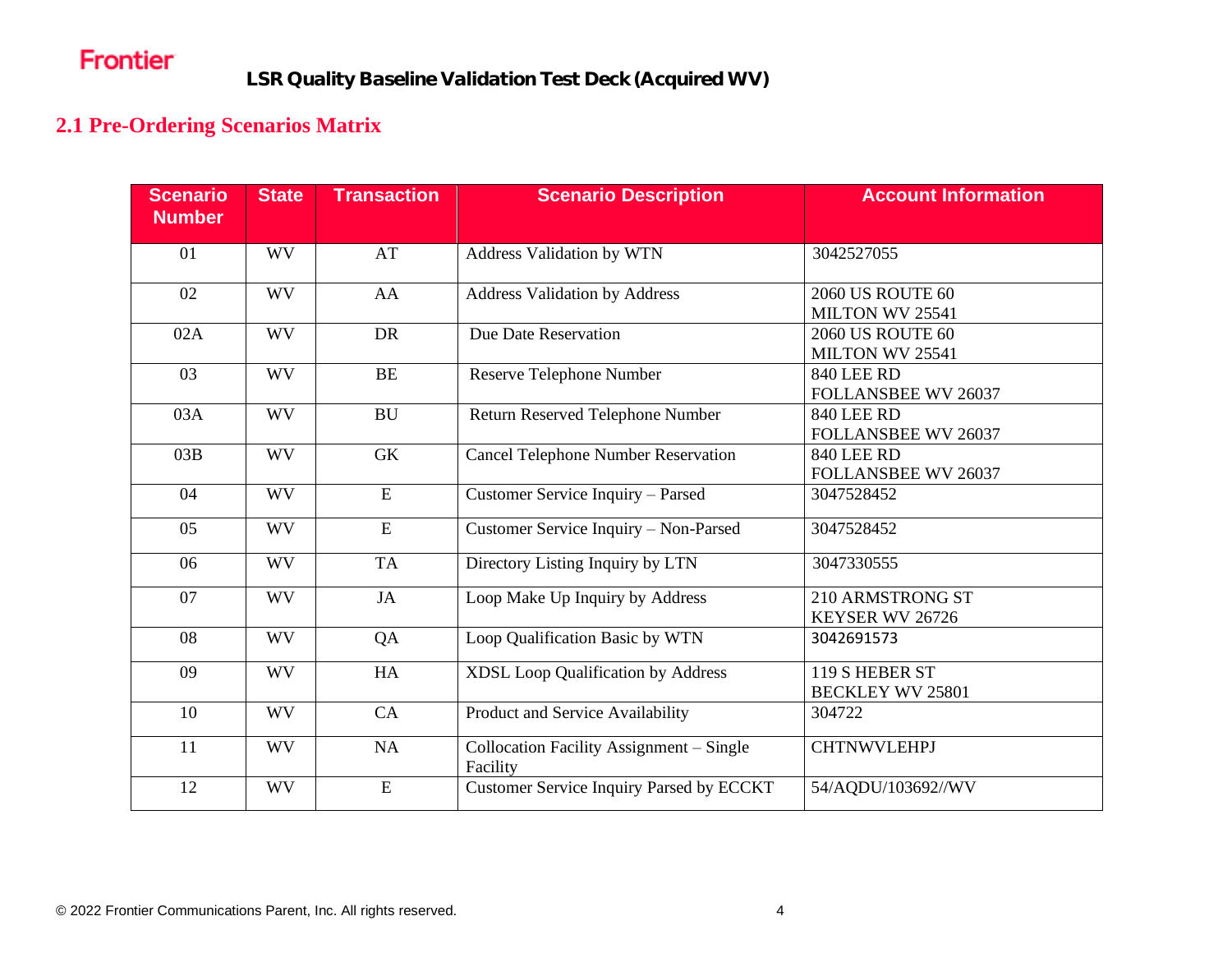### **LSR Quality Baseline Validation Test Deck (Acquired WV)**

| <b>Scenario</b><br><b>Number</b> | <b>State</b> | <b>Transaction</b> | <b>Scenario Description</b>                              | <b>Account Information</b> |
|----------------------------------|--------------|--------------------|----------------------------------------------------------|----------------------------|
| 13                               | WV           | NB.                | Collocation Facility Assignment – Range of<br>Facilities | BAVLWVPEHPC                |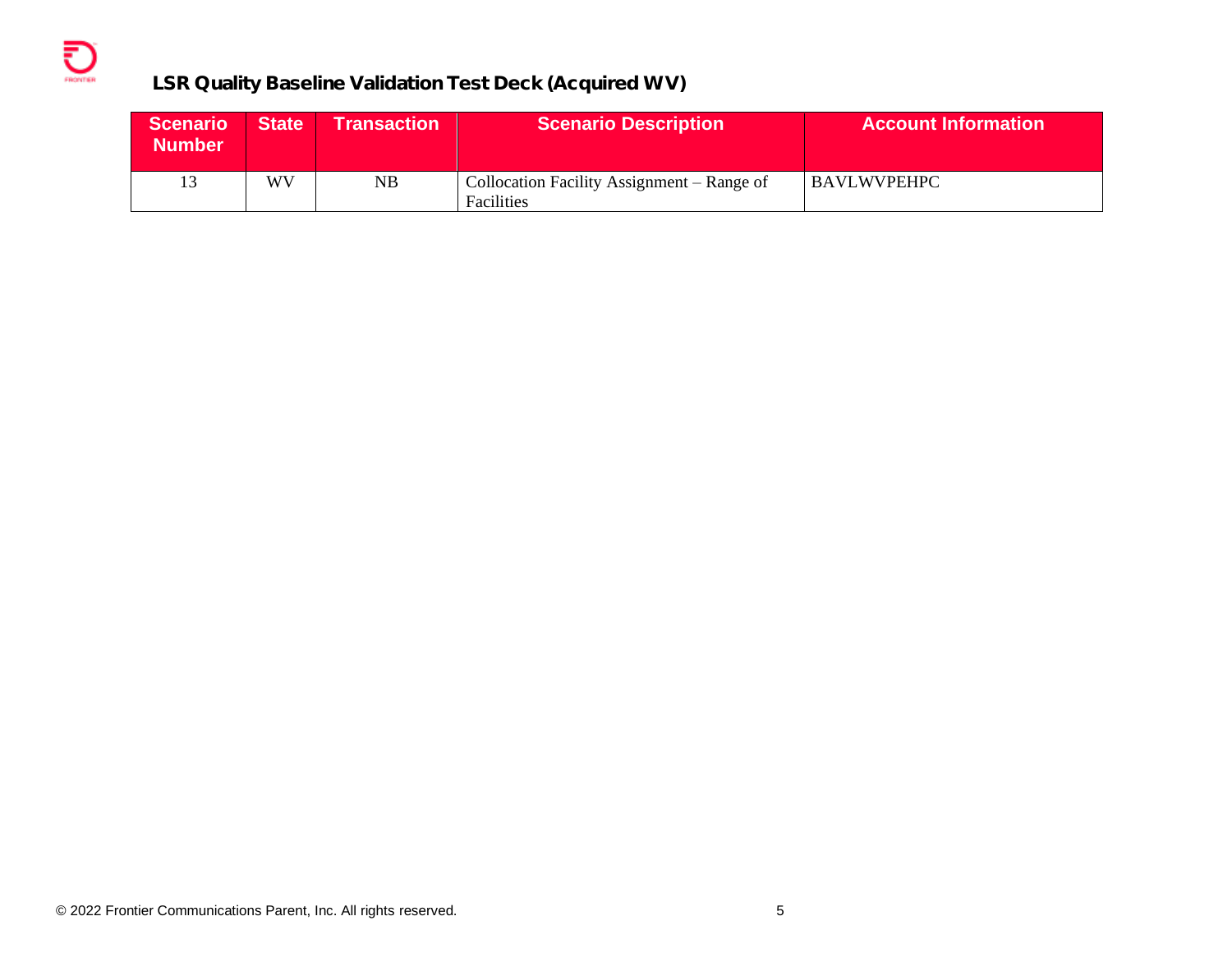# Frontier

LSR Quality Baseline Validation Test Deck (Acquired WV)

# <span id="page-5-0"></span>**2.2 Pre-Ordering Scenarios**

-Input Data -Inbound Request -Outbound Responses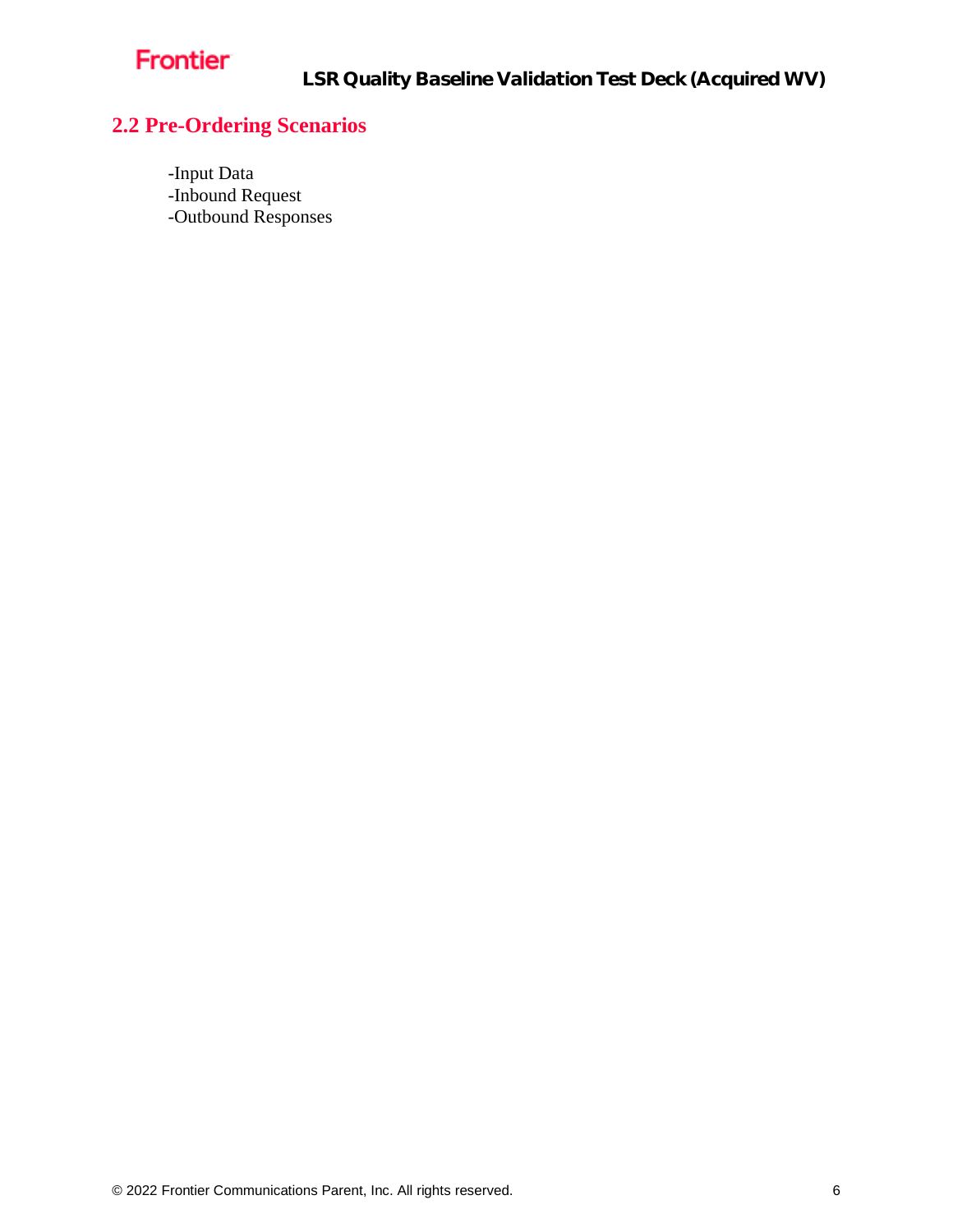

LSR Quality Baseline Validation Test Deck (Acquired WV)

| <b>Scenario Number:</b>      | $^{01}$                          |
|------------------------------|----------------------------------|
| <b>Scenario Description:</b> | <b>Address Validation by WTN</b> |
| State:                       | WV                               |
| <b>Transaction:</b>          | AT                               |

| <b>FIELD</b> | <b>DATA</b> |
|--------------|-------------|
|              |             |
| <b>TXNUM</b> |             |
| <b>TXTYP</b> | A           |
| <b>TXACT</b> |             |
| <b>CC</b>    | 000Z        |
| <b>STATE</b> | <b>WV</b>   |
| <b>QR</b>    |             |
| <b>WTN</b>   | 3042527055  |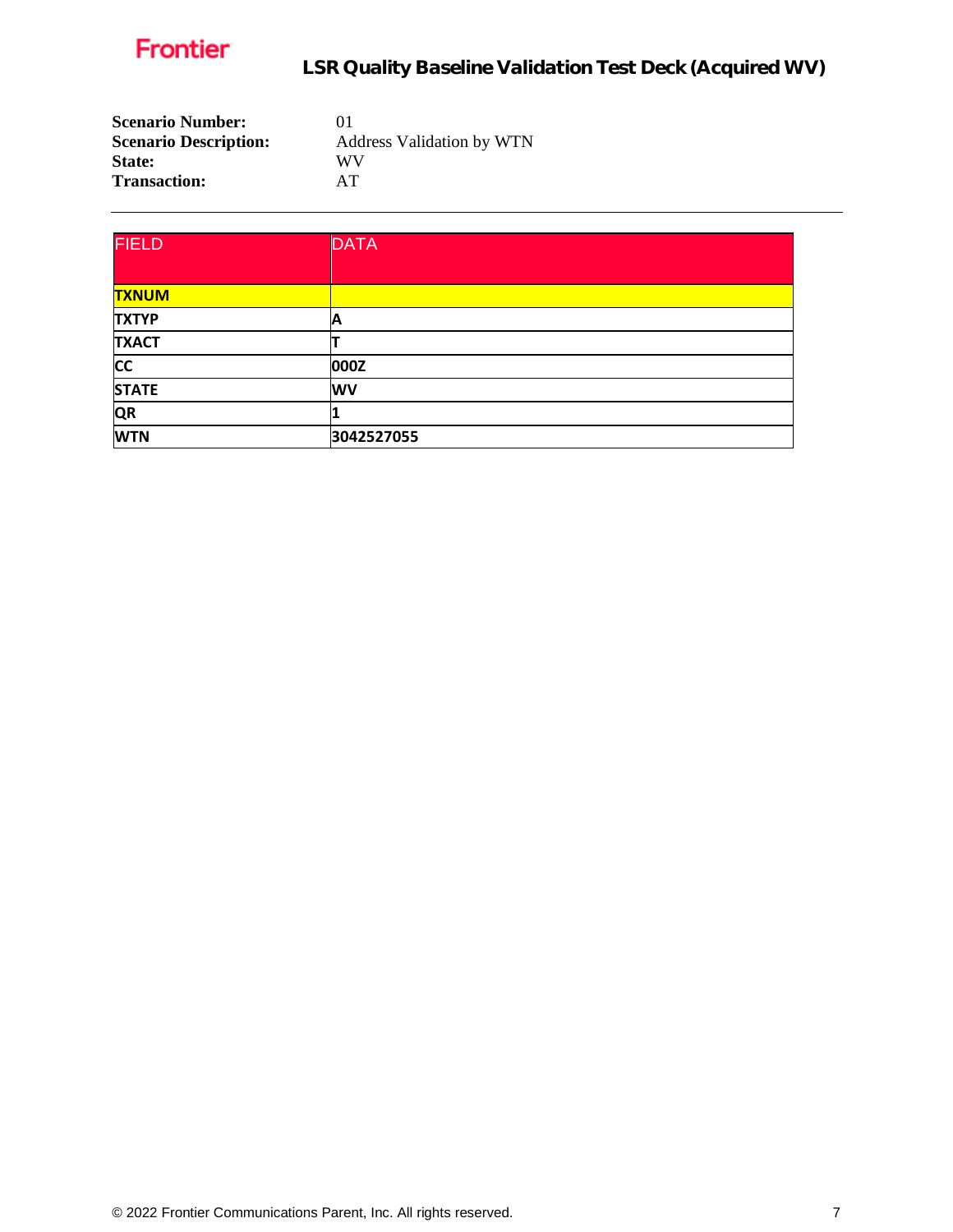

| <b>Scenario Number:</b>      | $^{01}$                          |
|------------------------------|----------------------------------|
| <b>Scenario Description:</b> | <b>Address Validation by WTN</b> |
| <b>State:</b>                | WV                               |
| <b>Transaction:</b>          | AТ                               |

 $ISA~00~\sim$   $~01~\sim$   $~01~\sim$   $~2Z~2$ TKVFO  $~01~\sim$  FTRPO ~220322~0943~U~00405~004917529~0~T~^ GS~PO~ZTKVFO~FTRPO~20220322~0943~4917529~X~004050 ST~850~0001 BEG~28~IN~PO01ATWV032222~~20220322 DTM~097~20220322~0943 SI~TI~IQ~A SI~TI~IR~T N1~BY~~25~000Z  $N4 \sim NV$ PO1~1~1~EA SI~TI~WT~3042527055 QTY~B3~1~EA  $CTT~1$ SE~12~0001 GE~1~4917529 IEA~1~004917529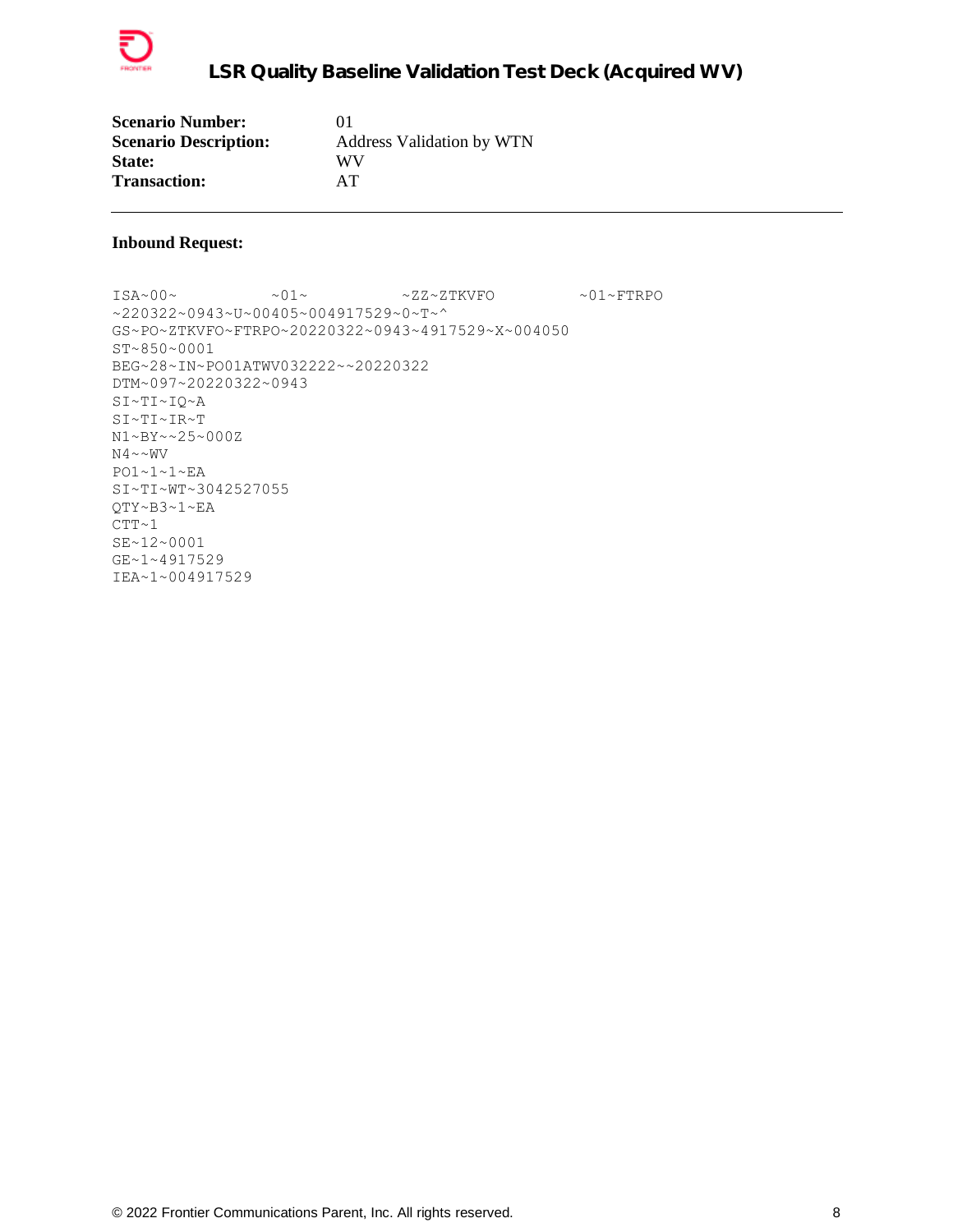

| <b>Scenario Number:</b>      | $^{01}$                          |
|------------------------------|----------------------------------|
| <b>Scenario Description:</b> | <b>Address Validation by WTN</b> |
| <b>State:</b>                | WV                               |
| <b>Transaction:</b>          | AT                               |

ISA~00~ ~00~ ~ZZ~FTRPO ~01~ZTKVFO ~220322~0944~U~00405~004917533~0~T~^ GS~PR~FTRPO~ZTKVFO~20220322~0944~4917533~X~004050 ST~855~0001 BAK~11~AT~PO01ATWV032222~20220322 DTM~097~20220322~0944 SI~TI~IQ~A N1~BY~~25~000Z PO1~1~1~EA~~~A6~ADA SI~TI~LS~304253 SI~TI~LO~BCKLWVWDDS0 SI~TI~AF~N SI~TI~CF~0 PID~S~~TI~FCI~~~BA-RSQ~N REF~82~BECKLEY~ABRVRATECENTER TAX~~60~0X N1~IT~NONE N4~~WV~25880-9096 NX2~01~114 NX2~02~DAYLILLY NX2~07~MOUNT HOPE NX2~62~LN SLN~1~1~A~1~EA SI~TI~BT~XR1UB N9~82~LN MTX~~Subscriber CustXM0N8 N9~ME~STAT MTX~~WORKING 20210305 N1~IT~NONE REF~11~3042527055~ATN SLN~1~2~A~1~EA SI~TI~BT~XR1UB N9~ME~STAT MTX~~WORKING 20210305 N1~IT~NONE REF~11~3042527055~ATN SLN~1~3~A~1~EA N9~82~EXKEY~000000 N9~82~SWDESC MTX~~5ESS  $CTT~1$ SE~39~0001 GE~1~4917533 IEA~1~004917533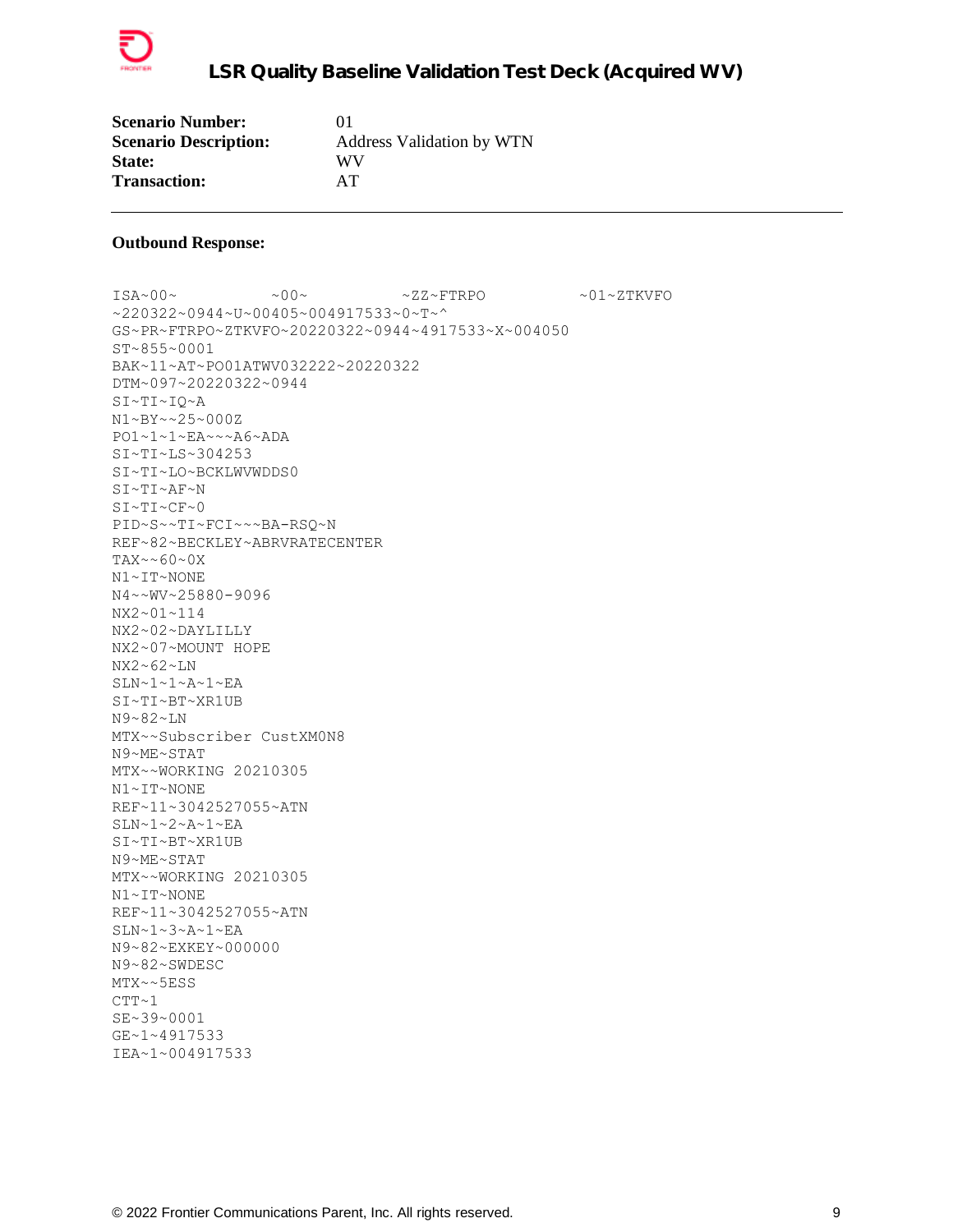

| <b>Scenario Number:</b>      | $\Omega$                             |
|------------------------------|--------------------------------------|
| <b>Scenario Description:</b> | <b>Address Validation by Address</b> |
| <b>State:</b>                | WV                                   |
| <b>Transaction:</b>          | ΑA                                   |

| <b>FIELD</b> | <b>DATA</b>   |
|--------------|---------------|
| <b>TXNUM</b> |               |
| <b>TXTYP</b> | A             |
| <b>TXACT</b> | Α             |
| <b>CC</b>    | 000Z          |
| <b>AFT</b>   | ΙN            |
| <b>SANO</b>  | 2060          |
| <b>SASN</b>  | US ROUTE 60   |
| <b>CITY</b>  | <b>MILTON</b> |
| <b>STATE</b> | <b>WV</b>     |
| <b>ZIP</b>   | 25541         |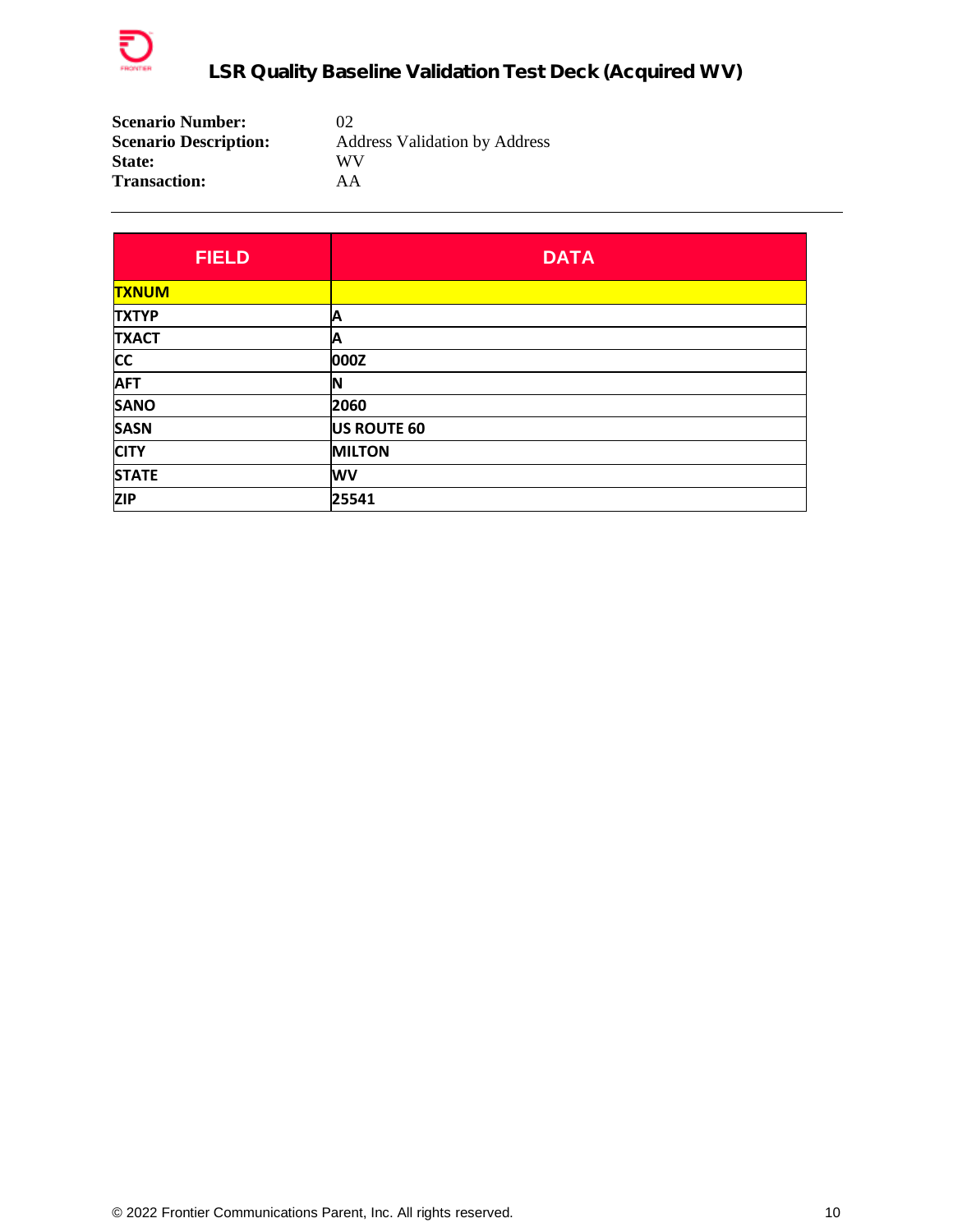

| <b>Scenario Number:</b>      | 02                                   |
|------------------------------|--------------------------------------|
| <b>Scenario Description:</b> | <b>Address Validation by Address</b> |
| <b>State:</b>                | WV                                   |
| <b>Transaction:</b>          | AA                                   |

 $\verb|ISA~00~|~\verb|V5A~00~|~\verb|V5A~00~|~\verb|V5A~00~|~\verb|V5A~00~|~\verb|V5A~00~|~\verb|V5A~00~|~\verb|V5A~00~|~\verb|V5A~00~|~\verb|V5A~00~|~\verb|V5A~00~|~\verb|V5A~00~|~\verb|V5A~00~|~\verb|V5A~00~|~\verb|V5A~00~|~\verb|V5A~00~|~\verb|V5A~00~|~\verb|V5A~00~|~\verb|V5A$ ~190502~1301~U~00405~004086259~0~T~^ GS~PO~ZTKVFO~FTRPO~20190502~1301~4086259~X~004050 ST~850~0001 BEG~28~IN~PO0202AWV050219~~20190502 DTM~097~20190502~1301 SI~TI~IQ~A SI~TI~IR~A N1~BY~~25~000Z  $N4 \sim NV$ PO1~1~1~EA SI~TI~AF~N N1~IT~NONE N4~~~25541 NX2~01~2060 NX2~02~US ROUTE 60 NX2~07~Milton  $CTT~1$ SE~16~0001 GE~1~4086259 IEA~1~004086259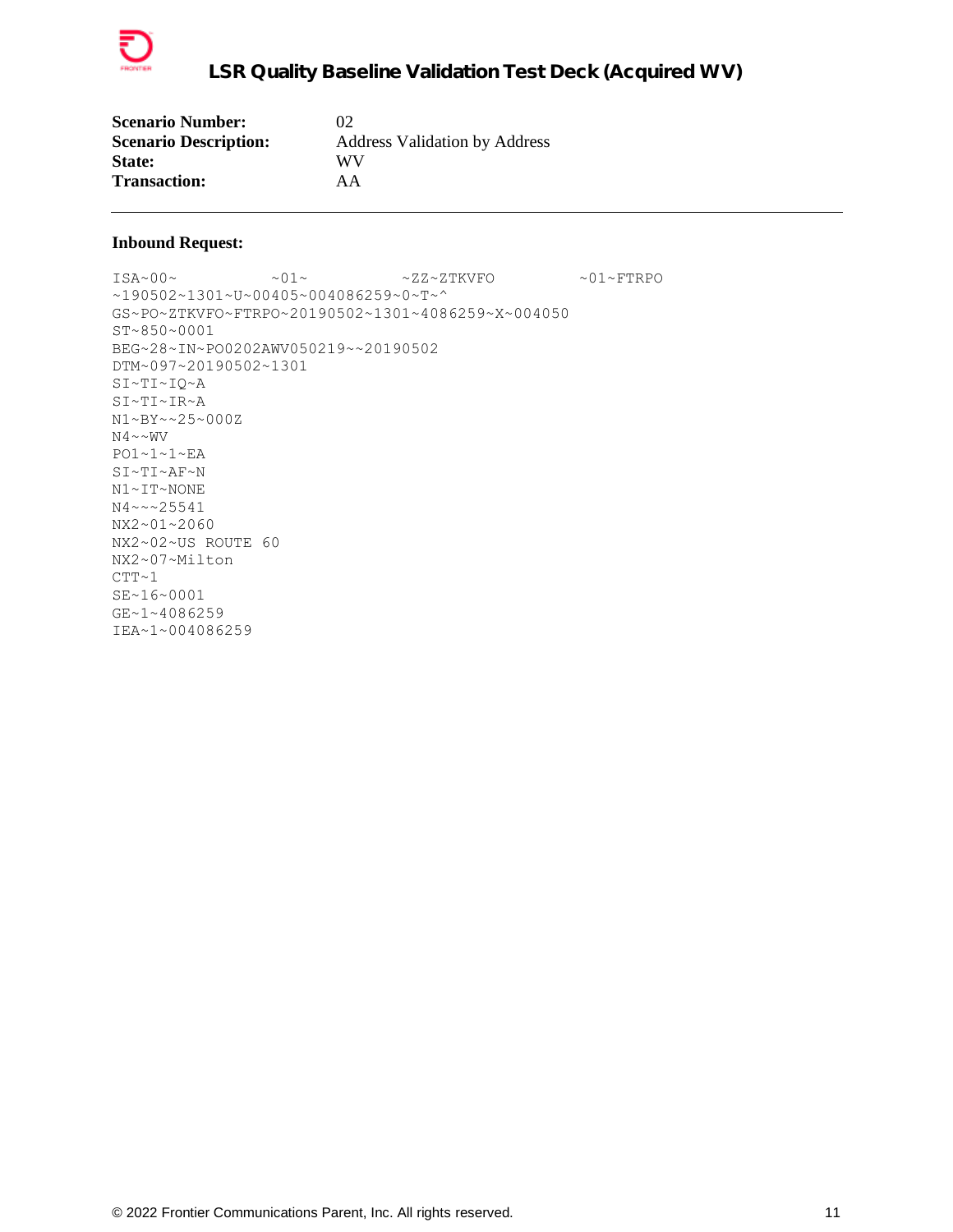

| <b>Scenario Number:</b>      | 02                                   |
|------------------------------|--------------------------------------|
| <b>Scenario Description:</b> | <b>Address Validation by Address</b> |
| <b>State:</b>                | WV                                   |
| <b>Transaction:</b>          | AA                                   |

 $\sim 00\sim \qquad \qquad \sim 00\sim \qquad \qquad \sim {\tt ZZ} \sim {\tt FTRPO} \qquad \qquad \sim 01\sim {\tt ZTKVFO}$ ~190502~1301~U~00405~004086263~0~T~^ GS~PR~FTRPO~ZTKVFO~20190502~1301~4086263~X~004050 ST~855~0001 BAK~11~AT~PO0202AWV050219~20190502 DTM~097~20190502~0101 SI~TI~IQ~A N1~BY~~25~000Z PO1~1~1~EA~~~A6~ADA SI~TI~LS~304743 SI~TI~LO~MLTNWVMNRS1 SI~TI~AF~N SI~TI~CF~0 PID~S~~TI~FCI~~~BA-RSQ~N REF~82~MILTON~ABRVRATECENTER  $TAX~0.60~K$ N1~IT~NONE N4~~WV~25541 NX2~01~2060 NX2~02~U S ROUTE 60 NX2~03~W NX2~07~MILTON SLN~1~1~A~1~EA SI~TI~BT~R1 N9~82~LN MTX~~Subscriber CustXM1694284N8 N9~ME~STAT MTX~~WORKING 20071211 N1~IT~NONE REF~11~3047434709~ATN SLN~1~2~A~1~EA N9~82~EXKEY~000000 N9~82~SWDESC MTX~~RSM  $CTT~1$ SE~33~0001 GE~1~4086263 IEA~1~004086263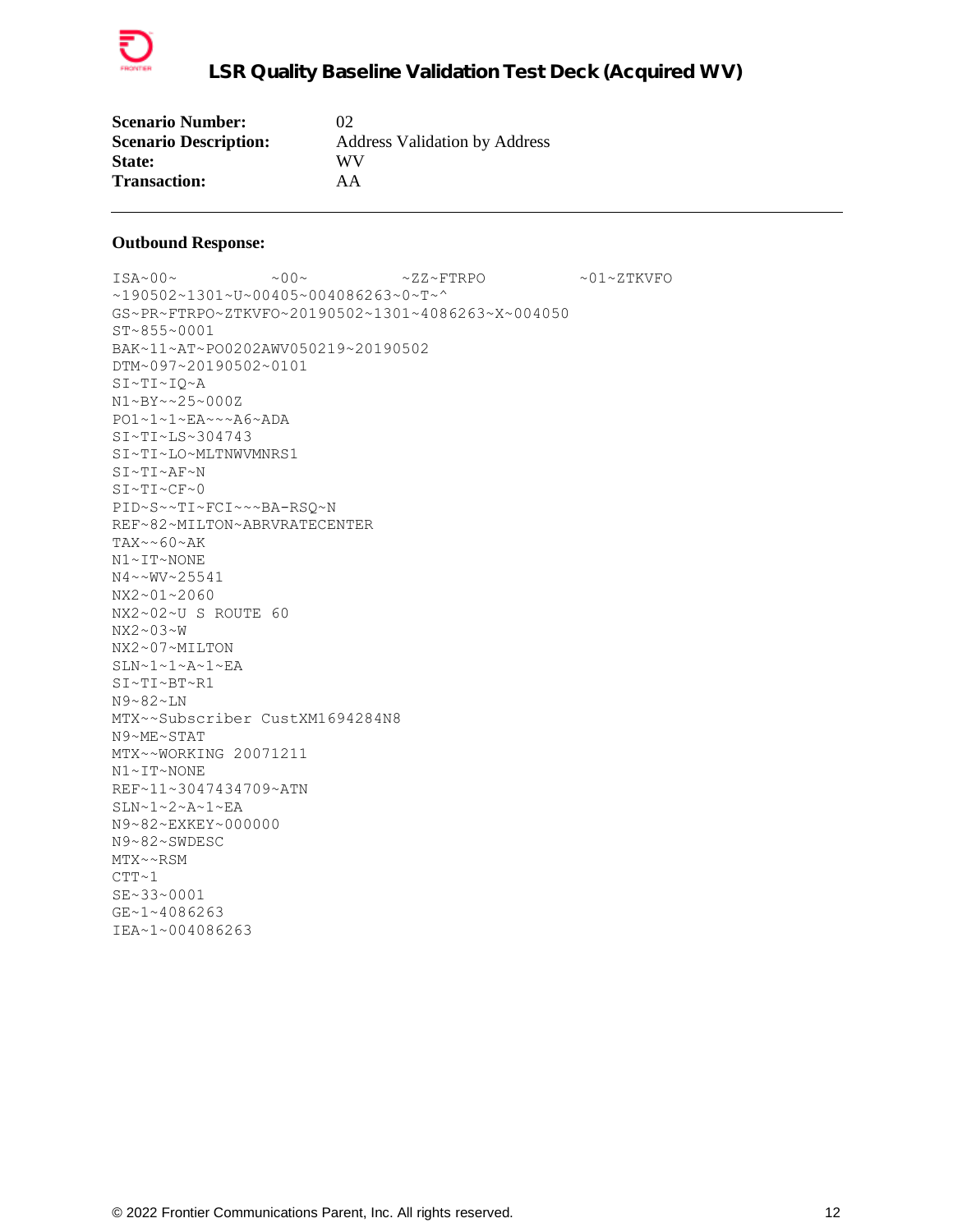

| <b>Scenario Number:</b>      | 02A                  |
|------------------------------|----------------------|
| <b>Scenario Description:</b> | Due Date Reservation |
| <b>State:</b>                | WV                   |
| <b>Transaction:</b>          | DR.                  |

| <b>FIELD</b>  | <b>DATA</b>       |
|---------------|-------------------|
| <b>TXNUM</b>  | Use same as PO #2 |
| <b>TXTYP</b>  | D                 |
| <b>TXACT</b>  | $\mathbf R$       |
| <b>CC</b>     | 000Z              |
| <b>TOS</b>    | $1BF-$            |
| <b>REQTYP</b> | Е                 |
| <b>ACT</b>    | N                 |
| <b>STATE</b>  | <b>WV</b>         |
| <b>APPRD</b>  |                   |
| <b>QR</b>     | $\mathbf{2}$      |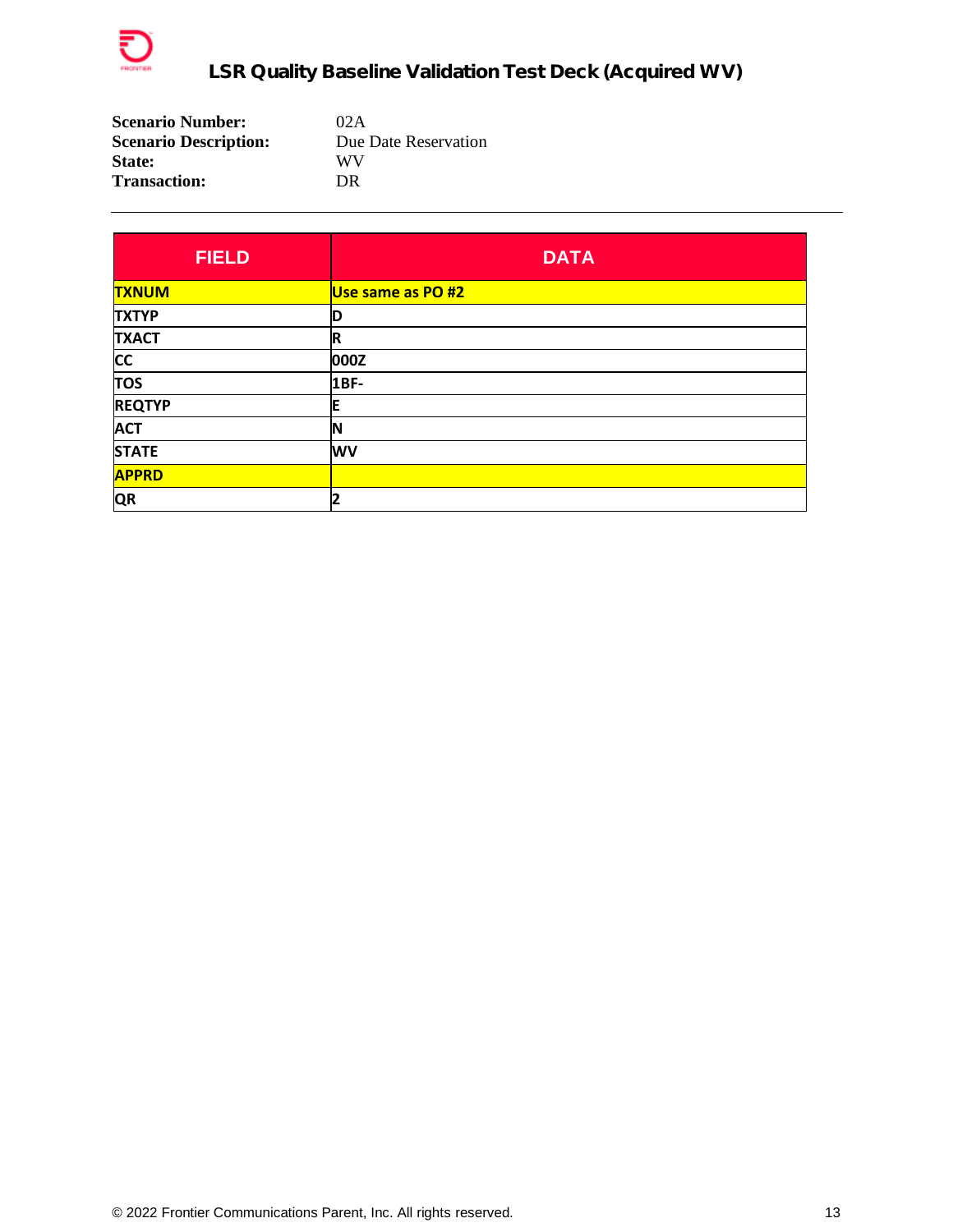

| <b>Scenario Number:</b>      | 02A                  |
|------------------------------|----------------------|
| <b>Scenario Description:</b> | Due Date Reservation |
| <b>State:</b>                | WV                   |
| <b>Transaction:</b>          | DR                   |

 $\sim 01 \sim \text{N} \sim 01 \sim \text{N} \sim 2 \, \text{N} \sim 2 \, \text{N} \sim 01 \sim \text{F} \cdot \text{R} \cdot \text{N}$ ~190502~1302~U~00405~004086267~0~T~^ GS~PO~ZTKVFO~FTRPO~20190502~1302~4086267~X~004050 ST~850~0001 BEG~28~IN~PO0202AWV050219~~20190502 DTM~097~20190502~1302 SI~TI~AA~N SI~TI~IQ~D SI~TI~IR~R SI~TI~RE~E SI~TI~TY~1BF-N1~BY~~25~000Z  $N4 \sim WV$ PO1~1~1~EA DTM~211~20190508 QTY~B3~2~EA  $CTT~1$ SE~15~0001 GE~1~4086267 IEA~1~004086267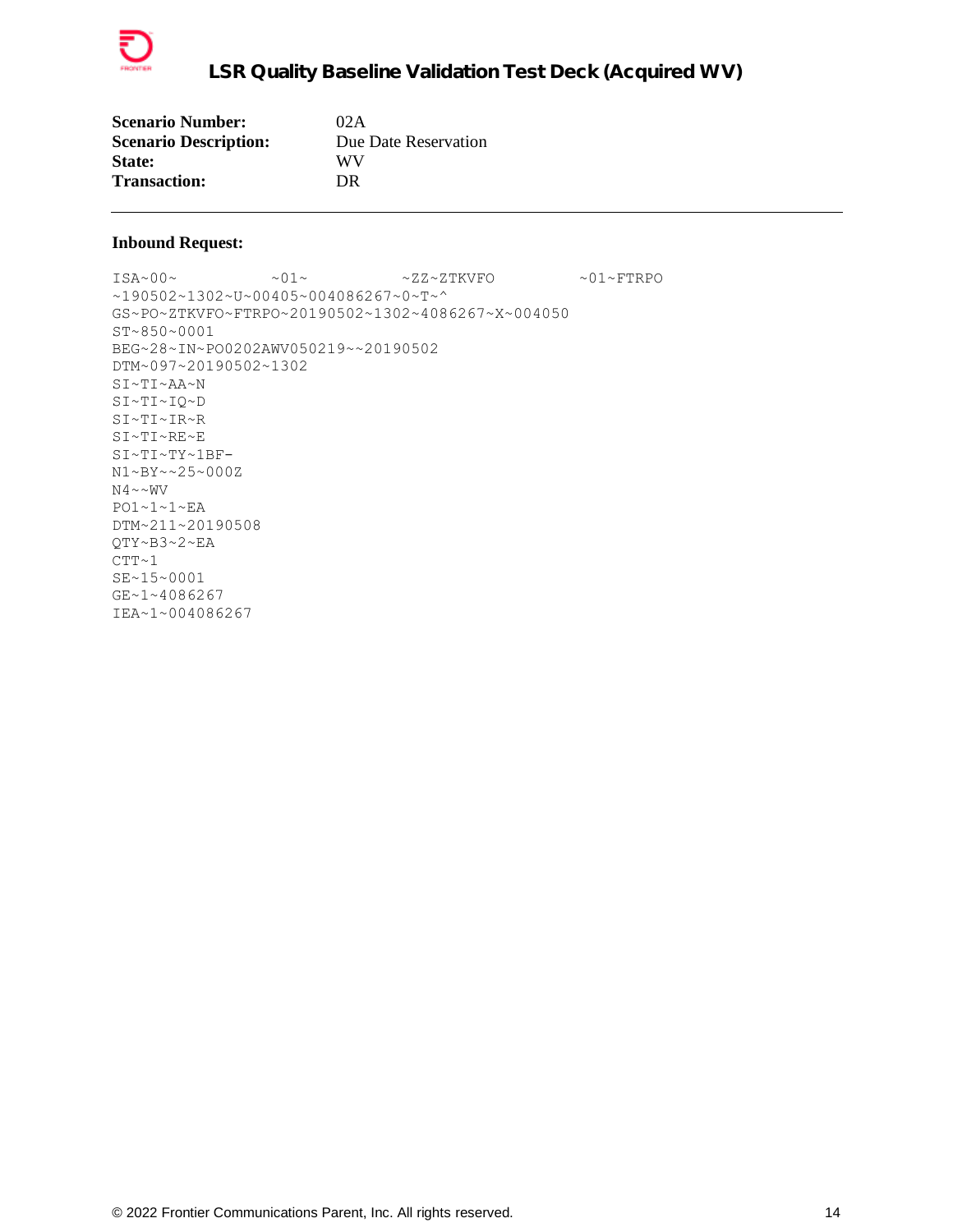

| <b>Scenario Number:</b>      | 02A                  |
|------------------------------|----------------------|
| <b>Scenario Description:</b> | Due Date Reservation |
| State:                       | WV                   |
| <b>Transaction:</b>          | DR                   |

ISA~00~ ~00~ ~ZZ~FTRPO ~01~ZTKVFO ~190502~1304~U~00405~004086271~0~T~^ GS~PR~FTRPO~ZTKVFO~20190502~1304~4086271~X~004050 ST~855~0001 BAK~11~AT~PO0202AWV050219~20190502 REF~IX~040643585~APPTRESID DTM~097~20190502~130252 DTM~150~~~~RTM~0800-1700 SI~TI~IQ~D SI~TI~IR~R SI~TI~TY~1BF-SI~TI~RE~E N1~BY~~25~000Z PO1~1~1~EA~~~A6~ASR QTY~B3~2~EA N1~IT~NONE  $N4 \sim WV$ SLN~1~1~A~1~EA N9~AO~APPRES DTM~018~20190508  $CTT~1$ SE~19~0001 GE~1~4086271 IEA~1~004086271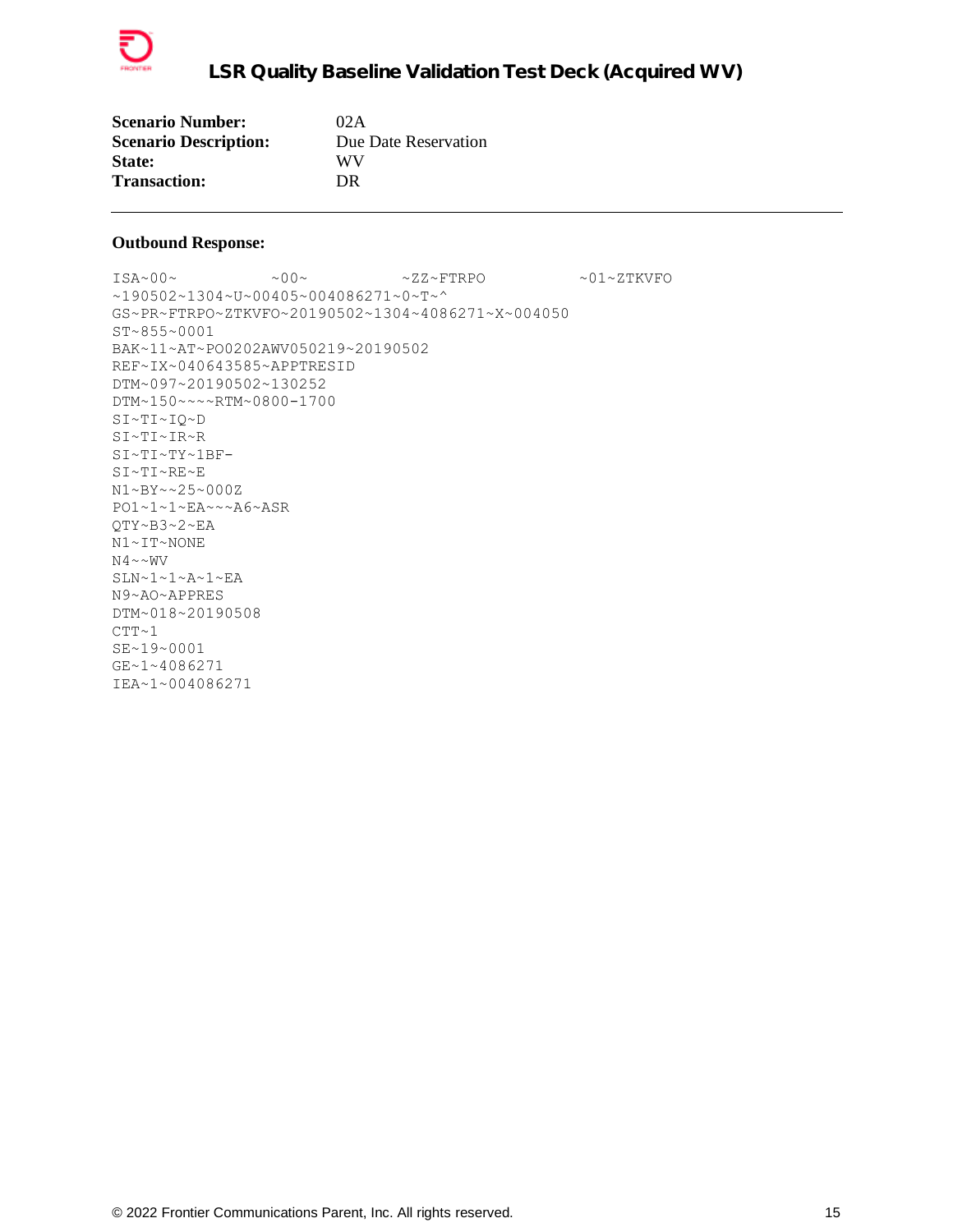

| <b>Scenario Number:</b>      | 03                       |
|------------------------------|--------------------------|
| <b>Scenario Description:</b> | Reserve Telephone Number |
| <b>State:</b>                | WV                       |
| <b>Transaction:</b>          | RF.                      |

| <b>FIELD</b>  | <b>DATA</b>       |
|---------------|-------------------|
| <b>TXNUM</b>  |                   |
| <b>TXTYP</b>  | B                 |
| <b>TXACT</b>  | E                 |
| <b>CC</b>     | 000Z              |
| <b>AFT</b>    | N                 |
| <b>SANO</b>   | 840               |
| <b>SASN</b>   | <b>LEE</b>        |
| <b>SATH</b>   | <b>RD</b>         |
| <b>CITY</b>   | <b>FOLLANSBEE</b> |
| <b>STATE</b>  | <b>WV</b>         |
| <b>ZIP</b>    | 26037             |
| <b>TNTYPE</b> | ΙN                |
| <b>QR</b>     | 3                 |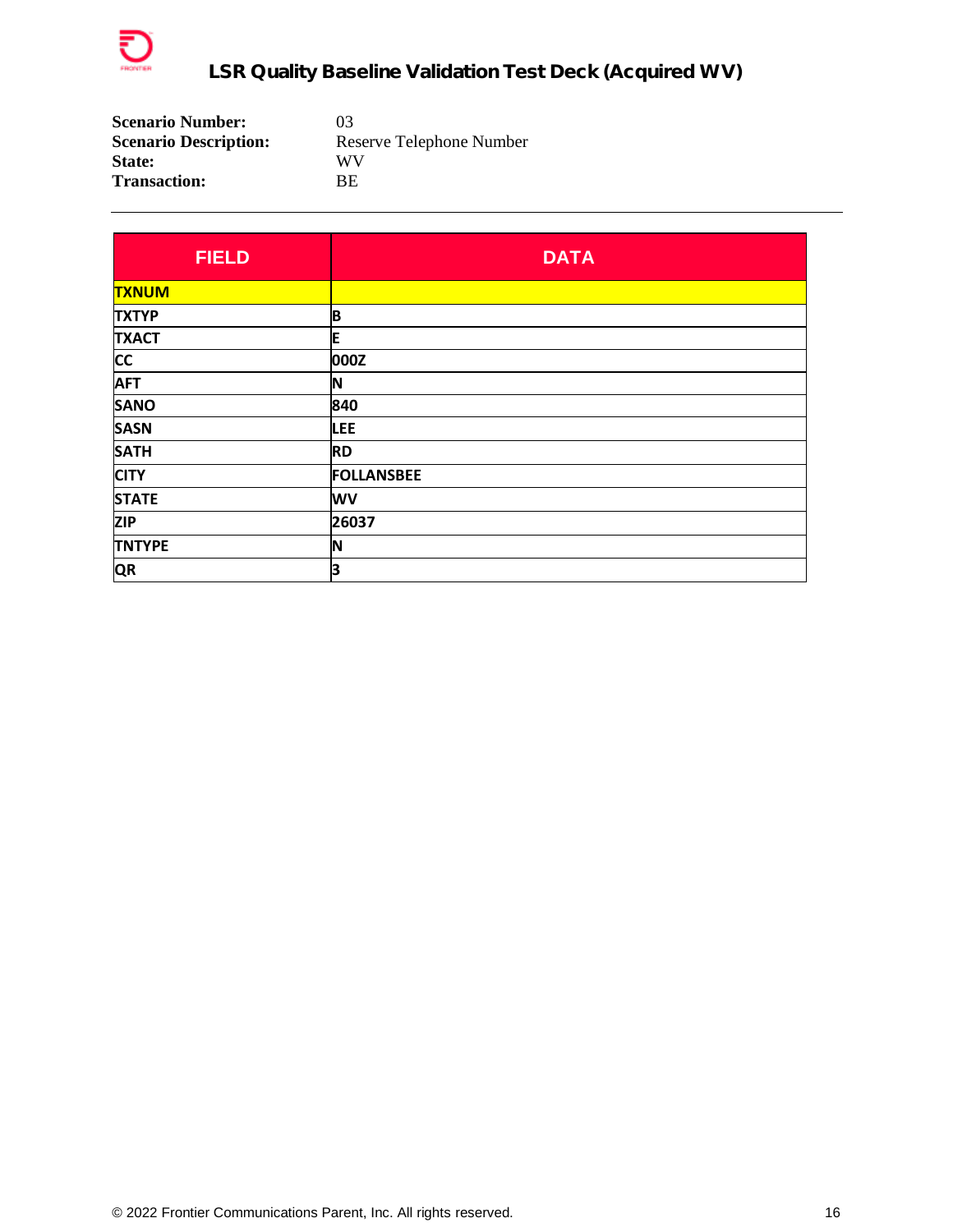

| <b>Scenario Number:</b>      | 03                       |
|------------------------------|--------------------------|
| <b>Scenario Description:</b> | Reserve Telephone Number |
| <b>State:</b>                | WV                       |
| <b>Transaction:</b>          | BE.                      |

ISA~00~ ~01~ ~ZZ~ZTKVFO ~01~FTRPO ~190514~0926~U~00405~004090169~0~T~^ GS~PO~ZTKVFO~FTRPO~20190514~0926~4090169~X~004050 ST~850~0001 BEG~28~IN~PO03BEWV51419A~~20190514 DTM~097~20190514~0926 SI~TI~IQ~B SI~TI~IR~E N1~BY~~25~000Z N4~~WV PO1~1~1~EA SI~TI~AF~N SI~TI~T0~N QTY~B3~3~EA N1~IT~NONE N4~~~26037 NX2~01~840 NX2~02~Lee NX2~07~Follansbee NX2~62~Rd  $CTT~1$ SE~19~0001 GE~1~4090169 IEA~1~004090169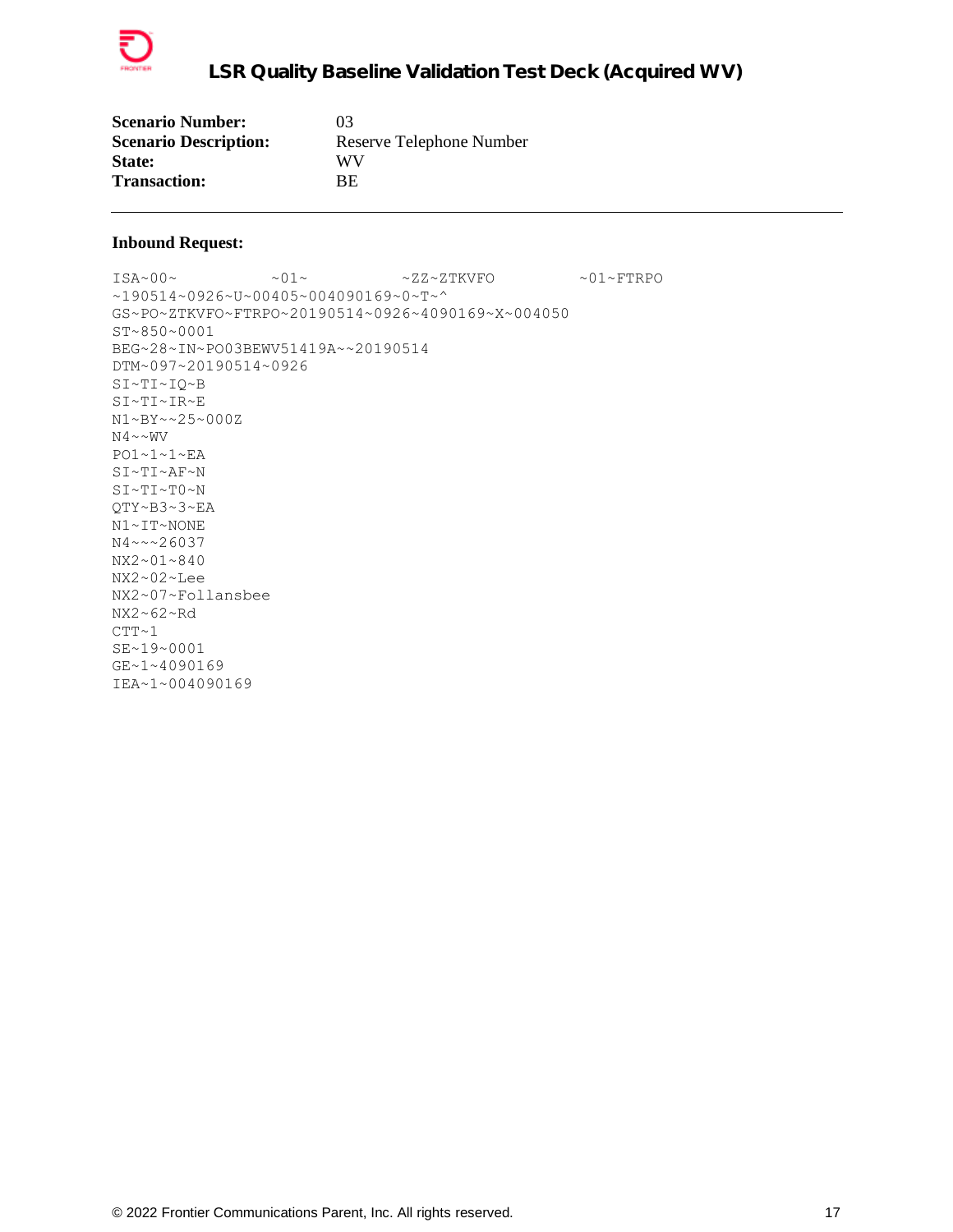

| <b>Scenario Number:</b>      | 03                       |
|------------------------------|--------------------------|
| <b>Scenario Description:</b> | Reserve Telephone Number |
| <b>State:</b>                | WV                       |
| <b>Transaction:</b>          | BE.                      |

 $\sim 00\sim \qquad \qquad \sim 00\sim \qquad \qquad \sim {\tt ZZ~\sim FTRPO} \qquad \qquad \sim 01\sim {\tt ZTKVFO}$ ~190514~0926~U~00405~004090173~0~T~^ GS~PR~FTRPO~ZTKVFO~20190514~0926~4090173~X~004050 ST~855~0001 BAK~11~AT~PO03BEWV51419A~20190514 DTM~097~20190514~092651 SI~TI~IQ~B N1~BY~~25~000Z PO1~1~1~EA~~~A6~ADA SI~TI~AF~N SI~TI~CF~0 REF~2I~R495868190514082652045001~RESNO DTM~036~20190613 N1~IT~NONE N4~~WV~26037 NX2~01~840 NX2~02~Lee NX2~07~Follansbee NX2~62~Rd  $SLN~1~1~$ ~ $A~1~$ SI~TI~RV~3045275427 SLN~1~2~A~1~EA SI~TI~RV~3045275435 SLN~1~3~A~1~EA SI~TI~RV~3045275436  $CTT~1$ SE~24~0001 GE~1~4090173 IEA~1~004090173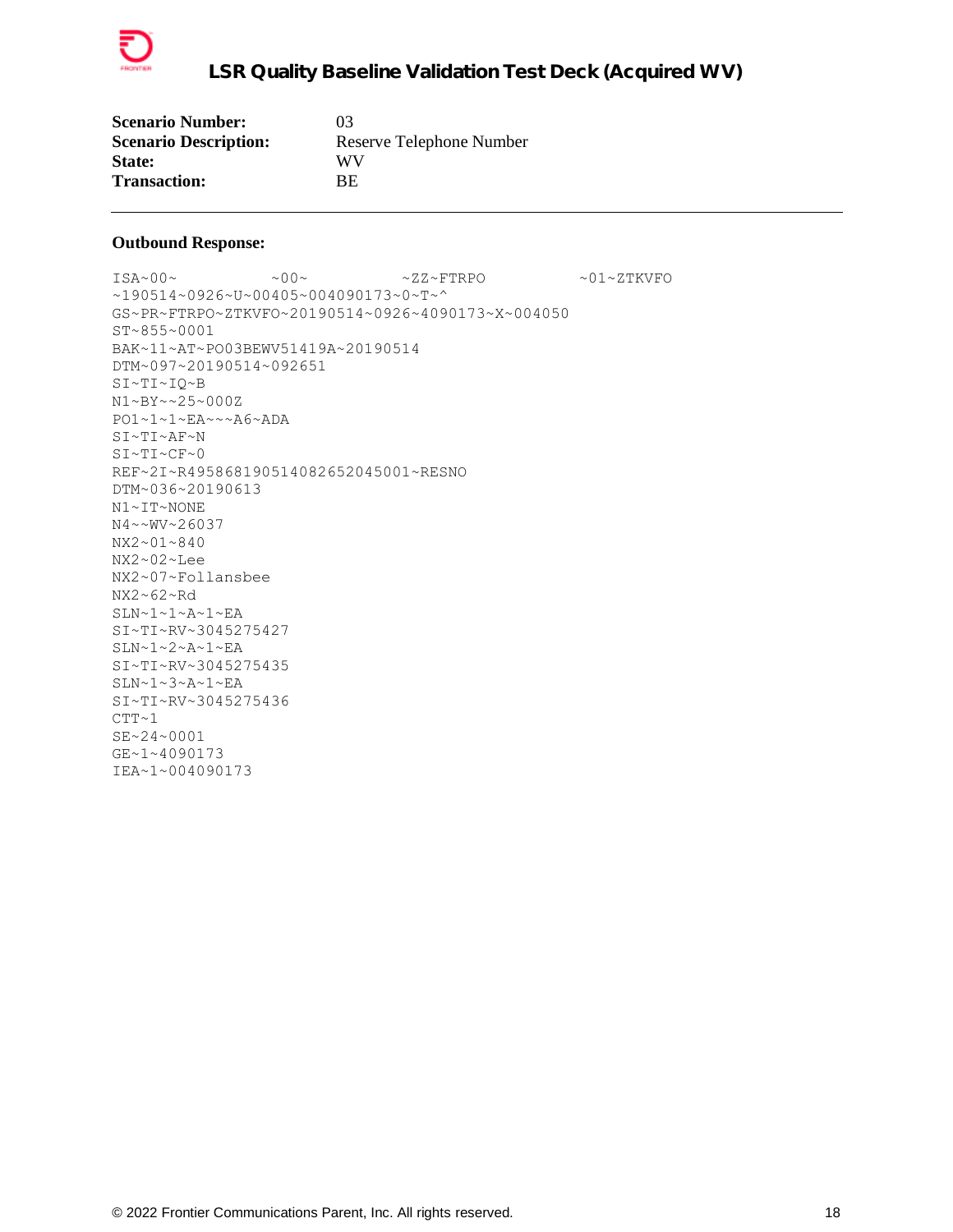

| <b>Scenario Number:</b>      | 03A                              |
|------------------------------|----------------------------------|
| <b>Scenario Description:</b> | Return Reserved Telephone Number |
| <b>State:</b>                | WV                               |
| <b>Transaction:</b>          | ВU                               |

| <b>FIELD</b>  | <b>DATA</b>                      |  |
|---------------|----------------------------------|--|
| <b>TXNUM</b>  |                                  |  |
| <b>TXTYP</b>  | B                                |  |
| <b>TXACT</b>  | IU                               |  |
| <b>CC</b>     | 000Z                             |  |
| <b>AFT</b>    | N                                |  |
| <b>SANO</b>   | 840                              |  |
| <b>SASN</b>   | <b>LEE</b>                       |  |
| <b>SATH</b>   | <b>RD</b>                        |  |
| <b>CITY</b>   | <b>FOLLANSBEE</b>                |  |
| <b>STATE</b>  | <b>WV</b>                        |  |
| <b>ZIP</b>    | 26037                            |  |
| <b>QR</b>     |                                  |  |
| <b>REQNUM</b> | <b>TNRES from PO#03 response</b> |  |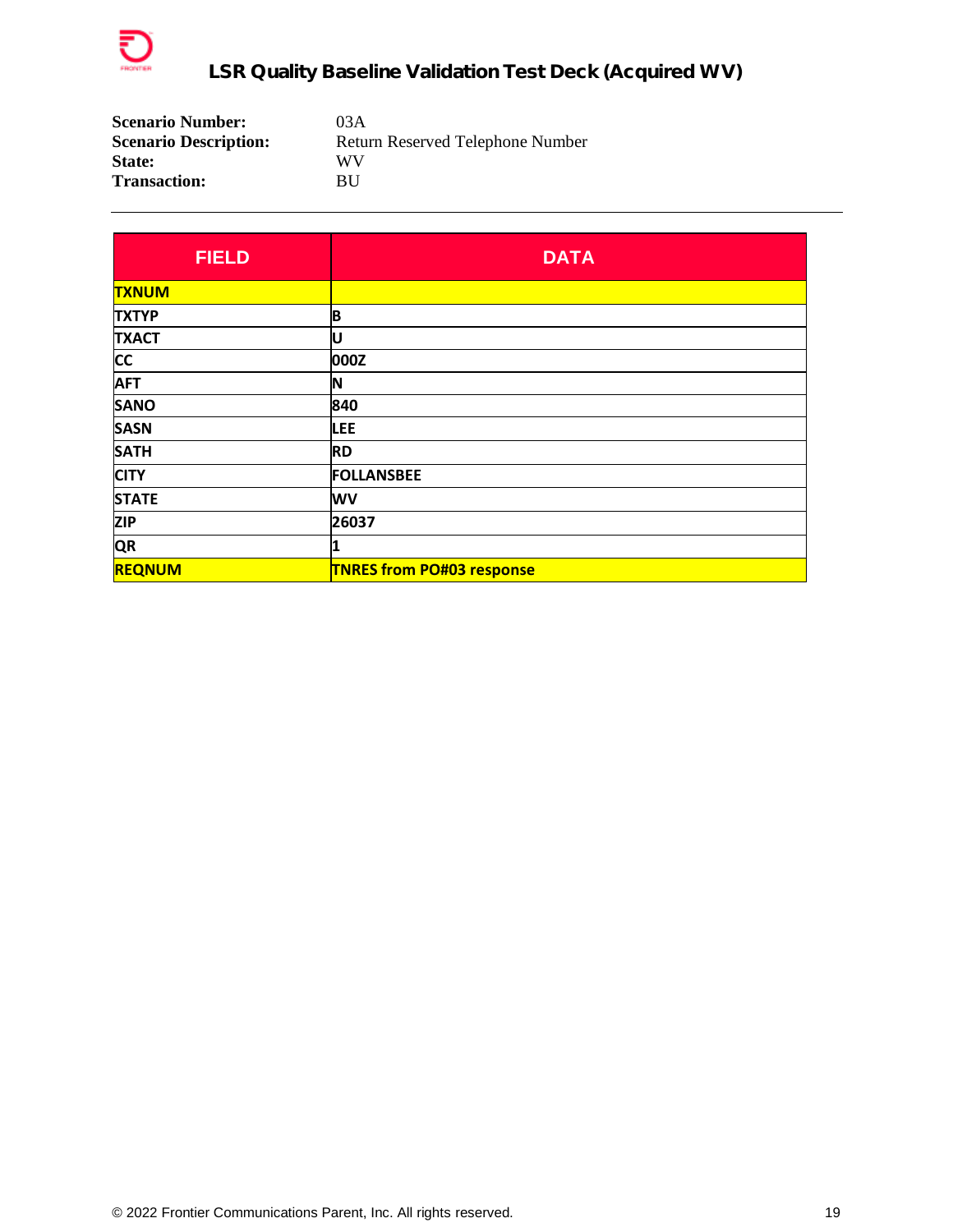

| <b>Scenario Number:</b>      | 03 A                             |
|------------------------------|----------------------------------|
| <b>Scenario Description:</b> | Return Reserved Telephone Number |
| <b>State:</b>                | WV                               |
| <b>Transaction:</b>          | BU                               |

ISA~00~ ~01~ ~ZZ~ZTKVFO ~01~FTRPO ~190514~0928~U~00405~004090177~0~T~^ GS~PO~ZTKVFO~FTRPO~20190514~0928~4090177~X~004050 ST~850~0001 BEG~28~IN~PO03ABUWV51419A~~20190514 DTM~097~20190514~0928 SI~TI~IQ~B SI~TI~IR~U N1~BY~~25~000Z N4~~WV PO1~1~1~EA SI~TI~AF~N SI~TI~RQ~3045275427 QTY~B3~1~EA N1~IT~NONE N4~~~26037 NX2~01~840 NX2~02~Lee NX2~07~Follansbee NX2~62~Rd  $CTT~1$ SE~19~0001 GE~1~4090177 IEA~1~004090177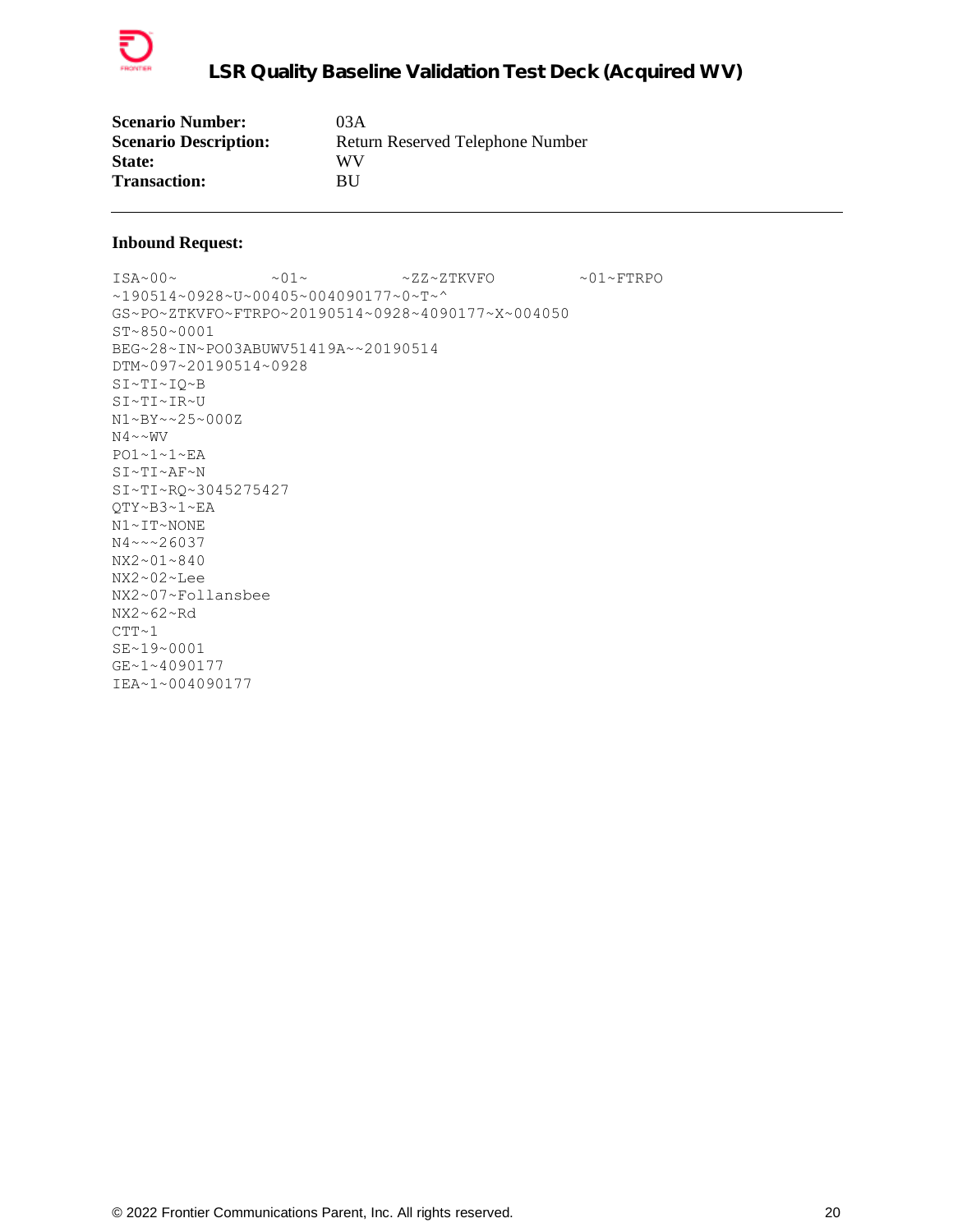

| <b>Scenario Number:</b>      | 03A                              |
|------------------------------|----------------------------------|
| <b>Scenario Description:</b> | Return Reserved Telephone Number |
| <b>State:</b>                | WV                               |
| <b>Transaction:</b>          | BU                               |

ISA~00~ ~00~ ~ZZ~FTRPO ~01~ZTKVFO ~190514~0928~U~00405~004090181~0~T~^ GS~PR~FTRPO~ZTKVFO~20190514~0928~4090181~X~004050 ST~855~0001 BAK~11~AT~PO03ABUWV51419A~20190514 DTM~097~20190514~092832 SI~TI~IQ~B N1~BY~~25~000Z PO1~1~1~EA~~~A6~ADA SI~TI~AF~N  $S$ I~TI~C $F$ ~0 N1~IT~NONE N4~~WV~26037 NX2~01~840 NX2~02~Lee NX2~07~Follansbee NX2~62~Rd SLN~1~1~A~1~EA SI~TI~RV~3045275427  $CTT~1$ SE~18~0001 GE~1~4090181 IEA~1~004090181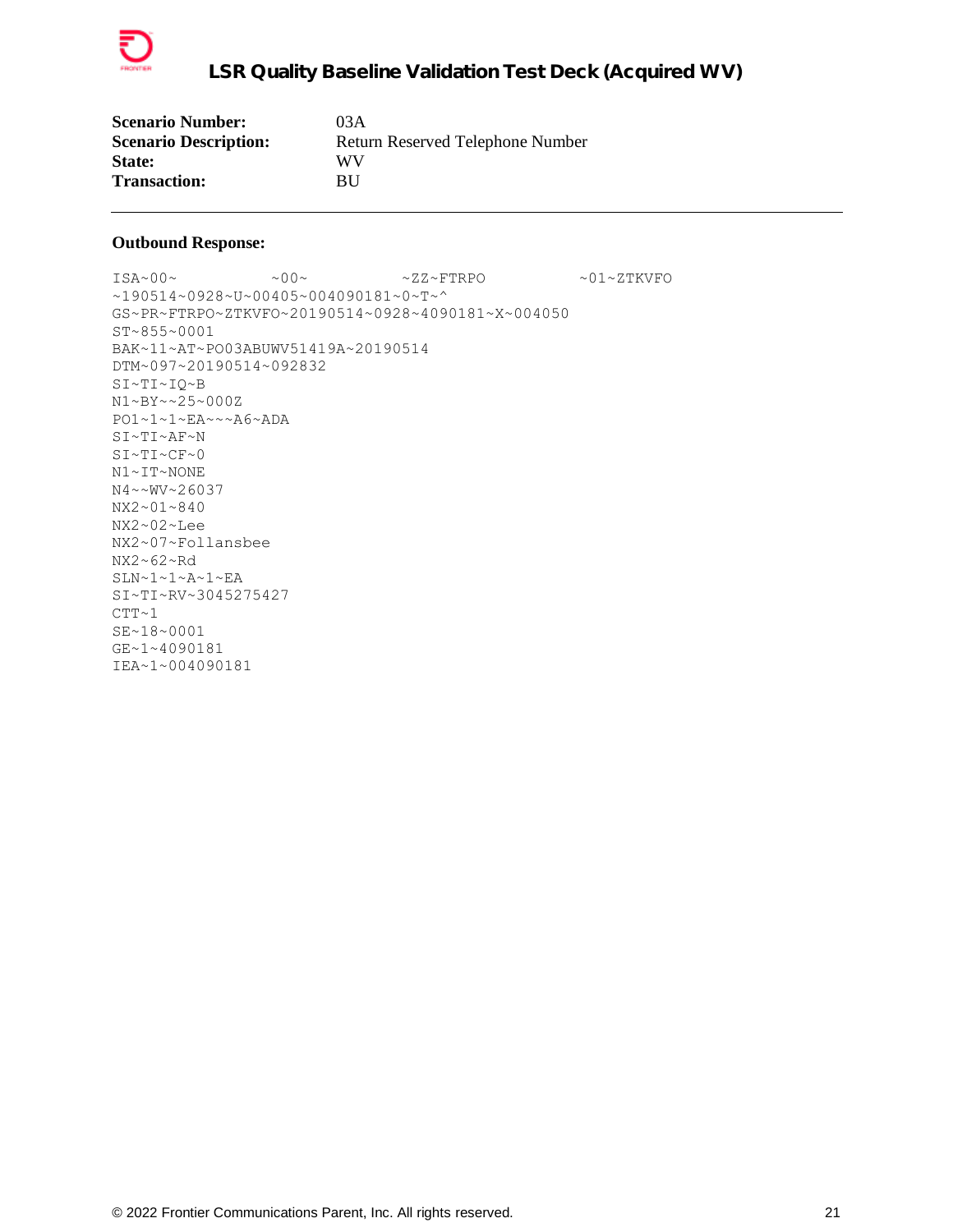

| <b>Scenario Number:</b>      | 03B                                 |
|------------------------------|-------------------------------------|
| <b>Scenario Description:</b> | Cancel Telephone Number Reservation |
| <b>State:</b>                | WV                                  |
| <b>Transaction:</b>          | GK                                  |

| <b>FIELD</b>    | <b>DATA</b>                 |  |
|-----------------|-----------------------------|--|
| <b>TXNUM</b>    |                             |  |
| <b>TXTYP</b>    | G                           |  |
| <b>TXACT</b>    |                             |  |
| <b>CC</b>       | 000Z                        |  |
| <b>STATE</b>    | <b>WV</b>                   |  |
| <b>RESNO</b>    | <b>RESNO from PO#03</b>     |  |
| <b>REQNUM</b>   | <b>2nd TNRES from PO#03</b> |  |
| <b>CANCELTN</b> |                             |  |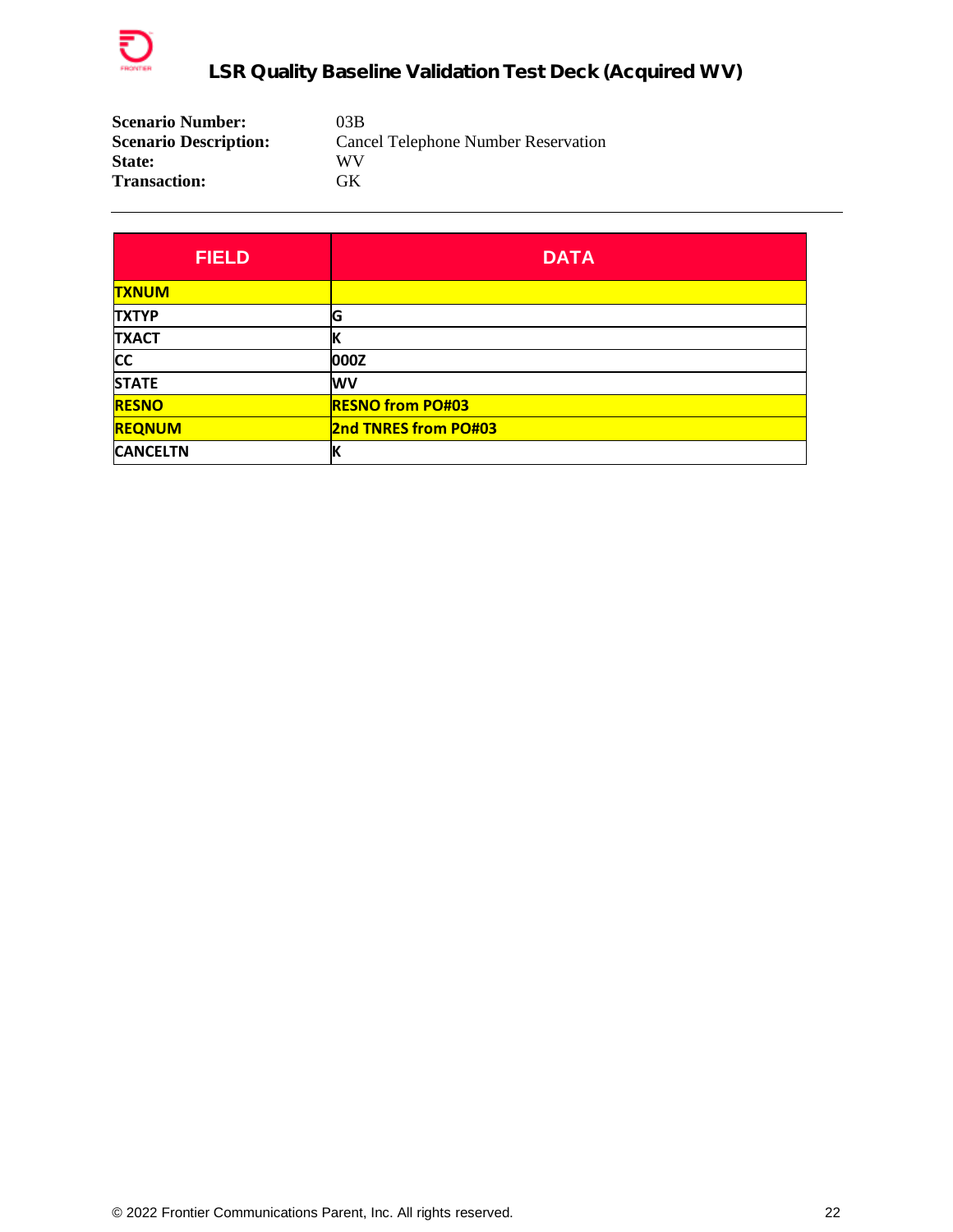

| <b>Scenario Number:</b>      | 03B                                        |
|------------------------------|--------------------------------------------|
| <b>Scenario Description:</b> | <b>Cancel Telephone Number Reservation</b> |
| <b>State:</b>                | WV                                         |
| <b>Transaction:</b>          | GK                                         |

 $\sim 01 \sim \text{N} \sim 01 \sim \text{N} \sim 2 \, \text{N} \sim 2 \, \text{N} \sim 01 \sim \text{F} \cdot \text{R} \cdot \text{N}$ ~190514~0929~U~00405~004090185~0~T~^ GS~PO~ZTKVFO~FTRPO~20190514~0929~4090185~X~004050 ST~850~0001 BEG~28~IN~PO03BGKWV51419A~~20190514 DTM~097~20190514~0929 SI~TI~IQ~G SI~TI~IR~K N1~BY~~25~000Z N4~~WV PO1~1~1~EA REF~2I~R495868190514082652045001~RESNO SLN~1~1~A~1~EA SI~TI~RQ~3045275435 PID~X~~TI~CANCELTN~K  $CTT~1$ SE~14~0001 GE~1~4090185 IEA~1~004090185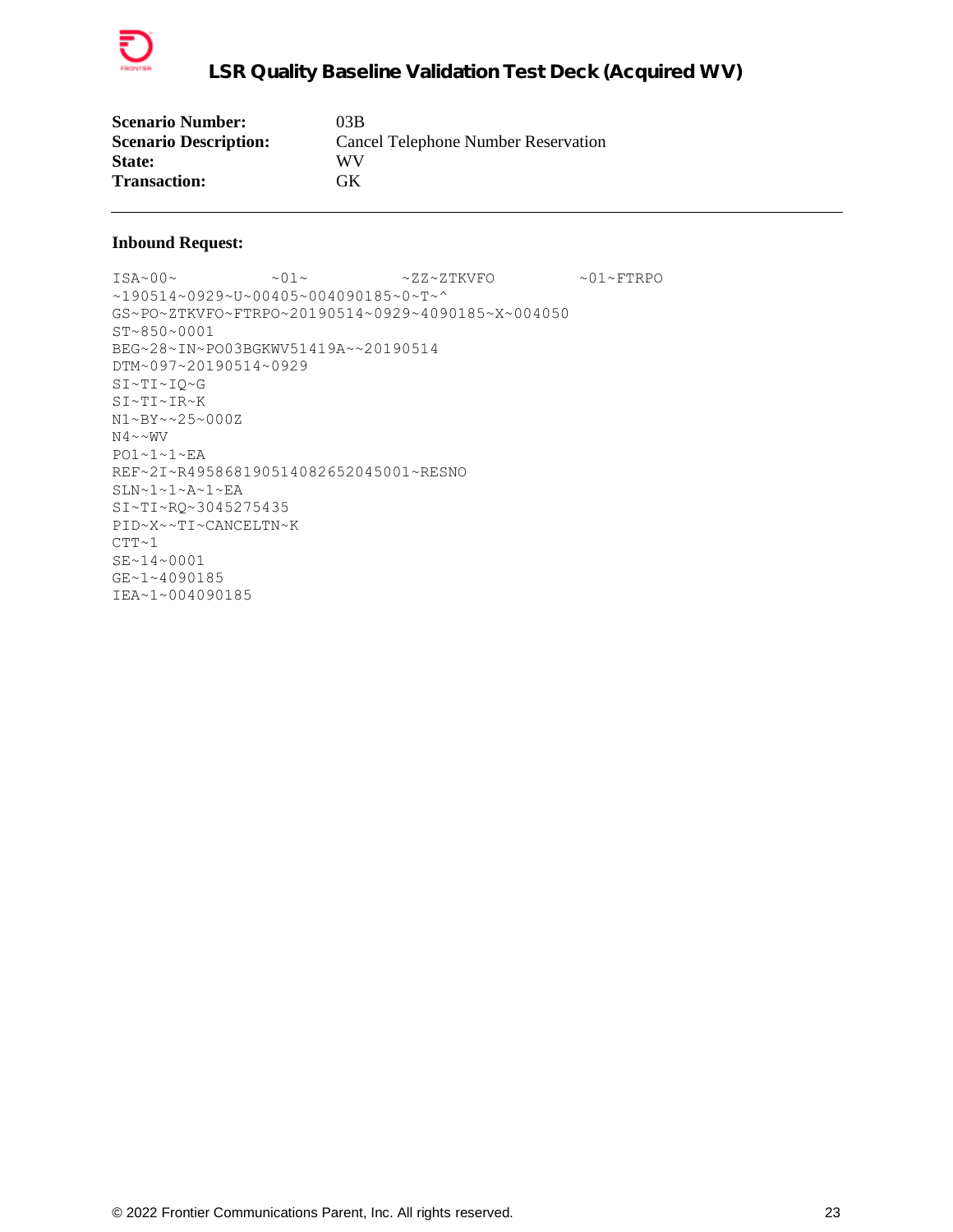

| <b>Scenario Number:</b>      | 03B                                        |
|------------------------------|--------------------------------------------|
| <b>Scenario Description:</b> | <b>Cancel Telephone Number Reservation</b> |
| <b>State:</b>                | WV                                         |
| <b>Transaction:</b>          | GK                                         |

ISA~00~ ~00~ ~ZZ~FTRPO ~01~ZTKVFO ~190514~0929~U~00405~004090189~0~T~^ GS~PR~FTRPO~ZTKVFO~20190514~0929~4090189~X~004050 ST~855~0001 BAK~11~AT~PO03BGKWV51419A~20190514 DTM~097~20190514~092956 SI~TI~IQ~G N1~BY~~25~000Z PO1~1~1~EA~~~A6~TTR/R REF~2I~R495868190514082652045001~RESNO N9~ME~MLT MTX~~Reservation Successfully Cancelled N9~ME~MLT MTX~~2 TNs returned for reservation:R495868190514082652045001 N1~IT~NONE N4~~WV  $CTT~1$ SE~15~0001 GE~1~4090189 IEA~1~004090189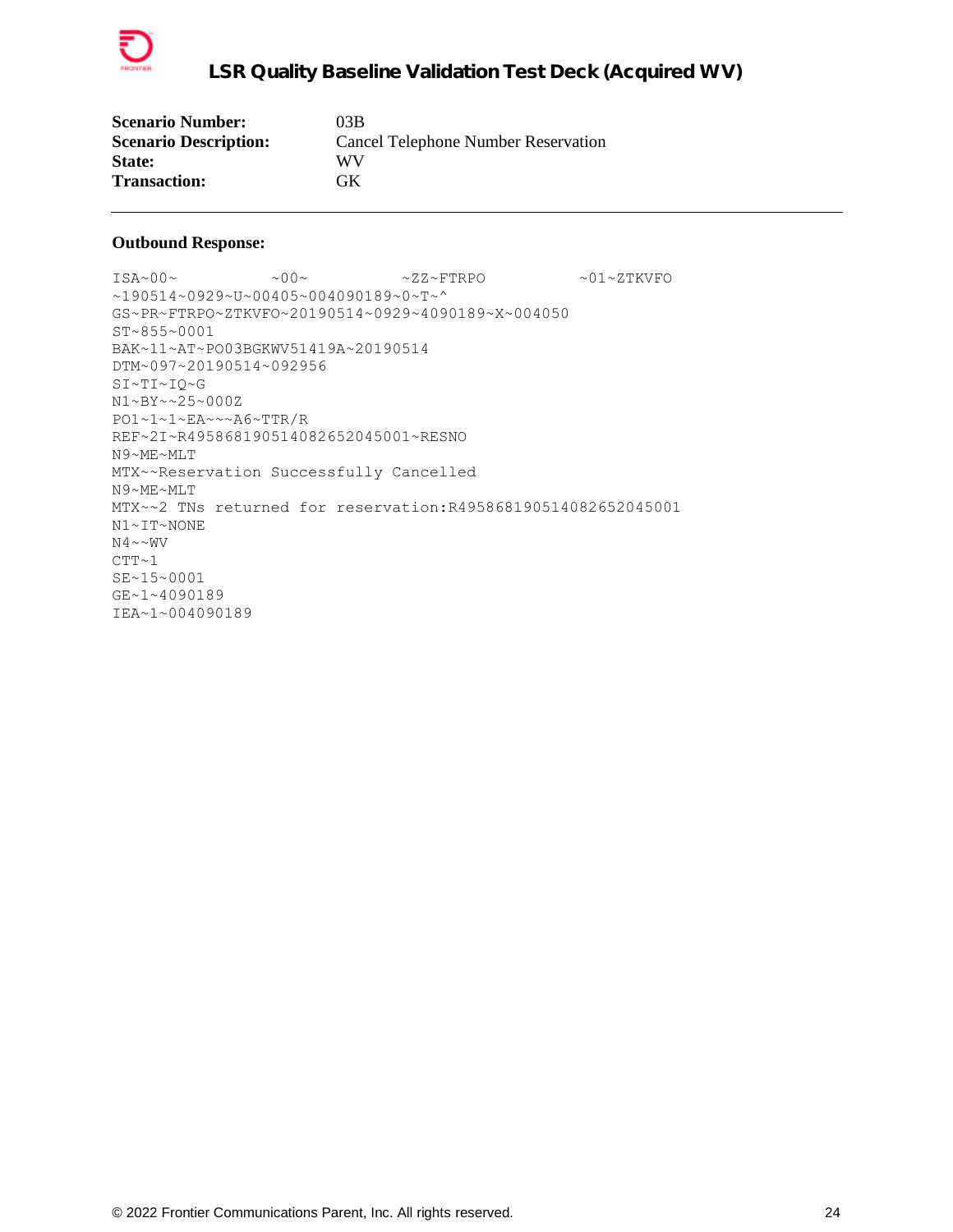

| <b>Scenario Number:</b>      | 04                                |
|------------------------------|-----------------------------------|
| <b>Scenario Description:</b> | Customer Service Inquiry – Parsed |
| <b>State:</b>                | WV                                |
| <b>Transaction:</b>          | F                                 |

| <b>FIELD</b>    | <b>DATA</b> |
|-----------------|-------------|
| <b>CCNA</b>     | <b>ZTK</b>  |
| <b>TXNUM</b>    |             |
| <b>TXTYP</b>    |             |
| <b>CC</b>       | 000Z        |
| <b>MS</b>       | Α           |
| <b>AGAUTH</b>   |             |
| <b>ATN</b>      | 3047528452  |
| <b>STATE</b>    | <b>WV</b>   |
| <b>PARSEIND</b> | v           |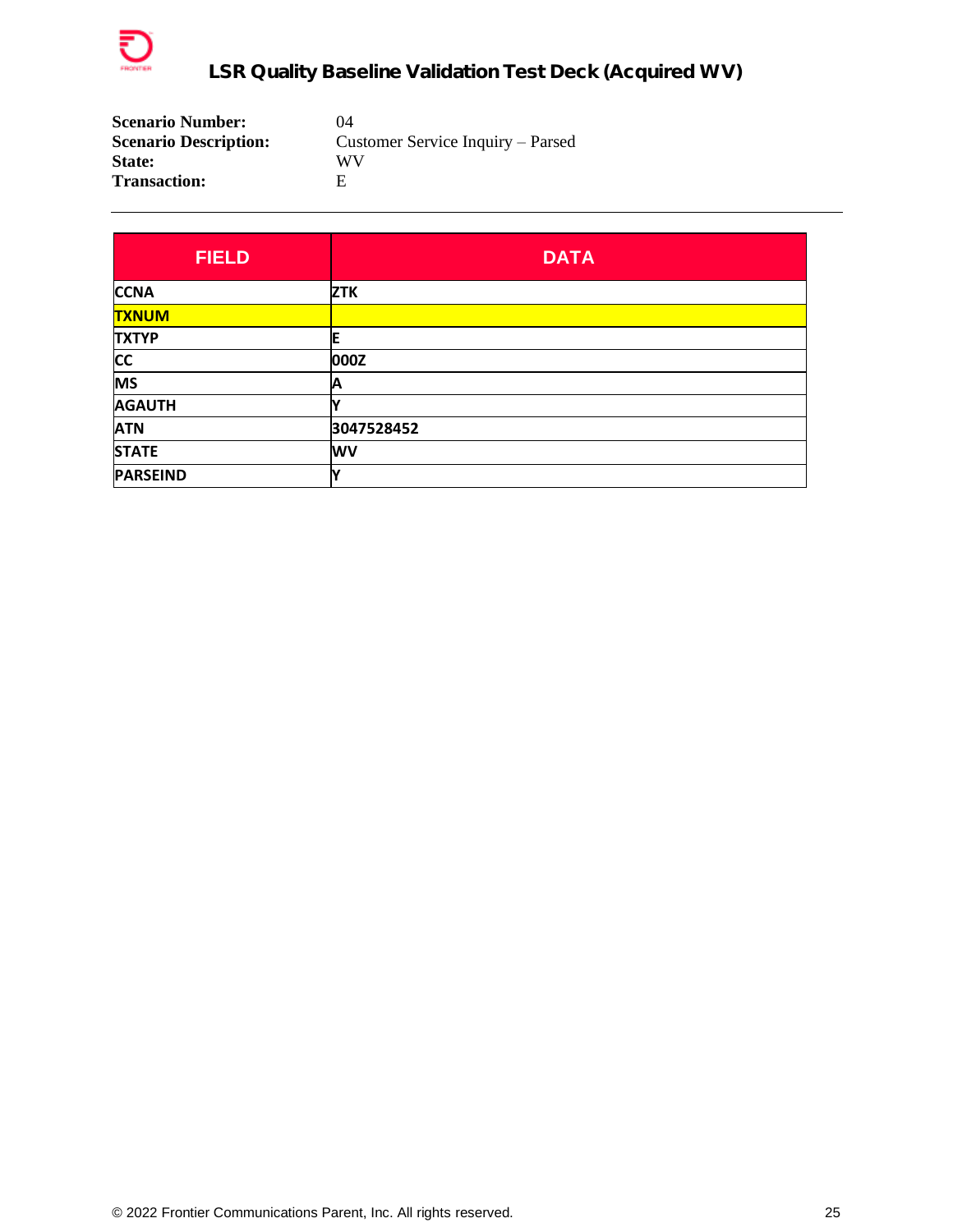

| <b>Scenario Number:</b>      | 04                                |
|------------------------------|-----------------------------------|
| <b>Scenario Description:</b> | Customer Service Inquiry – Parsed |
| <b>State:</b>                | WV                                |
| <b>Transaction:</b>          | F                                 |

```
\verb|ISA~00~|~\verb|V5A~00~|~\verb|V5A~00~|~\verb|V5A~00~|~\verb|V5A~00~|~\verb|V5A~00~|~\verb|V5A~00~|~\verb|V5A~00~|~\verb|V5A~00~|~\verb|V5A~00~|~\verb|V5A~00~|~\verb|V5A~00~|~\verb|V5A~00~|~\verb|V5A~00~|~\verb|V5A~00~|~\verb|V5A~00~|~\verb|V5A~00~|~\verb|V5A~00~|~\verb|V5A~190514~0931~U~00405~004090193~0~T~^
GS~PO~ZTKVFO~FTRPO~20190514~0931~4090193~X~004050
ST~850~0001
BEG~28~IN~PO04EPWV051419~~20190514
REF~11~3047528452~ATN
DTM~097~20190514~0931
SI~TI~IQ~E
SI~TI~MK~A
PID~S~~TI~AO~~~SO-RSQ~Y
PID~S~~TI~PARSEIND~~~BA-RSQ~Y
N1~78~ZTK
N1~BY~~25~000Z
N4 \sim WVPO1~1~1~EA
CTT~1SE~14~0001
GE~1~4090193
IEA~1~004090193
```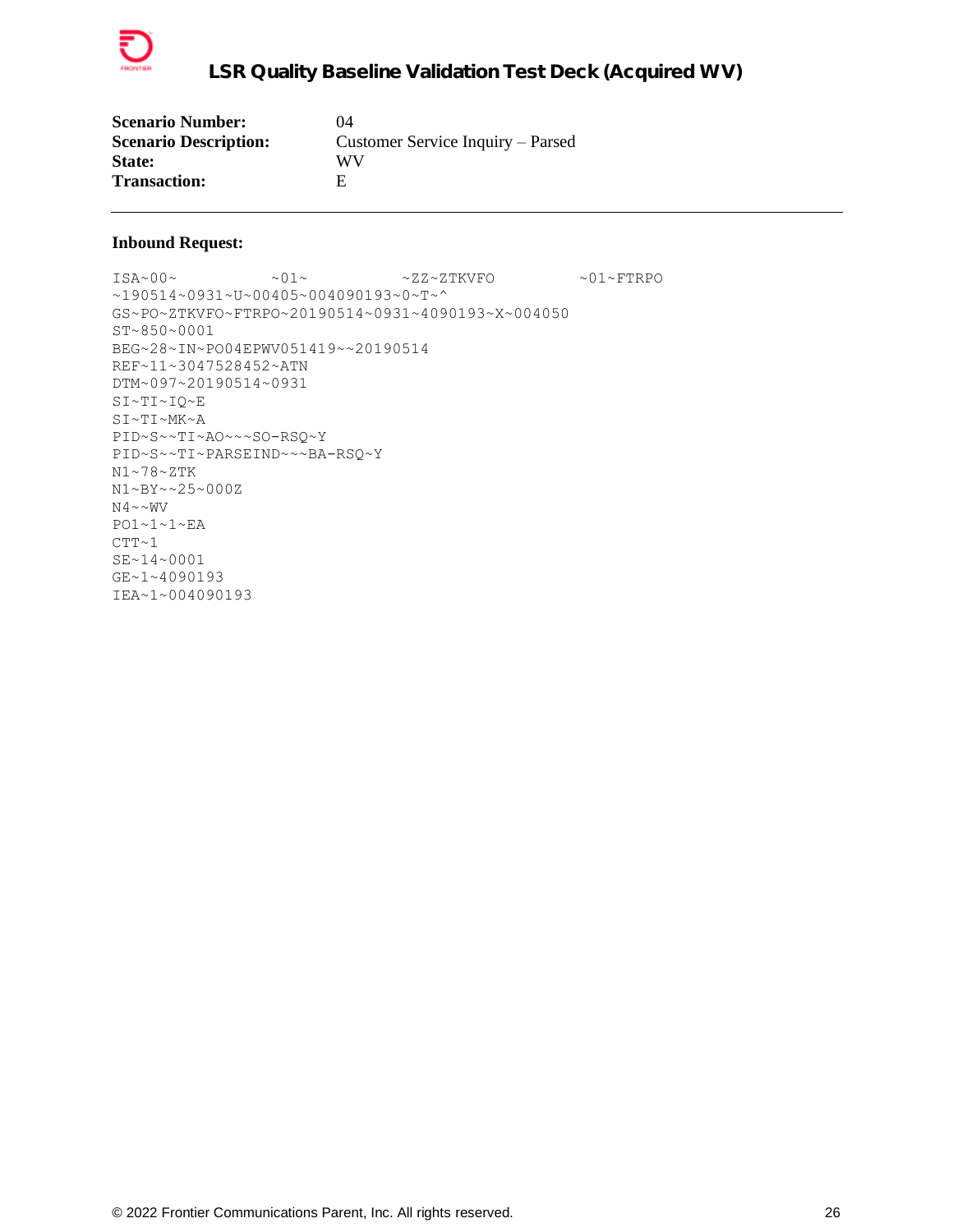

| <b>Scenario Number:</b>      | 04                                |
|------------------------------|-----------------------------------|
| <b>Scenario Description:</b> | Customer Service Inquiry – Parsed |
| <b>State:</b>                | WV                                |
| <b>Transaction:</b>          | н                                 |

ISA~00~ ~00~ ~ZZ~FTRPO ~01~ZTKVFO ~190514~0931~U~00405~004090197~0~T~^ GS~PR~FTRPO~ZTKVFO~20190514~0931~4090197~X~004050 ST~855~0001 BAK~11~AT~PO04EPWV051419~20190514 REF~11~3047528452~ATN DTM~097~20190514~093138 SI~TI~IQ~E  $SI~TI~TY~1--$ N1~BY~~25~000Z PO1~1~1~EA~~~A6~ACC\_CSAP~SH~LML SI~TI~BT~B1 SI~TI~TW~SL SI~TI~LE~3  $SI~TI~TY~1--$ REF~OW~029737955~ORD DTM~003~20190514 N9~82~SWDESC MTX~~5ESS N1~IT~CustXM1753628N8 Subscriber N3~17 FREEZE RD; ETHEL; WV; 25076 N4~~WV~25076 NX2~01~17 NX2~02~FREEZE NX2~07~ETHEL NX2~62~RD N1~DH~NONE IN2~05~Aracoma Coal Company N4~~WV~25076 NX2~01~17 NX2~02~Freeze NX2~07~Ethel NX2~62~Rd PO1~2~1~EA~~~A6~TN\_CSAP SI~TI~WT~3047528452 N1~P9~~41~0432 N1~8V~~41~0432 N1~8V~LPCX~41~LGT N1~P9~PCX~41~LGT SLN~2~1~A~1~EA SI~TI~SC~ARCMB SI~TI~SF~NULL~FD~Acc Rec Chrg Multi-Ln Bus QTY~TO~1~EA SLN~2~2~A~1~EA SI~TI~SC~BUSS1 SI~TI~SF~NULL~FD~Bus 1-Thrifty Caller Plan QTY~TO~1~EA SLN~2~3~A~1~EA SI~TI~SC~CP364 SI~TI~SF~NULL~FD~Basic Local LMS QTY~TO~1~EA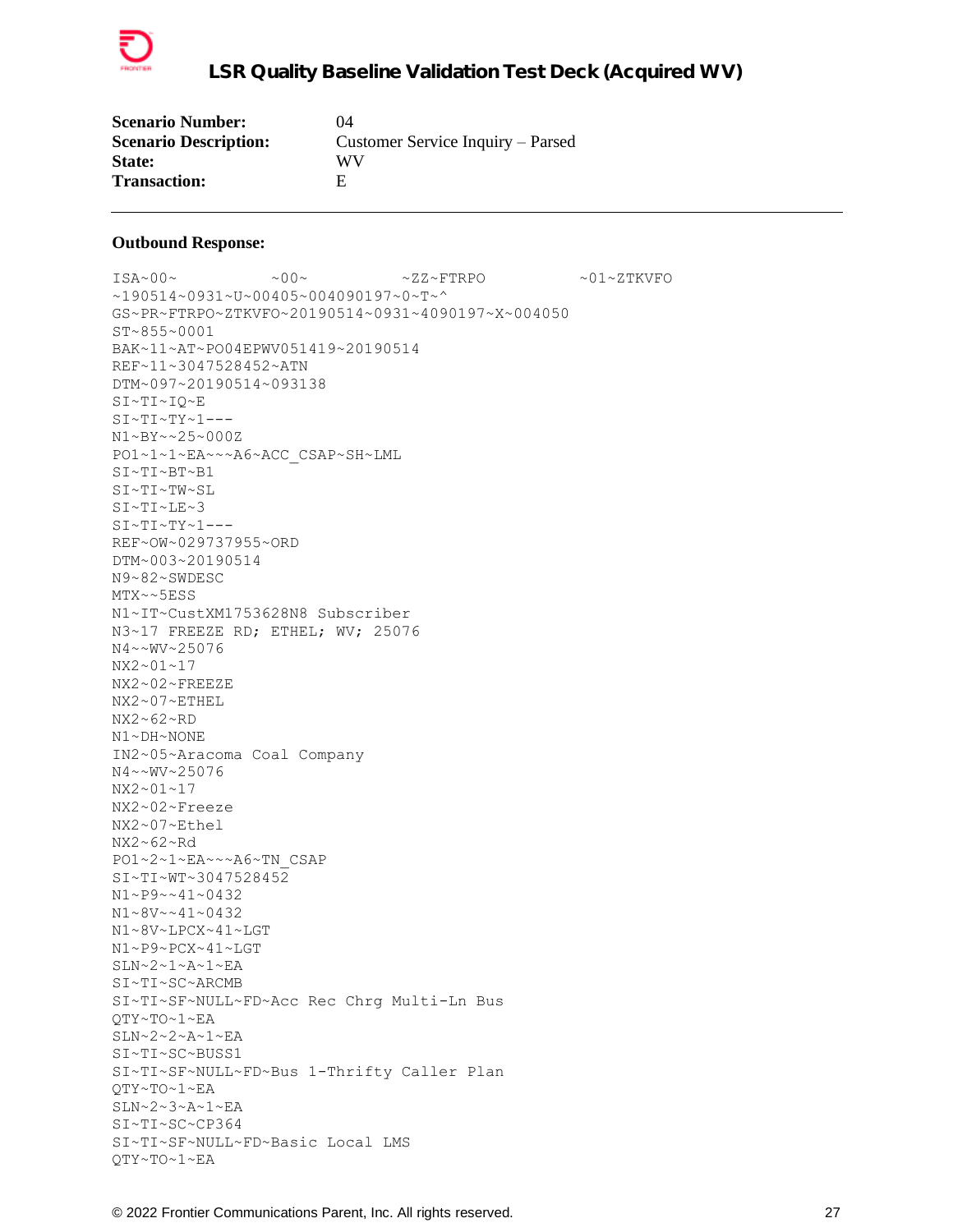

SLN~2~4~A~1~EA SI~TI~SC~CP365 SI~TI~SF~NULL~FD~Basic Band A LMS QTY~TO~1~EA SLN~2~5~A~1~EA SI~TI~SC~CP366 SI~TI~SF~NULL~FD~Basic Band B LMS QTY~TO~1~EA SLN~2~6~A~1~EA SI~TI~SC~CP367 SI~TI~SF~NULL~FD~Basic Band C LMS QTY~TO~1~EA SLN~2~7~A~1~EA SI~TI~SC~CP368 SI~TI~SF~NULL~FD~Basic Band D LMS QTY~TO~1~EA SLN~2~8~A~1~EA SI~TI~SC~EUAMB SI~TI~SF~NULL~FD~Multi-Ln Fed Sub Ln Chrg QTY~TO~1~EA SLN~2~9~A~1~EA SI~TI~SC~NP SI~TI~SF~NULL~FD~Non-Published Listing QTY~TO~1~EA SLN~2~10~A~1~EA SI~TI~SC~TCB SI~TI~SF~NULL~FD~Touch Call Service Bus QTY~TO~1~EA  $CTT~2$ SE~78~0001 GE~1~4090197 IEA~1~004090197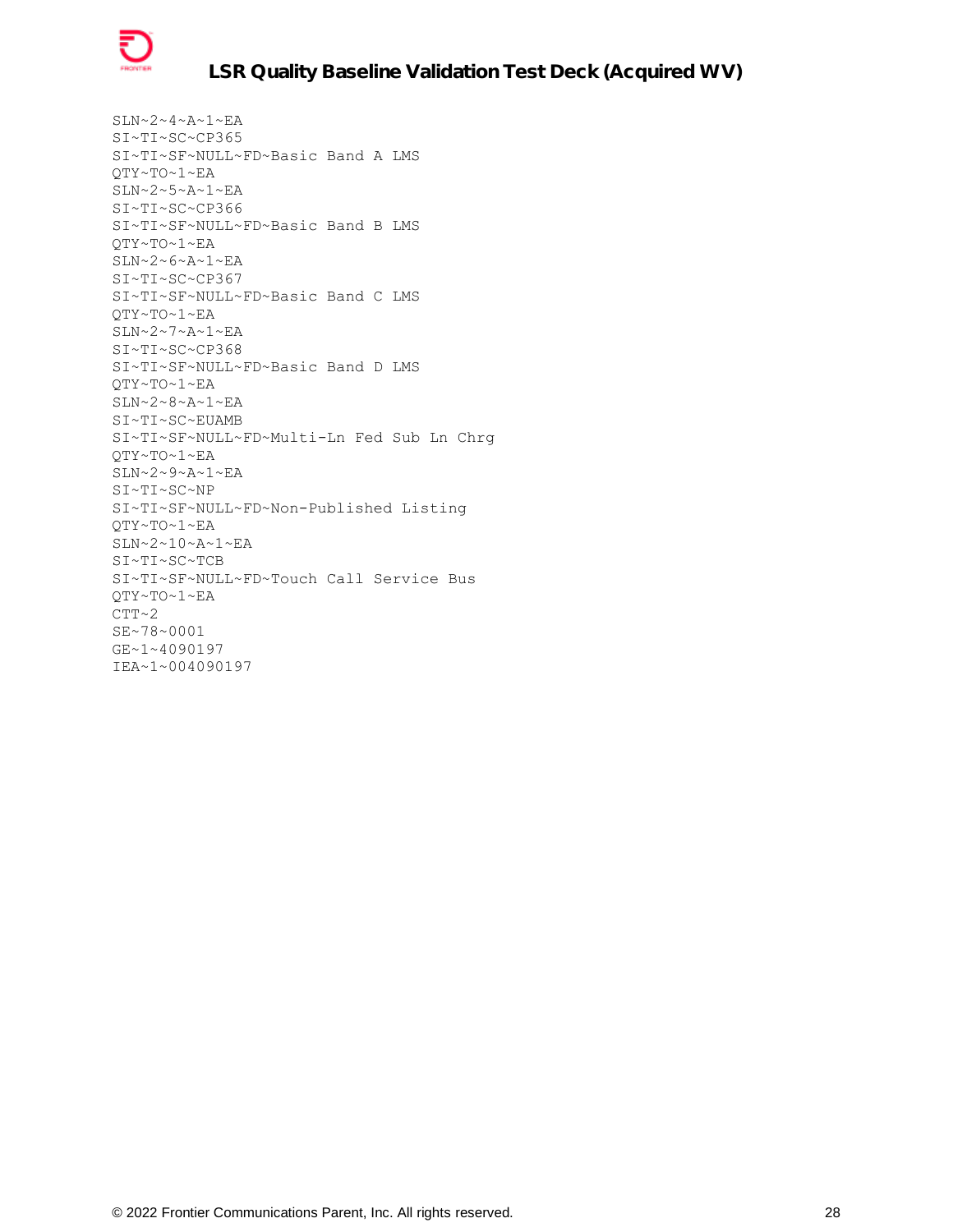

| <b>Scenario Number:</b>      | 05                                    |
|------------------------------|---------------------------------------|
| <b>Scenario Description:</b> | Customer Service Inquiry – Non Parsed |
| <b>State:</b>                | WV                                    |
| <b>Transaction:</b>          | F                                     |

| <b>FIELD</b>    | <b>DATA</b> |  |
|-----------------|-------------|--|
| <b>CCNA</b>     | <b>ZTK</b>  |  |
| <b>TXNUM</b>    |             |  |
| <b>TXTYP</b>    |             |  |
| <b>CC</b>       | 000Z        |  |
| <b>MS</b>       | А           |  |
| <b>AGAUTH</b>   |             |  |
| <b>ATN</b>      | 3047528452  |  |
| <b>STATE</b>    | <b>WV</b>   |  |
| <b>PARSEIND</b> | ΙN          |  |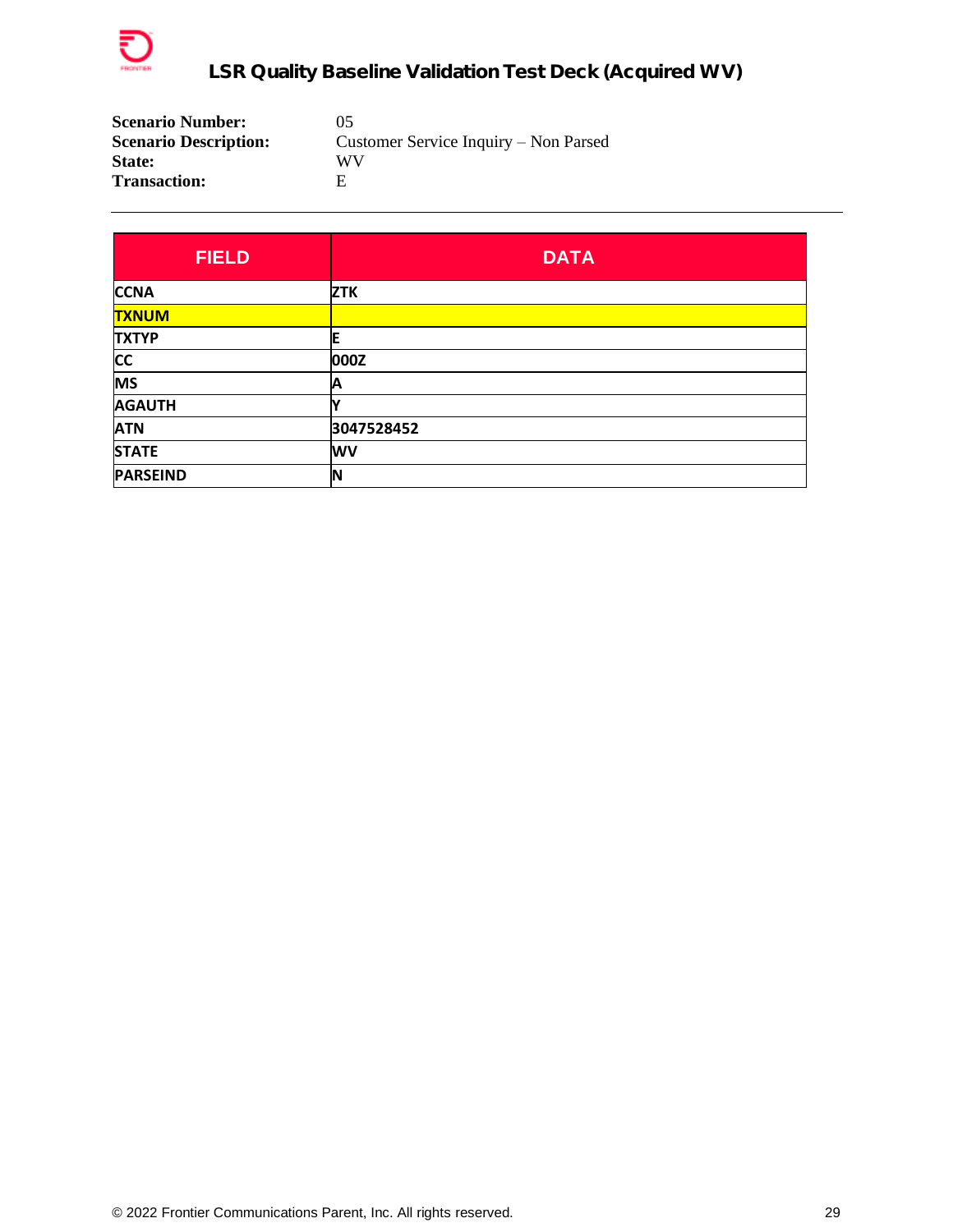

| <b>Scenario Number:</b>      | 05                                    |
|------------------------------|---------------------------------------|
| <b>Scenario Description:</b> | Customer Service Inquiry – Non Parsed |
| <b>State:</b>                | WV                                    |
| <b>Transaction:</b>          | н                                     |

```
\verb|ISA~00~|~\verb|V5A~00~|~\verb|V5A~00~|~\verb|V5A~00~|~\verb|V5A~00~|~\verb|V5A~00~|~\verb|V5A~00~|~\verb|V5A~00~|~\verb|V5A~00~|~\verb|V5A~00~|~\verb|V5A~00~|~\verb|V5A~00~|~\verb|V5A~00~|~\verb|V5A~00~|~\verb|V5A~00~|~\verb|V5A~00~|~\verb|V5A~00~|~\verb|V5A~00~|~\verb|V5A~190514~0932~U~00405~004090201~0~T~^
GS~PO~ZTKVFO~FTRPO~20190514~0932~4090201~X~004050
ST~850~0001
BEG~28~IN~PO05ENPWV051419~~20190514
REF~11~3047528452~ATN
DTM~097~20190514~0932
SI~TI~IQ~E
SI~TI~MK~A
PID~S~~TI~AO~~~SO-RSQ~Y
PID~S~~TI~PARSEIND~~~BA-RSQ~N
N1~78~ZTK
N1~BY~~25~000Z
N4 \sim WVPO1~1~1~EA
CTT~1SE~14~0001
GE~1~4090201
IEA~1~004090201
```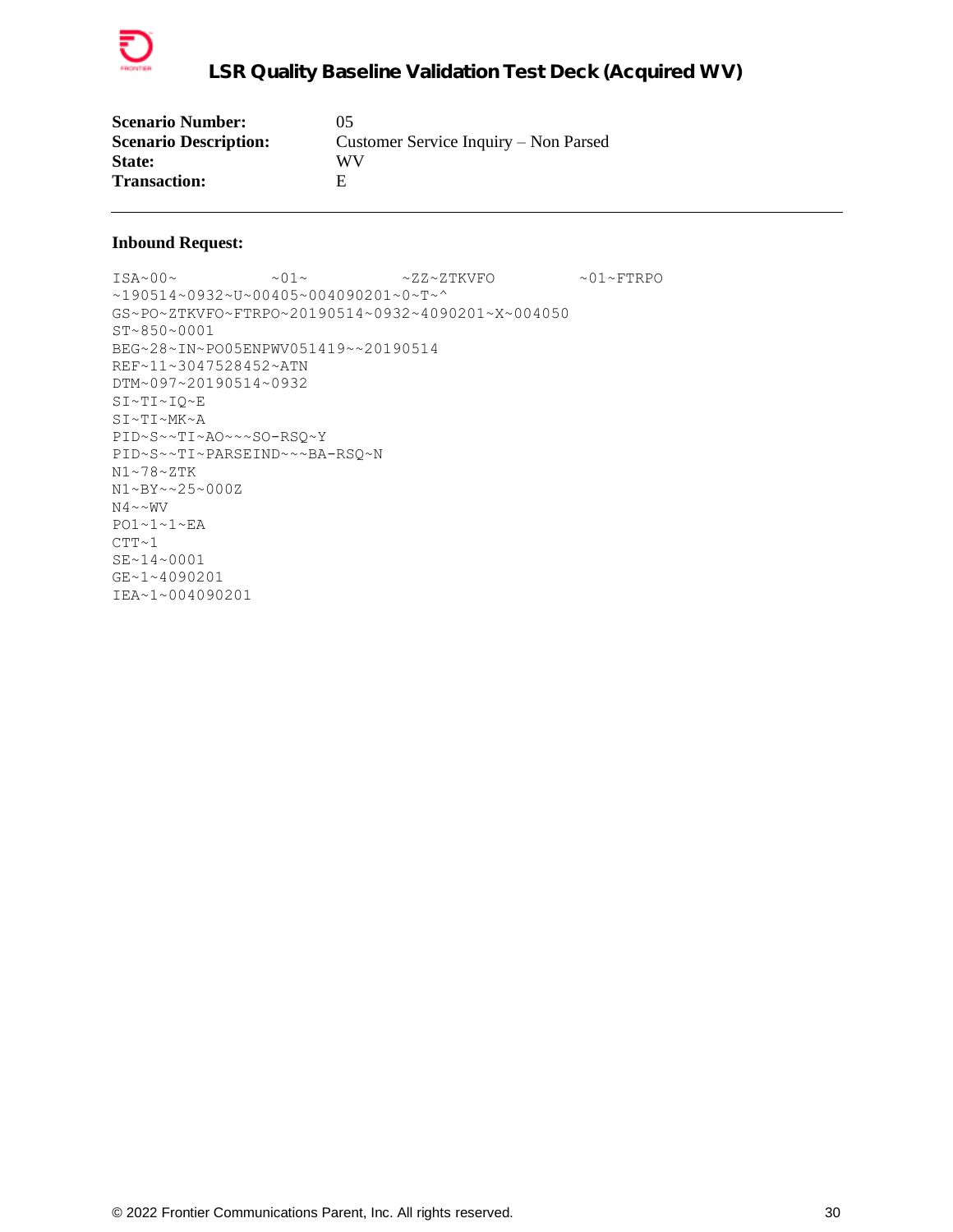

| <b>Scenario Number:</b>      | 05                                    |
|------------------------------|---------------------------------------|
| <b>Scenario Description:</b> | Customer Service Inquiry – Non Parsed |
| <b>State:</b>                | WV                                    |
| <b>Transaction:</b>          | F                                     |

 $\sim 00 \sim \qquad \qquad -00 \sim \qquad \qquad -01 \sim 27 \times 20 \sim \qquad \qquad -01 \sim 27 \times 20 \sim$ ~190514~0933~U~00405~004090205~0~T~^ GS~PR~FTRPO~ZTKVFO~20190514~0933~4090205~X~004050 ST~855~0001 BAK~11~AT~PO05ENPWV051419~20190514 DTM~097~20190514~093249 SI~TI~IQ~E N1~BY~~25~000Z PO1~1~1~EA~~~A6~CSA N9~ME~MLT MTX~~-------------------------------------- MTX~~ATN: 3047528452 MTX~~--LST MTX~~SA 17 FREEZE RD, ETHEL , WV 25076 MTX~~NP Aracoma Coal Company MTX~~LA1 17 Freeze Rd MTX~~LOC MTX~~LA2 Ethel WV25076 MTX~~--BILL MTX~~USI .............. 310075193667 MTX~~Name ............. CustXM1753628N8Subscriber MTX~~Address Line 1 ... 123 Any Street MTX~~City ............. Any Town MTX~~State .. NY MTX~~Zip Code .. 00001-4607 MTX~~Enrolled OBP N MTX~~Block OBP N MTX~~Federal Tax Y/N .. Y MTX~~State Tax Code .. WV MTX~~Connect Date ..... 9/21/11 MTX~~Service Type ..... B1 BUSINESS MTX~~Bill Method A/C . A ADVANCED MTX~~Account # ........ 703392686 MTX~~Qty Of Bills 1 MTX~~Billing Cycle 1 MTX~~School Code ...... 01 ANY SCHOOL MTX~~Detail Bills Y/N/O/T/C .Y MTX~~County Code ...... V6 LOGAN MTX~~DA Allowance ..... 0 MTX~~Tax District . XV LOGAN UNINCORPORATED MTX~~Billed Thru Date . 8/31/18 MTX~~Handling Code .... W GLOBYS BILL & PAPER MTX~~Last Mtd/Cyc/Per . A/01/08 MTX~~Private Line Type 00 MTX~~CLEC Local Routing 0 MTX~~--S&E MTX~~S&E SEQ Description MTX~~ARCMB 1 M ARCMB Acc Rec Chrg Multi-Ln Bus MTX~~BUSS1 1 M BUSS1 Bus 1-Thrifty Caller Plan MTX~~CP364 1 M CP364 Basic Local LMS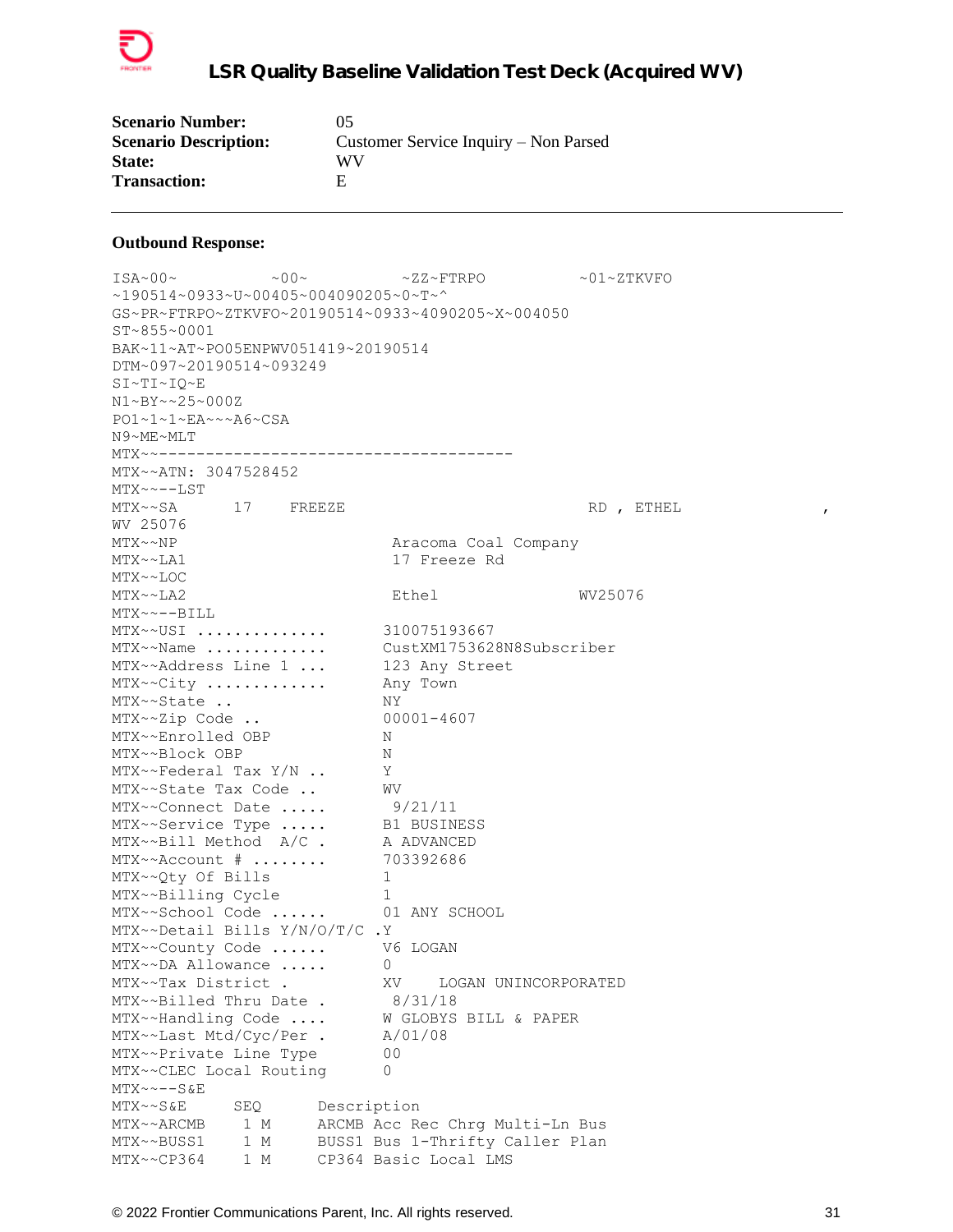

MTX~~CP365 1 M CP365 Basic Band A LMS MTX~~CP366 1 M CP366 Basic Band B LMS MTX~~CP367 1 M CP367 Basic Band C LMS MTX~~CP368 1 M CP368 Basic Band D LMS MTX~~EUAMB 1 M EUAMB Multi-Ln Fed Sub Ln Chrg MTX~~NP 1 M NP Non-Published Listing MTX~~--LPIC MTX~~Preferred Carrier ..........+0432 QWEST COMMUNICATIONS MTX~~Effective Date .............. + 4/30/14 MTX~~Effective Time ........+ 0/00 MTX~~Service Order ................ +033855678 MTX~~--PIC MTX~~Preferred Carrier ..........+0432 QWEST COMMUNICATIONS MTX~~Effective Date .............. + 4/30/14 MTX~~Effective Time ........+ 0/00 MTX~~Service Order ................ +033855678 MTX~~--PROV MTX~~Intercept Removal Date: 0/00/00 MTX~~Pin:999999 MTX~~Last SO to Update:036191545 MTX~~Last SO Post Date: 0/00/00  $CTT~1$ SE~70~0001 GE~1~4090205 IEA~1~004090205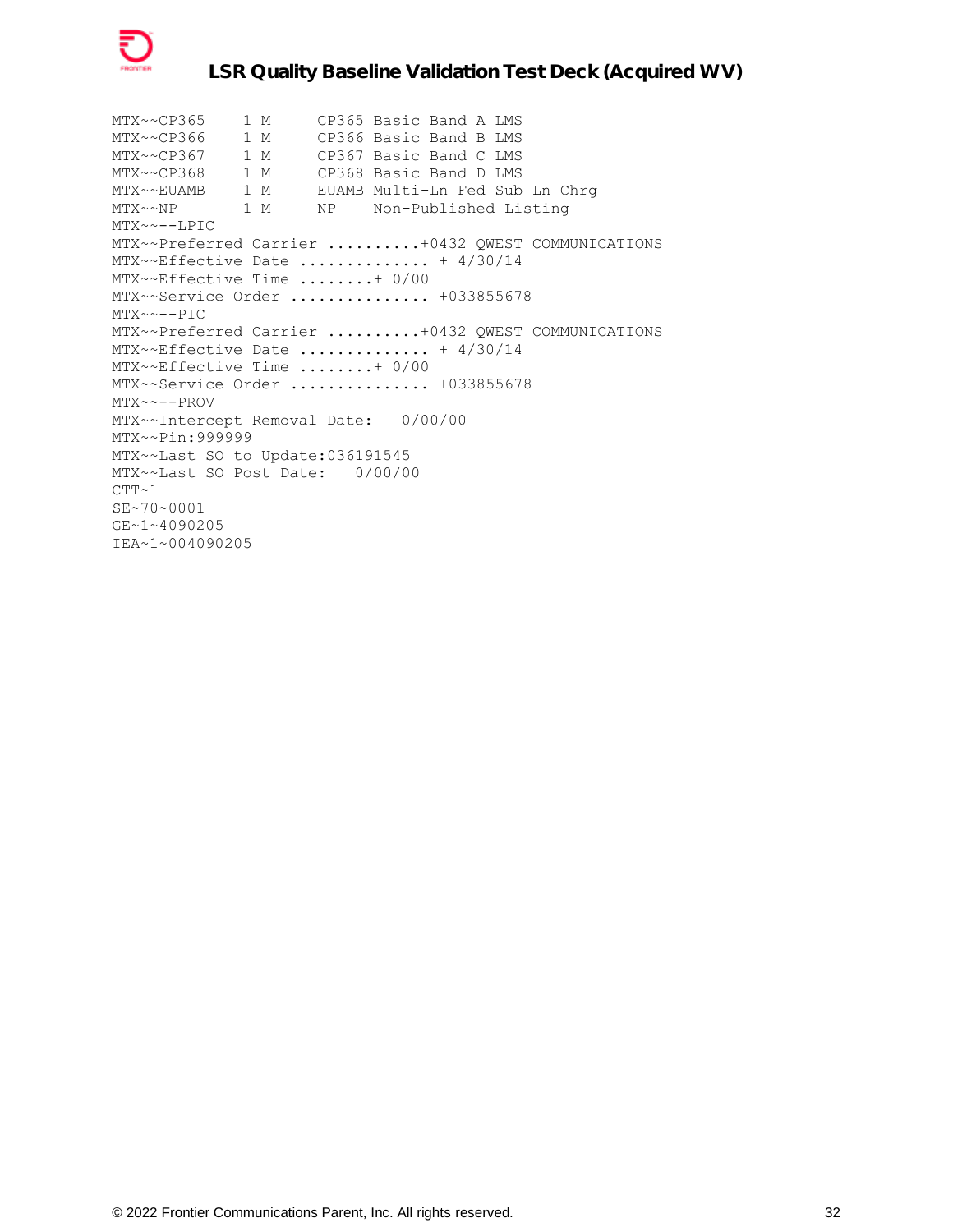

| <b>Scenario Number:</b>      | 06                               |
|------------------------------|----------------------------------|
| <b>Scenario Description:</b> | Directory Listing Inquiry by LTN |
| <b>State:</b>                | WV                               |
| <b>Transaction:</b>          | TА                               |

| <b>FIELD</b> | <b>DATA</b> |
|--------------|-------------|
| <b>TXNUM</b> |             |
| <b>TXTYP</b> |             |
| <b>TXACT</b> | IA          |
| <b>CC</b>    | 000Z        |
| <b>LTN</b>   | 3047330555  |
| <b>STATE</b> | <b>WV</b>   |
| <b>STYC</b>  | ΙSL         |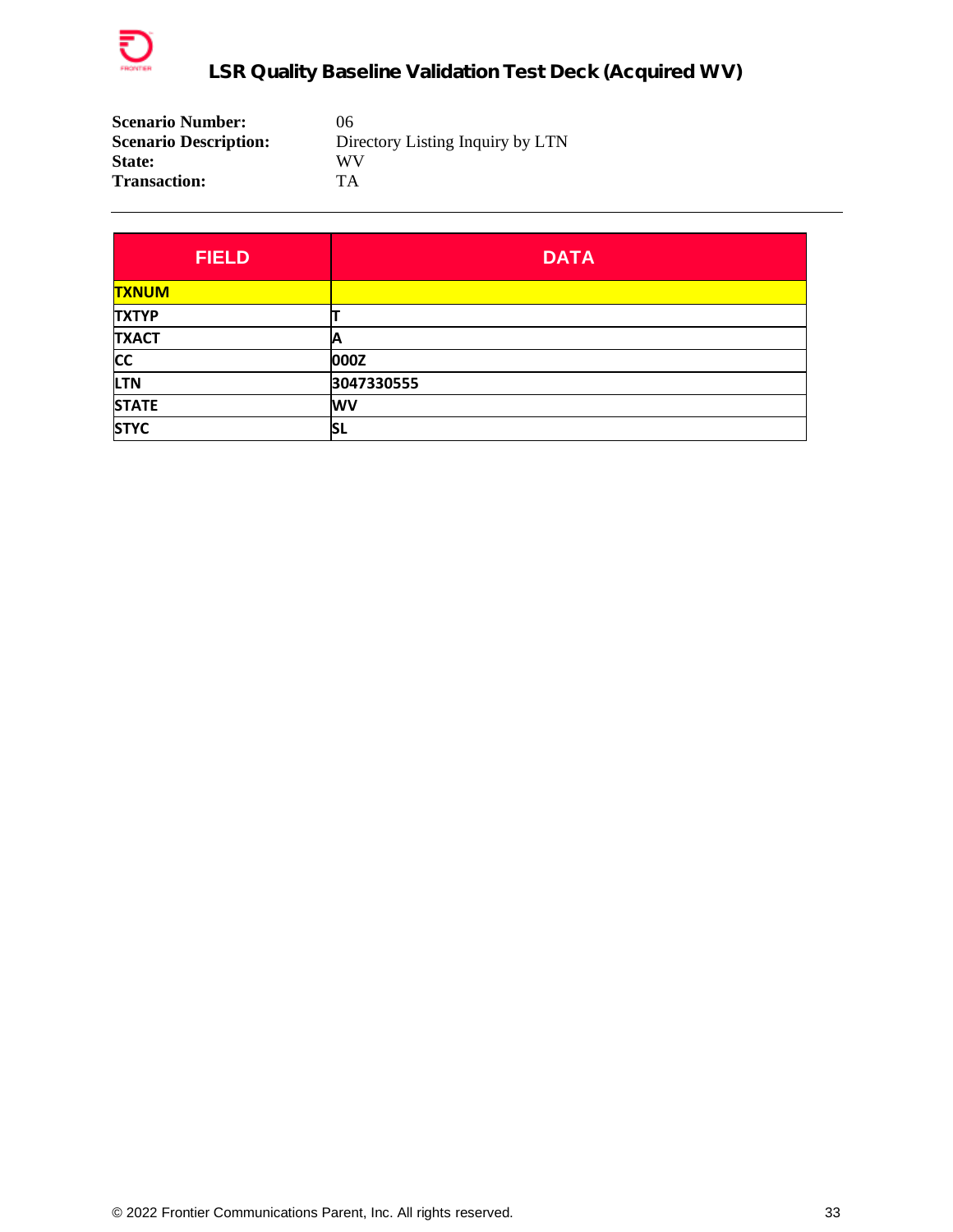

| <b>Scenario Number:</b>      | 06                               |
|------------------------------|----------------------------------|
| <b>Scenario Description:</b> | Directory Listing Inquiry by LTN |
| <b>State:</b>                | WV                               |
| <b>Transaction:</b>          | <b>TA</b>                        |

 $\verb|ISA~00~|~\verb|V5A~00~|~\verb|V5A~00~|~\verb|V5A~00~|~\verb|V5A~00~|~\verb|V5A~00~|~\verb|V5A~00~|~\verb|V5A~00~|~\verb|V5A~00~|~\verb|V5A~00~|~\verb|V5A~00~|~\verb|V5A~00~|~\verb|V5A~00~|~\verb|V5A~00~|~\verb|V5A~00~|~\verb|V5A~00~|~\verb|V5A~00~|~\verb|V5A~00~|~\verb|V5A$ ~190514~0934~U~00405~004090209~0~T~^ GS~PO~ZTKVFO~FTRPO~20190514~0934~4090209~X~004050 ST~850~0001 BEG~28~IN~PO06TAWV051419~~20190514 DTM~097~20190514~0934 SI~TI~IQ~T SI~TI~IR~A N1~BY~~25~000Z  $N4 \sim NV$ PO1~1~1~EA SI~TI~LN~3047330555 SI~TI~TW~SL  $CTT~1$ SE~12~0001 GE~1~4090209 IEA~1~004090209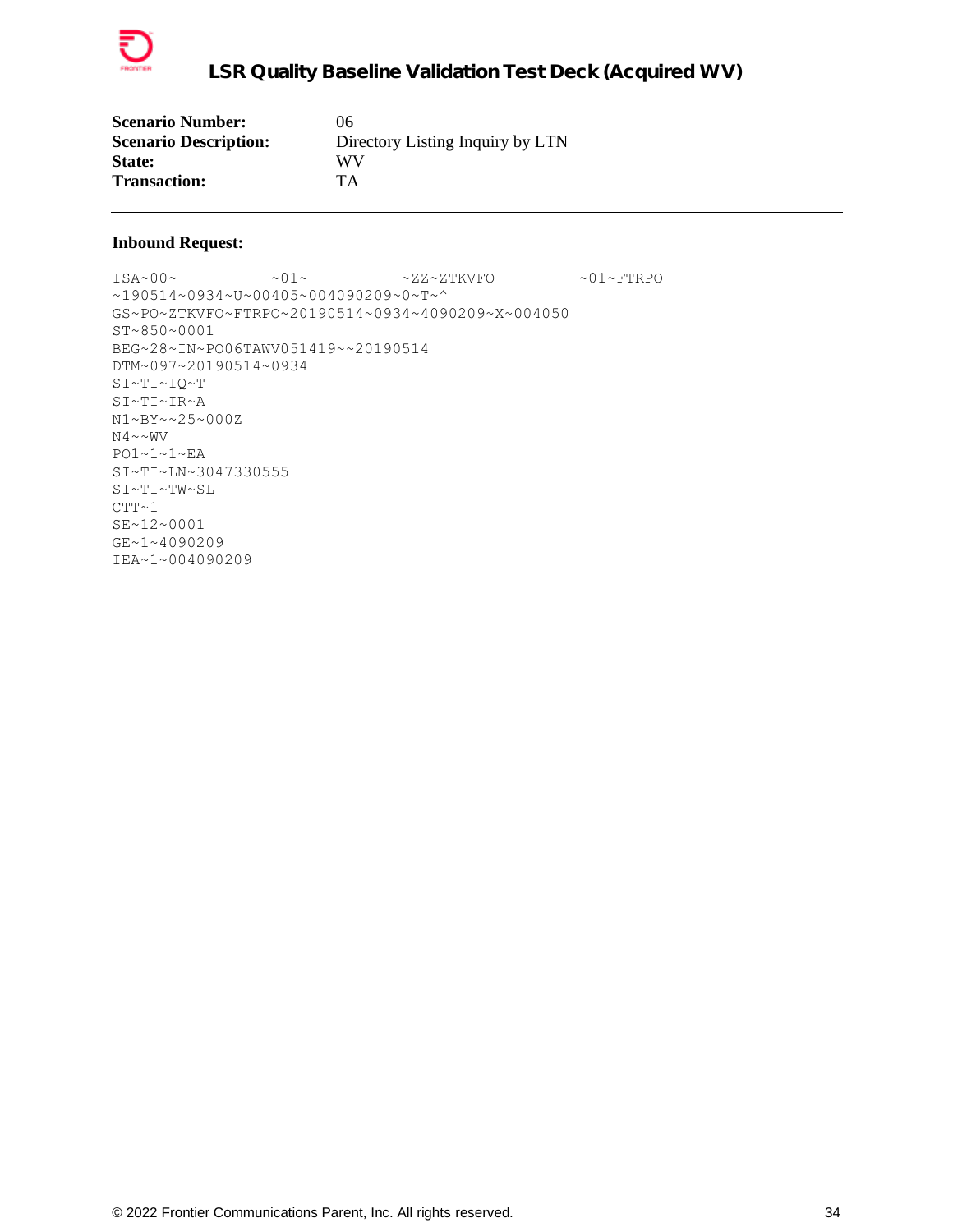

| <b>Scenario Number:</b>      | 06                               |
|------------------------------|----------------------------------|
| <b>Scenario Description:</b> | Directory Listing Inquiry by LTN |
| <b>State:</b>                | WV                               |
| <b>Transaction:</b>          | TA                               |

ISA~00~ ~00~ ~ZZ~FTRPO ~01~ZTKVFO ~190514~0934~U~00405~004090213~0~T~^ GS~PR~FTRPO~ZTKVFO~20190514~0934~4090213~X~004050 ST~855~0001 BAK~11~AT~PO06TAWV051419~20190514 DTM~097~20190514~093417 SI~TI~IQ~T N1~BY~~25~000Z  $N4 \sim WV$ PO1~1~1~EA~~~A6~DLA SI~TI~BR~17 PID~S~~TI~MDNIND~~~BA-RSQ~N N1~IT~NONE N4~~WV~25504 NX2~01~1 NX2~02~HUNTINGTON MAL NX2~07~BARBOURSVILLE N1~LYM~SEARS N1~DH~NONE N4~~WV~25705 NX2~01~1 NX2~02~Huntington Mall Unit 100 NX2~07~Barboursville SLN~1~1~A~1~EA SI~TI~LN~3047330555 SI~TI~DB~078370 SI~TI~DG~0 PID~X~~TI~DAP~HTW PID~X~~TI~PKGID~304733055500001 N9~82~LISTNM MTX~~CustXM1649351N8Subscriber N1~DH~NONE REF~11~3047330555~EATN REF~LI~3047330555001  $CTT-1$ SE~33~0001 GE~1~4090213 IEA~1~004090213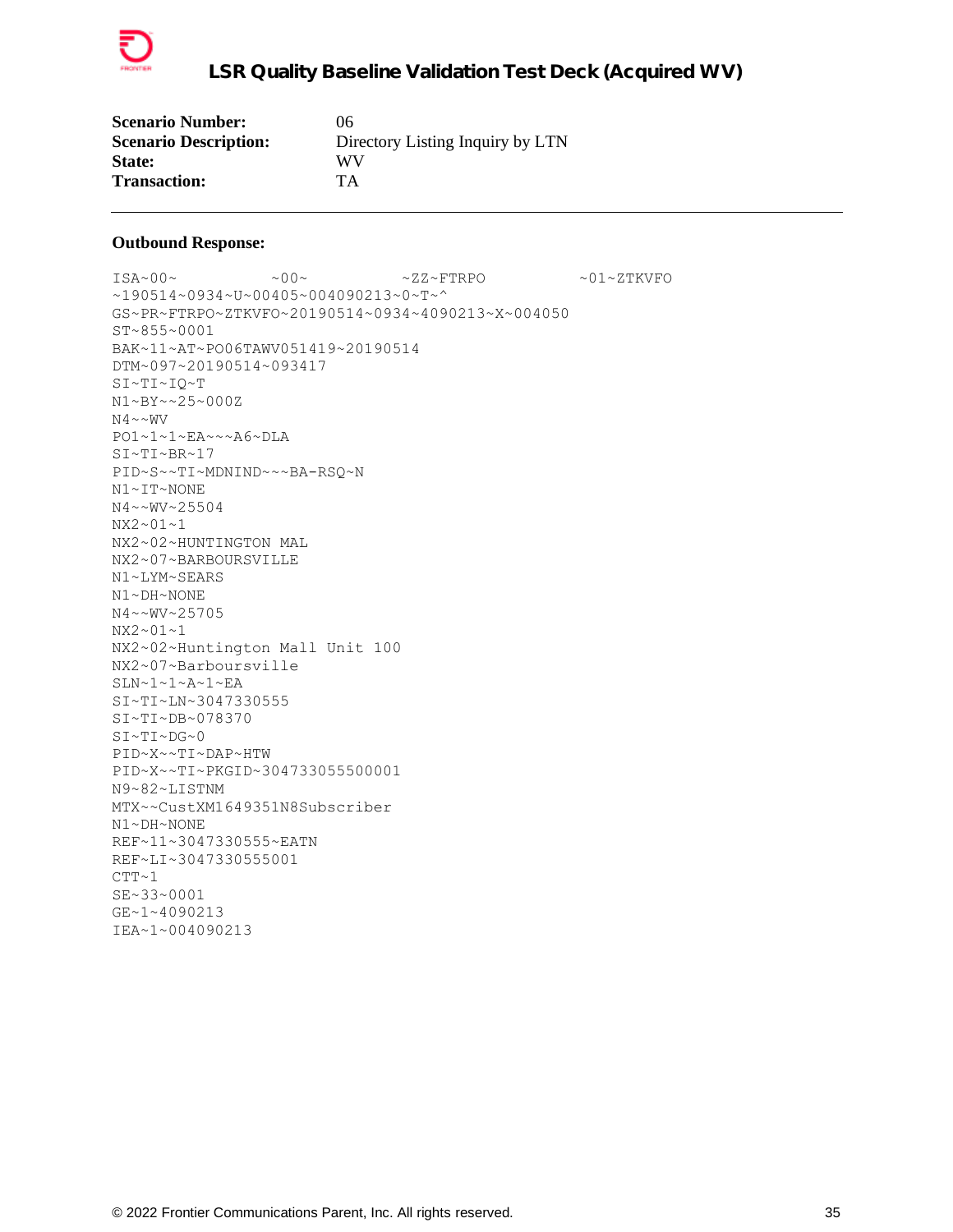

| <b>Scenario Number:</b>      | 07                              |
|------------------------------|---------------------------------|
| <b>Scenario Description:</b> | Loop Make Up Inquiry by Address |
| <b>State:</b>                | WV                              |
| <b>Transaction:</b>          | JA                              |

| <b>FIELD</b>       | <b>DATA</b>      |
|--------------------|------------------|
| <b>TXNUM</b>       |                  |
| <b>INIT_NAME</b>   |                  |
| <b>INIT_TELNUM</b> |                  |
| <b>INIT_EMAIL</b>  |                  |
| <b>TXTYP</b>       |                  |
| <b>TXACT</b>       | Α                |
| <b>CC</b>          | 000Z             |
| 48-Hour Response   | Υ                |
| <b>AFT</b>         | N                |
| <b>SANO</b>        | 210              |
| <b>SASN</b>        | <b>ARMSTRONG</b> |
| <b>SATH</b>        | <b>ST</b>        |
| <b>CITY</b>        | <b>KEYSER</b>    |
| <b>STATE</b>       | WV               |
| <b>ZIP</b>         | 26726            |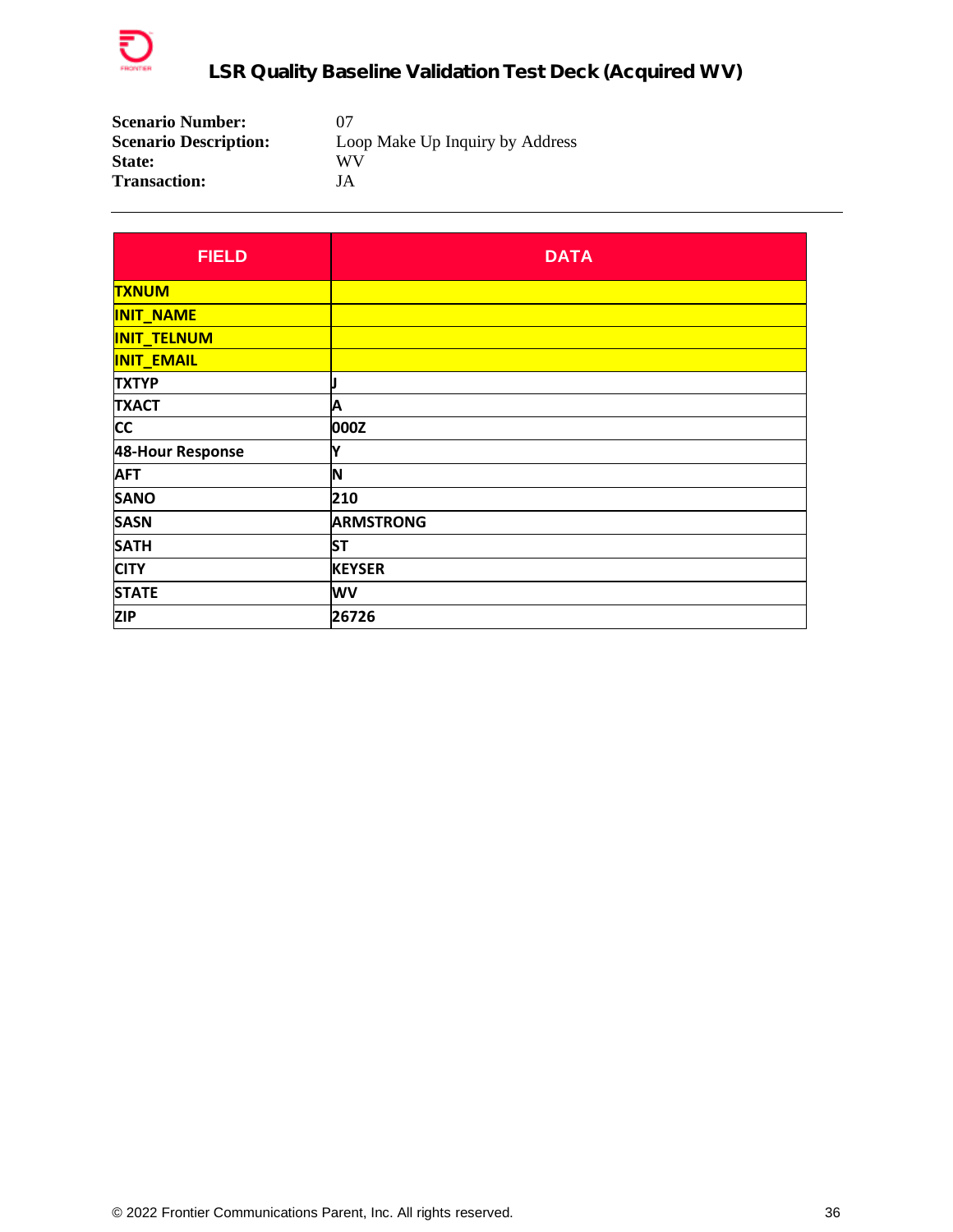

| <b>Scenario Number:</b>      | 07                              |
|------------------------------|---------------------------------|
| <b>Scenario Description:</b> | Loop Make Up Inquiry by Address |
| <b>State:</b>                | WV                              |
| <b>Transaction:</b>          | JA                              |

```
\verb|ISA~00~|~\verb|V5A~00~|~\verb|V5A~00~|~\verb|V5A~00~|~\verb|V5A~00~|~\verb|V5A~00~|~\verb|V5A~00~|~\verb|V5A~00~|~\verb|V5A~00~|~\verb|V5A~00~|~\verb|V5A~00~|~\verb|V5A~00~|~\verb|V5A~00~|~\verb|V5A~00~|~\verb|V5A~00~|~\verb|V5A~00~|~\verb|V5A~00~|~\verb|V5A~00~|~\verb|V5A~190514~0941~U~00405~004090217~0~T~^
GS~PO~ZTKVFO~FTRPO~20190514~0941~4090217~X~004050
ST~850~0001
BEG~28~IN~PO07JAWV051419~~20190514
PER~AG~FTR LSR CERT~TE~8005551212~EM~ftrcarriercertification@ftr.com
DTM~097~20190514~0941
SI~TI~IQ~J
SI~TI~IR~A
PID~S~~TI~ZZ~~~FT-RSQ~Y
N1~BY~~25~000Z
N4 \sim NVPO1~1~1~EA
SI~TI~AF~N
N1~IT~NONE
N4~~~26726
NX2~01~210
NX2~02~Armstrong
NX2~07~Keyser
NX2~62~St
CTT~1SE~19~0001
GE~1~4090217
IEA~1~004090217
```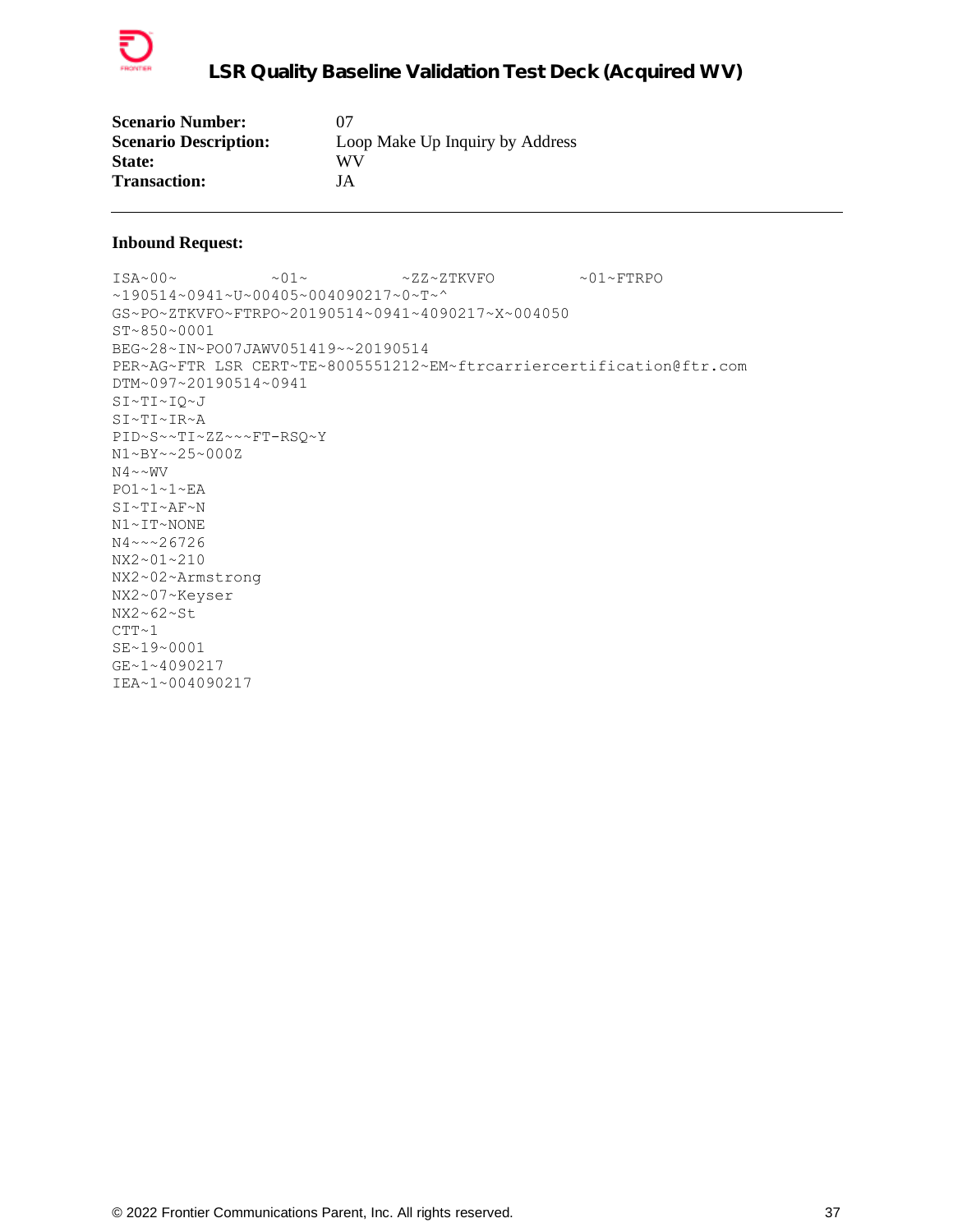

| <b>Scenario Number:</b>      | 07                              |
|------------------------------|---------------------------------|
| <b>Scenario Description:</b> | Loop Make Up Inquiry by Address |
| <b>State:</b>                | WV                              |
| <b>Transaction:</b>          | JA                              |

 $\verb|ISA~00~|~\verb|V5A~00~|~\verb|V5A~00~|~\verb|V5A~00~|~\verb|V5A~00~|~\verb|V5A~00~|~\verb|V5A~00~|~\verb|V5A~00~|~\verb|V5A~00~|~\verb|V5A~00~|~\verb|V5A~00~|~\verb|V5A~00~|~\verb|V5A~00~|~\verb|V5A~00~|~\verb|V5A~00~|~\verb|V5A~00~|~\verb|V5A~00~|~\verb|V5A~00~|~\verb|V5A$ ~190514~0941~U~00405~004090221~0~T~^ GS~PR~FTRPO~ZTKVFO~20190514~0941~4090221~X~004050 ST~855~0001 BAK~11~AT~PO07JAWV051419~20190514 DTM~097~20190514~094139 SI~TI~IQ~J N1~BY~~25~000Z PO1~1~1~EA~~~A6~LMR SI~TI~AF~N N1~IT~NONE N4~~WV~26726 NX2~07~Keyser NX2~01~210 NX2~02~Armstrong NX2~62~St PO1~2~1~EA~~~A6~ERR N9~1Q~39312~PRESPC MTX~~Manual Processing Required - response will be provided within 48 hours.  $CTT~2$ SE~18~0001 GE~1~4090221 IEA~1~004090221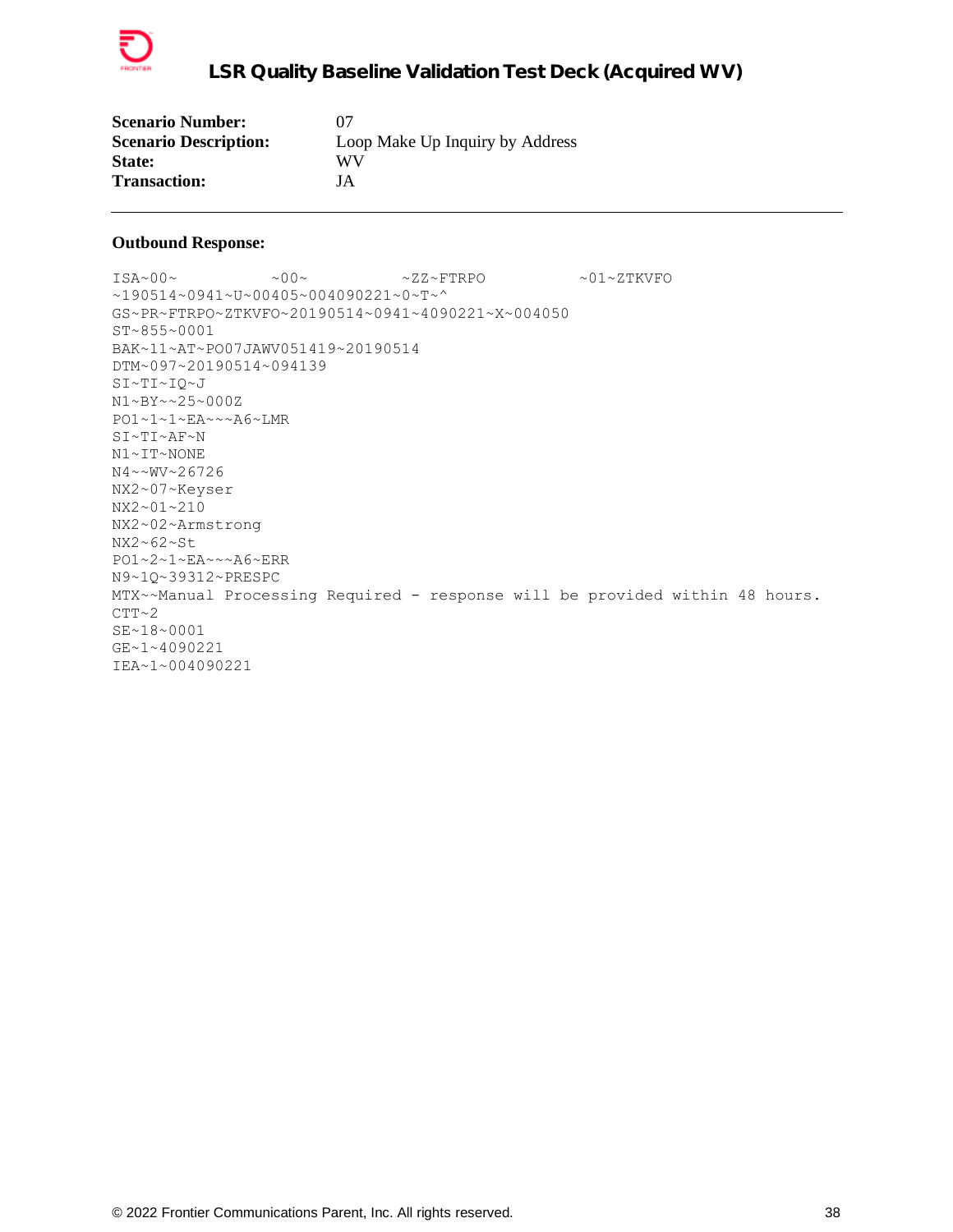

| <b>Scenario Number:</b>      | 08                              |
|------------------------------|---------------------------------|
| <b>Scenario Description:</b> | Loop Qualification Basic by WTN |
| <b>State:</b>                | WV                              |
| <b>Transaction:</b>          | OΑ                              |

| <b>FIELD</b> | <b>DATA</b> |
|--------------|-------------|
| <b>TXNUM</b> |             |
| <b>TXTYP</b> |             |
| <b>TXACT</b> | A           |
| <b>CC</b>    | 000Z        |
| <b>MS</b>    | А           |
| <b>STATE</b> | <b>WV</b>   |
| <b>WTN</b>   | 3042691573  |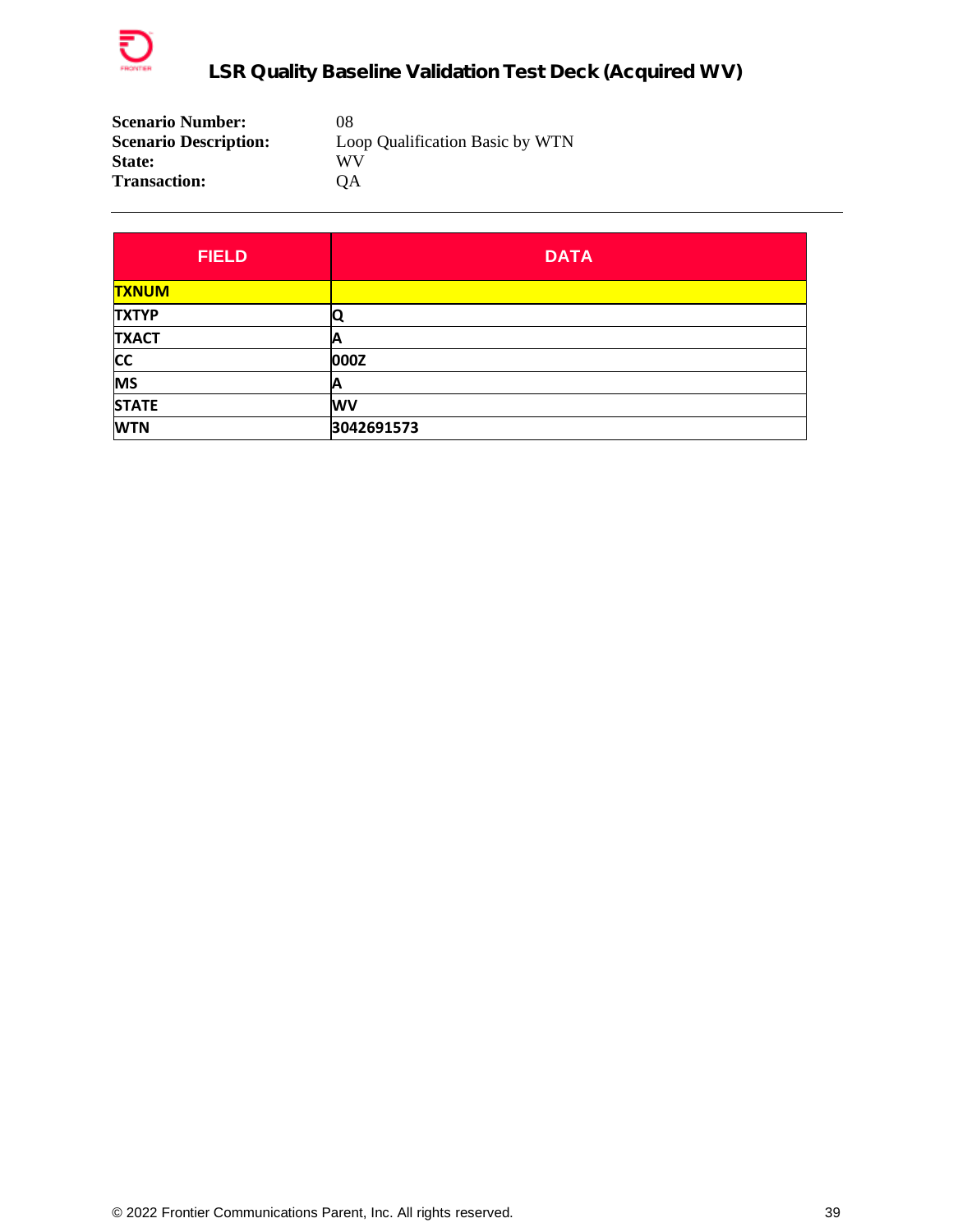

| <b>Scenario Number:</b>      | 08                              |
|------------------------------|---------------------------------|
| <b>Scenario Description:</b> | Loop Qualification Basic by WTN |
| <b>State:</b>                | WV                              |
| <b>Transaction:</b>          | <b>OA</b>                       |

 $\verb|ISA~00~|~\verb|V5A~00~|~\verb|V5A~00~|~\verb|V5A~00~|~\verb|V5A~00~|~\verb|V5A~00~|~\verb|V5A~00~|~\verb|V5A~00~|~\verb|V5A~00~|~\verb|V5A~00~|~\verb|V5A~00~|~\verb|V5A~00~|~\verb|V5A~00~|~\verb|V5A~00~|~\verb|V5A~00~|~\verb|V5A~00~|~\verb|V5A~00~|~\verb|V5A~00~|~\verb|V5A$ ~190514~0943~U~00405~004090225~0~T~^ GS~PO~ZTKVFO~FTRPO~20190514~0943~4090225~X~004050 ST~850~0001 BEG~28~IN~PO08QAWV051419~~20190514 DTM~097~20190514~0943 SI~TI~IQ~Q SI~TI~IR~A SI~TI~MK~A N1~BY~~25~000Z  $N4 \sim \sim WV$ PO1~1~1~EA SI~TI~WT~3042691573  $CTT~1$ SE~12~0001 GE~1~4090225 IEA~1~004090225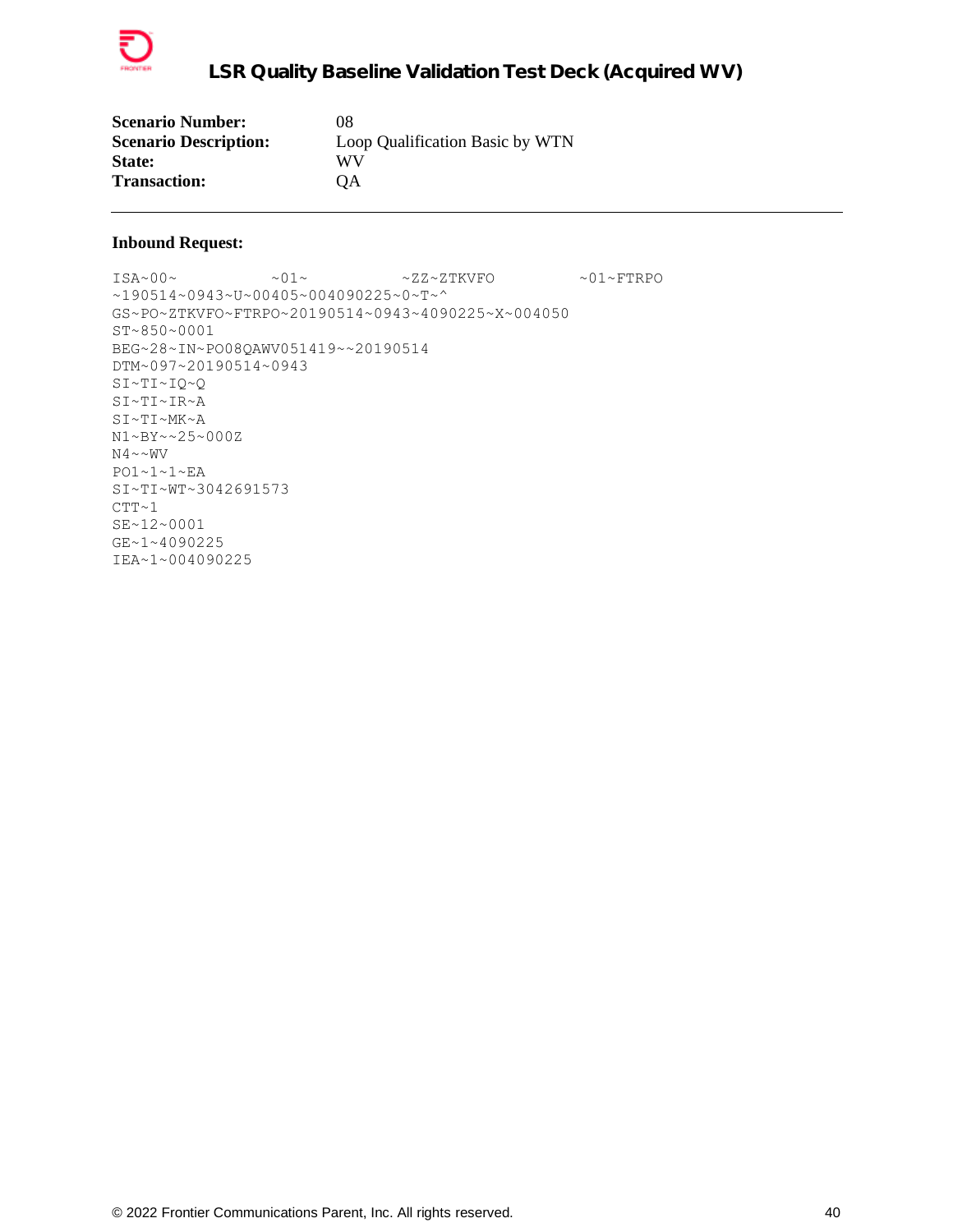

| <b>Scenario Number:</b>      | 08                              |
|------------------------------|---------------------------------|
| <b>Scenario Description:</b> | Loop Qualification Basic by WTN |
| <b>State:</b>                | WV                              |
| <b>Transaction:</b>          | OΑ                              |

 $\verb|ISA~00~|~\verb|V5A~00~|~\verb|V5A~00~|~\verb|V5A~00~|~\verb|V5A~00~|~\verb|V5A~00~|~\verb|V5A~00~|~\verb|V5A~00~|~\verb|V5A~00~|~\verb|V5A~00~|~\verb|V5A~00~|~\verb|V5A~00~|~\verb|V5A~00~|~\verb|V5A~00~|~\verb|V5A~00~|~\verb|V5A~00~|~\verb|V5A~00~|~\verb|V5A~00~|~\verb|V5A$ ~190514~0943~U~00405~004090229~0~T~^ GS~PR~FTRPO~ZTKVFO~20190514~0943~4090229~X~004050 ST~855~0001 BAK~11~AT~PO08QAWV051419~20190514 DTM~097~20190514~094329 SI~TI~IQ~Q N1~BY~~25~000Z PO1~1~1~EA~~~A6~LQR SI~TI~L2~A  $CTT~1$ SE~9~0001 GE~1~4090229 IEA~1~004090229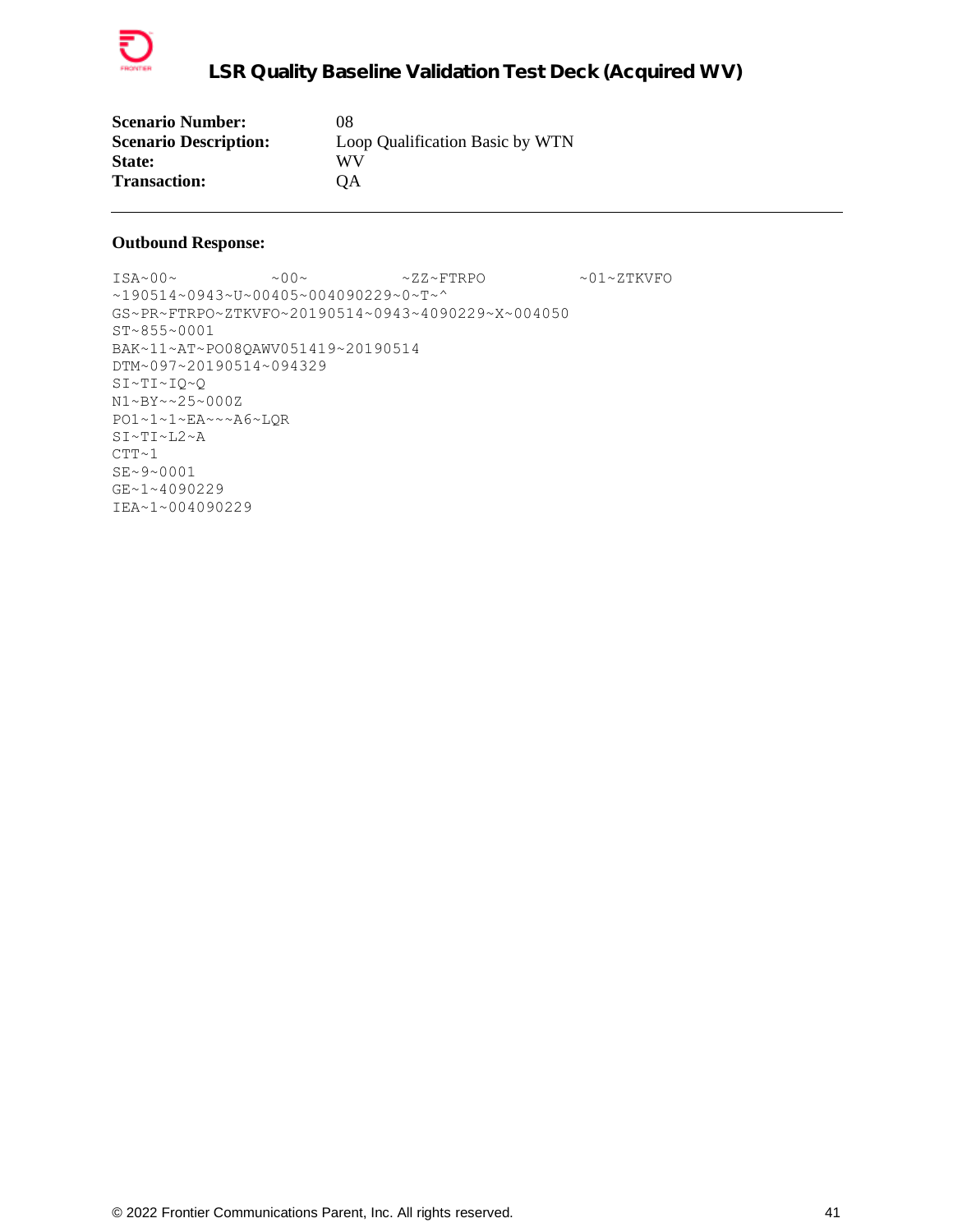

| <b>Scenario Number:</b>      | 09                                        |
|------------------------------|-------------------------------------------|
| <b>Scenario Description:</b> | <b>XDSL Loop Qualification by Address</b> |
| <b>State:</b>                | WV                                        |
| <b>Transaction:</b>          | HА                                        |

| <b>FIELD</b> | <b>DATA</b>    |
|--------------|----------------|
| <b>TXNUM</b> |                |
| <b>TXTYP</b> | Iн             |
| <b>TXACT</b> | A              |
| <b>CC</b>    | 000Z           |
| <b>AFT</b>   | IN             |
| <b>SANO</b>  | 119            |
| <b>SASD</b>  | lS             |
| <b>SASN</b>  | <b>HEBER</b>   |
| <b>SATH</b>  | <b>ST</b>      |
| <b>CITY</b>  | <b>BECKLEY</b> |
| <b>STATE</b> | <b>WV</b>      |
| <b>ZIP</b>   | 25801          |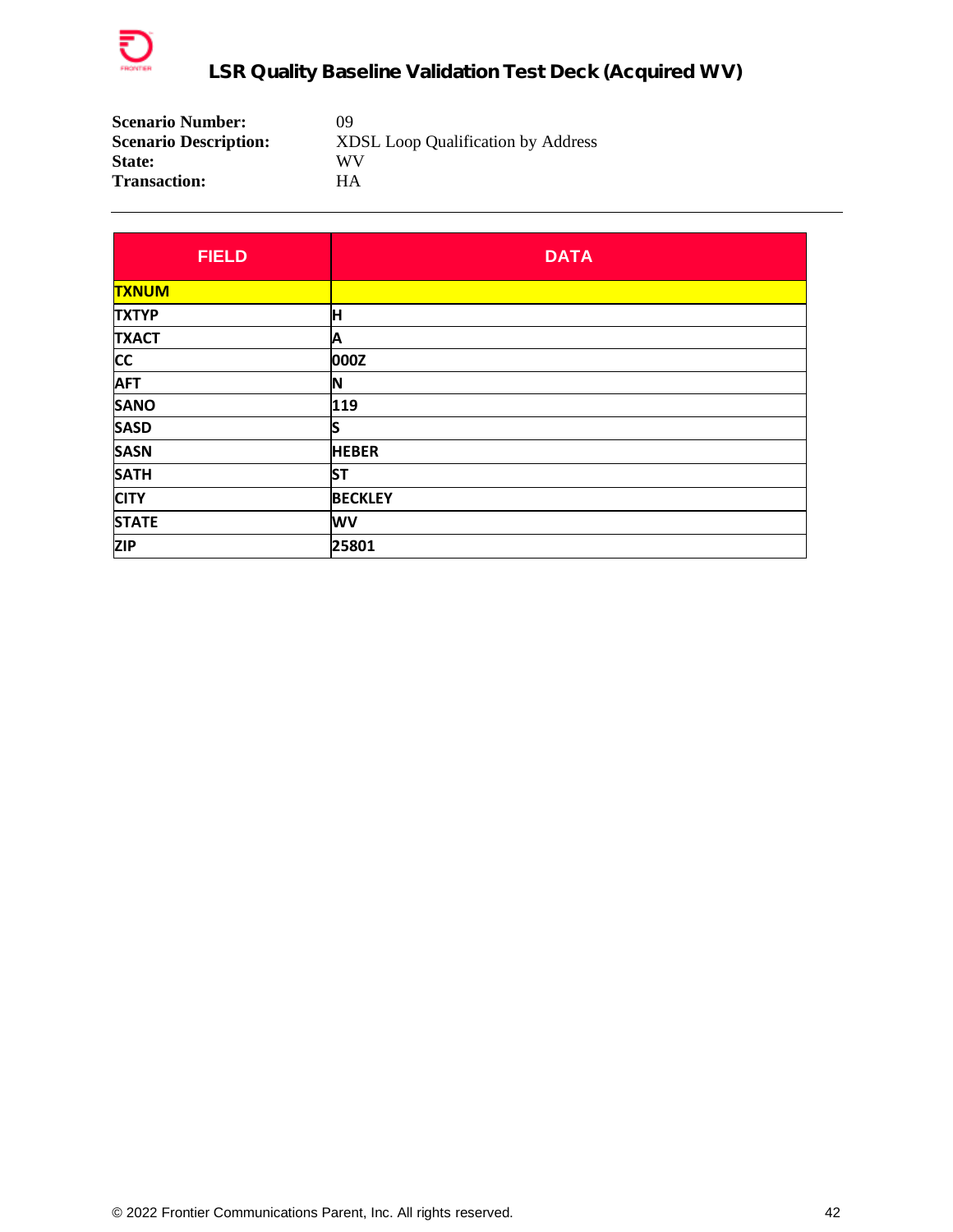

| <b>Scenario Number:</b>      | 09                                        |
|------------------------------|-------------------------------------------|
| <b>Scenario Description:</b> | <b>XDSL Loop Qualification by Address</b> |
| <b>State:</b>                | WV                                        |
| <b>Transaction:</b>          | HА                                        |

```
\verb|ISA~00~|~\verb|V5A~00~|~\verb|V5A~00~|~\verb|V5A~00~|~\verb|V5A~00~|~\verb|V5A~00~|~\verb|V5A~00~|~\verb|V5A~00~|~\verb|V5A~00~|~\verb|V5A~00~|~\verb|V5A~00~|~\verb|V5A~00~|~\verb|V5A~00~|~\verb|V5A~00~|~\verb|V5A~00~|~\verb|V5A~00~|~\verb|V5A~00~|~\verb|V5A~00~|~\verb|V5A~190514~0945~U~00405~004090233~0~T~^
GS~PO~ZTKVFO~FTRPO~20190514~0945~4090233~X~004050
ST~850~0001
BEG~28~IN~PO09HAWV051419~~20190514
DTM~097~20190514~0945
SI~TI~IQ~H
SI~TI~IR~A
N1~BY~~25~000Z
N4 \sim NVPO1~1~1~EA
SI~TI~AF~N
N1~IT~NONE
N4~~~25801
NX2~01~119
NX2~02~Heber
NX2~03~S
NX2~07~Beckley
NX2~62~St
CTT~1SE~18~0001
GE~1~4090233
IEA~1~004090233
```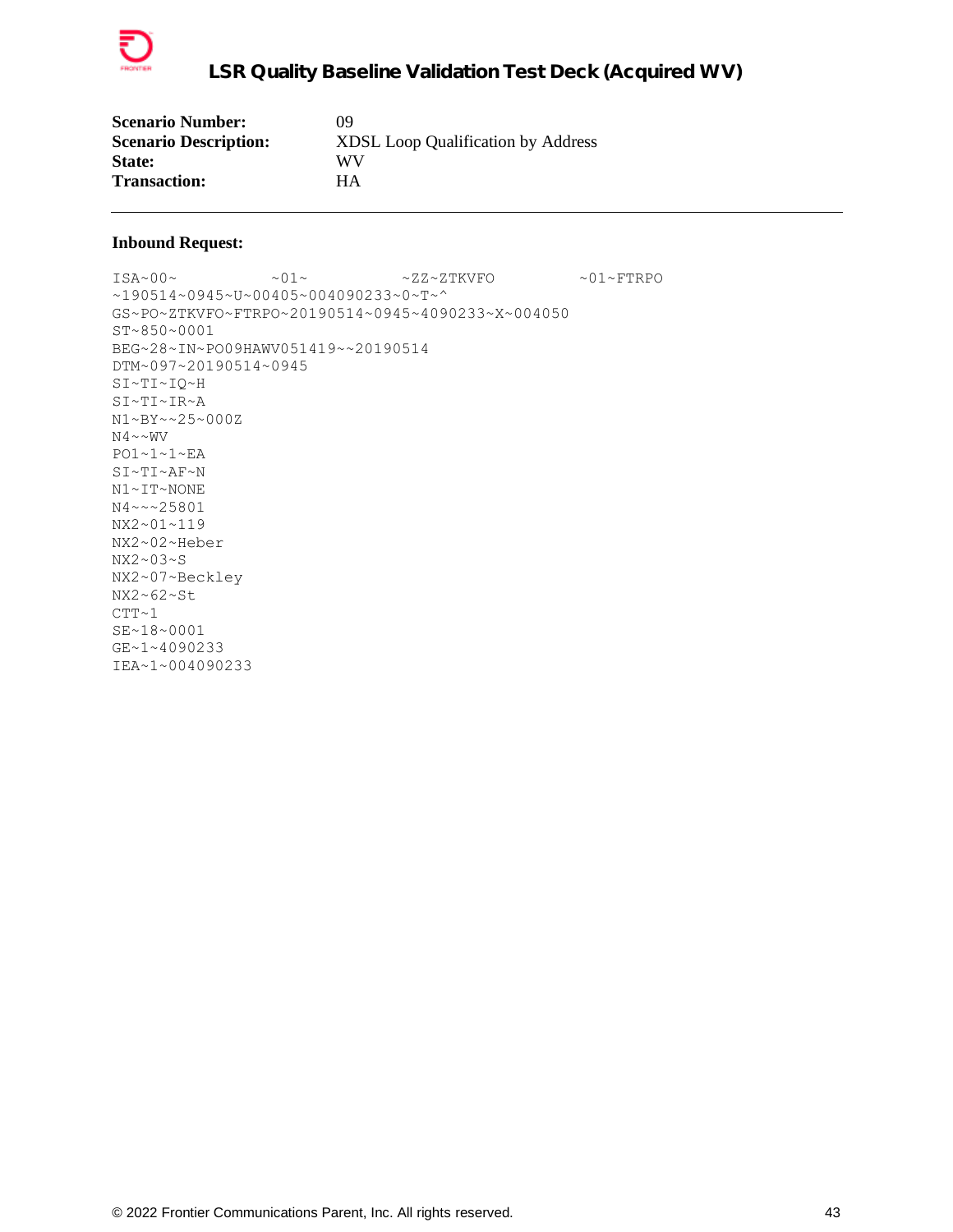

| <b>Scenario Number:</b>      | 09                                        |
|------------------------------|-------------------------------------------|
| <b>Scenario Description:</b> | <b>XDSL Loop Qualification by Address</b> |
| <b>State:</b>                | WV                                        |
| <b>Transaction:</b>          | HА                                        |

 $\sim 00\sim \qquad \qquad \sim 00\sim \qquad \qquad \sim {\tt ZZ~\sim FTRPO} \qquad \qquad \sim 01\sim {\tt ZTKVFO}$ ~190514~0946~U~00405~004090237~0~T~^ GS~PR~FTRPO~ZTKVFO~20190514~0946~4090237~X~004050 ST~855~0001 BAK~11~AT~PO09HAWV051419~20190514 DTM~097~20190514~094616 SI~TI~IQ~H N1~BY~~25~000Z PO1~1~1~EA~~~A6~LXA SI~TI~LS~304207 SI~TI~L2~A SI~TI~AF~N SI~TI~LO~BCKLWVWDDS0 SI~TI~FE~C MEA~AF~LN~3.4000000~TL PID~X~~TI~LPAC~IPDSL, 3-BONDED, HSMAX, ADSLR, IDSL, ADSLC, SDSL PID~X~~TI~RTIND~~~BA-RSQ~N N9~TD~UPDT~201905140946 N1~16~BCKLWVWDDS0 N1~C3~~BE~BCKLWVWDDS0 N1~IT~NONE N4~~WV~25801 NX2~01~119 NX2~02~Heber NX2~03~S NX2~07~Beckley NX2~62~St  $CTT~1$ SE~26~0001 GE~1~4090237 IEA~1~004090237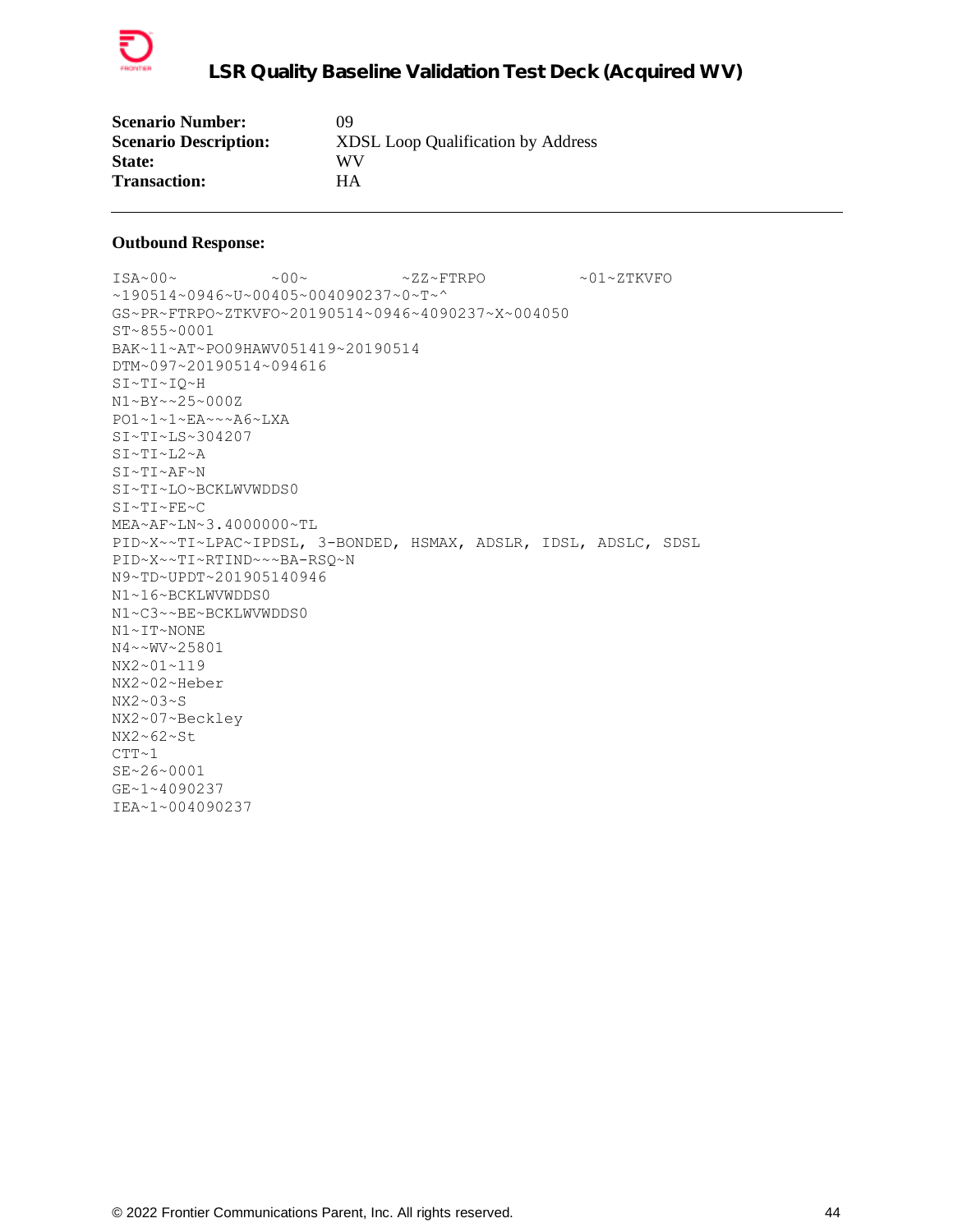

| <b>Scenario Number:</b>      | 10                               |
|------------------------------|----------------------------------|
| <b>Scenario Description:</b> | Product and Service Availability |
| <b>State:</b>                | WV                               |
| <b>Transaction:</b>          | CA <sup></sup>                   |

| <b>FIELD</b>  | <b>DATA</b> |
|---------------|-------------|
| <b>TXNUM</b>  |             |
| <b>TXTYP</b>  |             |
| <b>TXACT</b>  | A           |
| <b>CC</b>     | 000Z        |
| <b>TOS</b>    | $---$       |
| <b>STATE</b>  | <b>WV</b>   |
| <b>NPANXX</b> | 304722      |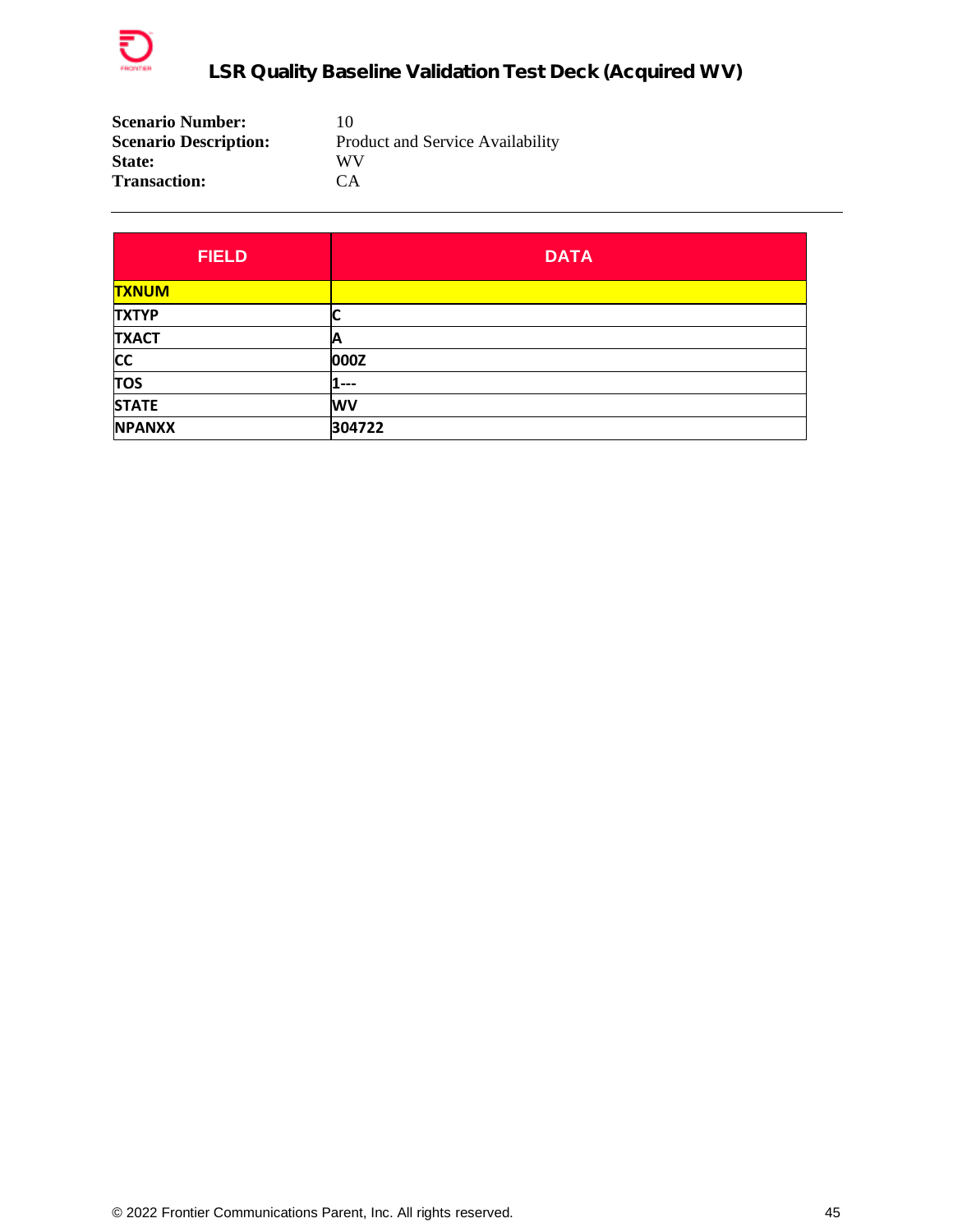

| <b>Scenario Number:</b>      | 10                               |
|------------------------------|----------------------------------|
| <b>Scenario Description:</b> | Product and Service Availability |
| <b>State:</b>                | WV                               |
| <b>Transaction:</b>          | CA <sup>.</sup>                  |

```
\verb|ISA~00~|~\verb|V5A~00~|~\verb|V5A~00~|~\verb|V5A~00~|~\verb|V5A~00~|~\verb|V5A~00~|~\verb|V5A~00~|~\verb|V5A~00~|~\verb|V5A~00~|~\verb|V5A~00~|~\verb|V5A~00~|~\verb|V5A~00~|~\verb|V5A~00~|~\verb|V5A~00~|~\verb|V5A~00~|~\verb|V5A~00~|~\verb|V5A~00~|~\verb|V5A~00~|~\verb|V5A~190514~1005~U~00405~004090241~0~T~^
GS~PO~ZTKVFO~FTRPO~20190514~1005~4090241~X~004050
ST~850~0001
BEG~28~IN~PO10CAWV051419~~20190514
DTM~097~20190514~1005
SI~TI~IQ~C
SI~TI~IR~A
SI~TI~TY~1--N1~BY~~25~000Z
N4 \sim \sim WVPO1~1~1~EA
SI~TI~LX~304722
CTT~1SE~12~0001
GE~1~4090241
IEA~1~004090241
```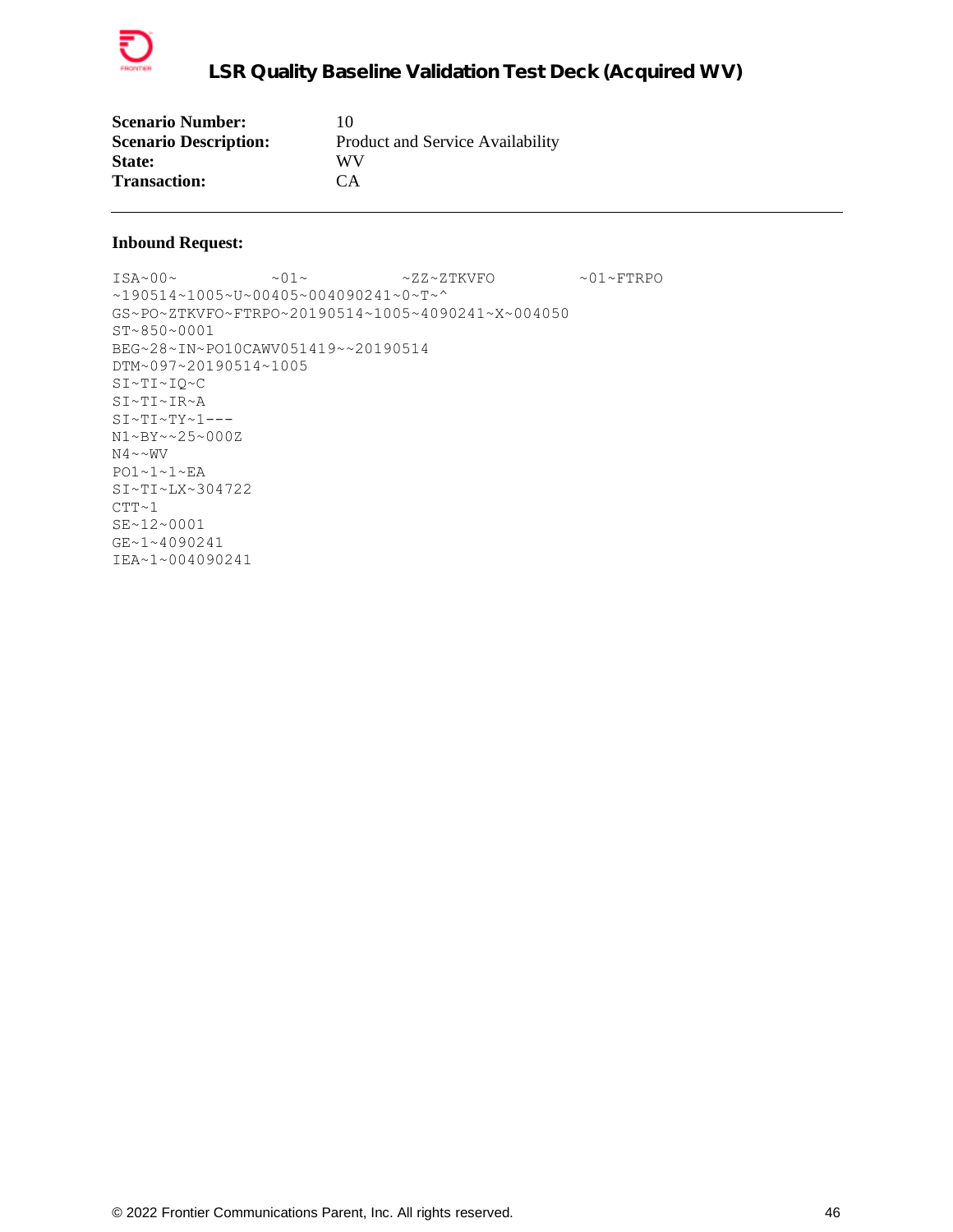

| <b>Scenario Number:</b>      | 10                               |
|------------------------------|----------------------------------|
| <b>Scenario Description:</b> | Product and Service Availability |
| <b>State:</b>                | WV                               |
| <b>Transaction:</b>          | CA                               |

The response is too large to display the entire 855 within this document. Therefore, only the first page is included.  $\verb+ISA~00~~{\sim} \qquad \verb+00~{\sim} \qquad \verb+2Z~^{^{^{\!\!\!\!\sim}}\!\!FTRPO~~~\verb+01~^{^{\!\!\!\!\sim}}\!\!T K V F0$ ~190514~1005~U~00405~004090245~0~T~^ GS~PR~FTRPO~ZTKVFO~20190514~1005~4090245~X~004050 ST~855~0001 BAK~11~AT~PO10CAWV051419~20190514 DTM~097~20190514~100537 SI~TI~IQ~C N1~BY~~25~000Z  $\text{N4}\!\sim\!\text{wV}$ PO1~1~1~EA~~~A6~PSR/FEAT SLN~1~1~A~1~EA SI~TI~SF~MPG  $SLN~1~2~$ A~1~EA SI~TI~SC~AAY PID~X~~TI~ETUSOC~~~~N N9~82~USOCDES MTX~~Community Caller SLN~1~3~A~1~EA SI~TI~SC~NSS PID~X~~TI~ETUSOC~~~~N N9~82~USOCDES MTX~~Class Ser-Auto Call Rtrn SLN~1~4~A~1~EA SI~TI~SC~NSP PID~X~~TI~ETUSOC~~~~N N9~82~USOCDES MTX~~Auto Call Return Res SLN~1~5~A~1~EA SI~TI~SC~NSS PID~X~~TI~ETUSOC~~~~N N9~82~USOCDES MTX~~Auto Call Return Res SLN~1~6~A~1~EA SI~TI~SC~CLT PID~X~~TI~ETUSOC~~~~N N9~82~USOCDES MTX~~Additional Listing - Bus SLN~1~7~A~1~EA SI~TI~SC~CLT PID~X~~TI~ETUSOC~~~~N N9~82~USOCDES MTX~~Listed Service - Coin SLN~1~8~A~1~EA SI~TI~SC~SL PID~X~~TI~ETUSOC~~~~N N9~82~USOCDES MTX~~Secondary Listing-Coin

 $SLN~1~9~A~1~EA$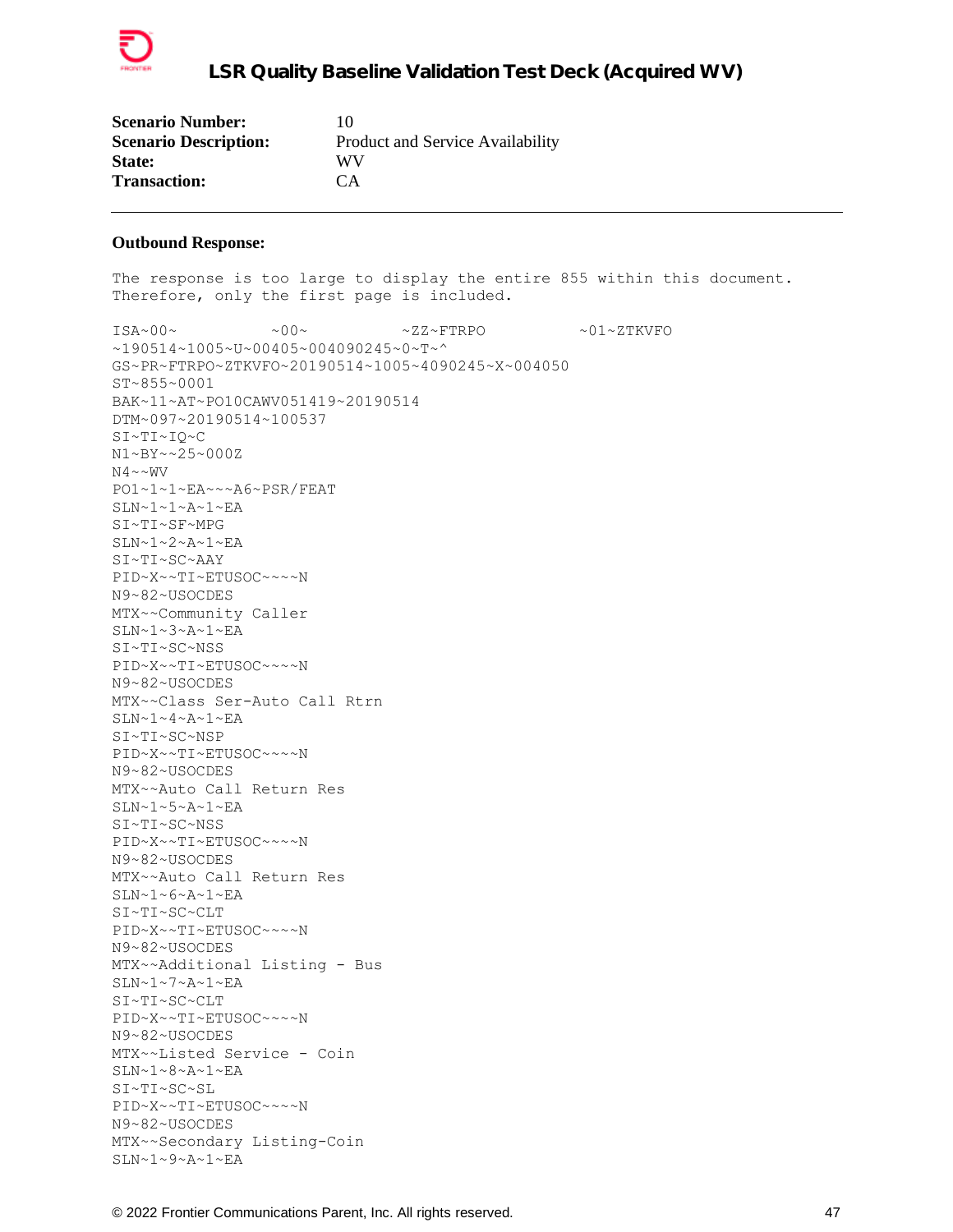

SI~TI~SC~SL PID~X~~TI~ETUSOC~~~~N N9~82~USOCDES MTX~~Additional Listing Bus SLN~1~10~A~1~EA SI~TI~SC~RLT PID~X~~TI~ETUSOC~~~~N N9~82~USOCDES MTX~~Additional Listing - Res SLN~1~11~A~1~EA SI~TI~SC~SL PID~X~~TI~ETUSOC~~~~N N9~82~USOCDES MTX~~Secondary listing Res SLN~1~12~A~1~EA SI~TI~SC~AMBC PID~X~~TI~ETUSOC~~~~N N9~82~USOCDES MTX~~DPU Challenger Ind SLN~1~13~A~1~EA SI~TI~SC~AMBCR PID~X~~TI~ETUSOC~~~~N N9~82~USOCDES MTX~~Digital Phone Credit ACL  $\texttt{SLN}\texttt{\sim}1\texttt{-}14\texttt{-} \texttt{A}\texttt{-}1\texttt{-} \texttt{E}\texttt{A}$ SI~TI~SC~AMBL PID~X~~TI~ETUSOC~~~~N N9~82~USOCDES MTX~~DPU Leader Ind SLN~1~15~A~1~EA SI~TI~SC~WHSIN PID~X~~TI~ETUSOC~~~~N N9~82~USOCDES MTX~~AMBT DSL Self-Install NRC SLN~1~16~A~1~EA SI~TI~SC~AMBUF PID~X~~TI~ETUSOC~~~~N N9~82~USOCDES MTX~~DigitalPhne Unlmt Feat Pk SLN~1~17~A~1~EA SI~TI~SC~AYW PID~X~~TI~ETUSOC~~~~N N9~82~USOCDES MTX~~Anon Call Reject w/CallID SLN~1~18~A~1~EA SI~TI~SC~AQG PID~X~~TI~ETUSOC~~~~N N9~82~USOCDES MTX~~Res DialTone & Local Usg SLN~1~19~A~1~EA SI~TI~SC~PGOKJ PID~X~~TI~ETUSOC~~~~N N9~82~USOCDES MTX~~Basic Bus Local POTS MTM SLN~1~20~A~1~EA SI~TI~SC~PGOKM PID~X~~TI~ETUSOC~~~~N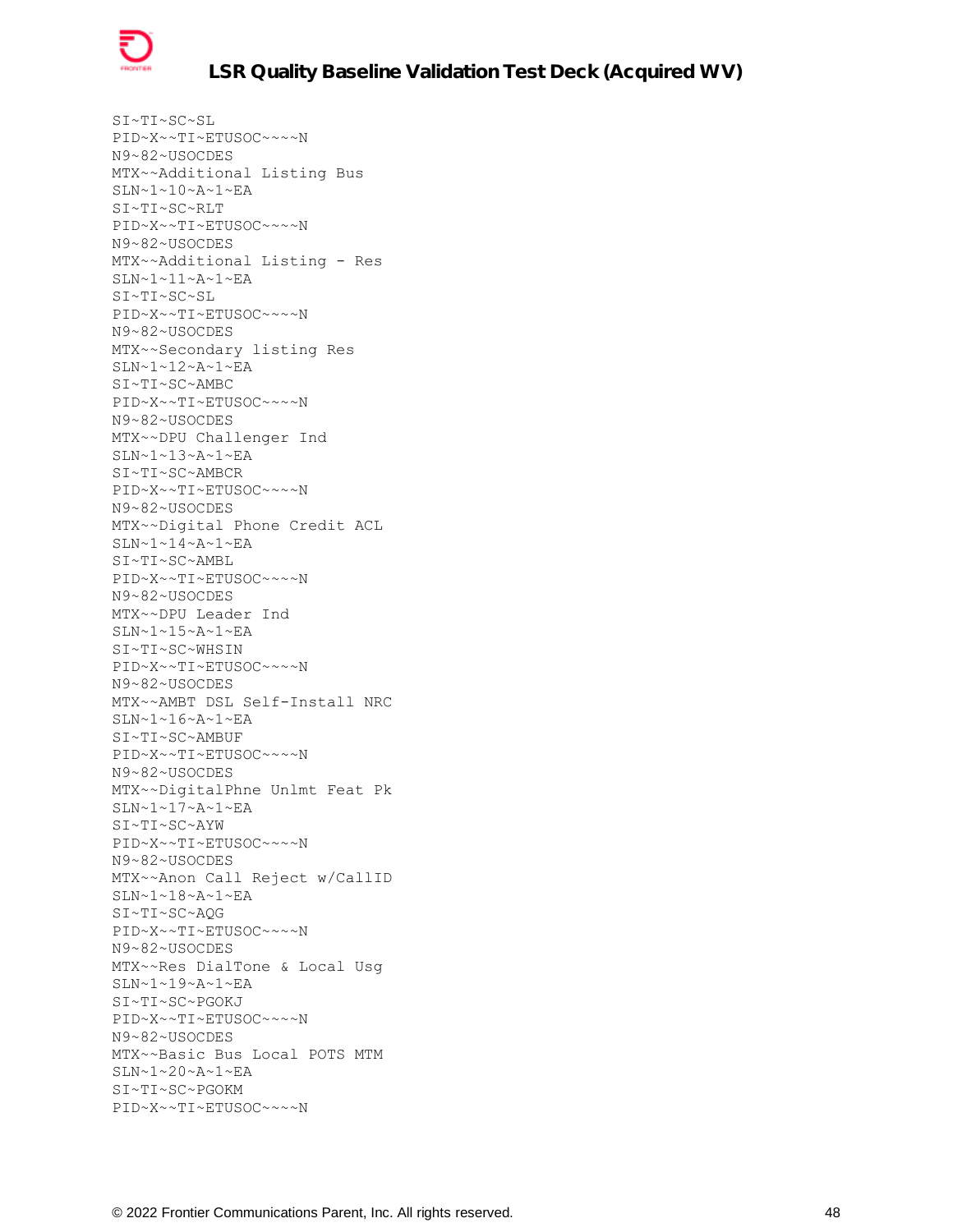

| <b>Scenario Number:</b>      |                                                   |
|------------------------------|---------------------------------------------------|
| <b>Scenario Description:</b> | Collocation Facility Assignment – Single Facility |
| <b>State:</b>                | WV                                                |
| <b>Transaction:</b>          | NΑ                                                |

| <b>FIELD</b>    | <b>DATA</b>        |
|-----------------|--------------------|
| <b>TXNUM</b>    |                    |
| <b>TXTYP</b>    | ΙN                 |
| <b>CATYPE</b>   |                    |
| <b>TXACT</b>    | A                  |
| <b>CC</b>       | 000Z               |
| <b>MS</b>       | A                  |
| <b>STATE</b>    | <b>WV</b>          |
| <b>LST</b>      | <b>CHTNWVLEHPJ</b> |
| <b>SYSTEMID</b> | <b>ZTK50</b>       |
| <b>SHELF</b>    | 01                 |
| <b>CHANPAIR</b> | 00055              |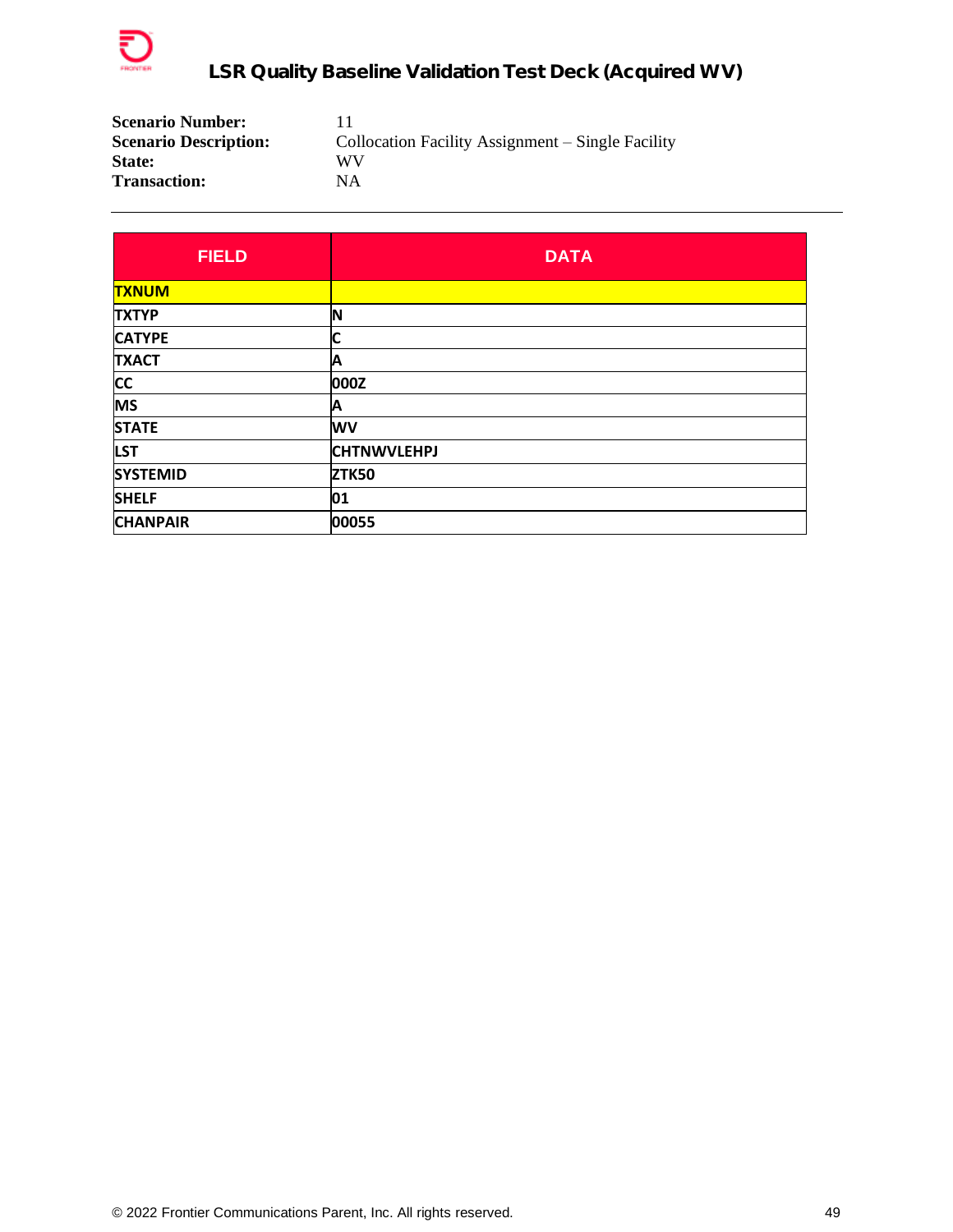

| <b>Scenario Number:</b>      |                                                   |
|------------------------------|---------------------------------------------------|
| <b>Scenario Description:</b> | Collocation Facility Assignment – Single Facility |
| <b>State:</b>                | WV                                                |
| <b>Transaction:</b>          | NΑ                                                |

 $\verb|ISA~00~|~\verb|V5A~00~|~\verb|V5A~00~|~\verb|V5A~00~|~\verb|V5A~00~|~\verb|V5A~00~|~\verb|V5A~00~|~\verb|V5A~00~|~\verb|V5A~00~|~\verb|V5A~00~|~\verb|V5A~00~|~\verb|V5A~00~|~\verb|V5A~00~|~\verb|V5A~00~|~\verb|V5A~00~|~\verb|V5A~00~|~\verb|V5A~00~|~\verb|V5A~00~|~\verb|V5A$ ~190514~1013~U~00405~004090249~0~T~^ GS~PO~ZTKVFO~FTRPO~20190514~1013~4090249~X~004050 ST~850~0001 BEG~28~IN~PO11NAWV051419~~20190514 DTM~097~20190514~1013 SI~TI~IQ~N SI~TI~IR~A SI~TI~MK~A N1~BY~~25~000Z  $N4 \sim \sim WV$ PO1~1~1~EA SI~TI~K1~ZTK50 SI~TI~K3~01 SI~TI~K6~00055 SI~TI~LO~CHTNWVLEHPJ PID~X~~TI~CATYPE~C  $CTT-1$ SE~16~0001 GE~1~4090249 IEA~1~004090249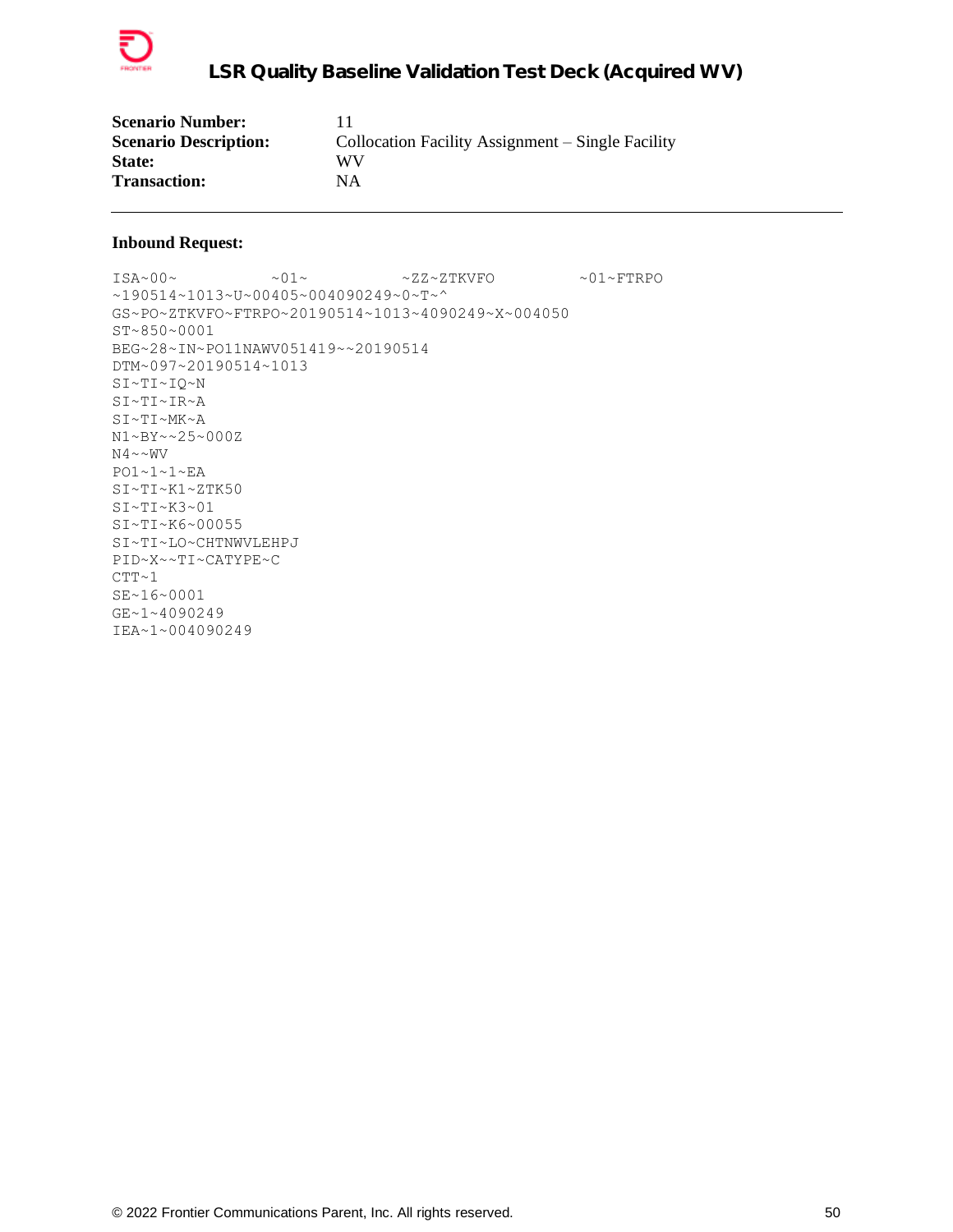

| <b>Scenario Number:</b>      |                                                   |
|------------------------------|---------------------------------------------------|
| <b>Scenario Description:</b> | Collocation Facility Assignment – Single Facility |
| <b>State:</b>                | WV                                                |
| <b>Transaction:</b>          | ΝA                                                |

 $\verb|ISA~00~|~\verb|V5A~00~|~\verb|V5A~00~|~\verb|V5A~00~|~\verb|V5A~00~|~\verb|V5A~00~|~\verb|V5A~00~|~\verb|V5A~00~|~\verb|V5A~00~|~\verb|V5A~00~|~\verb|V5A~00~|~\verb|V5A~00~|~\verb|V5A~00~|~\verb|V5A~00~|~\verb|V5A~00~|~\verb|V5A~00~|~\verb|V5A~00~|~\verb|V5A~00~|~\verb|V5A$ ~190514~1013~U~00405~004090253~0~T~^ GS~PR~FTRPO~ZTKVFO~20190514~1013~4090253~X~004050 ST~855~0001 BAK~11~AT~PO11NAWV051419~20190514 DTM~097~20190514~101319 SI~TI~IQ~N N1~BY~~25~000Z PO1~1~1~EA~~~A6~CVR N1~IT~NONE  $N4 \sim \sim WV$ PO1~2~1~EA~~~A6~CFA PID~X~~TI~COSTAT~A  $CTT~2$ SE~12~0001 GE~1~4090253 IEA~1~004090253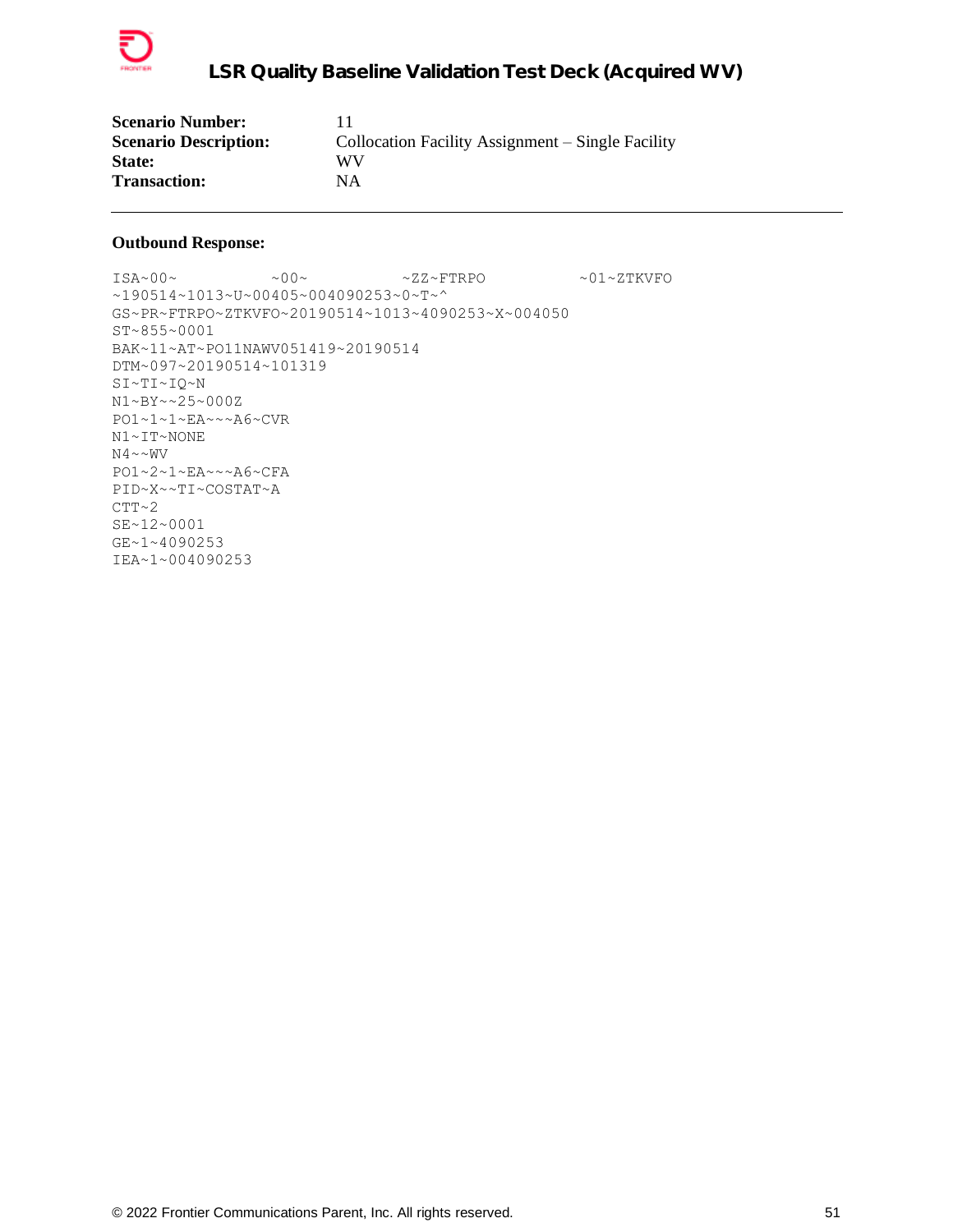

| <b>Scenario Number:</b>      | 12                                       |
|------------------------------|------------------------------------------|
| <b>Scenario Description:</b> | Customer Service Inquiry Parsed by ECCKT |
| <b>State:</b>                | WV                                       |
| <b>Transaction:</b>          | F                                        |

| <b>FIELD</b>    | <b>DATA</b>        |
|-----------------|--------------------|
| <b>CCNA</b>     | <b>ZTK</b>         |
| <b>TXNUM</b>    |                    |
| <b>TXTYP</b>    |                    |
| <b>CC</b>       | 000Z               |
| <b>MS</b>       | B                  |
| <b>AGAUTH</b>   |                    |
| <b>ECCKT</b>    | 54/AQDU/103692//WV |
| <b>STATE</b>    | <b>WV</b>          |
| <b>PARSEIND</b> |                    |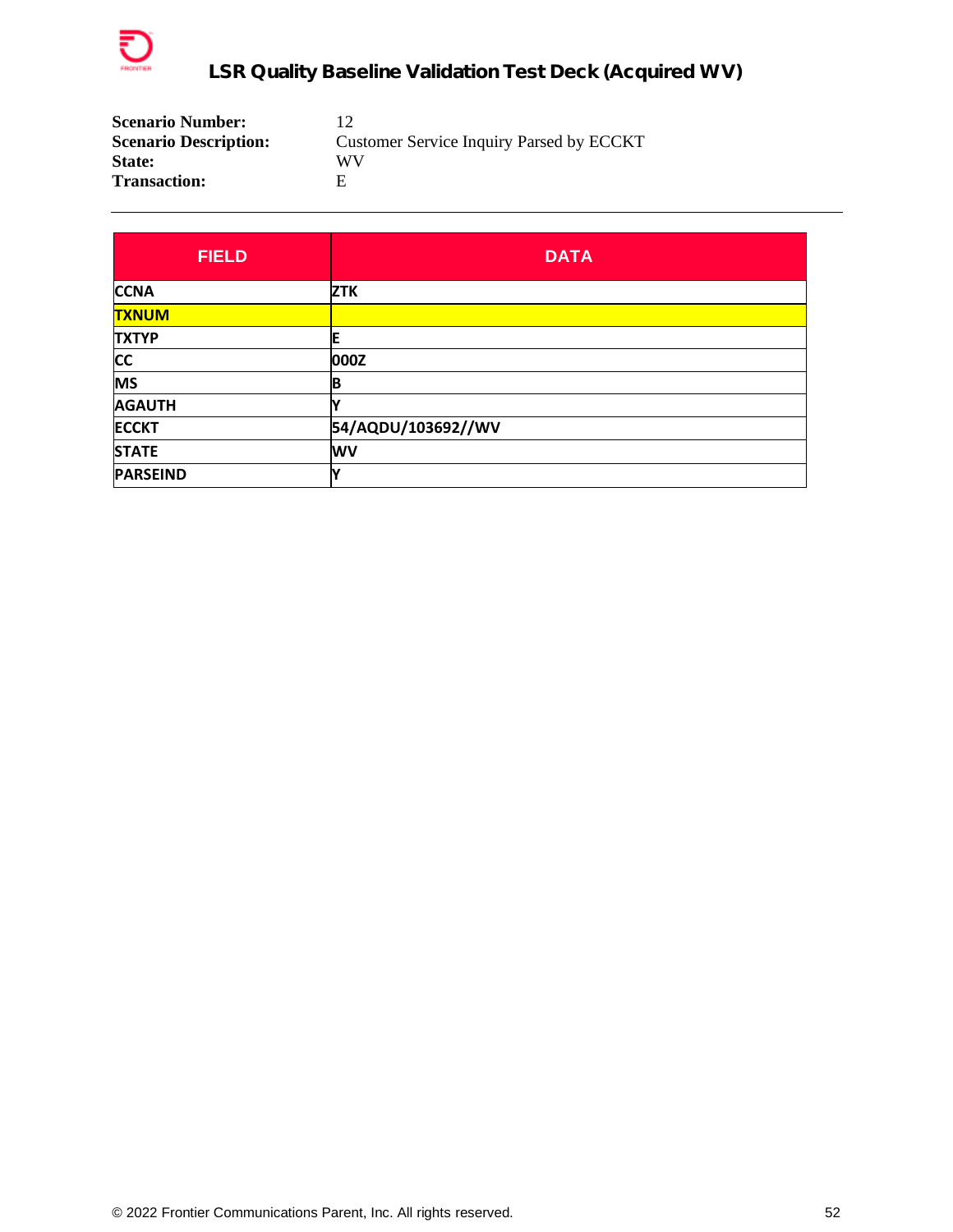

| <b>Scenario Number:</b>      |                                          |
|------------------------------|------------------------------------------|
| <b>Scenario Description:</b> | Customer Service Inquiry Parsed by ECCKT |
| <b>State:</b>                | WV                                       |
| <b>Transaction:</b>          | н                                        |

 $\verb|ISA~00~|~\verb|V5A~00~|~\verb|V5A~00~|~\verb|V5A~00~|~\verb|V5A~00~|~\verb|V5A~00~|~\verb|V5A~00~|~\verb|V5A~00~|~\verb|V5A~00~|~\verb|V5A~00~|~\verb|V5A~00~|~\verb|V5A~00~|~\verb|V5A~00~|~\verb|V5A~00~|~\verb|V5A~00~|~\verb|V5A~00~|~\verb|V5A~00~|~\verb|V5A~00~|~\verb|V5A$ ~190514~1014~U~00405~004090257~0~T~^ GS~PO~ZTKVFO~FTRPO~20190514~1014~4090257~X~004050 ST~850~0001 BEG~28~IN~PO12EPEWV051419~~20190514 DTM~097~20190514~1014 SI~TI~IQ~E SI~TI~MK~B PID~S~~TI~AO~~~SO-RSQ~Y PID~S~~TI~PARSEIND~~~BA-RSQ~Y N1~78~ZTK N1~BY~~25~000Z  $N4 \sim NV$ PO1~1~1~EA SI~TI~CN~54/AQDU/103692//WV  $CTT~1$ SE~14~0001 GE~1~4090257 IEA~1~004090257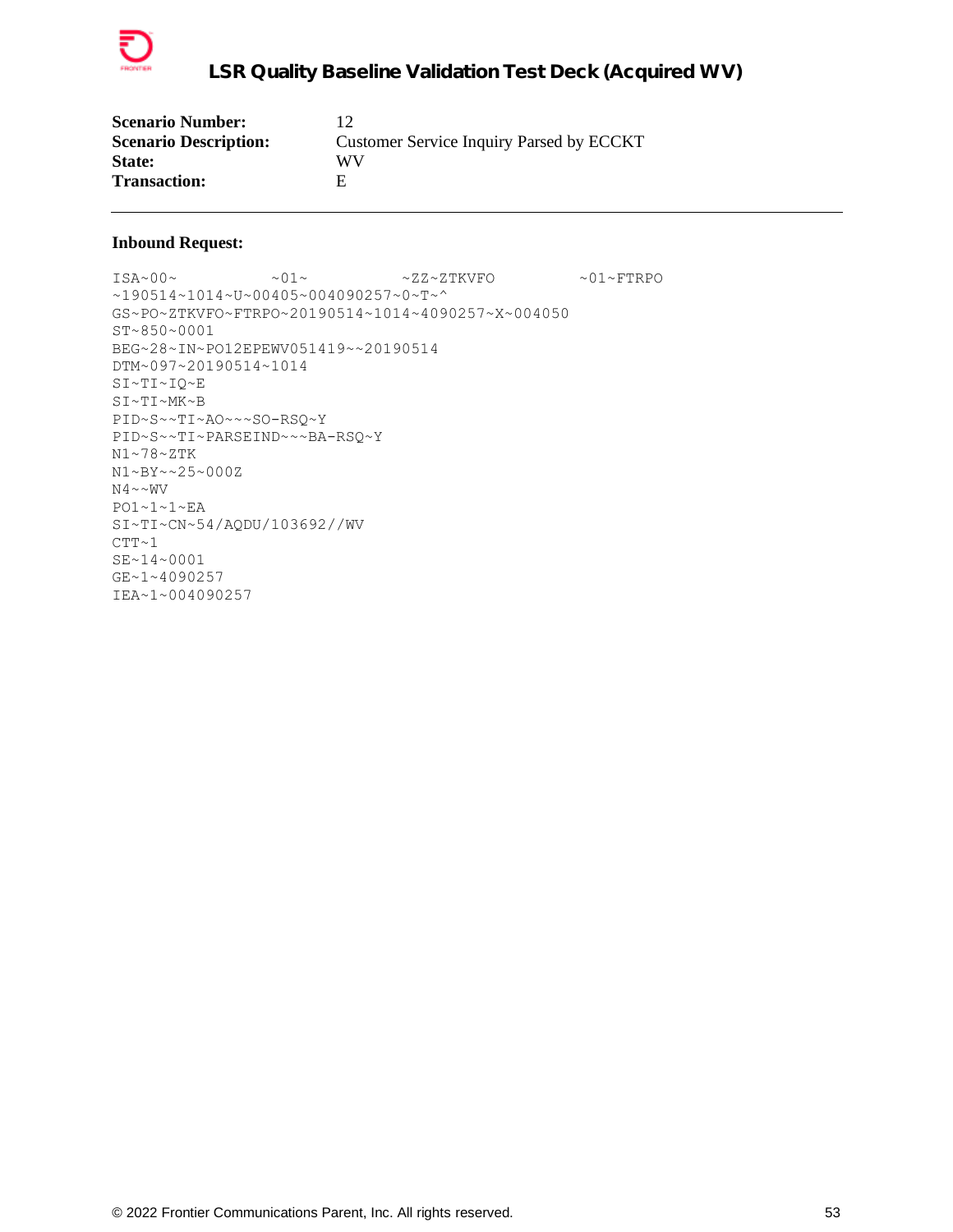

| <b>Scenario Number:</b>      | 12                                       |
|------------------------------|------------------------------------------|
| <b>Scenario Description:</b> | Customer Service Inquiry Parsed by ECCKT |
| <b>State:</b>                | WV                                       |
| <b>Transaction:</b>          |                                          |

 $\verb+ISA~00~~{\sim} \qquad \verb+00~{\sim} \qquad \verb+2Z~^{^{^{\!\!\!\!\sim}}\!\!FTRPO} \qquad \verb+01~^{^{\!\!\!\!\sim}}\!\!T K V FO$ ~190514~1015~U~00405~004090261~0~T~^ GS~PR~FTRPO~ZTKVFO~20190514~1015~4090261~X~004050 ST~855~0001 BAK~11~AT~PO12EPEWV051419~20190514 REF~11~3047682651~ATN DTM~097~20190514~101536 SI~TI~IQ~E  $SI~TI~TY~2--$ N1~BY~~25~000Z PO1~1~1~EA~~~A6~ACC\_CSAP~SH~LML SI~TI~BT~MR SI~TI~TW~SL SI~TI~LE~1  $SI~TI~TY~2---$ REF~OW~026030819~ORD DTM~003~20190514 N9~82~SWDESC MTX~~5ESS N1~IT~CustXM1834539N8, Subscriber N3~1000 MYERS AVE; APT 609; DUNBAR; WV; 25064 N4~~WV~25064 NX2~01~1000 NX2~02~MYERS NX2~07~DUNBAR NX2~62~AVE N1~DH~NONE IN2~05~CustXM1834539N8Subscriber IN2~21~Apt 609 N4~~WV~25064 NX2~01~1000 NX2~02~Myers NX2~07~Dunbar NX2~62~Ave PO1~2~1~EA~~~A6~TN\_CSAP SI~TI~CN~54/AQDU/103692//WV SI~TI~WT~3047682651 N1~P9~~41~0096 N1~8V~~41~0000 N1~8V~LPCX~41~NONE N1~P9~PCX~41~CLD SLN~2~1~A~1~EA SI~TI~SC~#17P1 SI~TI~SF~NULL~FD~2017 Promo Cnvrsn Offer QTY~TO~1~EA SLN~2~2~A~1~EA SI~TI~SC~AL0 SI~TI~SF~NULL~FD~Listed Service - \$0 QTY~TO~1~EA SLN~2~3~A~1~EA SI~TI~SC~ARCR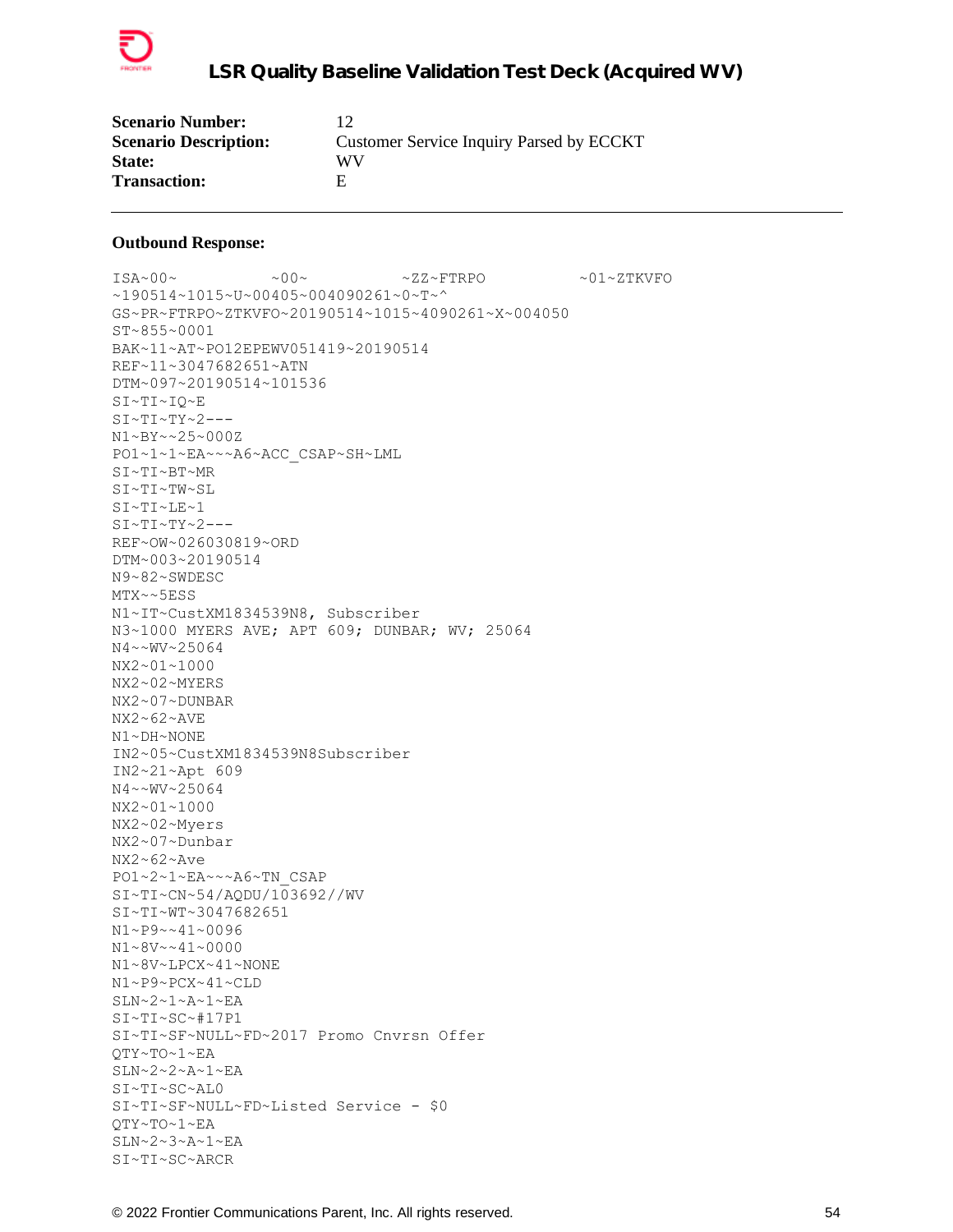

SI~TI~SF~NULL~FD~Access Recovery Chrge-Res QTY~TO~1~EA SLN~2~4~A~1~EA SI~TI~SC~B0ALL SI~TI~SF~NULL~FD~Block All Svc Providers QTY~TO~1~EA SLN~2~5~A~1~EA SI~TI~SC~CP330 SI~TI~SF~NULL~FD~Community Flat LMS QTY~TO~1~EA  $SLN~2~6~~A~1~~E$ A SI~TI~SC~CP332 SI~TI~SF~NULL~FD~Community Band A LMS QTY~TO~1~EA SLN~2~7~A~1~EA SI~TI~SC~CP333 SI~TI~SF~NULL~FD~Community Band B LMS QTY~TO~1~EA SLN~2~8~A~1~EA SI~TI~SC~CP334 SI~TI~SF~NULL~FD~Community Band C LMS QTY~TO~1~EA SLN~2~9~A~1~EA SI~TI~SC~CP374 SI~TI~SF~NULL~FD~Community Band D LMS QTY~TO~1~EA SLN~2~10~A~1~EA SI~TI~SC~CP420 SI~TI~SF~NULL~FD~Frontier LD Simple Rate QTY~TO~1~EA SLN~2~11~A~1~EA SI~TI~SC~EUAR SI~TI~SF~NULL~FD~Primary Fed Sub Ln Chrg QTY~TO~1~EA SLN~2~12~A~1~EA SI~TI~SC~FITV SI~TI~SF~NULL~FD~TumTiki(tumtiki.com) FREE QTY~TO~1~EA SLN~2~13~A~1~EA SI~TI~SC~FMAIL SI~TI~SF~NULL~FD~Frontier Mail - Standard QTY~TO~1~EA SLN~2~14~A~1~EA SI~TI~SC~HLMXC SI~TI~SF~NULL~FD~Broadband Max Loop QTY~TO~1~EA SLN~2~15~A~1~EA SI~TI~SC~HPMXC SI~TI~SF~NULL~FD~Broadband Max Port QTY~TO~1~EA SLN~2~16~A~1~EA SI~TI~SC~HSCMX SI~TI~SF~NULL~FD~Broadband Max QTY~TO~1~EA SLN~2~17~A~1~EA SI~TI~SC~HSIRB SI~TI~SF~NULL~FD~Copper BB Srchrg - Res QTY~TO~1~EA  $SLN~2~18~$ A~1~EA SI~TI~SC~HSIRP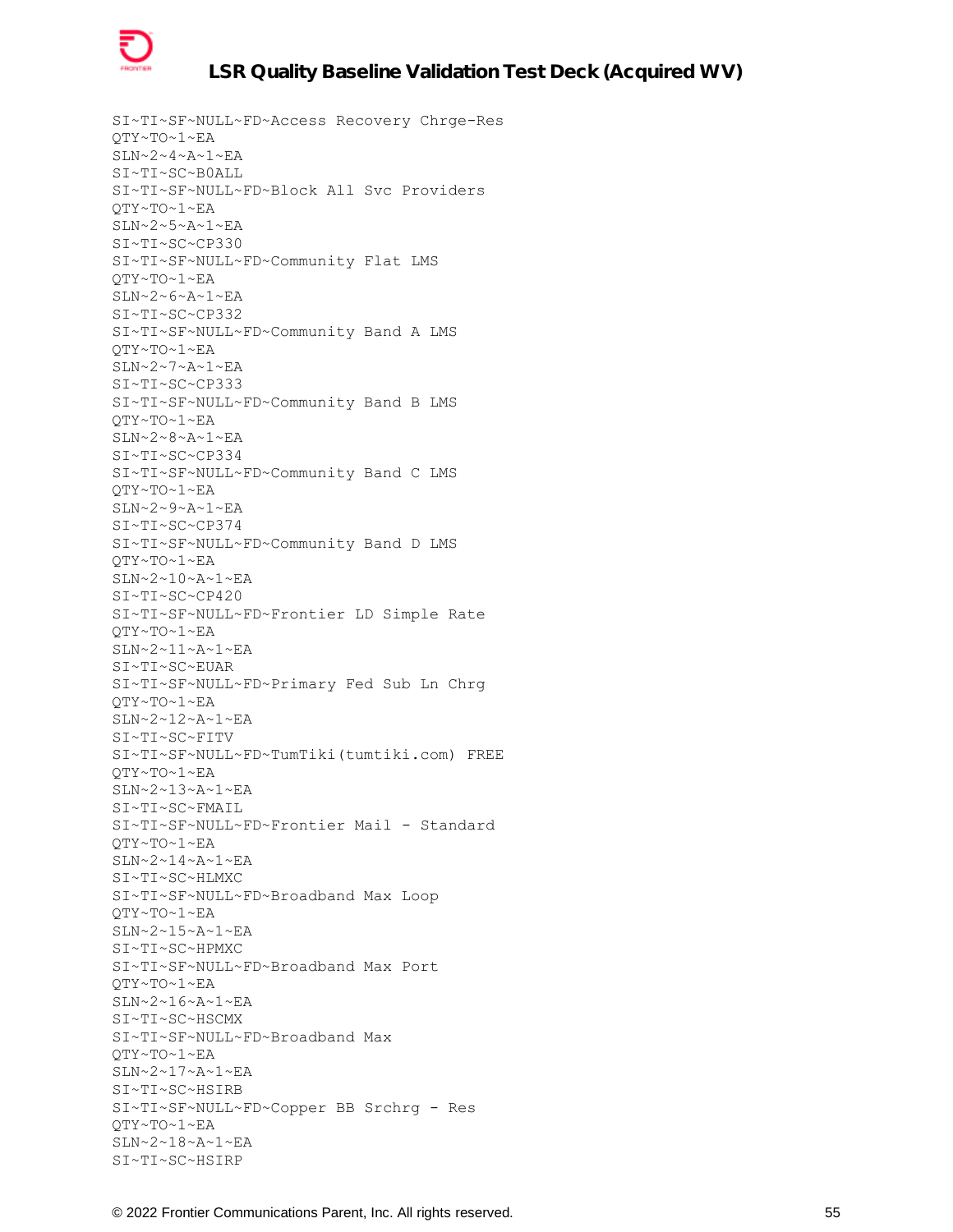

SI~TI~SF~NULL~FD~HSI Surcharge QTY~TO~1~EA SLN~2~19~A~1~EA SI~TI~SC~HVC SI~TI~SF~NULL~FD~High Value Customer QTY~TO~1~EA SLN~2~20~A~1~EA SI~TI~SC~HVC01 SI~TI~SF~NULL~FD~HSI Term Residential Emp QTY~TO~1~EA SLN~2~21~A~1~EA SI~TI~SC~NETGR SI~TI~SF~NULL~FD~Net Gear 7550 Modem QTY~TO~1~EA SLN~2~22~A~1~EA SI~TI~SC~NPLOC SI~TI~SF~NULL~FD~No Ploc Freeze QTY~TO~1~EA SLN~2~23~A~1~EA SI~TI~SC~PPPHS SI~TI~SF~NULL~FD~High Speed Indicator QTY~TO~1~EA SLN~2~24~A~1~EA SI~TI~SC~Q1FS SI~TI~SF~NULL~FD~Q1 FSecure Credit QTY~TO~1~EA SLN~2~25~A~1~EA SI~TI~SC~RUSS2 SI~TI~SF~NULL~FD~Res 1-Pty Commnty Clng Pl QTY~TO~1~EA SLN~2~26~A~1~EA SI~TI~SC~SAVBB SI~TI~SF~NULL~FD~\$19.99 Saves Promo IND QTY~TO~1~EA SLN~2~27~A~1~EA SI~TI~SC~SIMPR SI~TI~SF~NULL~FD~Frontier Simple Rate QTY~TO~1~EA SLN~2~28~A~1~EA SI~TI~SC~T0C SI~TI~SF~NULL~FD~BB Challenger Ind QTY~TO~1~EA SLN~2~29~A~1~EA SI~TI~SC~T0CL SI~TI~SF~NULL~FD~Challenger and Leader Ind QTY~TO~1~EA SLN~2~30~A~1~EA SI~TI~SC~VZCON SI~TI~SF~NULL~FD~Converted Verizon Account QTY~TO~1~EA SLN~2~31~A~1~EA SI~TI~SC~3Q4BR SI~TI~SF~NULL~FD~Q4 2014 3Y BB OFFER IND QTY~TO~1~EA  $CTT~2$ SE~164~0001 GE~1~4090261 IEA~1~004090261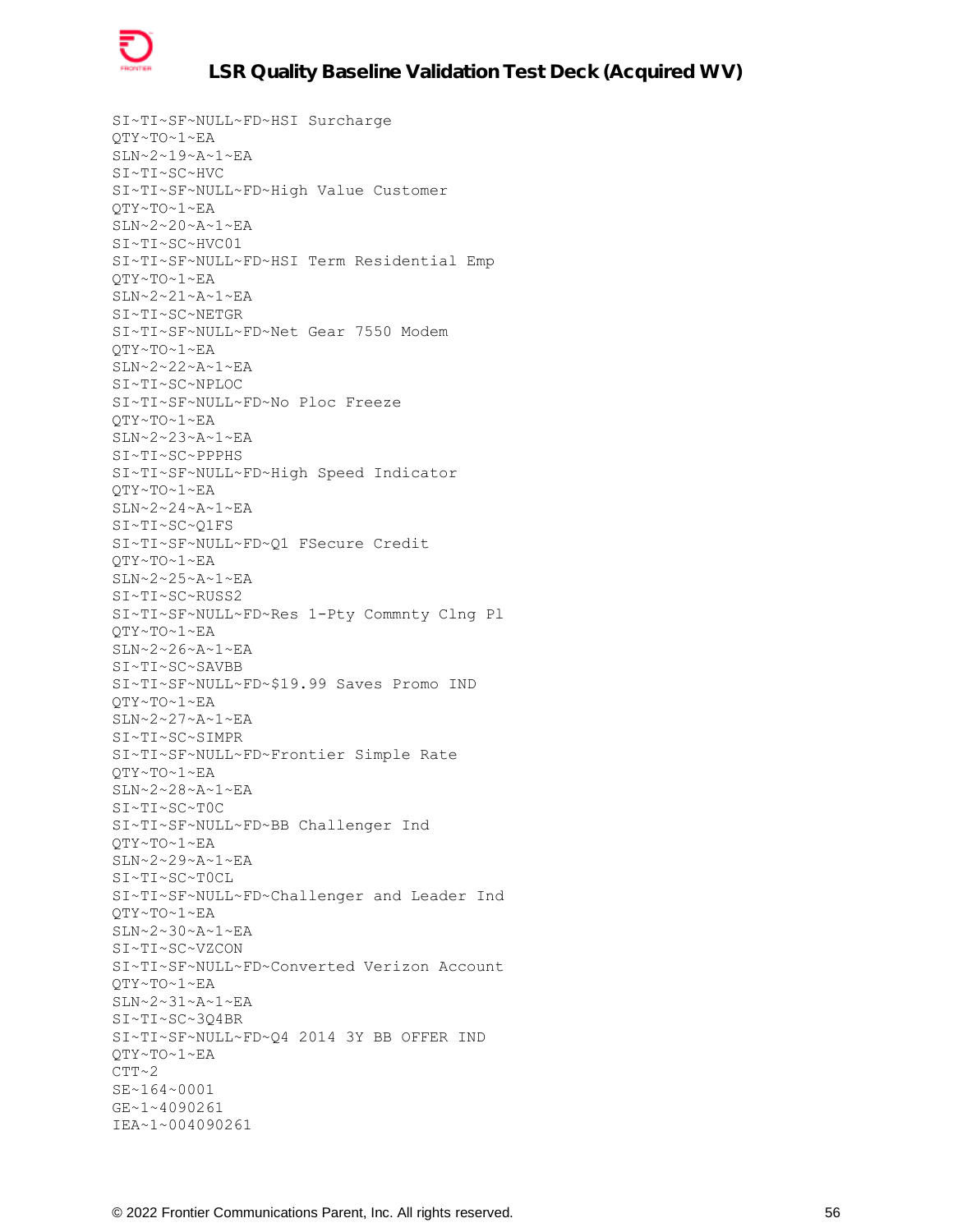

| <b>Scenario Number:</b>      | 13                                                    |
|------------------------------|-------------------------------------------------------|
| <b>Scenario Description:</b> | Collocation Facility Assignment – Range of Facilities |
| <b>State:</b>                | WV                                                    |
| <b>Transaction:</b>          | NB                                                    |

| <b>FIELD</b>     | <b>DATA</b>        |
|------------------|--------------------|
| <b>TXNUM</b>     |                    |
| <b>TXTYP</b>     | 'N                 |
| <b>CATYPE</b>    | S                  |
| <b>TXACT</b>     | B                  |
| <b>CC</b>        | 000Z               |
| <b>MS</b>        | A                  |
| <b>STATE</b>     | <b>WV</b>          |
| <b>LST</b>       | <b>BAVLWVPEHPC</b> |
| <b>SHELF</b>     | 01                 |
| <b>SLOT</b>      | 00010-00100        |
| <b>RELAYRACK</b> | <b>ZTK050</b>      |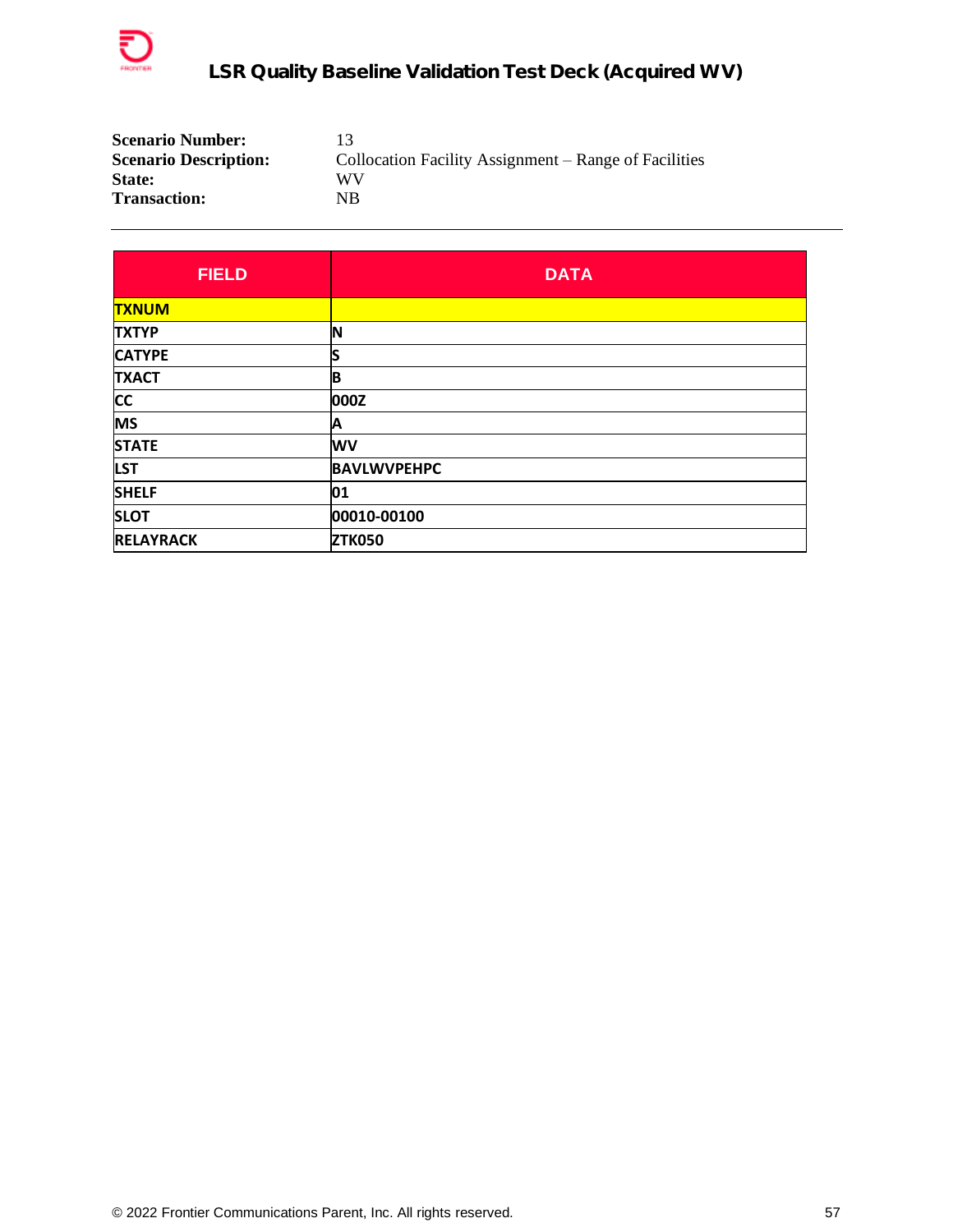

| <b>Scenario Number:</b>      |                                                       |
|------------------------------|-------------------------------------------------------|
| <b>Scenario Description:</b> | Collocation Facility Assignment – Range of Facilities |
| <b>State:</b>                | WV                                                    |
| <b>Transaction:</b>          | NΒ                                                    |

 $\verb|ISA~00~|~\verb|V5A~00~|~\verb|V5A~00~|~\verb|V5A~00~|~\verb|V5A~00~|~\verb|V5A~00~|~\verb|V5A~00~|~\verb|V5A~00~|~\verb|V5A~00~|~\verb|V5A~00~|~\verb|V5A~00~|~\verb|V5A~00~|~\verb|V5A~00~|~\verb|V5A~00~|~\verb|V5A~00~|~\verb|V5A~00~|~\verb|V5A~00~|~\verb|V5A~00~|~\verb|V5A$ ~190514~1017~U~00405~004090265~0~T~^ GS~PO~ZTKVFO~FTRPO~20190514~1017~4090265~X~004050 ST~850~0001 BEG~28~IN~PO13NBWV051419~~20190514 DTM~097~20190514~1017 SI~TI~IQ~N SI~TI~IR~B SI~TI~MK~A N1~BY~~25~000Z  $N4 \sim \sim WV$ PO1~1~1~EA SI~TI~K3~01 SI~TI~K4~00010-00100 SI~TI~K5~ZTK050 SI~TI~LO~BAVLWVPEHPC PID~X~~TI~CATYPE~S  $CTT-1$ SE~16~0001 GE~1~4090265 IEA~1~004090265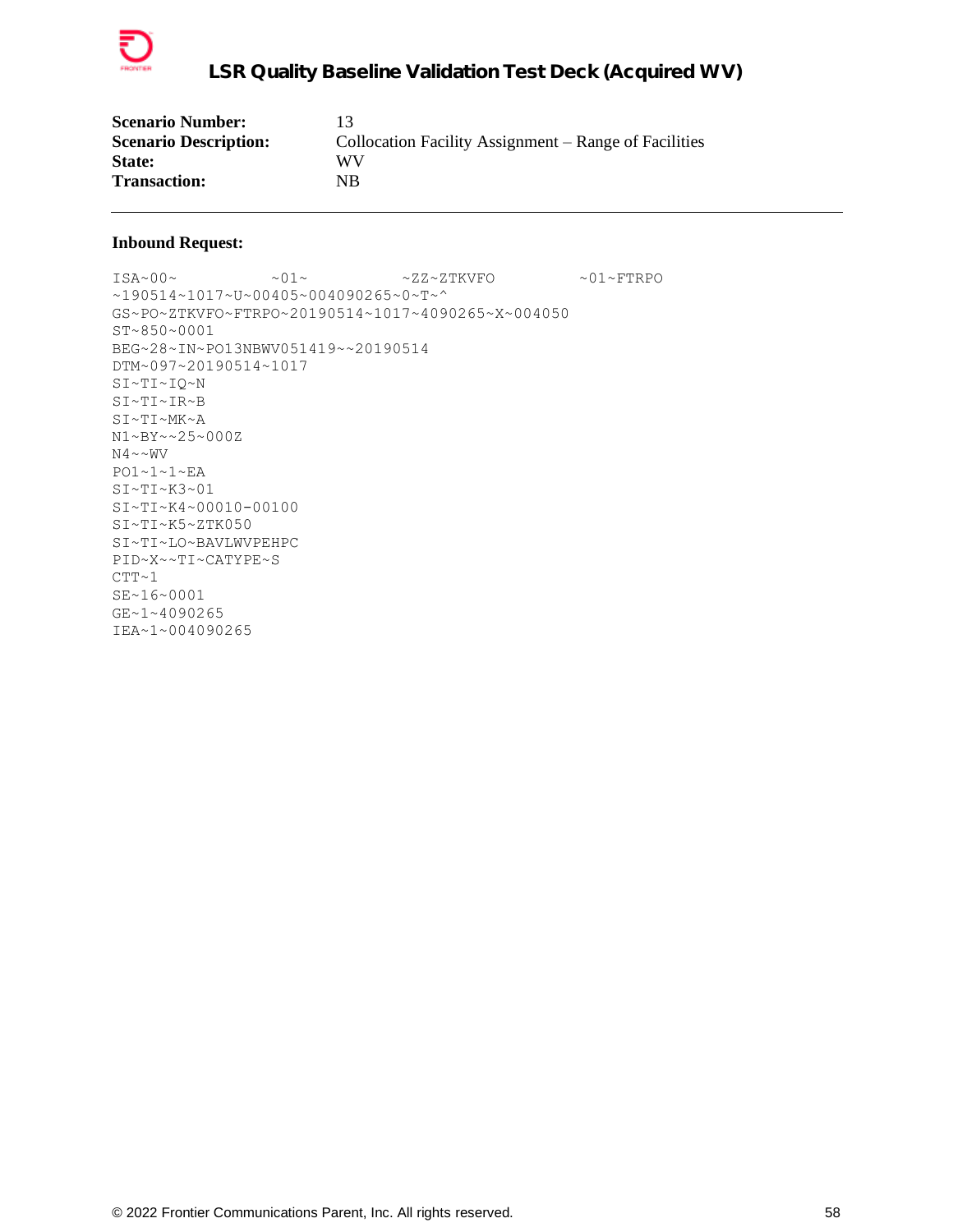

| <b>Scenario Number:</b>      |                                                       |
|------------------------------|-------------------------------------------------------|
| <b>Scenario Description:</b> | Collocation Facility Assignment – Range of Facilities |
| State:                       | WV                                                    |
| <b>Transaction:</b>          | NΒ                                                    |

ISA~00~ ~00~ ~ZZ~FTRPO ~01~ZTKVFO ~190514~1017~U~00405~004090269~0~T~^ GS~PR~FTRPO~ZTKVFO~20190514~1017~4090269~X~004050 ST~855~0001 BAK~11~AT~PO13NBWV051419~20190514 DTM~097~20190514~101705 SI~TI~IQ~N N1~BY~~25~000Z PO1~1~1~EA~~~A6~CVR N1~IT~NONE  $N4 \sim WV$ PO1~2~1~EA~~~A6~CFA SI~TI~K4~0000010 PID~X~~TI~COSTAT~A PO1~3~1~EA~~~A6~CFA SI~TI~K4~0000011 PID~X~~TI~COSTAT~A PO1~4~1~EA~~~A6~CFA SI~TI~K4~0000012 PID~X~~TI~COSTAT~A PO1~5~1~EA~~~A6~CFA SI~TI~K4~0000013 PID~X~~TI~COSTAT~A PO1~6~1~EA~~~A6~CFA SI~TI~K4~0000014 PID~X~~TI~COSTAT~A PO1~7~1~EA~~~A6~CFA SI~TI~K4~0000015 PID~X~~TI~COSTAT~A PO1~8~1~EA~~~A6~CFA SI~TI~K4~0000016 PID~X~~TI~COSTAT~A PO1~9~1~EA~~~A6~CFA SI~TI~K4~0000017 PID~X~~TI~COSTAT~A PO1~10~1~EA~~~A6~CFA SI~TI~K4~0000018 PID~X~~TI~COSTAT~A PO1~11~1~EA~~~A6~CFA SI~TI~K4~0000019 PID~X~~TI~COSTAT~A PO1~12~1~EA~~~A6~CFA SI~TI~K4~0000020 PID~X~~TI~COSTAT~A PO1~13~1~EA~~~A6~CFA SI~TI~K4~0000021 PID~X~~TI~COSTAT~A PO1~14~1~EA~~~A6~CFA SI~TI~K4~0000022 PID~X~~TI~COSTAT~A PO1~15~1~EA~~~A6~CFA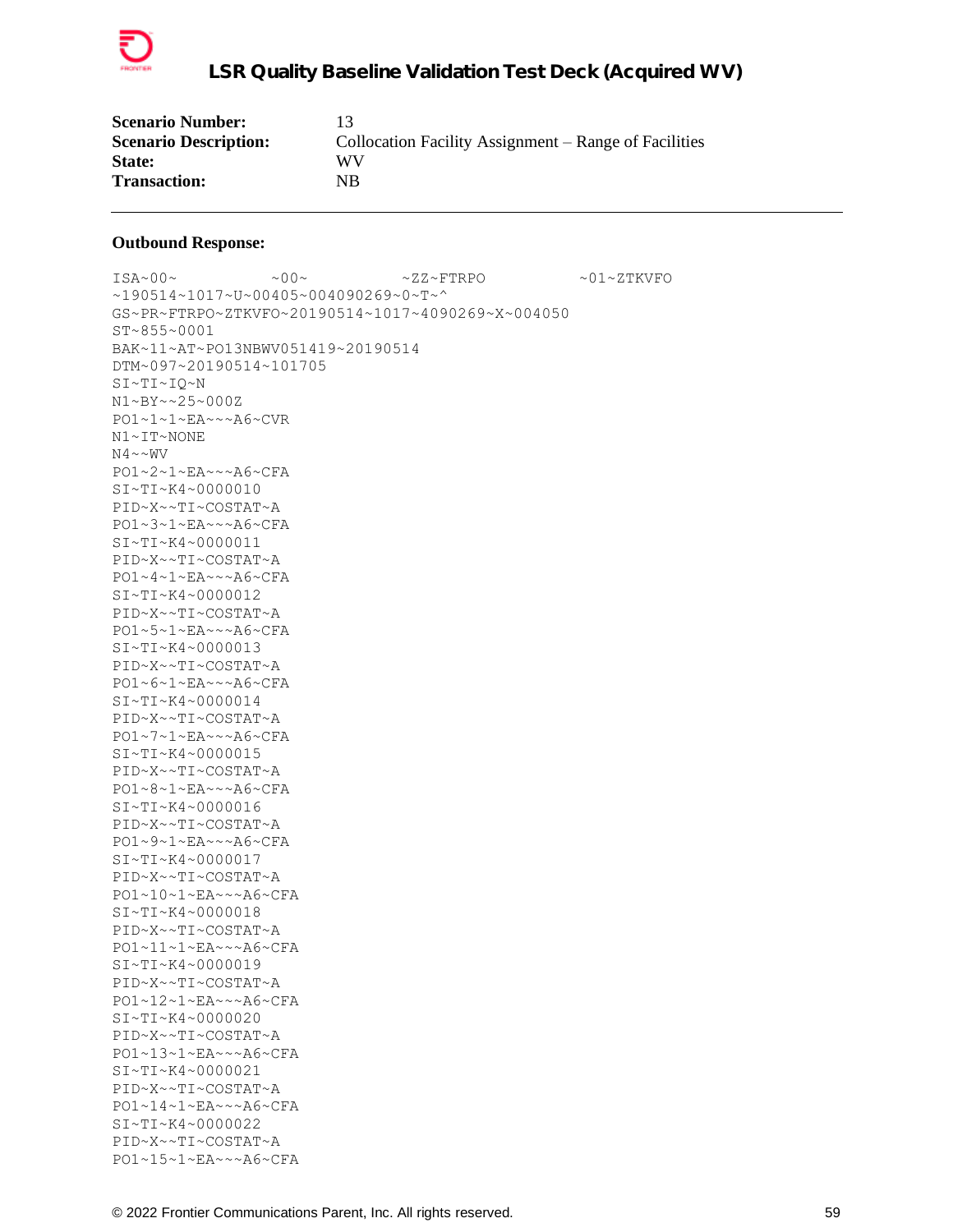

SI~TI~K4~0000023 PID~X~~TI~COSTAT~A PO1~16~1~EA~~~A6~CFA SI~TI~K4~0000024 PID~X~~TI~COSTAT~A PO1~17~1~EA~~~A6~CFA SI~TI~K4~0000025 PID~X~~TI~COSTAT~A PO1~18~1~EA~~~A6~CFA SI~TI~K4~0000026 PID~X~~TI~COSTAT~A PO1~19~1~EA~~~A6~CFA SI~TI~K4~0000027 PID~X~~TI~COSTAT~A PO1~20~1~EA~~~A6~CFA SI~TI~K4~0000028 PID~X~~TI~COSTAT~A PO1~21~1~EA~~~A6~CFA SI~TI~K4~0000029 PID~X~~TI~COSTAT~A PO1~22~1~EA~~~A6~CFA SI~TI~K4~0000030 PID~X~~TI~COSTAT~A PO1~23~1~EA~~~A6~CFA SI~TI~K4~0000031 PID~X~~TI~COSTAT~A PO1~24~1~EA~~~A6~CFA SI~TI~K4~0000032 PID~X~~TI~COSTAT~A PO1~25~1~EA~~~A6~CFA SI~TI~K4~0000033 PID~X~~TI~COSTAT~A PO1~26~1~EA~~~A6~CFA SI~TI~K4~0000034 PID~X~~TI~COSTAT~A PO1~27~1~EA~~~A6~CFA SI~TI~K4~0000035 PID~X~~TI~COSTAT~A PO1~28~1~EA~~~A6~CFA SI~TI~K4~0000036 PID~X~~TI~COSTAT~A PO1~29~1~EA~~~A6~CFA SI~TI~K4~0000037 PID~X~~TI~COSTAT~A PO1~30~1~EA~~~A6~CFA SI~TI~K4~0000038 PID~X~~TI~COSTAT~A PO1~31~1~EA~~~A6~CFA SI~TI~K4~0000039 PID~X~~TI~COSTAT~A PO1~32~1~EA~~~A6~CFA SI~TI~K4~0000040 PID~X~~TI~COSTAT~A PO1~33~1~EA~~~A6~CFA SI~TI~K4~0000041 PID~X~~TI~COSTAT~A PO1~34~1~EA~~~A6~CFA SI~TI~K4~0000042 PID~X~~TI~COSTAT~A PO1~35~1~EA~~~A6~CFA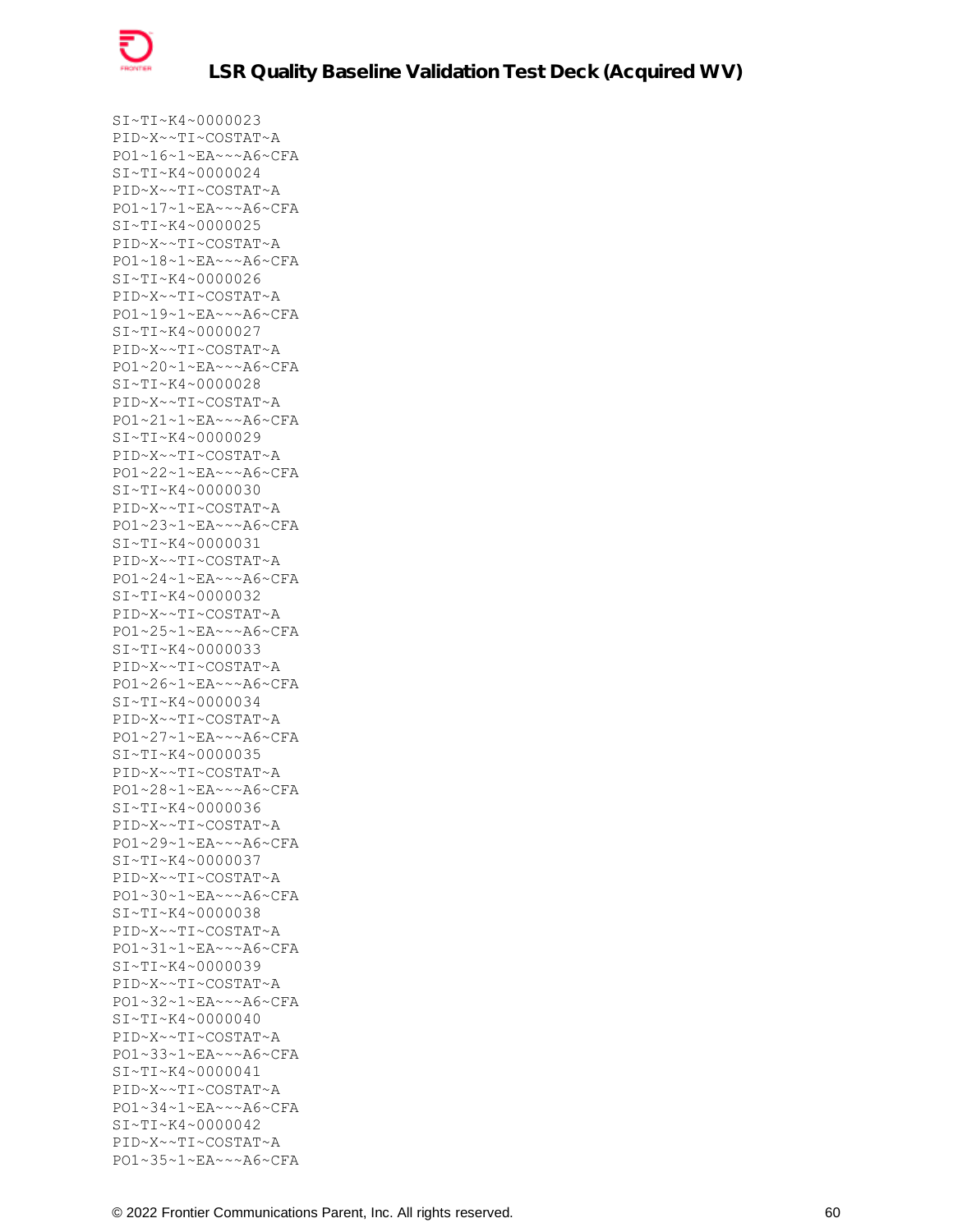

SI~TI~K4~0000043 PID~X~~TI~COSTAT~A PO1~36~1~EA~~~A6~CFA SI~TI~K4~0000044 PID~X~~TI~COSTAT~A PO1~37~1~EA~~~A6~CFA SI~TI~K4~0000045 PID~X~~TI~COSTAT~A PO1~38~1~EA~~~A6~CFA SI~TI~K4~0000046 PID~X~~TI~COSTAT~A PO1~39~1~EA~~~A6~CFA SI~TI~K4~0000047 PID~X~~TI~COSTAT~A PO1~40~1~EA~~~A6~CFA SI~TI~K4~0000048 PID~X~~TI~COSTAT~A PO1~41~1~EA~~~A6~CFA SI~TI~K4~0000049 PID~X~~TI~COSTAT~A PO1~42~1~EA~~~A6~CFA SI~TI~K4~0000050 PID~X~~TI~COSTAT~A PO1~43~1~EA~~~A6~CFA SI~TI~K4~0000051 PID~X~~TI~COSTAT~A PO1~44~1~EA~~~A6~CFA SI~TI~K4~0000052 PID~X~~TI~COSTAT~A PO1~45~1~EA~~~A6~CFA SI~TI~K4~0000053 PID~X~~TI~COSTAT~A PO1~46~1~EA~~~A6~CFA SI~TI~K4~0000054 PID~X~~TI~COSTAT~A PO1~47~1~EA~~~A6~CFA SI~TI~K4~0000055 PID~X~~TI~COSTAT~A PO1~48~1~EA~~~A6~CFA SI~TI~K4~0000056 PID~X~~TI~COSTAT~A PO1~49~1~EA~~~A6~CFA SI~TI~K4~0000057 PID~X~~TI~COSTAT~A PO1~50~1~EA~~~A6~CFA SI~TI~K4~0000058 PID~X~~TI~COSTAT~A PO1~51~1~EA~~~A6~CFA SI~TI~K4~0000059 PID~X~~TI~COSTAT~A PO1~52~1~EA~~~A6~CFA SI~TI~K4~0000060 PID~X~~TI~COSTAT~A PO1~53~1~EA~~~A6~CFA SI~TI~K4~0000061 PID~X~~TI~COSTAT~A PO1~54~1~EA~~~A6~CFA SI~TI~K4~0000062 PID~X~~TI~COSTAT~A PO1~55~1~EA~~~A6~CFA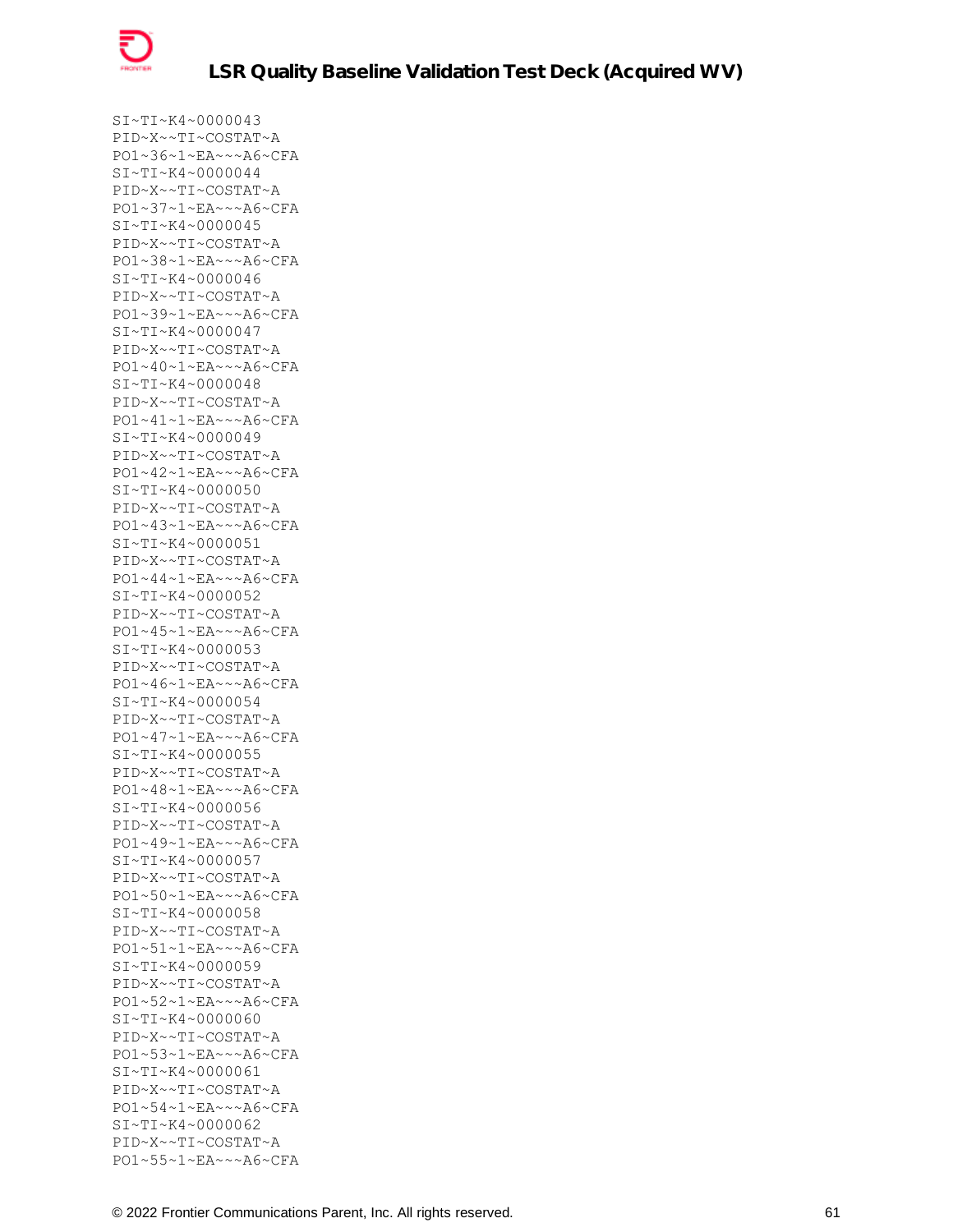

SI~TI~K4~0000063 PID~X~~TI~COSTAT~A PO1~56~1~EA~~~A6~CFA SI~TI~K4~0000064 PID~X~~TI~COSTAT~A PO1~57~1~EA~~~A6~CFA SI~TI~K4~0000065 PID~X~~TI~COSTAT~A PO1~58~1~EA~~~A6~CFA SI~TI~K4~0000066 PID~X~~TI~COSTAT~A PO1~59~1~EA~~~A6~CFA SI~TI~K4~0000067 PID~X~~TI~COSTAT~A PO1~60~1~EA~~~A6~CFA SI~TI~K4~0000068 PID~X~~TI~COSTAT~A PO1~61~1~EA~~~A6~CFA SI~TI~K4~0000069 PID~X~~TI~COSTAT~A PO1~62~1~EA~~~A6~CFA SI~TI~K4~0000070 PID~X~~TI~COSTAT~A PO1~63~1~EA~~~A6~CFA SI~TI~K4~0000071 PID~X~~TI~COSTAT~A PO1~64~1~EA~~~A6~CFA SI~TI~K4~0000072 PID~X~~TI~COSTAT~A PO1~65~1~EA~~~A6~CFA SI~TI~K4~0000073 PID~X~~TI~COSTAT~A PO1~66~1~EA~~~A6~CFA SI~TI~K4~0000074 PID~X~~TI~COSTAT~A PO1~67~1~EA~~~A6~CFA SI~TI~K4~0000075 PID~X~~TI~COSTAT~A PO1~68~1~EA~~~A6~CFA SI~TI~K4~0000076 PID~X~~TI~COSTAT~A PO1~69~1~EA~~~A6~CFA SI~TI~K4~0000077 PID~X~~TI~COSTAT~A PO1~70~1~EA~~~A6~CFA SI~TI~K4~0000078 PID~X~~TI~COSTAT~A PO1~71~1~EA~~~A6~CFA SI~TI~K4~0000079 PID~X~~TI~COSTAT~A PO1~72~1~EA~~~A6~CFA SI~TI~K4~0000080 PID~X~~TI~COSTAT~A PO1~73~1~EA~~~A6~CFA SI~TI~K4~0000081 PID~X~~TI~COSTAT~A PO1~74~1~EA~~~A6~CFA SI~TI~K4~0000082 PID~X~~TI~COSTAT~A PO1~75~1~EA~~~A6~CFA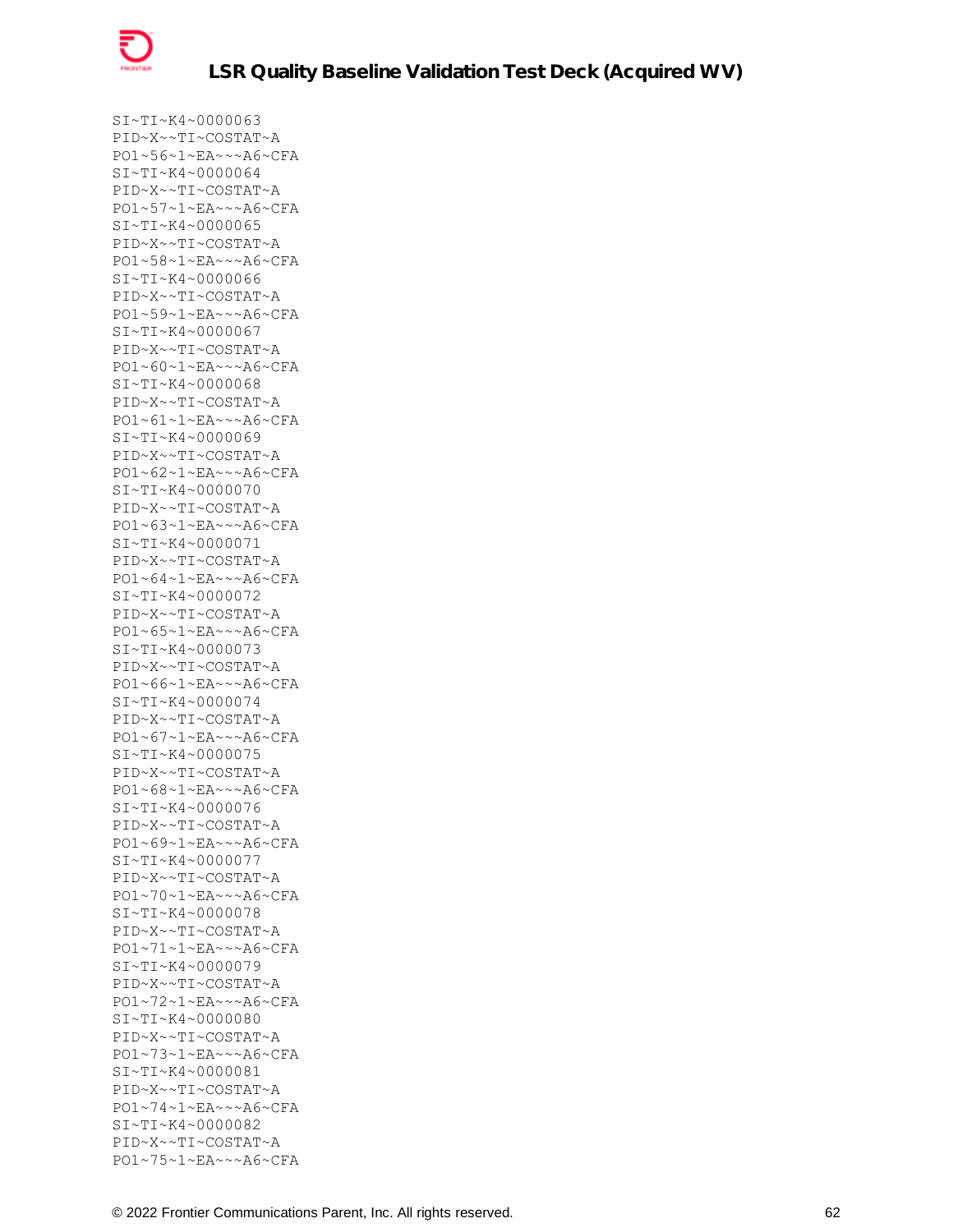

SI~TI~K4~0000083 PID~X~~TI~COSTAT~A PO1~76~1~EA~~~A6~CFA SI~TI~K4~0000084 PID~X~~TI~COSTAT~A PO1~77~1~EA~~~A6~CFA SI~TI~K4~0000085 PID~X~~TI~COSTAT~A PO1~78~1~EA~~~A6~CFA SI~TI~K4~0000086 PID~X~~TI~COSTAT~A PO1~79~1~EA~~~A6~CFA SI~TI~K4~0000087 PID~X~~TI~COSTAT~A PO1~80~1~EA~~~A6~CFA SI~TI~K4~0000088 PID~X~~TI~COSTAT~A PO1~81~1~EA~~~A6~CFA SI~TI~K4~0000089 PID~X~~TI~COSTAT~A PO1~82~1~EA~~~A6~CFA SI~TI~K4~0000090 PID~X~~TI~COSTAT~A PO1~83~1~EA~~~A6~CFA SI~TI~K4~0000091 PID~X~~TI~COSTAT~A PO1~84~1~EA~~~A6~CFA SI~TI~K4~0000092 PID~X~~TI~COSTAT~A PO1~85~1~EA~~~A6~CFA SI~TI~K4~0000093 PID~X~~TI~COSTAT~A PO1~86~1~EA~~~A6~CFA SI~TI~K4~0000094 PID~X~~TI~COSTAT~A PO1~87~1~EA~~~A6~CFA SI~TI~K4~0000095 PID~X~~TI~COSTAT~A PO1~88~1~EA~~~A6~CFA SI~TI~K4~0000096 PID~X~~TI~COSTAT~A PO1~89~1~EA~~~A6~CFA SI~TI~K4~0000097 PID~X~~TI~COSTAT~A PO1~90~1~EA~~~A6~CFA SI~TI~K4~0000098 PID~X~~TI~COSTAT~A PO1~91~1~EA~~~A6~CFA SI~TI~K4~0000099 PID~X~~TI~COSTAT~A PO1~92~1~EA~~~A6~CFA SI~TI~K4~0000100 PID~X~~TI~COSTAT~A  $CTT~92$ SE~283~0001 GE~1~4090269 IEA~1~004090269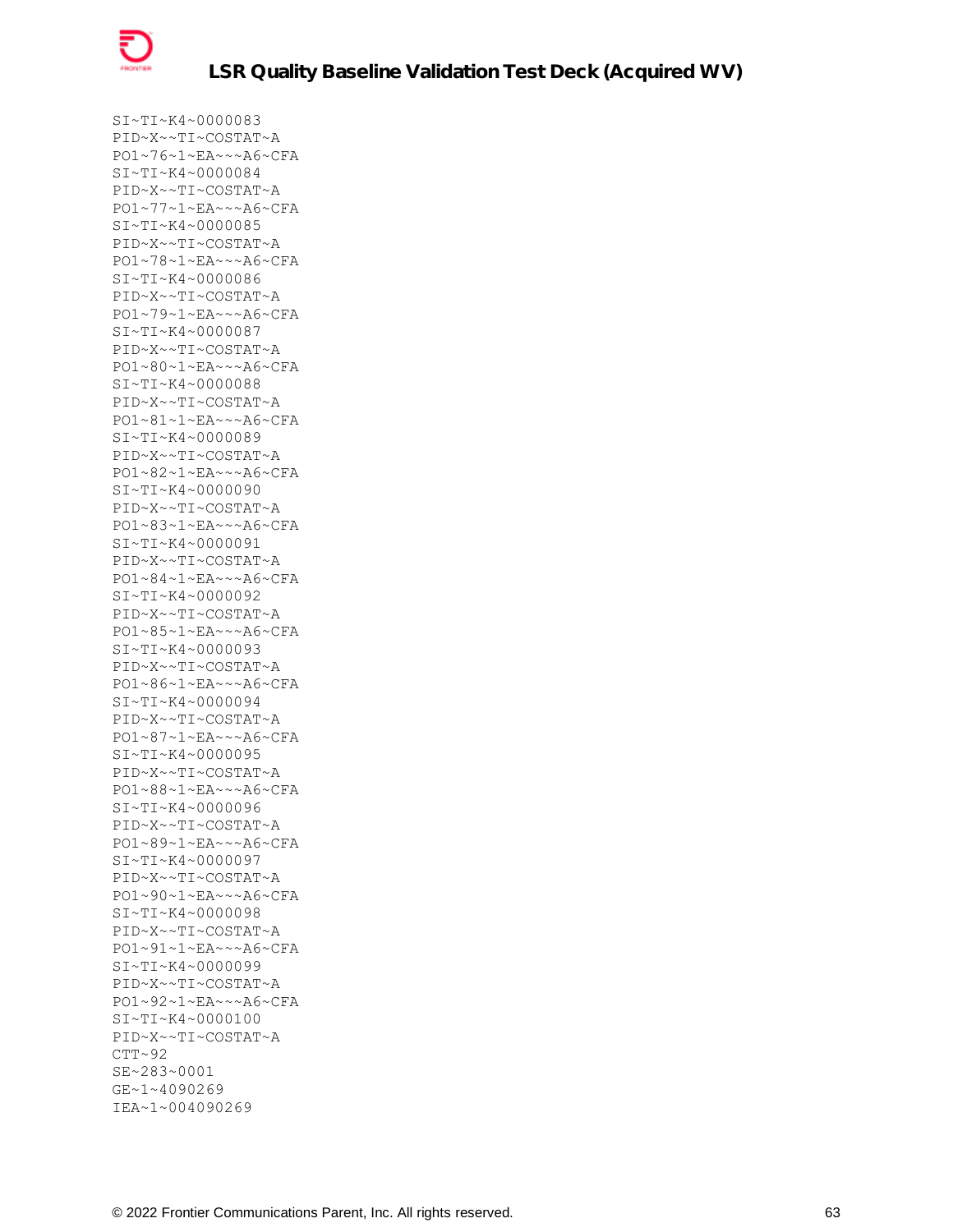## **3.1 Ordering Scenarios Matrix**

| <b>Scenario</b><br><b>Number</b> | <b>State</b> | <b>Transaction</b> | <b>Scenario Description</b>                                                                                                                                           | <b>Family</b> | <b>Product</b>        | <b>Market</b><br><b>Segment</b> | <b>Account</b><br><b>Information</b>                              |
|----------------------------------|--------------|--------------------|-----------------------------------------------------------------------------------------------------------------------------------------------------------------------|---------------|-----------------------|---------------------------------|-------------------------------------------------------------------|
| 01                               | <b>WV</b>    | AB/N               | New CLEC Business customer orders a 2 wire<br>digital with ISDN Loop service.                                                                                         | <b>UNE</b>    | <b>LOOP</b><br>W/ISDN | <b>BUSINESS</b>                 | <b>12 GRANDVIEW DR</b><br><b>CHARLESTON WV</b><br>25302           |
| 02                               | <b>WV</b>    | AB/D               | Existing CLEC Business customer disconnects<br>Analog Loop service.                                                                                                   | <b>UNE</b>    | <b>LOOP</b>           | <b>BUSINESS</b>                 | 3040011660<br>1322 LOCUST DR<br>FAIRMONT WV 26554                 |
| 03                               | <b>WV</b>    | AB/C               | Existing CLEC Residence customer changes<br>from an Analog Loop to Digital Loop to use for<br>ISDN service.                                                           | <b>UNE</b>    | <b>LOOP</b><br>W/ISDN | <b>RESIDENCE</b>                | 1305 MYERS AVE<br><b>DUNBAR WV 25064</b>                          |
| 04                               | <b>WV</b>    | AB/V               | Frontier Retail Business customer migrates a<br>multi-line account to CLEC Loop service and<br>changes the listing.                                                   | <b>UNE</b>    | <b>LOOP</b>           | <b>BUSINESS</b>                 | 3043427558<br>1000 Corporate LND<br><b>CHARLESTON WV</b><br>25311 |
| 05                               | <b>WV</b>    | AB/R               | Frontier Loop customer requests a record<br>change to the existing account.                                                                                           | <b>UNE</b>    | <b>LOOP</b>           | <b>BUSINESS</b>                 | 3040013766<br>345 Stewart Rd<br>Huntington WV 25526               |
| 06                               | <b>WV</b>    | BB/V               | <b>Existing 2-Line Frontier Retail Business</b><br>customer migrates to a CLEC providing Loop<br>service with Number Portability and disconnects<br>one of the lines. | <b>UNE</b>    | <b>LOOP</b><br>W/LNP  | <b>BUSINESS</b>                 | 3044381370<br>506 HOME DR<br>QUINWOOD WV 25981                    |
| 07                               | <b>WV</b>    | CB/V               | Existing Retail Business customer requests a<br>Port Out Migration Order Activity. (Simple<br>Port)                                                                   | <b>UNE</b>    | <b>LNP</b>            | <b>BUSINESS</b>                 | 3046245642                                                        |
| 07A                              | <b>WV</b>    | CB/V               | Existing Retail Business customer submits a<br>SUP3 request with Directory changes.                                                                                   | <b>UNE</b>    | <b>LNP</b>            | <b>BUSINESS</b>                 | 3046245642                                                        |
| 07B                              | <b>WV</b>    | CB/V               | Existing Retail Business customer submits a<br>SUP2 request with a Due Date change.                                                                                   | <b>UNE</b>    | <b>LNP</b>            | <b>BUSINESS</b>                 | 3046245642                                                        |
| 07C                              | <b>WV</b>    | CB/V               | Existing Retail Business customer submits a<br>SUP1 request to cancel.                                                                                                | <b>UNE</b>    | <b>LNP</b>            | <b>BUSINESS</b>                 | 3046245642                                                        |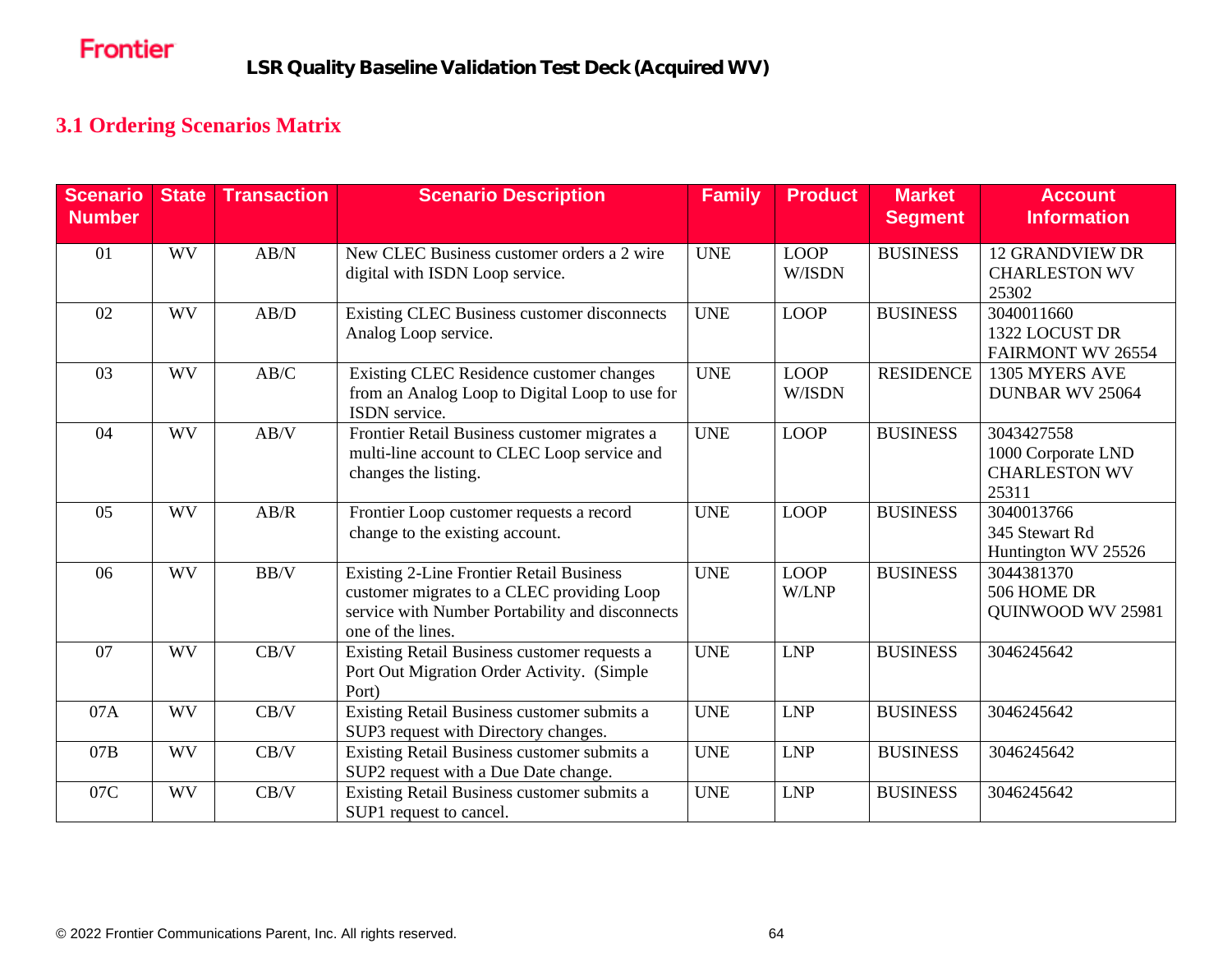| <b>Scenario</b><br><b>Number</b> | <b>State</b> | <b>Transaction</b> | <b>Scenario Description</b>                                                                                    | <b>Family</b>             | <b>Product</b> | <b>Market</b><br><b>Segment</b> | <b>Account</b><br><b>Information</b>                                |
|----------------------------------|--------------|--------------------|----------------------------------------------------------------------------------------------------------------|---------------------------|----------------|---------------------------------|---------------------------------------------------------------------|
| 08                               | <b>WV</b>    | CB/V               | Existing Retail Residential customer requests a<br>Port Out Migration Order Activity. (Simple<br>Port)         | <b>UNE</b>                | <b>LNP</b>     | <b>RESIDENCE</b>                | 3042691207                                                          |
| 09                               | <b>WV</b>    | CB/V               | Existing Retail multi-line Residential customer<br>requests a Partial Port Out Migration Order<br>Activity.    | <b>UNE</b>                | <b>LNP</b>     | <b>RESIDENCE</b>                | 3042651089<br>3042656614                                            |
| 10                               | <b>WV</b>    | CB/V               | Existing Retail multi-line Business customer<br>requests a Partial Port Out Migration Order<br>Activity.       | <b>UNE</b>                | <b>LNP</b>     | <b>BUSINESS</b>                 | 3044729538<br>3044729539                                            |
| 11                               | <b>WV</b>    | CB/V               | Existing Retail multi-line Residential customer<br>requests a Full Port Out Migration Order<br>Activity.       | <b>UNE</b>                | <b>LNP</b>     | <b>RESIDENCE</b>                | 3042330110<br>3042334825                                            |
| 12                               | <b>WV</b>    | CB/V               | Existing Retail multi-line Business customer<br>requests a Full Port Out Migration Order<br>Activity.          | <b>UNE</b>                | <b>LNP</b>     | <b>BUSINESS</b>                 | 3044752975<br>3044752974                                            |
| 13                               | <b>WV</b>    | DB/V               | Existing Retail Residential customer migrates as<br>specified to a CLEC providing Platform POTS<br>service.    | UNE-P<br>(Platform)       | <b>POTS</b>    | <b>RESIDENCE</b>                | 3042336169<br>17 HEARNLEE PL<br>WHEELING WV 26003                   |
| 14                               | <b>WV</b>    | DB/N               | New CLEC Business customer orders a single<br>Platform service.                                                | UNE-P<br>(Platform        | <b>POTS</b>    | <b>BUSINESS</b>                 | 3042581047<br>4492 SPOHRS RD<br><b>BERKELEY SPRINGS</b><br>WV 25411 |
| 15                               | <b>WV</b>    | $\rm DB/C$         | Existing CLEC Residence single line Platform<br>customer adds Call Waiting and Call<br>Forwarding to account.  | UNE-P<br>(Platform)       | <b>POTS</b>    | <b>RESIDENCE</b>                | 3044551969<br>112 DAVISON RD<br>PROCTOR WV 26055                    |
| 16                               | <b>WV</b>    | DB/D               | <b>Existing CLEC Business Platform customer</b><br>disconnect service.                                         | <b>UNE-P</b><br>(Platform | <b>POTS</b>    | <b>BUSINESS</b>                 | 3042011155                                                          |
| 17                               | WV           | DB/T               | Existing CLEC Residential customer requests<br>an outside move.                                                | UNE-P<br>(Platform)       | <b>POTS</b>    | <b>RESIDENCE</b>                | 3047661668<br>1236 MYERS AVE<br>DUNBAR WV 25064                     |
| 18                               | WV           | DB/J               | Existing CLEC Business customer requests a<br>Directory Listing order to change the listing<br>from NP to PUB. | UNE-P<br>(Platform        | <b>POTS</b>    | <b>BUSINESS</b>                 | 3042322413<br>793 NATIONAL RD<br>WHEELING WV 26003                  |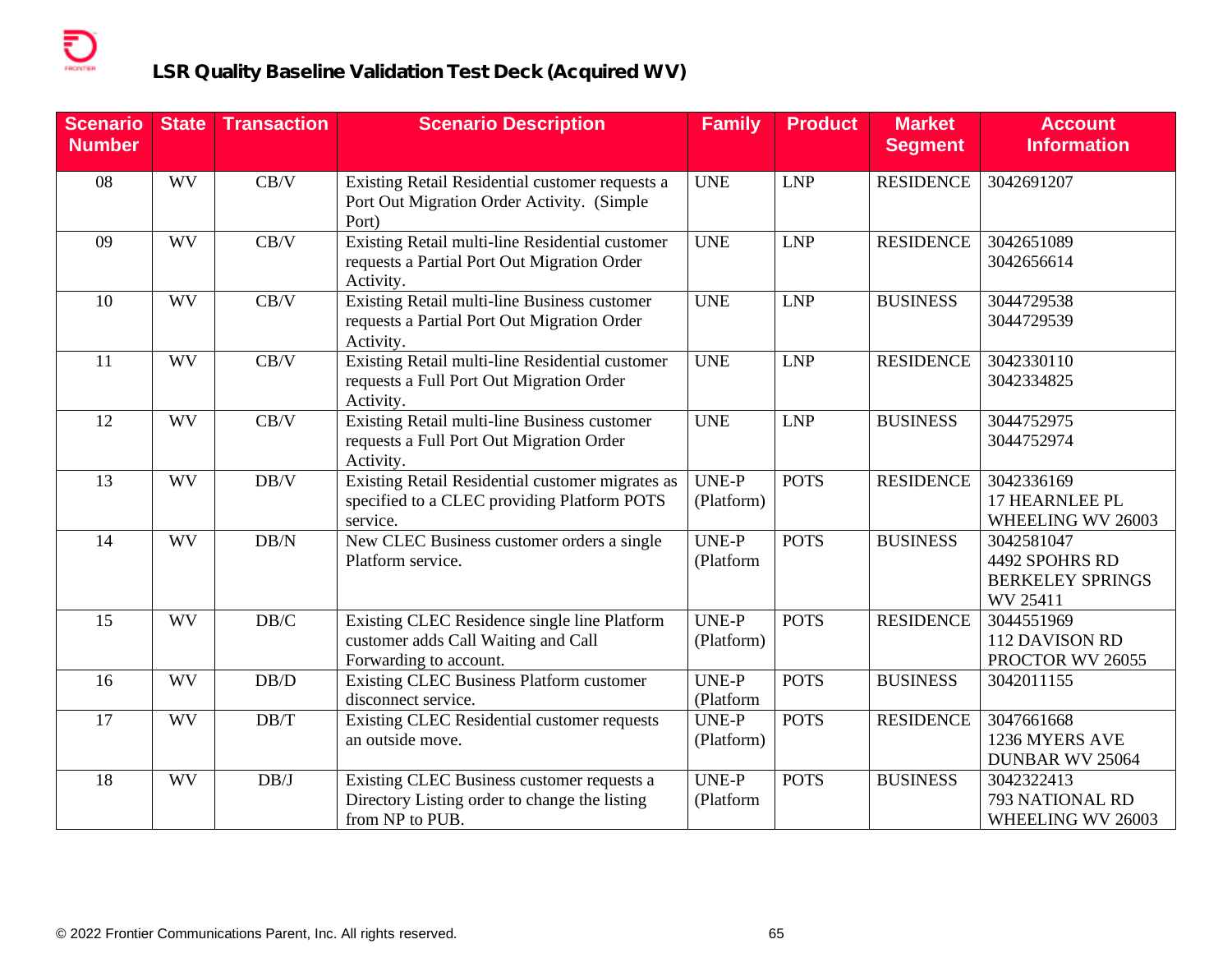| <b>Scenario</b><br><b>Number</b> | <b>State</b> | Transaction      | <b>Scenario Description</b>                                                                                | <b>Family</b>              | <b>Product</b> | <b>Market</b><br><b>Segment</b> | <b>Account</b><br><b>Information</b>                                                   |
|----------------------------------|--------------|------------------|------------------------------------------------------------------------------------------------------------|----------------------------|----------------|---------------------------------|----------------------------------------------------------------------------------------|
| 19                               | <b>WV</b>    | DB/S             | Existing CLEC issues a Seasonal suspend order<br>on a Residential Customer.                                | <b>UNE-P</b><br>(Platform) | <b>POTS</b>    | <b>RESIDENCE</b>                | 3042527470<br>101 STANLEY ST<br>BECKLEY WV 25801                                       |
| 20                               | <b>WV</b>    | DB/B             | Existing CLEC issues a Seasonal Restore order<br>on a Residential Customer.                                | UNE-P<br>(Platform)        | <b>POTS</b>    | <b>RESIDENCE</b>                | 3042332153<br><b>204 SPARACINO ST</b><br><b>BECKLEY WV 25801</b>                       |
| 21                               | WV           | DB/M             | Existing CLEC Business customer requests an<br>inside move.                                                | <b>UNE-P</b><br>(Platform) | <b>POTS</b>    | <b>BUSINESS</b>                 | 3046244814<br>1000 CUSTER<br><b>HOLLOW RD UNIT 4A</b><br><b>CLARKSBURG WV</b><br>26301 |
| 22                               | <b>WV</b>    | EB/C             | Existing CLEC Business multi-line Resale<br>POTS customer changes the TN on the<br>subsequent line.        | <b>RESALE</b>              | <b>POTS</b>    | <b>BUSINESS</b>                 | 3042647879<br>250 MURALL DR<br><b>KEARNEYSVILLE WV</b><br>25430                        |
| 23                               | <b>WV</b>    | EB/N             | New CLEC Business customer orders a single<br><b>RESALE</b> service.                                       | <b>RESALE</b>              | <b>POTS</b>    | <b>BUSINESS</b>                 | 3042581124<br>6267 MARTINSBURG<br>RD<br><b>BERKELEY SPRINGS</b><br>WV 25411            |
| 24                               | WV           | EB/W             | An existing CLEC Resale Business POTS<br>customer migrates "as-is", all lines from one<br>CLEC to another. | <b>RESALE</b>              | <b>POTS</b>    | <b>BUSINESS</b>                 | 3042637377<br>1102 N QUEEN ST<br><b>MARTINSBURG WV</b><br>25404                        |
| 25                               | <b>WV</b>    | $\rm{JB}/\rm{N}$ | Existing CLEC Residence customer requests<br>new stand alone Directory Listing.                            | <b>UNE</b>                 | <b>POTS</b>    | <b>RESIDENCE</b>                | 3043632883<br>1616 COUNTRY CLUB<br>RD<br>FAIRMONT WV 26554                             |
| 26                               | WV           | $\rm{JB}/\rm{N}$ | Existing CLEC Business customer requests new<br>multi-line stand alone Directory Listing.                  | <b>UNE</b>                 | <b>POTS</b>    | <b>BUSINESS</b>                 | 3047441010<br>1076 SIMPSON RUN<br>RD<br>WESTON WV 26452                                |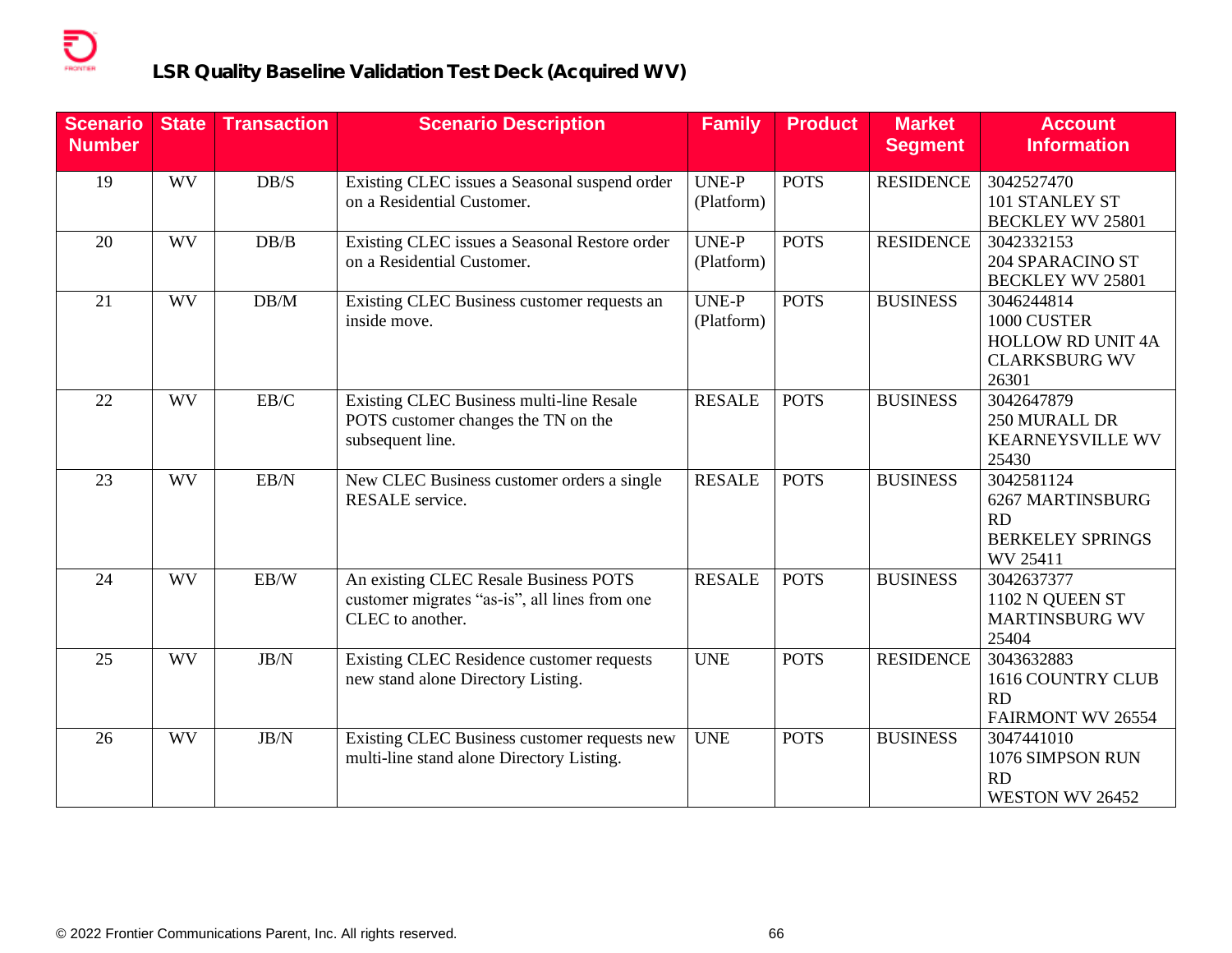| <b>Scenario</b><br><b>Number</b> | <b>State</b> | <b>Transaction</b> | <b>Scenario Description</b>                                                                 | <b>Family</b>                                  | <b>Product</b>                | <b>Market</b><br><b>Segment</b> | <b>Account</b><br><b>Information</b>                                           |
|----------------------------------|--------------|--------------------|---------------------------------------------------------------------------------------------|------------------------------------------------|-------------------------------|---------------------------------|--------------------------------------------------------------------------------|
| 27                               | WV           | JB/C               | Existing CLEC Residence customer requests to<br>change a name on the Directory Listing.     | <b>UNE</b>                                     | <b>POTS</b>                   | <b>RESIDENCE</b>                | 3047447959<br>1002 HUNTERS RIDGE<br><b>RD</b><br><b>CHARLESTON WV</b><br>25314 |
| 28                               | <b>WV</b>    | $\rm{JB}/\rm{D}$   | Existing CLEC Business customer requests to<br>disconnect a stand-alone Directory Listing.  | <b>UNE</b>                                     | <b>POTS</b>                   | <b>BUSINESS</b>                 | 3042431830                                                                     |
| 29                               | <b>WV</b>    | $\rm{JB}/\rm{D}$   | Existing CLEC Residence customer requests to<br>disconnect a stand-alone Directory Listing. | <b>UNE</b>                                     | <b>POTS</b>                   | <b>RESIDENCE</b>                | 3042431806                                                                     |
| 30                               | WV           | JB/V               | Existing CLEC Residence customer requests a<br>stand-alone Directory Listing Migration.     | <b>UNE</b>                                     | <b>POTS</b>                   | <b>RESIDENCE</b>                | 3044627504<br>936 MINERAL RD<br><b>GLENVILLE WV 26351</b>                      |
| 31                               | WV           | PB/N               | New CLEC Business customer requests a new<br>Centrex service.                               | <b>RESALE</b>                                  | <b>CENTREX</b>                | <b>BUSINESS</b>                 | 3049491234<br>9405 MACCORKLE AV<br><b>CHARLESTON WV</b><br>25315               |
| 32                               | <b>WV</b>    | KB/N               | New CLEC Business customer requests a new<br>Resale Private Line service.                   | <b>RESALE</b><br><b>PRIVATE</b><br><b>LINE</b> | <b>PRIVATE</b><br><b>LINE</b> | <b>BUSINESS</b>                 | <b>137 MULBERRY AVE</b><br>WESTON WV 26452                                     |
| 33                               | <b>WV</b>    | NB/N               | New CLEC Business customer requests a new<br>DID/DOD/PBX service.                           | <b>RESALE</b>                                  | <b>DDPS</b>                   | <b>BUSINESS</b>                 | 50 BEECHWOOD DR<br><b>BERKELEY SPRINGS</b><br>WV 25411                         |
| 34                               | <b>WV</b>    | LB/N               | New CLEC Business customer requests a new<br>Resale Frame Relay service.                    | <b>RESALE</b><br><b>FRAME</b><br><b>RELAY</b>  | <b>FRAME</b><br><b>RELAY</b>  | <b>BUSINESS</b>                 | 6167 MARTINSBURG<br><b>RD</b><br><b>BERKELEY SPRINGS</b><br>WV 25411           |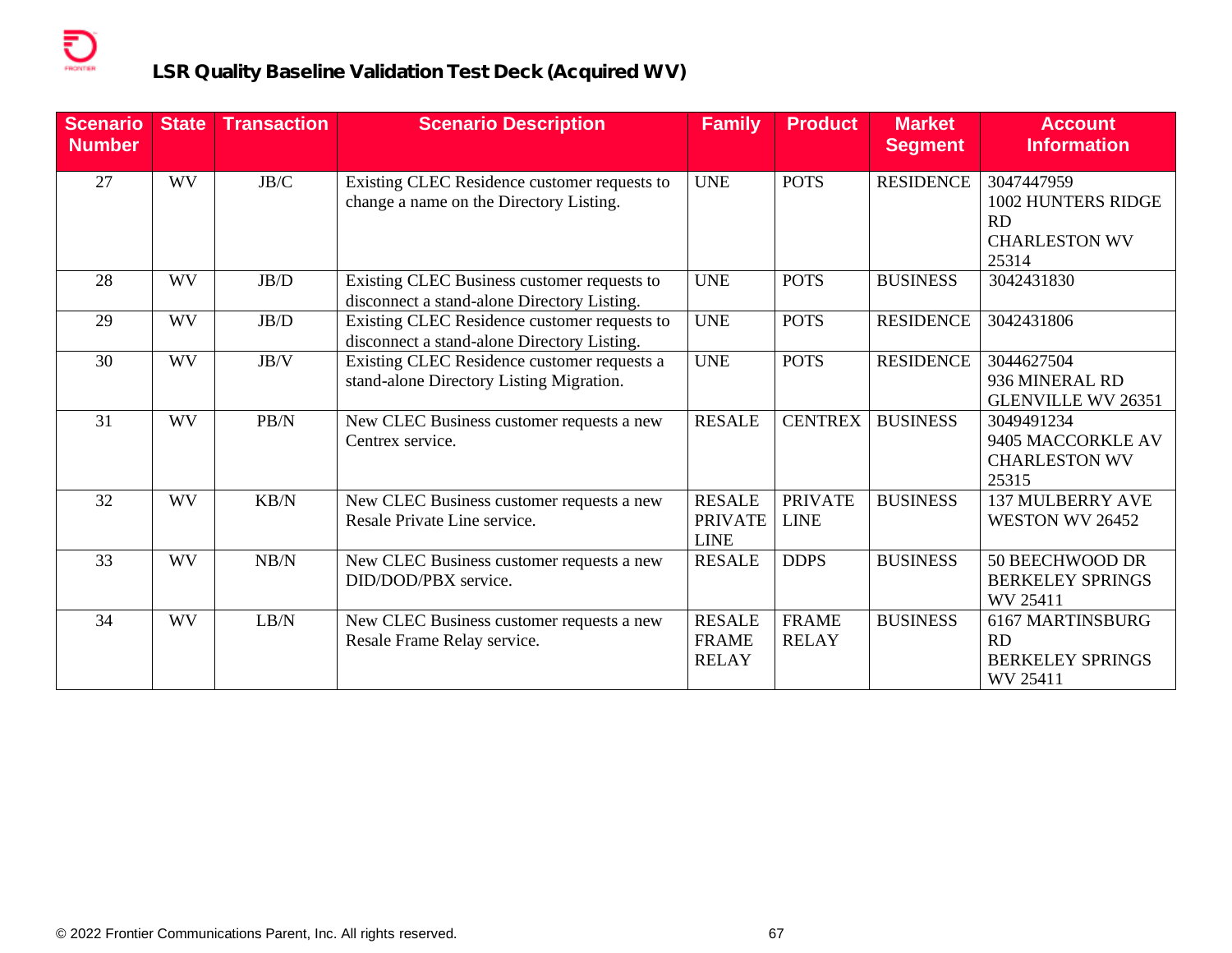

# **3.2 Ordering Scenarios**

-Input Data -Inbound Request -Outbound Responses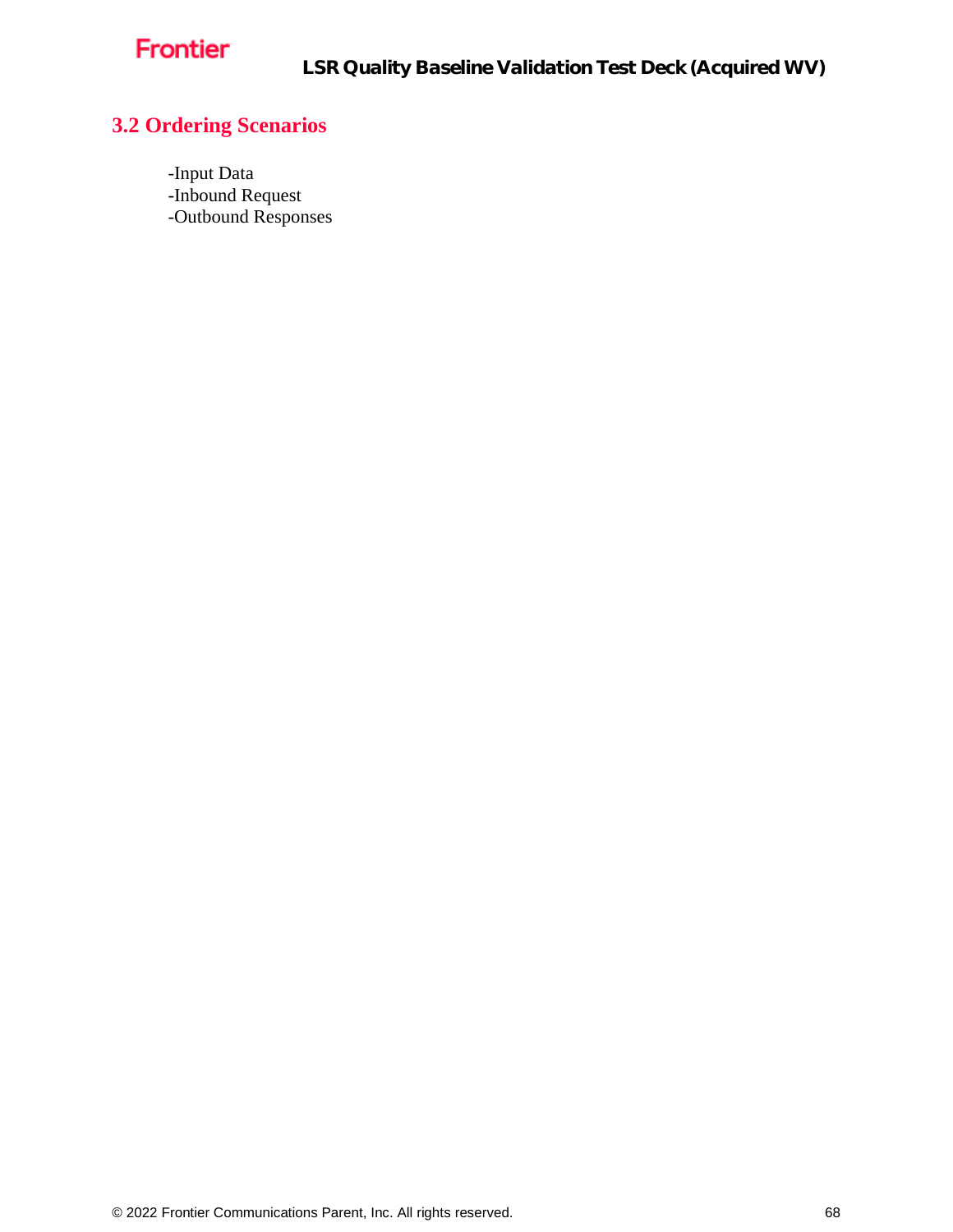

| <b>Scenario Number:</b>      | 01                                                                |
|------------------------------|-------------------------------------------------------------------|
| <b>Scenario Description:</b> | New CLEC Business customer orders a 2 wire digital with ISDN Loop |
|                              | service.                                                          |
| State:                       | WV                                                                |
| <b>Transaction:</b>          | AB/N                                                              |
| <b>Family:</b>               | <b>UNE</b>                                                        |
| <b>Product:</b>              | <b>LOOP W/ISDN</b>                                                |
| <b>Market Segment:</b>       | <b>BUSINESS</b>                                                   |

| <b>FORM</b> | <b>FIELD</b>  | <b>DATA</b>              |
|-------------|---------------|--------------------------|
| <b>LSR</b>  | <b>CCNA</b>   | <b>ZTK</b>               |
|             | <b>PON</b>    |                          |
|             | <b>VER</b>    |                          |
|             | <b>LOCQTY</b> | 1                        |
|             | <b>DDD</b>    |                          |
|             | <b>REQTYP</b> | AB                       |
|             | <b>SLI</b>    | S                        |
|             | <b>ACT</b>    | N                        |
|             | <b>AGAUTH</b> | Y                        |
|             | <b>ACTL</b>   | <b>CHTNWVLEHPJ</b>       |
|             | <b>LSO</b>    | 304342                   |
|             | <b>TOS</b>    | $121 -$                  |
|             | <b>NC</b>     | <b>UB--</b>              |
|             | <b>NCI</b>    | 02QC5.OOS                |
|             | <b>SECNCI</b> | 02IS5                    |
|             | <b>INIT</b>   |                          |
|             | <b>TELNO</b>  |                          |
|             | <b>IMPCON</b> |                          |
|             | <b>TELNO</b>  |                          |
| EU          | LOCNUM        | 1                        |
|             | <b>NAME</b>   | <b>ISDN LOOP SERVICE</b> |
|             | <b>AFT</b>    | N                        |
|             | <b>SANO</b>   | 12                       |
|             | <b>SASN</b>   | <b>GRANDVIEW</b>         |
|             | <b>SATH</b>   | <b>DR</b>                |
|             | <b>CITY</b>   | <b>CHARLESTON</b>        |
|             | <b>STATE</b>  | WV                       |
|             | <b>ZIP</b>    | 25302                    |
|             | <b>LCON</b>   | FTR LSR CERT             |
|             | <b>TELNO</b>  | 8005551212               |
| LS.         | LQTY          | 1                        |
|             | LOCNUM        | 1                        |
|             | <b>LNUM</b>   | 1                        |
|             | <b>LNA</b>    | N                        |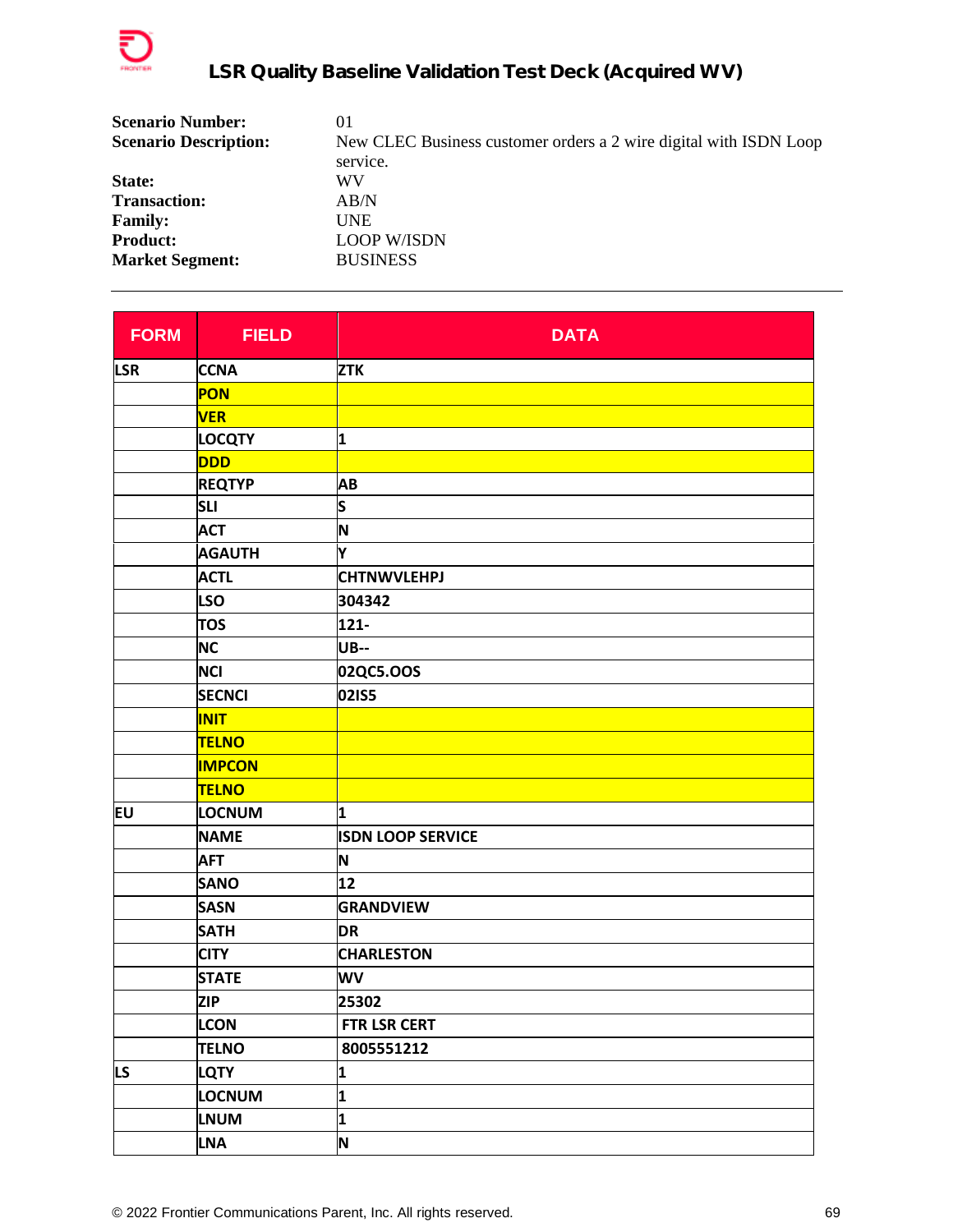

| <b>FORM</b> | <b>FIELD</b>    | <b>DATA</b> |
|-------------|-----------------|-------------|
|             | <b>SYSTEMID</b> | FTR50       |
|             | <b>CHANPAIR</b> | 00054       |
|             | <b>SHELF</b>    | 01          |
|             | <b>LOOPQUAL</b> | L           |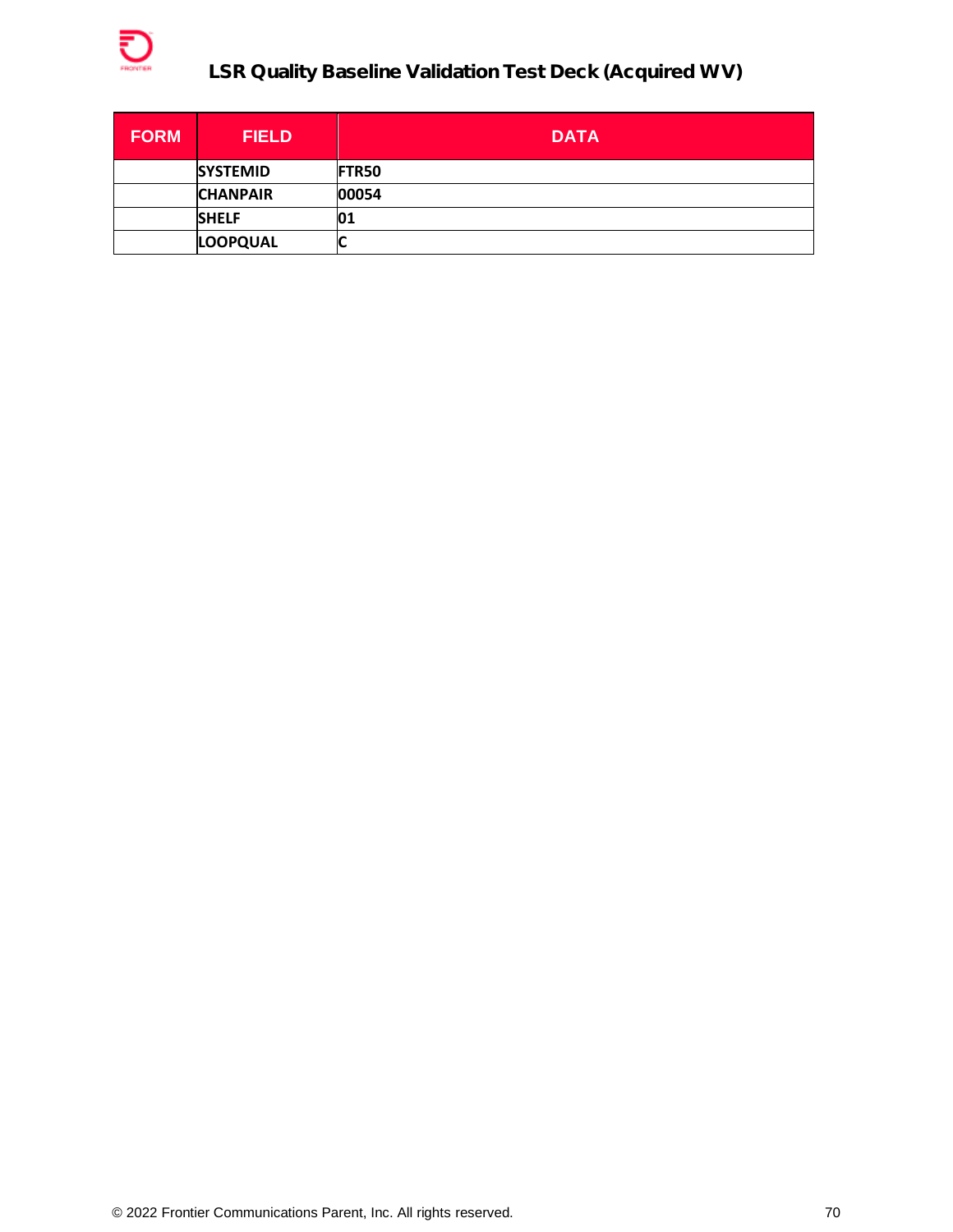

| <b>Scenario Number:</b>      | 01                                                                |
|------------------------------|-------------------------------------------------------------------|
| <b>Scenario Description:</b> | New CLEC Business customer orders a 2 wire digital with ISDN Loop |
|                              | service.                                                          |
| <b>State:</b>                | WV                                                                |
| <b>Transaction:</b>          | AB/N                                                              |
| <b>Family:</b>               | <b>UNE</b>                                                        |
| <b>Product:</b>              | <b>LOOP W/ISDN</b>                                                |
| <b>Market Segment:</b>       | <b>BUSINESS</b>                                                   |
|                              |                                                                   |

 $\sim 01 \sim \textrm{---} \sim 01 \sim \textrm{---} \sim 2 \, \textrm{---} \, \textrm{---} \, \textrm{---} \, \textrm{---} \, \textrm{---} \, \textrm{---} \, \textrm{---} \, \textrm{---} \, \textrm{---} \, \textrm{---} \, \textrm{---} \, \textrm{---} \, \textrm{---} \, \textrm{---} \, \textrm{---} \, \textrm{---} \, \textrm{---} \, \textrm{---} \, \textrm{---} \, \textrm{---} \, \textrm{---$ ~210507~1358~U~00405~004666953~0~T~^ GS~PO~ZTK~FTRORD~20210507~1358~4666953~X~004050 ST~850~0001 BEG~00~SS~TD01ABNWV050721~01~20210507 PAM~63~1~EA PAM~T5~1~EA DTM~097~20210507~1358 DTM~150~20210514 SI~TI~AA~A SI~TI~IS~S SI~TI~LS~304342 SI~TI~NC~UB-- SI~TI~NI~02QC5.OOS SI~TI~NJ~02IS5 SI~TI~RE~AB SI~TI~TY~121- PID~X~~TI~AO~Y N1~78~ZTK NX2~90~CHTNWVLEHPJ PER~AG~FTR LSR CERT~TE~8005551212 PER~CN~Local Service R~~~TE~8005551212 N1~IT~ISDN LOOP SERVICE N4~~WV~25302 NX2~01~12 NX2~02~GRANDVIEW NX2~07~CHARLESTON NX2~62~Dr REF~IX~1~LOCNUM PER~CA~FTR LSR CERT~TE~8005551212 SI~TI~AF~N PO1~1~1~EA~~~A6~SS SI~TI~K1~ZTK50 SI~TI~K3~01 SI~TI~K6~00055 SI~TI~SA~A PID~S~~TI~LOOPQUAL~~~~Y REF~IX~1~LNUM REF~IX~1~LOCNUM  $CTT~1$ SE~38~0001 GE~1~4666953 IEA~1~004666953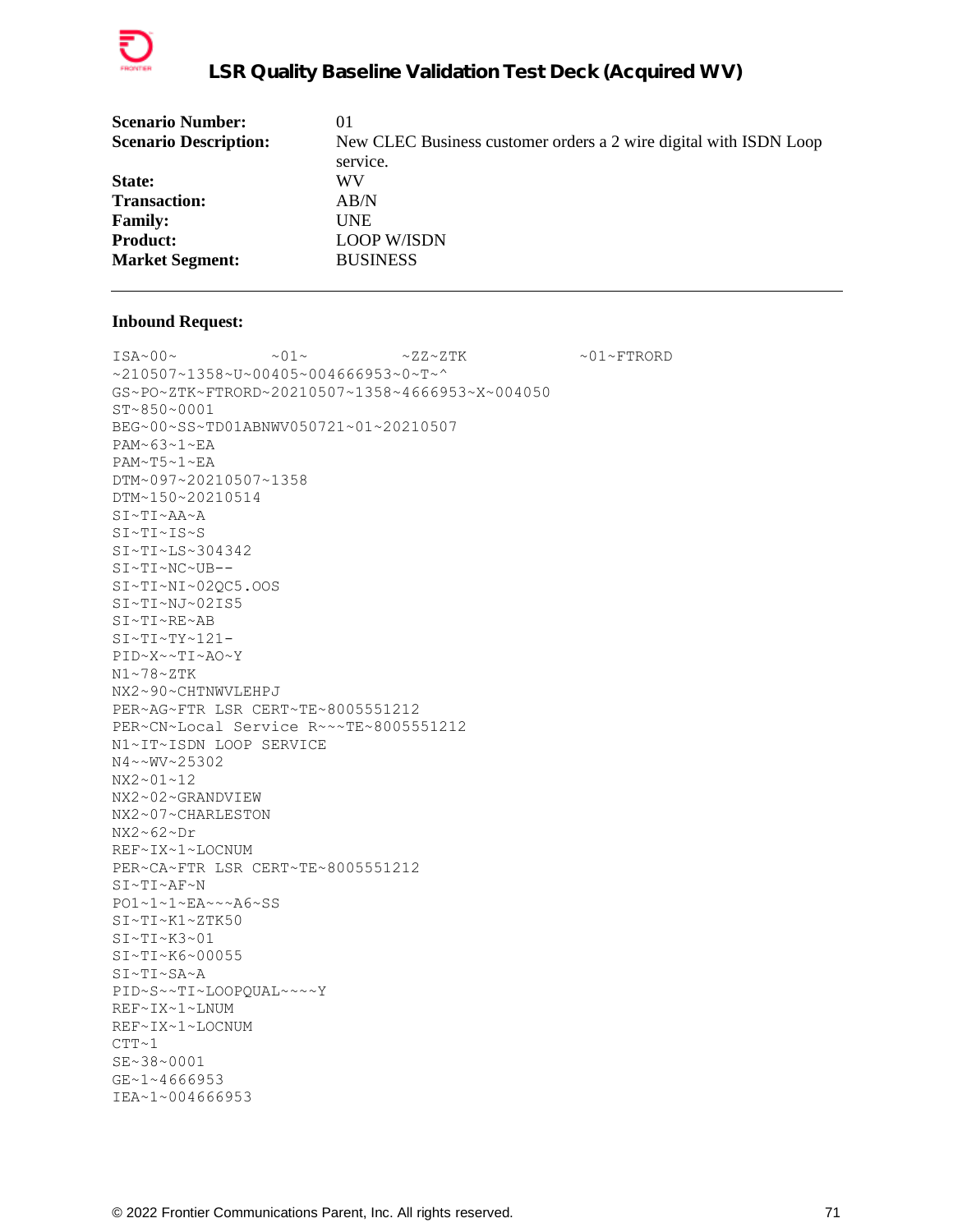

| <b>Scenario Number:</b>      | 01                                                                |
|------------------------------|-------------------------------------------------------------------|
| <b>Scenario Description:</b> | New CLEC Business customer orders a 2 wire digital with ISDN Loop |
|                              | service.                                                          |
| <b>State:</b>                | WV                                                                |
| <b>Transaction:</b>          | AB/N                                                              |
| <b>Family:</b>               | <b>UNE</b>                                                        |
| <b>Product:</b>              | <b>LOOP W/ISDN</b>                                                |
| <b>Market Segment:</b>       | <b>BUSINESS</b>                                                   |
|                              |                                                                   |

 $\text{ISA}\sim00\sim$   $\sim00\sim$   $\sim$  ZZ~FTRORD  $\sim01\sim$ ZTK ~210507~1404~U~00405~004666995~0~T~^ GS~PR~FTRORD~ZTK~20210507~1404~4666995~X~004050 ST~855~0001 BAK~06~AE~TD01ABNWV050721~20210507~01~~~~20210507 REF~11~3040016369~AN REF~11~3040016369~ATN REF~2I~TD01ABNWV050721~LSRNO REF~OW~042218337~ORD REF~SU~C~RT PER~OC~Local Service Request ( LS~TE~888-608-8023 DTM~097~20210507~1304 DTM~150~20210514 PID~X~~TI~FEP~B N1~78~ZTK PER~AG~FTR LSR CERT PO1~1~1~EA~~~A6~CKT SI~TI~CN~54/DYVU/187319//WV SI~TI~K1~ZTK050 SI~TI~K3~01 SI~TI~K6~055 REF~IX~1~LNUM N9~OW~042218337~ORDL  $CTT~1$ SE~22~0001 GE~1~4666995 IEA~1~004666995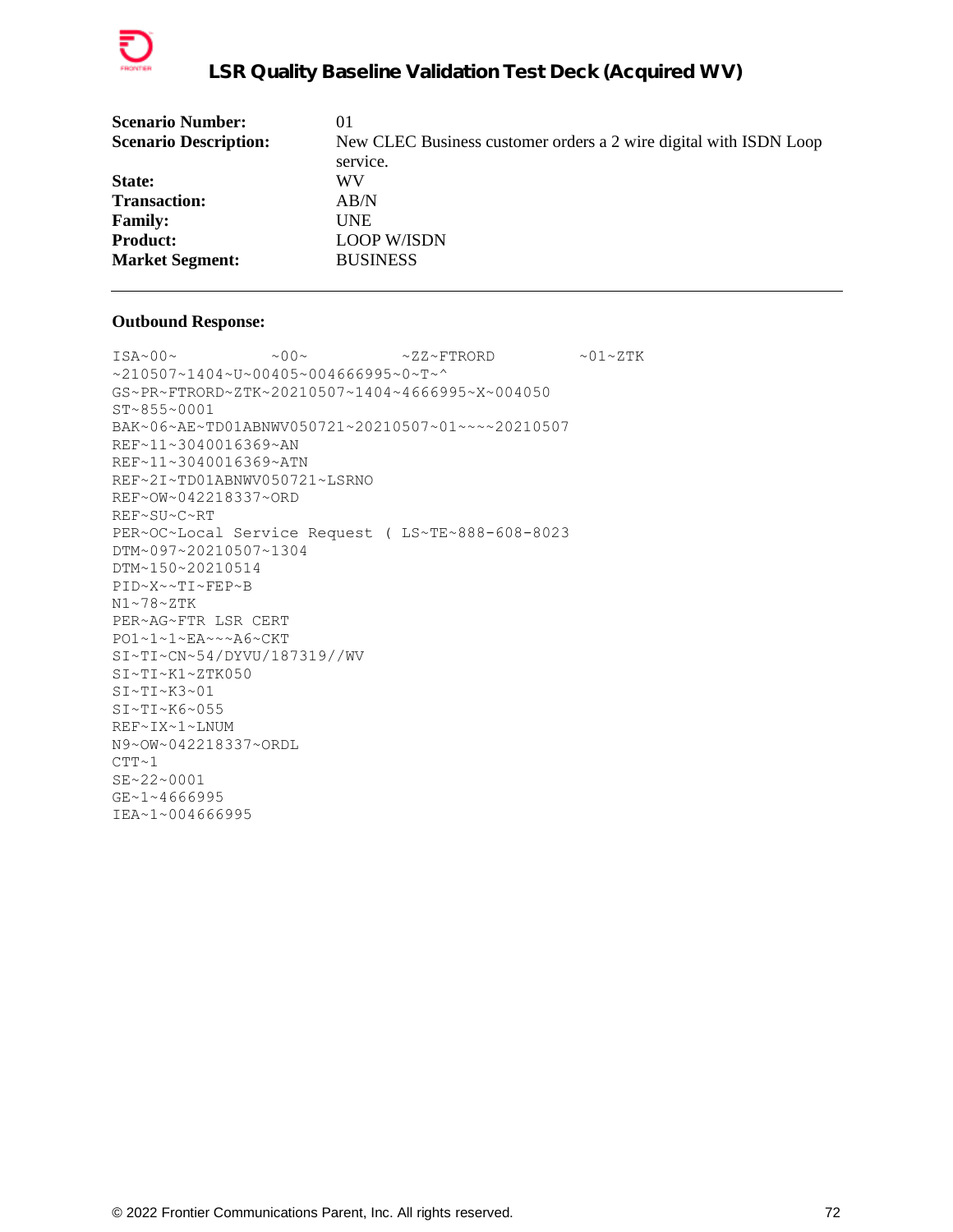

| <b>Scenario Number:</b>      | 02                                                               |
|------------------------------|------------------------------------------------------------------|
| <b>Scenario Description:</b> | Existing CLEC Business customer disconnects Analog Loop service. |
| State:                       | WV                                                               |
| <b>Transaction:</b>          | AB/D                                                             |
| <b>Family:</b>               | <b>UNE</b>                                                       |
| <b>Product:</b>              | <b>LOOP</b>                                                      |
| <b>Market Segment:</b>       | <b>RESIDENCE</b>                                                 |

| <b>FORM</b> | <b>FIELD</b>  | <b>DATA</b>        |
|-------------|---------------|--------------------|
| <b>LSR</b>  | <b>CCNA</b>   | <b>ZTK</b>         |
|             | PON           |                    |
|             | <b>VER</b>    |                    |
|             | <b>LOCQTY</b> | 1                  |
|             | <b>DDD</b>    |                    |
|             | <b>REQTYP</b> | AB                 |
|             | <b>SLI</b>    | S                  |
|             | <b>ACT</b>    | D                  |
|             | <b>AGAUTH</b> | Υ                  |
|             | <b>ACTL</b>   | <b>FAMTWVMNHPC</b> |
|             | <b>LSO</b>    | 304367             |
|             | <b>TOS</b>    | $11 -$             |
|             | <b>INIT</b>   |                    |
|             | <b>TELNO</b>  |                    |
| EU          | <b>LOCNUM</b> | 1                  |
|             | <b>NAME</b>   | <b>ABD TEST</b>    |
|             | <b>AFT</b>    | N                  |
|             | <b>SANO</b>   | 1322               |
|             | <b>SASN</b>   | <b>LOCUST</b>      |
|             | <b>SATH</b>   | <b>AVE</b>         |
|             | <b>CITY</b>   | <b>FAIRMONT</b>    |
|             | <b>STATE</b>  | WV                 |
|             | <b>ZIP</b>    | 26554              |
|             | <b>EATN</b>   | 3040011660         |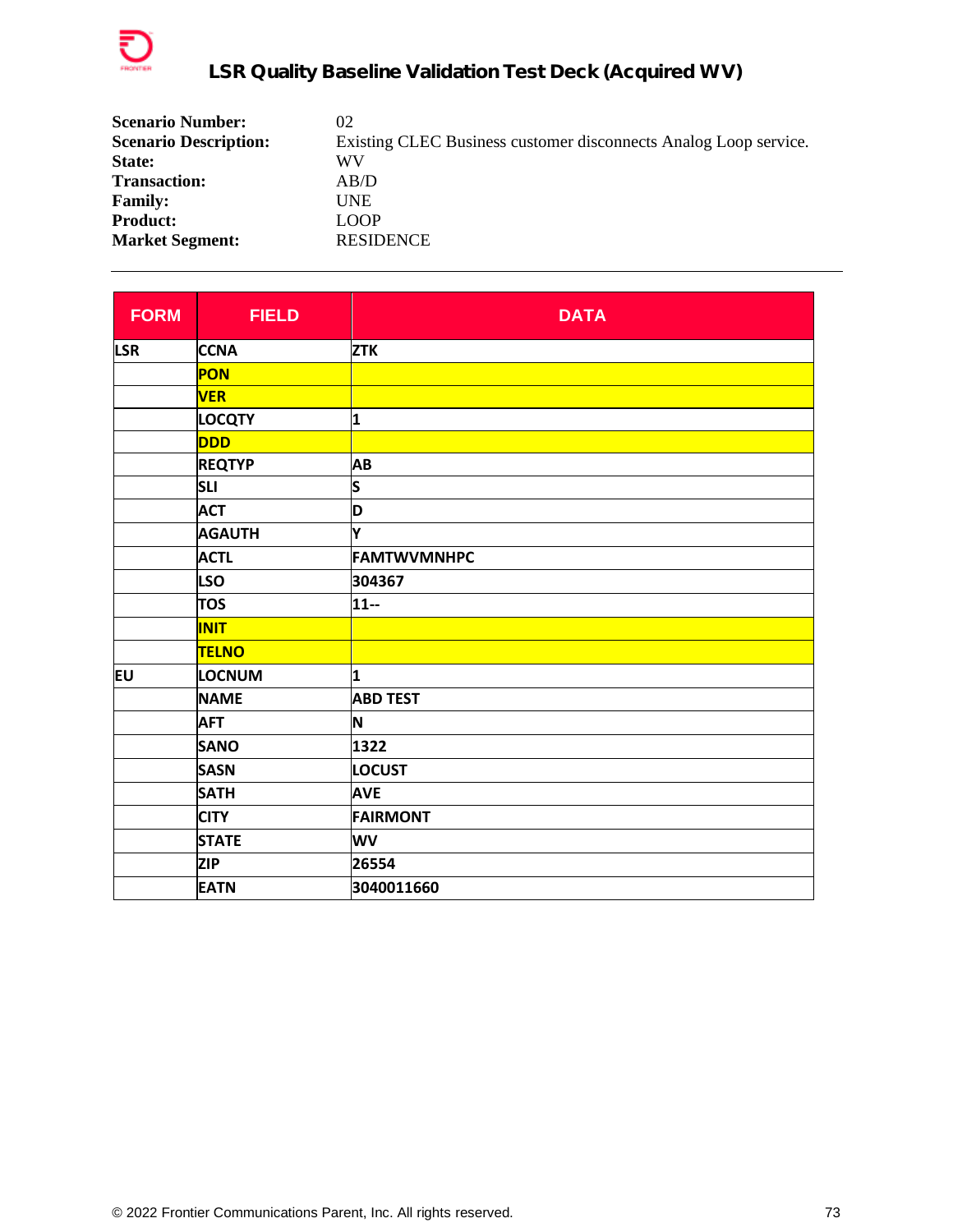

| <b>Scenario Number:</b>      | 02                                                               |
|------------------------------|------------------------------------------------------------------|
| <b>Scenario Description:</b> | Existing CLEC Business customer disconnects Analog Loop service. |
| State:                       | WV                                                               |
| <b>Transaction:</b>          | AB/D                                                             |
| <b>Family:</b>               | <b>UNE</b>                                                       |
| <b>Product:</b>              | <b>LOOP</b>                                                      |
| <b>Market Segment:</b>       | <b>RESIDENCE</b>                                                 |
|                              |                                                                  |

 $\sim 01 \sim 01 \sim 01 \sim 22 \sim 2 \, \mathrm{T} \mathrm{K} \qquad \sim 01 \sim \mathrm{FTRORD}$ ~210507~1400~U~00405~004666967~0~T~^ GS~PO~ZTK~FTRORD~20210507~1400~4666967~X~004050 ST~850~0001 BEG~00~SS~TD02ABDWV050721~01~20210507 REF~11~3040011660~EATN PAM~T5~1~EA DTM~097~20210507~1400 DTM~150~20210514 SI~TI~AA~D SI~TI~IS~S SI~TI~LS~304367 SI~TI~RE~AB  $SI~TI~TY~11--$ PID~X~~TI~AO~Y N9~L1~ORI~LSR MTX~~LSR CLEC Regression Testing N1~78~ZTK NX2~90~FAMTWVMNHPC PER~AG~FTR LSR CERT~TE~8005551212 PER~CN~Local Service R~~~TE~8005551212 N1~IT~ABD TEST N4~~WV~26554 NX2~01~1322 NX2~02~LOCUST NX2~07~FAIRMONT NX2~62~AVE REF~IX~1~LOCNUM SI~TI~AF~N  $CTT~0$ SE~28~0001 GE~1~4666967 IEA~1~004666967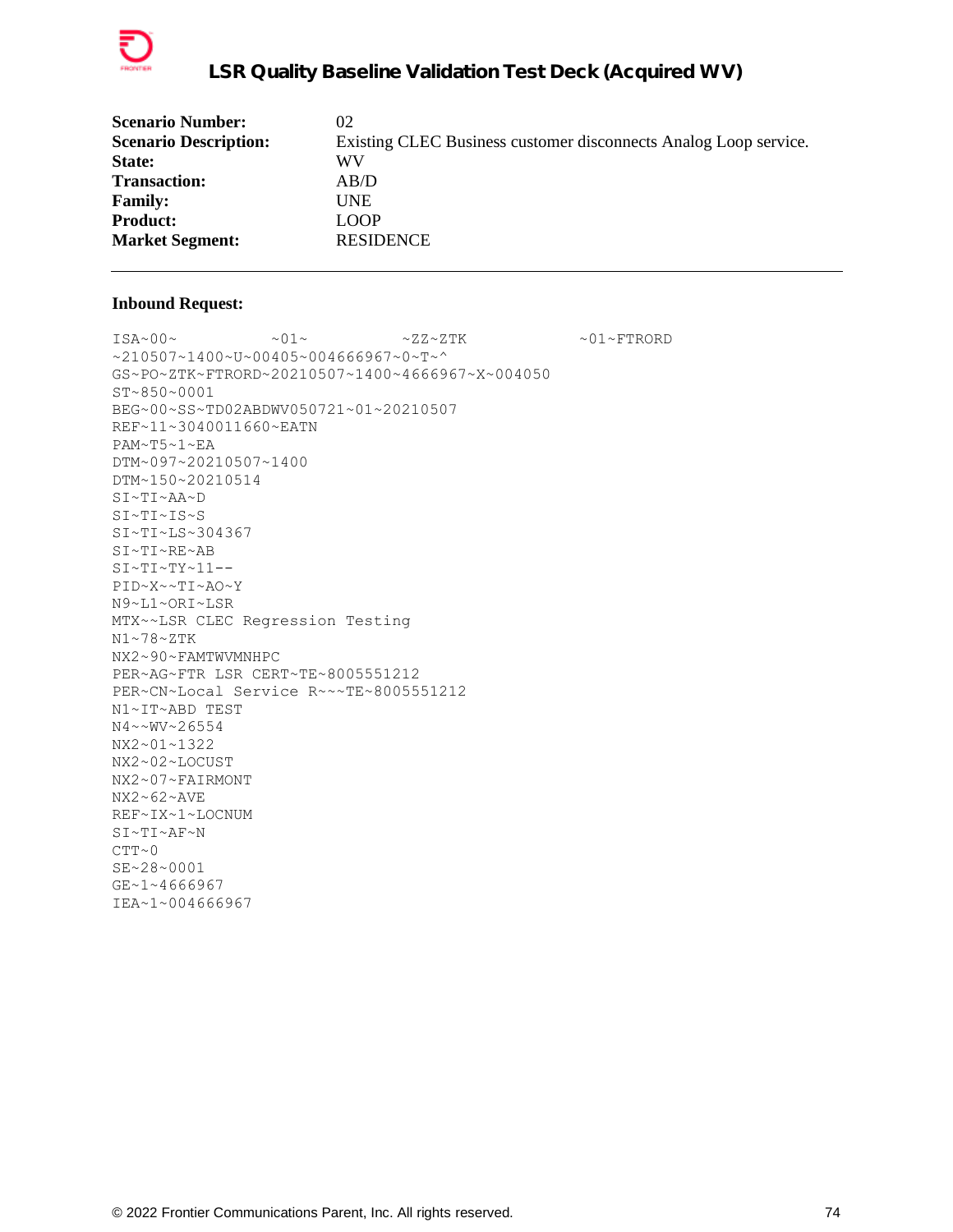

| <b>Scenario Number:</b>      | 02                                                               |
|------------------------------|------------------------------------------------------------------|
| <b>Scenario Description:</b> | Existing CLEC Business customer disconnects Analog Loop service. |
| State:                       | WV                                                               |
| <b>Transaction:</b>          | AB/D                                                             |
| <b>Family:</b>               | <b>UNE</b>                                                       |
| <b>Product:</b>              | <b>LOOP</b>                                                      |
| <b>Market Segment:</b>       | <b>RESIDENCE</b>                                                 |
|                              |                                                                  |

```
ISA~00~\sim ~0.00~\sim ~0.00~\sim ~0.00~\sim ~0.00~\sim ~0.00~\sim ~0.00~\sim ~0.00~\sim ~0.00~\sim ~0.00~\sim ~0.00~\sim ~0.00~\sim ~0.00~\sim ~0.00~\sim ~0.00~\sim ~0.00~\sim ~0.00~\sim ~0.00~\sim ~0.00~\sim ~0.00~\sim ~210507~1405~U~00405~004667007~0~T~^
GS~PR~FTRORD~ZTK~20210507~1405~4667007~X~004050
ST~855~0001
BAK~06~AE~TD02ABDWV050721~20210507~01~~~~20210507
REF~11~3040011660~AN
REF~11~3040011660~ATN
REF~2I~TD02ABDWV050721~LSRNO
REF~OW~042218338~ORD
REF~SU~C~RT
PER~OC~Local Service Request ( LS~TE~888-608-8023
DTM~097~20210507~1305
DTM~150~20210514
PID~X~~TI~FEP~B
N1~78~ZTK
PER~AG~FTR LSR CERT
PO1~1~1~EA~~~A6~CKT
SI~TI~CN~56/TXNU/004790//WV
SI~TI~ND~3040011660
SI~TI~ED~56/TXNU/004790//WV
SI~TI~K1~ZTK050
SI~TI~K3~05
SI~TI~K6~020
N9~OW~042218338~ORDL
CTT-1SE~23~0001
GE~1~4667007
IEA~1~004667007
```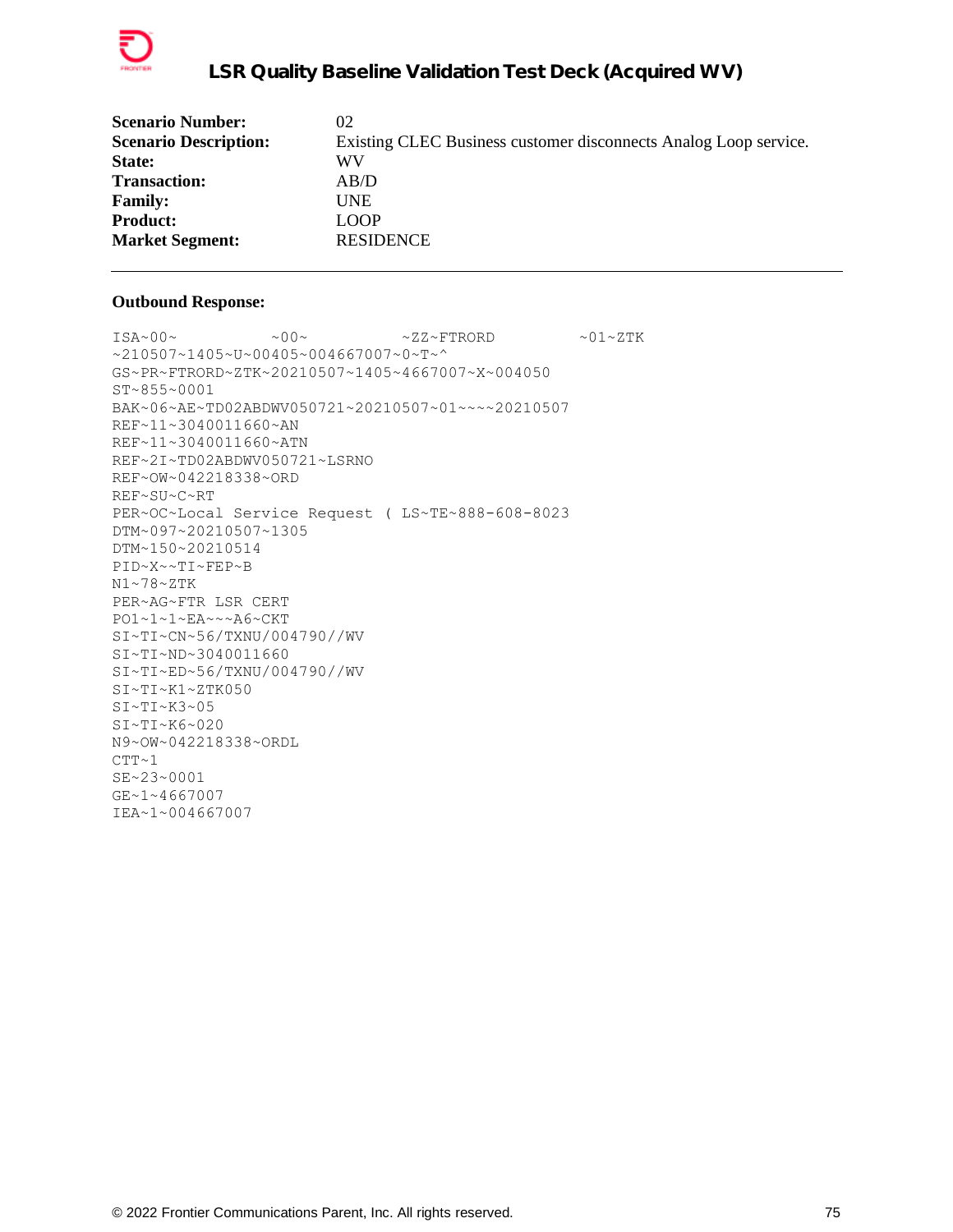

| <b>Scenario Number:</b>      | 03                                                              |
|------------------------------|-----------------------------------------------------------------|
| <b>Scenario Description:</b> | Existing CLEC Residence customer changes from an Analog Loop to |
|                              | Digital Loop to use for ISDN service.                           |
| State:                       | WV                                                              |
| <b>Transaction:</b>          | AB/C                                                            |
| <b>Family:</b>               | <b>UNE</b>                                                      |
| <b>Product:</b>              | <b>LOOP W/ISDN</b>                                              |
| <b>Market Segment:</b>       | <b>RESIDENCE</b>                                                |

| <b>FORM</b> | <b>FIELD</b>  | <b>DATA</b>             |
|-------------|---------------|-------------------------|
| <b>LSR</b>  | <b>CCNA</b>   | <b>ZTK</b>              |
|             | <b>PON</b>    |                         |
|             | <b>VER</b>    |                         |
|             | <b>LOCQTY</b> | 1                       |
|             | <b>DDD</b>    |                         |
|             | <b>REQYTP</b> | <b>AB</b>               |
|             | <b>SLI</b>    | S                       |
|             | <b>ACT</b>    | $\overline{\mathsf{c}}$ |
|             | <b>AGAUTH</b> | Y                       |
|             | <b>ACTL</b>   | <b>DUNBWVDNHPA</b>      |
|             | <b>LSO</b>    | 304768                  |
|             | <b>TOS</b>    | $221 -$                 |
|             | <b>NC</b>     | <b>UB--</b>             |
|             | <b>NCI</b>    | 02QC5.OOS               |
|             | <b>SECNCI</b> | 02IS5                   |
|             | <b>INIT</b>   |                         |
|             | <b>TELNO</b>  |                         |
| EU          | <b>LOCNUM</b> | 1                       |
|             | <b>NAME</b>   | <b>CLEC CUSTOMER</b>    |
|             | <b>AFT</b>    | N                       |
|             | <b>SANO</b>   | 1305                    |
|             | <b>SASN</b>   | <b>MYERS</b>            |
|             | <b>SATH</b>   | <b>AVE</b>              |
|             | <b>CITY</b>   | <b>DUNBAR</b>           |
|             | <b>STATE</b>  | <b>WV</b>               |
|             | <b>ZIP</b>    | 25064                   |
|             | <b>LCON</b>   | FTR LSR CERT            |
|             | <b>TELNO</b>  | 8005551212              |
| LS          | <b>LOCQTY</b> | 1                       |
|             | LOCNUM        | 1                       |
|             | <b>LNUM</b>   | 1                       |
|             | <b>LNA</b>    | C                       |
|             | CI            | A                       |
|             | <b>ECCKT</b>  | 54/AQDU/001916//WV      |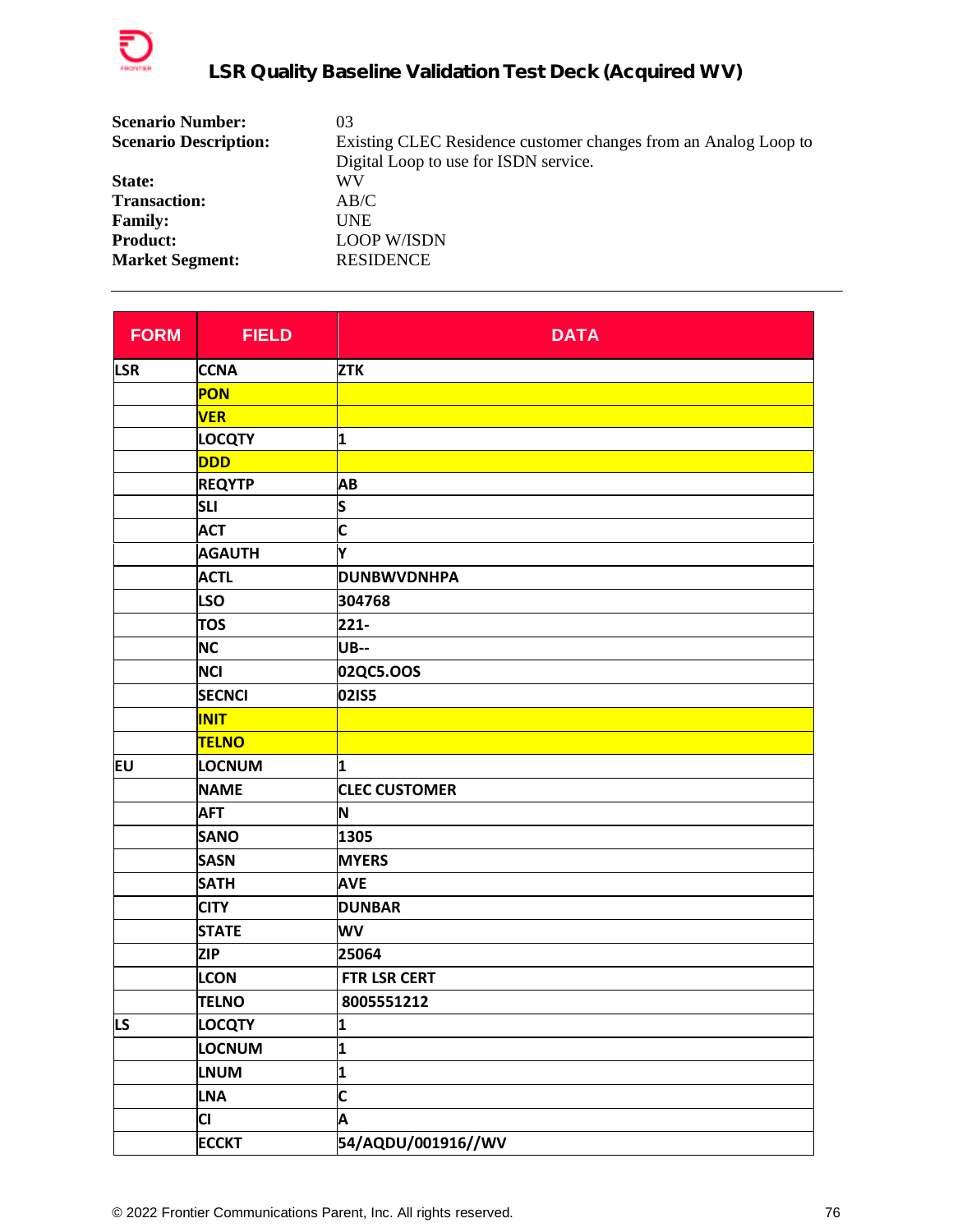

| <b>FORM</b> | <b>FIELD</b>    | <b>DATA</b>   |
|-------------|-----------------|---------------|
|             | <b>SYSTEMID</b> | <b>IFTR51</b> |
|             | <b>CHANPAIR</b> | 00091         |
|             | <b>SHELF</b>    | 05            |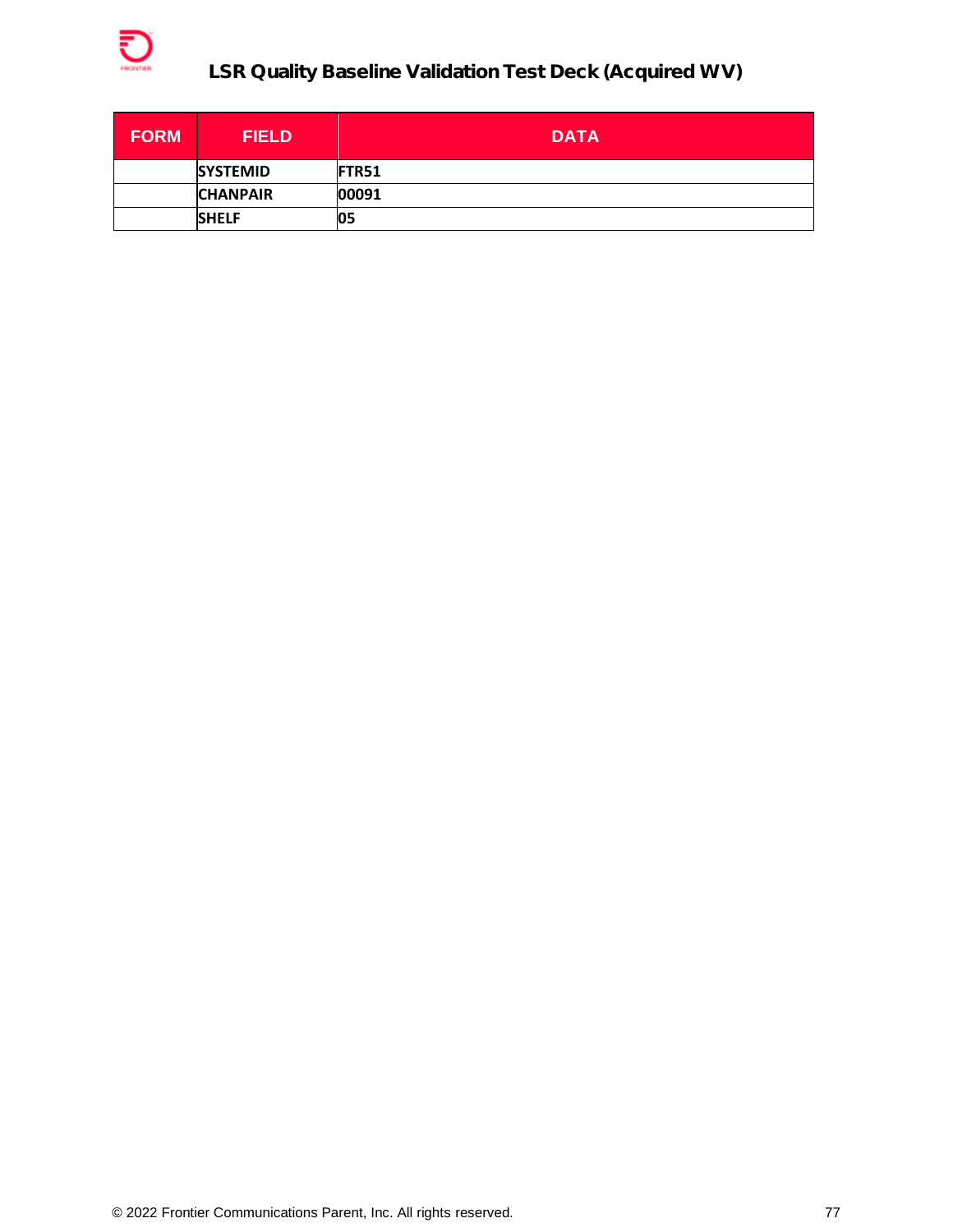

| <b>Scenario Number:</b>      | 03                                                              |
|------------------------------|-----------------------------------------------------------------|
| <b>Scenario Description:</b> | Existing CLEC Residence customer changes from an Analog Loop to |
|                              | Digital Loop to use for ISDN service.                           |
| State:                       | WV                                                              |
| <b>Transaction:</b>          | AB/C                                                            |
| <b>Family:</b>               | <b>UNE</b>                                                      |
| <b>Product:</b>              | <b>LOOP W/ISDN</b>                                              |
| <b>Market Segment:</b>       | <b>RESIDENCE</b>                                                |
|                              |                                                                 |

 $\sim 01 \times 100 \times 100 \times 27 \times 27 \times 500 \times 100 \times 100 \times 100 \times 100 \times 100 \times 100 \times 100 \times 100 \times 100 \times 100 \times 100 \times 100 \times 100 \times 100 \times 100 \times 100 \times 100 \times 100 \times 100 \times 100 \times 100 \times 100 \times 100 \times 100 \times 100 \times 100 \times 100 \times 100 \times 100 \times 100 \times 100 \$ ~210507~1401~U~00405~004666981~0~T~^ GS~PO~ZTK~FTRORD~20210507~1401~4666981~X~004050 ST~850~0001 BEG~00~SS~TD03ABCWV050721~01~20210507 PAM~63~1~EA PAM~T5~1~EA DTM~097~20210507~1401 DTM~150~20210514 SI~TI~AA~C SI~TI~IS~S SI~TI~LS~304768 SI~TI~NC~UB-- SI~TI~NI~02QC5.OOS SI~TI~NJ~02IS5 SI~TI~RE~AB SI~TI~TY~221- PID~X~~TI~AO~Y N9~L1~ORI~LSR MTX~~LSR CLEC Regression Testing N1~78~ZTK NX2~90~DUNBWVDNHPA PER~AG~FTR LSR CERT~TE~8005551212 PER~CN~Local Service R~~~TE~8005551212 N1~IT~CLEC CUSTOMER N4~~WV~250064 NX2~01~1305 NX2~02~MYERS NX2~07~DUNBAR NX2~62~AVE REF~IX~1~LOCNUM PER~CA~FTR LSR CERT~TE~8005551212 SI~TI~AF~N PO1~1~1~EA~~~A6~SS SI~TI~CN~54/AQDU/001916//WV SI~TI~K1~ZTK51 SI~TI~K3~05 SI~TI~K6~00091 SI~TI~SA~C PID~X~~TI~CI~A REF~IX~1~LNUM REF~IX~1~LOCNUM  $CTT-1$ SE~41~0001 GE~1~4666981 IEA~1~004666981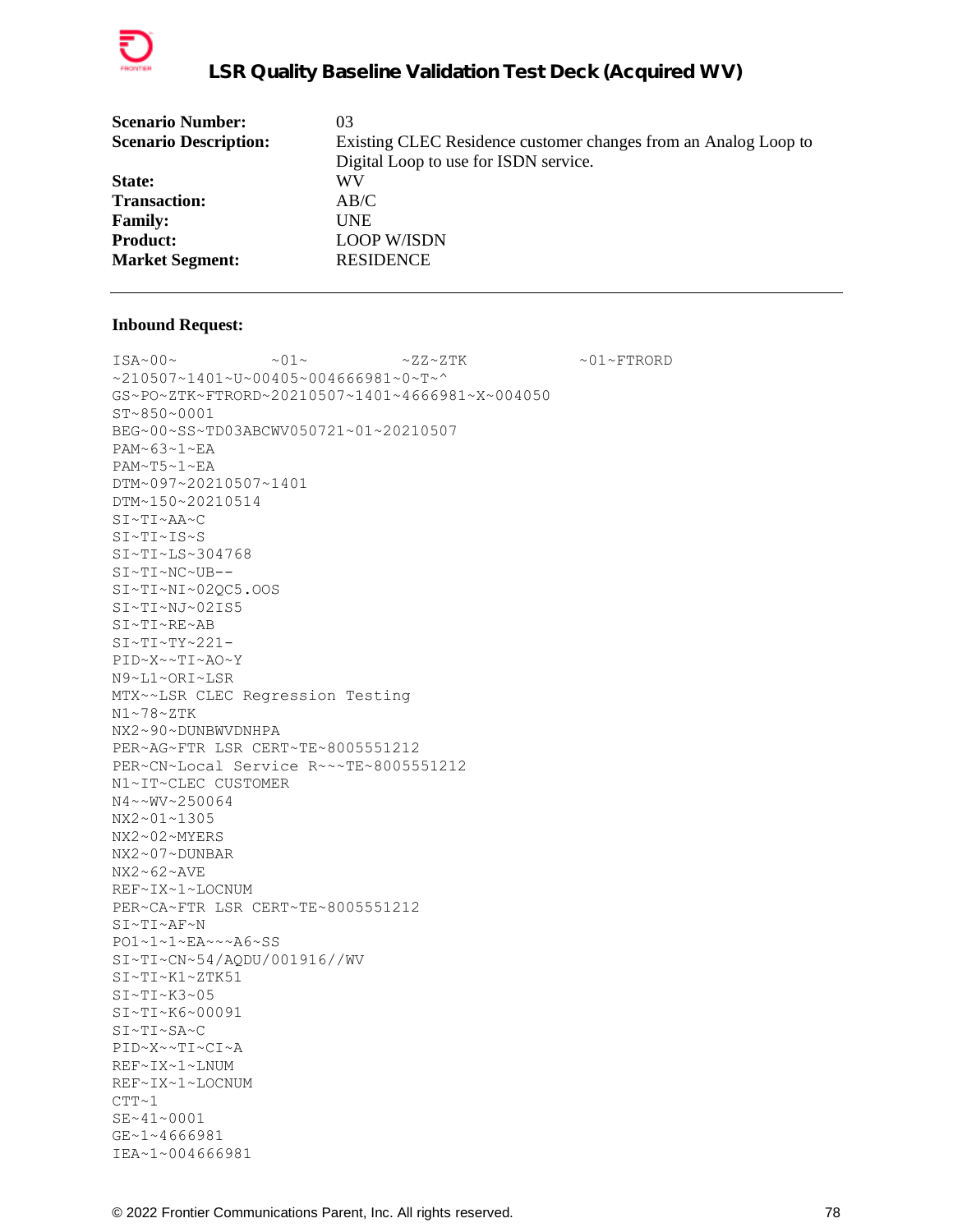

| <b>Scenario Number:</b>      | 03                                                              |
|------------------------------|-----------------------------------------------------------------|
| <b>Scenario Description:</b> | Existing CLEC Residence customer changes from an Analog Loop to |
|                              | Digital Loop to use for ISDN service.                           |
| State:                       | WV                                                              |
| <b>Transaction:</b>          | AB/C                                                            |
| <b>Family:</b>               | UNE                                                             |
| <b>Product:</b>              | <b>LOOP W/ISDN</b>                                              |
| <b>Market Segment:</b>       | <b>RESIDENCE</b>                                                |
|                              |                                                                 |

```
\text{ISA}\sim00\sim \sim00\sim \sim ZZ~FTRORD \sim01\simZTK
~210507~1406~U~00405~004667025~0~T~^
GS~PR~FTRORD~ZTK~20210507~1406~4667025~X~004050
ST~855~0001
BAK~06~AE~TD03ABCWV050721~20210507~01~~~~20210507
REF~11~3040012890~AN
REF~11~3040012890~ATN
REF~2I~TD03ABCWV050721~LSRNO
REF~OW~042218339~ORD
REF~SU~C~RT
PER~OC~Local Service Request ( LS~TE~888-608-8023
DTM~097~20210507~1306
DTM~150~20210514
PID~X~~TI~FEP~B
N1~78~ZTK
PER~AG~FTR LSR CERT
PO1~1~1~EA~~~A6~CKT
SI~TI~CN~54/AQDU/001916//WV
SI~TI~K1~ZTK051
SI~TI~K3~05
SI~TI~K6~091
REF~IX~1~LNUM
N9~OW~042218339~ORDL
CTT~1SE~22~0001
GE~1~4667025
IEA~1~004667025
```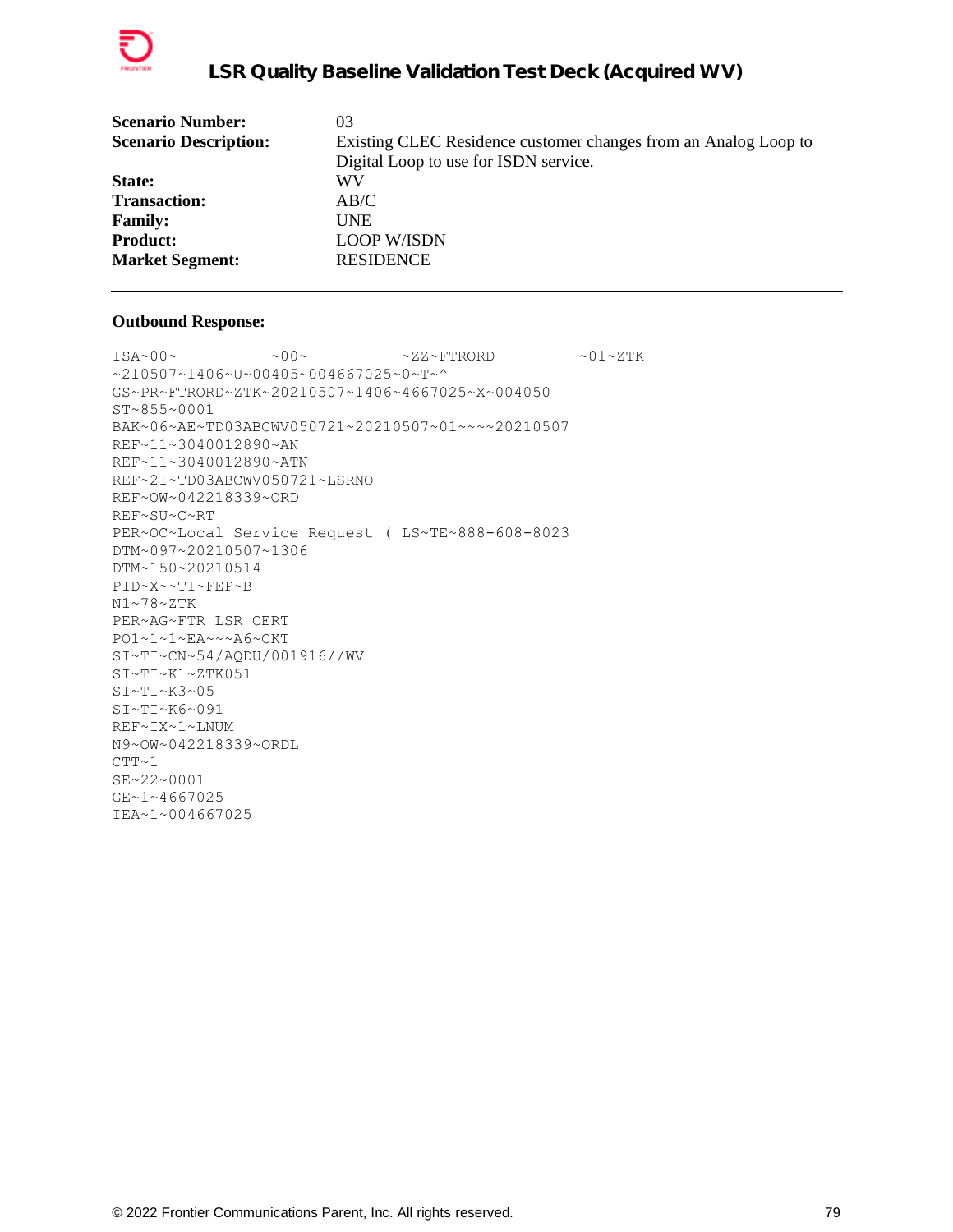

| <b>Scenario Number:</b>      | 04                                                                      |
|------------------------------|-------------------------------------------------------------------------|
| <b>Scenario Description:</b> | Frontier Retail Business customer migrates a multi-line account to CLEC |
|                              | Loop service and changes the listing.                                   |
| State:                       | WV                                                                      |
| <b>Transaction:</b>          | AB/V                                                                    |
| <b>Family:</b>               | <b>UNE</b>                                                              |
| <b>Product:</b>              | <b>LOOP</b>                                                             |
| <b>Market Segment:</b>       | <b>BUSINESS</b>                                                         |

| <b>FORM</b> | <b>FIELD</b>  | <b>DATA</b>          |
|-------------|---------------|----------------------|
| <b>LSR</b>  | <b>CCNA</b>   | <b>ZTK</b>           |
|             | PON           |                      |
|             | <b>VER</b>    |                      |
|             | <b>LOCQTY</b> | 001                  |
|             | <b>DDD</b>    |                      |
|             | <b>DFDT</b>   | 0800AM               |
|             | <b>CHC</b>    | Y                    |
|             | <b>RECTYP</b> | AB                   |
|             | <b>SLI</b>    | S                    |
|             | <b>ACT</b>    | V                    |
|             | <b>AGAUTH</b> | Y                    |
|             | <b>ACTL</b>   | <b>CHTNWVLEDS0</b>   |
|             | <b>LSO</b>    | 304342               |
|             | <b>TOS</b>    | $11 -$               |
|             | <b>NC</b>     | <b>UB--</b>          |
|             | <b>NCI</b>    | 02QC5.OOS            |
|             | <b>SECNCI</b> | 02IS5                |
|             | <b>BI1</b>    | D                    |
|             | <b>BAN1</b>   | N                    |
|             | <b>INIT</b>   |                      |
|             | <b>TELNO</b>  |                      |
|             | <b>IMPCON</b> |                      |
|             | <b>TELNO</b>  |                      |
| <b>EU</b>   | LOCNUM        | 1                    |
|             | <b>NAME</b>   | <b>CLEC CUSTOMER</b> |
|             | <b>AFT</b>    | N                    |
|             | <b>SANO</b>   | 1000                 |
|             | <b>SASN</b>   | Corporate            |
|             | <b>SATH</b>   | <b>LND</b>           |
|             | <b>CITY</b>   | <b>CHARLESTON</b>    |
|             | <b>STATE</b>  | WV                   |
|             | <b>ZIP</b>    | 25311                |
|             | <b>EATN</b>   | 3043427558           |
| <b>LS</b>   | <b>LQTY</b>   | 1                    |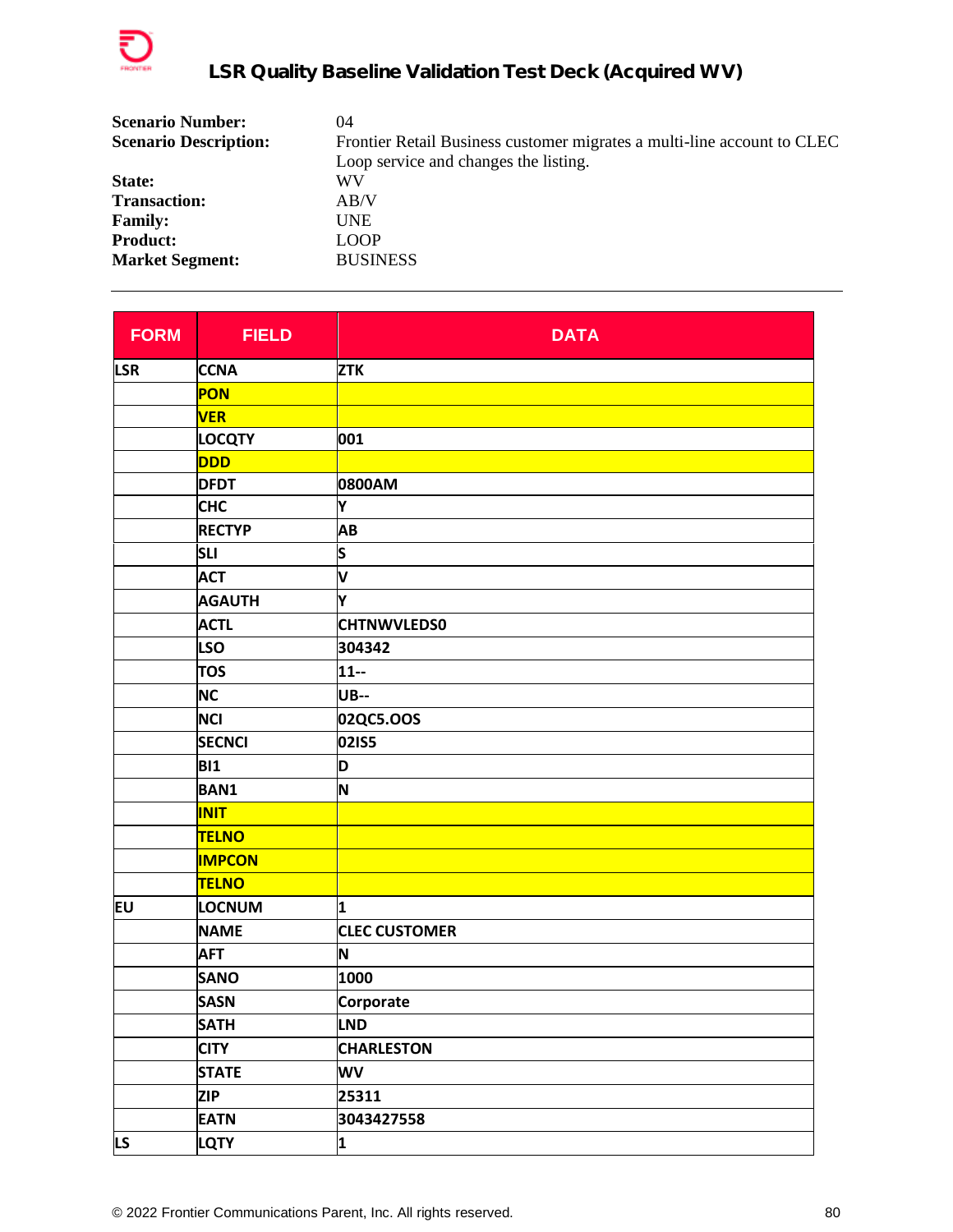

| <b>FORM</b> | <b>FIELD</b>    | <b>DATA</b>    |
|-------------|-----------------|----------------|
|             | <b>LOCNUM</b>   | 1              |
|             | <b>LNUM</b>     | 1              |
|             | <b>LNA</b>      | V              |
|             | <b>SYSTEMID</b> | <b>FTR50</b>   |
|             | <b>CHANPAIR</b> | 00054          |
|             | <b>SHELF</b>    | 01             |
| <b>DL</b>   | <b>LACT</b>     | N              |
|             | <b>RTY</b>      | <b>LML</b>     |
|             | <b>LTY</b>      | 1              |
|             | <b>STYC</b>     | <b>SL</b>      |
|             | <b>MTN</b>      | 3043427559     |
|             | <b>LTN</b>      | 3043427558     |
|             | <b>LEX</b>      | 304342         |
|             | <b>LNLN</b>     | <b>Service</b> |
|             | <b>LNFN</b>     | Loop           |
|             | <b>ADI</b>      | O              |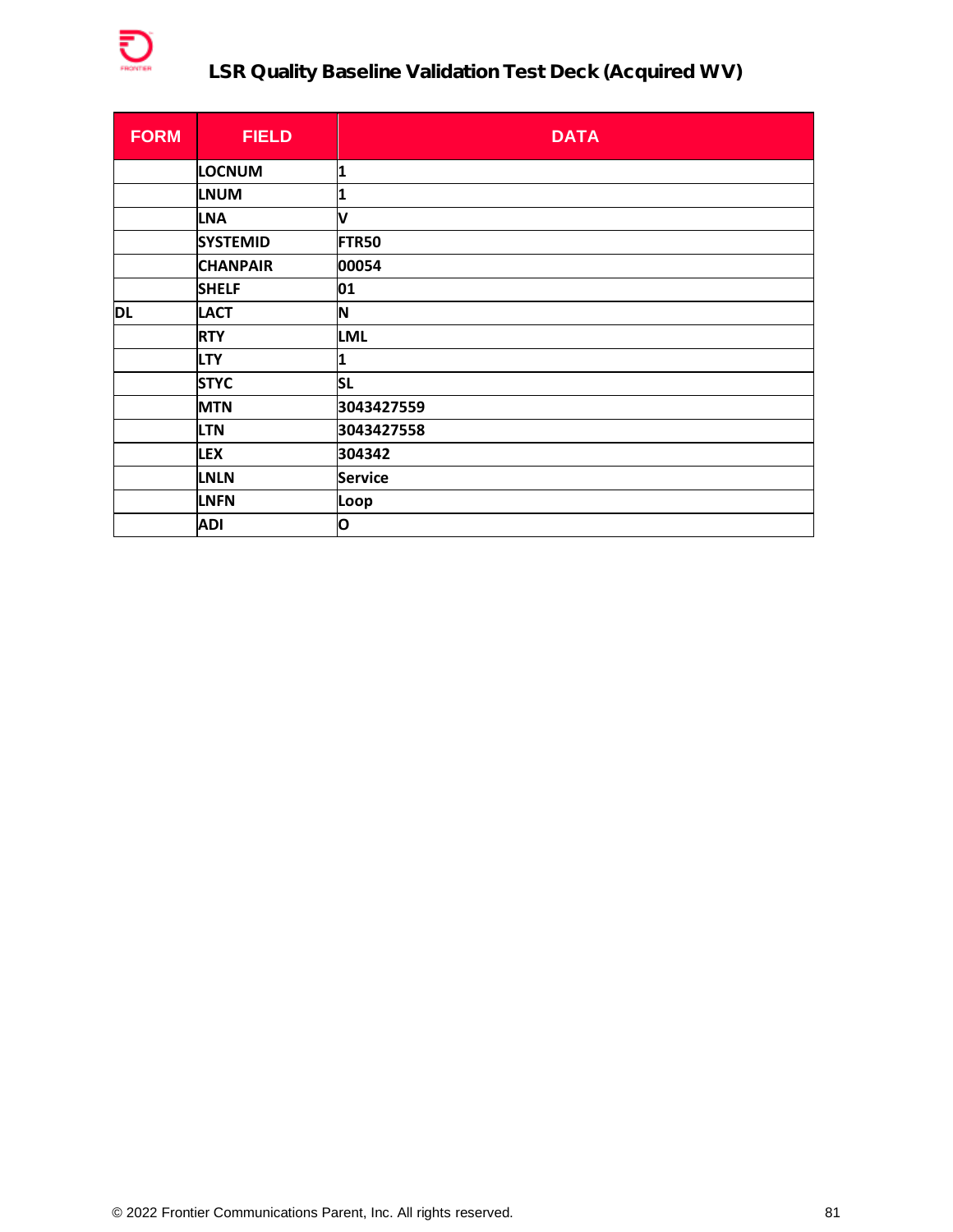

| <b>Scenario Number:</b>      | 04                                                                      |
|------------------------------|-------------------------------------------------------------------------|
| <b>Scenario Description:</b> | Frontier Retail Business customer migrates a multi-line account to CLEC |
|                              | Loop service and changes the listing.                                   |
| State:                       | WV                                                                      |
| <b>Transaction:</b>          | AB/V                                                                    |
| <b>Family:</b>               | <b>UNE</b>                                                              |
| <b>Product:</b>              | <b>LOOP</b>                                                             |
| <b>Market Segment:</b>       | <b>BUSINESS</b>                                                         |
|                              |                                                                         |

 $\sim 01 \times 100 \times 100 \times 27 \times 27 \times 500 \times 100 \times 100 \times 100 \times 100 \times 100 \times 100 \times 100 \times 100 \times 100 \times 100 \times 100 \times 100 \times 100 \times 100 \times 100 \times 100 \times 100 \times 100 \times 100 \times 100 \times 100 \times 100 \times 100 \times 100 \times 100 \times 100 \times 100 \times 100 \times 100 \times 100 \times 100 \$ ~170322~1029~U~00405~003734997~0~T~^ GS~PO~ZTK~FTRORD~20170322~1029~3734997~X~004050 ST~850~0001 BEG~00~SS~TD04ABVWV032217~01~20170322 REF~11~3043427558~EATN REF~12~N~BAN1 REF~4N~D~BI1 PAM~63~1~EA PAM~T5~001~EA DTM~097~20170322~1029 DTM~150~20170330 DTM~992~~~~TM~0800 SI~TI~AA~V SI~TI~IS~S SI~TI~LS~304342 SI~TI~NC~LX-- SI~TI~NI~02QC3.00D SI~TI~NJ~02LS2 SI~TI~RE~AB  $SI~TI~TY~11--$ PID~X~~TI~AH~Y PID~X~~TI~AO~Y N1~78~ZTK NX2~90~CHTNWVLEDS0 PER~AG~FTR LSR CERT~TE~8005551212 PER~CN~FTR LSR CERT~~~TE~8005551212 N1~IT~CLEC CUSTOMER N4~~WV~25311 NX2~01~100 NX2~02~Corporate NX2~07~CHARLESTON NX2~62~Lnd REF~IX~1~LOCNUM SI~TI~AF~N PO1~1~1~EA~~~A6~SS SI~TI~K1~FTR50 SI~TI~K3~01 SI~TI~K6~00054 SI~TI~SA~V REF~IX~1~LNUM REF~IX~1~LOCNUM PO1~2~~~~~SH~LML~A6~DL SI~TI~LB~N SI~TI~LE~1 SI~TI~LN~3043427558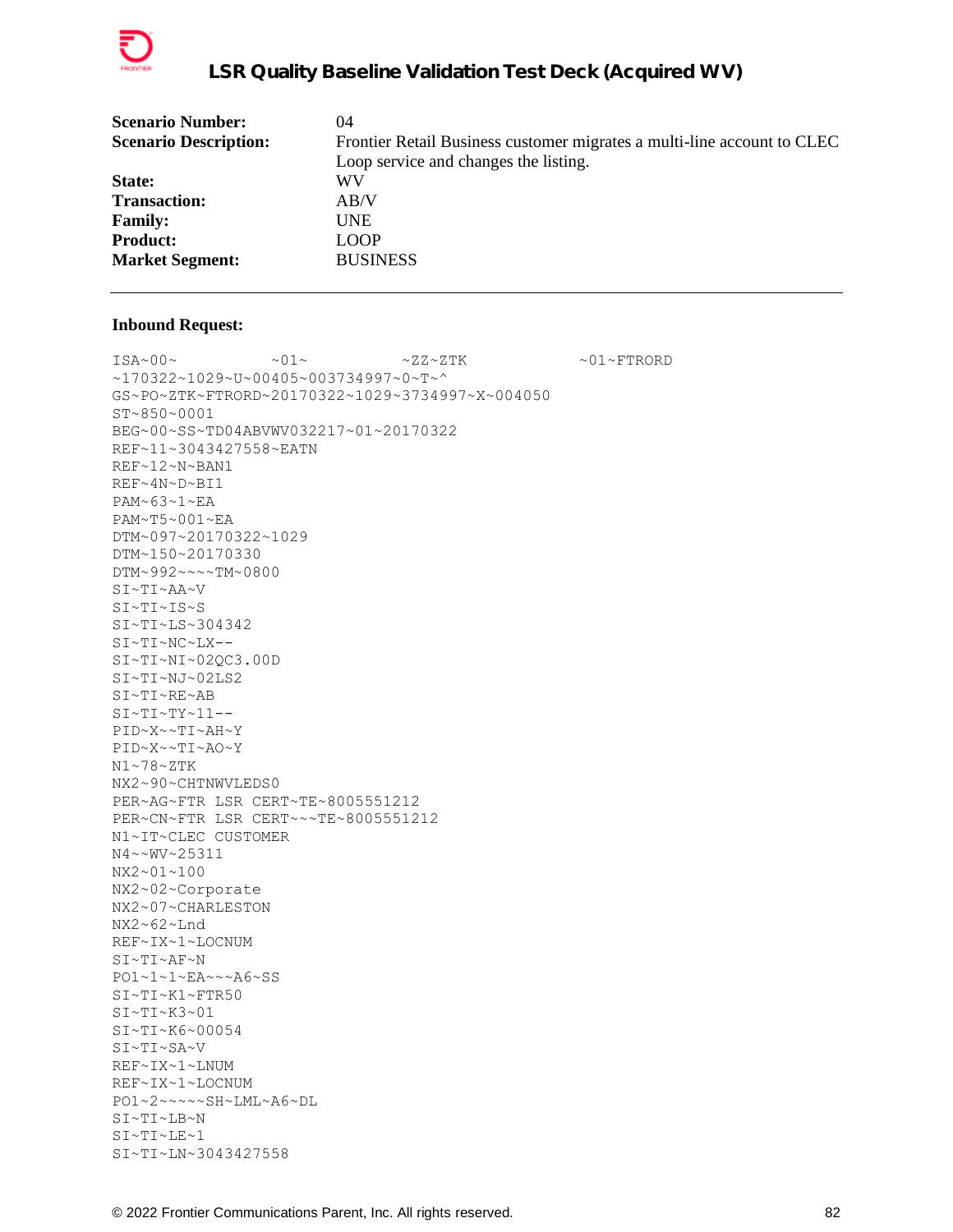

SI~TI~LX~304342 SI~TI~TN~3043427559 SI~TI~TW~SL PID~S~~TI~AT~~~SO-RSQ~Y N1~DH~~12~3043427558 IN2~02~Loop IN2~05~Service  $CTT~2$ SE~52~0001 GE~1~3734997 IEA~1~003734997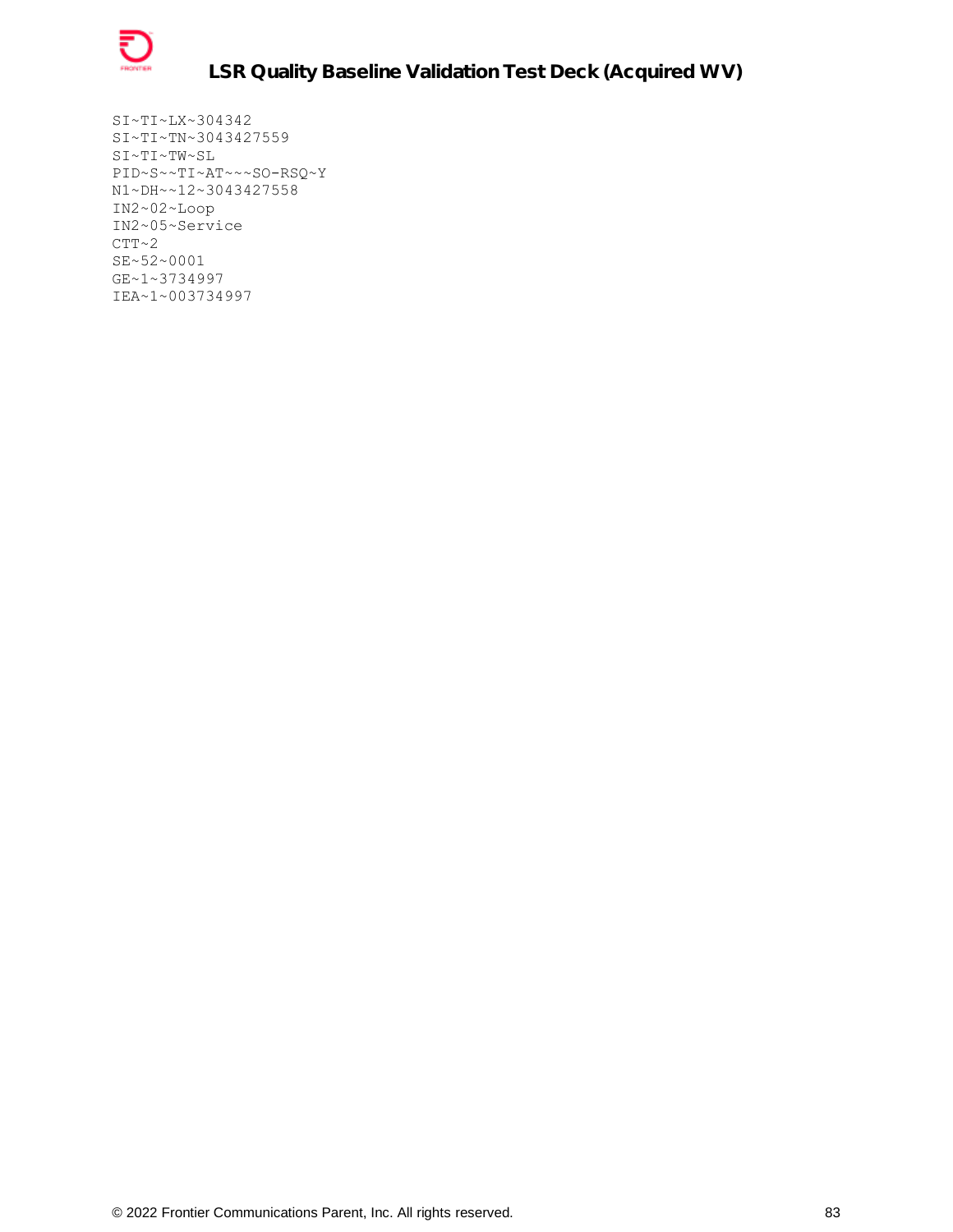

| <b>Scenario Number:</b>      | 04                                                                      |
|------------------------------|-------------------------------------------------------------------------|
| <b>Scenario Description:</b> | Frontier Retail Business customer migrates a multi-line account to CLEC |
|                              | Loop service and changes the listing.                                   |
| State:                       | WV                                                                      |
| <b>Transaction:</b>          | AB/V                                                                    |
| <b>Family:</b>               | <b>UNE</b>                                                              |
| <b>Product:</b>              | <b>LOOP</b>                                                             |
| <b>Market Segment:</b>       | <b>BUSINESS</b>                                                         |
|                              |                                                                         |

 $\text{ISA}\sim00\sim$   $\sim00\sim$   $\sim$  ZZ~FTRORD  $\sim01\sim$ ZTK ~120522~1245~U~00405~001282947~0~T~^ GS~PR~FTRORD~ZTK~20130405~1245~1282947~X~004050 ST~855~0001 BAK~06~AE~TD04ABVWV032217~20170322~01~~~~20170322 REF~11~3043427558~ATN REF~2I~TD04ABVWV032217~LSRNO REF~OW~1234567~ORD REF~SU~C~RT PER~OC~FTR LSR CERT~TE~8005551212 DTM~150~20170330 N1~78~ZTK PER~AG~FTR LSR CERT PO1~1~1~EA~~~A6~CKT SI~TI~K1~FTR50  $SI~TI~K3~01$ REF~IX~1~LOCNUM REF~IX~1~LNUM N9~OW~1234567~ORDL PO1~2~1~EA~~~A6~DIR REF~11~3043427558~ATN REF~OW~1234567~DLORD DTM~050~20170330 SLN~2~1~A~1~EA SI~TI~LB~N SI~TI~LN~3043427559 N1~DH~NONE IN2~05~Loop Service  $CTT~2$ SE~27~0001 GE~1~1282947 IEA~1~001282947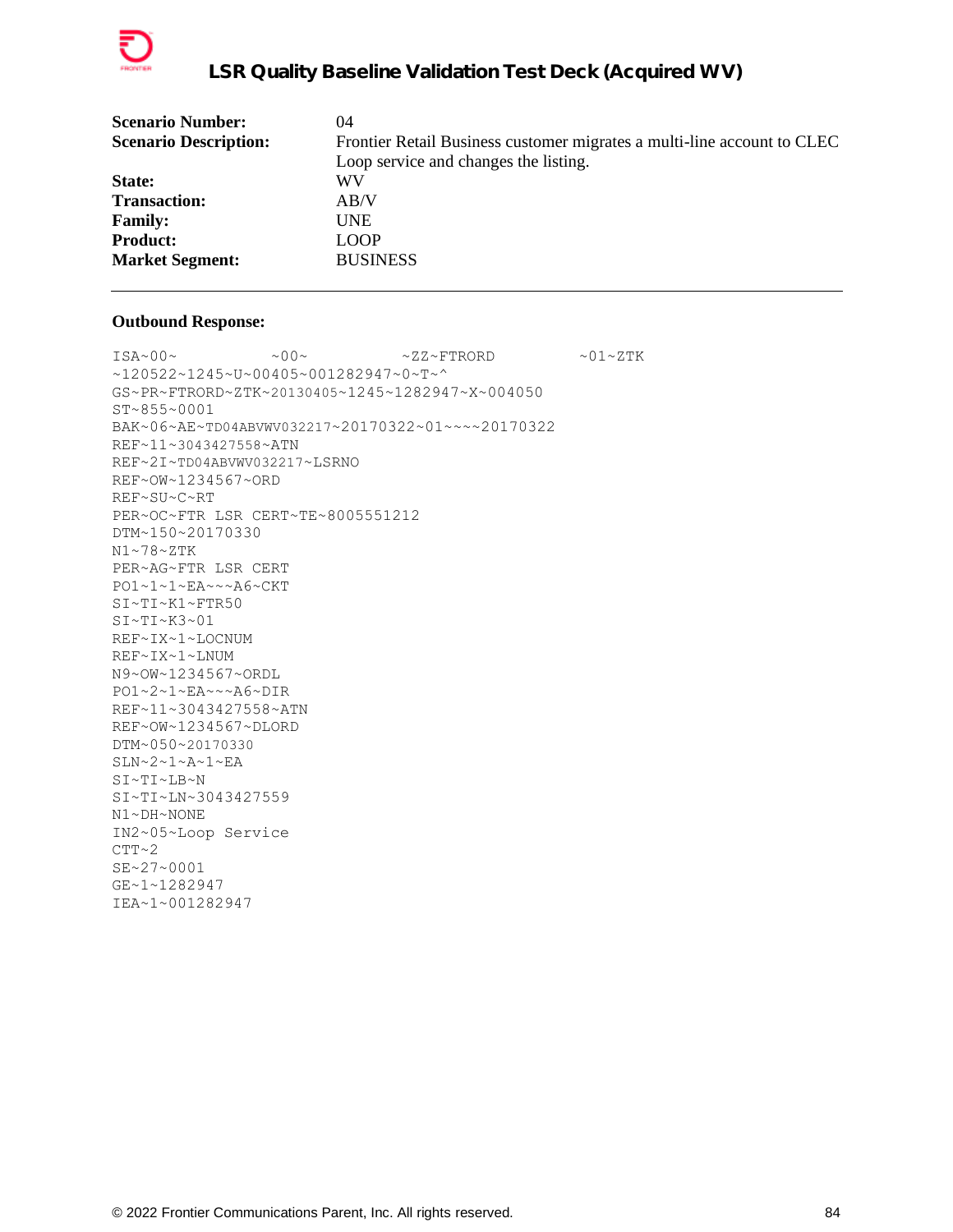

| <b>Scenario Number:</b>      | 05                                                                       |
|------------------------------|--------------------------------------------------------------------------|
| <b>Scenario Description:</b> | Frontier Loop customer requests a record change to the existing account. |
| State:                       | WV                                                                       |
| <b>Transaction:</b>          | AB/R                                                                     |
| <b>Family:</b>               | UNE                                                                      |
| <b>Product:</b>              | <b>LOOP</b>                                                              |
| <b>Market Segment:</b>       | <b>BUSINESS</b>                                                          |

| <b>FORM</b> | <b>FIELD</b>  | <b>DATA</b>             |
|-------------|---------------|-------------------------|
| <b>LSR</b>  | <b>CCNA</b>   | <b>ZTK</b>              |
|             | PON           |                         |
|             | <b>VER</b>    |                         |
|             | <b>LOCQTY</b> | 001                     |
|             | <b>DDD</b>    |                         |
|             | <b>RECTYP</b> | <b>AB</b>               |
|             | <b>SLI</b>    | S                       |
|             | <b>ACT</b>    | $\overline{\mathsf{R}}$ |
|             | <b>AGAUTH</b> | Υ                       |
|             | <b>ACTL</b>   | <b>HITNWVMMHPA</b>      |
|             | <b>LSO</b>    | 304562                  |
|             | <b>TOS</b>    | $11 -$                  |
|             | <b>INIT</b>   |                         |
|             | <b>TELNO</b>  |                         |
| EU          | <b>LOCNUM</b> | 1                       |
|             | <b>NAME</b>   | <b>ABR CUSTOMER</b>     |
|             | <b>AFT</b>    | N                       |
|             | <b>SANO</b>   | 345                     |
|             | <b>SASN</b>   | <b>Stewert</b>          |
|             | <b>SATH</b>   | <b>Rd</b>               |
|             | <b>CITY</b>   | Huntington              |
|             | <b>STATE</b>  | <b>WV</b>               |
|             | <b>ZIP</b>    | 25526                   |
|             | <b>EATN</b>   | 3040013766              |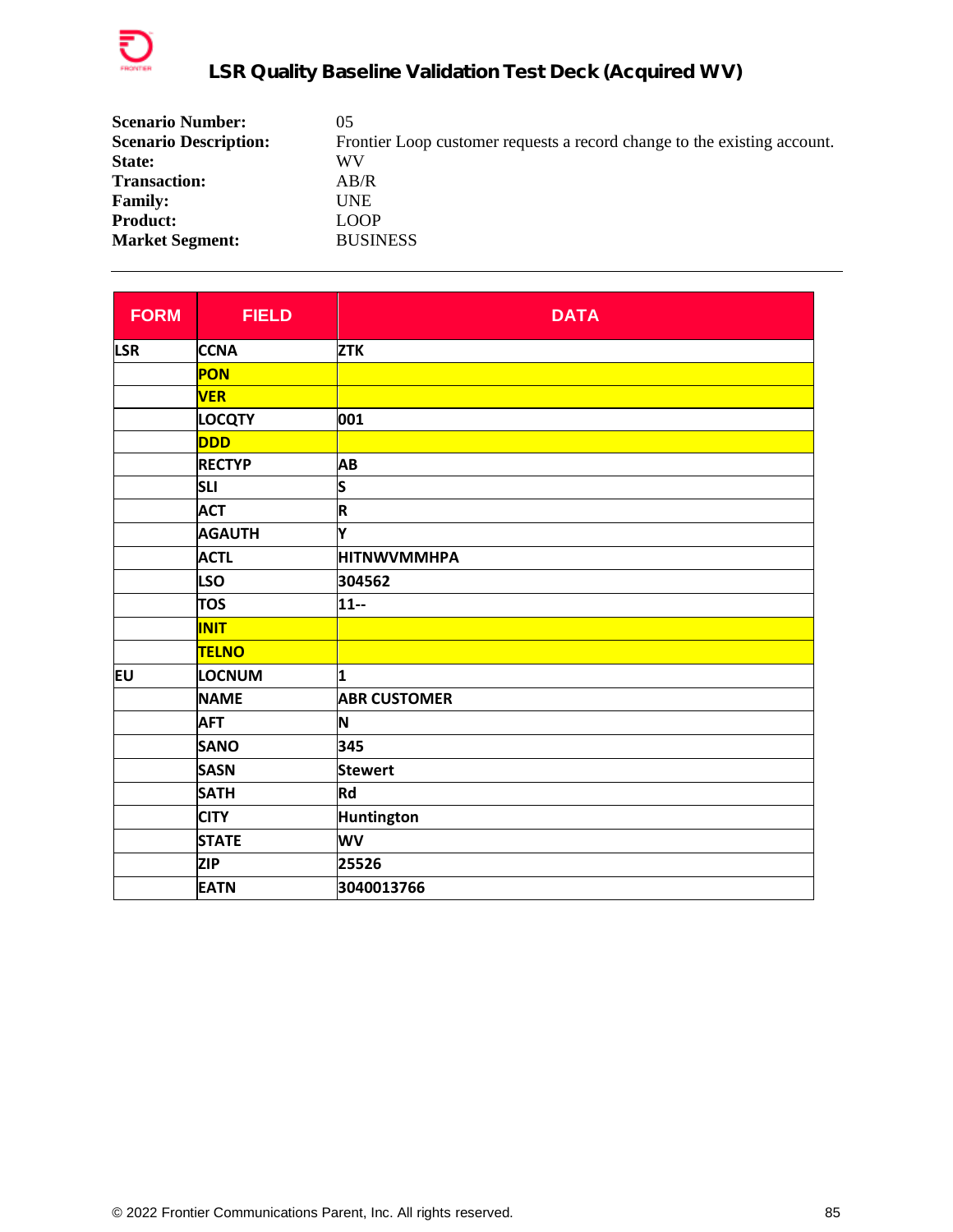

| <b>Scenario Number:</b>      | 05                                                                       |
|------------------------------|--------------------------------------------------------------------------|
| <b>Scenario Description:</b> | Frontier Loop customer requests a record change to the existing account. |
| State:                       | WV                                                                       |
| <b>Transaction:</b>          | AB/R                                                                     |
| <b>Family:</b>               | UNE                                                                      |
| <b>Product:</b>              | LOOP                                                                     |
| <b>Market Segment:</b>       | <b>BUSINESS</b>                                                          |

 $ISA~00~\sim$   $~01~\sim$   $~01~\sim$   $~2Z~2TK$   $~01~\sim$   $~01~\sim$  FTRORD  $~180906~1436~$ v $~1400405~$ v $004020065$ v $~0$ GS~PO~ZTK~FTRORD~20180906~1436~4020065~X~004050 ST~850~0001 BEG~00~SS~TD05ABRWV090618~01~20180906 REF~11~3040013766~EATN PAM~T5~001~EA DTM~097~20180906~1436 DTM~150~20180912 SI~TI~AA~R SI~TI~IS~S SI~TI~LS~304562 SI~TI~RE~AB SI~TI~TY~11-- PID~X~~TI~AO~Y N1~78~ZTK NX2~90~HRCNWVDDHGA PER~AG~FTR LSR CERT~TE~8005551212 N1~IT~ABR CUSTOMER N4~~WV~25526 NX2~01~345 NX2~02~Stewart NX2~07~Hurricane NX2~62~Rd REF~IX~1~LOCNUM SI~TI~AF~N  $CTT~0$ SE~25~0001 GE~1~4020065 IEA~1~004020065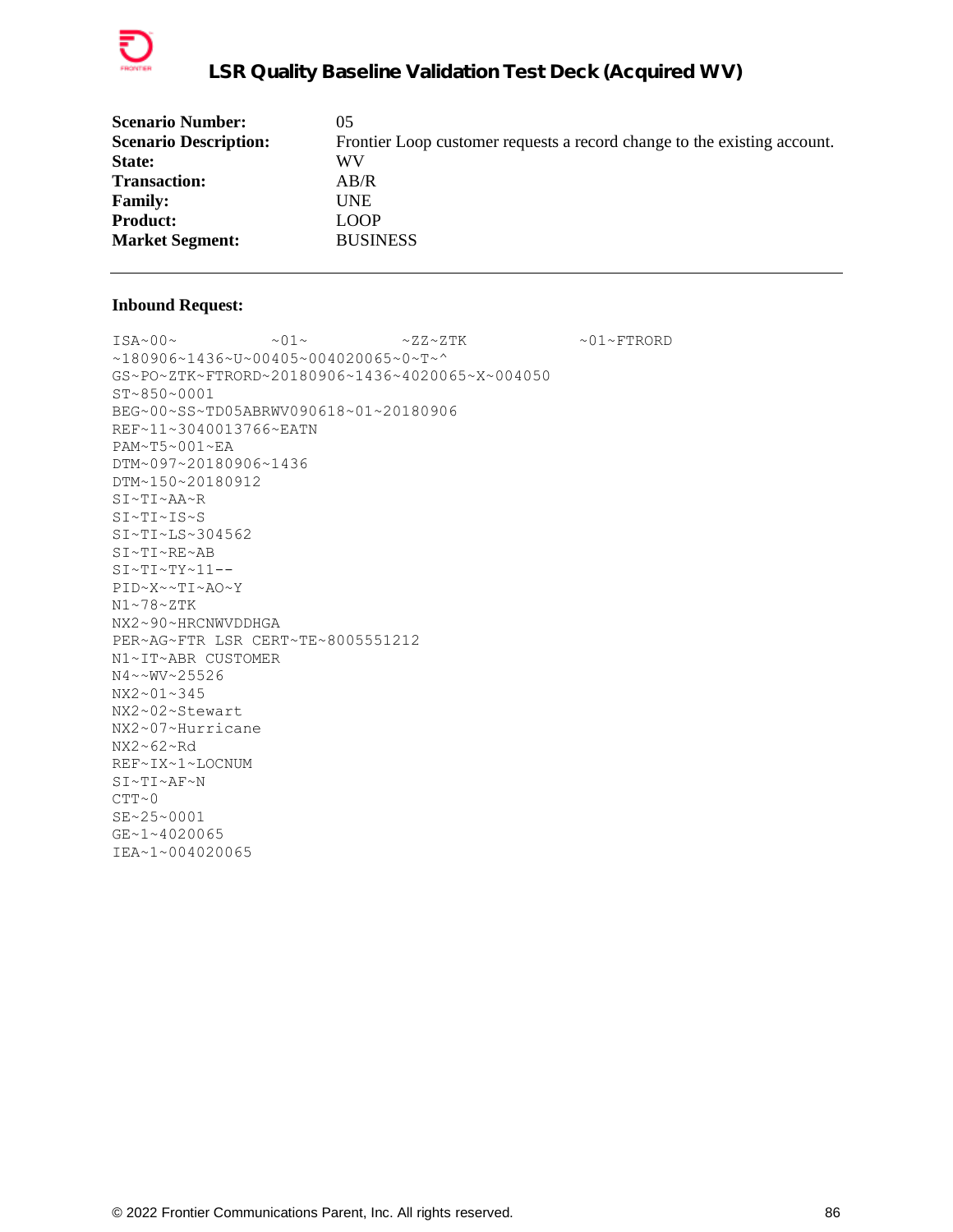

| <b>Scenario Number:</b>      | 05                                                                       |
|------------------------------|--------------------------------------------------------------------------|
| <b>Scenario Description:</b> | Frontier Loop customer requests a record change to the existing account. |
| State:                       | WV                                                                       |
| <b>Transaction:</b>          | AB/R                                                                     |
| <b>Family:</b>               | UNE                                                                      |
| <b>Product:</b>              | <b>LOOP</b>                                                              |
| <b>Market Segment:</b>       | <b>BUSINESS</b>                                                          |
|                              |                                                                          |

 $ISA~00~\sim$   $~00~\sim$   $~00~\sim$   $~2Z~\sim$  FTRORD  $~01~\sim$  ZTK ~180906~1438~U~00405~004020081~0~T~^ GS~PR~FTRORD~ZTK~20180906~1438~4020081~X~004050 ST~855~0001 BAK~06~AE~TD05ABRWV090618~20180906~01~~~~20180906 REF~2I~TD05ABRWV090618~LSRNO REF~OW~12345678~ORD REF~SU~C~RT PER~OC~Local Rep~TE~8005551212 DTM~097~20180906~1438 DTM~150~20180912 N1~78~ZTK PER~AG~FTR LSR CERT  $CTT~0$ SE~12~0001 GE~1~4020081 IEA~1~004020081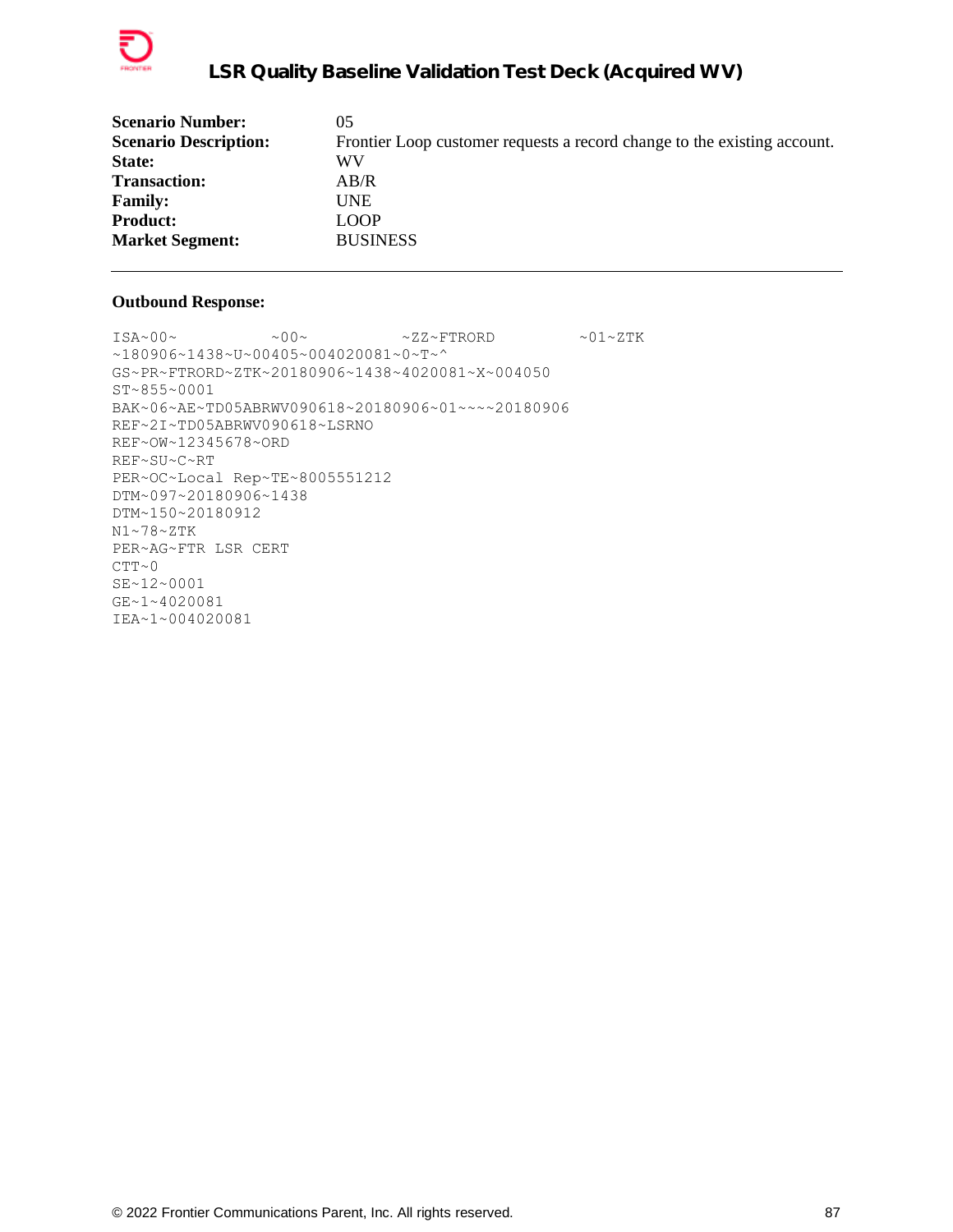

| <b>Scenario Number:</b>      | 06                                                                                                                                            |
|------------------------------|-----------------------------------------------------------------------------------------------------------------------------------------------|
| <b>Scenario Description:</b> | Existing 2-Line Frontier Retail Business customer migrates to a CLEC<br>providing Loop service with Number Portability and disconnects one of |
|                              | the lines.                                                                                                                                    |
| State:                       | WV                                                                                                                                            |
| <b>Transaction:</b>          | BB/V                                                                                                                                          |
| <b>Family:</b>               | <b>UNE</b>                                                                                                                                    |
| <b>Product:</b>              | <b>LOOP W/LNP</b>                                                                                                                             |
| <b>Market Segment:</b>       | <b>BUSINESS</b>                                                                                                                               |

| <b>FORM</b> | <b>FIELD</b>  | <b>DATA</b>           |
|-------------|---------------|-----------------------|
| <b>LSR</b>  | <b>CCNA</b>   | <b>ZTK</b>            |
|             | <b>PON</b>    |                       |
|             | <b>VER</b>    |                       |
|             | <b>LOCQTY</b> | 1                     |
|             | DDD           |                       |
|             | <b>DFDT</b>   | 0800AM                |
|             | <b>CHC</b>    | Υ                     |
|             | <b>REQTYP</b> | <b>BB</b>             |
|             | <b>SLI</b>    | S                     |
|             | <b>ACT</b>    | V                     |
|             | <b>NNSP</b>   | 000Z                  |
|             | <b>AGAUTH</b> | Z                     |
|             | <b>ACTL</b>   | <b>CLBGWVMAHPA</b>    |
|             | <b>TOS</b>    | $121 -$               |
|             | <b>NC</b>     | <b>UB--</b>           |
|             | <b>NCI</b>    | 02QC5.OOS             |
|             | <b>SECNCI</b> | 02IS5                 |
|             | <b>NPDI</b>   | D                     |
|             | <b>INIT</b>   |                       |
|             | <b>TELNO</b>  |                       |
|             | <b>IMPCON</b> |                       |
|             | <b>TELNO</b>  |                       |
| EU          | <b>LOCNUM</b> | 1                     |
|             | <b>NAME</b>   | <b>LSNP MIGRATION</b> |
|             | <b>AFT</b>    | N                     |
|             | <b>SANO</b>   | 506                   |
|             | <b>SASN</b>   | <b>HOME</b>           |
|             | <b>SATH</b>   | <b>DR</b>             |
|             | <b>CITY</b>   | QUINWOOD              |
|             | <b>STATE</b>  | WV                    |
|             | <b>ZIP</b>    | 25981                 |
|             | <b>LCON</b>   | <b>LOCAL REP</b>      |
|             | <b>TELNO</b>  | 8005551212            |
|             | <b>EUMI</b>   | N                     |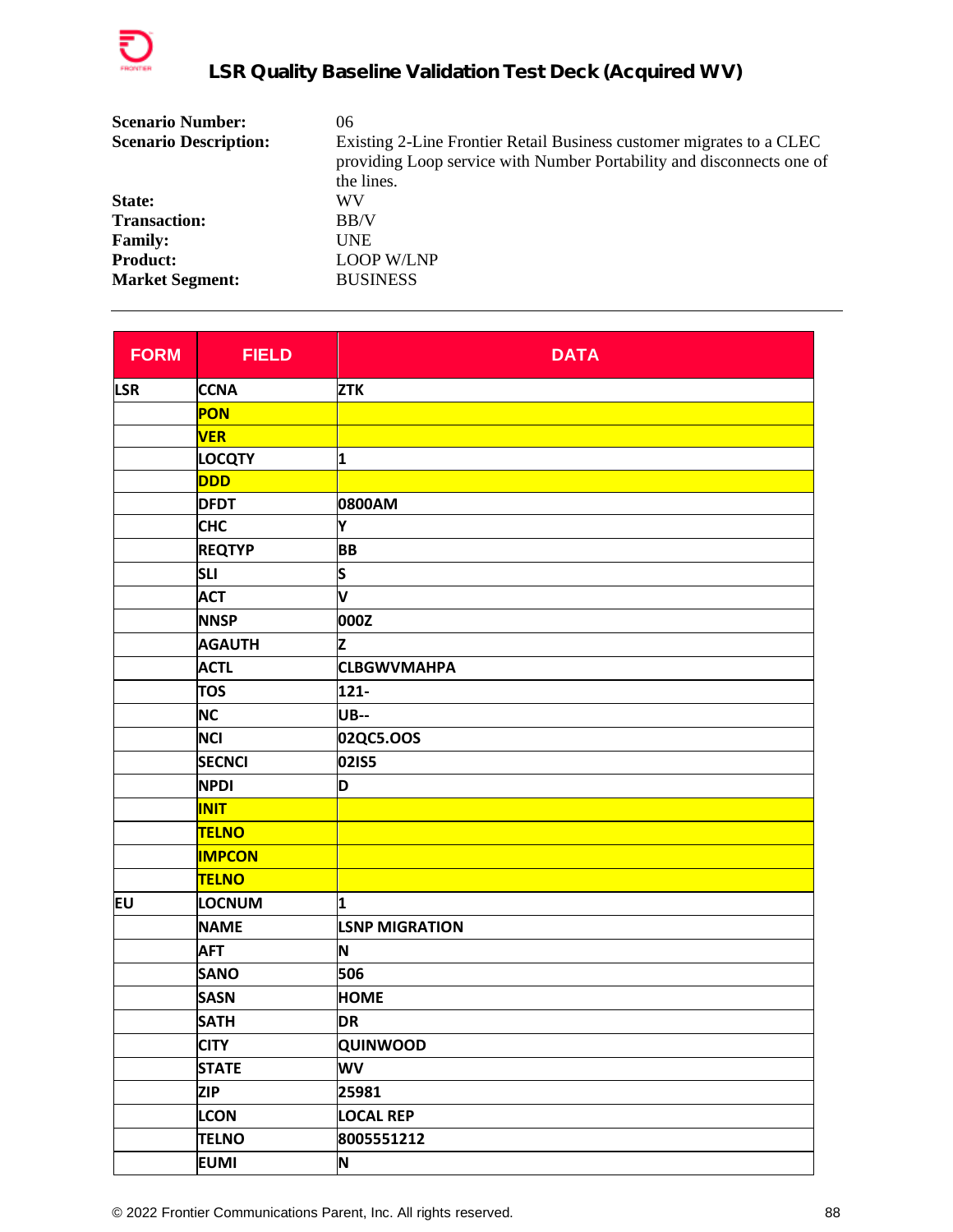

| <b>FORM</b> | <b>FIELD</b>     | <b>DATA</b>  |
|-------------|------------------|--------------|
|             | <b>ELT</b>       | B            |
|             | <b>EATN</b>      | 3044381370   |
| <b>LSNP</b> | LQTY             |              |
|             | <b>NPQTY</b>     | 1            |
|             | <b>LOCNUM</b>    | 1            |
|             | <b>LNUM</b>      | 1            |
|             | <b>LNA</b>       | V            |
|             | <b>CKR</b>       | 3044386041   |
|             | <b>SYSTEMID</b>  | <b>ZTK50</b> |
|             | <b>SHELF</b>     | 01           |
|             | <b>CHANPAIR</b>  | 00048        |
|             | <b>PORTEDNBR</b> | 3044386041   |
|             | <b>NPT</b>       | ID           |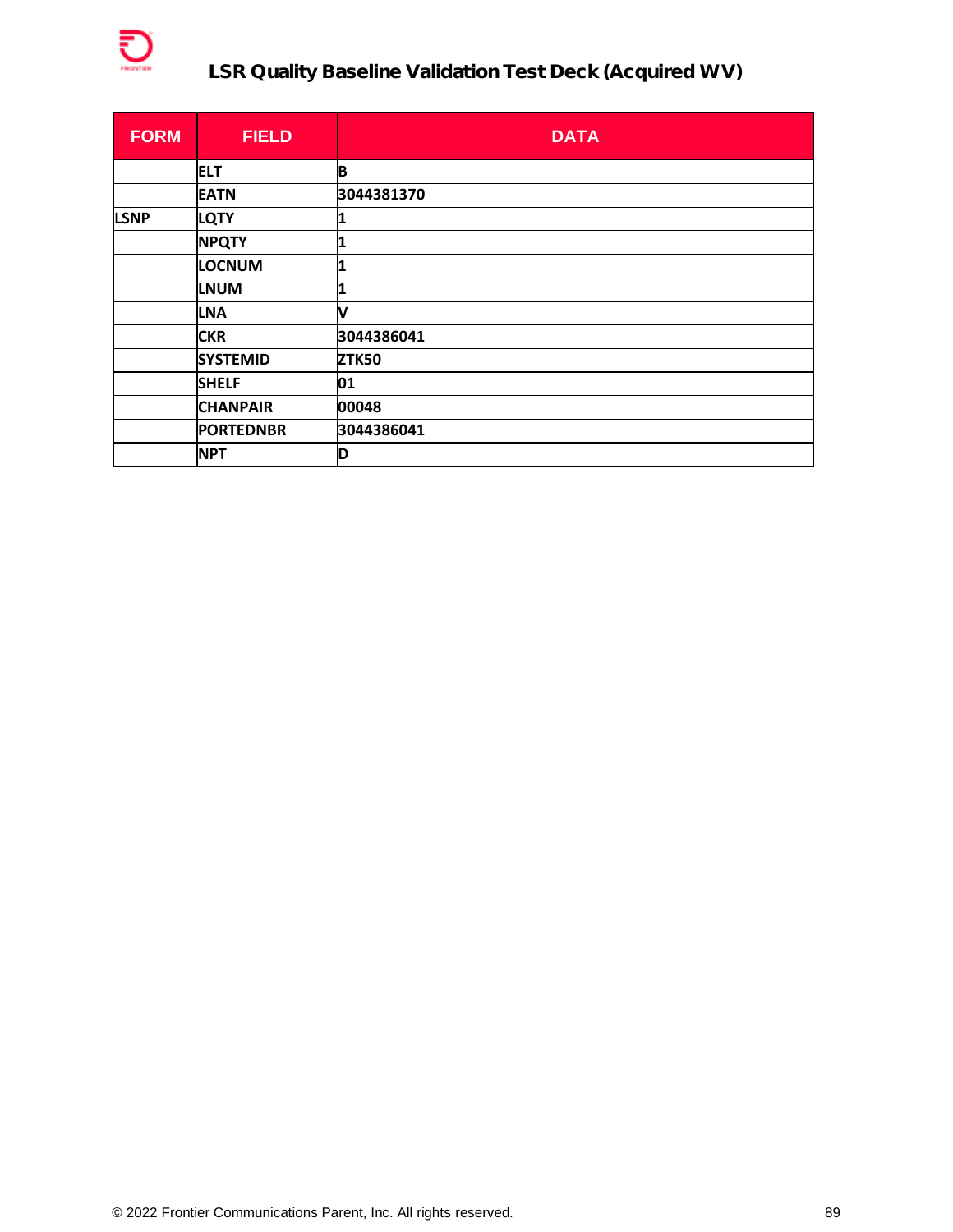

| <b>Scenario Number:</b>      | 06                                                                                                                                            |
|------------------------------|-----------------------------------------------------------------------------------------------------------------------------------------------|
| <b>Scenario Description:</b> | Existing 2-Line Frontier Retail Business customer migrates to a CLEC<br>providing Loop service with Number Portability and disconnects one of |
|                              | the lines.                                                                                                                                    |
| State:                       | WV                                                                                                                                            |
| <b>Transaction:</b>          | BB/V                                                                                                                                          |
| <b>Family:</b>               | <b>UNE</b>                                                                                                                                    |
| <b>Product:</b>              | <b>LOOP W/LNP</b>                                                                                                                             |
| <b>Market Segment:</b>       | <b>BUSINESS</b>                                                                                                                               |

 $\sim 01 \sim \textrm{---} \sim 01 \sim \textrm{---} \sim 27 \sim 2 \, \textrm{---} \, \textrm{---} \, \textrm{---} \, \sim 01 \sim \textrm{FTRORD}$ ~220310~1142~U~00405~004913983~0~T~^ GS~PC~ZTK~FTRORD~20220310~1142~4913983~X~004050 ST~850~0001 BCH~05~SS~TD06BBVWV031022~~02~20220310 REF~11~3044381370~EATN PAM~63~1~EA PAM~EY~1~EA PAM~T5~1~EA DTM~097~20220310~1142 DTM~150~20220324 DTM~992~~~~TM~0800 SI~TI~AA~V SI~TI~IS~S SI~TI~NC~UB-- SI~TI~NI~02QC5.OOS SI~TI~NJ~02IS5 SI~TI~PD~D SI~TI~RE~BB  $SI~TI~TY~121-$ PID~X~~TI~AH~Y PID~S~~TI~AF~~~SO-RSQ~N PID~X~~TI~BP~B PID~X~~TI~AO~Z N9~L1~ORI~LSR N1~78~ZTK NX2~90~CLBGWVMAHPA PER~AG~FTR LSR CERT~TE~8005551212 PER~CN~Local Service R~~~TE~8005551212 N1~NN~NNSP~42~000Z N1~IT~LSNP MIGRATION N4~~WV~25981 NX2~01~506 NX2~02~Home NX2~07~Quinwood NX2~62~Dr REF~IX~1~LOCNUM PER~CA~Local Rep~TE~8005551212 SI~TI~AF~N POC~1~RZ~~~~~~A6~SS SI~TI~CM~3044386041 SI~TI~IP~D SI~TI~IT~3044386041 SI~TI~K1~ZTK50 SI~TI~K3~01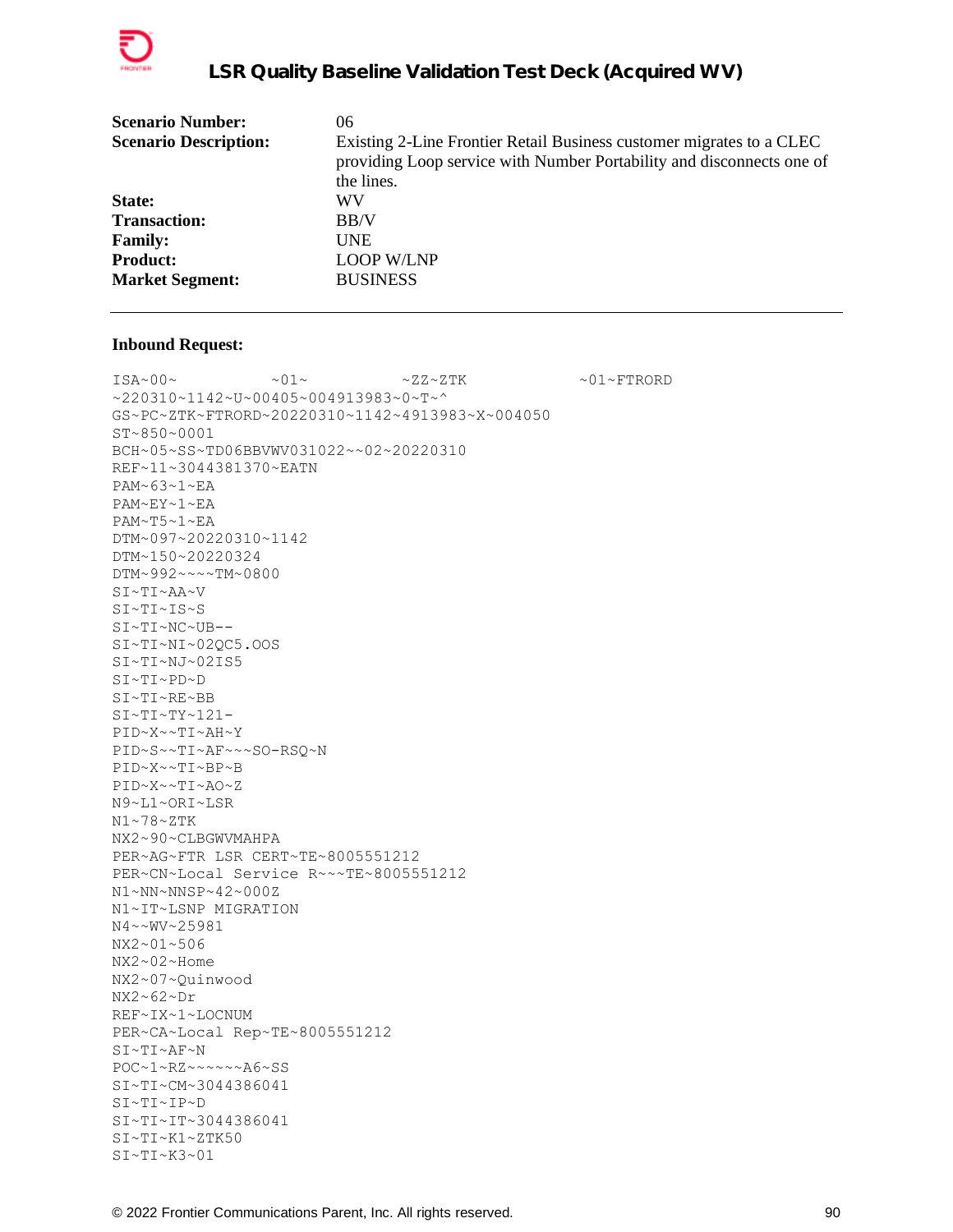

SI~TI~K6~00023 SI~TI~SA~V PID~S~~TI~LOOPQUAL~~~~Y REF~IX~1~LNUM REF~IX~1~LOCNUM  $CTT~1$ SE~50~0001 GE~1~4913983 IEA~1~004913983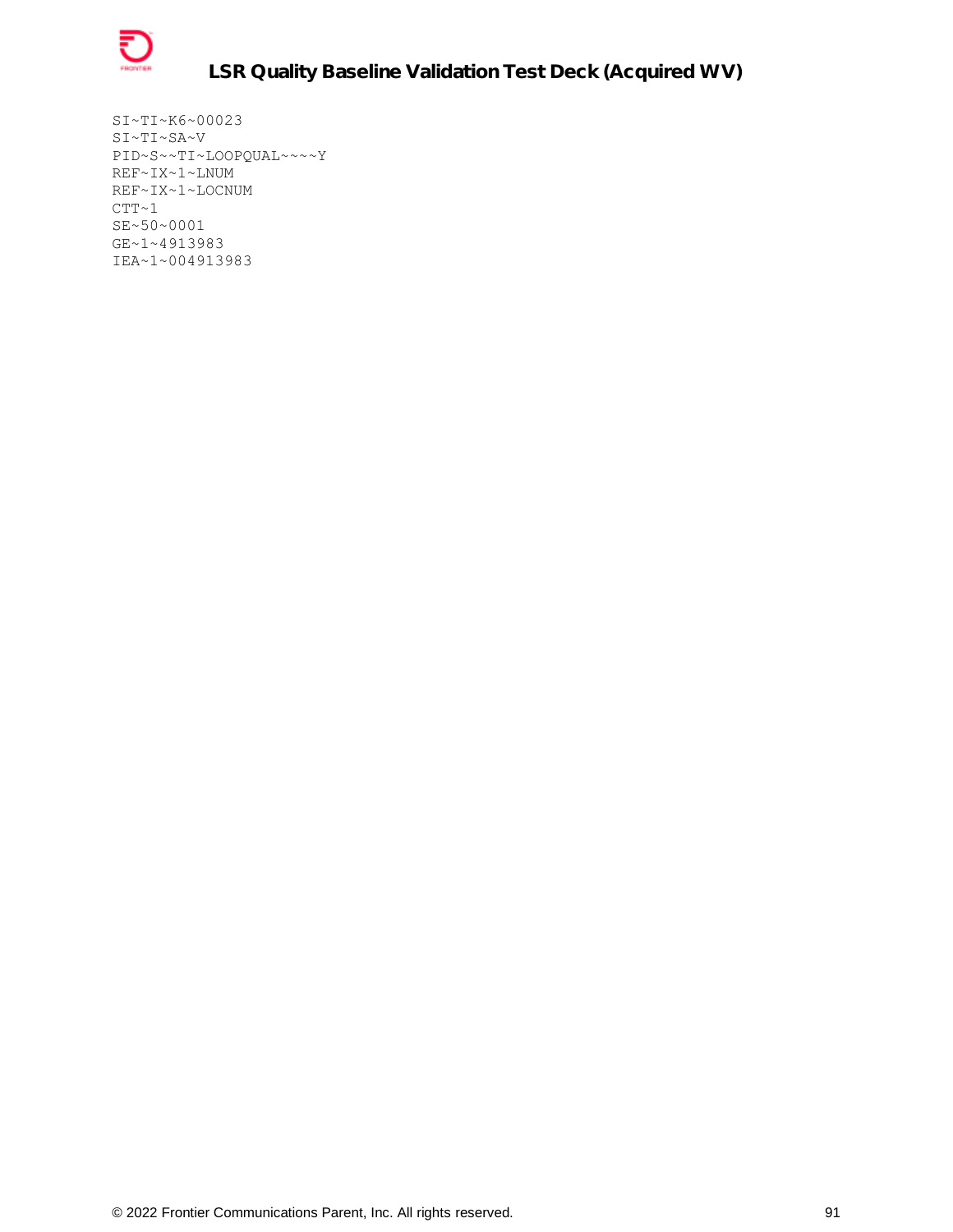

| <b>Scenario Number:</b>      | 06                                                                                                                                            |
|------------------------------|-----------------------------------------------------------------------------------------------------------------------------------------------|
| <b>Scenario Description:</b> | Existing 2-Line Frontier Retail Business customer migrates to a CLEC<br>providing Loop service with Number Portability and disconnects one of |
|                              | the lines.                                                                                                                                    |
| State:                       | WV                                                                                                                                            |
| <b>Transaction:</b>          | BB/V                                                                                                                                          |
| <b>Family:</b>               | <b>UNE</b>                                                                                                                                    |
| <b>Product:</b>              | <b>LOOP W/LNP</b>                                                                                                                             |
| <b>Market Segment:</b>       | <b>BUSINESS</b>                                                                                                                               |

```
\sim 00\sim \text{ 100} \times 2\text{K} \times 2\text{K} \times 2\text{K} \times 2\text{K}~220310~1145~U~00405~004913997~0~T~^
GS~CA~FTRORD~ZTK~20220310~1145~4913997~X~004050
ST~855~0001
BCA~06~AE~TD06BBVWV031022~~02~20220310~~~~20220310~~20220310
REF~11~3040016386~AN
REF~11~3040016386~ATN
REF~2I~TD06BBVWV031022~LSRNO
REF~OW~042705339~ORD
REF~SU~C~RT
PER~OC~Local Service Request ( LS~TE~888-608-8023
DTM~097~20220310~1045
DTM~150~20220324
DTM~992~~~~TM~0800
PID~S~~TI~AH~Y
PID~X~~TI~FEP~B
N1~78~ZTK
PER~AG~FTR LSR CERT
POC~1~RZ~1~0~EA~~~A6~CKT
SI~TI~CN~54/DYVU/188760//WV
SI~TI~CM~3044386041
SI~TI~IT~3044386041
SI~TI~K1~ZTK050
SI~TI~K3~01
SI~TI~K6~023
REF~9F~042705339
REF~IX~1~LNUM
N9~OW~042705339~ORDL
POC~2~RZ~1~0~EA~~~A6~CKT
SI~TI~CN~54/DYVU/188760//WV
SI~TI~CM~3044386041
SI~TI~K1~ZTK050
SI~TI~K3~01
SI~TI~K6~023REF~IX~1~LNUM
N9~OW~042705340~ORDL
CTT~2SE~35~0001
GE~1~4913997
IEA~1~004913997
```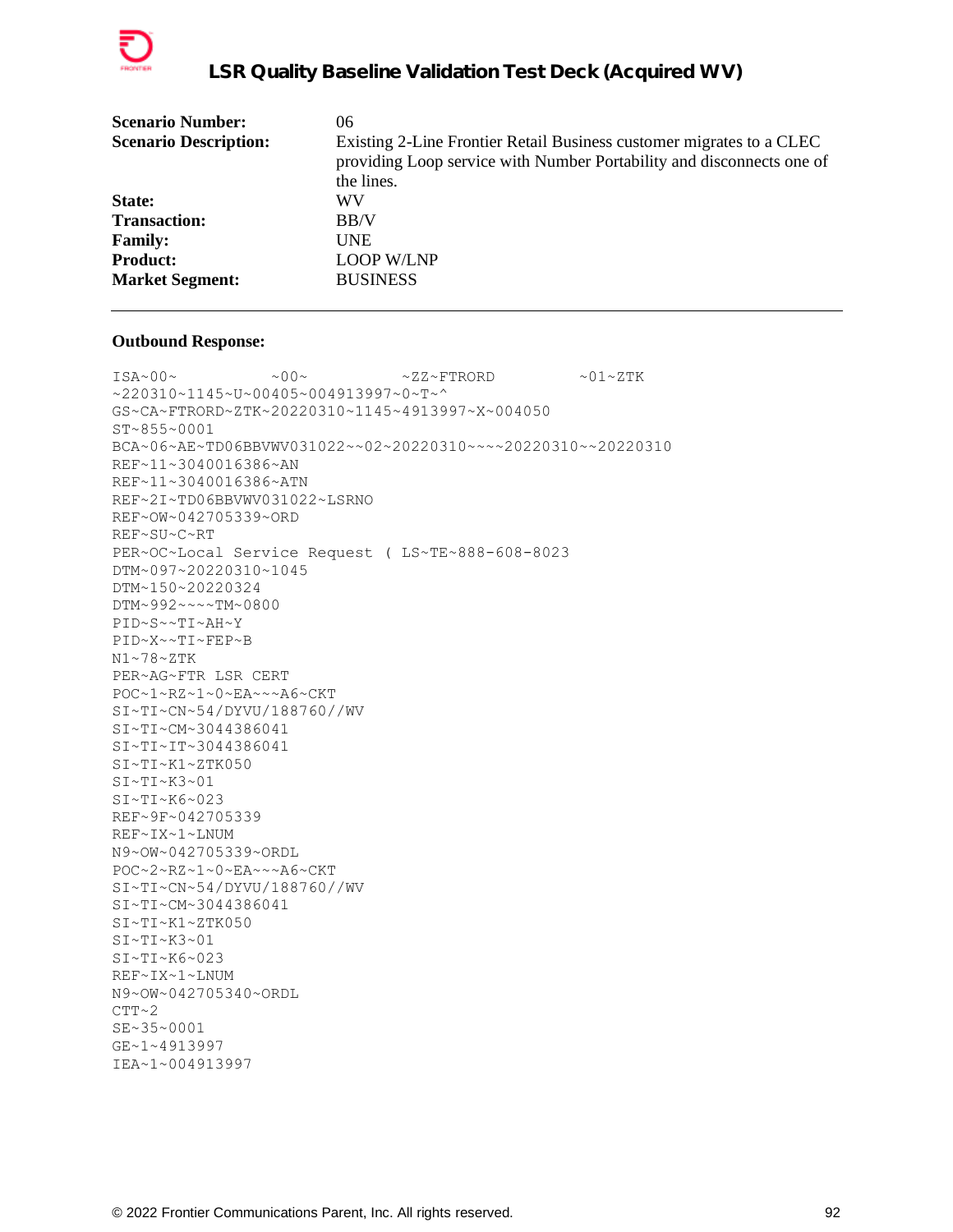

| <b>Scenario Number:</b>      | 07                                                                    |
|------------------------------|-----------------------------------------------------------------------|
| <b>Scenario Description:</b> | Existing Retail Business customer requests a Port Out Migration Order |
|                              | Activity. (Simple Port)                                               |
| State:                       | WV                                                                    |
| <b>Transaction:</b>          | CB/V                                                                  |
| <b>Family:</b>               | <b>UNE</b>                                                            |
| <b>Product:</b>              | LNP                                                                   |
| <b>Market Segment:</b>       | <b>BUSINESS</b>                                                       |

| <b>FORM</b> | <b>FIELD</b>     | <b>DATA</b>       |
|-------------|------------------|-------------------|
| <b>LSR</b>  | <b>CCNA</b>      | <b>ZTK</b>        |
|             | PON              |                   |
|             | <b>VER</b>       |                   |
|             | <b>LOCQTY</b>    | 1                 |
|             | AN               | 3046245642        |
|             | <b>DDD</b>       |                   |
|             | <b>REQTYP</b>    | <b>CB</b>         |
|             | <b>ACT</b>       | V                 |
|             | <b>NNSP</b>      | 000Z              |
|             | <b>TOS</b>       | 1BF-              |
|             | <b>AGAUTH</b>    | Υ                 |
|             | <b>NPDI</b>      | D                 |
|             | <b>BI1</b>       | D                 |
|             | <b>BAN1</b>      | N                 |
|             | <b>INIT</b>      |                   |
|             | <b>TELNO</b>     |                   |
| <b>EU</b>   | LOCNUM           | $\mathbf{1}$      |
|             | <b>ZIP</b>       | 26301             |
|             | <b>ELT</b>       | E                 |
| <b>NP</b>   | <b>NPQTY</b>     | 1                 |
|             | LOCNUM           | 1                 |
|             | <b>LNUM</b>      | 1                 |
|             | <b>LNA</b>       | V                 |
|             | <b>PORTEDNBR</b> | 3046245642        |
| DL          | <b>LACT</b>      | N                 |
|             | <b>RTY</b>       | <b>LML</b>        |
|             | <b>LTY</b>       | 1                 |
|             | <b>STYC</b>      | SL                |
|             | <b>MTN</b>       | 3046245642        |
|             | <b>LTN</b>       | 3046245642        |
|             | <b>LEX</b>       | 304624            |
|             | <b>LNLN</b>      | <b>Testing</b>    |
|             | <b>LNFN</b>      | Guru              |
|             | <b>LALOC</b>     | <b>Clarksburg</b> |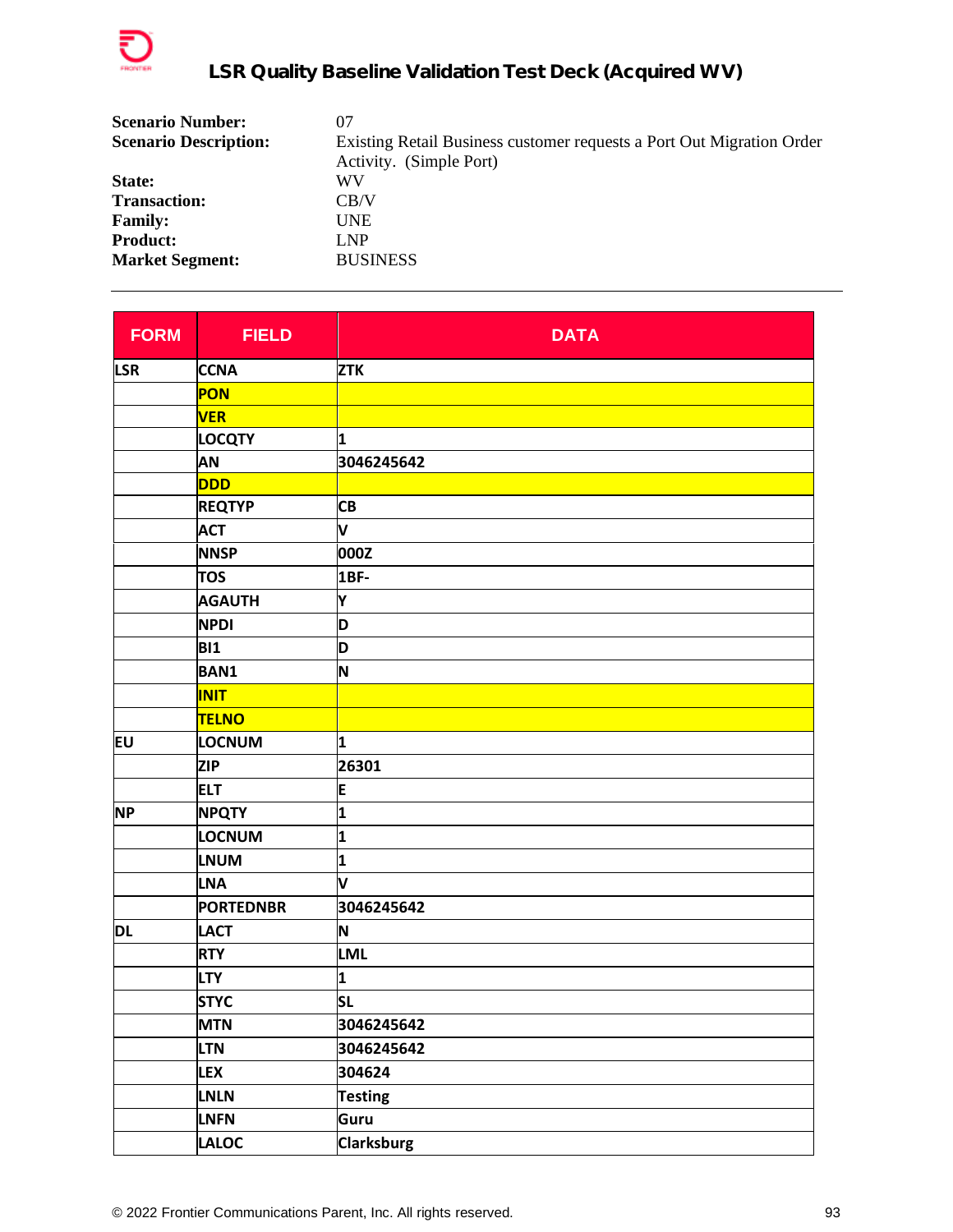

| <b>FORM</b> | <b>FIELD</b> | <b>DATA</b> |
|-------------|--------------|-------------|
|             | <b>LAST</b>  | <b>WV</b>   |
|             | <b>LAZC</b>  | 26301       |
|             | <b>YPHV</b>  | <b>NONE</b> |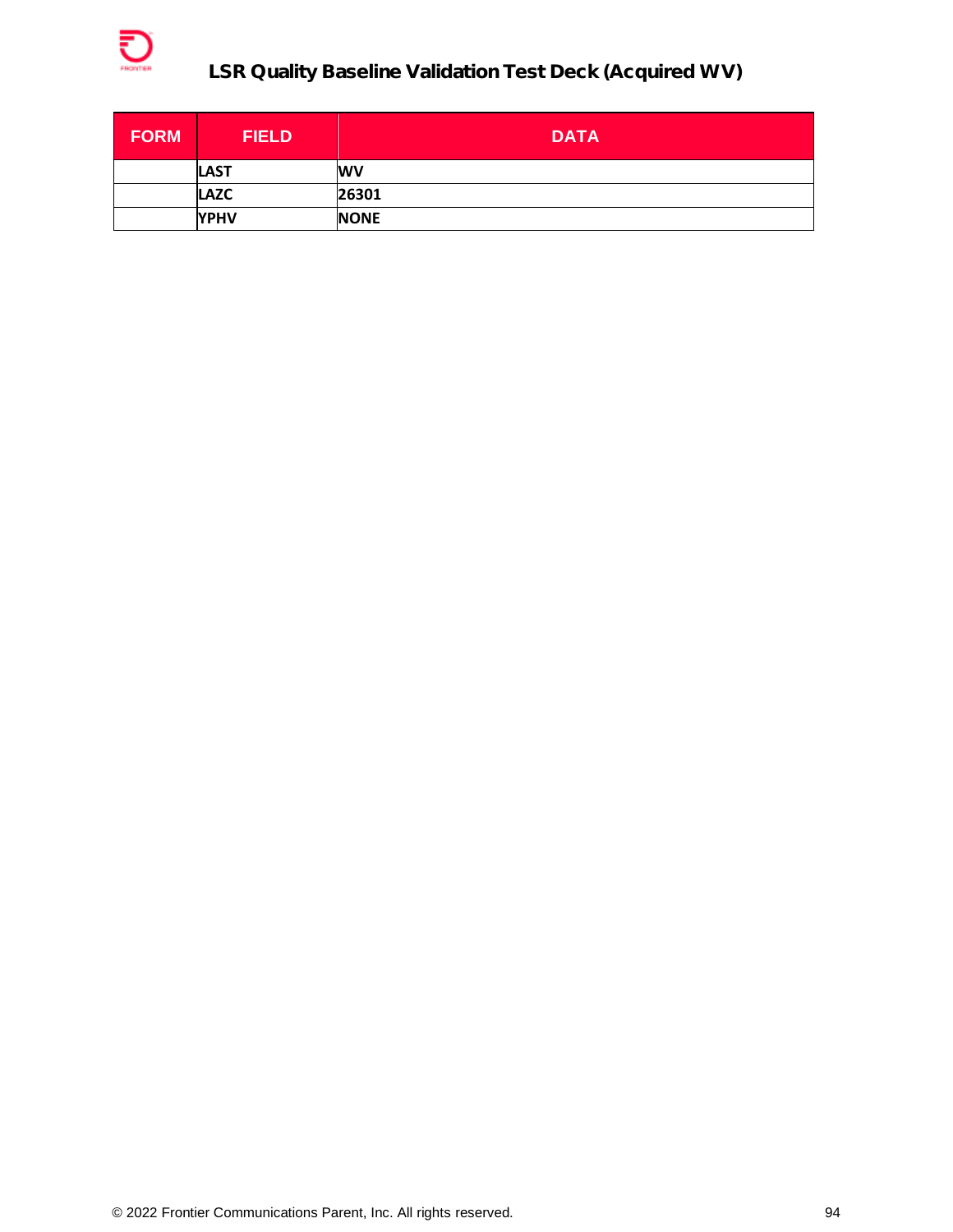

| <b>Scenario Number:</b>      | 07                                                                    |
|------------------------------|-----------------------------------------------------------------------|
| <b>Scenario Description:</b> | Existing Retail Business customer requests a Port Out Migration Order |
|                              | Activity. (Simple Port)                                               |
| State:                       | WV                                                                    |
| <b>Transaction:</b>          | CB/V                                                                  |
| <b>Family:</b>               | <b>UNE</b>                                                            |
| <b>Product:</b>              | LNP                                                                   |
| <b>Market Segment:</b>       | <b>BUSINESS</b>                                                       |
|                              |                                                                       |

 $ISA~00~\sim$   $~01~\sim$   $~01~\sim$   $~2Z~2TK$   $~01~\sim$   $~01~\sim$  FTRORD ~210510~1228~U~00405~004669755~0~T~^ GS~PO~ZTK~FTRORD~20210510~1228~4669755~X~004050 ST~850~0001 BEG~00~SS~TD07CBVWV51021A~01~20210510 REF~11~3046245642~AN REF~12~N~BAN1 REF~4N~D~BI1 PAM~EY~1~EA PAM~T5~1~EA DTM~097~20210510~1228 DTM~150~20210517 SI~TI~AA~V SI~TI~PD~D SI~TI~RE~CB SI~TI~TY~1BF-PID~X~~TI~BP~E PID~X~~TI~AO~Y N1~78~ZTK PER~AG~FTR LSR CERT~TE~8005551212 N1~NN~NNSP~42~000Z N1~IT~NONE N4~~WV~26301 REF~IX~1~LOCNUM PO1~1~1~EA~~~A6~SS SI~TI~IT~3046245642 SI~TI~SA~V REF~IX~1~LNUM REF~IX~1~LOCNUM PO1~2~~~~~SH~LML~A6~DL  $SI~T~LB~N$ SI~TI~LE~1 SI~TI~LN~3046245642 SI~TI~LX~304624 SI~TI~TN~3046245642 SI~TI~TW~SL N9~82~YPHV MTX~~NONE N1~DH~~12~3046245642 IN2~02~Guru IN2~05~Testing N4~~WV~26301 NX2~07~Clarksburg  $CTT~2$ SE~42~0001 GE~1~4669755 IEA~1~004669755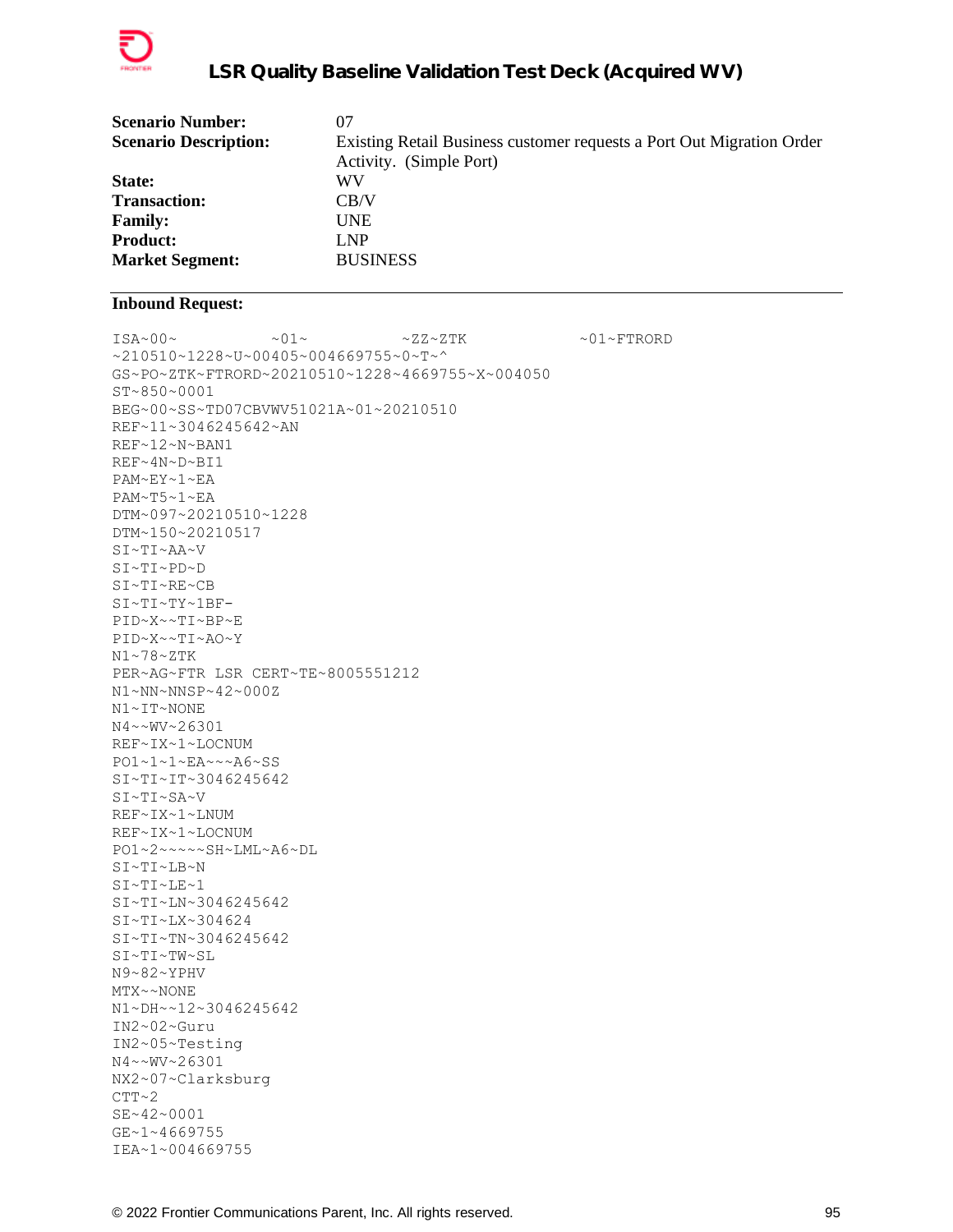

| <b>Scenario Number:</b>      | 07                                                                    |
|------------------------------|-----------------------------------------------------------------------|
| <b>Scenario Description:</b> | Existing Retail Business customer requests a Port Out Migration Order |
|                              | Activity. (Simple Port)                                               |
| <b>State:</b>                | WV                                                                    |
| <b>Transaction:</b>          | CB/V                                                                  |
| <b>Family:</b>               | <b>UNE</b>                                                            |
| <b>Product:</b>              | LNP                                                                   |
| <b>Market Segment:</b>       | <b>BUSINESS</b>                                                       |
|                              |                                                                       |

```
\texttt{ISA~00~}\sim \sim \texttt{00~}\sim \sim \texttt{02~}\sim \texttt{FFRORD} \sim \texttt{01~}\sim \texttt{2TK}~210510~1232~U~00405~004669777~0~T~^
GS~PR~FTRORD~ZTK~20210510~1232~4669777~X~004050
ST~855~0001
BAK~06~AE~TD07CBVWV51021A~20210510~01~~~~20210510
REF~11~3046245642~AN
REF~11~3046245642~ATN
REF~12~N~BAN1
REF~2I~TD07CBVWV51021A~LSRNO
REF~4N~D~BI1
REF~OW~042218365~ORD
REF~SU~C~RT
PER~OC~Local Service Request ( LS~TE~888-608-8023
DTM~097~20210510~1132
DTM~150~20210517
PID~X~~TI~FEP~B
N1~78~ZTK
PER~AG~FTR LSR CERT
PO1~1~1~EA~~~A6~CKT
SI~TI~IT~3046245642
REF~9F~042218365
REF~IX~1~LNUM
N9~OW~042218365~ORDL
PO1~2~1~EA~~~A6~CKT
REF~IX~1~LNUM
N9~OW~042218366~ORDL
PO1~3~1~EA~~~A6~DIR
PAM~GZ~1~EA
REF~OW~042218366~DLORD
REF~4N~D~DBI1
REF~12~3046245642~DBAN1
DTM~050~20210510
SLN~2~1~2~A~1~EA
SI~TI~LN~3046245642
N1~DH~NONE
IN2~05~Testing Guru
N3~Clarksburg WV26301
CTT~3SE~36~0001
GE~1~4669777
IEA~1~004669777
```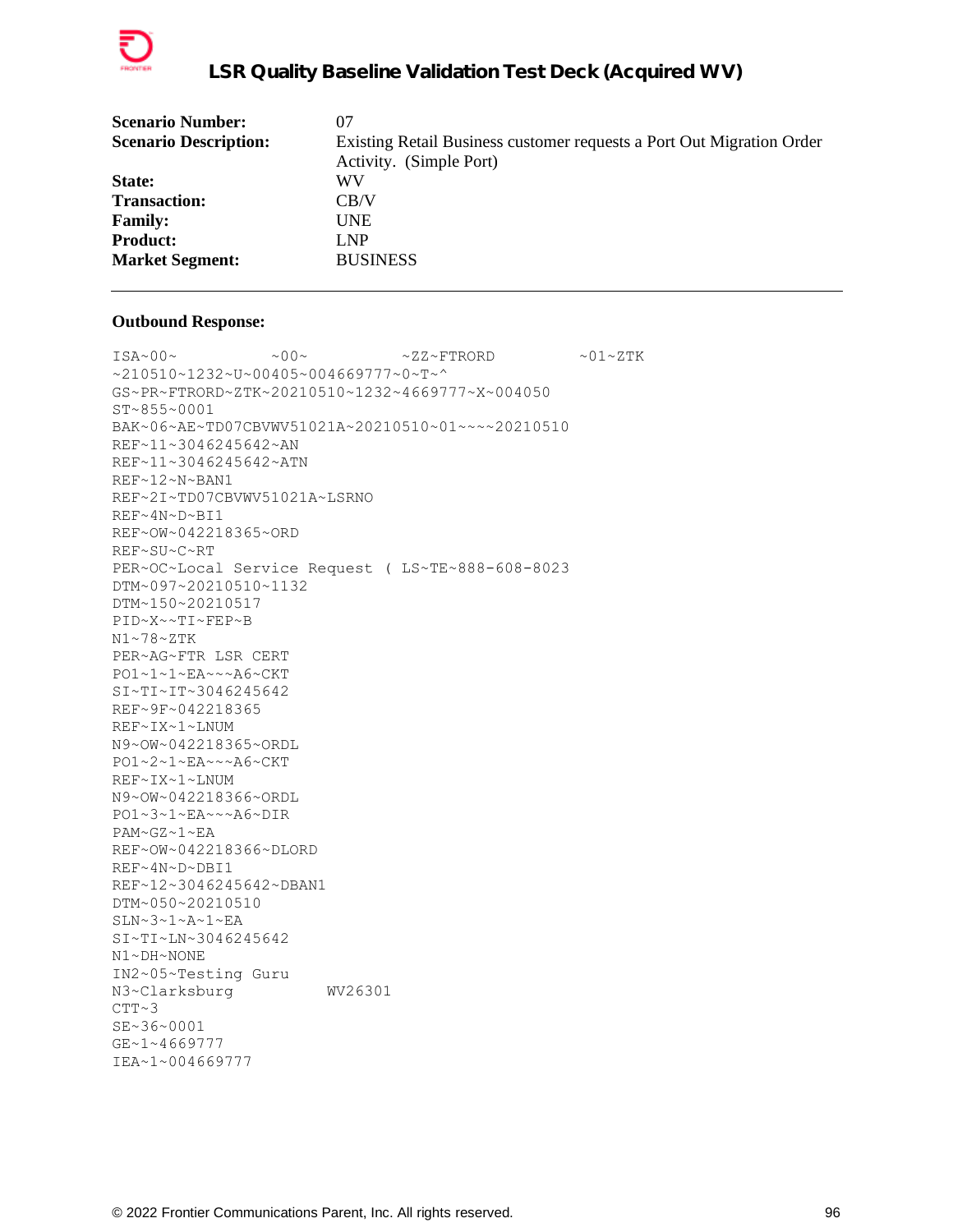

| <b>Scenario Number:</b>      | 07A                                                           |
|------------------------------|---------------------------------------------------------------|
| <b>Scenario Description:</b> | Existing Retail Business customer submits a SUP3 request with |
|                              | Directory changes.                                            |
| State:                       | WV                                                            |
| <b>Transaction:</b>          | CB/V                                                          |
| <b>Family:</b>               | <b>UNE</b>                                                    |
| <b>Product:</b>              | LNP                                                           |
| <b>Market Segment:</b>       | <b>BUSINESS</b>                                               |

| <b>FORM</b> | <b>FIELD</b>     | <b>DATA</b>         |
|-------------|------------------|---------------------|
| <b>LSR</b>  | <b>CCNA</b>      | <b>ZTK</b>          |
|             | PON              | <b>SAME AS #7</b>   |
|             | <b>VER</b>       |                     |
|             | <b>LOCQTY</b>    | 1                   |
|             | AN               | 3046245642          |
|             | <b>DDD</b>       | <b>SAME AS #7</b>   |
|             | <b>REQTYP</b>    | CB                  |
|             | <b>ACT</b>       | V                   |
|             | <b>SUP</b>       | 3                   |
|             | <b>NNSP</b>      | 000Z                |
|             | <b>TOS</b>       | <b>1BF-</b>         |
|             | <b>AGAUTH</b>    | Υ                   |
|             | <b>NPDI</b>      | D                   |
|             | <b>BI1</b>       | D                   |
|             | <b>BAN1</b>      | N                   |
|             | <b>INIT</b>      |                     |
|             | <b>TELNO</b>     |                     |
|             | <b>REMARKS</b>   | <b>SUP3 REQUEST</b> |
| EU          | LOCNUM           | 1                   |
|             | <b>ZIP</b>       | 26301               |
|             | <b>ELT</b>       | E                   |
| <b>NP</b>   | <b>NPQTY</b>     | 1                   |
|             | LOCNUM           | 1                   |
|             | <b>LNUM</b>      | 1                   |
|             | <b>LNA</b>       | V                   |
|             | <b>PORTEDNBR</b> | 3046245642          |
| <b>DL</b>   | <b>LACT</b>      | N                   |
|             | <b>RTY</b>       | <b>LML</b>          |
|             | <b>LTY</b>       | 1                   |
|             | <b>STYC</b>      | <b>SL</b>           |
|             | <b>MTN</b>       | 3046245642          |
|             | <b>LTN</b>       | 3046245642          |
|             | <b>LEX</b>       | 304624              |
|             | <b>LNLN</b>      | <b>Supthree</b>     |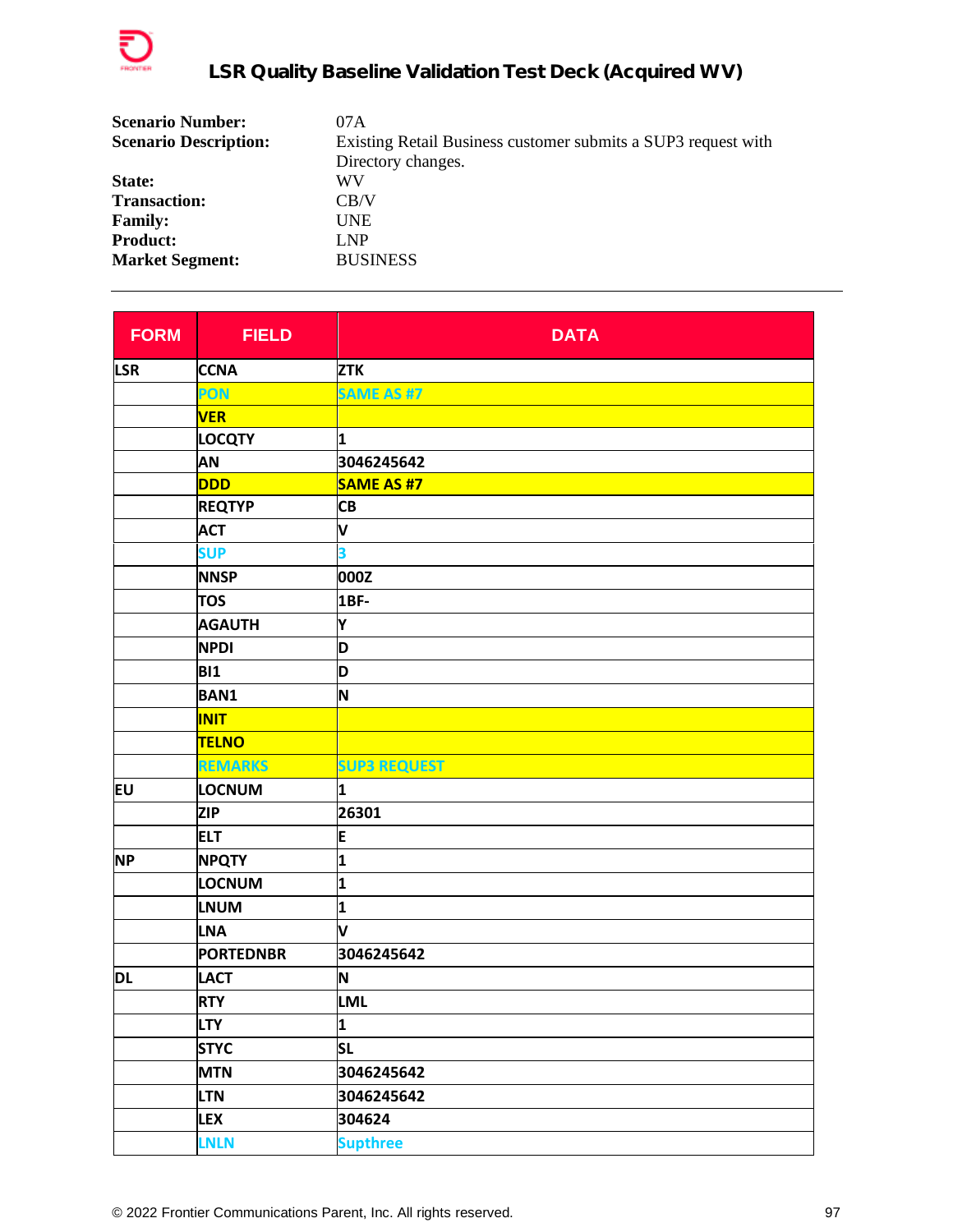

| <b>FORM</b> | <b>FIELD</b> | <b>DATA</b>       |
|-------------|--------------|-------------------|
|             | <b>LNFN</b>  | Guru              |
|             | <b>LALOC</b> | <b>Clarksburg</b> |
|             | <b>LAST</b>  | <b>WV</b>         |
|             | <b>LAZC</b>  | 26301             |
|             | <b>YPHV</b>  | <b>NONE</b>       |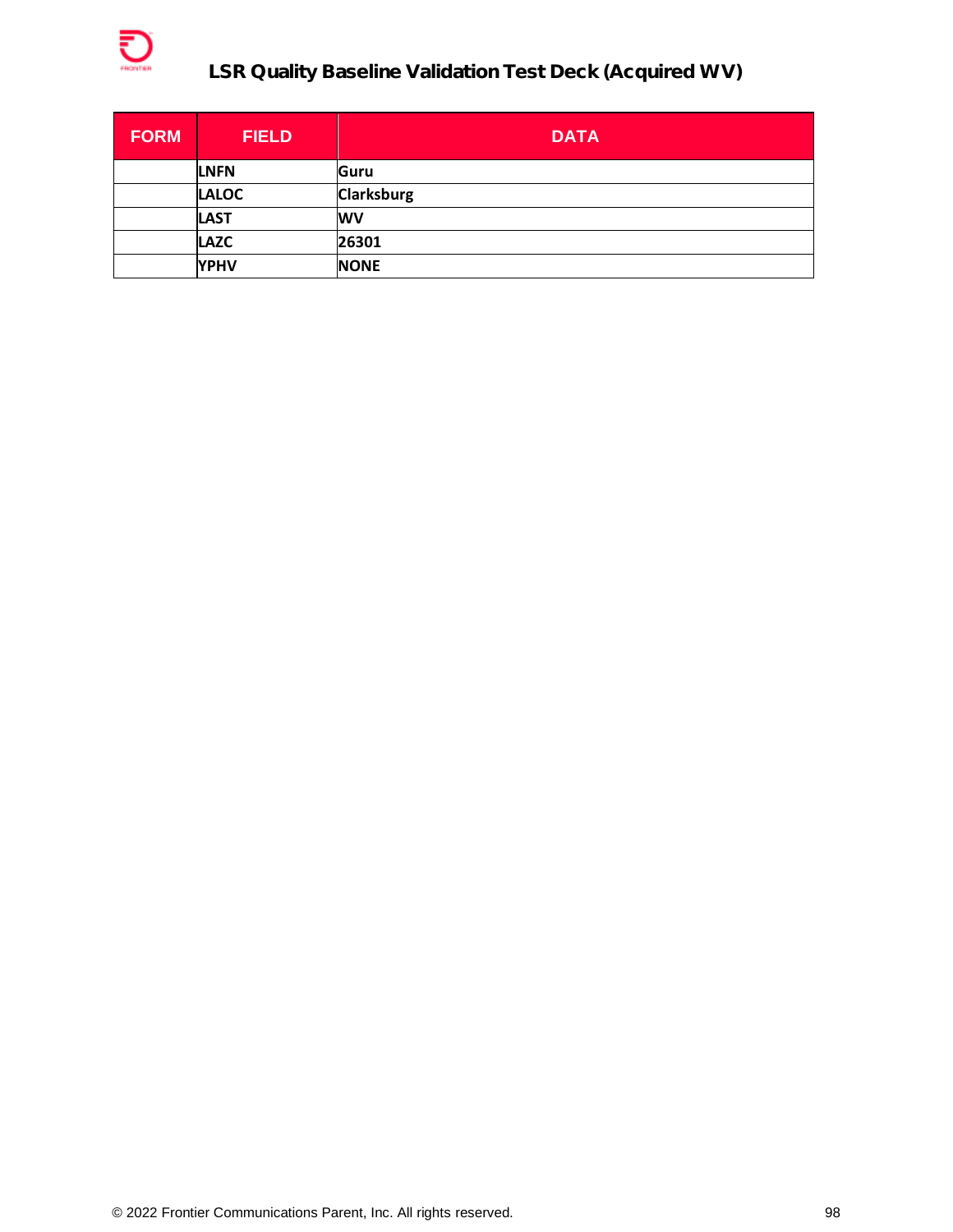

| <b>Scenario Number:</b>      | 07 A                                                          |
|------------------------------|---------------------------------------------------------------|
| <b>Scenario Description:</b> | Existing Retail Business customer submits a SUP3 request with |
|                              | Directory changes.                                            |
| State:                       | WV                                                            |
| <b>Transaction:</b>          | CB/V                                                          |
| <b>Family:</b>               | UNE                                                           |
| <b>Product:</b>              | LNP                                                           |
| <b>Market Segment:</b>       | <b>BUSINESS</b>                                               |
|                              |                                                               |

 $\sim 01 \times 100 \times 100 \times 27 \times 27 \times 500 \times 100 \times 27 \times 500 \times 100 \times 100 \times 100 \times 100 \times 100 \times 100 \times 100 \times 100 \times 100 \times 100 \times 100 \times 100 \times 100 \times 100 \times 100 \times 100 \times 100 \times 100 \times 100 \times 100 \times 100 \times 100 \times 100 \times 100 \times 100 \times 100 \times 100 \times 100 \times$ ~210510~1354~U~00405~004669869~0~T~^ GS~PC~ZTK~FTRORD~20210510~1354~4669869~X~004050 ST~860~0001 BCH~05~SS~TD07CBVWV51021A~~02~20210510 REF~11~3046245642~AN REF~12~N~BAN1 REF~4N~D~BI1 PAM~EY~1~EA PAM~T5~1~EA DTM~097~20210510~1354 DTM~150~20210517 SI~TI~AA~V SI~TI~PD~D SI~TI~RE~CB SI~TI~TY~1BF-PID~X~~TI~BP~E PID~X~~TI~AO~Y N9~L1~ORI~LSR MTX~~SUP3 REQUEST N1~78~ZTK PER~AG~FTR LSR CERT~TE~8005551212 N1~NN~NNSP~42~000Z N1~IT~NONE N4~~WV~26301 REF~IX~1~LOCNUM POC~1~RZ~~~~~~A6~SS SI~TI~IT~3046245642 SI~TI~SA~V REF~IX~1~LNUM REF~IX~1~LOCNUM POC~2~RZ~~~~~~SH~LML~A6~DL SI~TI~LB~N SI~TI~LE~1 SI~TI~LN~3046245642 SI~TI~LX~304624 SI~TI~TN~3046245642 SI~TI~TW~SL N9~82~YPHV MTX~~NONE N1~DH~~12~3046245642 IN2~02~Guru IN2~05~Supthree N4~~WV~26301 NX2~07~Clarksburg  $CTT~2$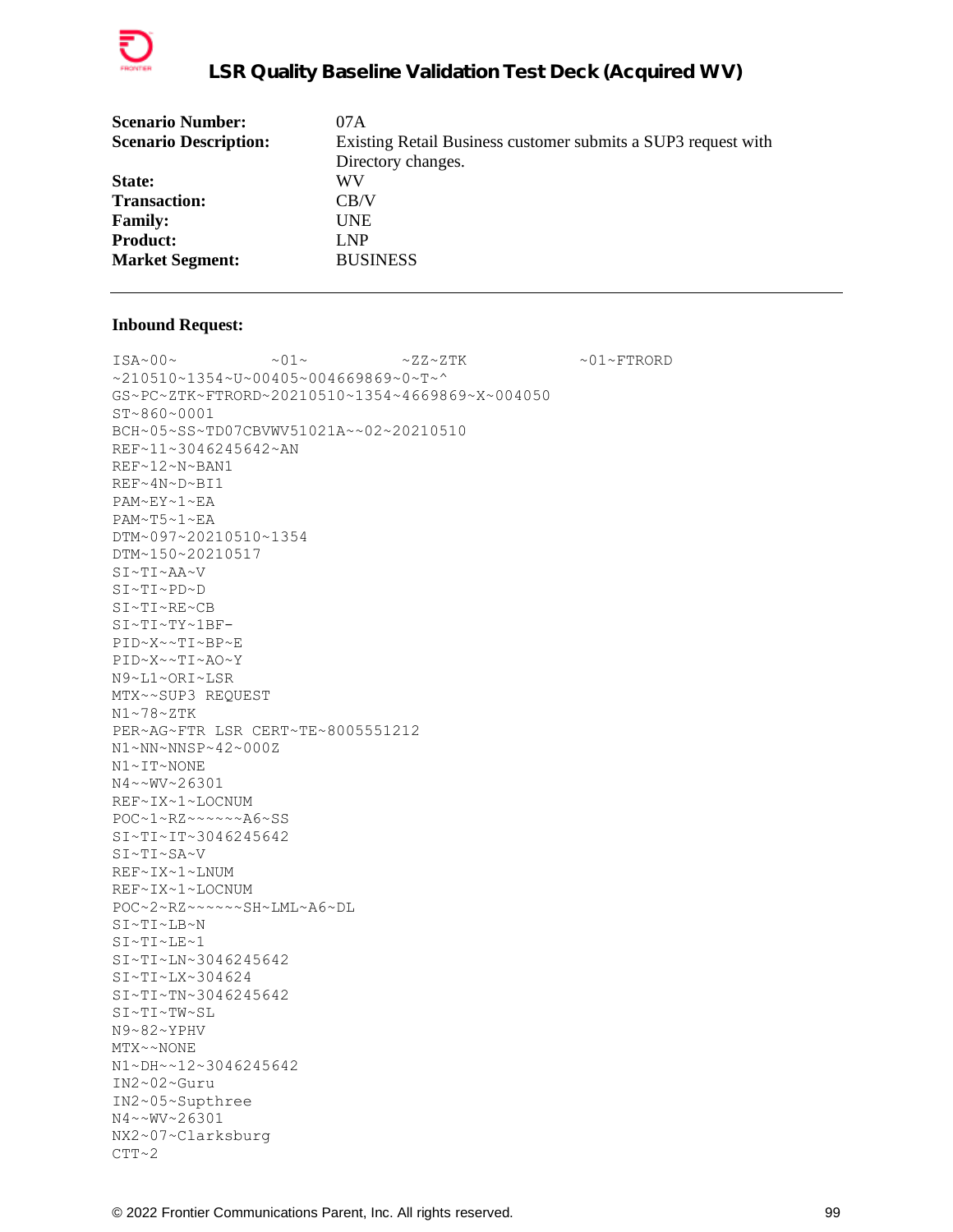

SE~44~0001 GE~1~4669869 IEA~1~004669869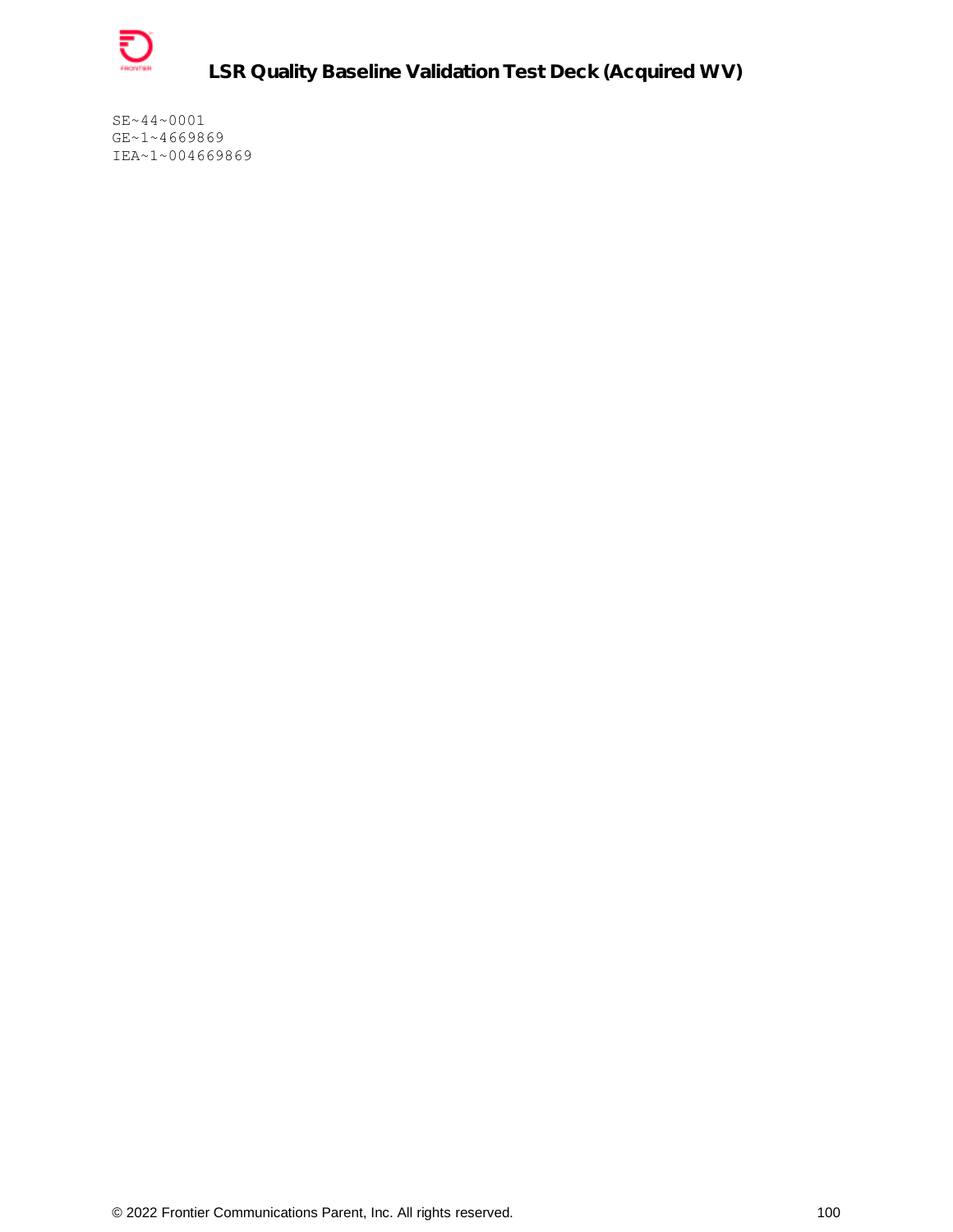

| 07A                                                           |
|---------------------------------------------------------------|
| Existing Retail Business customer submits a SUP3 request with |
| Directory changes.                                            |
| WV                                                            |
| CB/V                                                          |
| <b>UNE</b>                                                    |
| LNP                                                           |
| <b>BUSINESS</b>                                               |
|                                                               |

 $\text{ISA}\sim00\sim$   $\sim00\sim$   $\sim$  ZZ~FTRORD  $\sim01\sim$ ZTK ~210510~1357~U~00405~004669883~0~T~^ GS~CA~FTRORD~ZTK~20210510~1357~4669883~X~004050 ST~865~0001 BCA~06~AE~TD07CBVWV51021A~~02~20210510~~~~20210510~~20210510 REF~11~3046245642~AN REF~11~3046245642~ATN REF~12~N~BAN1 REF~2I~TD07CBVWV51021A~LSRNO REF~4N~D~BI1 REF~OW~042218365~ORD REF~SU~C~RT PER~OC~Local Service Request ( LS~TE~888-608-8023 DTM~097~20210510~1257 DTM~150~20210517 PID~X~~TI~FEP~B N1~78~ZTK PER~AG~FTR LSR CERT POC~1~RZ~1~0~EA~~~A6~CKT SI~TI~IT~3046245642 REF~9F~042218365 REF~IX~1~LNUM N9~OW~042218365~ORDL POC~2~RZ~1~0~EA~~~A6~CKT REF~IX~1~LNUM N9~OW~042218366~ORDL POC~3~RZ~1~0~EA~~~A6~DIR PAM~GZ~1~EA REF~OW~042218366~DLORD REF~4N~D~DBI1 REF~12~3046245642~DBAN1 DTM~050~20210510  $SLN~2~1~2~$ A~1~EA SI~TI~LN~3046245642 N1~DH~NONE IN2~05~Supthree Guru N3~Clarksburg WV26301  $CTT~3$ SE~36~0001 GE~1~4669883 IEA~1~004669883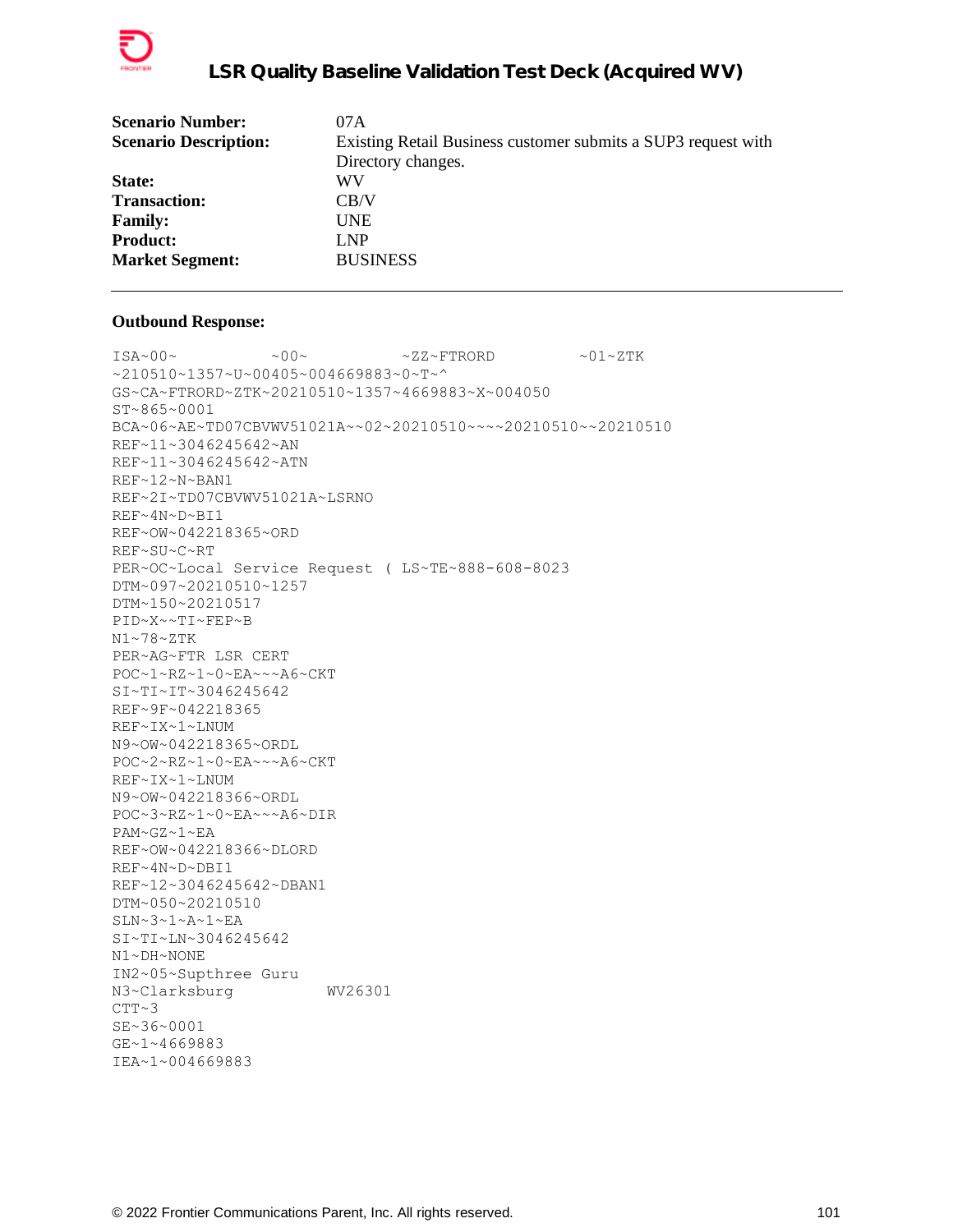

| <b>Scenario Number:</b>      | 07B                                                                 |
|------------------------------|---------------------------------------------------------------------|
| <b>Scenario Description:</b> | Existing Retail Business customer submits a SUP2 request with a Due |
|                              | Date change.                                                        |
| State:                       | WV                                                                  |
| <b>Transaction:</b>          | CB/V                                                                |
| <b>Family:</b>               | <b>UNE</b>                                                          |
| <b>Product:</b>              | LNP                                                                 |
| <b>Market Segment:</b>       | <b>BUSINESS</b>                                                     |

| <b>FORM</b> | <b>FIELD</b>     | <b>DATA</b>              |
|-------------|------------------|--------------------------|
| <b>LSR</b>  | <b>CCNA</b>      | <b>ZTK</b>               |
|             | PON              | <b>SAME AS #7</b>        |
|             | <b>VER</b>       |                          |
|             | <b>LOCQTY</b>    | 1                        |
|             | AN               | 3046245642               |
|             | <b>DDD</b>       | <b>DIFFERENT THAN #7</b> |
|             | <b>REQTYP</b>    | <b>CB</b>                |
|             | <b>ACT</b>       | V                        |
|             | <b>SUP</b>       | $\overline{\mathbf{2}}$  |
|             | <b>NNSP</b>      | 000Z                     |
|             | <b>TOS</b>       | 1BF-                     |
|             | <b>AGAUTH</b>    | Y                        |
|             | <b>NPDI</b>      | D                        |
|             | <b>BI1</b>       | D                        |
|             | <b>BAN1</b>      | N                        |
|             | <b>INIT</b>      |                          |
|             | <b>TELNO</b>     |                          |
|             | <b>REMARKS</b>   | <b>SUP2 REQUEST</b>      |
| EU          | LOCNUM           | 1                        |
|             | <b>ZIP</b>       | 26301                    |
|             | <b>ELT</b>       | E                        |
| <b>NP</b>   | <b>NPQTY</b>     | $\mathbf{1}$             |
|             | LOCNUM           | 1                        |
|             | <b>LNUM</b>      | $\mathbf{1}$             |
|             | <b>LNA</b>       | V                        |
|             | <b>PORTEDNBR</b> | 3046245642               |
| DL          | <b>LACT</b>      | N                        |
|             | <b>RTY</b>       | LML                      |
|             | <b>LTY</b>       | 1                        |
|             | <b>STYC</b>      | <b>SL</b>                |
|             | <b>MTN</b>       | 3046245642               |
|             | <b>LTN</b>       | 3046245642               |
|             | <b>LEX</b>       | 304624                   |
|             | <b>LNLN</b>      | <b>Supthree</b>          |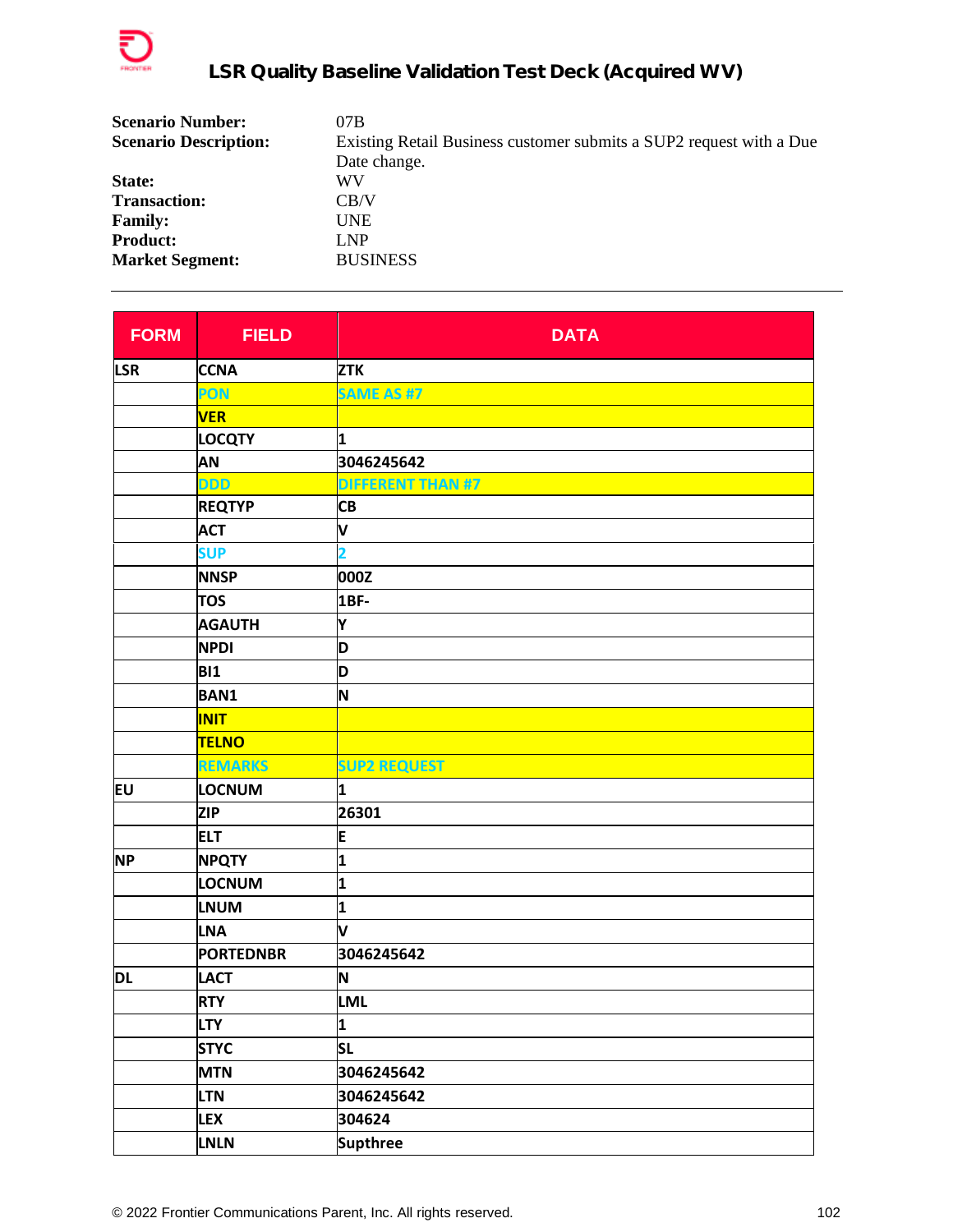

| <b>FORM</b> | <b>FIELD</b> | <b>DATA</b>       |
|-------------|--------------|-------------------|
|             | <b>LNFN</b>  | Guru              |
|             | <b>LALOC</b> | <b>Clarksburg</b> |
|             | <b>LAST</b>  | <b>WV</b>         |
|             | <b>LAZC</b>  | 26301             |
|             | <b>YPHV</b>  | <b>NONE</b>       |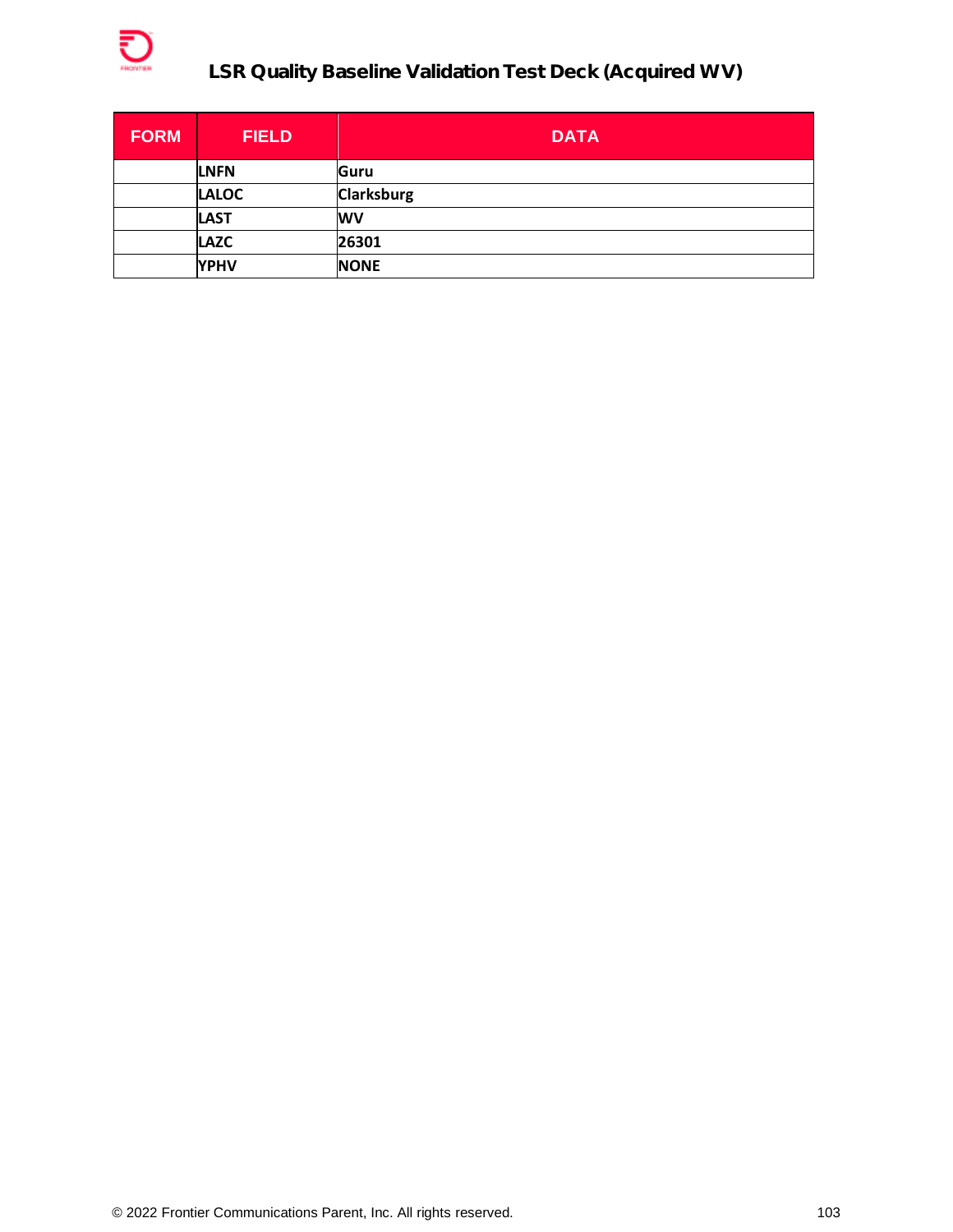

| <b>Scenario Number:</b>      | 07B                                                                 |
|------------------------------|---------------------------------------------------------------------|
| <b>Scenario Description:</b> | Existing Retail Business customer submits a SUP2 request with a Due |
|                              | Date change.                                                        |
| <b>State:</b>                | WV                                                                  |
| <b>Transaction:</b>          | CB/V                                                                |
| <b>Family:</b>               | UNE                                                                 |
| <b>Product:</b>              | LNP                                                                 |
| <b>Market Segment:</b>       | <b>BUSINESS</b>                                                     |
|                              |                                                                     |

 $\sim 01 \times 100 \times 100 \times 27 \times 27 \times 500 \times 100 \times 27 \times 500 \times 100 \times 100 \times 100 \times 100 \times 100 \times 100 \times 100 \times 100 \times 100 \times 100 \times 100 \times 100 \times 100 \times 100 \times 100 \times 100 \times 100 \times 100 \times 100 \times 100 \times 100 \times 100 \times 100 \times 100 \times 100 \times 100 \times 100 \times 100 \times$ ~210510~1439~U~00405~004669901~0~T~^ GS~PC~ZTK~FTRORD~20210510~1439~4669901~X~004050 ST~860~0001 BCH~04~SS~TD07CBVWV51021A~~03~20210510 REF~11~3046245642~AN REF~12~N~BAN1 REF~4N~D~BI1 PAM~EY~1~EA PAM~T5~1~EA DTM~097~20210510~1439 DTM~150~20210514 SI~TI~AA~V SI~TI~PD~D SI~TI~RE~CB SI~TI~TY~1BF-PID~X~~TI~BP~E PID~X~~TI~AO~Y N9~L1~ORI~LSR MTX~~SUP2 REQUEST N1~78~ZTK PER~AG~FTR LSR CERT~TE~8005551212 N1~NN~NNSP~42~000Z N1~IT~NONE N4~~WV~26301 REF~IX~1~LOCNUM POC~1~RZ~~~~~~A6~SS SI~TI~IT~3046245642 SI~TI~SA~V REF~IX~1~LNUM REF~IX~1~LOCNUM POC~2~RZ~~~~~~SH~LML~A6~DL SI~TI~LB~N SI~TI~LE~1 SI~TI~LN~3046245642 SI~TI~LX~304624 SI~TI~TN~3046245642 SI~TI~TW~SL N9~82~YPHV MTX~~NONE N1~DH~~12~3046245642 IN2~02~Guru IN2~05~Supthree N4~~WV~26301 NX2~07~Clarksburg  $CTT~2$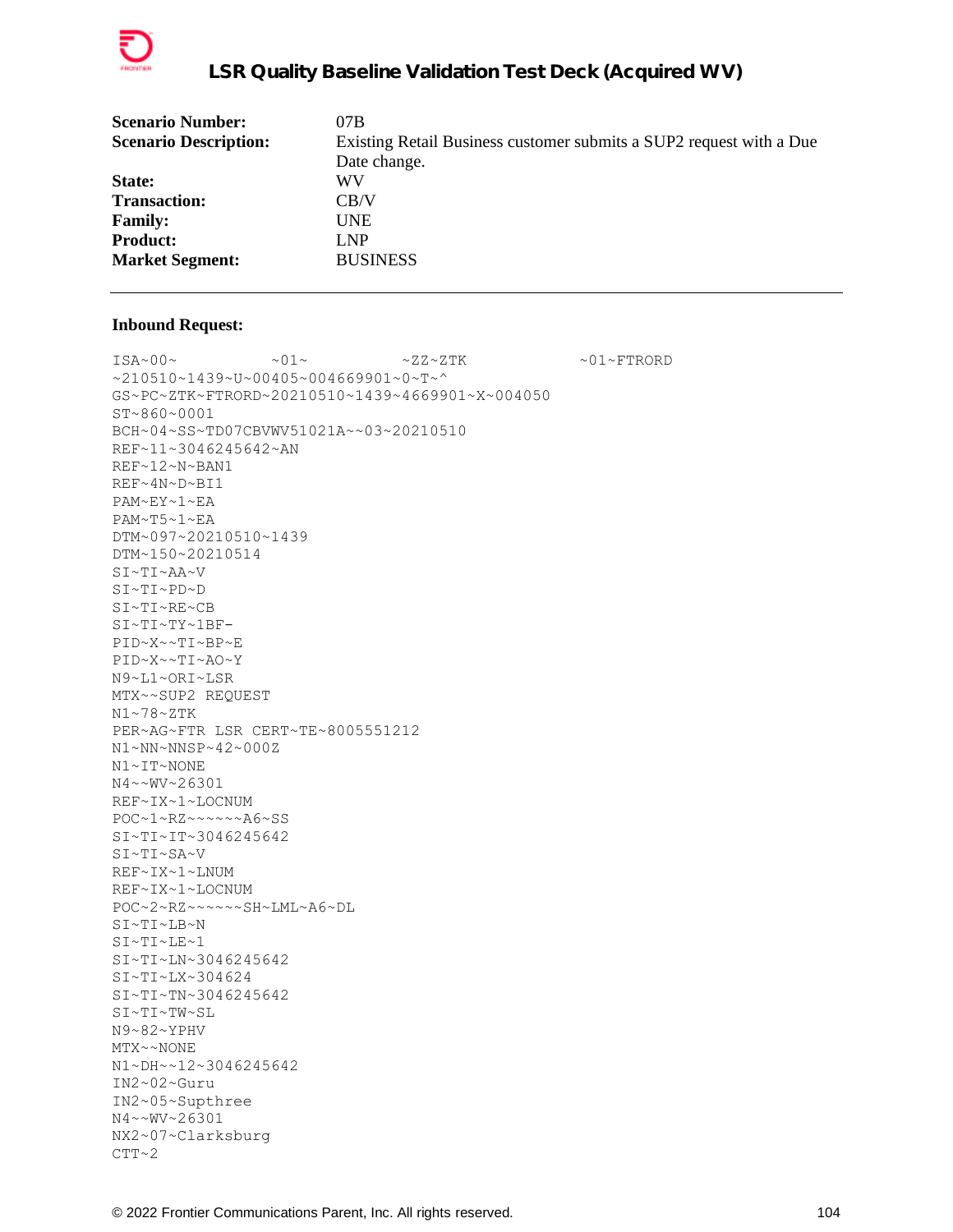

SE~44~0001 GE~1~4669901 IEA~1~004669901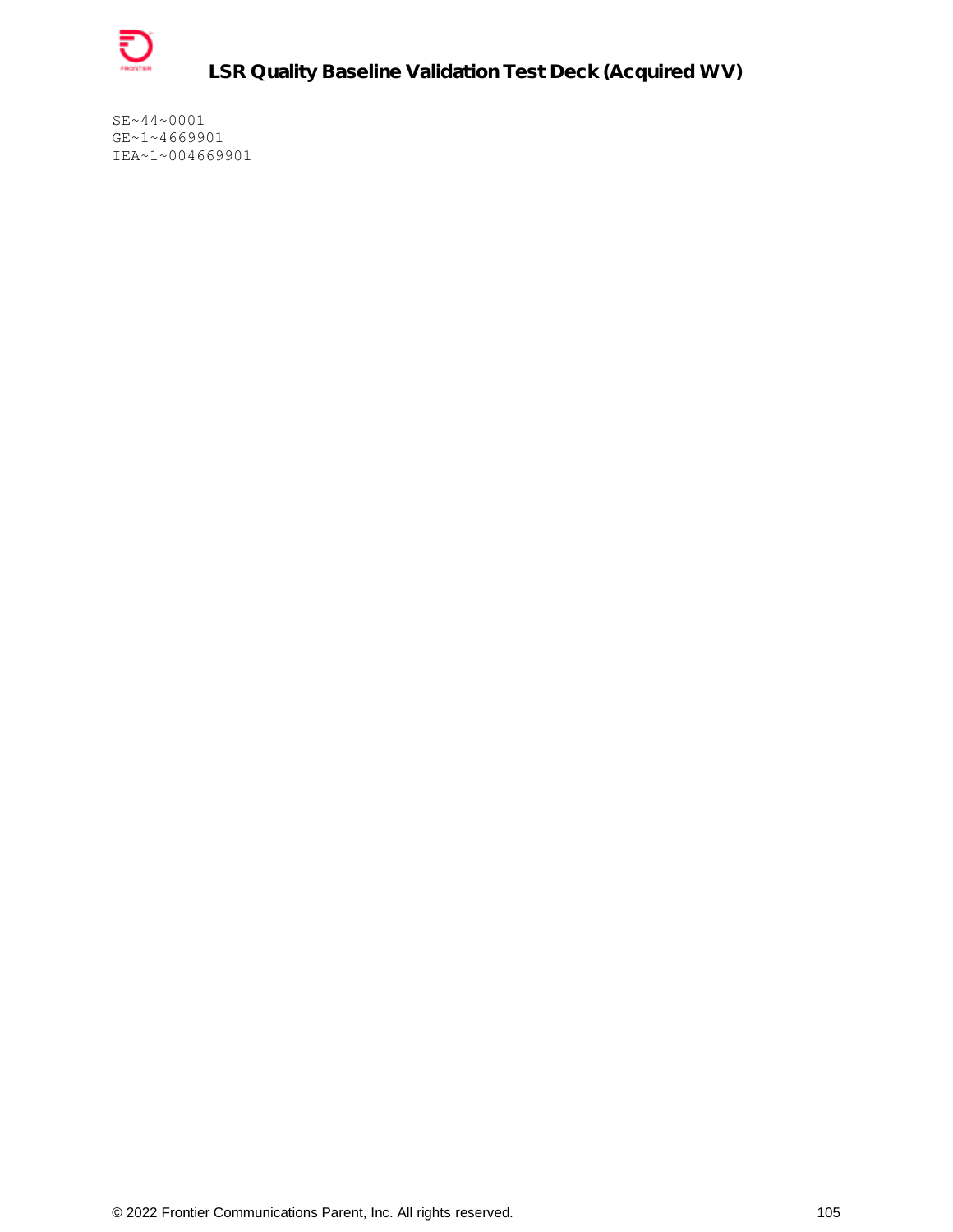

| <b>Scenario Number:</b>      | 07B                                                                 |
|------------------------------|---------------------------------------------------------------------|
| <b>Scenario Description:</b> | Existing Retail Business customer submits a SUP2 request with a Due |
|                              | Date change.                                                        |
| State:                       | WV                                                                  |
| <b>Transaction:</b>          | CB/V                                                                |
| <b>Family:</b>               | <b>UNE</b>                                                          |
| <b>Product:</b>              | LNP                                                                 |
| <b>Market Segment:</b>       | <b>BUSINESS</b>                                                     |
|                              |                                                                     |

 $\texttt{ISA~00~}\sim$   $\sim$   $\texttt{00~}\sim$   $\sim$   $\texttt{01~}\sim$   $\texttt{ZZ~}\sim$  FTRORD  $\sim$  01~ZTK  $~10510~1442~$ v $~00405~$ v $004669915$ v $~0$ v $~$ GS~CA~FTRORD~ZTK~20210510~1442~4669915~X~004050 ST~865~0001 BCA~06~AE~TD07CBVWV51021A~~03~20210510~~~~20210510~~20210510 REF~11~3046245642~AN REF~11~3046245642~ATN REF~12~N~BAN1 REF~2I~TD07CBVWV51021A~LSRNO REF~4N~D~BI1 REF~OW~042218365~ORD REF~SU~C~RT PER~OC~Local Service Request ( LS~TE~888-608-8023 DTM~097~20210510~1341 DTM~150~20210517 PID~X~~TI~FEP~B N1~78~ZTK PER~AG~FTR LSR CERT POC~1~RZ~1~0~EA~~~A6~CKT SI~TI~IT~3046245642 REF~9F~042218365 REF~IX~1~LNUM N9~OW~042218365~ORDL POC~2~RZ~1~0~EA~~~A6~CKT REF~IX~1~LNUM N9~OW~042218366~ORDL POC~3~RZ~1~0~EA~~~A6~DIR PAM~GZ~1~EA REF~OW~042218366~DLORD REF~4N~D~DBI1 REF~12~3046245642~DBAN1 DTM~050~20210510  $SLN~2~1~2~$ A~1~EA SI~TI~LN~3046245642 N1~DH~NONE IN2~05~Supthree Guru N3~Clarksburg WV26301  $CTT~3$ SE~36~0001 GE~1~4669915 IEA~1~004669915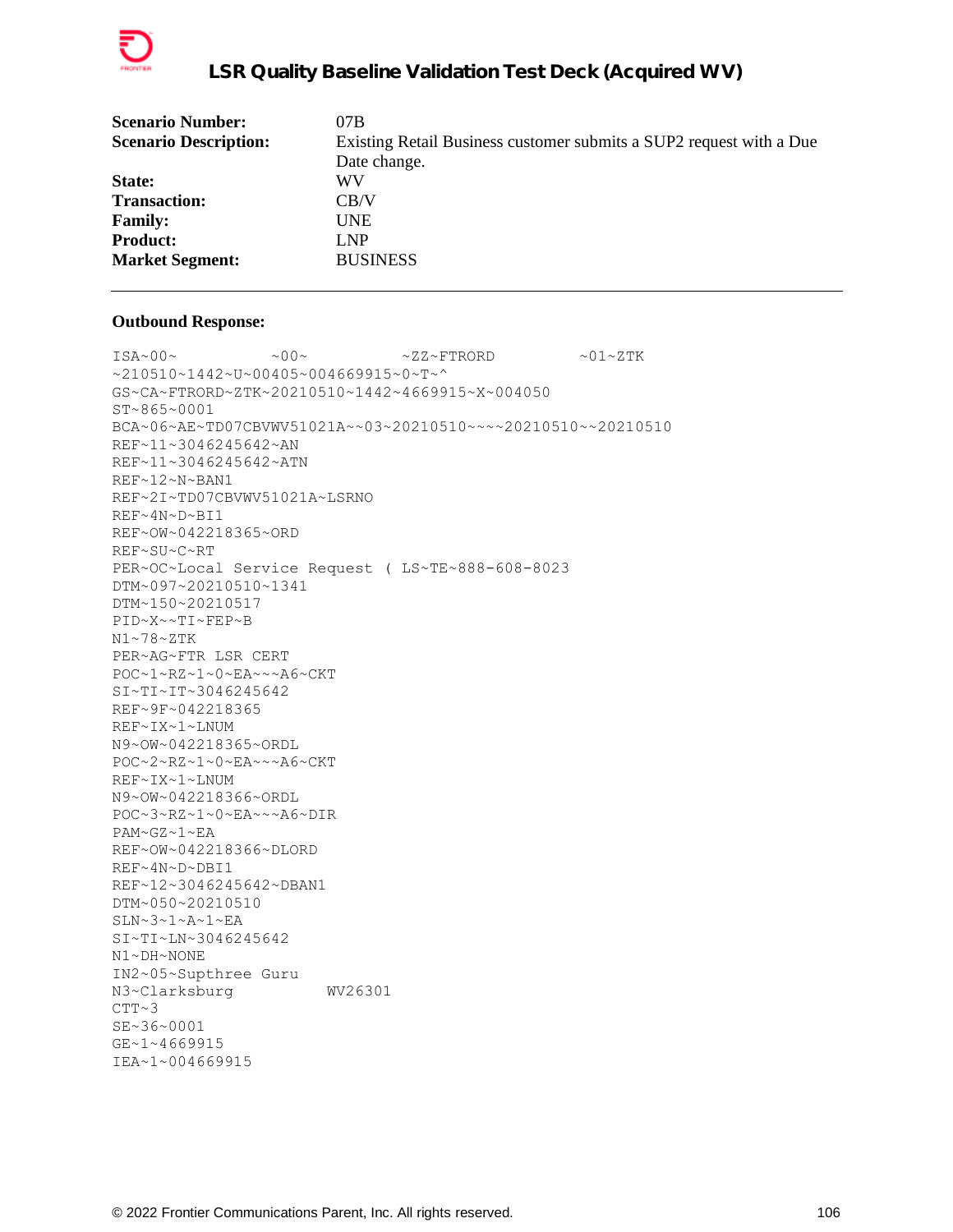

| <b>Scenario Number:</b>      | 07C                                                                 |
|------------------------------|---------------------------------------------------------------------|
| <b>Scenario Description:</b> | Existing Retail Business customer submits a SUP1 request to cancel. |
| State:                       | WV                                                                  |
| <b>Transaction:</b>          | CB/V                                                                |
| <b>Family:</b>               | <b>UNE</b>                                                          |
| <b>Product:</b>              | LNP                                                                 |
| <b>Market Segment:</b>       | <b>BUSINESS</b>                                                     |

| <b>FORM</b> | <b>FIELD</b>     | <b>DATA</b>             |
|-------------|------------------|-------------------------|
| <b>LSR</b>  | <b>CCNA</b>      | <b>ZTK</b>              |
|             | PON              | <b>SAME AS #7</b>       |
|             | <b>VER</b>       |                         |
|             | <b>LOCQTY</b>    | 1                       |
|             | AN               | 3046245642              |
|             | <b>DDD</b>       | <b>SAME AS #7B</b>      |
|             | <b>REQTYP</b>    | <b>CB</b>               |
|             | <b>ACT</b>       | V                       |
|             | <b>SUP</b>       | 1                       |
|             | <b>NNSP</b>      | 000Z                    |
|             | <b>TOS</b>       | 1BF-                    |
|             | <b>AGAUTH</b>    | Y                       |
|             | <b>NPDI</b>      | D                       |
|             | <b>BI1</b>       | D                       |
|             | <b>BAN1</b>      | N                       |
|             | <b>INIT</b>      |                         |
|             | <b>TELNO</b>     |                         |
|             | <b>REMARKS</b>   | <b>SUP1 REQUEST</b>     |
| <b>EU</b>   | <b>LOCNUM</b>    | 1                       |
|             | <b>ZIP</b>       | 26301                   |
|             | <b>ELT</b>       | E                       |
| <b>NP</b>   | <b>NPQTY</b>     | $\overline{\mathbf{1}}$ |
|             | LOCNUM           | 1                       |
|             | <b>LNUM</b>      | 1                       |
|             | <b>LNA</b>       | V                       |
|             | <b>PORTEDNBR</b> | 3046245642              |
| DL          | <b>LACT</b>      | N                       |
|             | <b>RTY</b>       | <b>LML</b>              |
|             | <b>LTY</b>       | 1                       |
|             | <b>STYC</b>      | <b>SL</b>               |
|             | <b>MTN</b>       | 3046245642              |
|             | <b>LTN</b>       | 3046245642              |
|             | <b>LEX</b>       | 304624                  |
|             | <b>LNLN</b>      | <b>Supthree</b>         |
|             | <b>LNFN</b>      | Guru                    |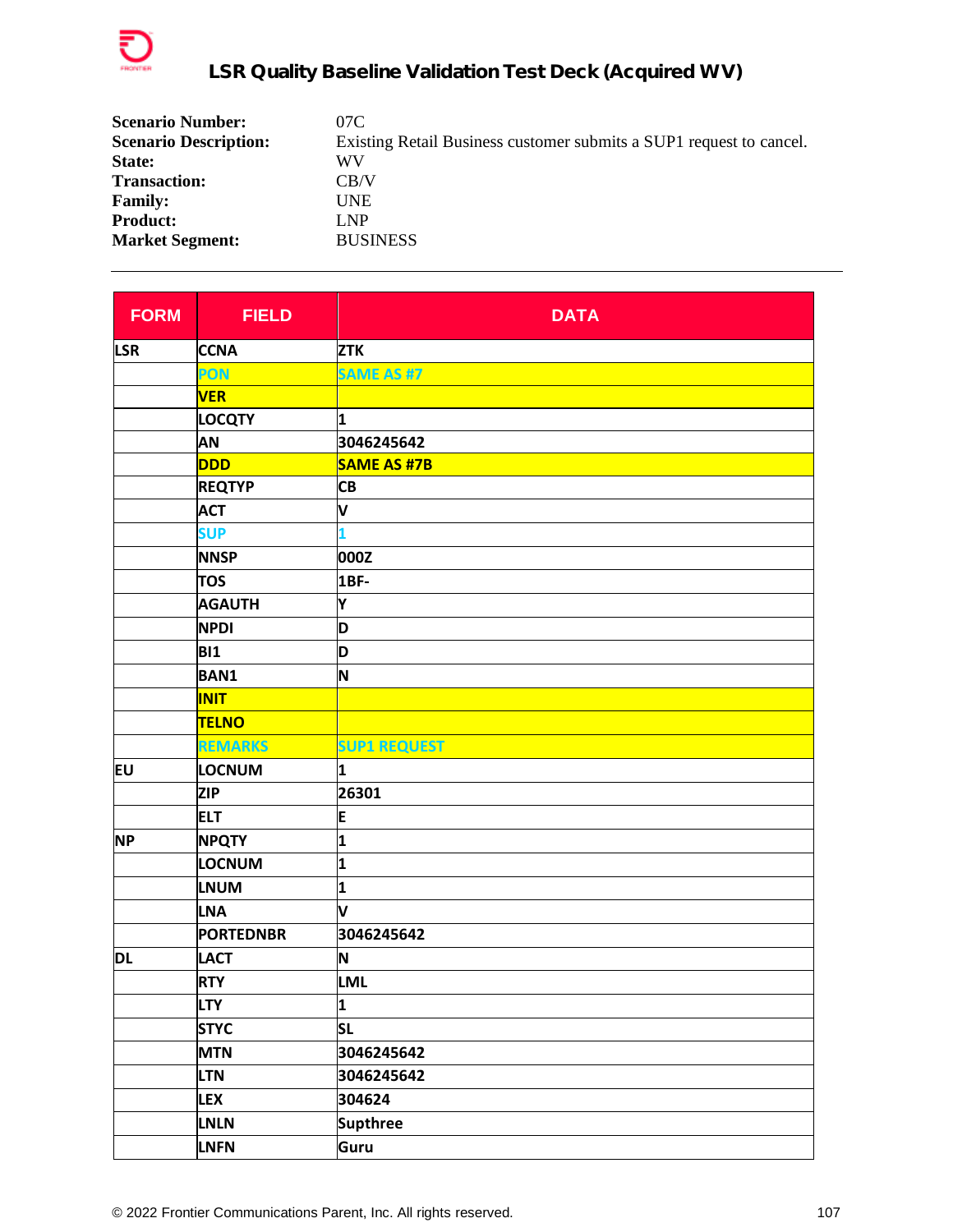

| <b>FORM</b> | <b>FIELD</b> | <b>DATA</b>       |
|-------------|--------------|-------------------|
|             | <b>LALOC</b> | <b>Clarksburg</b> |
|             | <b>LAST</b>  | <b>WV</b>         |
|             | <b>LAZC</b>  | 26301             |
|             | <b>YPHV</b>  | <b>NONE</b>       |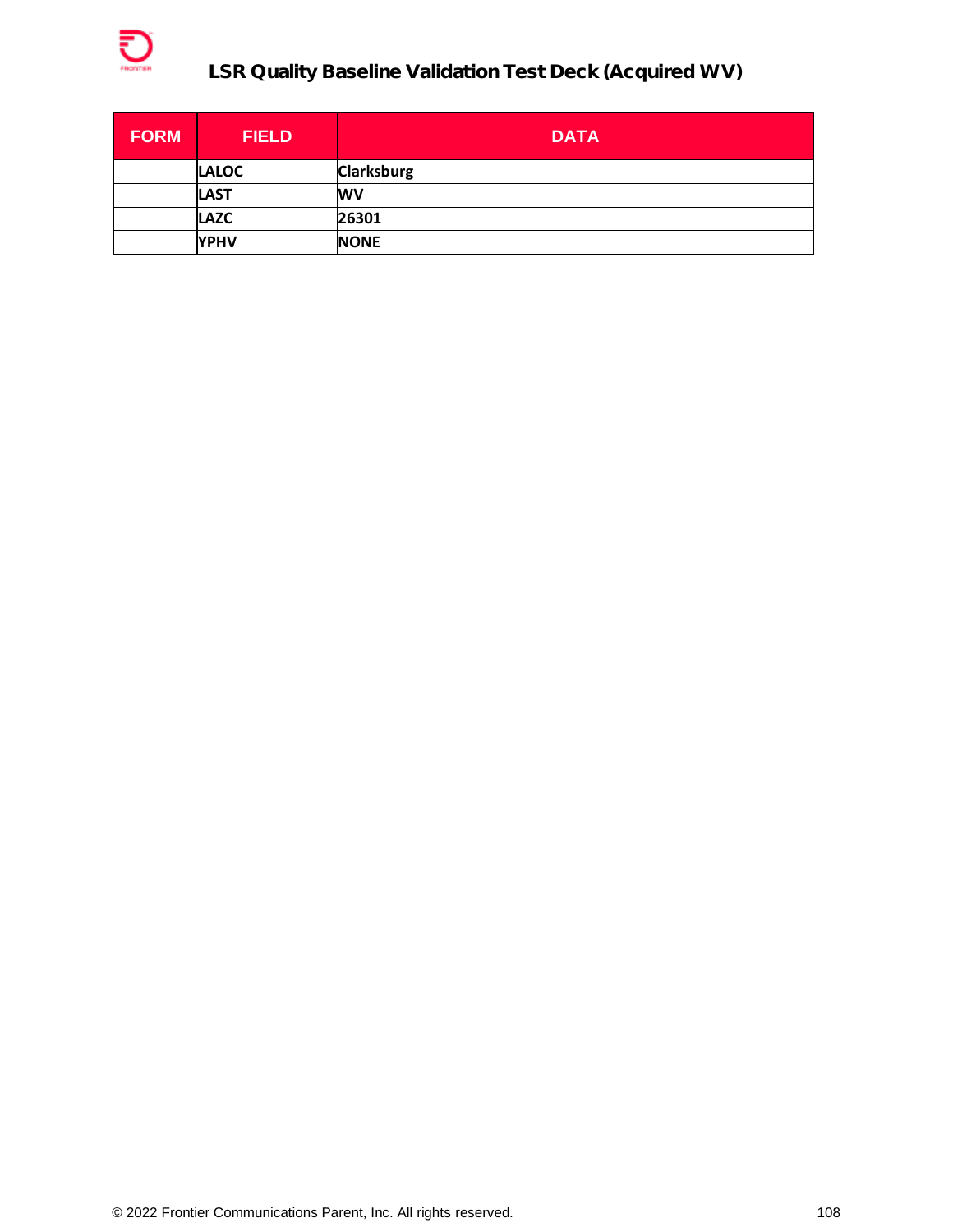

| 07C                                                                 |
|---------------------------------------------------------------------|
| Existing Retail Business customer submits a SUP1 request to cancel. |
| WV                                                                  |
| CB/V                                                                |
| <b>UNE</b>                                                          |
| LNP                                                                 |
| <b>BUSINESS</b>                                                     |
|                                                                     |

 $ISA~00~\sim$   $~01~\sim$   $~01~\sim$   $~2Z~2TK$   $~01~\sim$   $~01~\sim$  FTRORD ~210510~1616~U~00405~004669945~0~T~^ GS~PC~ZTK~FTRORD~20210510~1616~4669945~X~004050 ST~860~0001 BCH~01~SS~TD07CBVWV51021A~~04~20210510 REF~11~3046245642~AN REF~12~N~BAN1 REF~4N~D~BI1 PAM~EY~1~EA PAM~T5~1~EA DTM~097~20210510~1616 DTM~150~20210514 SI~TI~AA~V SI~TI~PD~D SI~TI~RE~CB SI~TI~TY~1BF-PID~X~~TI~BP~E PID~X~~TI~AO~Y N9~L1~ORI~LSR MTX~~SUP1 REQUEST N1~78~ZTK PER~AG~FTR LSR CERT~TE~8005551212 N1~NN~NNSP~42~000Z N1~IT~NONE N4~~WV~26301 REF~IX~1~LOCNUM POC~1~RZ~~~~~~A6~SS SI~TI~IT~3046245642 SI~TI~SA~V REF~IX~1~LNUM REF~IX~1~LOCNUM POC~2~RZ~~~~~~SH~LML~A6~DL SI~TI~LB~N SI~TI~LE~1 SI~TI~LN~3046245642 SI~TI~LX~304624 SI~TI~TN~3046245642 SI~TI~TW~SL N9~82~YPHV MTX~~NONE N1~DH~~12~3046245642 IN2~02~Guru IN2~05~Supthree N4~~WV~26301 NX2~07~Clarksburg  $CTT~2$ SE~44~0001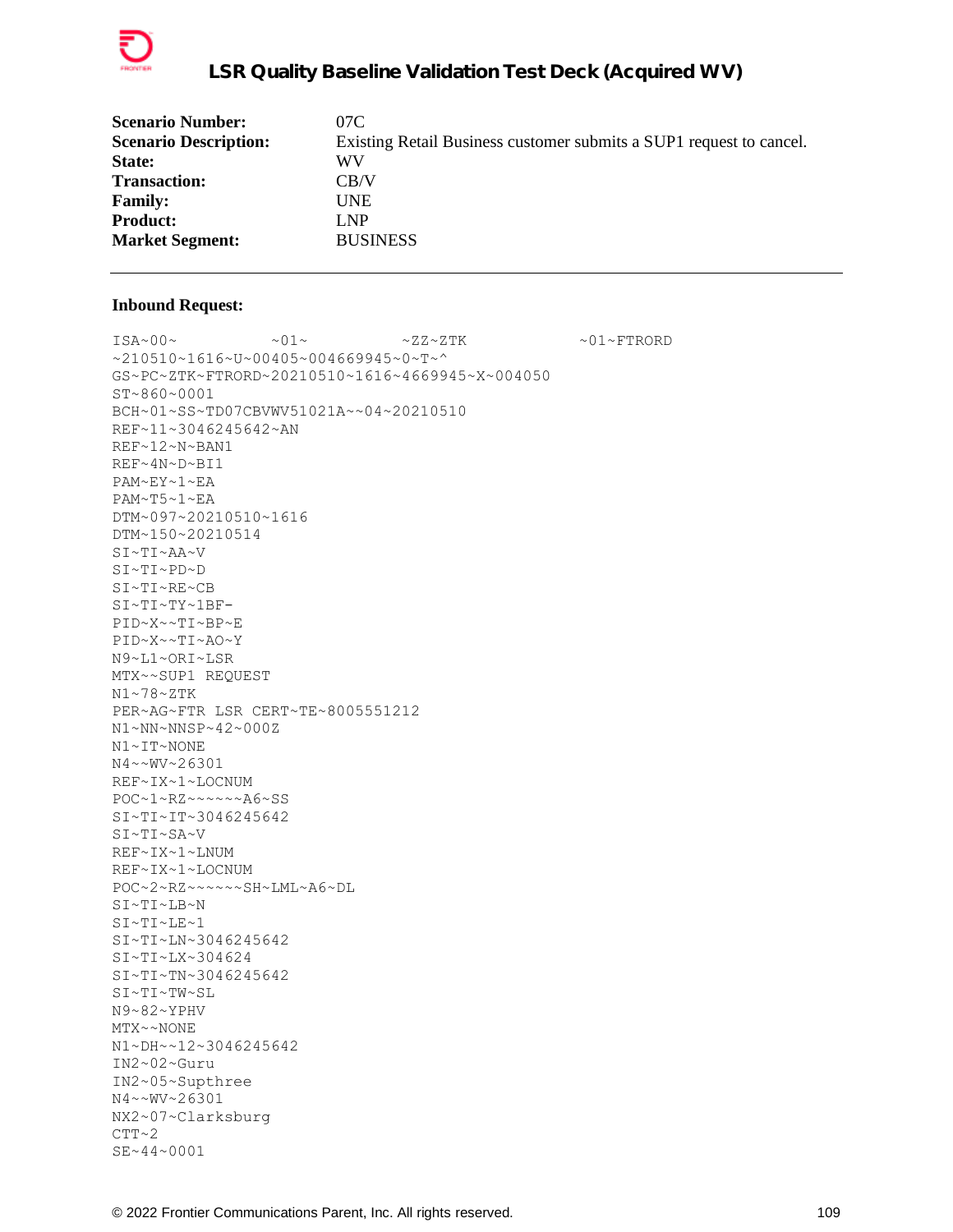

**LSR Quality Baseline Validation Test Deck (Acquired WV)**

GE~1~4669945 IEA~1~004669945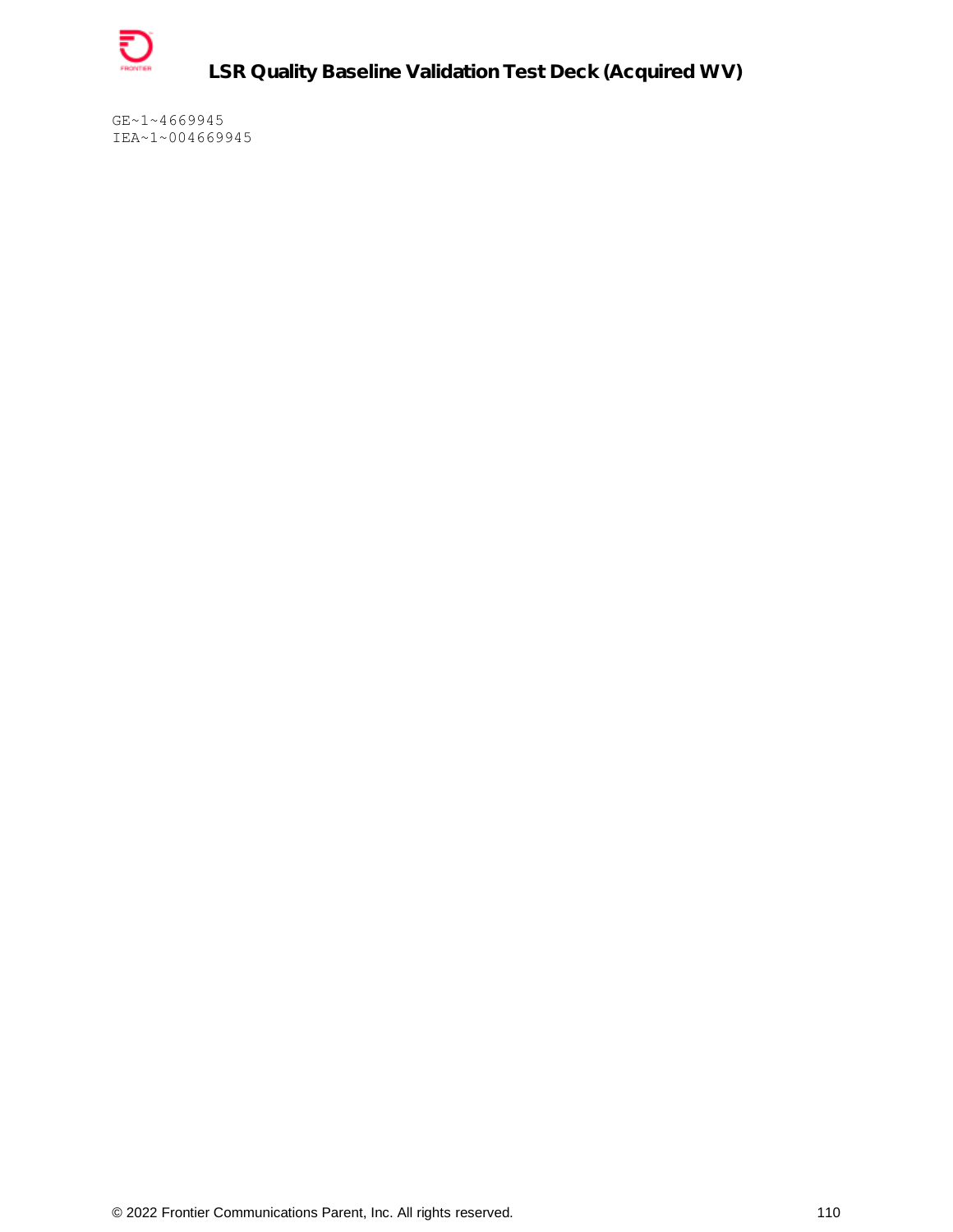

| <b>Scenario Number:</b>      | 07C                                                                 |
|------------------------------|---------------------------------------------------------------------|
| <b>Scenario Description:</b> | Existing Retail Business customer submits a SUP1 request to cancel. |
| State:                       | WV                                                                  |
| <b>Transaction:</b>          | CB/V                                                                |
| <b>Family:</b>               | <b>UNE</b>                                                          |
| <b>Product:</b>              | LNP                                                                 |
| <b>Market Segment:</b>       | <b>BUSINESS</b>                                                     |
|                              |                                                                     |

 $\sim 00\sim \qquad \qquad \sim 00\sim \qquad \qquad \sim 22\sim \text{FTRORD} \qquad \qquad \sim 01\sim \text{ZTK}$ ~210510~1618~U~00405~004669959~0~T~^ GS~CA~FTRORD~ZTK~20210510~1618~4669959~X~004050 ST~865~0001 BCA~06~AE~TD07CBVWV51021A~~04~20210510~~~~20210510~~20210510 REF~11~0~AN REF~12~N~BAN1 REF~2I~TD07CBVWV51021A~LSRNO REF~4N~D~BI1 REF~OW~000000000~ORD REF~SU~N~RT PER~OC~Local Service Rep~TE~888-608-8023 DTM~097~20210510~1518 PID~X~~TI~FEP~B N1~78~ZTK PER~AG~FTR LSR CERT  $CTT~0$ SE~15~0001 GE~1~4669959 IEA~1~004669959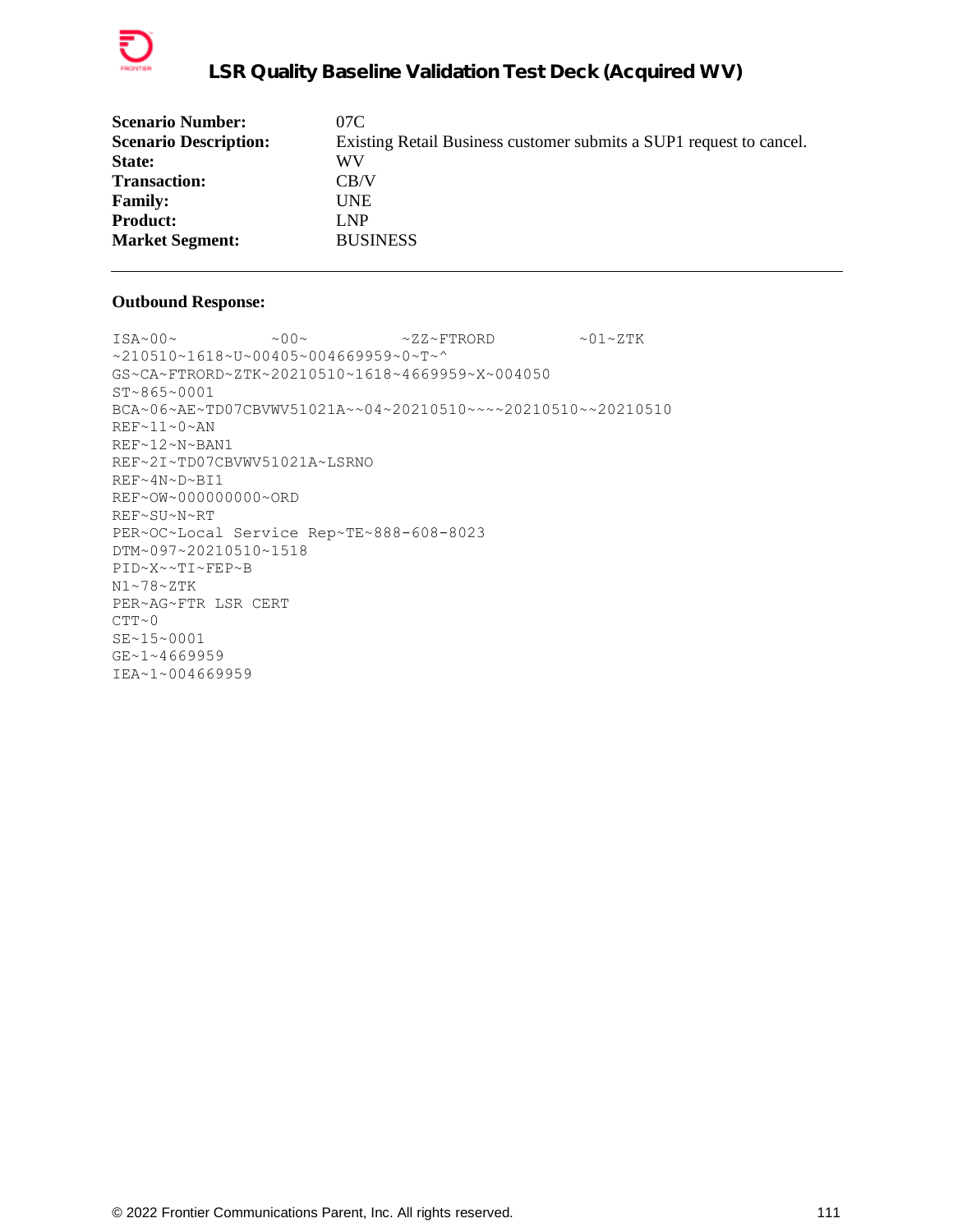

| <b>Scenario Number:</b>      | 08                                                                       |
|------------------------------|--------------------------------------------------------------------------|
| <b>Scenario Description:</b> | Existing Retail Residential customer requests a Port Out Migration Order |
|                              | Activity. (Simple Port)                                                  |
| State:                       | WV                                                                       |
| <b>Transaction:</b>          | CB/V                                                                     |
| <b>Family:</b>               | UNE                                                                      |
| <b>Product:</b>              | LNP                                                                      |
| <b>Market Segment:</b>       | <b>RESIDENCE</b>                                                         |

| <b>FORM</b> | <b>FIELD</b>     | <b>DATA</b> |
|-------------|------------------|-------------|
| <b>LSR</b>  | <b>CCNA</b>      | <b>ZTK</b>  |
|             | <b>PON</b>       |             |
|             | <b>VER</b>       |             |
|             | <b>LOCQTY</b>    | 1           |
|             | AN               | 3042691207  |
|             | <b>DDD</b>       |             |
|             | <b>RECTYP</b>    | <b>CB</b>   |
|             | <b>ACT</b>       | V           |
|             | <b>NNSP</b>      | 000Z        |
|             | <b>AGAUTH</b>    | Y           |
|             | <b>NPDI</b>      | D           |
|             | <b>INIT</b>      |             |
|             | <b>TELNO</b>     |             |
| EU          | <b>LOCNUM</b>    | 1           |
|             | <b>ZIP</b>       | 26452       |
| <b>NP</b>   | <b>NPQTY</b>     | 1           |
|             | LOCNUM           | 1           |
|             | <b>LNUM</b>      | 1           |
|             | <b>LNA</b>       | V           |
|             | <b>PORTEDNBR</b> | 3042691207  |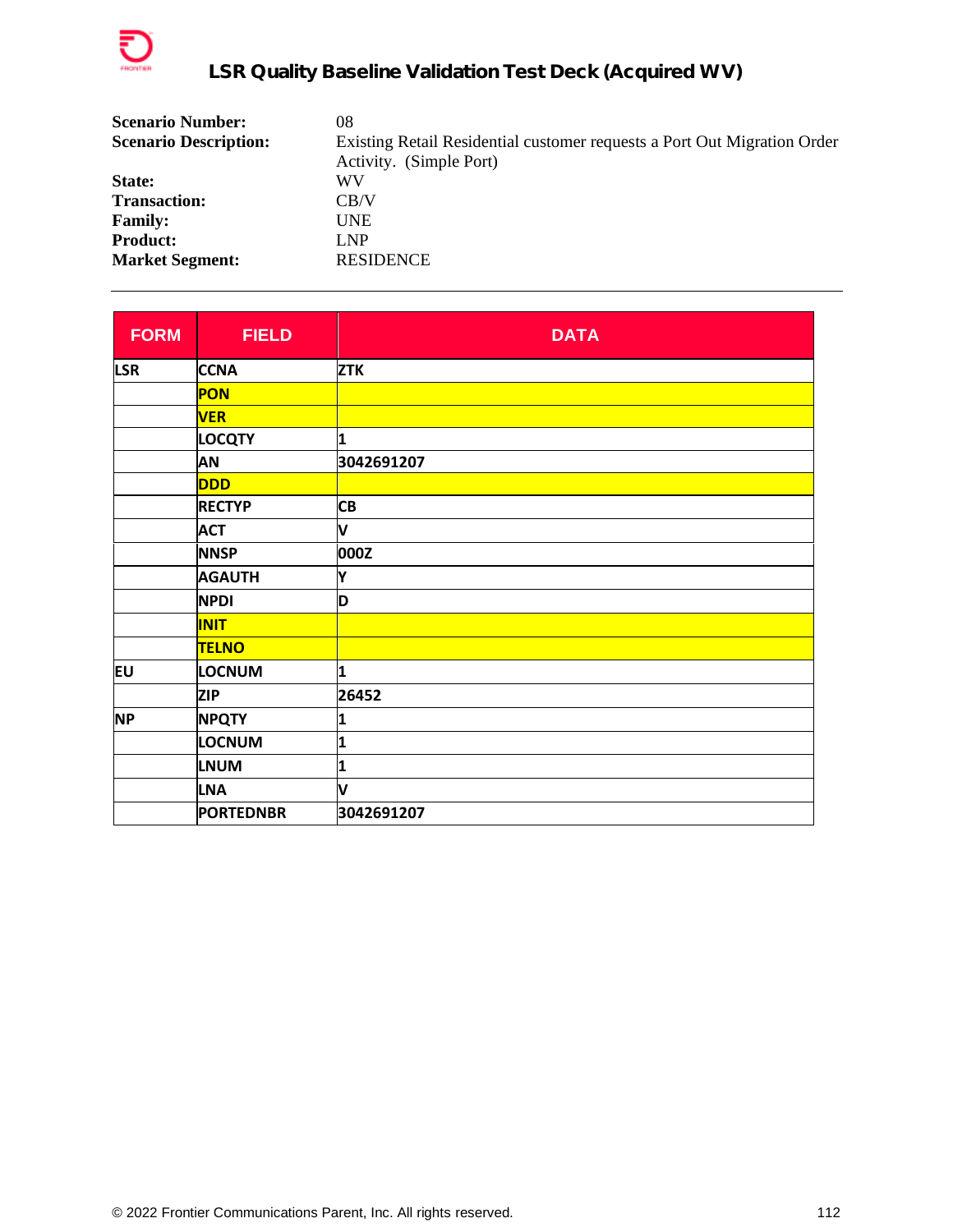

| <b>Scenario Number:</b>      | 08                                                                       |
|------------------------------|--------------------------------------------------------------------------|
| <b>Scenario Description:</b> | Existing Retail Residential customer requests a Port Out Migration Order |
|                              | Activity. (Simple Port)                                                  |
| State:                       | WV                                                                       |
| <b>Transaction:</b>          | CB/V                                                                     |
| <b>Family:</b>               | <b>UNE</b>                                                               |
| <b>Product:</b>              | <b>LNP</b>                                                               |
| <b>Market Segment:</b>       | <b>RESIDENCE</b>                                                         |
|                              |                                                                          |

 $\verb|ISA~00~|~\verb|V|~|~\verb|V|~|~\verb|V|~|~\verb|V|~|~\verb|V|~|~\verb|V|~|~\verb|V|~|~\verb|V|~|~\verb|V|~|~\verb|V|~|~\verb|V|~|~\verb|V|~|~\verb|V|~|~\verb|V|~|~\verb|V|~|~\verb|V|~|~\verb|V|~|~\verb|V|~|~\verb|V|~|~\verb|V|~|~\verb|V|~|~\verb|V|~|~\verb|V|~|~\verb|V|~|~\verb|V|~|~\verb|V|~|~\verb$ ~210510~0822~U~00405~004668955~0~T~^ GS~PO~ZTK~FTRORD~20210510~0822~4668955~X~004050 ST~850~0001 BEG~00~SS~TD08CBVWV051021~01~20210510 REF~11~3042691207~AN PAM~EY~1~EA PAM~T5~1~EA DTM~097~20210510~0822 DTM~150~20210517 SI~TI~AA~V SI~TI~PD~D SI~TI~RE~CB PID~X~~TI~AO~Y N9~L1~ORI~LSR MTX~~LSR CLEC Regression Testing N1~78~ZTK PER~AG~FTR LSR CERT~TE~8005551212 N1~NN~NNSP~42~000Z N1~IT~Test, CBV N4~~WV~26452 REF~IX~1~LOCNUM PO1~1~1~EA~~~A6~SS SI~TI~IT~3042691207 SI~TI~SA~V REF~IX~1~LNUM REF~IX~1~LOCNUM  $CTT~1$ SE~26~0001 GE~1~4668955 IEA~1~004668955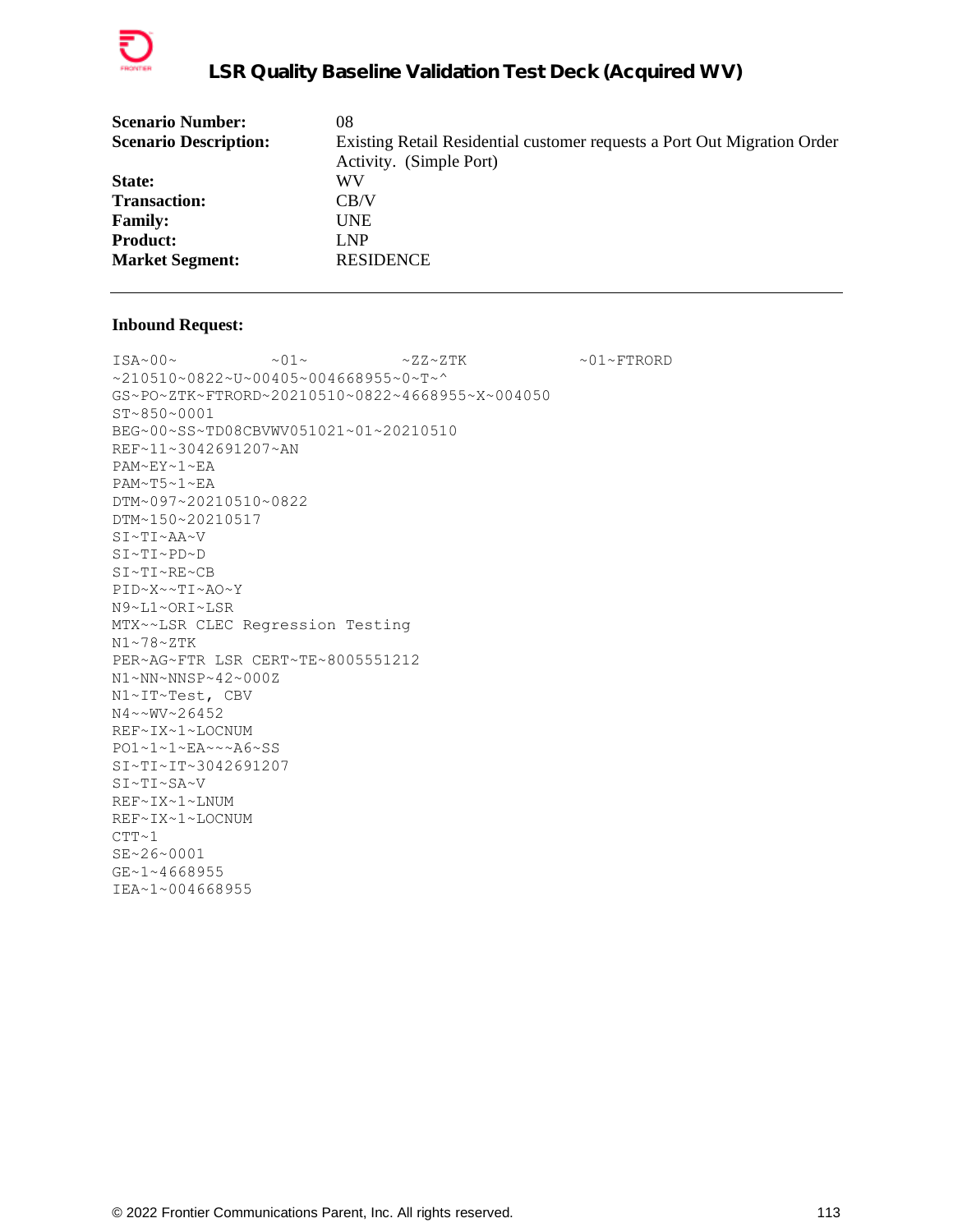

| Existing Retail Residential customer requests a Port Out Migration Order |
|--------------------------------------------------------------------------|
| Activity. (Simple Port)                                                  |
|                                                                          |
|                                                                          |
|                                                                          |
|                                                                          |
| <b>RESIDENCE</b>                                                         |
|                                                                          |

```
ISA~00~\sim ~00~\sim ~00~\sim ~2Z~\sim FTRORD ~01~\sim ZTK
~210510~0830~U~00405~004669087~0~T~^
GS~PR~FTRORD~ZTK~20210510~0830~4669087~X~004050
ST~855~0001
BAK~06~AE~TD08CBVWV051021~20210510~01~~~~20210510
REF~11~3042691207~AN
REF~11~3042691207~ATN
REF~2I~TD08CBVWV051021~LSRNO
REF~OW~042218348~ORD
REF~SU~C~RT
PER~OC~Local Service Request ( LS~TE~888-608-8023
DTM~097~20210510~0730
DTM~150~20210517
PID~X~~TI~FEP~B
N1~78~ZTK
PER~AG~FTR LSR CERT
PO1~1~1~EA~~~A6~CKT
SI~TI~IT~3042691207
REF~9F~042218348
REF~IX~1~LNUM
N9~OW~042218348~ORDL
CTT~1SE~20~0001
GE~1~4669087
IEA~1~004669087
```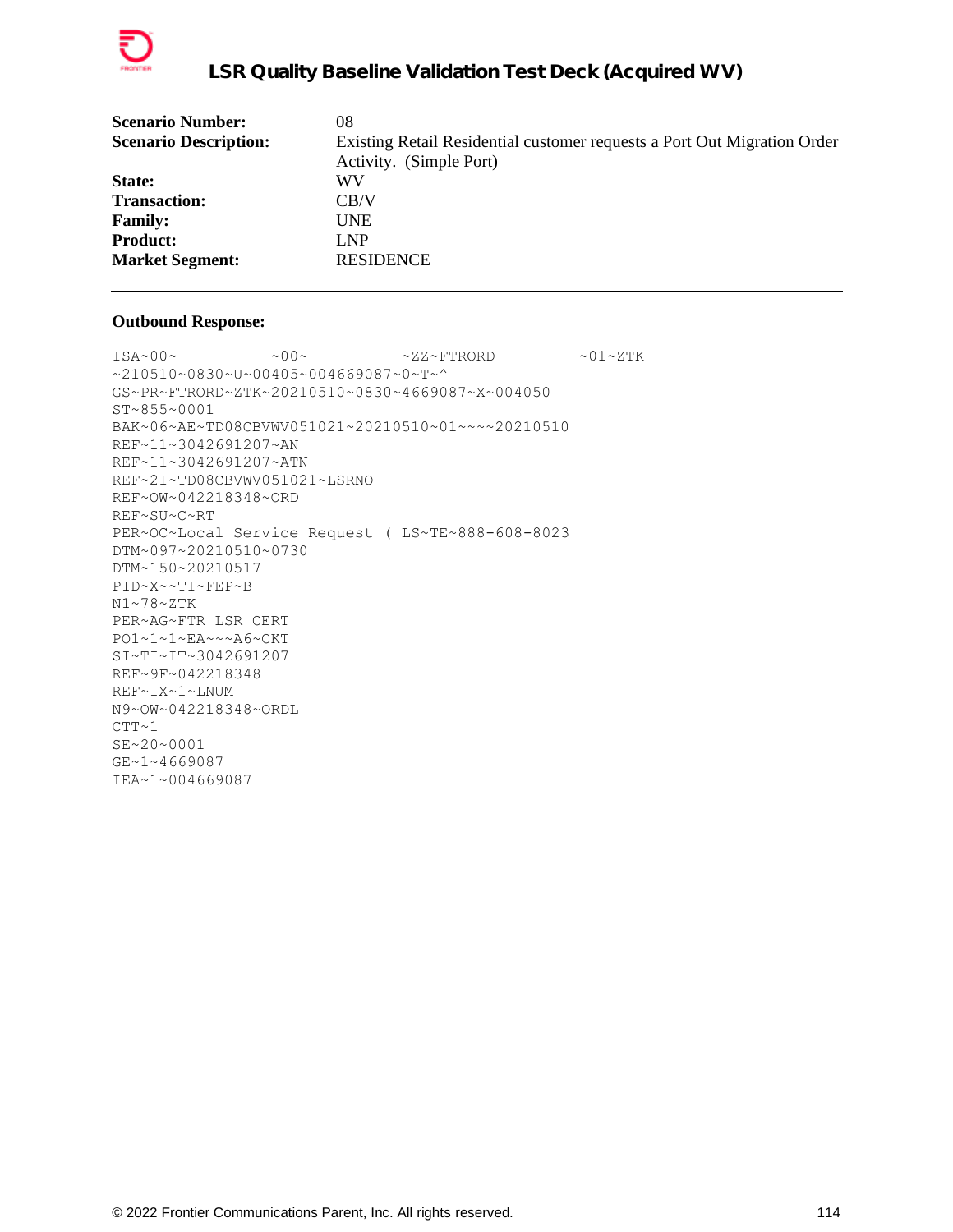

| <b>Scenario Number:</b>      | 09                                                                      |
|------------------------------|-------------------------------------------------------------------------|
| <b>Scenario Description:</b> | Existing Retail multi-line Residential customer requests a Partial Port |
|                              | Out Migration Order Activity.                                           |
| State:                       | WV                                                                      |
| <b>Transaction:</b>          | CB/V                                                                    |
| <b>Family:</b>               | <b>UNE</b>                                                              |
| <b>Product:</b>              | LNP                                                                     |
| <b>Market Segment:</b>       | <b>RESIDENCE</b>                                                        |

| <b>FORM</b> | <b>FIELD</b>     | <b>DATA</b> |
|-------------|------------------|-------------|
| <b>LSR</b>  | <b>CCNA</b>      | <b>ZTK</b>  |
|             | <b>PON</b>       |             |
|             | <b>VER</b>       |             |
|             | <b>LOCQTY</b>    | 1           |
|             | <b>AN</b>        | 3042651089  |
|             | <b>DDD</b>       |             |
|             | <b>RECTYP</b>    | <b>CB</b>   |
|             | <b>ACT</b>       | V           |
|             | <b>NNSP</b>      | 000Z        |
|             | <b>AGAUTH</b>    | Y           |
|             | <b>NPDI</b>      | D           |
|             | <b>INIT</b>      |             |
|             | <b>TELNO</b>     |             |
| EU          | <b>LOCNUM</b>    | 1           |
|             | <b>ZIP</b>       | 25177       |
| <b>NP</b>   | <b>NPQTY</b>     | 1           |
|             | LOCNUM           | 1           |
|             | <b>LNUM</b>      | 1           |
|             | <b>LNA</b>       | V           |
|             | <b>PORTEDNBR</b> | 3042656614  |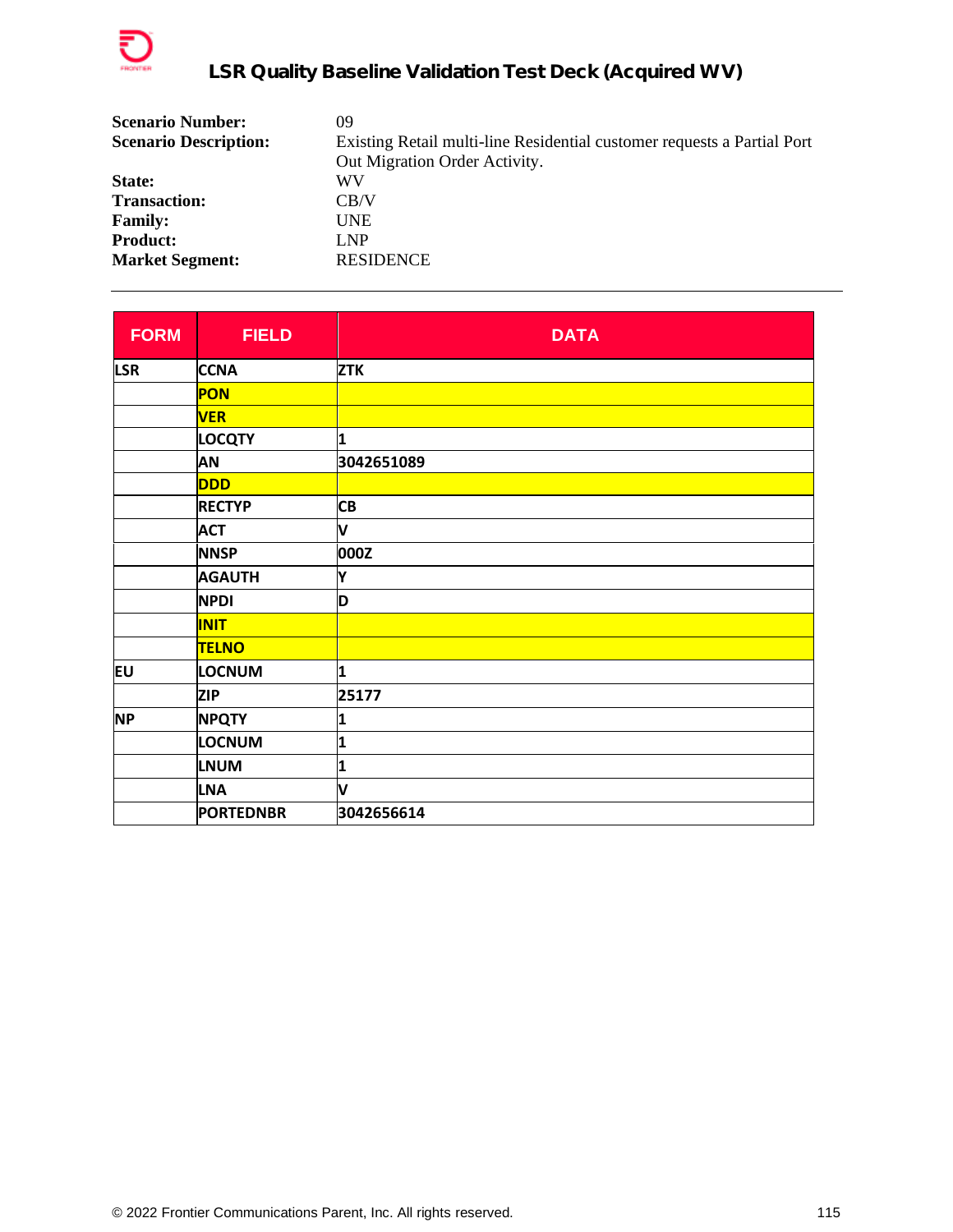

| <b>Scenario Number:</b>      | 09                                                                      |
|------------------------------|-------------------------------------------------------------------------|
| <b>Scenario Description:</b> | Existing Retail multi-line Residential customer requests a Partial Port |
|                              | Out Migration Order Activity.                                           |
| State:                       | WV                                                                      |
| <b>Transaction:</b>          | CB/V                                                                    |
| <b>Family:</b>               | <b>UNE</b>                                                              |
| <b>Product:</b>              | LNP                                                                     |
| <b>Market Segment:</b>       | <b>RESIDENCE</b>                                                        |
|                              |                                                                         |

 $\verb|ISA~00~|~\verb|V|~|~\verb|V|~|~\verb|V|~|~\verb|V|~|~\verb|V|~|~\verb|V|~|~\verb|V|~|~\verb|V|~|~\verb|V|~|~\verb|V|~|~\verb|V|~|~\verb|V|~|~\verb|V|~|~\verb|V|~|~\verb|V|~|~\verb|V|~|~\verb|V|~|~\verb|V|~|~\verb|V|~|~\verb|V|~|~\verb|V|~|~\verb|V|~|~\verb|V|~|~\verb|V|~|~\verb|V|~|~\verb|V|~|~\verb$ ~210510~0823~U~00405~004668969~0~T~^ GS~PO~ZTK~FTRORD~20210510~0823~4668969~X~004050 ST~850~0001 BEG~00~SS~TD09CBVWV051021~01~20210510 REF~11~3042651089~AN PAM~EY~1~EA PAM~T5~1~EA DTM~097~20210510~0823 DTM~150~20210517 SI~TI~AA~V SI~TI~PD~D SI~TI~RE~CB PID~X~~TI~AO~Y N9~L1~ORI~LSR N1~78~ZTK PER~AG~FTR LSR CERT~TE~8005551212 N1~NN~NNSP~42~000Z N1~IT~NONE N4~~WV~25177 REF~IX~1~LOCNUM PO1~1~1~EA~~~A6~SS SI~TI~IT~3042656614 SI~TI~SA~V REF~IX~1~LNUM REF~IX~1~LOCNUM  $CTT~1$ SE~26~0001 GE~1~4668969 IEA~1~004668969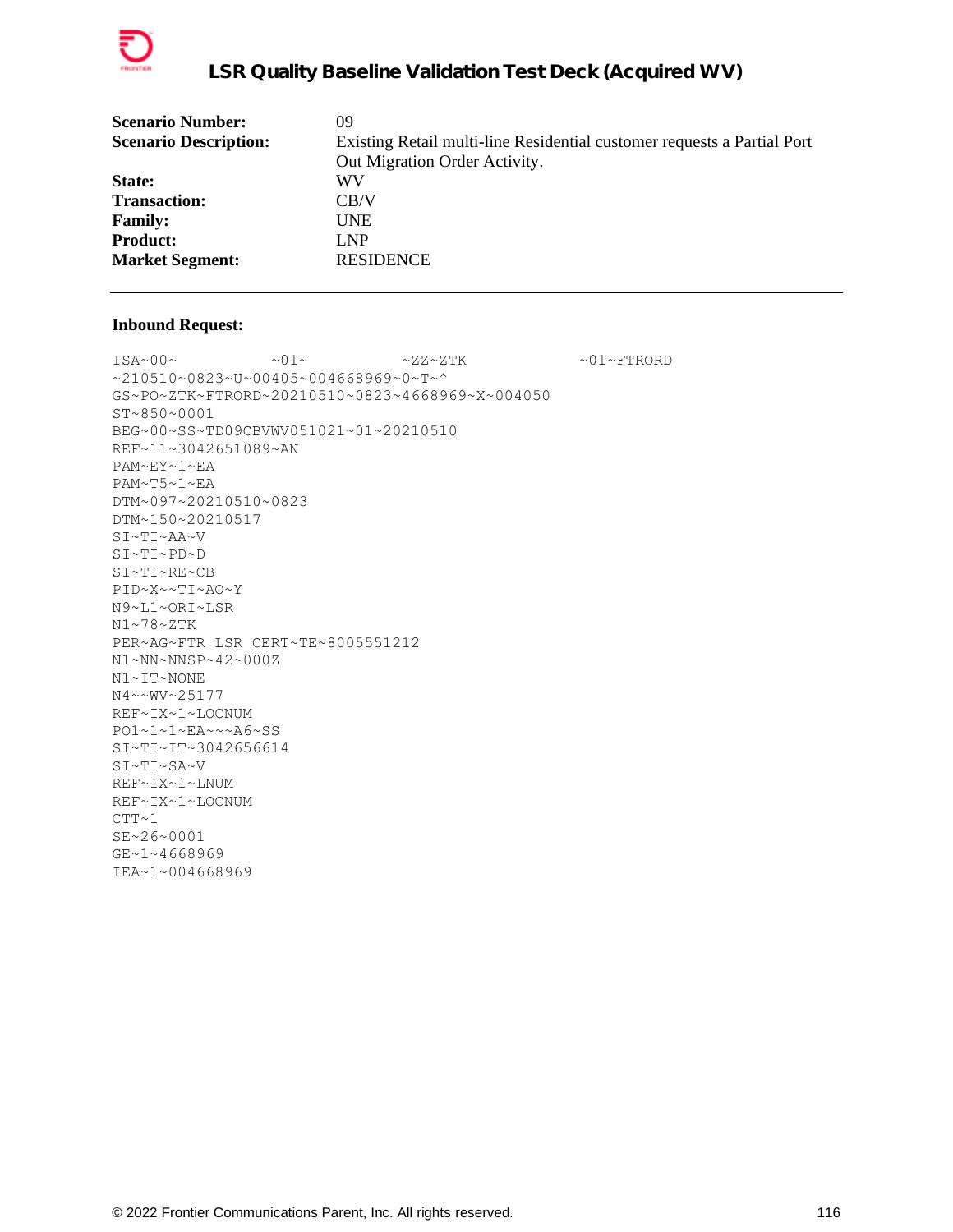

| <b>Scenario Number:</b>      | 09                                                                      |
|------------------------------|-------------------------------------------------------------------------|
| <b>Scenario Description:</b> | Existing Retail multi-line Residential customer requests a Partial Port |
|                              | Out Migration Order Activity.                                           |
| State:                       | WV                                                                      |
| <b>Transaction:</b>          | CB/V                                                                    |
| <b>Family:</b>               | <b>UNE</b>                                                              |
| <b>Product:</b>              | LNP                                                                     |
| <b>Market Segment:</b>       | <b>RESIDENCE</b>                                                        |
|                              |                                                                         |

```
ISA~00~\sim ~00~\sim ~00~\sim ~2Z~\sim FTRORD ~01~\sim ZTK
~210510~0831~U~00405~004669099~0~T~^
GS~PR~FTRORD~ZTK~20210510~0831~4669099~X~004050
ST~855~0001
BAK~06~AE~TD09CBVWV051021~20210510~01~~~~20210510
REF~11~3042651089~AN
REF~11~3042651089~ATN
REF~2I~TD09CBVWV051021~LSRNO
REF~OW~042218349~ORD
REF~SU~C~RT
PER~OC~Local Service Request ( LS~TE~888-608-8023
DTM~097~20210510~0731
DTM~150~20210517
PID~X~~TI~FEP~B
N1~78~ZTK
PER~AG~FTR LSR CERT
PO1~1~1~EA~~~A6~CKT
SI~TI~IT~3042656614
REF~9F~042218349
REF~IX~1~LNUM
N9~OW~042218349~ORDL
CTT~1SE~20~0001
GE~1~4669099
IEA~1~004669099
```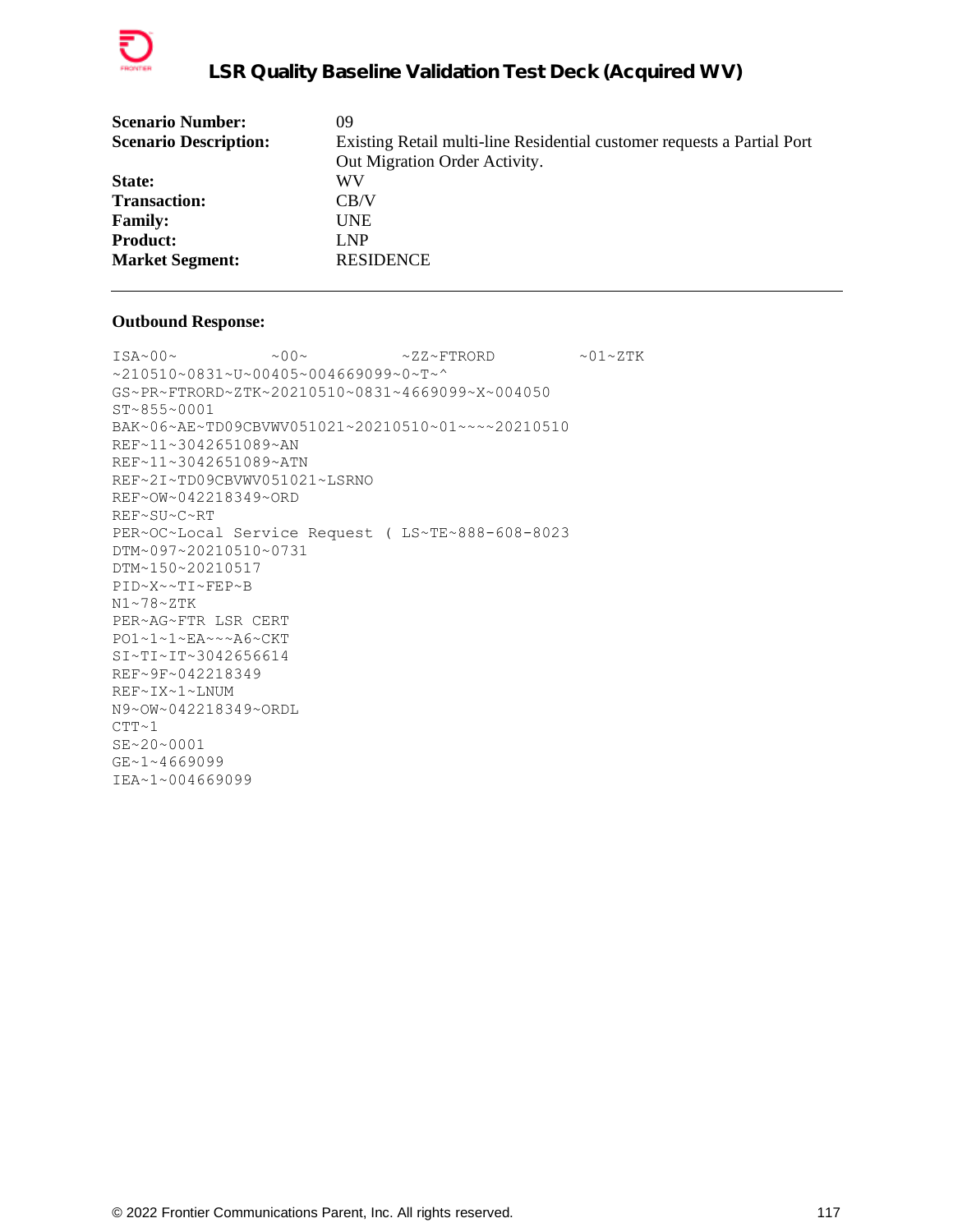

| <b>Scenario Number:</b>      | 10                                                                       |
|------------------------------|--------------------------------------------------------------------------|
| <b>Scenario Description:</b> | Existing Retail multi-line Business customer requests a Partial Port Out |
|                              | Migration Order Activity.                                                |
| State:                       | WV                                                                       |
| <b>Transaction:</b>          | CB/V                                                                     |
| <b>Family:</b>               | <b>UNE</b>                                                               |
| <b>Product:</b>              | LNP                                                                      |
| <b>Market Segment:</b>       | <b>BUSINESS</b>                                                          |

| <b>FORM</b> | <b>FIELD</b>     | <b>DATA</b> |
|-------------|------------------|-------------|
| <b>LSR</b>  | <b>CCNA</b>      | <b>ZTK</b>  |
|             | <b>PON</b>       |             |
|             | <b>VER</b>       |             |
|             | <b>LOCQTY</b>    | 1           |
|             | AN               | 3044729538  |
|             | <b>DDD</b>       |             |
|             | <b>RECTYP</b>    | <b>CB</b>   |
|             | <b>ACT</b>       | V           |
|             | <b>NNSP</b>      | 000Z        |
|             | <b>AGAUTH</b>    | Y           |
|             | <b>NPDI</b>      | D           |
|             | <b>INIT</b>      |             |
|             | <b>TELNO</b>     |             |
| EU          | LOCNUM           | 1           |
|             | <b>ZIP</b>       | 26201       |
| <b>NP</b>   | <b>NPQTY</b>     | 1           |
|             | <b>LOCNUM</b>    | 1           |
|             | <b>LNUM</b>      | 1           |
|             | <b>LNA</b>       | V           |
|             | <b>PORTEDNBR</b> | 3044729539  |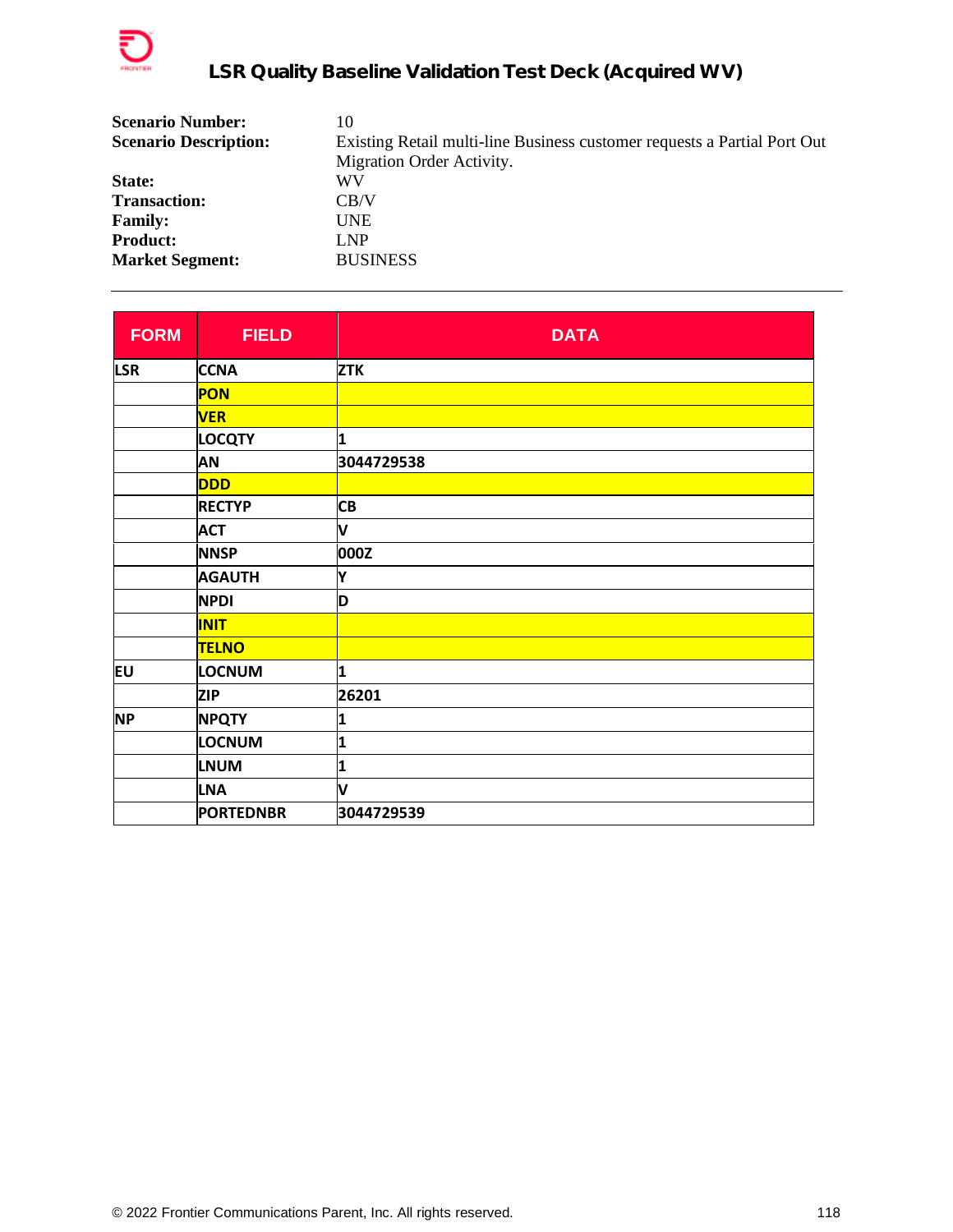

| <b>Scenario Number:</b>      | 10                                                                       |
|------------------------------|--------------------------------------------------------------------------|
| <b>Scenario Description:</b> | Existing Retail multi-line Business customer requests a Partial Port Out |
|                              | Migration Order Activity.                                                |
| State:                       | WV                                                                       |
| <b>Transaction:</b>          | CB/V                                                                     |
| <b>Family:</b>               | <b>UNE</b>                                                               |
| <b>Product:</b>              | LNP.                                                                     |
| <b>Market Segment:</b>       | <b>BUSINESS</b>                                                          |
|                              |                                                                          |

 $\verb|ISA~00~|~\verb|V|~|~\verb|V|~|~\verb|V|~|~\verb|V|~|~\verb|V|~|~\verb|V|~|~\verb|V|~|~\verb|V|~|~\verb|V|~|~\verb|V|~|~\verb|V|~|~\verb|V|~|~\verb|V|~|~\verb|V|~|~\verb|V|~|~\verb|V|~|~\verb|V|~|~\verb|V|~|~\verb|V|~|~\verb|V|~|~\verb|V|~|~\verb|V|~|~\verb|V|~|~\verb|V|~|~\verb|V|~|~\verb|V|~|~\verb$ ~210510~0823~U~00405~004668983~0~T~^ GS~PO~ZTK~FTRORD~20210510~0823~4668983~X~004050 ST~850~0001 BEG~00~SS~TD10CBVWV051021~01~20210510 REF~11~3044729538~AN PAM~EY~1~EA PAM~T5~1~EA DTM~097~20210510~0823 DTM~150~20210517 SI~TI~AA~V SI~TI~PD~D SI~TI~RE~CB PID~X~~TI~AO~Y N9~L1~ORI~LSR N1~78~ZTK PER~AG~INIT FTR LSR CERT~TE~8005551212 N1~NN~NNSP~42~000Z N1~IT~NONE N4~~~26201 REF~IX~1~LOCNUM PO1~1~1~EA~~~A6~SS SI~TI~IT~3044729539 SI~TI~SA~V REF~IX~1~LNUM REF~IX~1~LOCNUM  $CTT~1$ SE~26~0001 GE~1~4668983 IEA~1~004668983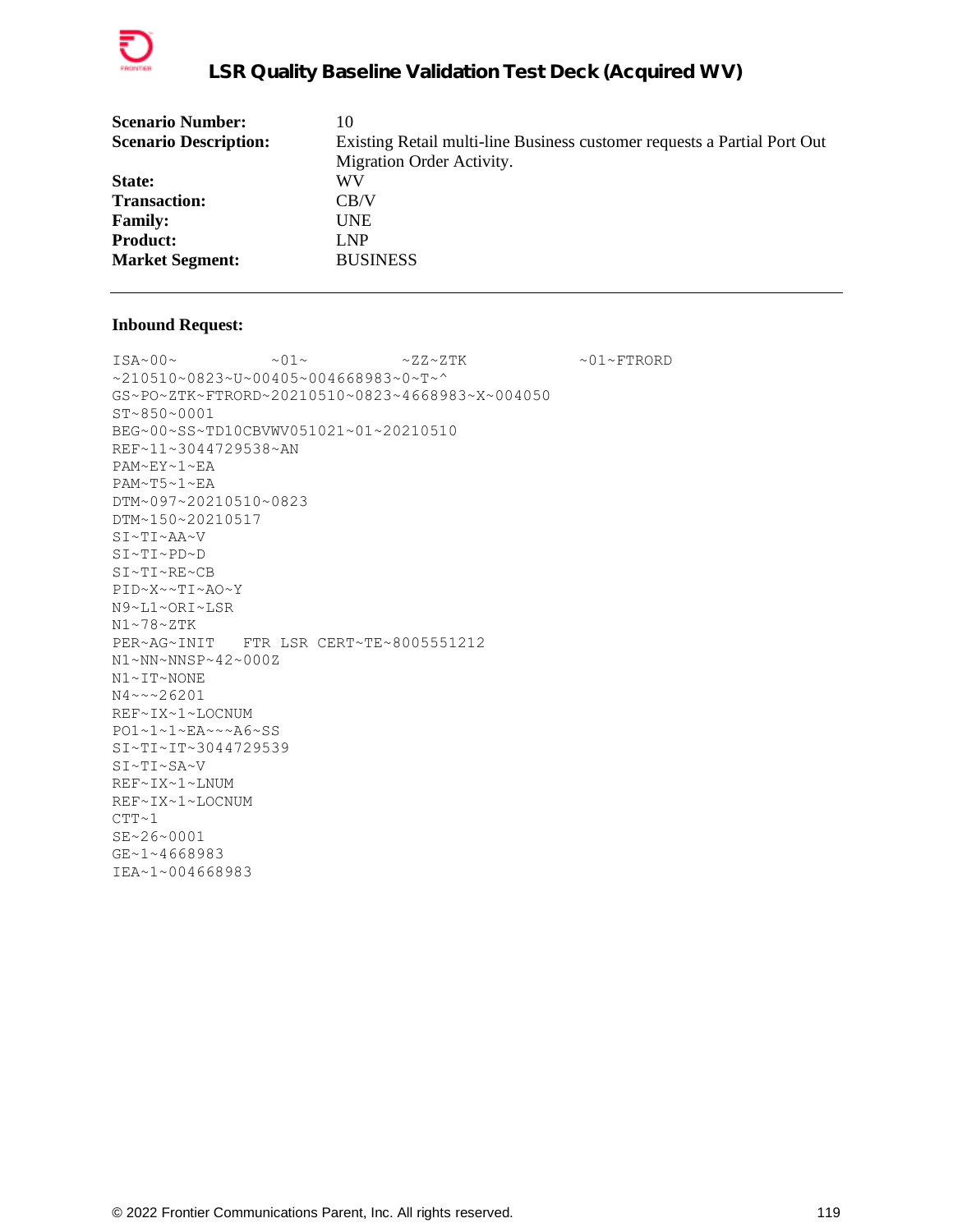

| <b>Scenario Number:</b>      | 10                                                                       |
|------------------------------|--------------------------------------------------------------------------|
| <b>Scenario Description:</b> | Existing Retail multi-line Business customer requests a Partial Port Out |
|                              | Migration Order Activity.                                                |
| State:                       | WV                                                                       |
| <b>Transaction:</b>          | CB/V                                                                     |
| <b>Family:</b>               | <b>UNE</b>                                                               |
| <b>Product:</b>              | LNP                                                                      |
| <b>Market Segment:</b>       | <b>BUSINESS</b>                                                          |
|                              |                                                                          |

```
ISA~00~\sim ~00~\sim ~00~\sim ~2Z~\sim FTRORD ~01~\sim ZTK
~210510~0829~U~00405~004669075~0~T~^
GS~PR~FTRORD~ZTK~20210510~0829~4669075~X~004050
ST~855~0001
BAK~06~AE~TD10CBVWV051021~20210510~01~~~~20210510
REF~11~3044729538~AN
REF~11~3044729538~ATN
REF~2I~TD10CBVWV051021~LSRNO
REF~OW~042218347~ORD
REF~SU~C~RT
PER~OC~Local Service Request ( LS~TE~888-608-8023
DTM~097~20210510~0729
DTM~150~20210517
PID~X~~TI~FEP~B
N1~78~ZTK
PER~AG~INIT FTR LSR CERT
PO1~1~1~EA~~~A6~CKT
SI~TI~IT~3044729539
REF~9F~042218347
REF~IX~1~LNUM
N9~OW~042218347~ORDL
CTT~1SE~20~0001
GE~1~4669075
IEA~1~004669075
```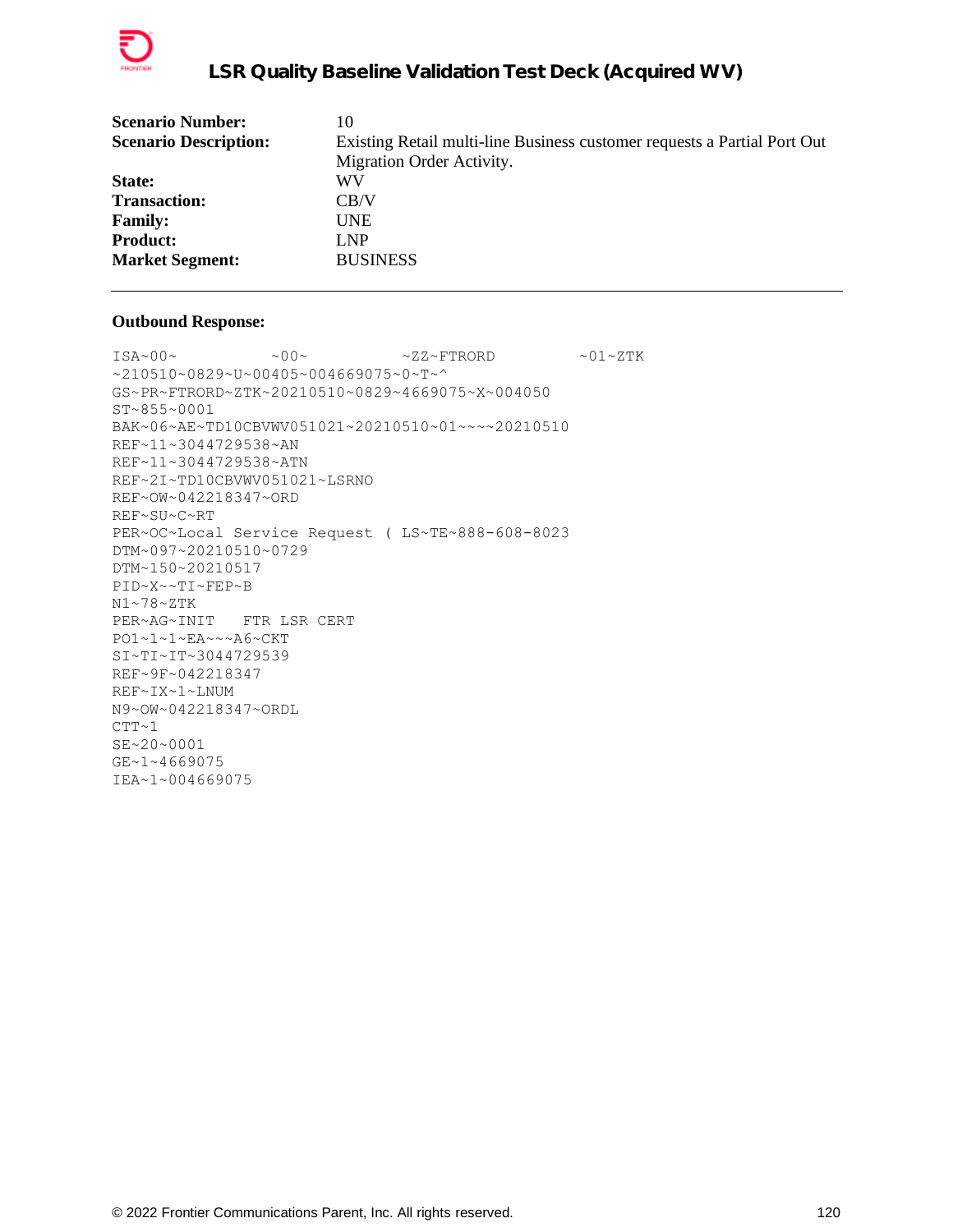

| <b>Scenario Number:</b>      | 11                                                                      |
|------------------------------|-------------------------------------------------------------------------|
| <b>Scenario Description:</b> | Existing Retail multi-line Residential customer requests a Partial Port |
|                              | Out Migration Order Activity.                                           |
| State:                       | WV                                                                      |
| <b>Transaction:</b>          | CB/V                                                                    |
| <b>Family:</b>               | <b>UNE</b>                                                              |
| <b>Product:</b>              | LNP                                                                     |
| <b>Market Segment:</b>       | <b>RESIDENCE</b>                                                        |

| <b>FORM</b> | <b>FIELD</b>     | <b>DATA</b>             |
|-------------|------------------|-------------------------|
| <b>LSR</b>  | <b>CCNA</b>      | <b>ZTK</b>              |
|             | PON              |                         |
|             | <b>VER</b>       |                         |
|             | <b>LOCQTY</b>    | 1                       |
|             | <b>AN</b>        | 3042330110              |
|             | <b>DDD</b>       |                         |
|             | <b>RECTYP</b>    | <b>CB</b>               |
|             | <b>ACT</b>       | V                       |
|             | <b>NNSP</b>      | 000Z                    |
|             | <b>AGAUTH</b>    | Υ                       |
|             | <b>NPDI</b>      | D                       |
|             | <b>INIT</b>      |                         |
|             | <b>TELNO</b>     |                         |
| lΕU         | <b>LOCNUM</b>    | 1                       |
|             | <b>ZIP</b>       | 26338                   |
| <b>NP</b>   | <b>NPQTY</b>     | 2                       |
|             | LOCNUM           | 1                       |
|             | <b>LNUM</b>      | 1                       |
|             | <b>LNA</b>       | V                       |
|             | <b>PORTEDNBR</b> | 3042330110              |
|             | LOCNUM           | 1                       |
|             | <b>LNUM</b>      | $\overline{\mathbf{2}}$ |
|             | <b>LNA</b>       | V                       |
|             | <b>PORTEDNBR</b> | 3042334825              |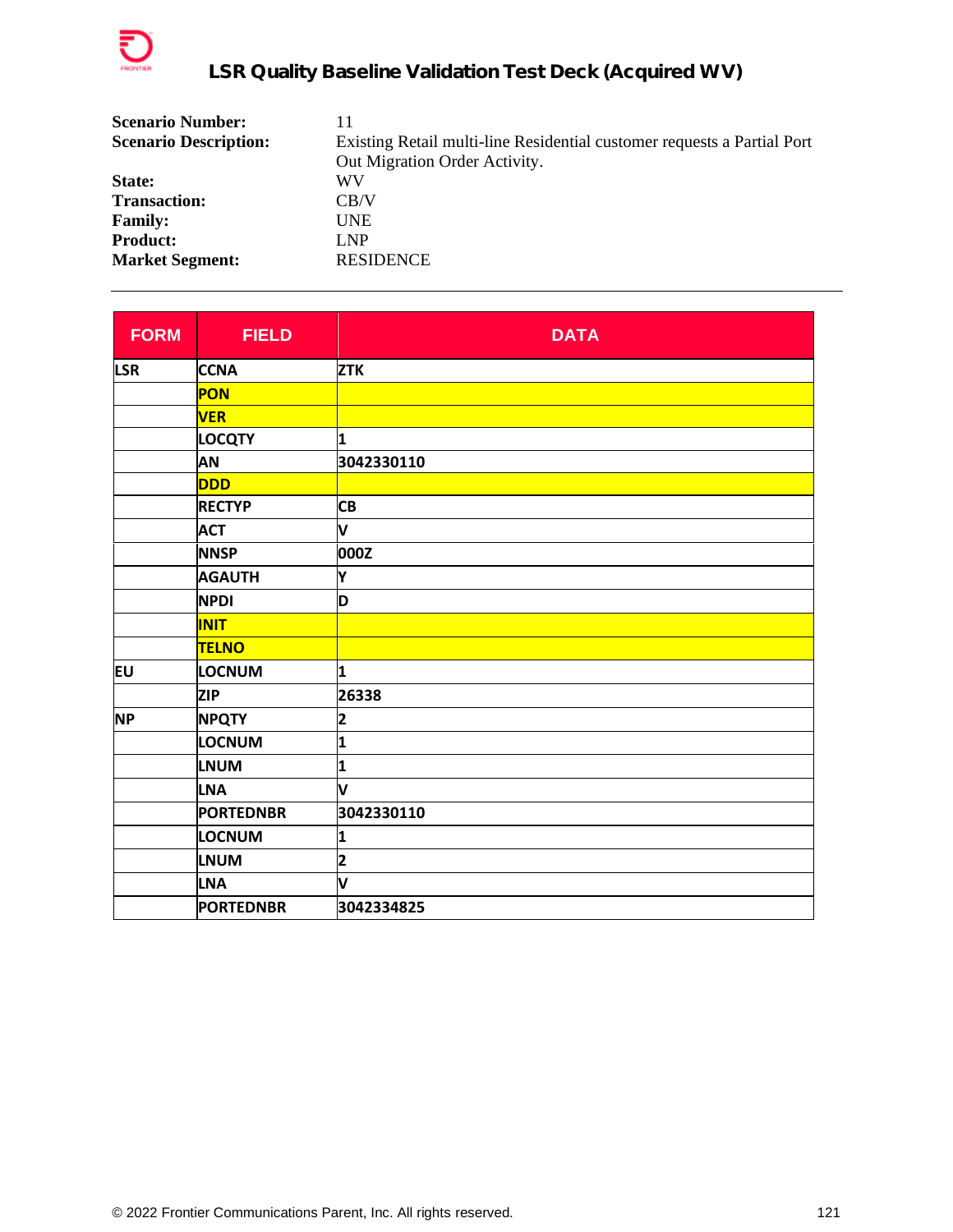

| <b>Scenario Number:</b>      | 11                                                                      |
|------------------------------|-------------------------------------------------------------------------|
| <b>Scenario Description:</b> | Existing Retail multi-line Residential customer requests a Partial Port |
|                              | Out Migration Order Activity.                                           |
| State:                       | WV                                                                      |
| <b>Transaction:</b>          | CB/V                                                                    |
| <b>Family:</b>               | <b>UNE</b>                                                              |
| <b>Product:</b>              | LNP                                                                     |
| <b>Market Segment:</b>       | <b>RESIDENCE</b>                                                        |
|                              |                                                                         |

 $\verb|ISA~00~|~\verb|V|~|~\verb|V|~|~\verb|V|~|~\verb|V|~|~\verb|V|~|~\verb|V|~|~\verb|V|~|~\verb|V|~|~\verb|V|~|~\verb|V|~|~\verb|V|~|~\verb|V|~|~\verb|V|~|~\verb|V|~|~\verb|V|~|~\verb|V|~|~\verb|V|~|~\verb|V|~|~\verb|V|~|~\verb|V|~|~\verb|V|~|~\verb|V|~|~\verb|V|~|~\verb|V|~|~\verb|V|~|~\verb|V|~|~\verb$ ~210510~0825~U~00405~004668997~0~T~^ GS~PO~ZTK~FTRORD~20210510~0825~4668997~X~004050 ST~850~0001 BEG~00~SS~TD11CBVWV051021~01~20210510 REF~11~3042330110~AN PAM~EY~2~EA PAM~T5~1~EA DTM~097~20210510~0825 DTM~150~20210517 SI~TI~AA~V SI~TI~PD~D SI~TI~RE~CB PID~X~~TI~AO~Y N9~L1~ORI~LSR N1~78~ZTK PER~AG~FTR LSR CERT~TE~8005551212 N1~NN~NNSP~42~000Z N1~IT~NONE N4~~WV~26338 REF~IX~1~LOCNUM PO1~1~1~EA~~~A6~SS SI~TI~IT~3042330110 SI~TI~SA~V REF~IX~1~LNUM REF~IX~1~LOCNUM PO1~2~1~EA~~~A6~SS SI~TI~IT~3042334825 SI~TI~SA~V REF~IX~2~LNUM REF~IX~1~LOCNUM  $CTT~2$ SE~31~0001 GE~1~4668997 IEA~1~004668997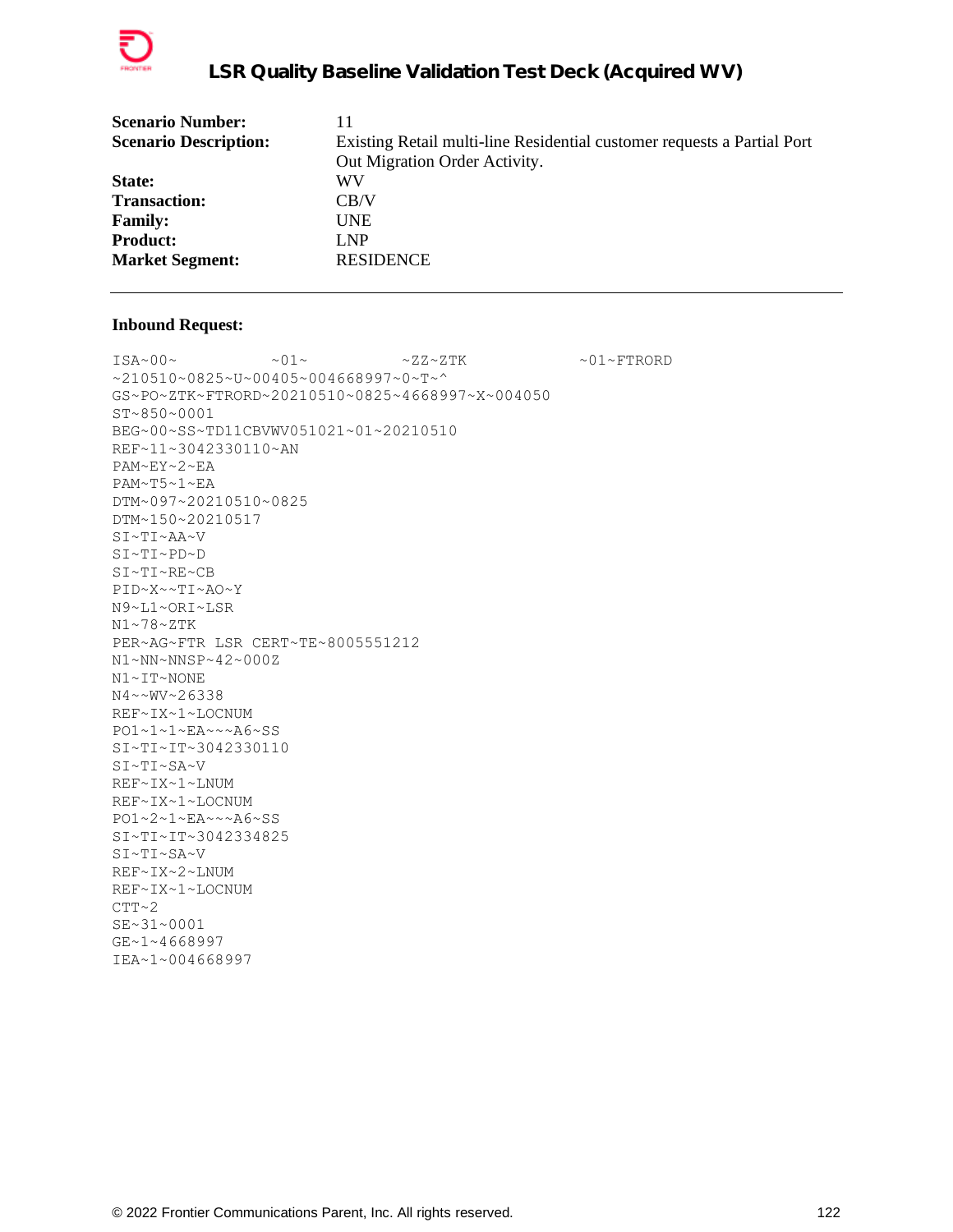

| <b>Scenario Number:</b>      | 11                                                                      |
|------------------------------|-------------------------------------------------------------------------|
| <b>Scenario Description:</b> | Existing Retail multi-line Residential customer requests a Partial Port |
|                              | Out Migration Order Activity.                                           |
| State:                       | WV                                                                      |
| <b>Transaction:</b>          | CB/V                                                                    |
| <b>Family:</b>               | <b>UNE</b>                                                              |
| <b>Product:</b>              | LNP                                                                     |
| <b>Market Segment:</b>       | <b>RESIDENCE</b>                                                        |
|                              |                                                                         |

```
\text{ISA}\sim00\sim \sim00\sim \sim ZZ~FTRORD \sim01\simZTK
~210510~0829~U~00405~004669063~0~T~^
GS~PR~FTRORD~ZTK~20210510~0829~4669063~X~004050
ST~855~0001
BAK~06~AE~TD11CBVWV051021~20210510~01~~~~20210510
REF~11~3042330110~AN
REF~11~3042330110~ATN
REF~2I~TD11CBVWV051021~LSRNO
REF~OW~042218344~ORD
REF~SU~C~RT
PER~OC~Local Service Request ( LS~TE~888-608-8023
DTM~097~20210510~0729
DTM~150~20210517
PID~X~~TI~FEP~B
N1~78~ZTK
PER~AG~FTR LSR CERT
PO1~1~1~EA~~~A6~CKT
SI~TI~IT~3042334825
REF~9F~042218344
REF~IX~1~LNUM
N9~OW~042218344~ORDL
PO1~2~1~EA~~~A6~CKT
SI~TI~IT~3042330110
REF~9F~042218344
REF~IX~2~LNUM
N9~OW~042218345~ORDL
PO1~3~1~EA~~~A6~CKT
SI~TI~ND~3042335116
REF~IX~2~LNUM
N9~OW~042218346~ORDL
CTT~3SE~29~0001
GE~1~4669063
IEA~1~004669063
```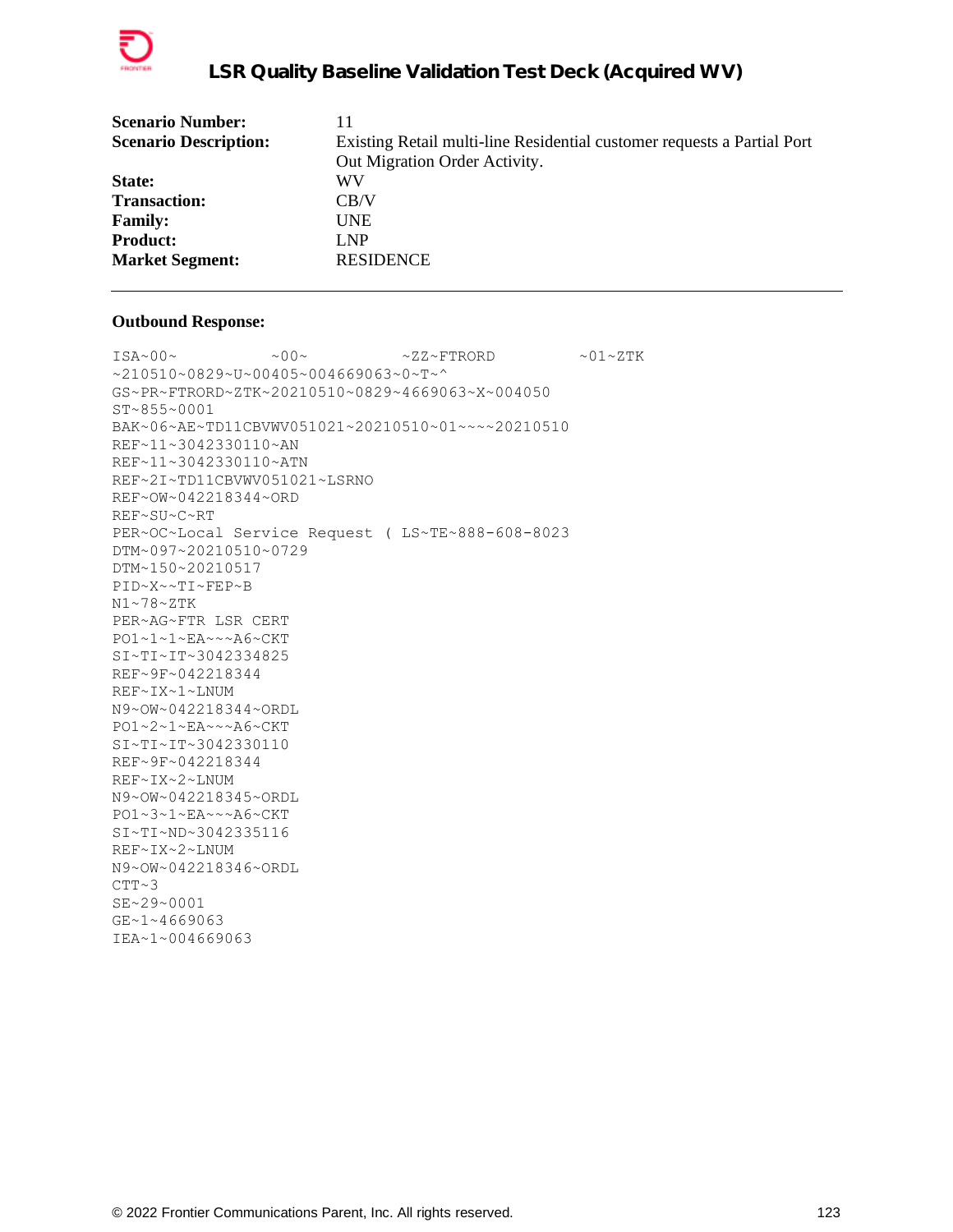

| <b>Scenario Number:</b>      | 12                                                                       |
|------------------------------|--------------------------------------------------------------------------|
| <b>Scenario Description:</b> | Existing Retail multi-line Business customer requests a Partial Port Out |
|                              | Migration Order Activity.                                                |
| State:                       | WV                                                                       |
| <b>Transaction:</b>          | CB/V                                                                     |
| <b>Family:</b>               | <b>UNE</b>                                                               |
| <b>Product:</b>              | LNP                                                                      |
| <b>Market Segment:</b>       | <b>BUSINESS</b>                                                          |

| <b>FORM</b> | <b>FIELD</b>     | <b>DATA</b> |
|-------------|------------------|-------------|
| <b>LSR</b>  | <b>CCNA</b>      | <b>ZTK</b>  |
|             | PON              |             |
|             | <b>VER</b>       |             |
|             | <b>LOCQTY</b>    | 1           |
|             | AN               | 3044752975  |
|             | <b>DDD</b>       |             |
|             | <b>RECTYP</b>    | <b>CB</b>   |
|             | <b>ACT</b>       | V           |
|             | <b>NNSP</b>      | 000Z        |
|             | <b>AGAUTH</b>    | Y           |
|             | <b>NPDI</b>      | D           |
|             | <b>INIT</b>      |             |
|             | <b>TELNO</b>     |             |
| Eυ          | <b>LOCNUM</b>    | 1           |
|             | <b>ZIP</b>       | 26201       |
| <b>NP</b>   | <b>NPQTY</b>     | 2           |
|             | LOCNUM           | 1           |
|             | <b>LNUM</b>      | 1           |
|             | <b>LNA</b>       | V           |
|             | <b>PORTEDNBR</b> | 3044752975  |
|             | LOCNUM           | 1           |
|             | <b>LNUM</b>      | 2           |
|             | <b>LNA</b>       | V           |
|             | <b>PORTEDNBR</b> | 3044752974  |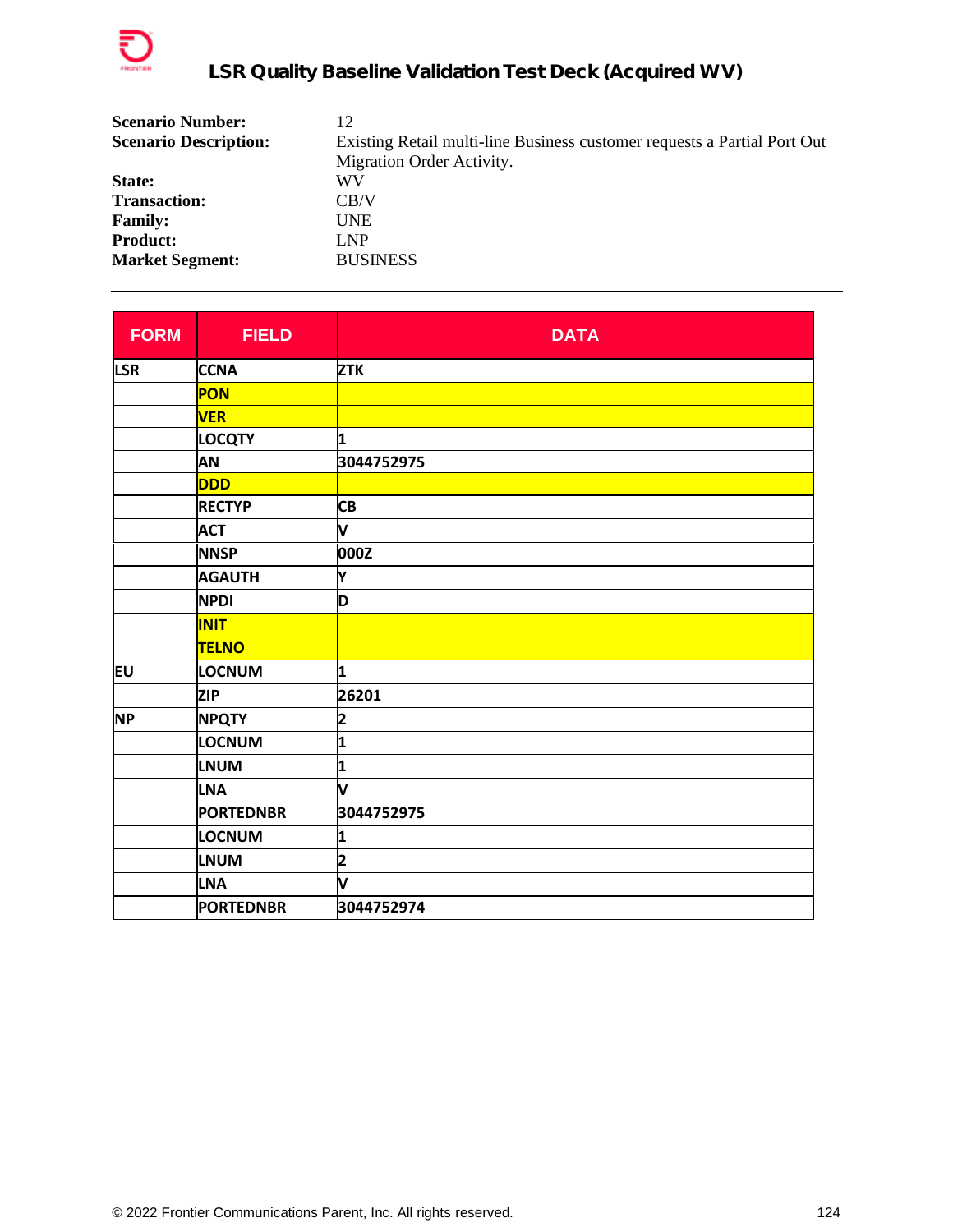

| <b>Scenario Number:</b>      | 12                                                                       |
|------------------------------|--------------------------------------------------------------------------|
| <b>Scenario Description:</b> | Existing Retail multi-line Business customer requests a Partial Port Out |
|                              | Migration Order Activity.                                                |
| State:                       | WV                                                                       |
| <b>Transaction:</b>          | CB/V                                                                     |
| <b>Family:</b>               | <b>UNE</b>                                                               |
| <b>Product:</b>              | LNP.                                                                     |
| <b>Market Segment:</b>       | <b>BUSINESS</b>                                                          |
|                              |                                                                          |

 $\verb|ISA~00~|~\verb|V|~|~\verb|V|~|~\verb|V|~|~\verb|V|~|~\verb|V|~|~\verb|V|~|~\verb|V|~|~\verb|V|~|~\verb|V|~|~\verb|V|~|~\verb|V|~|~\verb|V|~|~\verb|V|~|~\verb|V|~|~\verb|V|~|~\verb|V|~|~\verb|V|~|~\verb|V|~|~\verb|V|~|~\verb|V|~|~\verb|V|~|~\verb|V|~|~\verb|V|~|~\verb|V|~|~\verb|V|~|~\verb|V|~|~\verb$ ~210510~0826~U~00405~004669011~0~T~^ GS~PO~ZTK~FTRORD~20210510~0826~4669011~X~004050 ST~850~0001 BEG~00~SS~TD12CBVWV051021~01~20210510 REF~11~3044752975~AN PAM~EY~2~EA PAM~T5~1~EA DTM~097~20210510~0826 DTM~150~20210517 SI~TI~AA~V SI~TI~PD~D SI~TI~RE~CB PID~X~~TI~AO~Y N1~78~ZTK PER~AG~FTR LSR CERT~TE~8005551212 N1~NN~NNSP~42~000Z N1~IT~NONE N4~~WV~26201 REF~IX~1~LOCNUM PO1~1~1~EA~~~A6~SS SI~TI~IT~3044752975 SI~TI~SA~V REF~IX~1~LNUM REF~IX~1~LOCNUM PO1~2~1~EA~~~A6~SS SI~TI~IT~3044752974 SI~TI~SA~V REF~IX~2~LNUM REF~IX~1~LOCNUM  $CTT~2$ SE~29~0001 GE~1~4669011 IEA~1~004669011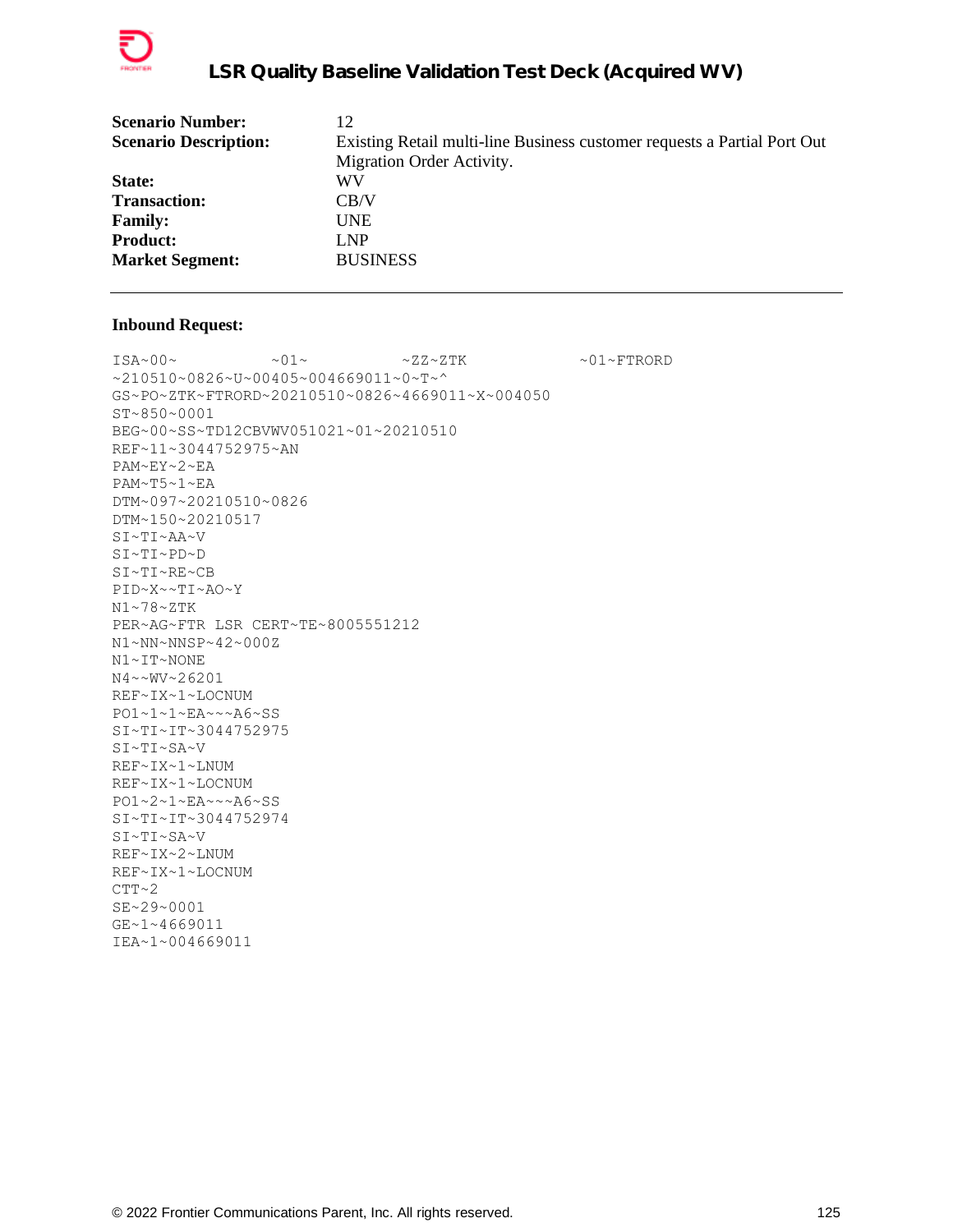

| <b>Scenario Number:</b>      | 12                                                                       |
|------------------------------|--------------------------------------------------------------------------|
| <b>Scenario Description:</b> | Existing Retail multi-line Business customer requests a Partial Port Out |
|                              | Migration Order Activity.                                                |
| State:                       | WV                                                                       |
| <b>Transaction:</b>          | CB/V                                                                     |
| <b>Family:</b>               | <b>UNE</b>                                                               |
| <b>Product:</b>              | LNP                                                                      |
| <b>Market Segment:</b>       | <b>BUSINESS</b>                                                          |
|                              |                                                                          |

```
\text{ISA}\sim00\sim \sim00\sim \sim ZZ~FTRORD \sim01\simZTK
~210510~0828~U~00405~004669051~0~T~^
GS~PR~FTRORD~ZTK~20210510~0828~4669051~X~004050
ST~855~0001
BAK~06~AE~TD12CBVWV051021~20210510~01~~~~20210510
REF~11~3044752975~AN
REF~11~3044752975~ATN
REF~2I~TD12CBVWV051021~LSRNO
REF~OW~042218342~ORD
REF~SU~C~RT
PER~OC~Local Service Request ( LS~TE~888-608-8023
DTM~097~20210510~0728
DTM~150~20210517
PID~X~~TI~FEP~B
N1~78~ZTK
PER~AG~FTR LSR CERT
PO1~1~1~EA~~~A6~CKT
SI~TI~IT~3044752974
REF~9F~042218342
REF~IX~1~LNUM
N9~OW~042218342~ORDL
PO1~2~1~EA~~~A6~CKT
SI~TI~IT~3044752975
REF~9F~042218342
REF~IX~2~LNUM
N9~OW~042218343~ORDL
CTT~2SE~25~0001
GE~1~4669051
IEA~1~004669051
```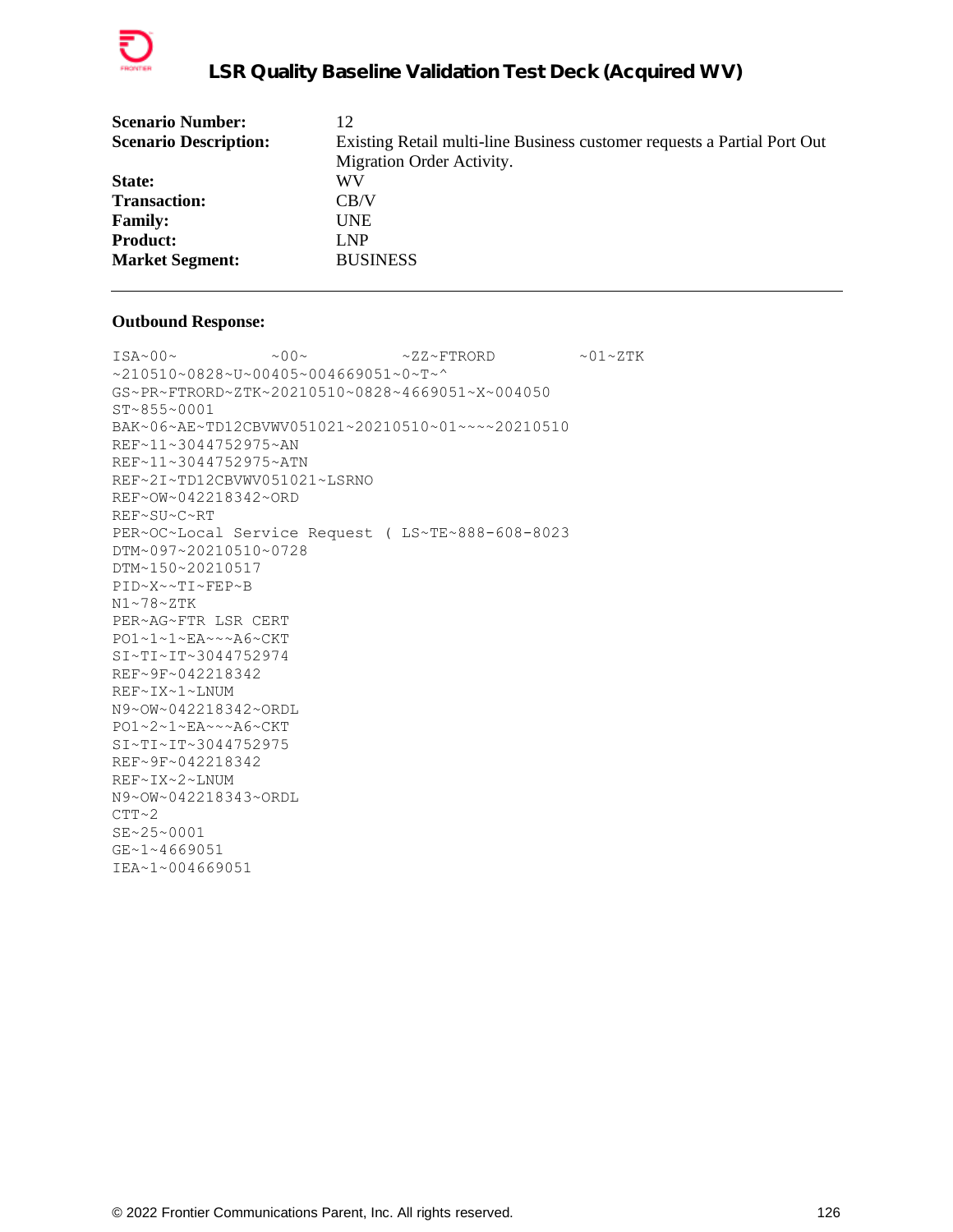

| <b>Scenario Number:</b>      | 13                                                                   |
|------------------------------|----------------------------------------------------------------------|
| <b>Scenario Description:</b> | Existing Retail Residential customer migrates as specified to a CLEC |
|                              | providing Platform POTS service.                                     |
| State:                       | WV                                                                   |
| <b>Transaction:</b>          | DB/V                                                                 |
| <b>Family:</b>               | UNE-P (Platform)                                                     |
| <b>Product:</b>              | <b>POTS</b>                                                          |
| <b>Market Segment:</b>       | <b>RESIDENCE</b>                                                     |

| <b>FORM</b> | <b>FIELD</b>  | <b>DATA</b>          |
|-------------|---------------|----------------------|
| <b>LSR</b>  | <b>CCNA</b>   | <b>ZTK</b>           |
|             | PON           |                      |
|             | <b>VER</b>    |                      |
|             | <b>LOCQTY</b> | 1                    |
|             | <b>DDD</b>    |                      |
|             | <b>REQTYP</b> | <b>DB</b>            |
|             | <b>ACT</b>    | V                    |
|             | <b>AGAUTH</b> | Υ                    |
|             | <b>TOS</b>    | $2BF-$               |
|             | <b>INIT</b>   |                      |
|             | <b>TELNO</b>  |                      |
| EU          | LOCNUM        | 1                    |
|             | <b>NAME</b>   | <b>CLEC CUSTOMER</b> |
|             | <b>AFT</b>    | N                    |
|             | <b>SANO</b>   | 17                   |
|             | <b>SASN</b>   | <b>HEARNLEE</b>      |
|             | <b>SATH</b>   | <b>PL</b>            |
|             | <b>CITY</b>   | <b>WHEELING</b>      |
|             | <b>STATE</b>  | <b>WV</b>            |
|             | <b>ZIP</b>    | 26003                |
|             | <b>ELT</b>    | A                    |
|             | <b>EATN</b>   | 3042336169           |
| <b>PS</b>   | <b>PQTY</b>   | 1                    |
|             | LOCNUM        | 1                    |
|             | <b>LNUM</b>   | 1                    |
|             | <b>LNA</b>    | V                    |
|             | <b>LTOS</b>   | $-D-$                |
|             | <b>TNS</b>    | 3042336169           |
|             | <b>PIC</b>    | <b>NONE</b>          |
|             | <b>LPIC</b>   | <b>NONE</b>          |
|             | <b>BA</b>     | Α                    |
|             | <b>BLOCK</b>  | A                    |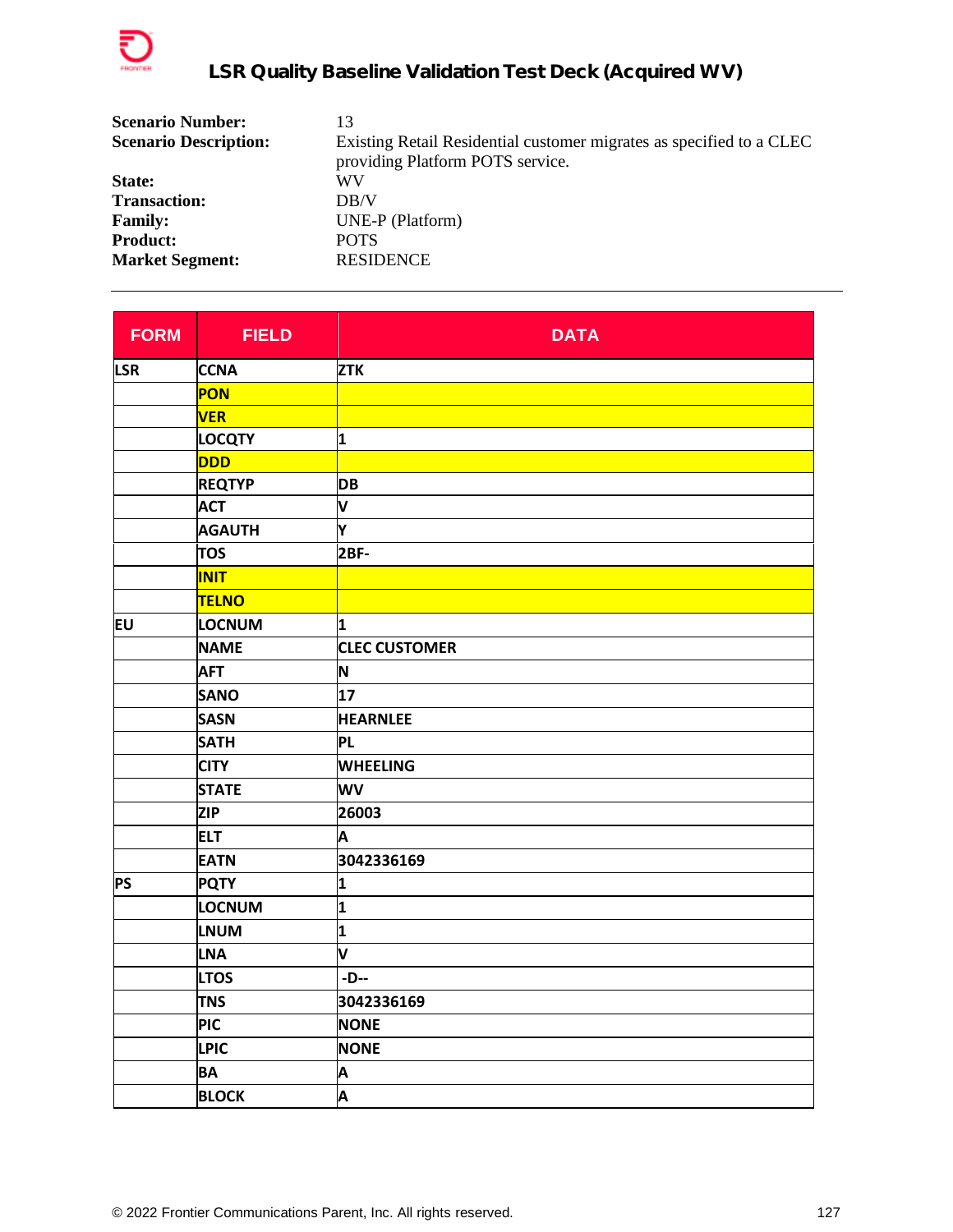

| <b>Scenario Number:</b>      | 13                                                                   |
|------------------------------|----------------------------------------------------------------------|
| <b>Scenario Description:</b> | Existing Retail Residential customer migrates as specified to a CLEC |
|                              | providing Platform POTS service.                                     |
| State:                       | WV                                                                   |
| <b>Transaction:</b>          | DB/V                                                                 |
| <b>Family:</b>               | UNE-P (Platform)                                                     |
| <b>Product:</b>              | <b>POTS</b>                                                          |
| <b>Market Segment:</b>       | <b>RESIDENCE</b>                                                     |
|                              |                                                                      |

 $\verb|ISA~00~|~\verb|V|~|~\verb|V|~|~\verb|V|~|~\verb|V|~|~\verb|V|~|~\verb|V|~|~\verb|V|~|~\verb|V|~|~\verb|V|~|~\verb|V|~|~\verb|V|~|~\verb|V|~|~\verb|V|~|~\verb|V|~|~\verb|V|~|~\verb|V|~|~\verb|V|~|~\verb|V|~|~\verb|V|~|~\verb|V|~|~\verb|V|~|~\verb|V|~|~\verb|V|~|~\verb|V|~|~\verb|V|~|~\verb|V|~|~\verb$ ~210510~0827~U~00405~004669037~0~T~^ GS~PO~ZTK~FTRORD~20210510~0827~4669037~X~004050 ST~850~0001 BEG~00~SS~TD13DBVWV051021~01~20210510 REF~11~3042336169~EATN PAM~TO~1~UC PAM~T5~1~EA DTM~097~20210510~0827 DTM~150~20210517 SI~TI~AA~V SI~TI~RE~DB SI~TI~TY~2BF-PID~X~~TI~BP~A PID~X~~TI~AO~Y N1~78~ZTK PER~AG~FTR LSR CERT~TE~8005551212 N1~IT~Customer, CLEC N4~~WV~26003 NX2~01~17 NX2~02~Hearnlee NX2~07~Wheeling NX2~62~Pl REF~IX~1~LOCNUM SI~TI~AF~N PO1~1~1~EA~~~A6~SS SI~TI~SA~V~TN~3042336169 SI~TI~TY~-D-- REF~IX~1~LNUM REF~IX~1~LOCNUM N1~8V~~41~NONE N1~P9~~41~NONE SLN~1~1~A~1~EA SI~TI~BB~A~TB~A  $CTT-1$ SE~33~0001 GE~1~4669037 IEA~1~004669037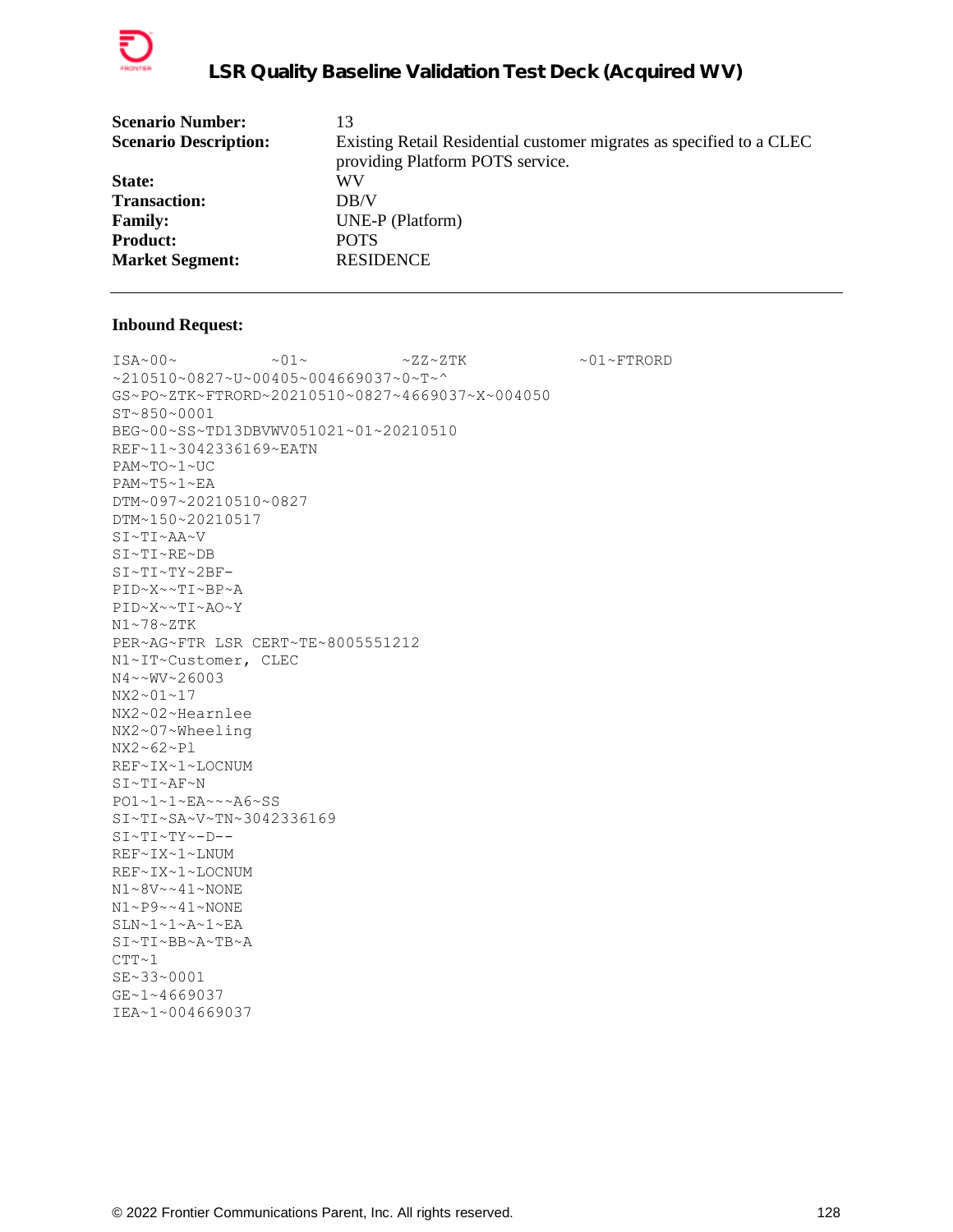

| <b>Scenario Number:</b>      | 13                                                                   |
|------------------------------|----------------------------------------------------------------------|
| <b>Scenario Description:</b> | Existing Retail Residential customer migrates as specified to a CLEC |
|                              | providing Platform POTS service.                                     |
| State:                       | WV                                                                   |
| <b>Transaction:</b>          | DR/V                                                                 |
| <b>Family:</b>               | UNE-P (Platform)                                                     |
| <b>Product:</b>              | <b>POTS</b>                                                          |
| <b>Market Segment:</b>       | <b>RESIDENCE</b>                                                     |
|                              |                                                                      |

 $\texttt{ISA~00~}\sim$   $\sim$   $\texttt{00~}\sim$   $\sim$   $\texttt{02~}\sim$   $\texttt{FFRORD}$   $\sim$   $\texttt{01~}\sim$   $\texttt{2TK}$  $~10510~0832~$ V $~00405~004669111~$ GS~PR~FTRORD~ZTK~20210510~0832~4669111~X~004050 ST~855~0001 BAK~06~AE~TD13DBVWV051021~20210510~01~~~~20210510 REF~11~3042336169~AN REF~11~3042336169~ATN REF~2I~TD13DBVWV051021~LSRNO REF~OW~042218350~ORD REF~SU~C~RT PER~OC~Local Service Request ( LS~TE~888-608-8023 DTM~097~20210510~0732 DTM~150~20210517 PID~X~~TI~FEP~B N1~78~ZTK PER~AG~FTR LSR CERT PO1~1~1~EA~~~A6~CKT SI~TI~TN~3042336169 SI~TI~IT~3042336169 REF~9F~042218350 REF~IX~1~LNUM N9~OW~042218350~ORDL PO1~2~1~EA~~~A6~CKT SI~TI~TN~3042336169 REF~IX~1~LNUM N9~OW~042218351~ORDL PO1~3~1~EA~~~A6~DIR PAM~GZ~1~EA REF~OW~042218350~DLORD REF~4N~D~DBI1 DTM~050~20210510 SLN~3~1~A~1~EA SI~TI~LN~3042336169 N1~DH~NONE IN2~05~CustXM0N8 Subscriber N3~17 Hearnlee Pl Wheeling WV26003 PO1~4~1~EA~~~A6~DIR PAM~GZ~1~EA REF~OW~042218351~DLORD REF~4N~D~DBI1 DTM~050~20210510  $SLN-4$ ~ $1$ ~ $A$ ~ $1$ ~ $EA$ SI~TI~LN~3042336169 N1~DH~NONE IN2~05~CustXM0N8 Subscriber N3~17 Hearnlee Pl Wheeling WV26003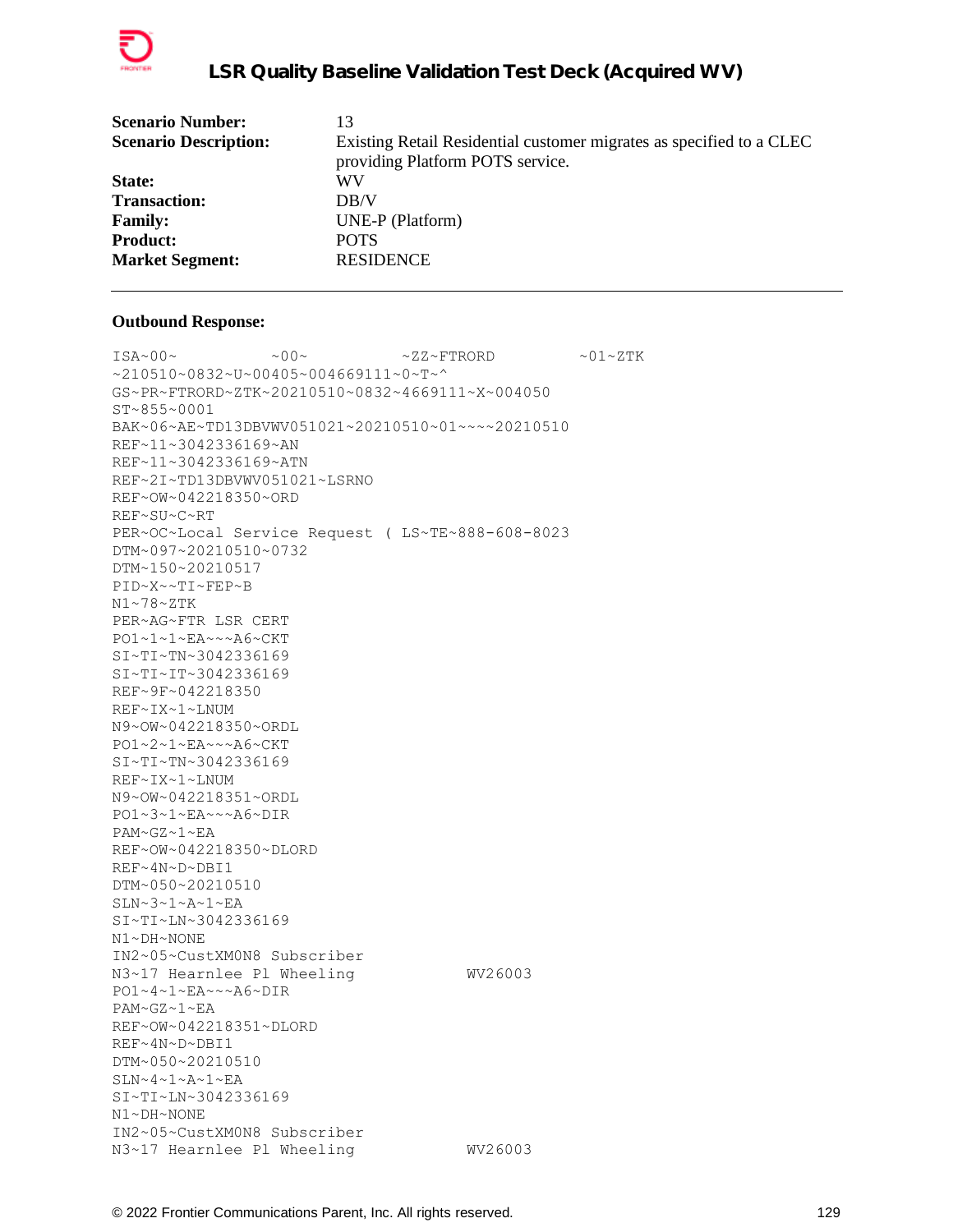

**LSR Quality Baseline Validation Test Deck (Acquired WV)**

 $CTT~ 4$ SE~45~0001 GE~1~4669111 IEA~1~004669111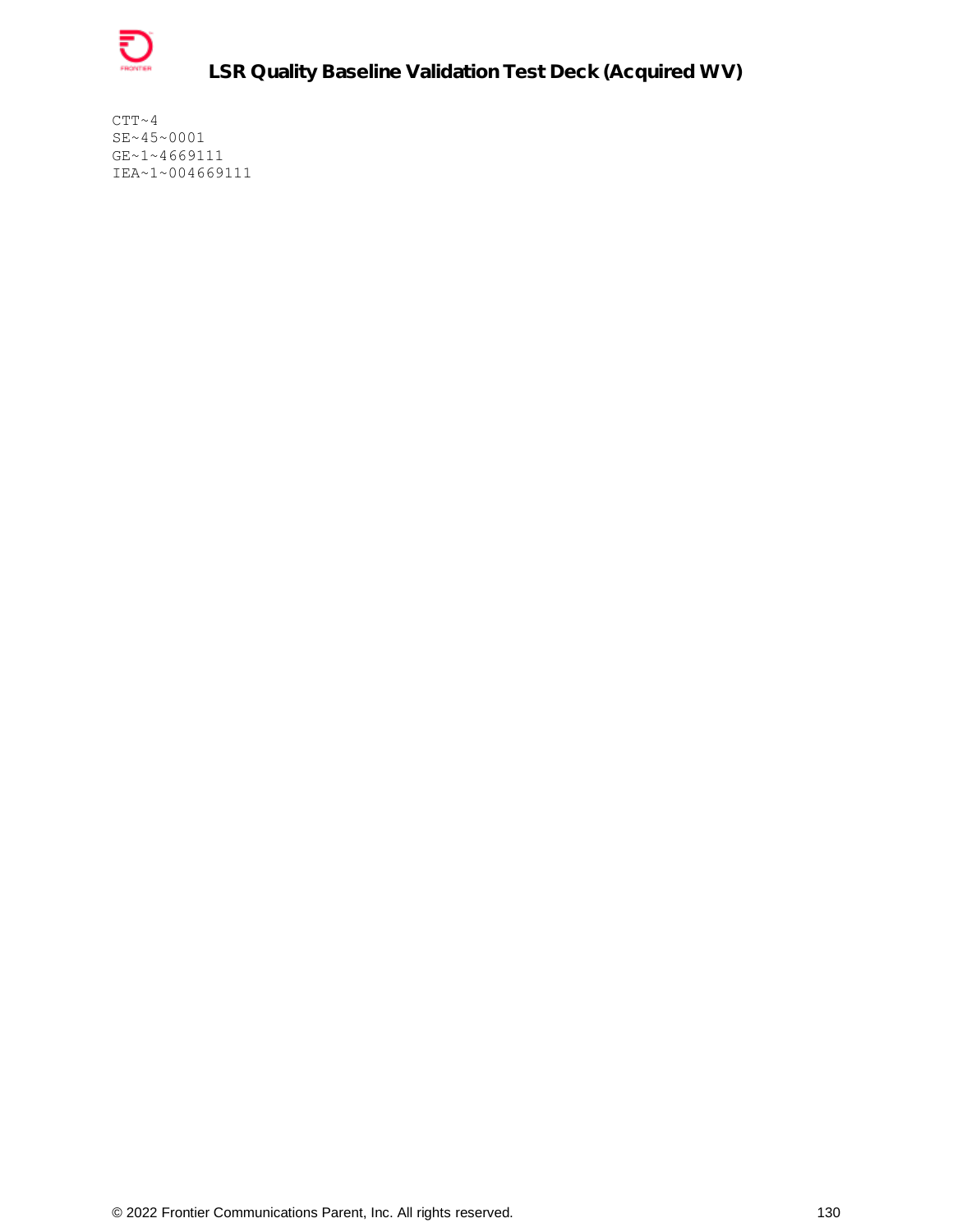

| <b>Scenario Number:</b>      | 14                                                           |
|------------------------------|--------------------------------------------------------------|
| <b>Scenario Description:</b> | New CLEC Business customer orders a single Platform service. |
| State:                       | WV                                                           |
| <b>Transaction:</b>          | DB/N                                                         |
| <b>Family:</b>               | UNE-P (Platform)                                             |
| <b>Product:</b>              | <b>POTS</b>                                                  |
| <b>Market Segment:</b>       | <b>BUSINESS</b>                                              |

| <b>FORM</b>                                                                  | <b>FIELD</b>  | <b>DATA</b>             |
|------------------------------------------------------------------------------|---------------|-------------------------|
| <b>LSR</b>                                                                   | <b>CCNA</b>   | <b>ZTK</b>              |
|                                                                              | PON           |                         |
|                                                                              | <b>VER</b>    |                         |
|                                                                              | <b>LOCQTY</b> | 1                       |
|                                                                              | <b>ATN</b>    | 3042581047              |
|                                                                              | DDD           |                         |
|                                                                              | <b>REQTYP</b> | <b>DB</b>               |
|                                                                              | <b>ACT</b>    | N                       |
|                                                                              | <b>AGAUTH</b> | Υ                       |
|                                                                              | <b>TOS</b>    | 1BM-                    |
|                                                                              | <b>INIT</b>   |                         |
|                                                                              | <b>TELNO</b>  |                         |
|                                                                              | <b>IMPCON</b> |                         |
|                                                                              | <b>TELNO</b>  |                         |
| EU<br><b>AFT</b><br><b>SANO</b><br><b>SASN</b><br><b>SATH</b><br><b>CITY</b> | LOCNUM        | 1                       |
|                                                                              | <b>NAME</b>   | <b>PLATFORM TEST</b>    |
|                                                                              |               | N                       |
|                                                                              |               | 4492                    |
|                                                                              |               | <b>SPOHRS</b>           |
|                                                                              |               | <b>RD</b>               |
|                                                                              |               | <b>BERKELEY SPRINGS</b> |
|                                                                              | <b>STATE</b>  | WV                      |
|                                                                              | <b>ZIP</b>    | 25411                   |
|                                                                              | <b>LCON</b>   | <b>LOCAL REP</b>        |
|                                                                              | <b>TELNO</b>  | 8005551212              |
| <b>PS</b>                                                                    | <b>PQTY</b>   | 1                       |
|                                                                              | <b>LOCNUM</b> | 1                       |
|                                                                              | <b>LNUM</b>   | 1                       |
|                                                                              | <b>LNA</b>    | N                       |
|                                                                              | <b>LTOS</b>   | $-1-$                   |
|                                                                              | <b>TNS</b>    | 3042581047              |
|                                                                              | <b>PIC</b>    | <b>NONE</b>             |
|                                                                              | <b>LPIC</b>   | <b>NONE</b>             |
|                                                                              | <b>BA</b>     | Α                       |
|                                                                              | <b>BLOCK</b>  | $\overline{\mathsf{P}}$ |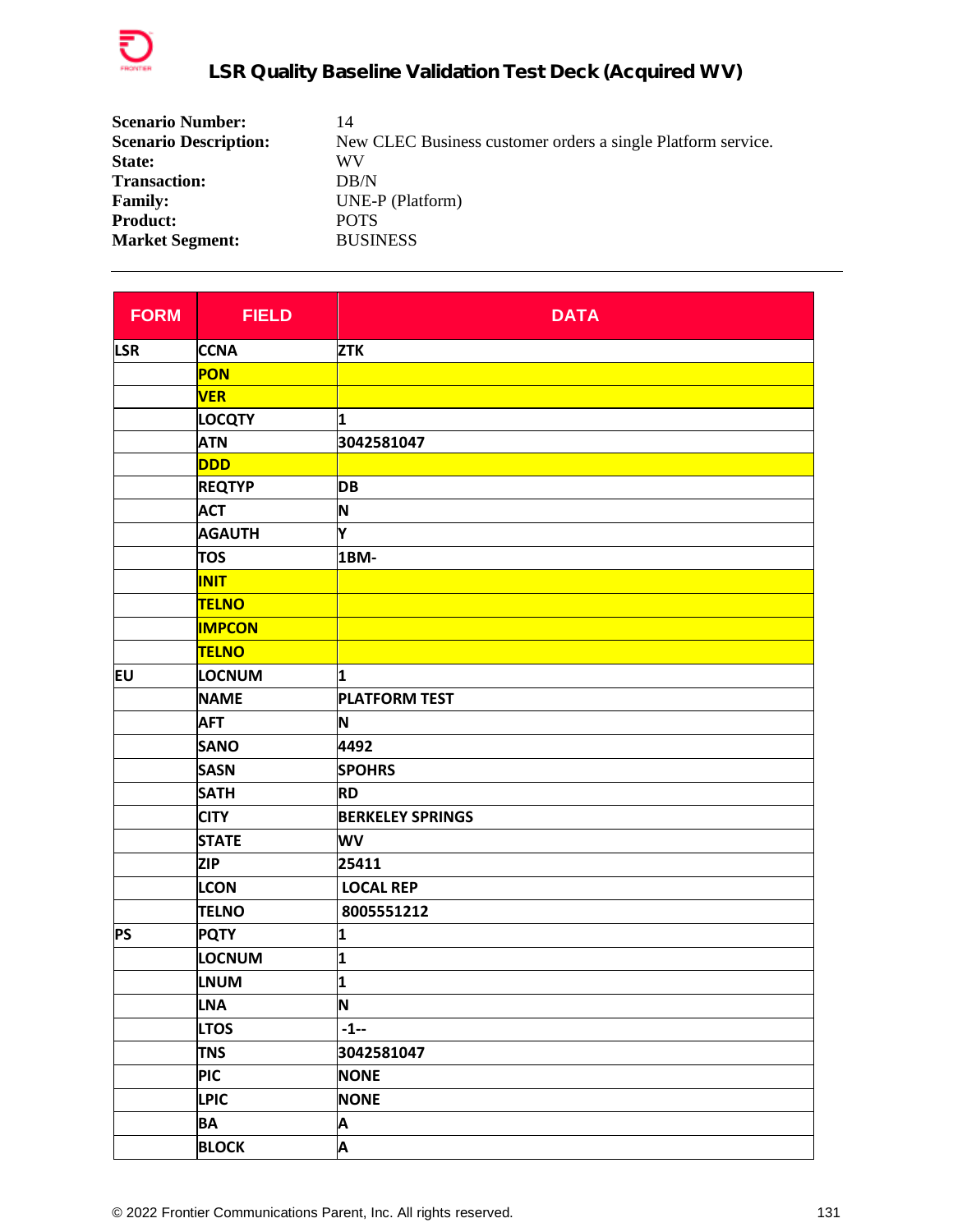

# **LSR Quality Baseline Validation Test Deck (Acquired WV)**

| <b>FORM</b> | <b>FIELD</b>    | <b>DATA</b> |
|-------------|-----------------|-------------|
| <b>DL</b>   | <b>LACT</b>     | IN          |
|             | <b>RTY</b>      | <b>LML</b>  |
|             | <b>LTY</b>      | 1           |
|             | <b>STYC</b>     | <b>SL</b>   |
|             | <b>MTN</b>      | 3042581047  |
|             | <b>LTN</b>      | 3042581047  |
|             | <b>LEX</b>      | 304258      |
|             | <b>LNLN</b>     | <b>Test</b> |
|             | <b>LNFN</b>     | Platform    |
|             | ADI             | O           |
|             | <b>YPHV</b>     | <b>NONE</b> |
|             | <b>DIRTYP</b>   | Y           |
|             | <b>DIRQTYNC</b> | 1           |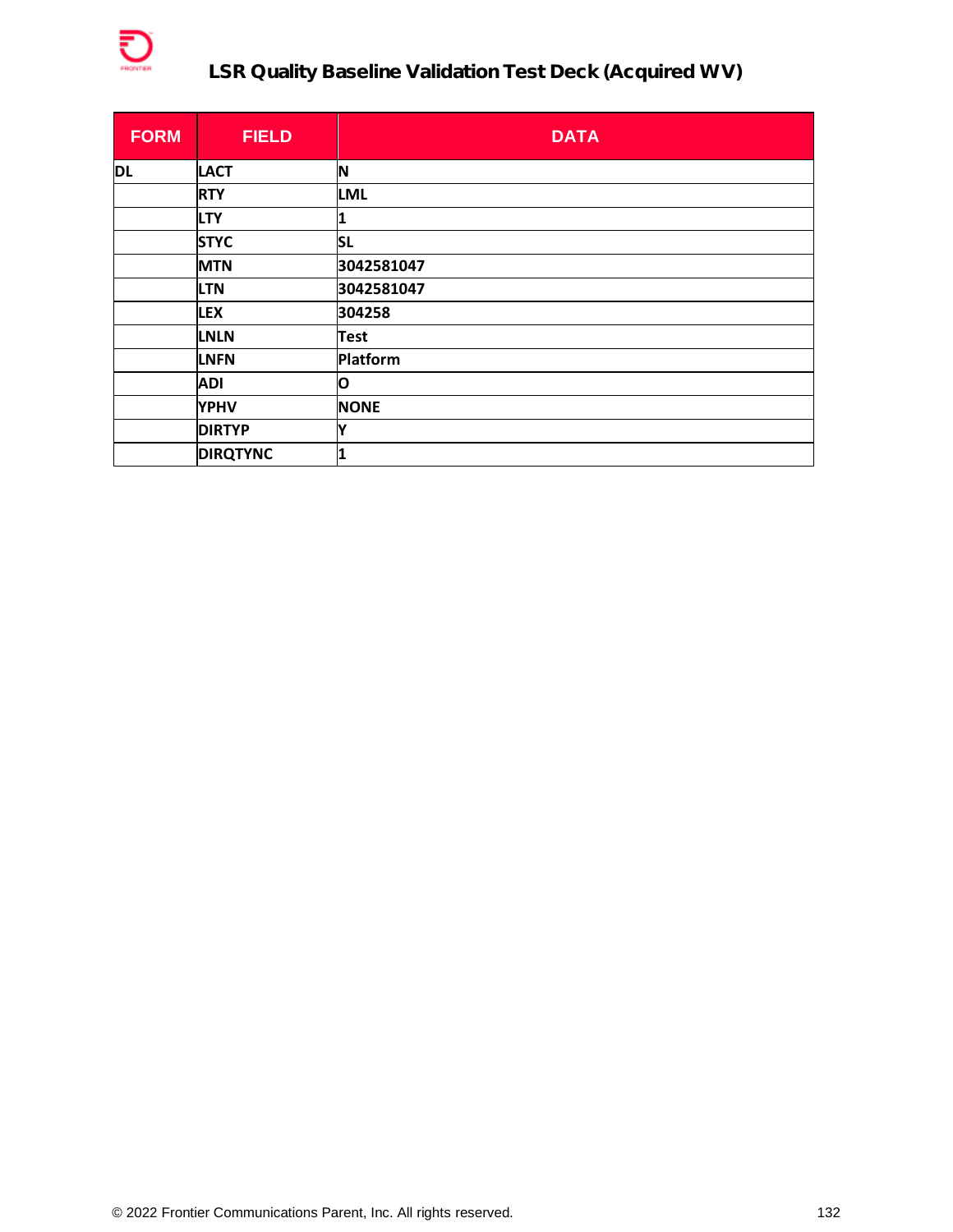

| <b>Scenario Number:</b>      | 14                                                           |
|------------------------------|--------------------------------------------------------------|
| <b>Scenario Description:</b> | New CLEC Business customer orders a single Platform service. |
| State:                       | WV                                                           |
| <b>Transaction:</b>          | DB/N                                                         |
| <b>Family:</b>               | UNE-P (Platform)                                             |
| <b>Product:</b>              | <b>POTS</b>                                                  |
| <b>Market Segment:</b>       | <b>BUSINESS</b>                                              |

 $ISA~00~\sim$   $~01~\sim$   $~01~\sim$   $~2Z~2TK$   $~01~\sim$   $~01~\sim$  FTRORD ~210510~0834~U~00405~004669123~0~T~^ GS~PO~ZTK~FTRORD~20210510~0834~4669123~X~004050 ST~850~0001 BEG~00~SS~TD14DBNWV051021~01~20210510 REF~11~3042581047~ATN PAM~TO~1~UC PAM~T5~1~EA DTM~097~20210510~0834 DTM~150~20210517 SI~TI~AA~A SI~TI~RE~DB SI~TI~TY~1BM-PID~X~~TI~AO~Y N1~78~ZTK PER~AG~FTR LSR CERT~TE~8005551212 PER~CN~Local Service R~~~TE~8005551212 N1~IT~PLATFORM TEST N4~~WV~25411 NX2~01~4492 NX2~02~SPOHRS NX2~07~BERKELEY SPRINGS NX2~62~Rd REF~IX~1~LOCNUM PER~CA~Local Rep~TE~8005551212 SI~TI~AF~N PO1~1~1~EA~~~A6~SS SI~TI~SA~A~TN~3042581047  $SI~TI~TY~-1$ --REF~IX~1~LNUM REF~IX~1~LOCNUM N1~8V~~41~NONE N1~P9~~41~NONE SLN~1~1~A~1~EA SI~TI~BB~A~TB~A PO1~2~~~~~SH~LML~A6~DL SI~TI~LB~N SI~TI~LE~1 SI~TI~LN~3042581047 SI~TI~LX~304258 SI~TI~TN~3042581047 SI~TI~TW~SL PID~S~~TI~AT~~~SO-RSQ~Y N9~82~YPHV MTX~~None N1~DH~~12~3042581047 IN2~02~Platform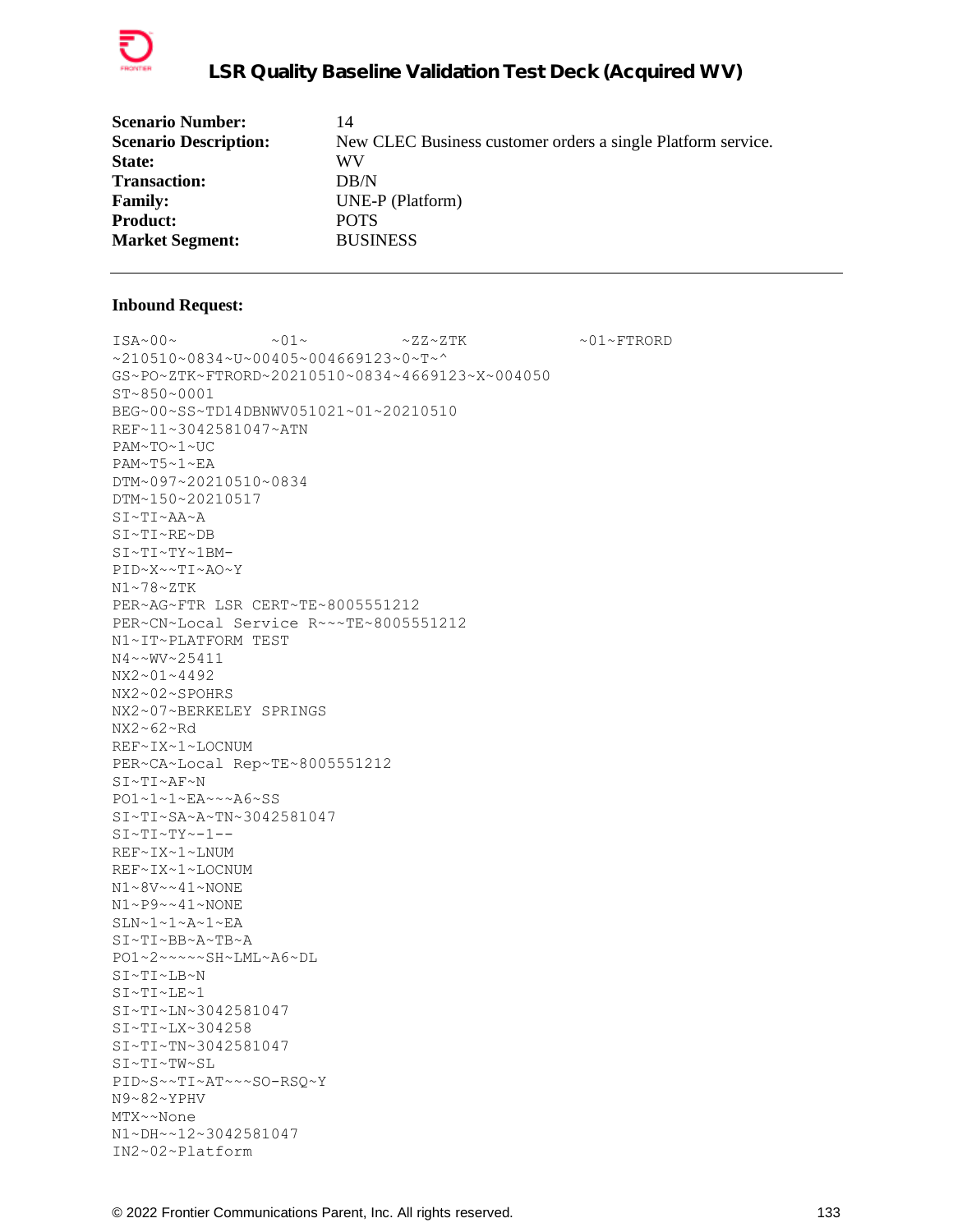

IN2~05~Test PO1~3~~~~~A6~DDA  $SLN~3~1~1~1~1~1~1~1~1~1~1~1~$ QTY~38~1~DY  $CTT~3$ SE~50~0001 GE~1~4669123 IEA~1~004669123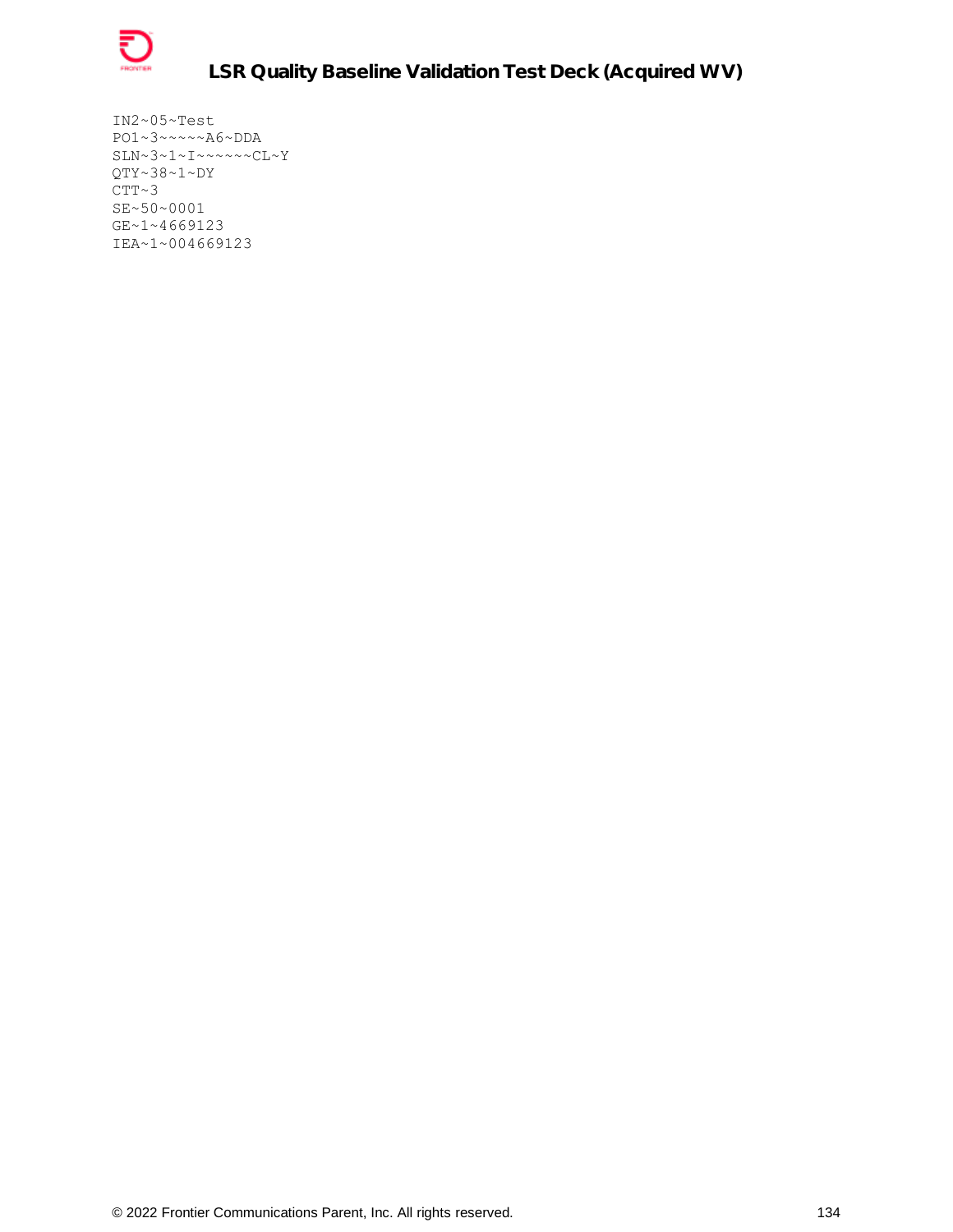

| 14                                                           |
|--------------------------------------------------------------|
| New CLEC Business customer orders a single Platform service. |
| WV                                                           |
| DB/N                                                         |
| UNE-P (Platform)                                             |
| <b>POTS</b>                                                  |
| <b>BUSINESS</b>                                              |
|                                                              |

```
ISA~00~\sim ~0.00~\sim ~0.00~\sim ~0.00~\sim ~0.00~\sim ~0.00~\sim ~0.00~\sim ~0.00~\sim ~0.00~\sim ~0.00~\sim ~0.00~\sim ~0.00~\sim ~0.00~\sim ~0.00~\sim ~0.00~\sim ~0.00~\sim ~0.00~\sim ~0.00~\sim ~0.00~\sim ~0.00~\sim ~210510~0837~U~00405~004669157~0~T~^
GS~PR~FTRORD~ZTK~20210510~0837~4669157~X~004050
ST~855~0001
BAK~06~AE~TD14DBNWV051021~20210510~01~~~~20210510
REF~11~3042581047~AN
REF~11~3042581047~ATN
REF~2I~TD14DBNWV051021~LSRNO
REF~OW~042218352~ORD
REF~SU~C~RT
PER~OC~Local Service Request ( LS~TE~888-608-8023
DTM~097~20210510~0737
DTM~150~20210517
PID~X~~TI~FEP~B
N1~78~ZTK
PER~AG~FTR LSR CERT
PO1~1~1~EA~~~A6~CKT
SI~TI~TN~3042581047
REF~IX~1~LNUM
N9~OW~042218352~ORDL
PO1~2~1~EA~~~A6~DIR
PAM~GZ~1~EA
REF~OW~042218352~DLORD
REF~4N~D~DBI1
REF~12~3042581047~DBAN1
DTM~050~20210510
SLN~2~1~A~1~EA
SI~TI~LN~3042581047
N1~DH~NONE
IN2~05~Test Platform
CTT~2SE~29~0001
GE~1~4669157
IEA~1~004669157
```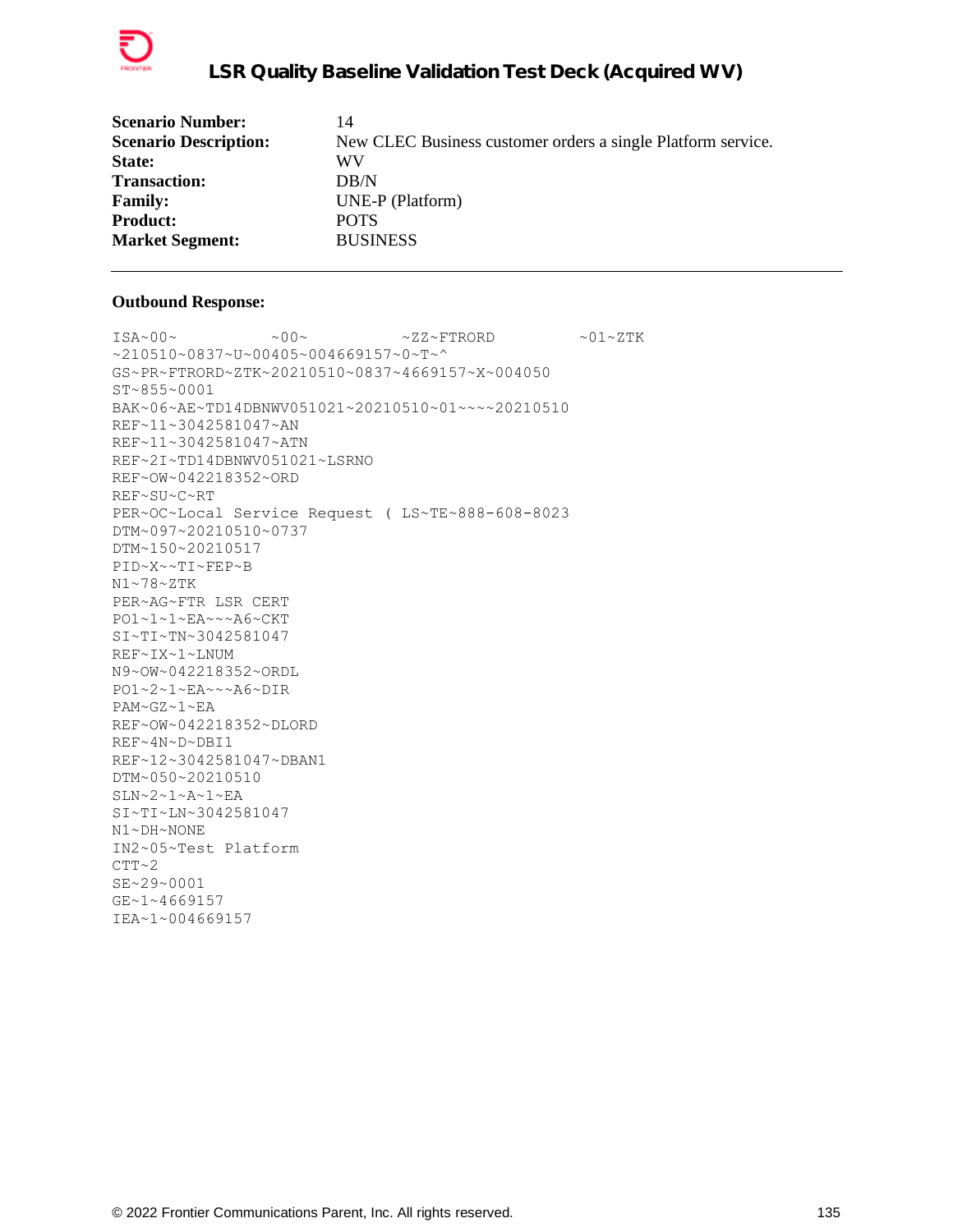

| <b>Scenario Number:</b>      | 15                                                              |
|------------------------------|-----------------------------------------------------------------|
| <b>Scenario Description:</b> | Existing CLEC Residence single line Platform customer adds Call |
|                              | Waiting and Call Forwarding to account.                         |
| State:                       | WV                                                              |
| <b>Transaction:</b>          | DB/C                                                            |
| <b>Family:</b>               | UNE-P (Platform)                                                |
| <b>Product:</b>              | <b>POTS</b>                                                     |
| <b>Market Segment:</b>       | <b>RESIDENCE</b>                                                |

| <b>FORM</b> | <b>FIELD</b>   | <b>DATA</b>          |
|-------------|----------------|----------------------|
| <b>LSR</b>  | <b>CCNA</b>    | <b>ZTK</b>           |
|             | PON            |                      |
|             | <b>VER</b>     |                      |
|             | <b>LOCQTY</b>  | 1                    |
|             | <b>DDD</b>     |                      |
|             | <b>REQTYP</b>  | <b>DB</b>            |
|             | <b>ACT</b>     | C                    |
|             | <b>AGAUTH</b>  | Y                    |
|             | <b>TOS</b>     | 2BM-                 |
|             | <b>INIT</b>    |                      |
|             | <b>TELNO</b>   |                      |
| EU          | LOCNUM         | 1                    |
|             | <b>NAME</b>    | <b>CLEC CUSTOMER</b> |
|             | <b>AFT</b>     | N                    |
|             | <b>SANO</b>    | 222                  |
|             | <b>SASN</b>    | <b>TRUMAN</b>        |
|             | <b>SATH</b>    | <b>RD</b>            |
|             | <b>CITY</b>    | <b>INWOOD</b>        |
|             | <b>STATE</b>   | WV                   |
|             | <b>ZIP</b>     | 26428                |
|             | <b>EATN</b>    | 3042290291           |
| <b>PS</b>   | <b>PQTY</b>    | 1                    |
|             | LOCNUM         | 1                    |
|             | <b>LNUM</b>    | 1                    |
|             | <b>LNA</b>     | C                    |
|             | <b>LTOS</b>    | $-D-$                |
|             | <b>TNS</b>     | 3042290291           |
|             | <b>ECCKT</b>   | 123456789            |
|             | <b>FA</b>      | N                    |
|             | <b>FEATURE</b> | <b>CFR</b>           |
|             | FA             | N                    |
|             | <b>FEATURE</b> | <b>CWR</b>           |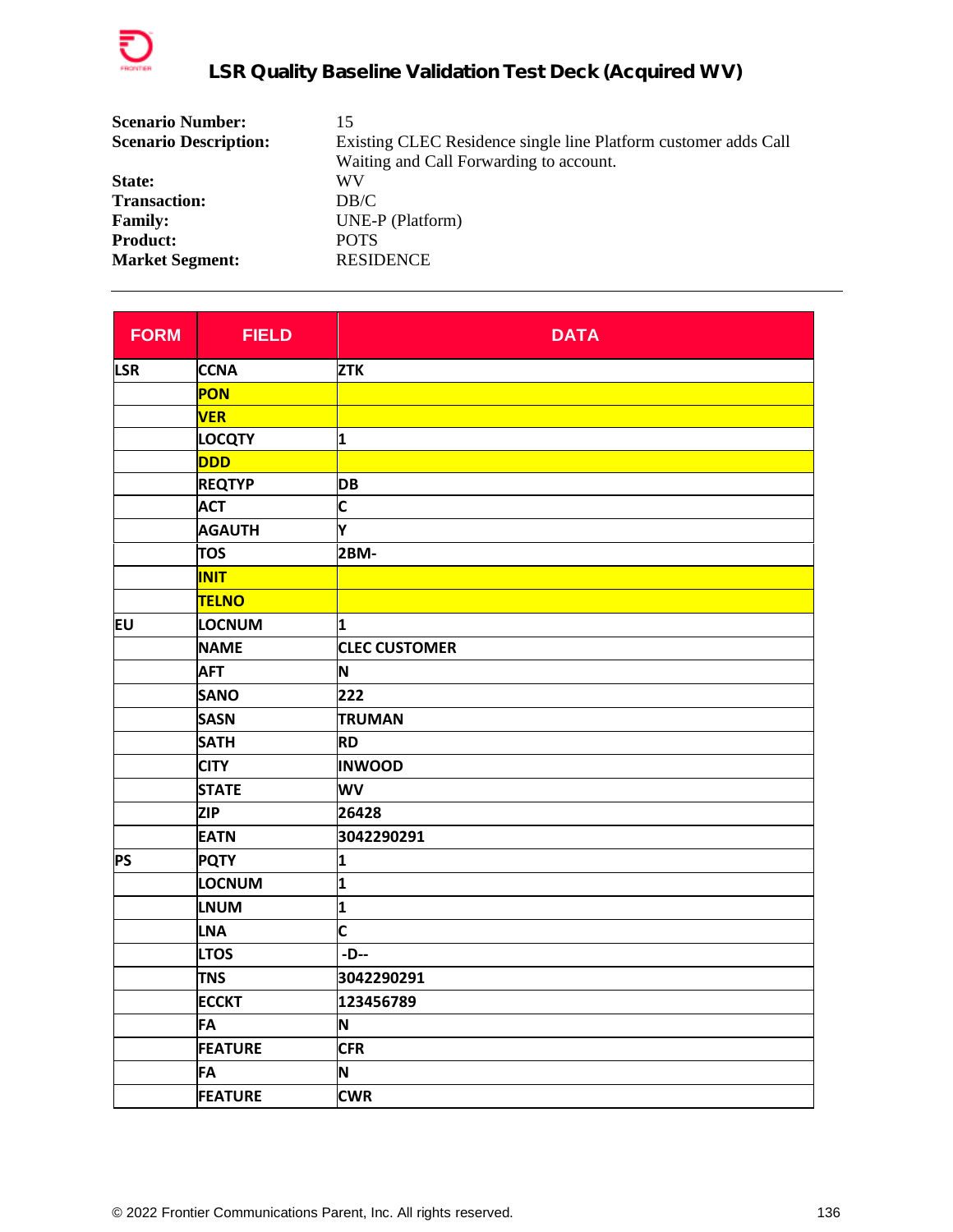

| <b>Scenario Number:</b>      | 15                                                              |
|------------------------------|-----------------------------------------------------------------|
| <b>Scenario Description:</b> | Existing CLEC Residence single line Platform customer adds Call |
|                              | Waiting and Call Forwarding to account.                         |
| State:                       | WV                                                              |
| <b>Transaction:</b>          | DB/C                                                            |
| <b>Family:</b>               | UNE-P (Platform)                                                |
| <b>Product:</b>              | <b>POTS</b>                                                     |
| <b>Market Segment:</b>       | <b>RESIDENCE</b>                                                |
|                              |                                                                 |

 $\verb|ISA~00~|~\verb|V|~|~\verb|V|~|~\verb|V|~|~\verb|V|~|~\verb|V|~|~\verb|V|~|~\verb|V|~|~\verb|V|~|~\verb|V|~|~\verb|V|~|~\verb|V|~|~\verb|V|~|~\verb|V|~|~\verb|V|~|~\verb|V|~|~\verb|V|~|~\verb|V|~|~\verb|V|~|~\verb|V|~|~\verb|V|~|~\verb|V|~|~\verb|V|~|~\verb|V|~|~\verb|V|~|~\verb|V|~|~\verb|V|~|~\verb$ ~210511~1155~U~00405~004670745~0~T~^ GS~PO~ZTK~FTRORD~20210511~1155~4670745~X~004050 ST~850~0001 BEG~00~SS~TD15DBCWV051121~01~20210511 REF~11~3042290291~EATN PAM~TO~1~UC PAM~T5~1~EA DTM~097~20210511~1155 DTM~150~20210518 SI~TI~AA~C SI~TI~RE~DB SI~TI~TY~2BM-PID~X~~TI~AO~Y N1~78~ZTK PER~AG~FTR LSR CERT~TE~8005551212 N1~IT~CLEC CUSTOMER N4~~WV~25428 NX2~01~222 NX2~02~TRUMAN NX2~07~INWOOD NX2~62~RD REF~IX~1~LOCNUM SI~TI~AF~N PO1~1~1~EA~~~A6~SS SI~TI~CN~123456789 SI~TI~SA~C~TN~3042290291 SI~TI~TY~-D-- REF~IX~1~LNUM REF~IX~1~LOCNUM SLN~1~1~A~1~EA SI~TI~SA~A~SC~CFR SLN~1~2~A~1~EA SI~TI~SA~A~SC~CWR  $CTT~1$ SE~33~0001 GE~1~4670745 IEA~1~004670745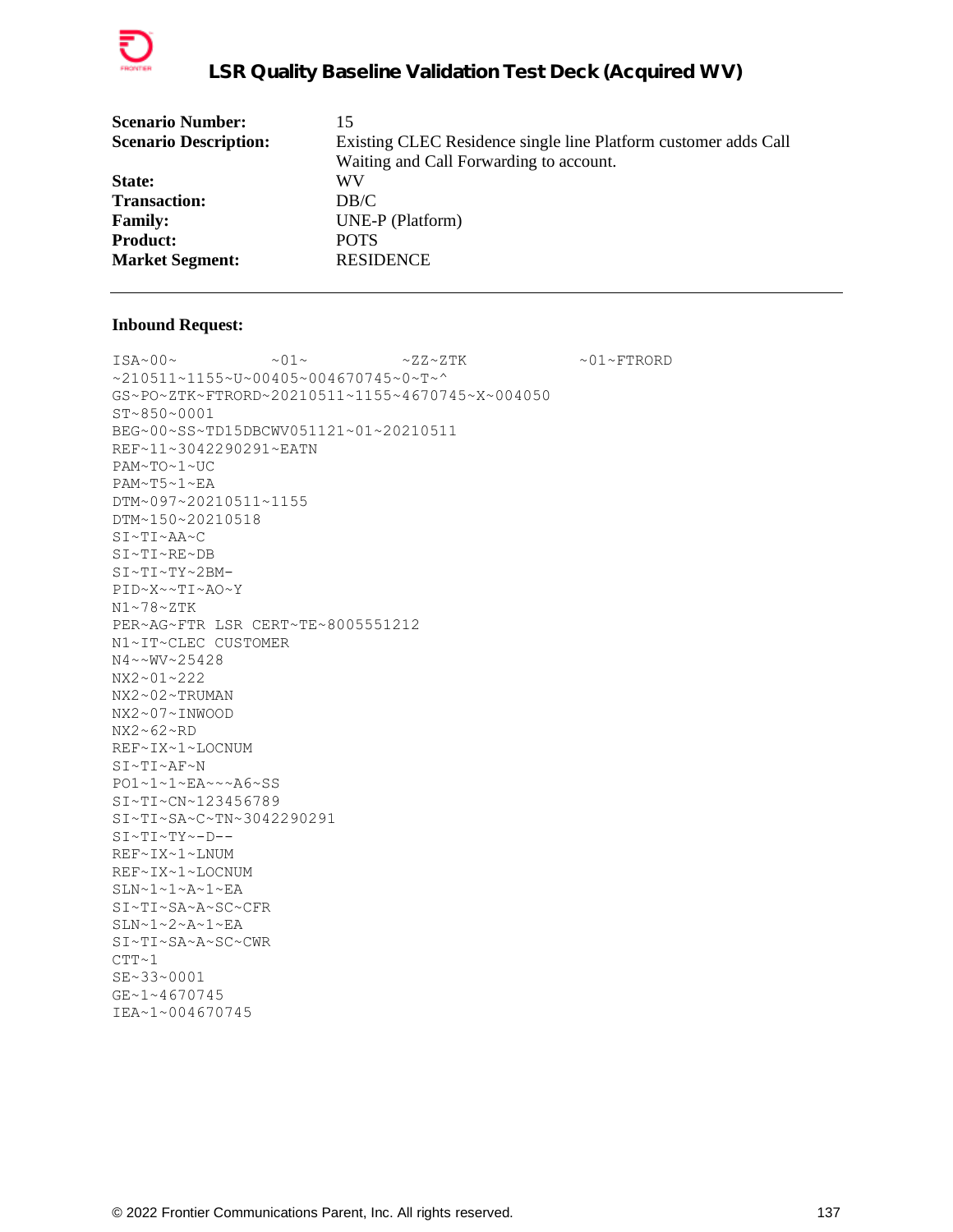

| <b>Scenario Number:</b>      | 15                                                              |
|------------------------------|-----------------------------------------------------------------|
| <b>Scenario Description:</b> | Existing CLEC Residence single line Platform customer adds Call |
|                              | Waiting and Call Forwarding to account.                         |
| <b>State:</b>                | WV                                                              |
| <b>Transaction:</b>          | DB/C                                                            |
| <b>Family:</b>               | UNE-P (Platform)                                                |
| <b>Product:</b>              | <b>POTS</b>                                                     |
| <b>Market Segment:</b>       | <b>RESIDENCE</b>                                                |
|                              |                                                                 |

```
ISA~00~\sim ~00~\sim ~00~\sim ~2Z~\sim FTRORD ~01~\sim ZTK
~210511~1201~U~00405~004670759~0~T~^
GS~PR~FTRORD~ZTK~20210511~1201~4670759~X~004050
ST~855~0001
BAK~06~AE~TD15DBCWV051121~20210511~01~~~~20210511
REF~11~3042290291~AN
REF~11~3042290291~ATN
REF~2I~TD15DBCWV051121~LSRNO
REF~OW~042218369~ORD
REF~SU~C~RT
PER~OC~Local Service Request ( LS~TE~888-608-8023
DTM~097~20210511~1101
DTM~150~20210518
PID~X~~TI~FEP~B
N1~78~ZTK
PER~AG~FTR LSR CERT
PO1~1~1~EA~~~A6~CKT
SI~TI~CN~123456789
SI~TI~TN~3042290291
REF~IX~1~LNUM
N9~OW~042218369~ORDL
CTT~1SE~20~0001
GE~1~4670759
IEA~1~004670759
```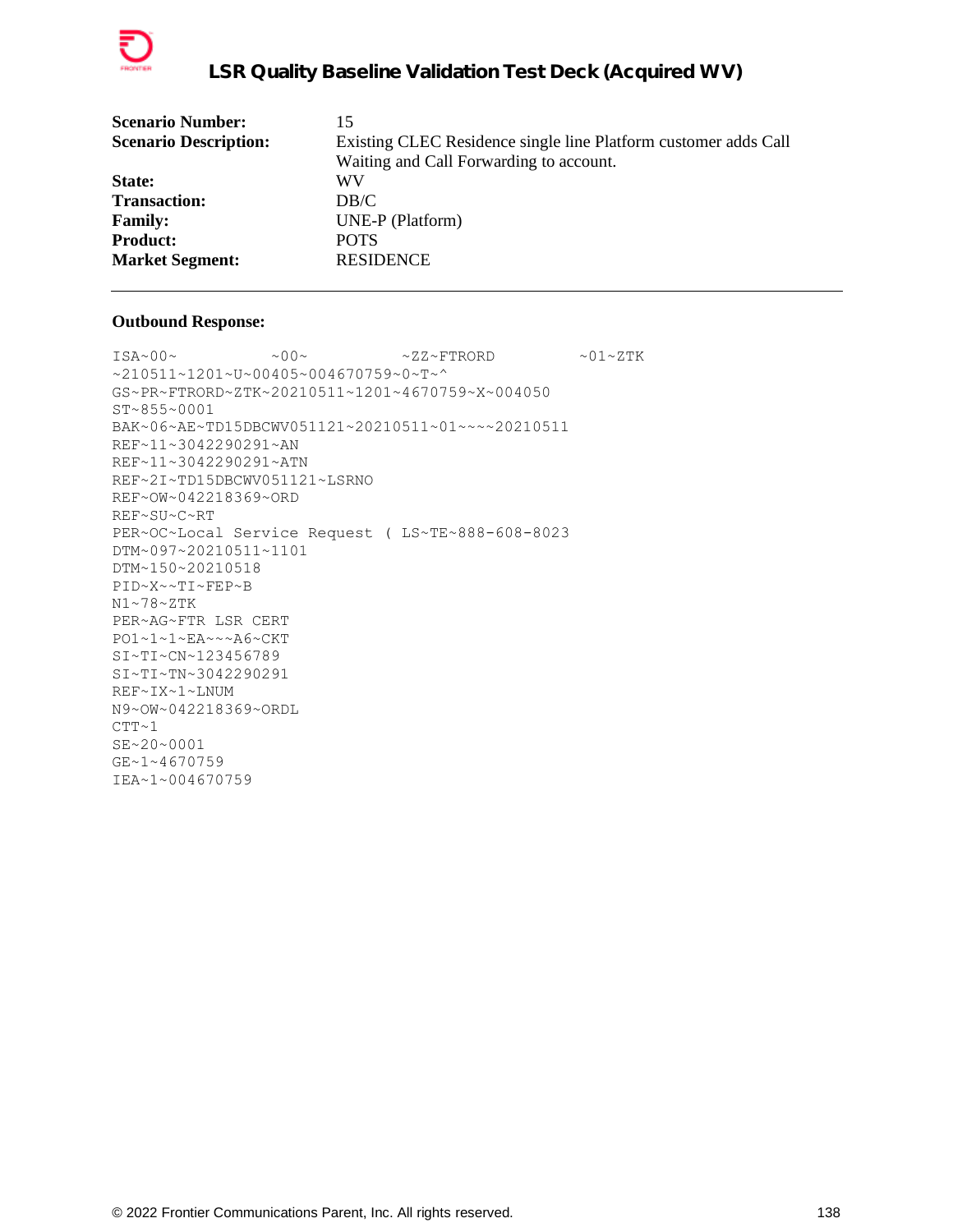

| <b>Scenario Number:</b>      | 16                                                            |
|------------------------------|---------------------------------------------------------------|
| <b>Scenario Description:</b> | Existing CLEC Business Platform customer disconnects service. |
| State:                       | WV                                                            |
| <b>Transaction:</b>          | DB/D                                                          |
| <b>Family:</b>               | UNE-P (Platform)                                              |
| <b>Product:</b>              | <b>POTS</b>                                                   |
| <b>Market Segment:</b>       | <b>BUSINESS</b>                                               |

| <b>FORM</b> | <b>FIELD</b>  | <b>DATA</b>          |
|-------------|---------------|----------------------|
| <b>LSR</b>  | <b>CCNA</b>   | <b>ZTK</b>           |
|             | <b>PON</b>    |                      |
|             | <b>VER</b>    |                      |
|             | <b>LOCQTY</b> | 1                    |
|             | <b>DDD</b>    |                      |
|             | <b>REQTYP</b> | <b>DB</b>            |
|             | <b>ACT</b>    | D                    |
|             | <b>AGAUTH</b> | l۷                   |
|             | <b>TOS</b>    | $1B-$                |
|             | <b>INIT</b>   |                      |
|             | <b>TELNO</b>  |                      |
| lΕU         | <b>LOCNUM</b> | 1                    |
|             | <b>NAME</b>   | <b>CLEC CUSTOMER</b> |
|             | <b>STATE</b>  | WV                   |
|             | <b>EATN</b>   | 3042011155           |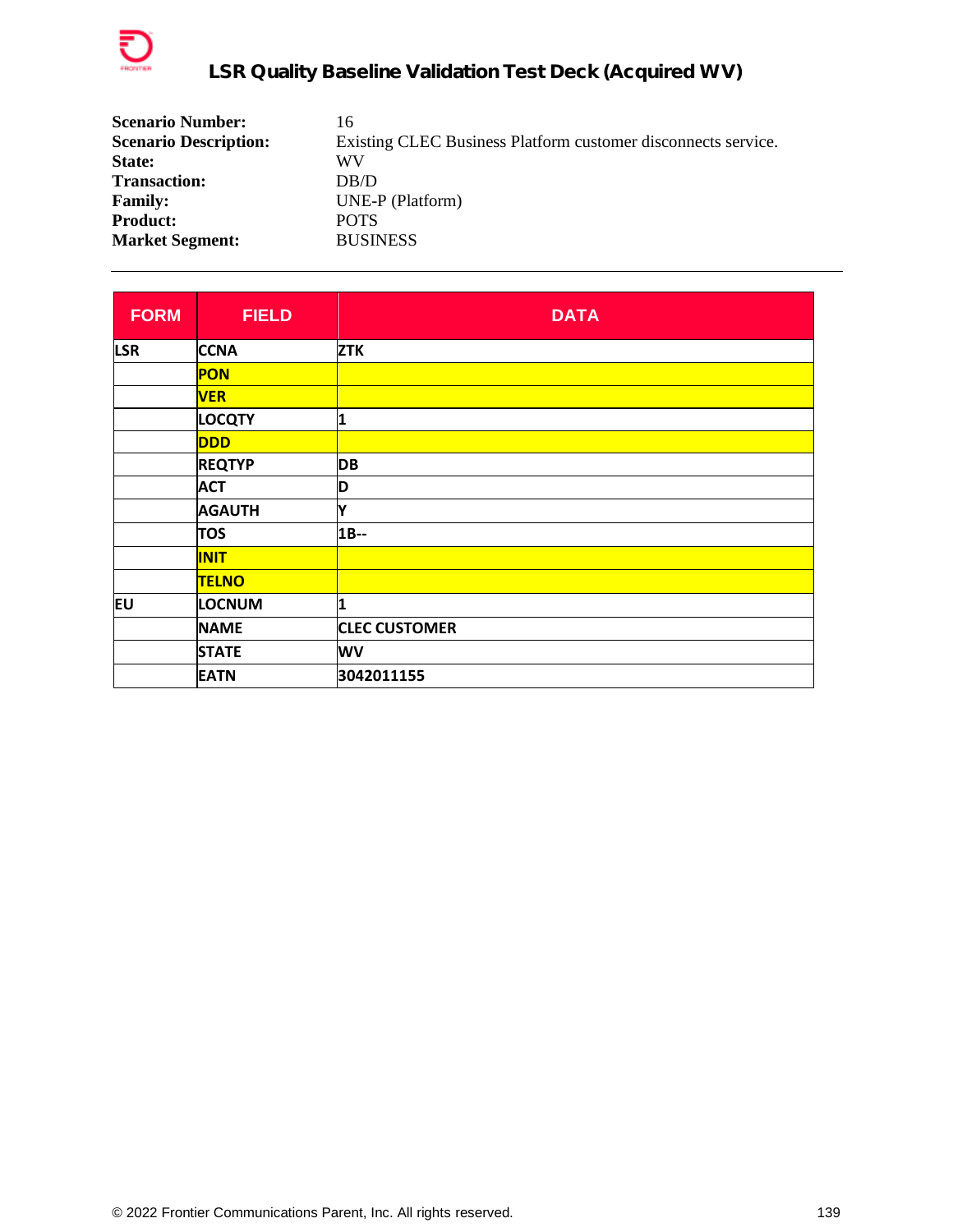

| 16                                                            |
|---------------------------------------------------------------|
| Existing CLEC Business Platform customer disconnects service. |
| WV                                                            |
| DB/D                                                          |
| UNE-P (Platform)                                              |
| <b>POTS</b>                                                   |
| <b>BUSINESS</b>                                               |
|                                                               |

 $\sim 01 \sim 01 \sim 01 \sim 22 \sim 2 \, \text{TK} \sim 01 \sim \text{FTRORD}$ ~210511~1234~U~00405~004670845~0~T~^ GS~PO~ZTK~FTRORD~20210511~1234~4670845~X~004050 ST~850~0001 BEG~00~SS~TD16DBDWV51121A~01~20210511 REF~11~3042011155~EATN PAM~T5~1~EA DTM~097~20210511~1234 DTM~150~20210518 SI~TI~AA~D SI~TI~RE~DB SI~TI~TY~1B-- PID~X~~TI~AO~Y N1~78~ZTK PER~AG~FTR LSR CERT~TE~8005551212 N1~IT~CLEC CUSTOMER  $N4 \sim NV$ REF~IX~1~LOCNUM  $CTT~0$ SE~17~0001 GE~1~4670845 IEA~1~004670845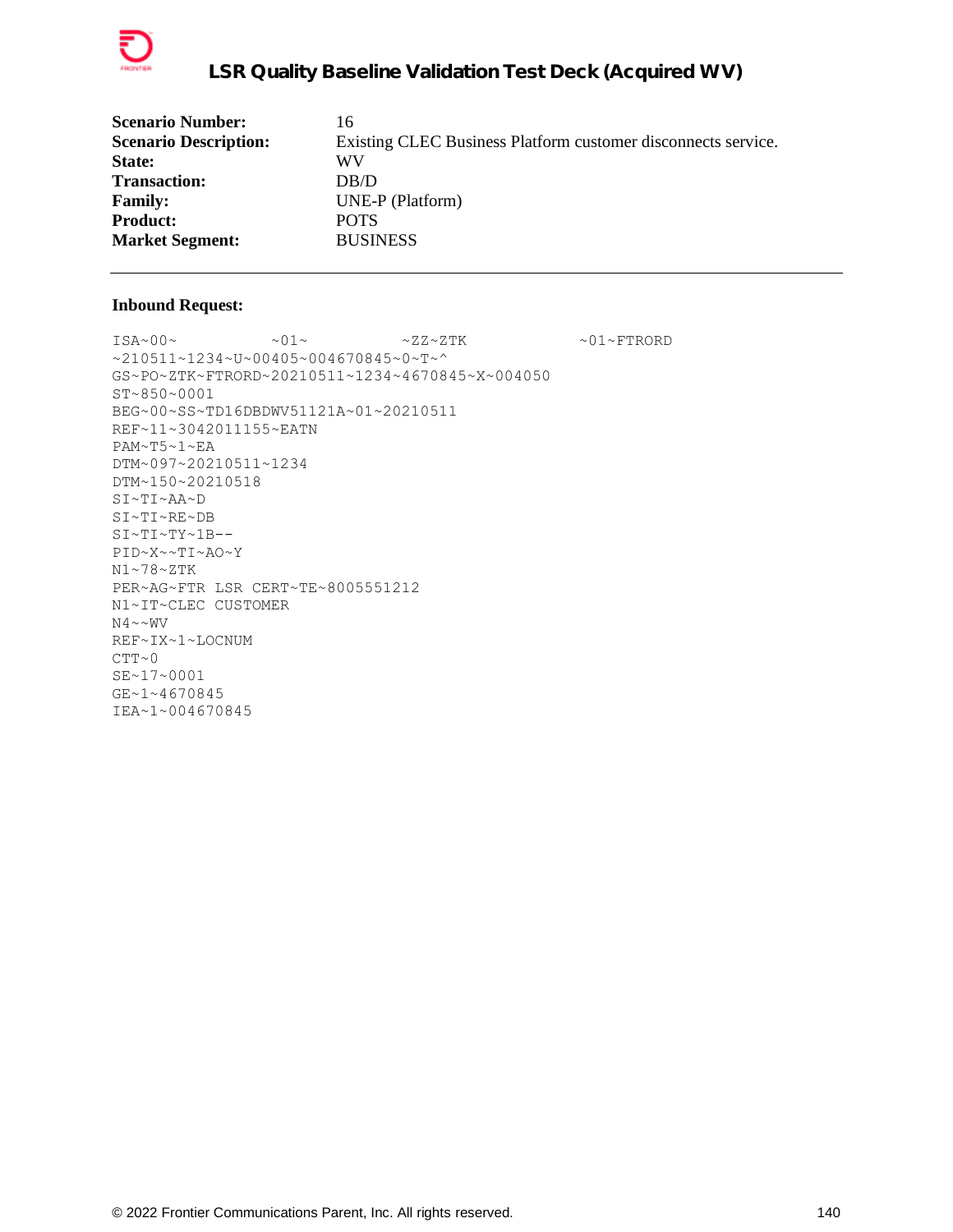

| <b>Scenario Number:</b>      | 16                                                            |
|------------------------------|---------------------------------------------------------------|
| <b>Scenario Description:</b> | Existing CLEC Business Platform customer disconnects service. |
| State:                       | WV                                                            |
| <b>Transaction:</b>          | DB/D                                                          |
| <b>Family:</b>               | UNE-P (Platform)                                              |
| <b>Product:</b>              | <b>POTS</b>                                                   |
| <b>Market Segment:</b>       | <b>BUSINESS</b>                                               |

```
ISA~00~\sim ~0.00~\sim ~0.00~\sim ~0.00~\sim ~0.00~\sim ~0.00~\sim ~0.00~\sim ~0.00~\sim ~0.00~\sim ~0.00~\sim ~0.00~\sim ~0.00~\sim ~0.00~\sim ~0.00~\sim ~0.00~\sim ~0.00~\sim ~0.00~\sim ~0.00~\sim ~0.00~\sim ~0.00~\sim ~210511~1238~U~00405~004670859~0~T~^
GS~PR~FTRORD~ZTK~20210511~1238~4670859~X~004050
ST~855~0001
BAK~06~AE~TD16DBDWV51121A~20210511~01~~~~20210511
REF~11~3042011155~AN
REF~11~3042011155~ATN
REF~2I~TD16DBDWV51121A~LSRNO
REF~OW~042218370~ORD
REF~SU~C~RT
PER~OC~Local Service Request ( LS~TE~888-608-8023
DTM~097~20210511~1138
DTM~150~20210518
PID~X~~TI~FEP~B
N1~78~ZTK
PER~AG~FTR LSR CERT
PO1~1~1~EA~~~A6~CKT
SI~TI~ND~3047274390
N9~OW~042218370~ORDL
PO1~2~1~EA~~~A6~CKT
SI~TI~ND~3047274998
N9~OW~042218371~ORDL
PO1~3~1~EA~~~A6~CKT
SI~TI~ND~3042011155
N9~OW~042218372~ORDL
CTT~3SE~24~0001
GE~1~4670859
IEA~1~004670859
```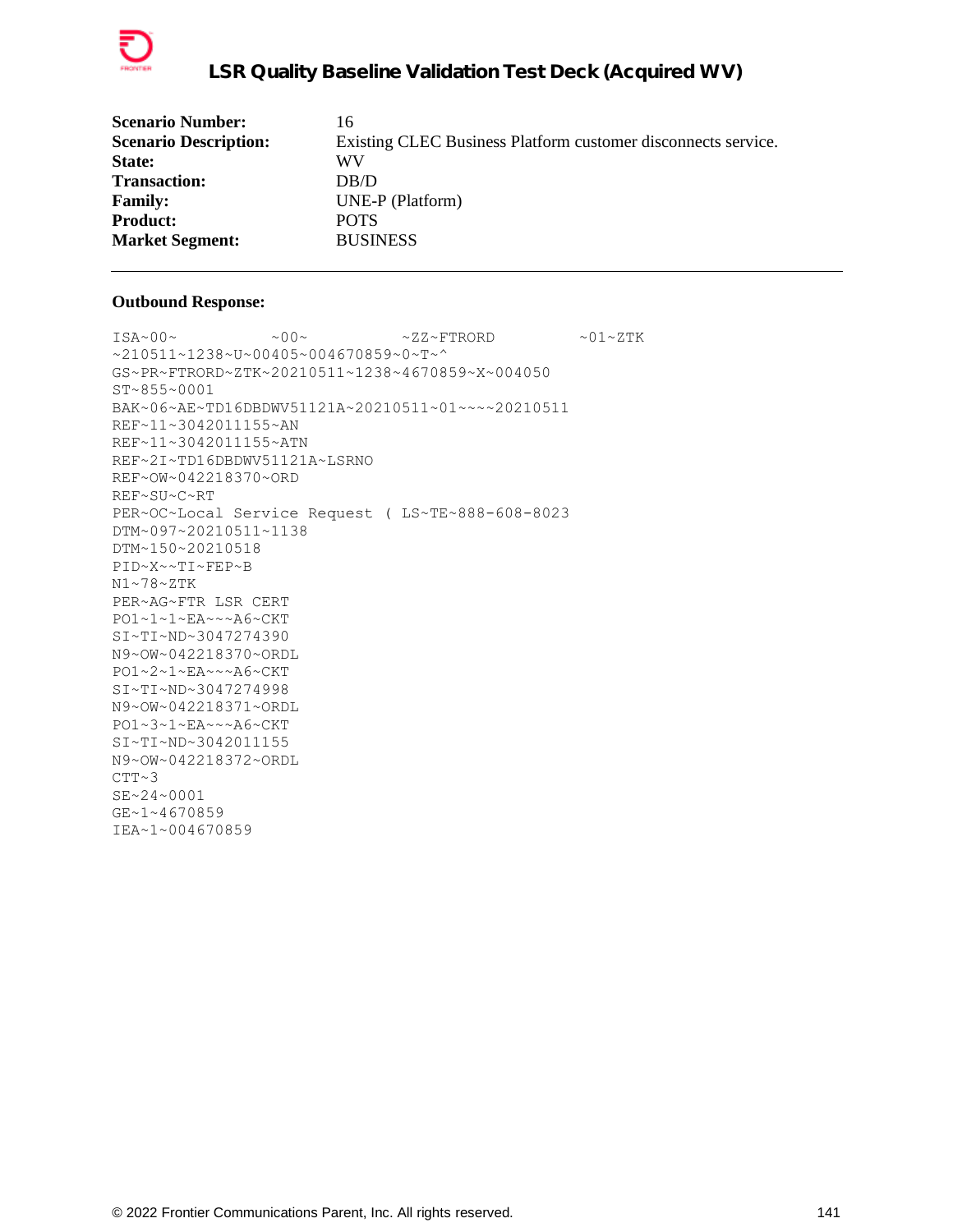

| <b>Scenario Number:</b>      | 17                                                           |
|------------------------------|--------------------------------------------------------------|
| <b>Scenario Description:</b> | Existing CLEC Residential customer requests an outside move. |
| State:                       | WV                                                           |
| <b>Transaction:</b>          | DB/T                                                         |
| <b>Family:</b>               | UNE-P (Platform)                                             |
| <b>Product:</b>              | <b>POTS</b>                                                  |
| <b>Market Segment:</b>       | <b>RESIDENCE</b>                                             |

| <b>FORM</b> | <b>FIELD</b>   | <b>DATA</b>          |
|-------------|----------------|----------------------|
| <b>LSR</b>  | <b>CCNA</b>    | <b>ZTK</b>           |
|             | <b>PON</b>     |                      |
|             | <b>VER</b>     |                      |
|             | <b>LOCQTY</b>  | 1                    |
|             | <b>ATN</b>     | 3047661668           |
|             | <b>DDD</b>     |                      |
|             | <b>REQTYP</b>  | <b>DB</b>            |
|             | <b>ACT</b>     | T                    |
|             | <b>AGAUTH</b>  | Υ                    |
|             | <b>TOS</b>     | 2D--                 |
|             | <b>INIT</b>    |                      |
|             | <b>TELNO</b>   |                      |
|             | <b>IMPCON</b>  |                      |
|             | <b>TELNO</b>   |                      |
| <b>EU</b>   | LOCNUM         | 1                    |
|             | <b>NAME</b>    | <b>CLEC CUSTOMER</b> |
|             | <b>AFT</b>     | N                    |
|             | <b>SANO</b>    | 1236                 |
|             | <b>SASN</b>    | <b>MYERS</b>         |
|             | <b>SATH</b>    | <b>AVE</b>           |
|             | <b>CITY</b>    | <b>DUNBAR</b>        |
|             | <b>STATE</b>   | WV                   |
|             | <b>ZIP</b>     | 25064                |
|             | <b>WSOP</b>    | A                    |
|             | <b>EATN</b>    | 3047661668           |
|             | <b>DNUM</b>    | 1                    |
|             | <b>DISCNBR</b> | 3047661668           |
|             | <b>TCOPT</b>   | N                    |
| <b>PS</b>   | <b>PQTY</b>    | 1                    |
|             | LOCNUM         | 1                    |
|             | <b>LNUM</b>    | 1                    |
|             | <b>LNA</b>     | N                    |
|             | <b>LTOS</b>    | -D--                 |
|             | <b>TNS</b>     | 3047661668           |
|             | <b>PIC</b>     | <b>NONE</b>          |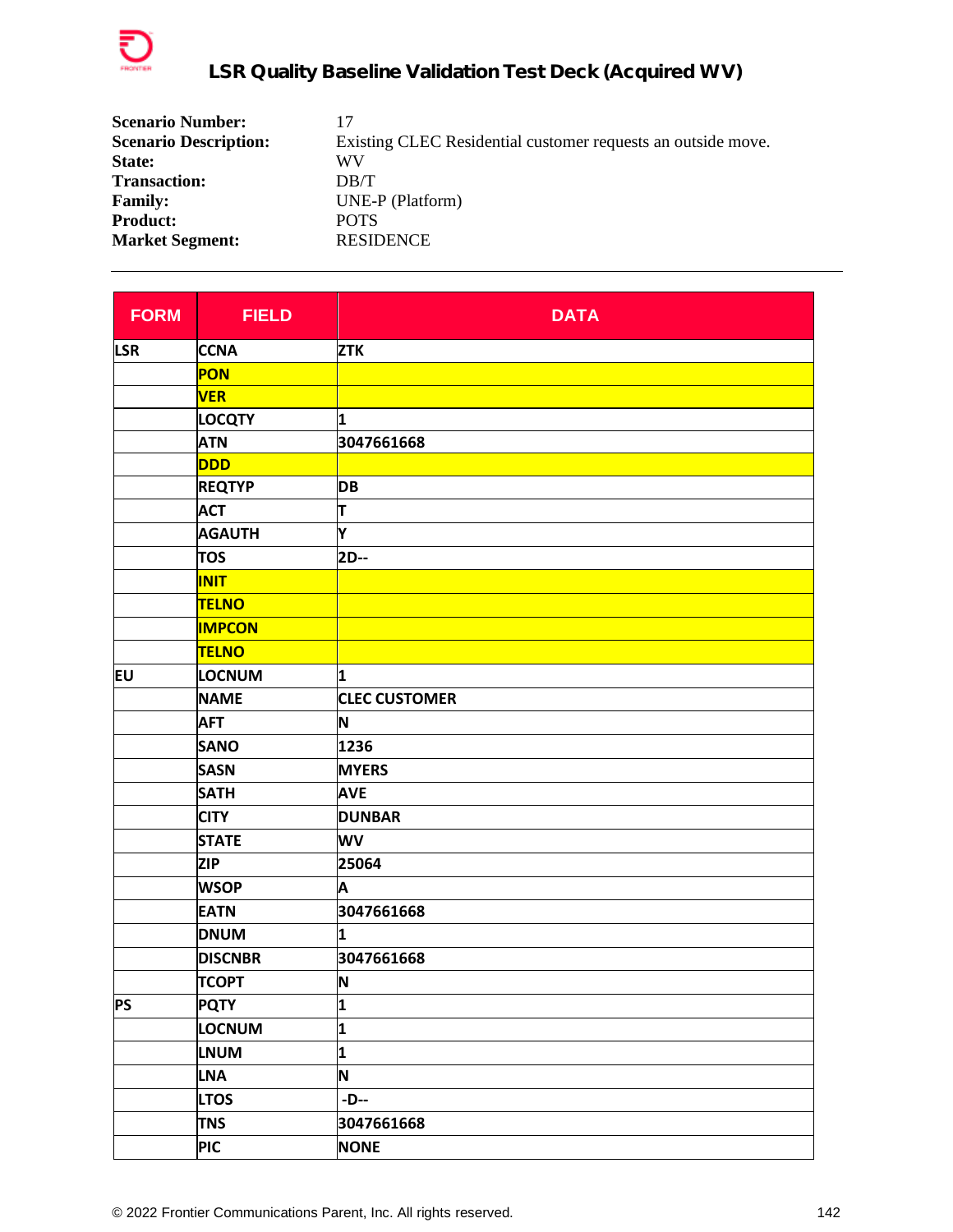

# **LSR Quality Baseline Validation Test Deck (Acquired WV)**

| <b>FORM</b> | <b>FIELD</b>    | <b>DATA</b>     |
|-------------|-----------------|-----------------|
|             | <b>LPIC</b>     | <b>NONE</b>     |
|             | <b>BA</b>       | Α               |
|             | <b>BLOCK</b>    | Α               |
| <b>DL</b>   | <b>LACT</b>     | N               |
|             | <b>RTY</b>      | <b>LML</b>      |
|             | <b>LTY</b>      | 1               |
|             | <b>STYC</b>     | <b>SL</b>       |
|             | <b>MTN</b>      | 3047661668      |
|             | <b>LTN</b>      | 3047661668      |
|             | <b>LEX</b>      | 304766          |
|             | <b>LNLN</b>     | <b>Customer</b> |
|             | <b>LNFN</b>     | <b>Clec</b>     |
|             | <b>ADI</b>      | O               |
|             | <b>YPHV</b>     | <b>NONE</b>     |
|             | <b>DIRTYP</b>   | W               |
|             | <b>DIRQTYNC</b> | 1               |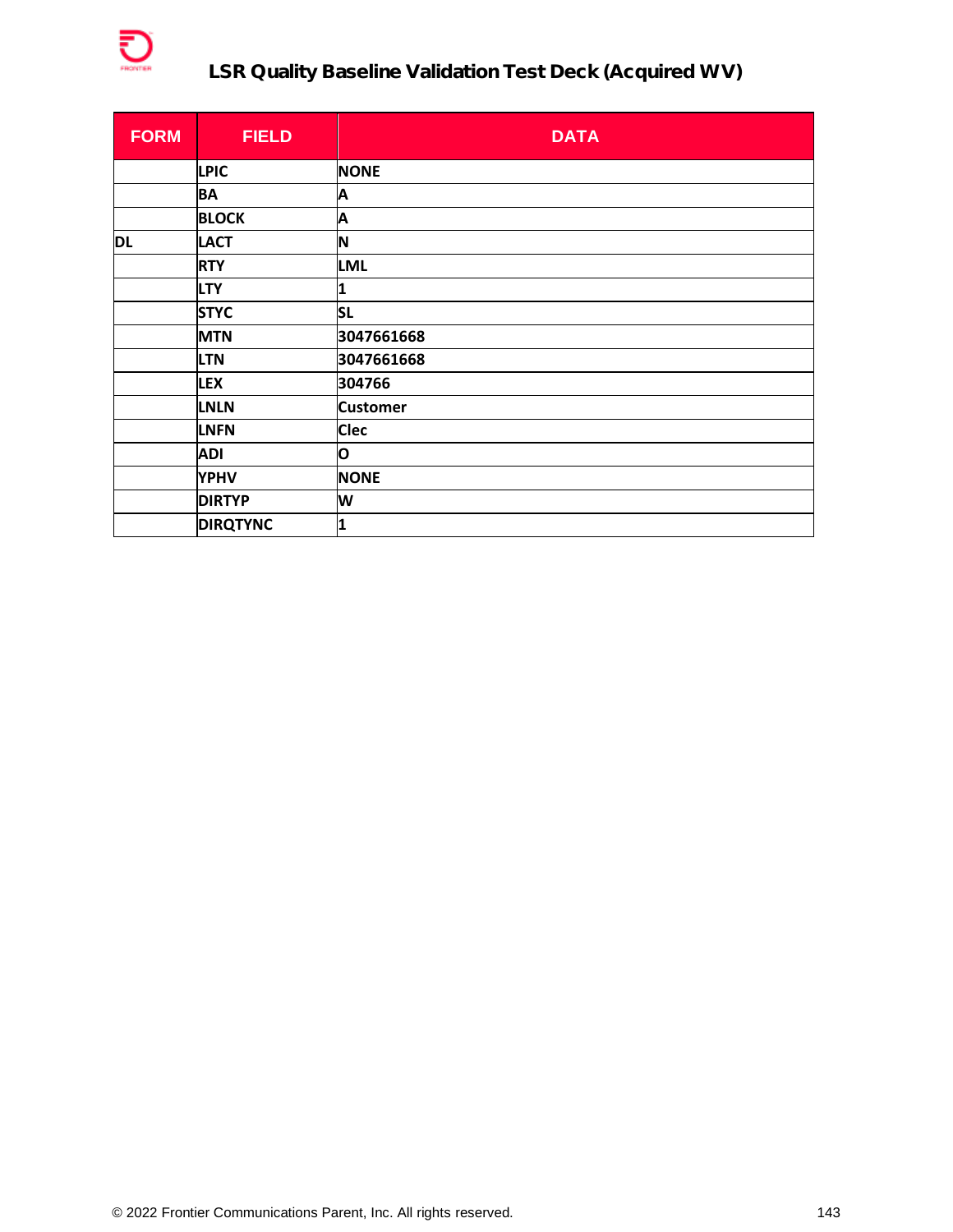

| <b>Scenario Number:</b>      | 17                                                           |
|------------------------------|--------------------------------------------------------------|
| <b>Scenario Description:</b> | Existing CLEC Residential customer requests an outside move. |
| State:                       | WV                                                           |
| <b>Transaction:</b>          | DB/T                                                         |
| <b>Family:</b>               | UNE-P (Platform)                                             |
| <b>Product:</b>              | <b>POTS</b>                                                  |
| <b>Market Segment:</b>       | <b>RESIDENCE</b>                                             |

 $ISA~00~\sim$   $~01~\sim$   $~01~\sim$   $~2Z~2TK$   $~01~\sim$   $~01~\sim$  FTRORD ~170825~1159~U~00405~003876335~0~T~^ GS~PO~ZTK~FTRORD~20170825~1159~3876335~X~004050 ST~850~0001 BEG~00~SS~TD17DBTWV082517~01~20170825 REF~11~3047661668~EATN REF~11~3047661668~ATN PAM~TO~1~UC PAM~T5~1~EA DTM~097~20170825~1159 DTM~150~20170831 SI~TI~AA~T SI~TI~OP~A SI~TI~RE~DB SI~TI~TY~2D-- PID~X~~TI~AO~Y N1~78~ZTK PER~AG~FTR LSR CERT~TE~8005551212 PER~CN~Local Service R~~~TE~8005551212 N1~IT~CLEC CUSTOMER N4~~WV~25064 NX2~01~1236 NX2~02~MYERS NX2~07~DUNBAR NX2~62~AVE REF~IX~1~LOCNUM SI~TI~AF~N PO1~1~1~EA~~~A6~SS SI~TI~SA~A~TN~3047661668  $SI~TI~TV~T$ REF~IX~1~LNUM REF~IX~1~LOCNUM N1~8V~~41~NONE N1~P9~~41~NONE SLN~1~1~A~1~EA SI~TI~BB~A~TB~A PO1~2~1~EA~~~A6~DSC SI~TI~ND~3047661668 SI~TI~T6~N REF~IX~1~DNUM PO1~3~~~~~SH~LML~A6~DL SI~TI~LB~N SI~TI~LE~1 SI~TI~LN~3047661668 SI~TI~LX~304766 SI~TI~TN~3047661668 SI~TI~TW~SL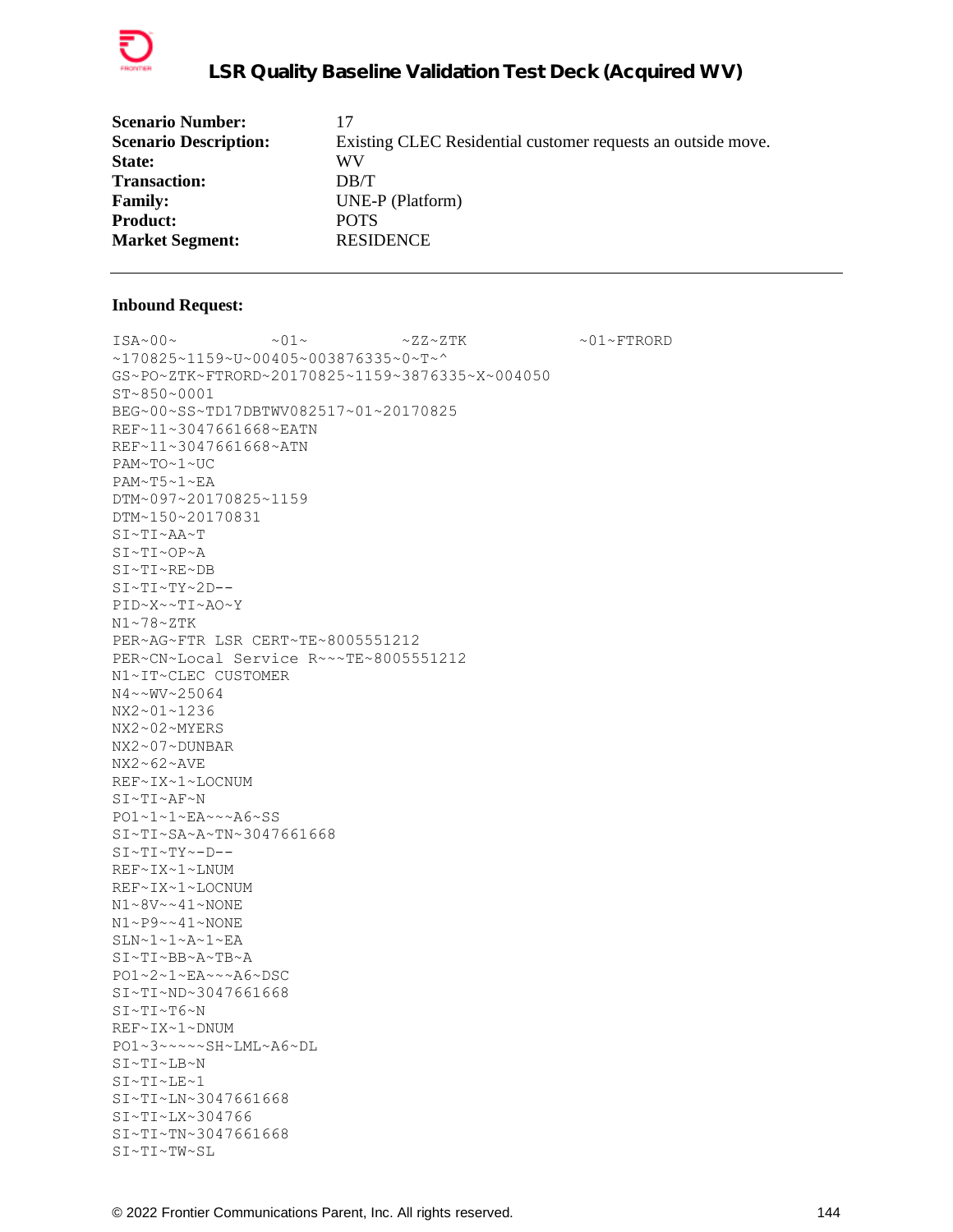

PID~S~~TI~AT~~~SO-RSQ~Y N9~82~YPHV MTX~~None N1~DH~~12~3047661668 IN2~02~Clec IN2~05~Customer PO1~4~~~~~A6~DDA  $SLN~4~1~1~1~1~1~1~1~1~1~1~1~$ QTY~38~1~DY  $CTT~ 4$ SE~55~0001 GE~1~3876335 IEA~1~003876335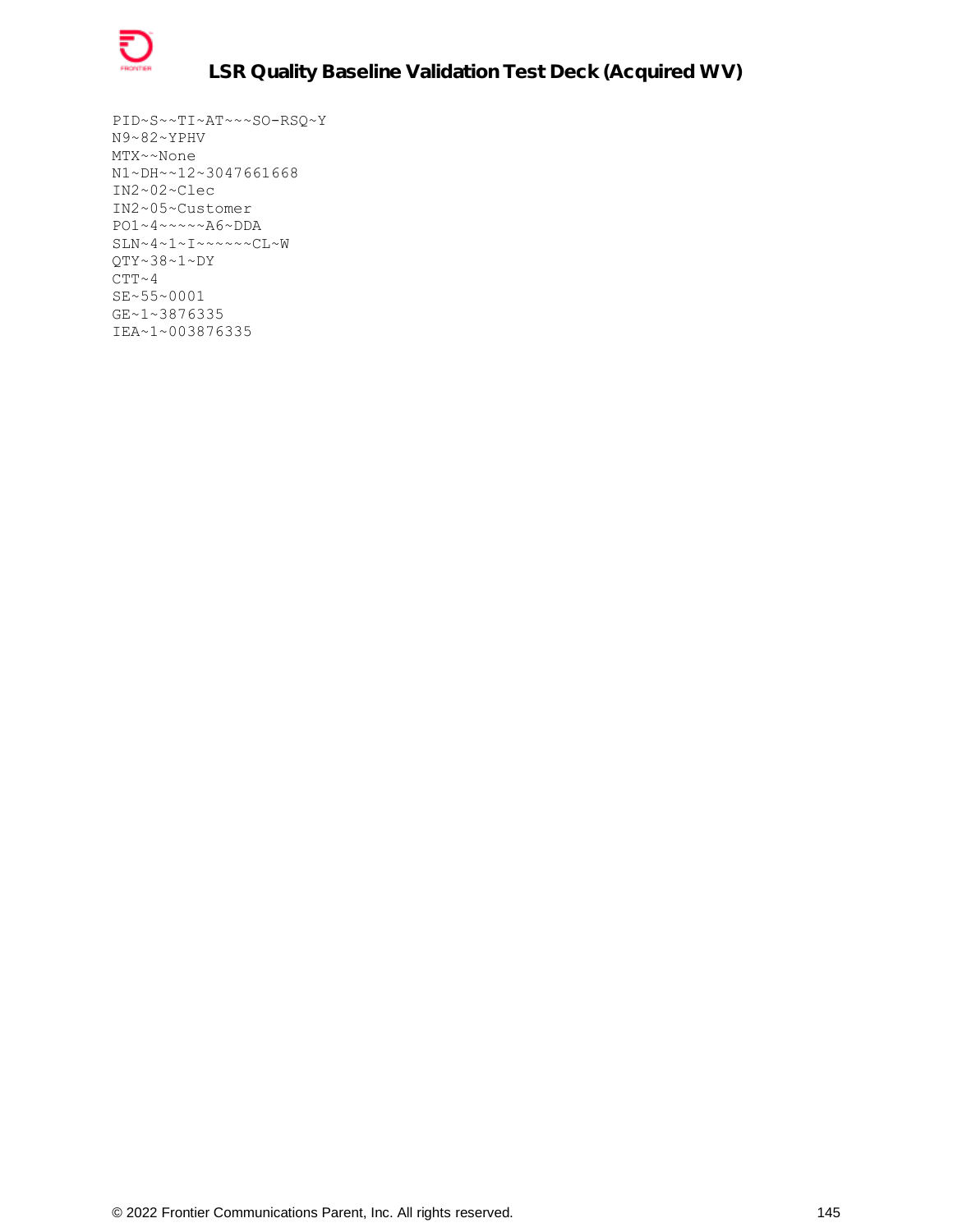

| 17                                                           |
|--------------------------------------------------------------|
| Existing CLEC Residential customer requests an outside move. |
| WV                                                           |
| DB/T                                                         |
| UNE-P (Platform)                                             |
| <b>POTS</b>                                                  |
| <b>RESIDENCE</b>                                             |
|                                                              |

 $ISA~00~\sim$   $~00~\sim$   $~00~\sim$   $~2Z~\sim$  FTRORD  $~01~\sim$  ZTK ~170825~1207~U~00405~003876351~0~T~^ GS~PR~FTRORD~ZTK~20170825~1207~3876351~X~004050 ST~855~0001 BAK~06~AE~TD17DBTWV082517~20170825~01~~~~20170825 REF~11~3047661668~ATN REF~2I~TD17DBTWV082517~LSRNO REF~OW~12345678~ORD REF~SU~C~RT PER~OC~Local Rep~TE~8005551212 DTM~097~20170825~1207 DTM~150~20170831 N1~78~ZTK PER~AG~FTR LSR CERT  $CTT~0$ SE~13~0001 GE~1~3876351 IEA~1~003876351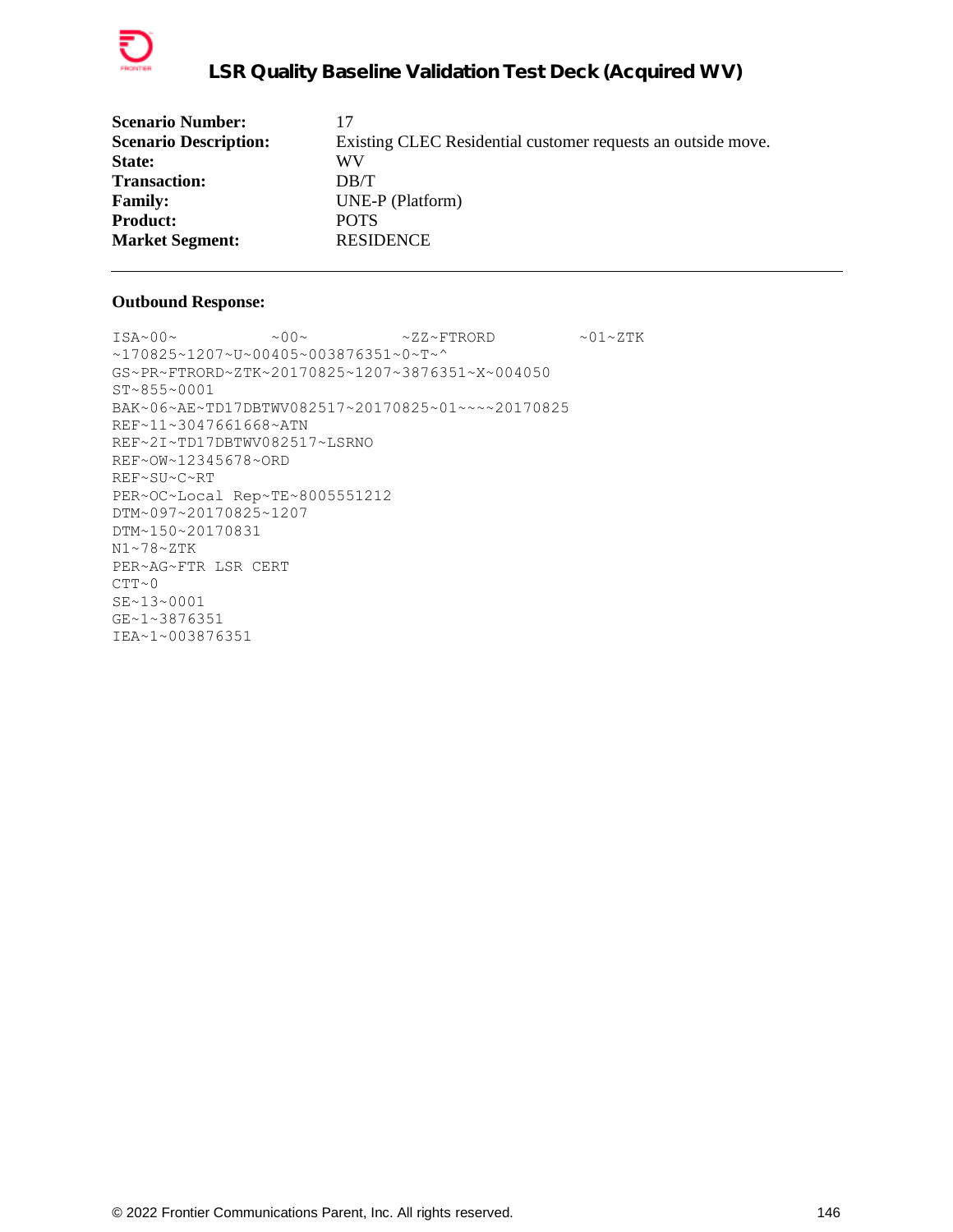

| <b>Scenario Number:</b>      | 18                                                                    |
|------------------------------|-----------------------------------------------------------------------|
| <b>Scenario Description:</b> | Existing CLEC Business customer requests a Directory Listing order to |
|                              | change the listing from NP to PUB.                                    |
| State:                       | WV                                                                    |
| <b>Transaction:</b>          | DB/J                                                                  |
| <b>Family:</b>               | UNE-P (Platform)                                                      |
| <b>Product:</b>              | <b>POTS</b>                                                           |
| <b>Market Segment:</b>       | <b>BUSINESS</b>                                                       |

| <b>FORM</b> | <b>FIELD</b>  | <b>DATA</b>          |
|-------------|---------------|----------------------|
| <b>LSR</b>  | <b>CCNA</b>   | <b>ZTK</b>           |
|             | <b>PON</b>    |                      |
|             | <b>VER</b>    |                      |
|             | <b>LOCQTY</b> | 1                    |
|             | <b>ATN</b>    | 3042322413           |
|             | <b>DDD</b>    |                      |
|             | <b>REQTYP</b> | <b>DB</b>            |
|             | <b>ACT</b>    | J                    |
|             | <b>AGAUTH</b> | Y                    |
|             | <b>TOS</b>    | $1B-$                |
|             | <b>INIT</b>   |                      |
|             | <b>TELNO</b>  |                      |
| EU          | LOCNUM        | 1                    |
|             | <b>NAME</b>   | <b>CLEC CUSTOMER</b> |
|             | <b>AFT</b>    | N                    |
|             | <b>SAN</b>    | 793                  |
|             | <b>SASN</b>   | <b>NATIONAL</b>      |
|             | <b>SATH</b>   | <b>RD</b>            |
|             | <b>CITY</b>   | <b>WHEELING</b>      |
|             | <b>STATE</b>  | WV                   |
|             | <b>ZIP</b>    | 26003                |
|             | <b>EATN</b>   | 3042322413           |
| <b>DL</b>   | <b>LACT</b>   |                      |
|             | <b>RTY</b>    | <b>LML</b>           |
|             | <b>LTY</b>    | 1                    |
|             | <b>STYC</b>   | <b>SL</b>            |
|             | <b>MTN</b>    | 3042322413           |
|             | <b>LTN</b>    | 3042322413           |
|             | <b>LEX</b>    | 304232               |
|             | <b>LNLN</b>   | <b>Customer</b>      |
|             | <b>LNFN</b>   | <b>Clec</b>          |
|             | <b>ADI</b>    | O                    |
|             | <b>YPHV</b>   | <b>NONE</b>          |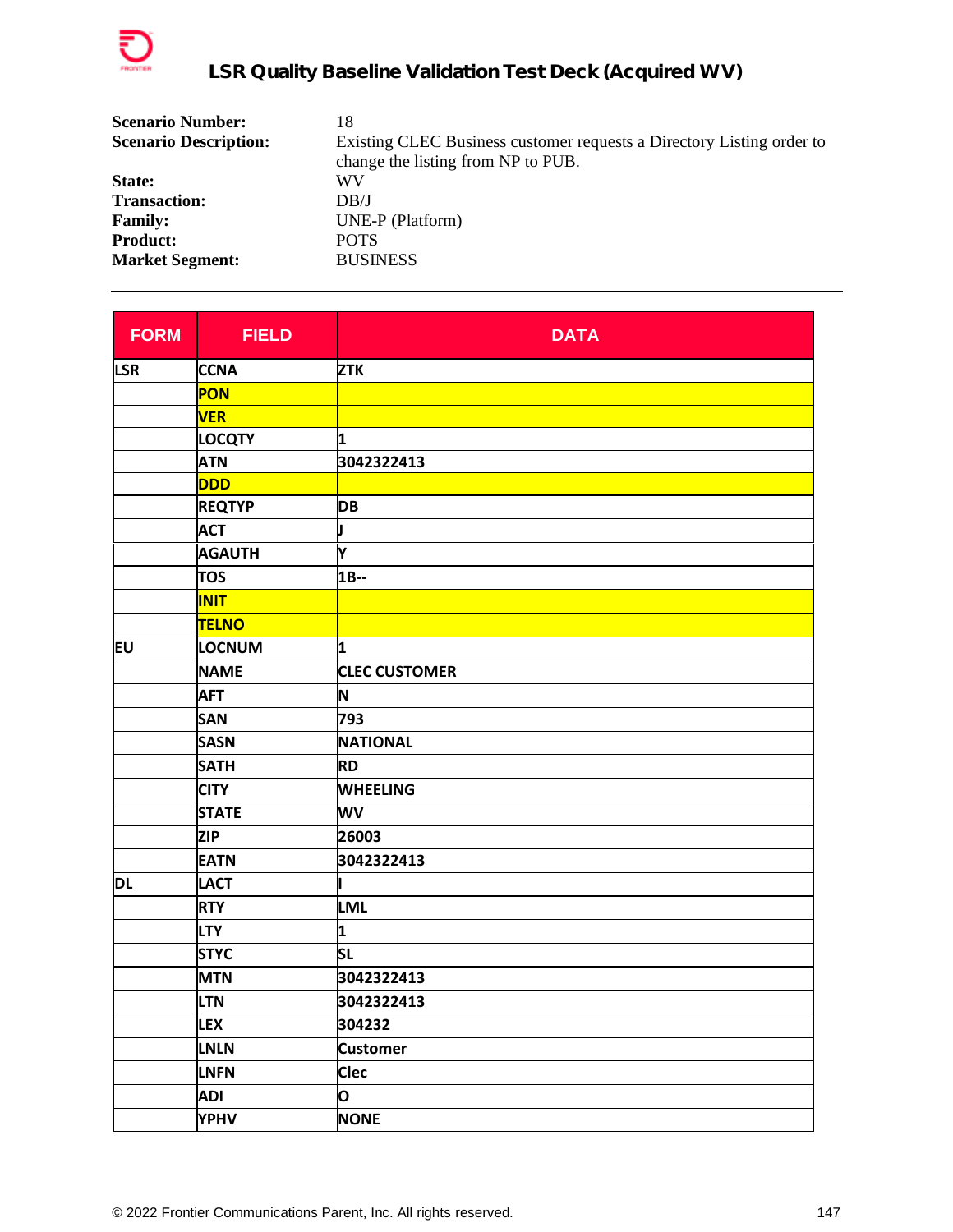

| <b>Scenario Number:</b>      | 18                                                                    |
|------------------------------|-----------------------------------------------------------------------|
| <b>Scenario Description:</b> | Existing CLEC Business customer requests a Directory Listing order to |
|                              | change the listing from NP to PUB.                                    |
| State:                       | WV                                                                    |
| <b>Transaction:</b>          | DB/J                                                                  |
| <b>Family:</b>               | UNE-P (Platform)                                                      |
| <b>Product:</b>              | <b>POTS</b>                                                           |
| <b>Market Segment:</b>       | <b>BUSINESS</b>                                                       |
|                              |                                                                       |

 $\verb|ISA~00~|~\verb|V|~|~\verb|V|~|~\verb|V|~|~\verb|V|~|~\verb|V|~|~\verb|V|~|~\verb|V|~|~\verb|V|~|~\verb|V|~|~\verb|V|~|~\verb|V|~|~\verb|V|~|~\verb|V|~|~\verb|V|~|~\verb|V|~|~\verb|V|~|~\verb|V|~|~\verb|V|~|~\verb|V|~|~\verb|V|~|~\verb|V|~|~\verb|V|~|~\verb|V|~|~\verb|V|~|~\verb|V|~|~\verb|V|~|~\verb$ ~210511~1359~U~00405~004670941~0~T~^ GS~PO~ZTK~FTRORD~20210511~1359~4670941~X~004050 ST~850~0001 BEG~00~SS~TD18DBJWV051121~01~20210511 REF~11~3042322413~EATN REF~11~3042322413~ATN PAM~T5~1~EA DTM~097~20210511~1359 DTM~150~20210518 SI~TI~AA~J SI~TI~RE~DB SI~TI~TY~1B-- PID~X~~TI~AO~Y N1~78~ZTK PER~AG~FTR LSR CERT~TE~8005551212 N1~IT~CLEC CUSTOMER N4~~WV~26003 NX2~01~793 NX2~02~NATIONAL NX2~07~WHEELING NX2~62~RD REF~IX~1~LOCNUM SI~TI~AF~N PO1~1~~~~~SH~LML~A6~DL SI~TI~LB~I SI~TI~LE~1 SI~TI~LN~3042322413 SI~TI~LX~304232 SI~TI~TN~3042322413 SI~TI~TW~SL PID~S~~TI~AT~~~SO-RSQ~Y N9~82~YPHV MTX~~None N1~DH~~12~3042322413 IN2~02~Clec IN2~05~Customer  $CTT-1$ SE~36~0001 GE~1~4670941 IEA~1~004670941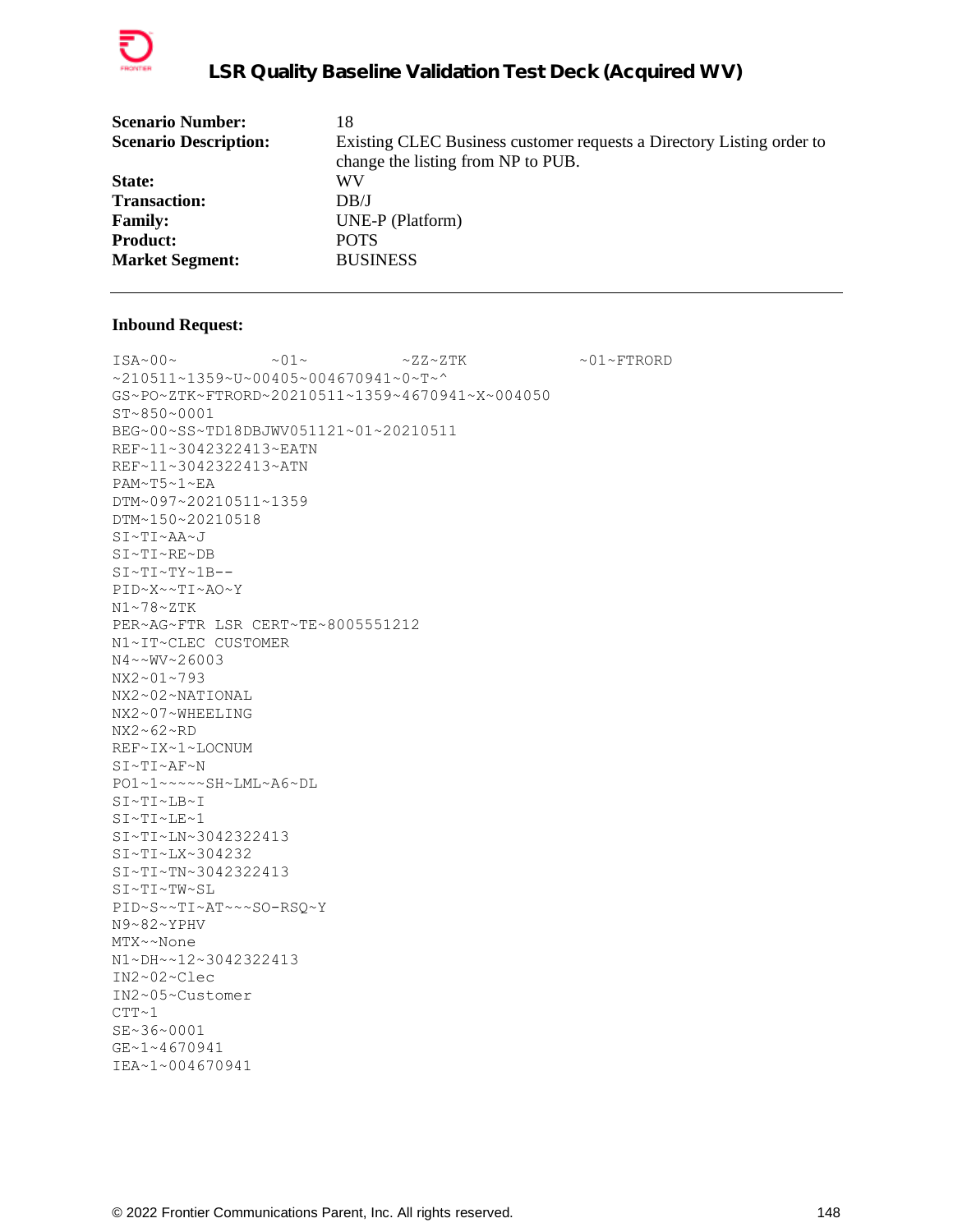

| <b>Scenario Number:</b>      | 18                                                                    |
|------------------------------|-----------------------------------------------------------------------|
| <b>Scenario Description:</b> | Existing CLEC Business customer requests a Directory Listing order to |
|                              | change the listing from NP to PUB.                                    |
| State:                       | WV                                                                    |
| <b>Transaction:</b>          | DB/J                                                                  |
| <b>Family:</b>               | UNE-P (Platform)                                                      |
| <b>Product:</b>              | <b>POTS</b>                                                           |
| <b>Market Segment:</b>       | <b>BUSINESS</b>                                                       |
|                              |                                                                       |

```
\text{ISA}\sim00\sim \sim00\sim \sim ZZ~FTRORD \sim01\simZTK
~210511~1402~U~00405~004670967~0~T~^
GS~PR~FTRORD~ZTK~20210511~1402~4670967~X~004050
ST~855~0001
BAK~06~AE~TD18DBJWV051121~20210511~01~~~~20210511
REF~11~3042322413~AN
REF~11~3042322413~ATN
REF~2I~TD18DBJWV051121~LSRNO
REF~OW~042218373~ORD
REF~SU~C~RT
PER~OC~Local Service Request ( LS~TE~888-608-8023
DTM~097~20210511~1302
DTM~150~20210518
PID~X~~TI~FEP~B
N1~78~ZTK
PER~AG~FTR LSR CERT
PO1~1~1~EA~~~A6~CKT
N9~OW~042218373~ORDL
PO1~2~1~EA~~~A6~DIR
PAM~GZ~1~EA
REF~OW~042218373~DLORD
REF~4N~D~DBI1
REF~12~3042322413~DBAN1
DTM~050~20210511
SLN~2~1~A~1~EA
SI~TI~LN~3042322413
N1~DH~NONE
IN2~05~Customer Clec
CTT~2SE~27~0001
GE~1~4670967
IEA~1~004670967
```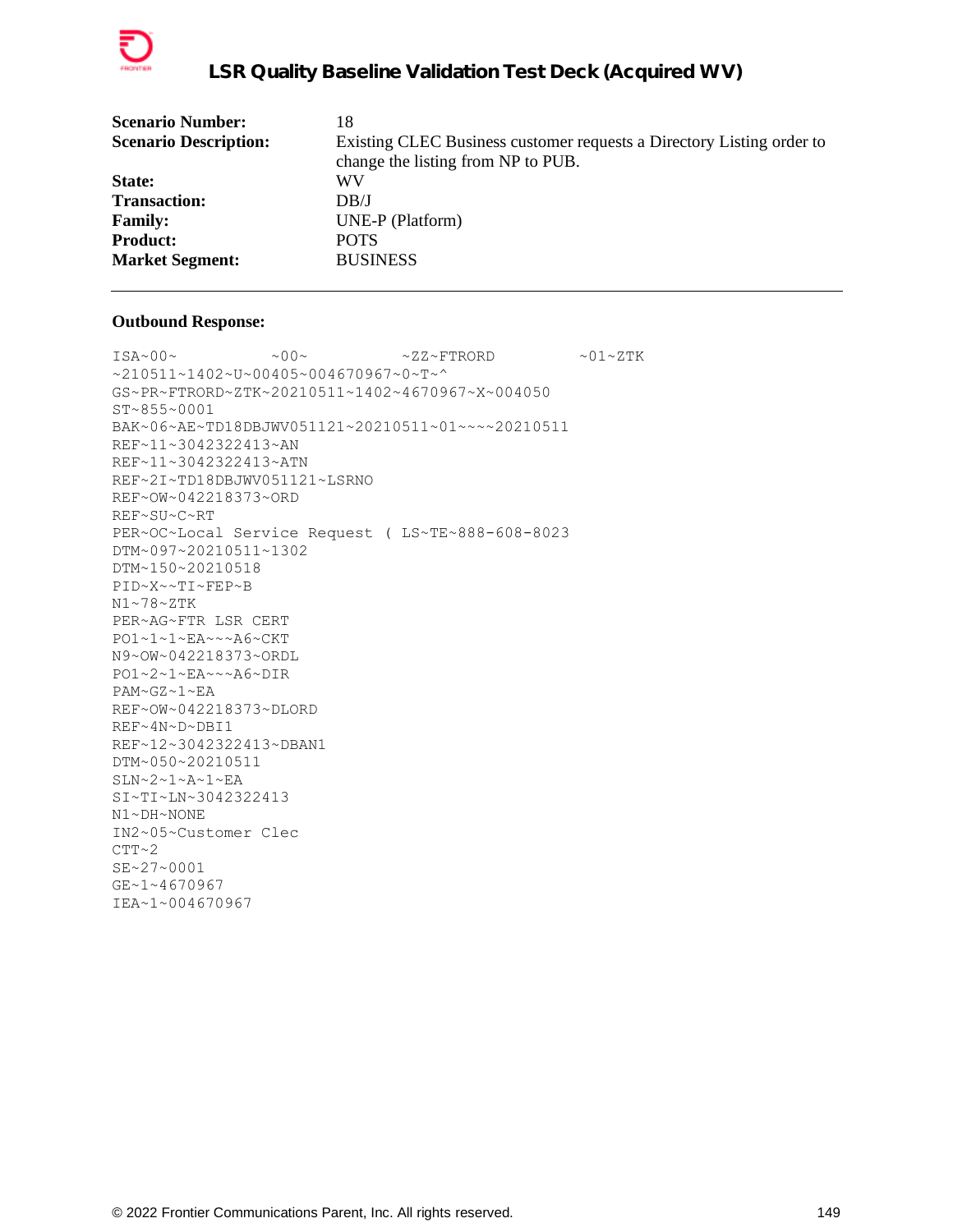

| <b>Scenario Number:</b>      | 19                                                             |
|------------------------------|----------------------------------------------------------------|
| <b>Scenario Description:</b> | Existing CLEC issues a Seasonal suspend order on a Residential |
|                              | Customer.                                                      |
| State:                       | WV                                                             |
| <b>Transaction:</b>          | DB/S                                                           |
| <b>Family:</b>               | UNE-P (Platform)                                               |
| <b>Product:</b>              | <b>POTS</b>                                                    |
| <b>Market Segment:</b>       | <b>RESIDENCE</b>                                               |

| <b>FORM</b> | <b>FIELD</b>  | <b>DATA</b>          |
|-------------|---------------|----------------------|
| <b>LSR</b>  | <b>CCNA</b>   | <b>ZTK</b>           |
|             | PON           |                      |
|             | <b>VER</b>    |                      |
|             | <b>LOCQTY</b> | 1                    |
|             | <b>ATN</b>    | 3042527470           |
|             | <b>DDD</b>    |                      |
|             | <b>REQTYP</b> | <b>DB</b>            |
|             | <b>ACT</b>    | S                    |
|             | <b>AGAUTH</b> | Υ                    |
|             | <b>TOS</b>    | 2BM-                 |
|             | <b>INIT</b>   |                      |
|             | <b>TELNO</b>  |                      |
| EU          | LOCNUM        | 1                    |
|             | <b>NAME</b>   | <b>CLEC CUSTOMER</b> |
|             | <b>AFT</b>    | N                    |
|             | <b>SANO</b>   | 101                  |
|             | <b>SASN</b>   | <b>STANLEY</b>       |
|             | <b>SATH</b>   | <b>ST</b>            |
|             | <b>CITY</b>   | <b>BECKLEY</b>       |
|             | <b>STATE</b>  | WV                   |
|             | <b>ZIP</b>    | 25801                |
|             | <b>EATN</b>   | 3042527470           |
| <b>PS</b>   | <b>PQTY</b>   | 1                    |
|             | LOCNUM        | 1                    |
|             | <b>LNUM</b>   | 1                    |
|             | <b>LNA</b>    | S                    |
|             | <b>LTOS</b>   | -D--                 |
|             | <b>TNS</b>    | 3042527470           |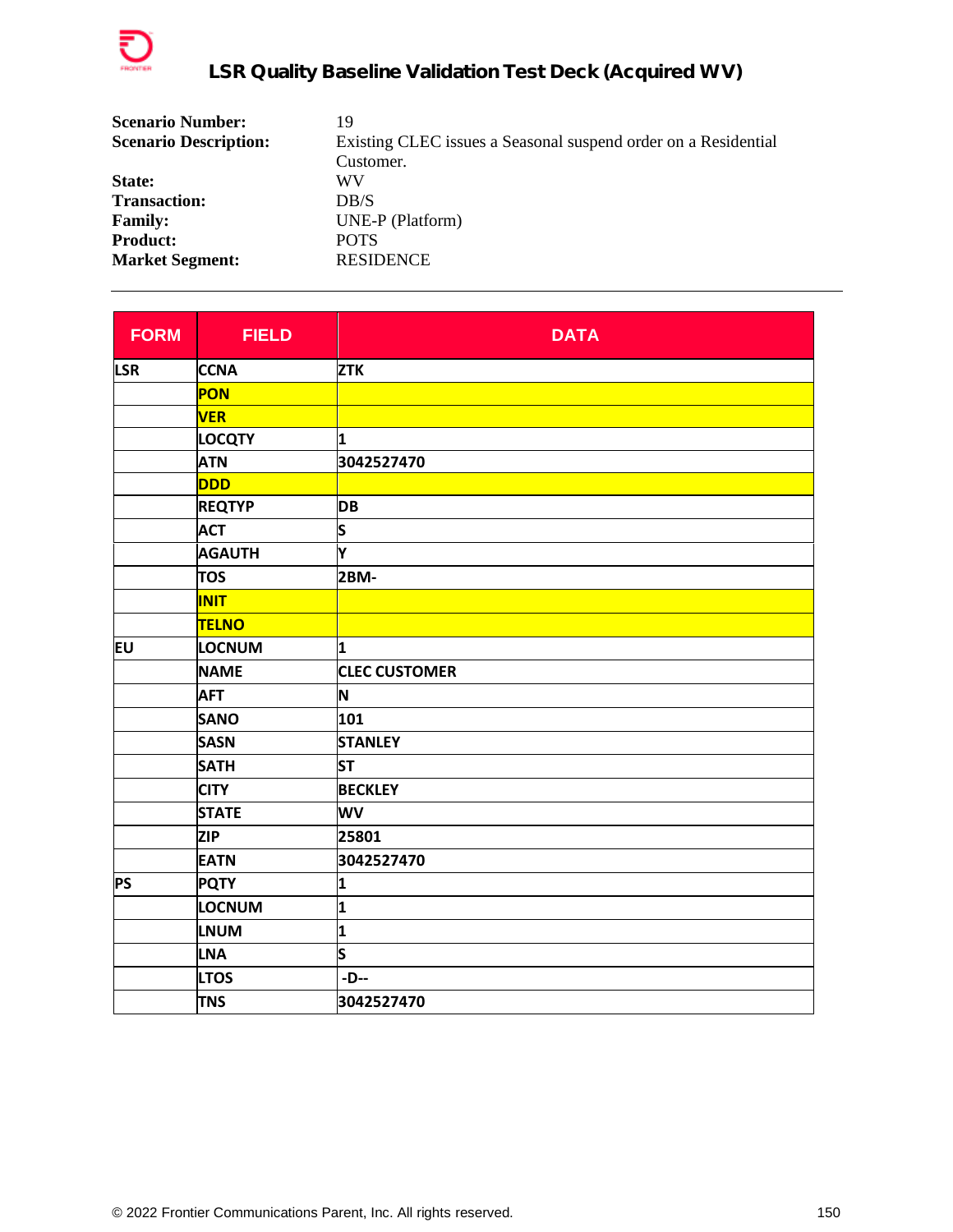

| <b>Scenario Number:</b>      | 19                                                             |
|------------------------------|----------------------------------------------------------------|
| <b>Scenario Description:</b> | Existing CLEC issues a Seasonal suspend order on a Residential |
|                              | Customer.                                                      |
| State:                       | WV                                                             |
| <b>Transaction:</b>          | DB/S                                                           |
| <b>Family:</b>               | UNE-P (Platform)                                               |
| <b>Product:</b>              | <b>POTS</b>                                                    |
| <b>Market Segment:</b>       | <b>RESIDENCE</b>                                               |
|                              |                                                                |

 $\verb|ISA~00~|~\verb|V|~|~\verb|V|~|~\verb|V|~|~\verb|V|~|~\verb|V|~|~\verb|V|~|~\verb|V|~|~\verb|V|~|~\verb|V|~|~\verb|V|~|~\verb|V|~|~\verb|V|~|~\verb|V|~|~\verb|V|~|~\verb|V|~|~\verb|V|~|~\verb|V|~|~\verb|V|~|~\verb|V|~|~\verb|V|~|~\verb|V|~|~\verb|V|~|~\verb|V|~|~\verb|V|~|~\verb|V|~|~\verb|V|~|~\verb$ ~220315~1332~U~00405~004915431~0~T~^ GS~PC~ZTK~FTRORD~20220315~1332~4915431~X~004050 ST~850~0001 BCH~05~SS~TD19DBSWV031522~~02~20220315 REF~11~3042527470~EATN REF~11~3042527470~ATN PAM~TO~1~UC PAM~T5~1~EA DTM~097~20220315~1332 DTM~150~20220329 SI~TI~AA~S SI~TI~RE~DB SI~TI~TY~2BM-PID~X~~TI~AO~Y N9~L1~ORI~LSR N1~78~ZTK PER~AG~FTR LSR CERT~TE~8005551212 N1~IT~CLEC CUSTOMER N4~~WV~25801 NX2~01~101 NX2~02~STANLEY NX2~07~BECKLEY NX2~62~ST REF~IX~1~LOCNUM  $SI~\sim T~I~\sim A~F~\sim N$ POC~1~RZ~~~~~~A6~SS SI~TI~SA~S~TN~3042527470 SI~TI~TY~-D-- REF~IX~1~LNUM REF~IX~1~LOCNUM  $CTT~1$ SE~31~0001 GE~1~4915431 IEA~1~004915431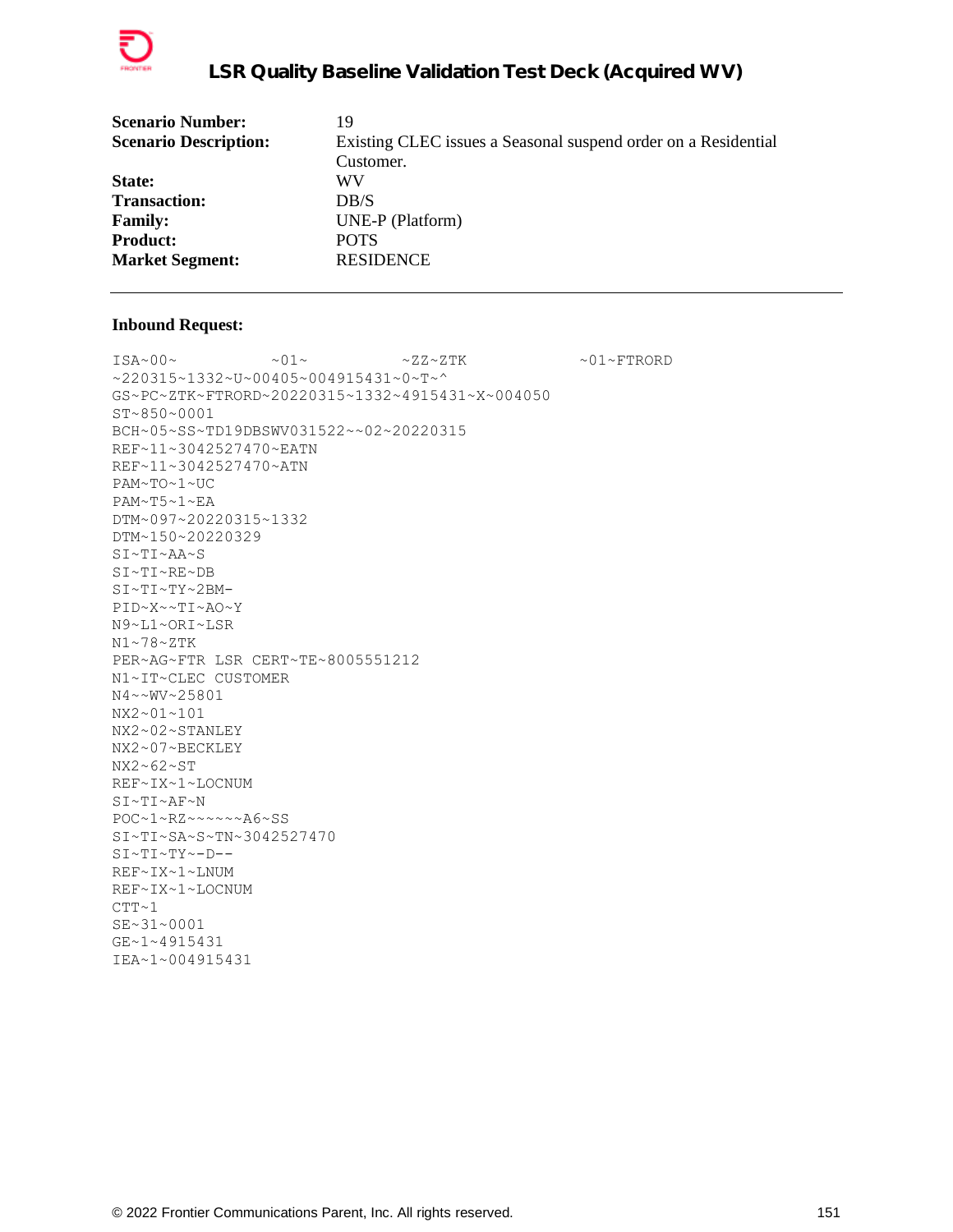

| 19                                                             |
|----------------------------------------------------------------|
| Existing CLEC issues a Seasonal suspend order on a Residential |
| Customer.                                                      |
| WV                                                             |
| DR/S                                                           |
| UNE-P (Platform)                                               |
| <b>POTS</b>                                                    |
| <b>RESIDENCE</b>                                               |
|                                                                |

 $ISA~00~\sim$   $~00~\sim$   $~00~\sim$   $~2Z~\sim$  FTRORD  $~01~\sim$  ZTK ~220315~1334~U~00405~004915445~0~T~^ GS~CA~FTRORD~ZTK~20220315~1334~4915445~X~004050 ST~855~0001 BCA~06~AE~TD19DBSWV031522~~02~20220315~~~~20220315~~20220315 REF~11~3042527470~AN REF~11~3042527470~ATN REF~2I~TD19DBSWV031522~LSRNO REF~OW~042705365~ORD REF~SU~C~RT PER~OC~Local Service Request ( LS~TE~888-608-8023 DTM~097~20220315~1234 DTM~150~20220329 PID~X~~TI~FEP~B N1~78~ZTK PER~AG~FTR LSR CERT POC~1~RZ~1~0~EA~~~A6~CKT SI~TI~TN~3042527470 REF~IX~1~LNUM N9~OW~042705365~ORDL  $CTT~1$ SE~19~0001 GE~1~4915445 IEA~1~004915445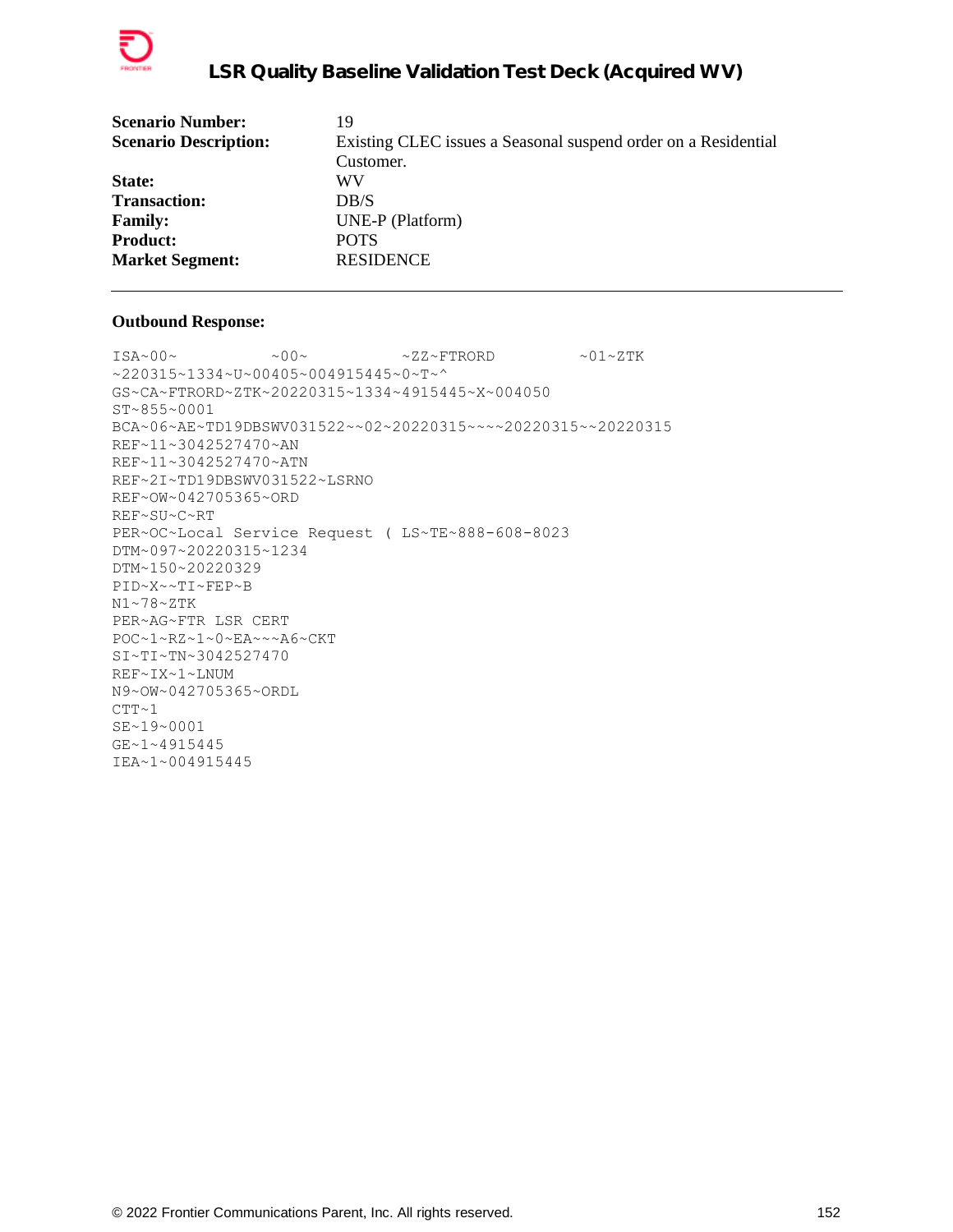

| <b>Scenario Number:</b>      | 20                                                             |
|------------------------------|----------------------------------------------------------------|
| <b>Scenario Description:</b> | Existing CLEC issues a Seasonal Restore order on a Residential |
|                              | Customer.                                                      |
| <b>State:</b>                | WV                                                             |
| <b>Transaction:</b>          | DB/B                                                           |
| <b>Family:</b>               | UNE-P (Platform)                                               |
| <b>Product:</b>              | <b>POTS</b>                                                    |
| <b>Market Segment:</b>       | <b>RESIDENCE</b>                                               |

| <b>FORM</b> | <b>FIELD</b>  | <b>DATA</b>          |
|-------------|---------------|----------------------|
| <b>LSR</b>  | <b>CCNA</b>   | <b>ZTK</b>           |
|             | PON           |                      |
|             | <b>VER</b>    |                      |
|             | <b>LOCQTY</b> | 1                    |
|             | <b>ATN</b>    | 3042332153           |
|             | <b>DDD</b>    |                      |
|             | <b>REQTYP</b> | <b>DB</b>            |
|             | <b>ACT</b>    | B                    |
|             | <b>AGAUTH</b> | Υ                    |
|             | <b>TOS</b>    | 2D--                 |
|             | <b>INIT</b>   |                      |
|             | <b>TELNO</b>  |                      |
| EU          | LOCNUM        | 1                    |
|             | <b>NAME</b>   | <b>CLEC CUSTOMER</b> |
|             | <b>AFT</b>    | N                    |
|             | <b>SANO</b>   | 204                  |
|             | <b>SASN</b>   | <b>SPARACINO</b>     |
|             | <b>SATH</b>   | <b>ST</b>            |
|             | <b>CITY</b>   | <b>BECKLEY</b>       |
|             | <b>STATE</b>  | WV                   |
|             | <b>ZIP</b>    | 25801                |
|             | <b>EATN</b>   | 3042332153           |
| <b>PS</b>   | <b>PQTY</b>   | 1                    |
|             | <b>LOCNUM</b> | 1                    |
|             | <b>LNUM</b>   | 1                    |
|             | <b>LNA</b>    | B                    |
|             | <b>LTOS</b>   | -D--                 |
|             | <b>TNS</b>    | 3042332153           |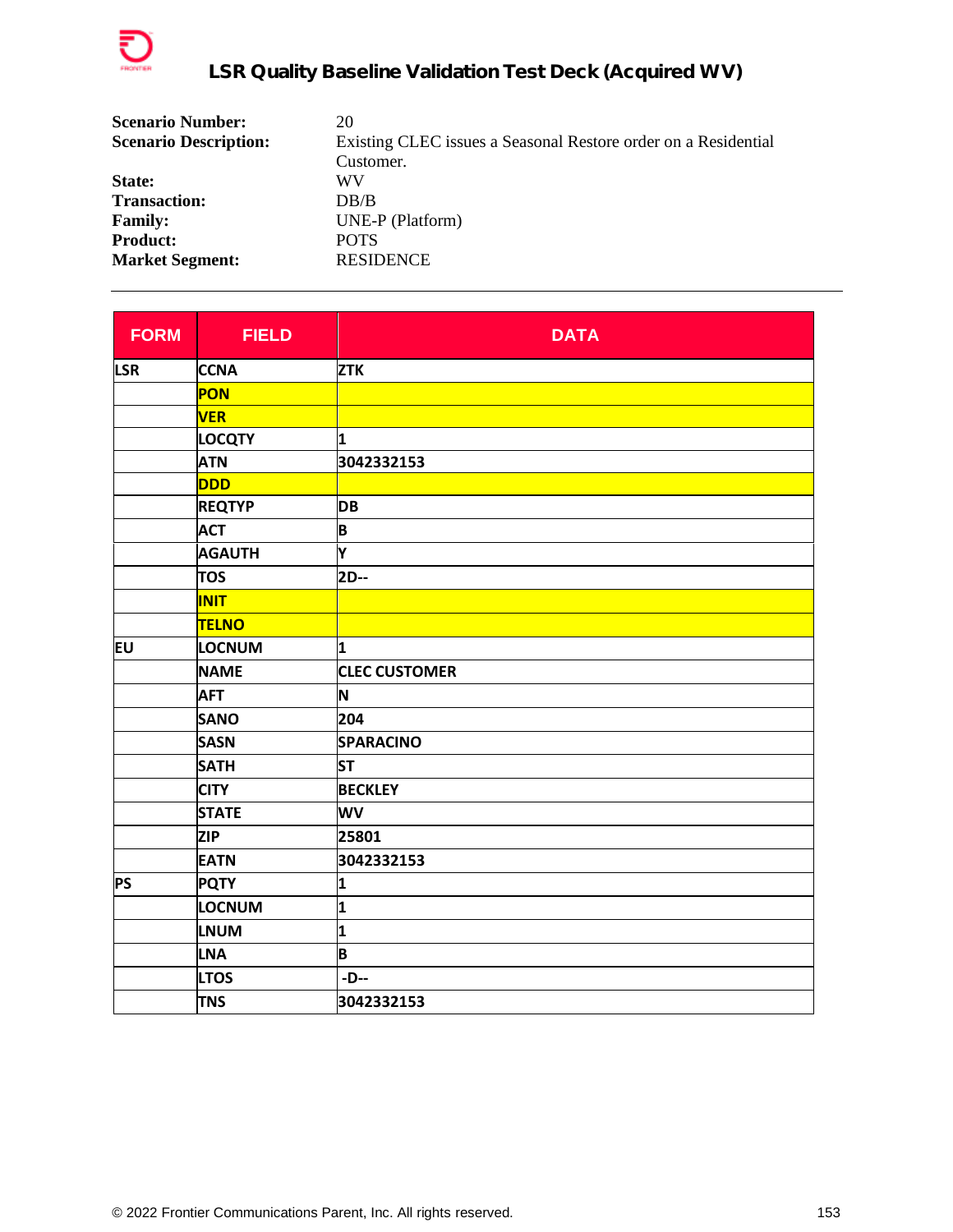

| 20                                                             |
|----------------------------------------------------------------|
| Existing CLEC issues a Seasonal Restore order on a Residential |
| Customer.                                                      |
| WV                                                             |
| DR/B                                                           |
| UNE-P (Platform)                                               |
| <b>POTS</b>                                                    |
| <b>RESIDENCE</b>                                               |
|                                                                |

 $\verb|ISA~00~|~\verb|V|~|~\verb|V|~|~\verb|V|~|~\verb|V|~|~\verb|V|~|~\verb|V|~|~\verb|V|~|~\verb|V|~|~\verb|V|~|~\verb|V|~|~\verb|V|~|~\verb|V|~|~\verb|V|~|~\verb|V|~|~\verb|V|~|~\verb|V|~|~\verb|V|~|~\verb|V|~|~\verb|V|~|~\verb|V|~|~\verb|V|~|~\verb|V|~|~\verb|V|~|~\verb|V|~|~\verb|V|~|~\verb|V|~|~\verb$ ~120524~1057~U~00405~001285803~0~T~^ GS~PO~ZTK~FTRORD~20120524~1057~1285803~X~004050 ST~850~0001 BEG~00~SS~TD20DBBWV052412~01~20120524 REF~11~3042332153~EATN REF~11~3042332153~ATN PAM~TO~1~UC PAM~T5~1~EA DTM~097~20120524~1057 DTM~150~20120529 SI~TI~AA~B SI~TI~RE~DB  $SI~TI~TY~2D--$ PID~X~~TI~AO~Y N1~78~ZTK PER~AG~FTR LSR CERT~TE~8005551212 N1~IT~CLEC CUSTOMER N4~~WV~25801 NX2~01~204 NX2~02~SPARACINO NX2~07~BECKLEY NX2~62~ST REF~IX~1~LOCNUM SI~TI~AF~N PO1~1~1~EA~~~A6~SS SI~TI~SA~B~TN~ 3042332153 SI~TI~TY~-D-- REF~IX~1~LNUM REF~IX~1~LOCNUM  $CTT~1$ SE~29~0001 GE~1~1285803 IEA~1~001285803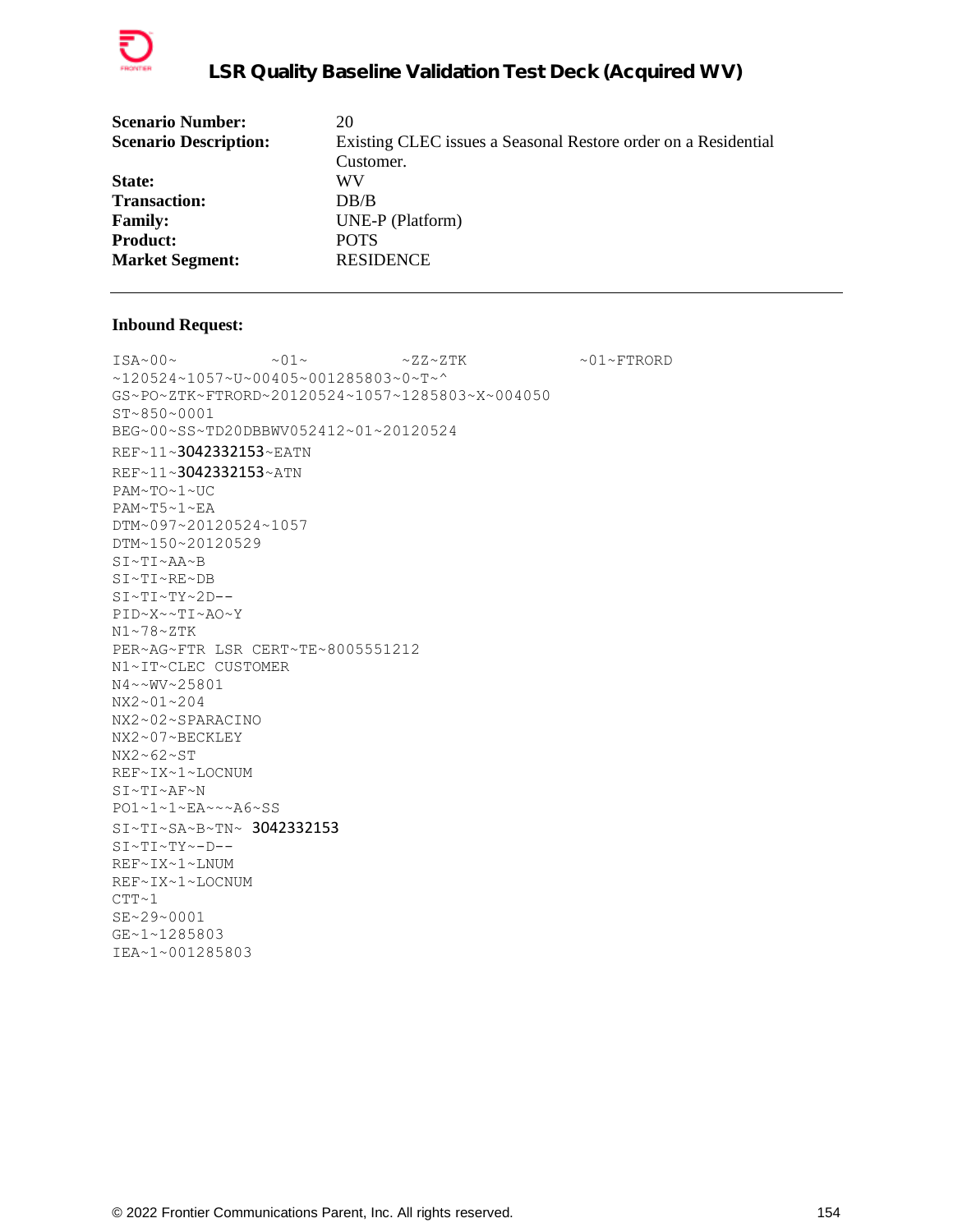

| 20                                                             |
|----------------------------------------------------------------|
| Existing CLEC issues a Seasonal Restore order on a Residential |
| Customer.                                                      |
| WV                                                             |
| DR/B                                                           |
| UNE-P (Platform)                                               |
| <b>POTS</b>                                                    |
| <b>RESIDENCE</b>                                               |
|                                                                |

 $ISA~00~\sim$   $~00~\sim$   $~00~\sim$   $~2Z~\sim$  FTRORD  $~01~\sim$  ZTK ~120524~1100~U~00405~001285815~0~T~^ GS~PR~FTRORD~ZTK~20120524~1100~1285815~X~004050 ST~855~0001 BAK~06~AE~TD20DBBWV052412~20120524~01~~~~20120524 REF~11~3042332153~AN REF~11~3042332153~ATN REF~2I~TD20DBBWV052412~LSRNO REF~OW~030453011~ORD REF~SU~C~RT PER~OC~Local Service Request ( LSR )~TE~8005551212 DTM~150~20120529 PID~X~~TI~FEP~B N1~78~ZTK PER~AG~FTR LSR CERT PO1~1~1~EA~~~A6~CKT SI~TI~TN~3042332153 REF~IX~1~LNUM N9~OW~030453011~ORDL  $CTT~1$ SE~18~0001 GE~1~1285815 IEA~1~001285815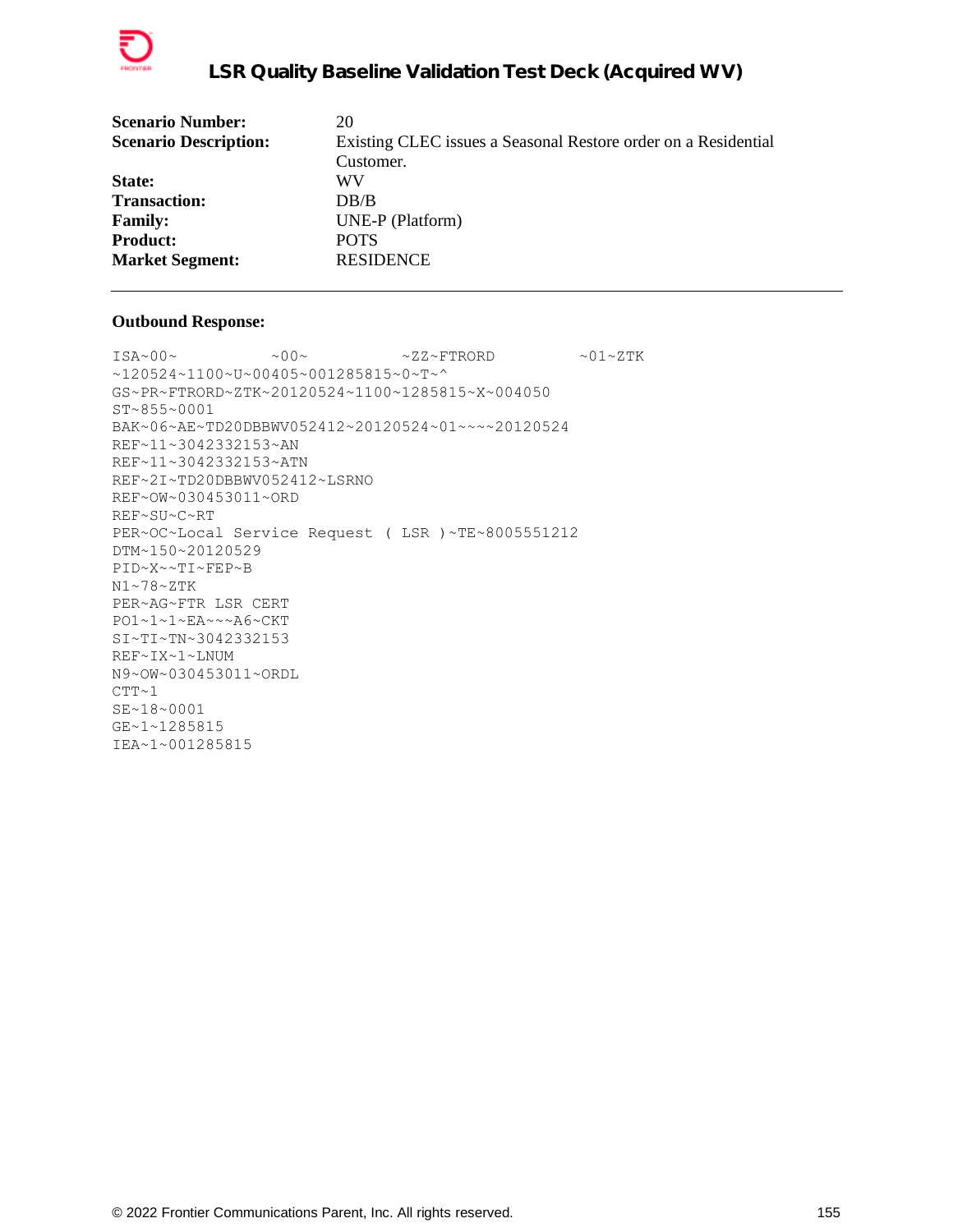

| <b>Scenario Number:</b>      | 21                                                       |
|------------------------------|----------------------------------------------------------|
| <b>Scenario Description:</b> | Existing CLEC Business customer requests an inside move. |
| State:                       | WV                                                       |
| <b>Transaction:</b>          | DB/M                                                     |
| <b>Family:</b>               | UNE-P (Platform)                                         |
| <b>Product:</b>              | <b>POTS</b>                                              |
| <b>Market Segment:</b>       | <b>BUSINESS</b>                                          |

| <b>FORM</b> | <b>FIELD</b>    | <b>DATA</b>          |
|-------------|-----------------|----------------------|
| <b>LSR</b>  | <b>CCNA</b>     | <b>ZTK</b>           |
|             | <b>PON</b>      |                      |
|             | <b>VER</b>      |                      |
|             | <b>LOCQTY</b>   | 1                    |
|             | <b>ATN</b>      | 3046244814           |
|             | <b>DDD</b>      |                      |
|             | <b>REQTYP</b>   | <b>DB</b>            |
|             | <b>ACT</b>      | M                    |
|             | <b>AGAUTH</b>   | Υ                    |
|             | <b>TOS</b>      | $1B-$                |
|             | <b>INIT</b>     |                      |
|             | <b>TELNO</b>    |                      |
|             | <b>IMPCON</b>   |                      |
|             | <b>TELNO</b>    |                      |
| EU          | <b>LOCNUM</b>   | 1                    |
|             | <b>NAME</b>     | <b>CLEC CUSTOMER</b> |
|             | <b>AFT</b>      | N                    |
|             | <b>SANO</b>     | 1000                 |
|             | <b>SASN</b>     | <b>CUSTER HOLLOW</b> |
|             | <b>SATH</b>     | <b>RD</b>            |
|             | LD <sub>3</sub> | <b>UNIT</b>          |
|             | LV3             | 4A                   |
|             | <b>CITY</b>     | <b>CLARKSBURG</b>    |
|             | <b>STATE</b>    | WV                   |
|             | <b>ZIP</b>      | 26301                |
|             | <b>EATN</b>     | 3046244814           |
| <b>PS</b>   | <b>PQTY</b>     | 1                    |
|             | LOCNUM          | 1                    |
|             | <b>LNUM</b>     | 1                    |
|             | <b>LNA</b>      | N                    |
|             | <b>LTOS</b>     | $-1-$                |
|             | <b>TNS</b>      | 3046244814           |
|             | <b>PIC</b>      | <b>NONE</b>          |
|             | <b>LPIC</b>     | <b>NONE</b>          |
|             | <b>BA</b>       | A                    |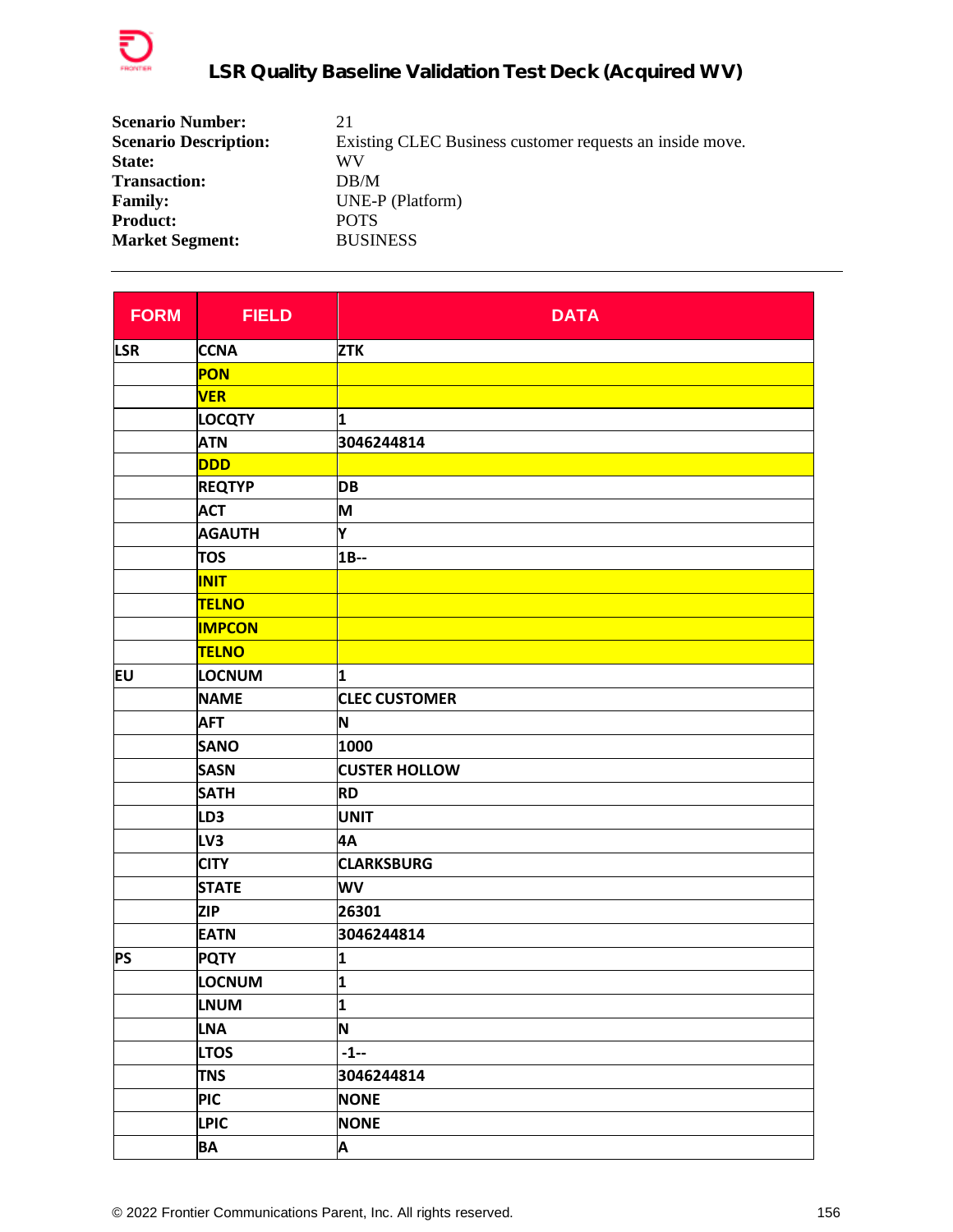

| FORM | <b>FIELD</b> | <b>DATA</b> |
|------|--------------|-------------|
|      | <b>BLOCK</b> | A           |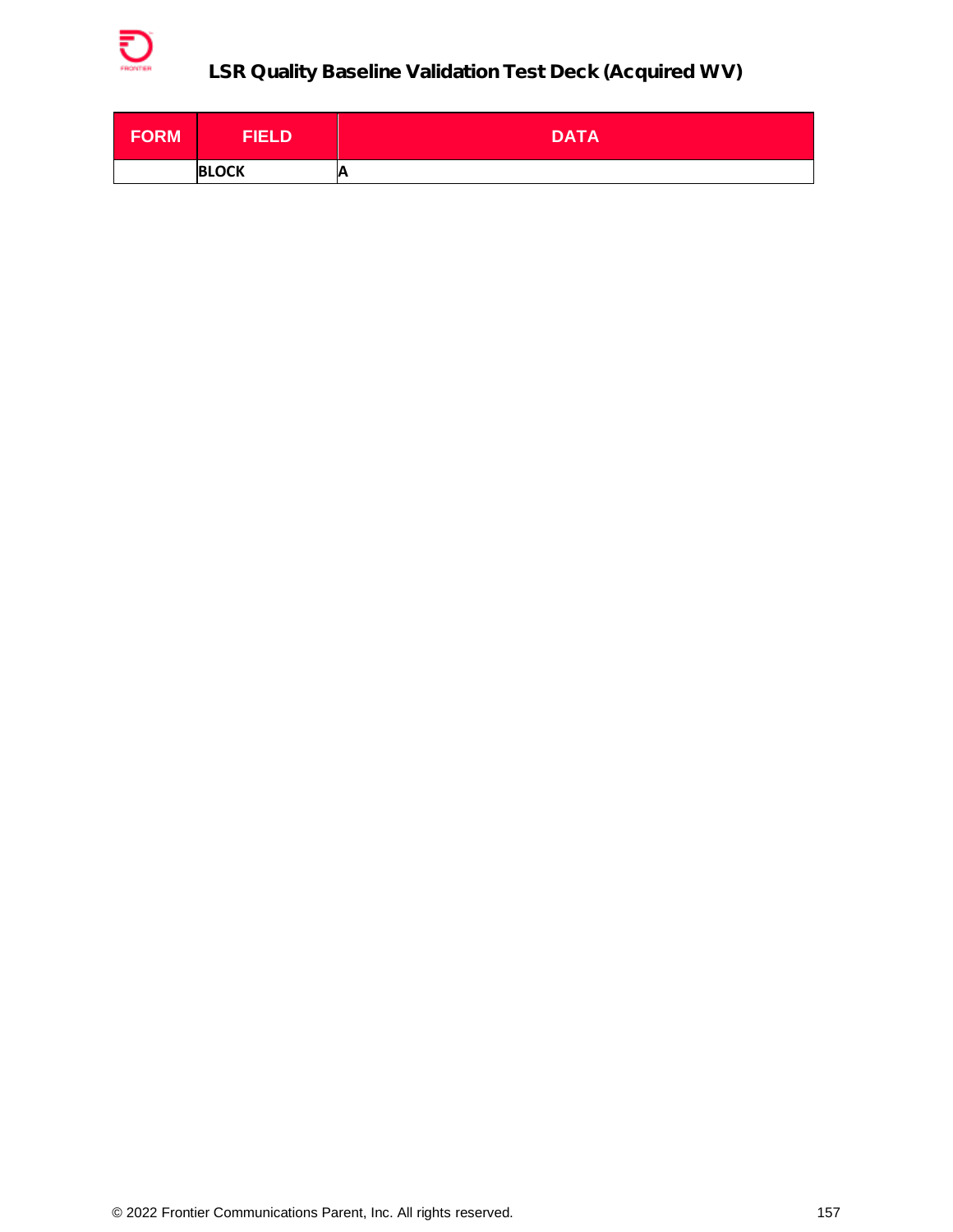

| 21                                                       |
|----------------------------------------------------------|
| Existing CLEC Business customer requests an inside move. |
| WV                                                       |
| DB/M                                                     |
| UNE-P (Platform)                                         |
| <b>POTS</b>                                              |
| <b>BUSINESS</b>                                          |
|                                                          |

 $ISA~00~\sim$   $~01~\sim$   $~01~\sim$   $~2Z~2TK$   $~01~\sim$   $~01~\sim$  FTRORD ~170825~1233~U~00405~003876379~0~T~^ GS~PO~ZTK~FTRORD~20170825~1233~3876379~X~004050 ST~850~0001 BEG~00~SS~TD21DBMWV082517~01~20170825 REF~11~3046244814~EATN REF~11~3046244814~ATN PAM~TO~1~UC PAM~T5~1~EA DTM~097~20170825~1233 DTM~150~20170831 SI~TI~AA~M SI~TI~RE~DB SI~TI~TY~1B-- PID~X~~TI~AO~Y N1~78~ZTK PER~AG~FTR LSR CERT~TE~8005551212 PER~CN~FTR LSR CERT~~~TE~8005551212 N1~IT~CLEC CUSTOMER N4~~WV~26301 NX2~01~1000 NX2~02~CUSTER HOLLOW NX2~07~CLARKSBURG NX2~62~RD NX2~37~4A REF~IX~1~LOCNUM SI~TI~AF~N PO1~1~1~EA~~~A6~SS SI~TI~SA~A~TN~3046244814  $SI~TI~TV~T$ REF~IX~1~LNUM REF~IX~1~LOCNUM N1~8V~~41~NONE N1~P9~~41~NONE SLN~1~1~A~1~EA SI~TI~BB~A~TB~A  $CTT~1$ SE~35~0001 GE~1~3876379 IEA~1~003876379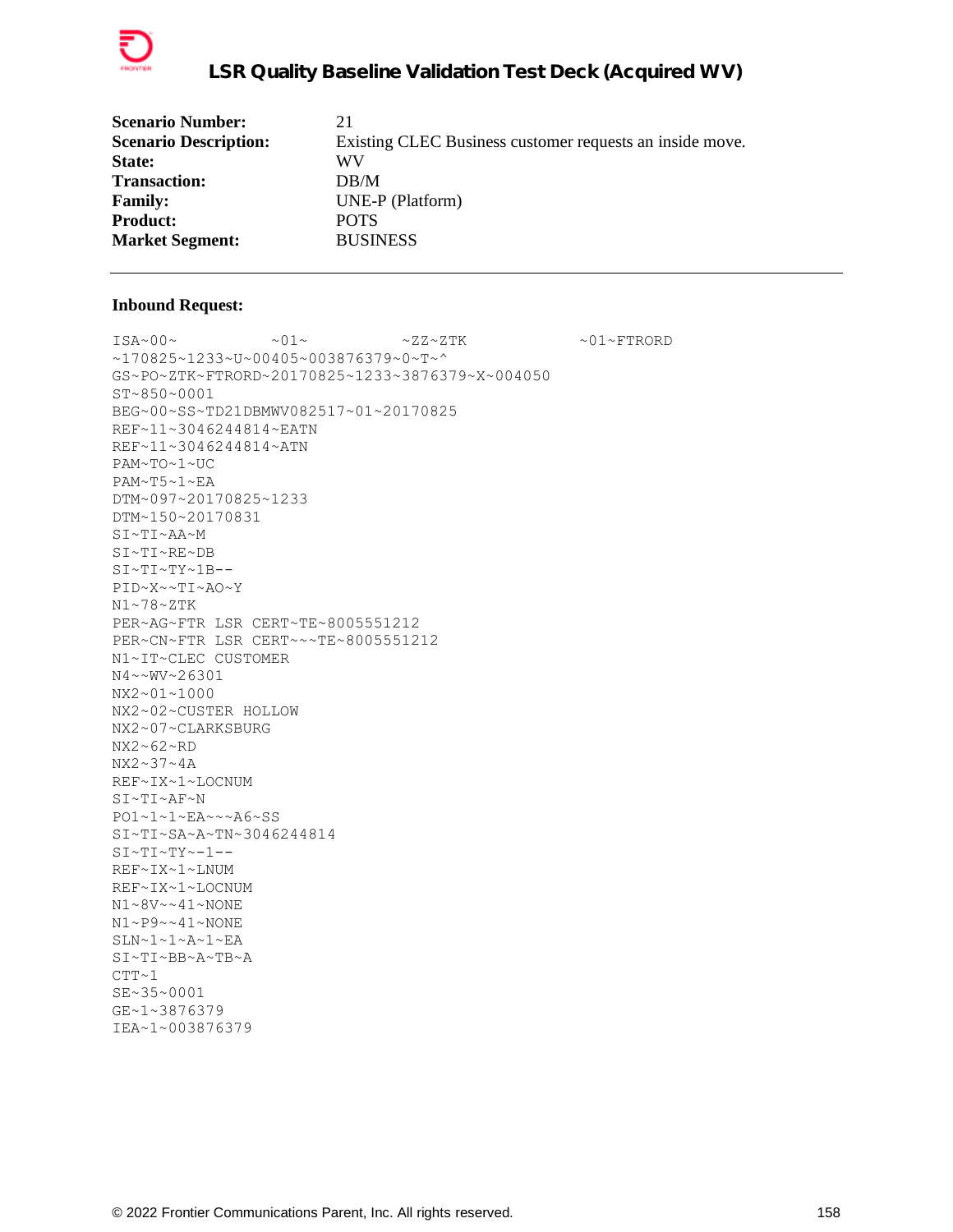

```
ISA~00~\sim ~00~\sim ~00~\sim ~2Z~\sim FTRORD ~01~\sim ZTK
~170825~1239~U~00405~003876395~0~T~^
GS~PR~FTRORD~ZTK~20170825~1239~3876395~X~004050
ST~855~0001
BAK~06~AE~TD21DBMWV082517~20170825~01~~~~20170825
REF~11~3046244814~ATN
REF~2I~TD21DBMWV082517~LSRNO
REF~OW~12345678~ORD
REF~SU~C~RT
PER~OC~Local Rep~TE~8005551212
DTM~097~20170825~1238
DTM~150~20170831
N1~78~ZTK
PER~AG~FTR LSR CERT
CTT~0SE~13~0001
GE~1~3876395
IEA~1~003876395
```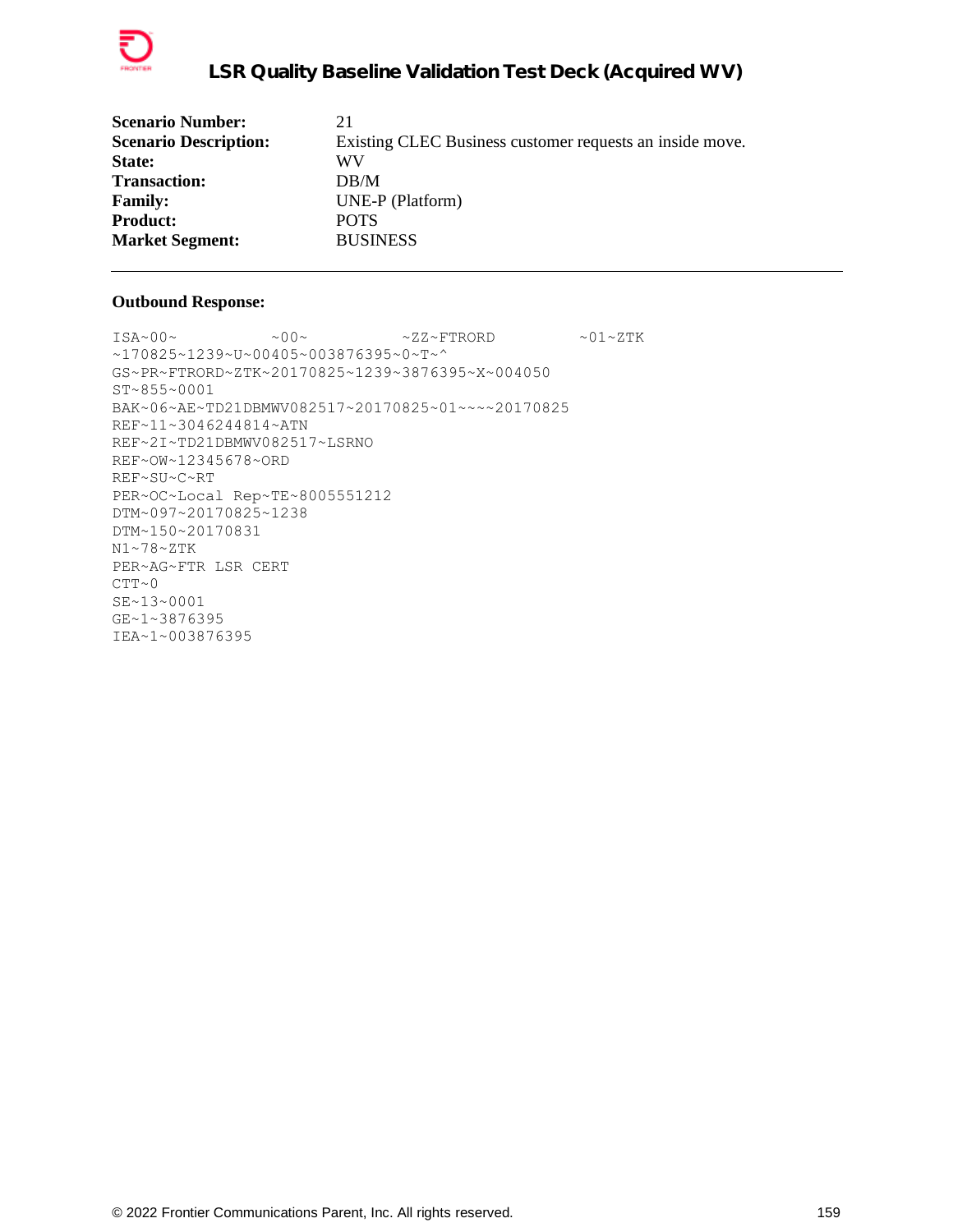

| <b>Scenario Number:</b>      | 22                                                                 |
|------------------------------|--------------------------------------------------------------------|
| <b>Scenario Description:</b> | Existing CLEC Business multi-line Resale POTS customer changes the |
|                              | TN on the subsequent line.                                         |
| State:                       | WV                                                                 |
| <b>Transaction:</b>          | EB/C                                                               |
| <b>Family:</b>               | <b>RESALE</b>                                                      |
| <b>Product:</b>              | <b>POTS</b>                                                        |
| <b>Market Segment:</b>       | <b>BUSINESS</b>                                                    |

| <b>FORM</b> | <b>FIELD</b>  | <b>DATA</b>          |
|-------------|---------------|----------------------|
| <b>LSR</b>  | <b>CCNA</b>   | <b>ZTK</b>           |
|             | PON           |                      |
|             | <b>VER</b>    |                      |
|             | <b>LOCQTY</b> | 1                    |
|             | <b>ATN</b>    | 3042647879           |
|             | DDD           |                      |
|             | <b>REQTYP</b> | <b>EB</b>            |
|             | <b>ACT</b>    | $\mathsf{C}$         |
|             | <b>AGAUTH</b> | Y                    |
|             | <b>TOS</b>    | 1BF-                 |
|             | <b>INIT</b>   |                      |
|             | <b>TELNO</b>  |                      |
| EU          | <b>LOCNUM</b> | 1                    |
|             | <b>NAME</b>   | <b>CLEC CUSTOMER</b> |
|             | <b>AFT</b>    | N                    |
|             | <b>SANO</b>   | 250                  |
|             | <b>SASN</b>   | <b>MURALL</b>        |
|             | <b>SATH</b>   | <b>DR</b>            |
|             | <b>CITY</b>   | KEARNEYSVILLE        |
|             | <b>STATE</b>  | WV                   |
|             | <b>ZIP</b>    | 25430                |
|             | <b>EATN</b>   | 3042647175           |
| <b>RS</b>   | <b>RSQTY</b>  | 1                    |
|             | LOCNUM        | 1                    |
|             | <b>LNUM</b>   | 1                    |
|             | <b>LNA</b>    | X                    |
|             | <b>TNS</b>    | 3042327343           |
|             | <b>OTN</b>    | 3042647175           |
|             | <b>TCOPT</b>  | N                    |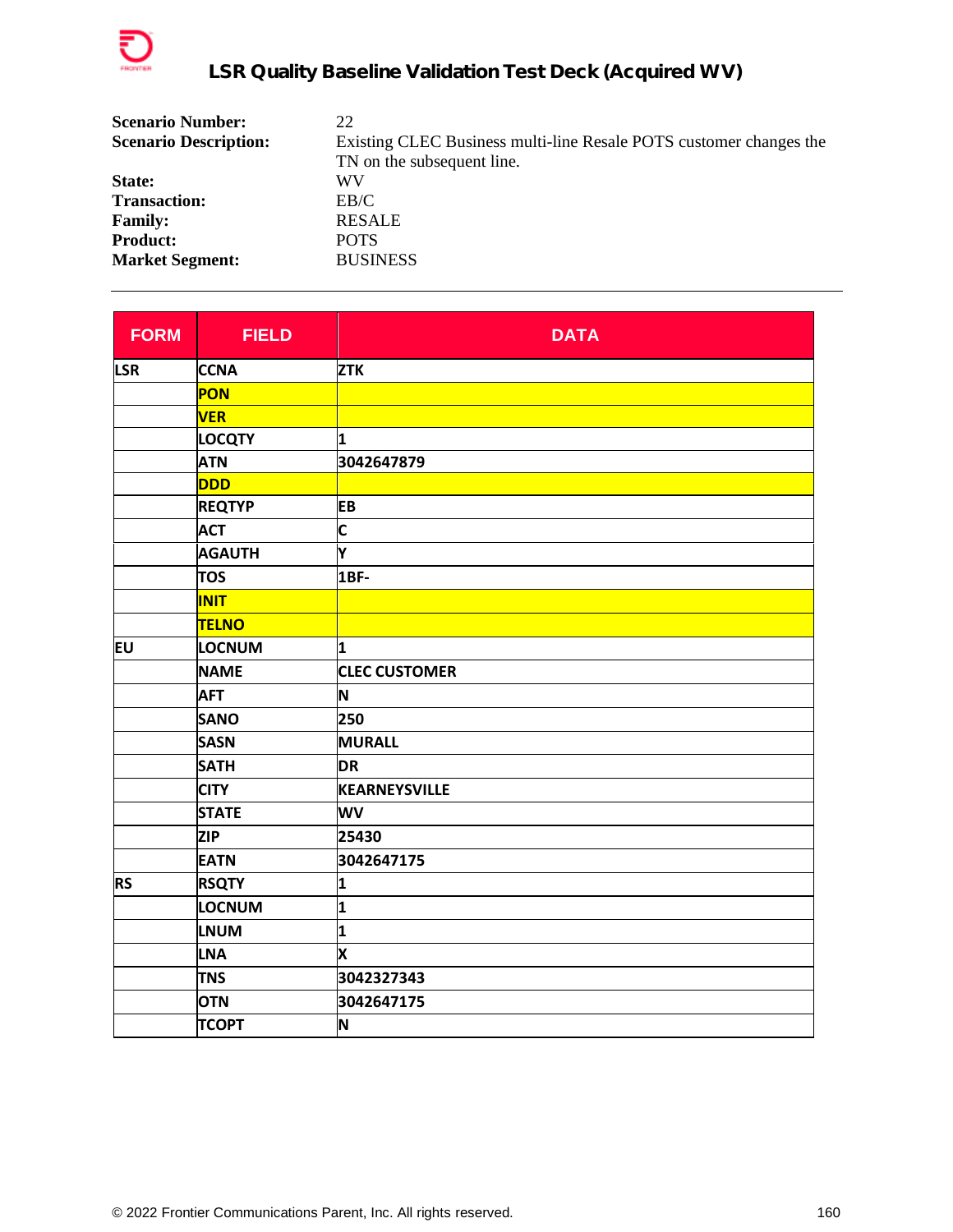

| <b>Scenario Number:</b>      | 22                                                                 |
|------------------------------|--------------------------------------------------------------------|
| <b>Scenario Description:</b> | Existing CLEC Business multi-line Resale POTS customer changes the |
|                              | TN on the subsequent line.                                         |
| State:                       | WV                                                                 |
| <b>Transaction:</b>          | EB/C                                                               |
| <b>Family:</b>               | <b>RESALE</b>                                                      |
| <b>Product:</b>              | <b>POTS</b>                                                        |
| <b>Market Segment:</b>       | <b>BUSINESS</b>                                                    |
|                              |                                                                    |

 $\verb|ISA~00~|~\verb|V|~|~\verb|V|~|~\verb|V|~|~\verb|V|~|~\verb|V|~|~\verb|V|~|~\verb|V|~|~\verb|V|~|~\verb|V|~|~\verb|V|~|~\verb|V|~|~\verb|V|~|~\verb|V|~|~\verb|V|~|~\verb|V|~|~\verb|V|~|~\verb|V|~|~\verb|V|~|~\verb|V|~|~\verb|V|~|~\verb|V|~|~\verb|V|~|~\verb|V|~|~\verb|V|~|~\verb|V|~|~\verb|V|~|~\verb$ ~210510~0847~U~00405~004669235~0~T~^ GS~PO~ZTK~FTRORD~20210510~0847~4669235~X~004050 ST~850~0001 BEG~00~SS~TD22EBCWV051021~01~20210510 REF~11~3042647175~EATN REF~11~3042647879~ATN PAM~EZ~1~EA PAM~T5~1~EA DTM~097~20210510~0847 DTM~150~20210517 SI~TI~AA~C SI~TI~RE~EB SI~TI~TY~1BF-PID~X~~TI~AO~Y N1~78~ZTK PER~AG~FTR LSR CERT~TE~8005551212 N1~IT~CLEC CUSTOMER N4~~WV~26430 NX2~01~250 NX2~02~MURALL NX2~07~KEARNEYSVILLE  $NX2~62~DR$ REF~IX~1~LOCNUM SI~TI~AF~N PO1~1~1~EA~~~A6~SS SI~TI~OT~3042647175 SI~TI~SA~CT~TN~3042327343 SI~TI~T6~N REF~IX~1~LNUM REF~IX~1~LOCNUM  $CTT~1$ SE~30~0001 GE~1~4669235 IEA~1~004669235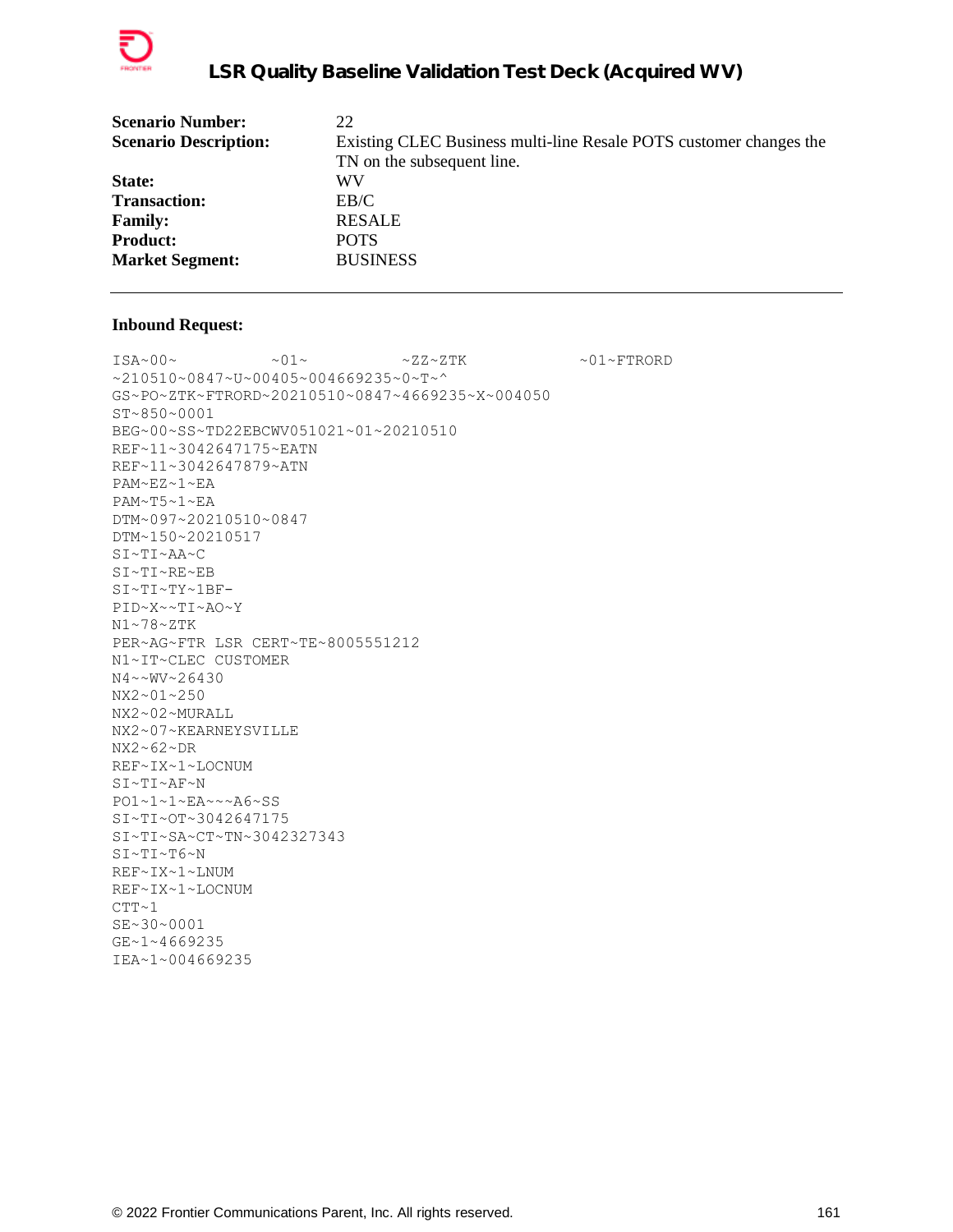

| <b>Scenario Number:</b>      | 22                                                                 |
|------------------------------|--------------------------------------------------------------------|
| <b>Scenario Description:</b> | Existing CLEC Business multi-line Resale POTS customer changes the |
|                              | TN on the subsequent line.                                         |
| State:                       | WV                                                                 |
| <b>Transaction:</b>          | EB/C                                                               |
| <b>Family:</b>               | <b>RESALE</b>                                                      |
| <b>Product:</b>              | <b>POTS</b>                                                        |
| <b>Market Segment:</b>       | <b>BUSINESS</b>                                                    |
|                              |                                                                    |

```
ISA~00~\sim ~00~\sim ~00~\sim ~2Z~\sim FTRORD ~01~\sim ZTK
~210510~0851~U~00405~004669279~0~T~^
GS~PR~FTRORD~ZTK~20210510~0851~4669279~X~004050
ST~855~0001
BAK~06~AE~TD22EBCWV051021~20210510~01~~~~20210510
REF~11~3042647879~AN
REF~11~3042647879~ATN
REF~2I~TD22EBCWV051021~LSRNO
REF~OW~042218353~ORD
REF~SU~C~RT
PER~OC~Local Service Request ( LS~TE~888-608-8023
DTM~097~20210510~0751
DTM~150~20210517
PID~X~~TI~FEP~B
N1~78~ZTK
PER~AG~FTR LSR CERT
PO1~1~1~EA~~~A6~CKT
SI~TI~TN~3042327343
REF~IX~1~LNUM
N9~OW~042218353~ORDL
CTT~1SE~19~0001
GE~1~4669279
IEA~1~004669279
```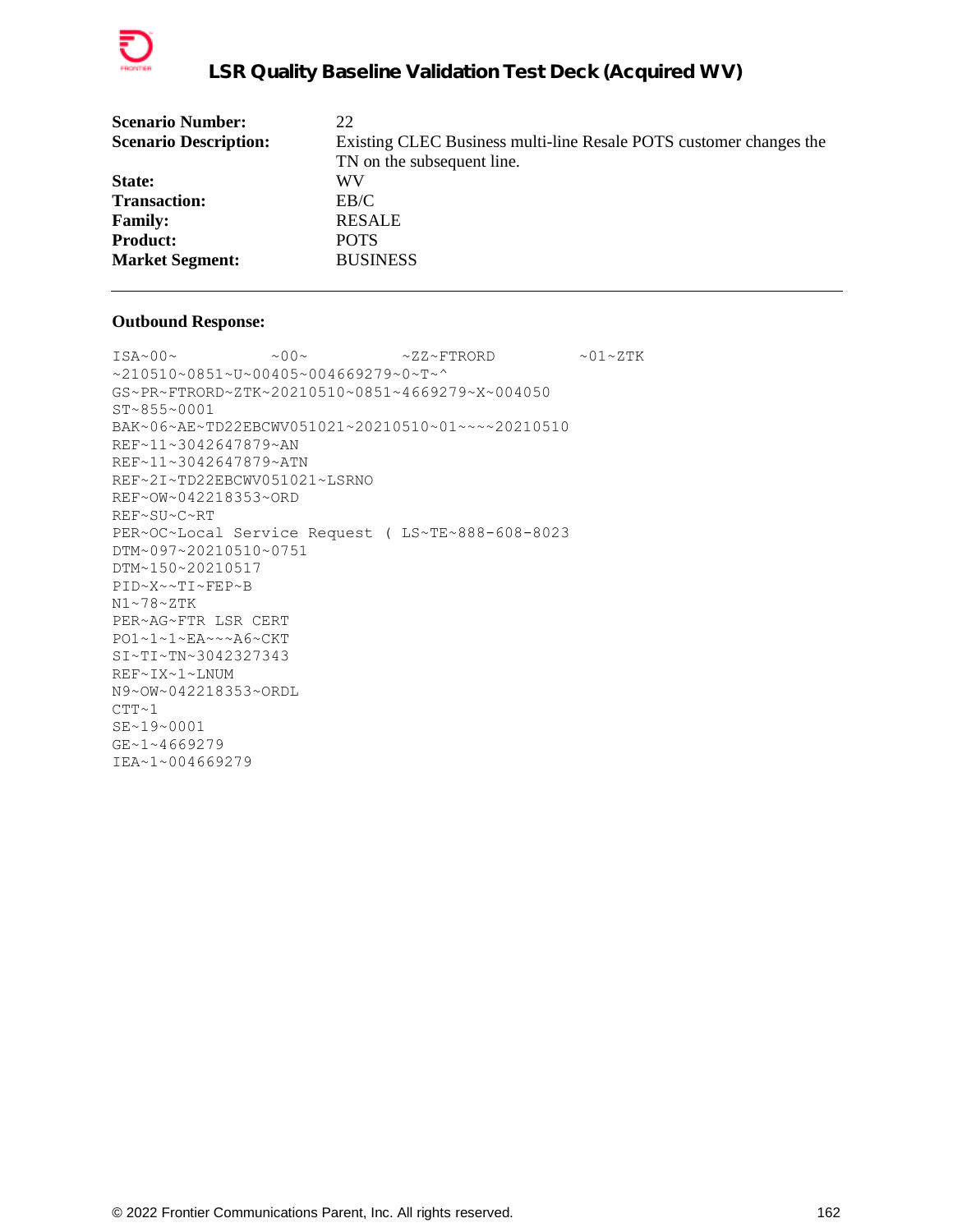

| <b>Scenario Number:</b>      | 23                                                         |
|------------------------------|------------------------------------------------------------|
| <b>Scenario Description:</b> | New CLEC Business customer orders a single RESALE service. |
| State:                       | WV                                                         |
| <b>Transaction:</b>          | ER/N                                                       |
| <b>Family:</b>               | <b>RESALE</b>                                              |
| <b>Product:</b>              | <b>POTS</b>                                                |
| <b>Market Segment:</b>       | <b>BUSINESS</b>                                            |

| <b>FORM</b> | <b>FIELD</b>  | <b>DATA</b>             |
|-------------|---------------|-------------------------|
| <b>LSR</b>  | <b>CCNA</b>   | <b>ZTK</b>              |
|             | <b>PON</b>    |                         |
|             | <b>VER</b>    |                         |
|             | <b>LOCQTY</b> | 1                       |
|             | <b>ATN</b>    | 3042581124              |
|             | <b>DDD</b>    |                         |
|             | <b>REQTYP</b> | EB                      |
|             | <b>ACT</b>    | N                       |
|             | <b>AGAUTH</b> | Υ                       |
|             | <b>TOS</b>    | 1BF-                    |
|             | <b>INIT</b>   |                         |
|             | <b>TELNO</b>  |                         |
|             | <b>IMPCON</b> |                         |
|             | <b>TELNO</b>  |                         |
| EU          | <b>LOCNUM</b> | 1                       |
|             | <b>NAME</b>   | <b>RESALE TEST</b>      |
|             | <b>AFT</b>    | N                       |
|             | <b>SANO</b>   | 6267                    |
|             | <b>SASN</b>   | <b>MARTINSBURG</b>      |
|             | <b>SATH</b>   | <b>RD</b>               |
|             | <b>CITY</b>   | <b>BERKELEY SPRINGS</b> |
|             | <b>STATE</b>  | <b>WV</b>               |
|             | <b>ZIP</b>    | 25411                   |
|             | <b>LCON</b>   | FTR LSR CERT            |
|             | <b>TELNO</b>  | 8005551212              |
| <b>RS</b>   | <b>RSQTY</b>  | 1                       |
|             | <b>LOCNUM</b> | 1                       |
|             | <b>LNUM</b>   | 1                       |
|             | <b>LNA</b>    | N                       |
|             | <b>TNS</b>    | 3042581124              |
|             | <b>PIC</b>    | <b>NONE</b>             |
|             | <b>LPIC</b>   | <b>NONE</b>             |
|             | <b>BA</b>     | A                       |
|             | <b>BLOCK</b>  | 1                       |
|             | FA            | N                       |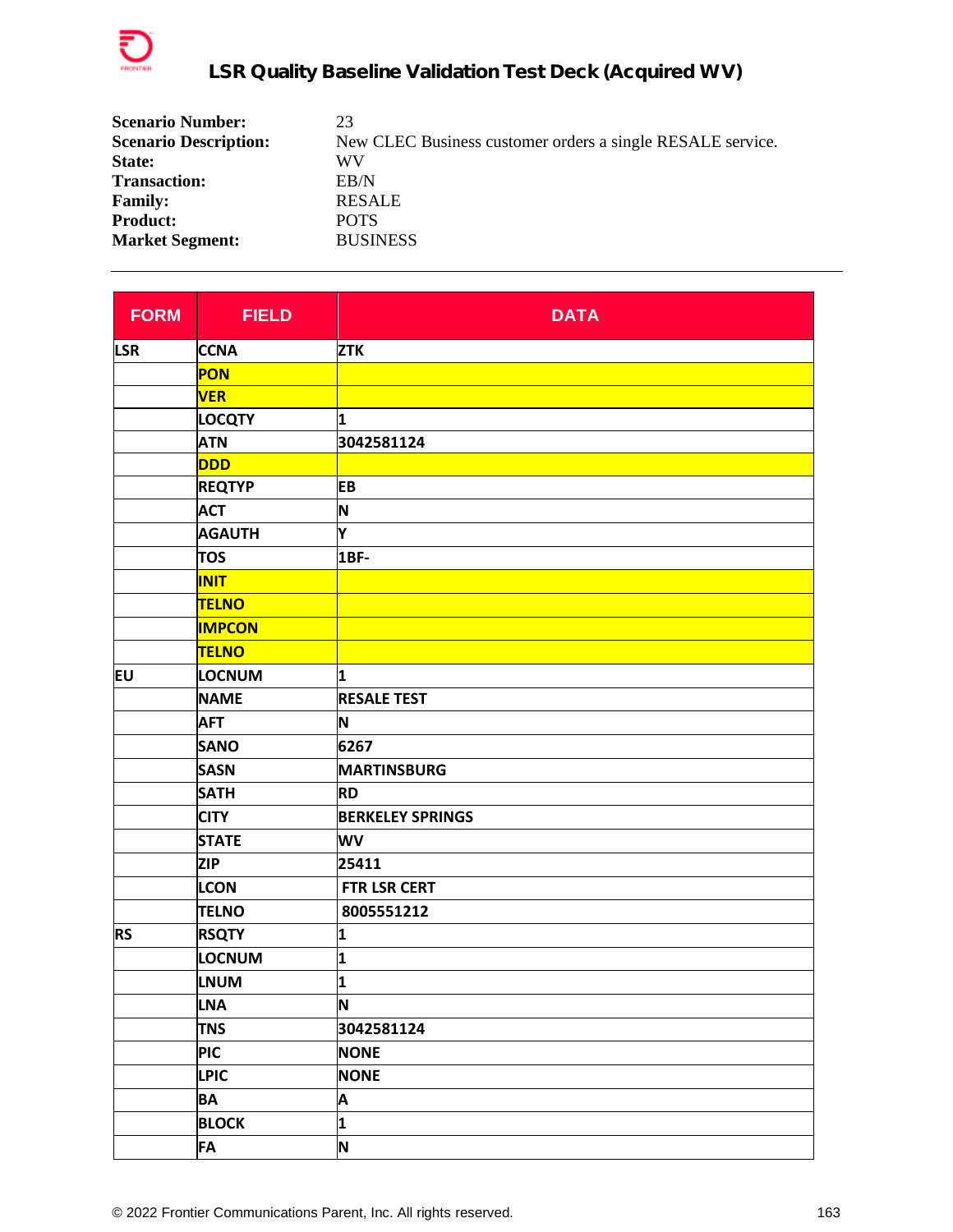

# **LSR Quality Baseline Validation Test Deck (Acquired WV)**

| <b>FORM</b> | <b>FIELD</b>    | <b>DATA</b>   |
|-------------|-----------------|---------------|
|             | <b>FEATURE</b>  | 1FR           |
| <b>DL</b>   | <b>LACT</b>     | N             |
|             | <b>RTY</b>      | <b>LML</b>    |
|             | <b>LTY</b>      | 1             |
|             | <b>STYC</b>     | <b>SL</b>     |
|             | <b>MTN</b>      | 3042581124    |
|             | <b>LTN</b>      | 3042581124    |
|             | <b>LEX</b>      | 304258        |
|             | <b>LNLN</b>     | <b>Test</b>   |
|             | <b>LNFN</b>     | <b>Resale</b> |
|             | <b>ADI</b>      | O             |
|             | <b>YPHV</b>     | <b>NONE</b>   |
|             | <b>DIRTYP</b>   | Y             |
|             | <b>DIRQTYNC</b> | 1             |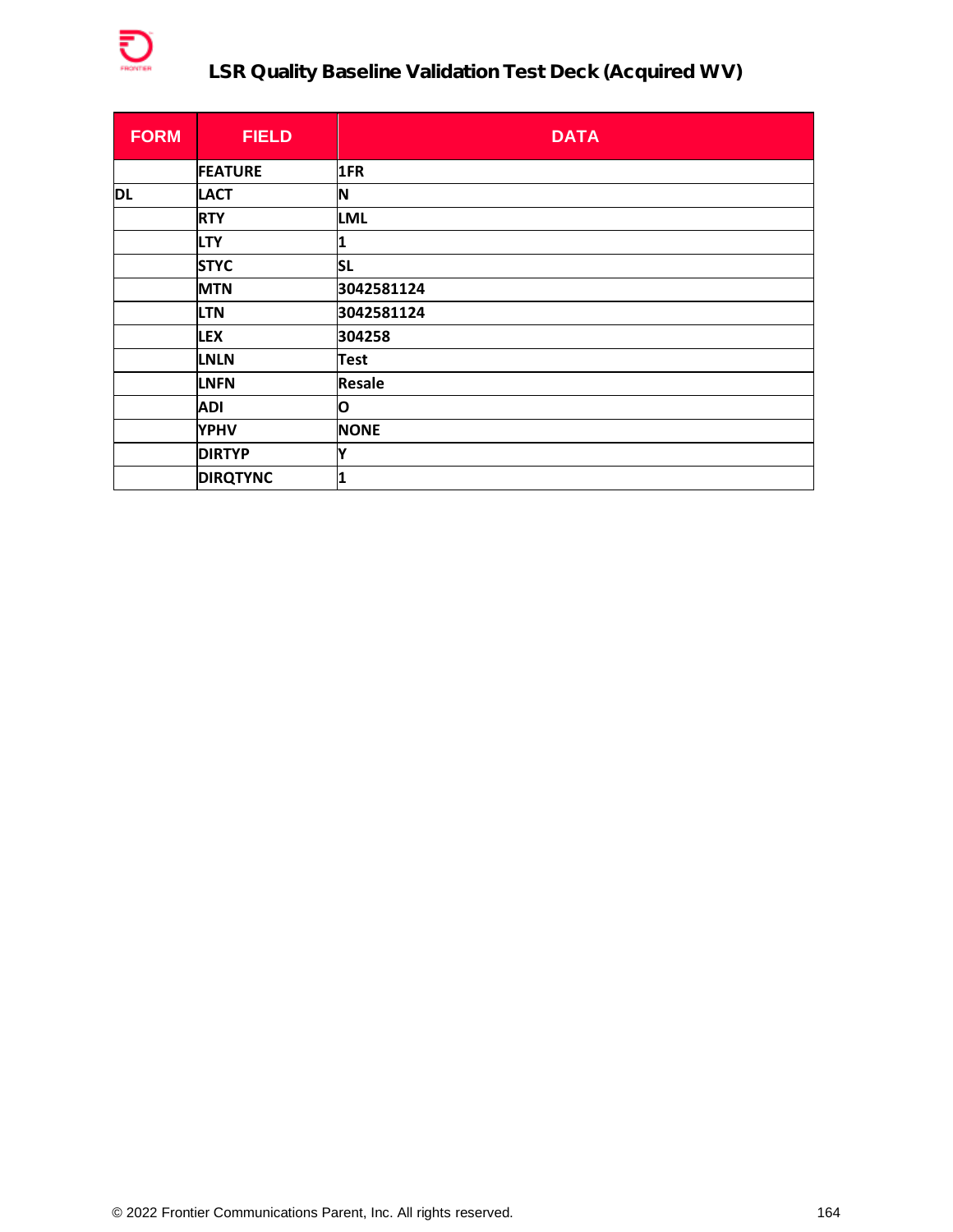

| <b>Scenario Number:</b>      | 23                                                         |
|------------------------------|------------------------------------------------------------|
| <b>Scenario Description:</b> | New CLEC Business customer orders a single RESALE service. |
| State:                       | WV                                                         |
| <b>Transaction:</b>          | $E$ B/N                                                    |
| <b>Family:</b>               | <b>RESALE</b>                                              |
| <b>Product:</b>              | <b>POTS</b>                                                |
| <b>Market Segment:</b>       | <b>BUSINESS</b>                                            |

 $ISA~00~\sim$   $~01~\sim$   $~01~\sim$   $~2Z~2TK$   $~01~\sim$   $~01~\sim$  FTRORD ~210510~0851~U~00405~004669291~0~T~^ GS~PO~ZTK~FTRORD~20210510~0851~4669291~X~004050 ST~850~0001 BEG~00~SS~TD23EBNWV051021~01~20210510 REF~11~3042581124~ATN PAM~EZ~1~EA PAM~T5~1~EA DTM~097~20210510~0851 DTM~150~20210517 SI~TI~AA~A SI~TI~RE~EB SI~TI~TY~1BF-PID~X~~TI~AO~Y N1~78~ZTK PER~AG~FTR LSR CERT~TE~8005551212 PER~CN~Local Service R~~~TE~8005551212 N1~IT~RESALE TEST N4~~WV~25411 NX2~01~6267 NX2~02~MARTINSBURG NX2~07~BERKELEY SPRINGS NX2~62~Rd REF~IX~1~LOCNUM PER~CA~FTR LSR CERT~TE~8005551212 SI~TI~AF~N PO1~1~1~EA~~~A6~SS SI~TI~SA~A~TN~3042581124 REF~IX~1~LNUM REF~IX~1~LOCNUM N1~8V~~41~NONE N1~P9~~41~NONE SLN~1~1~A~1~EA SI~TI~BB~A~TB~1 SLN~1~2~A~1~EA SI~TI~SA~A~SC~1FB PO1~2~~~~~SH~LML~A6~DL SI~TI~LB~N SI~TI~LE~1 SI~TI~LN~3042581124 SI~TI~LX~304258 SI~TI~TN~3042581124 SI~TI~TW~SL PID~S~~TI~AT~~~SO-RSQ~Y N9~82~YPHV MTX~~NONE N1~DH~~12~3042581124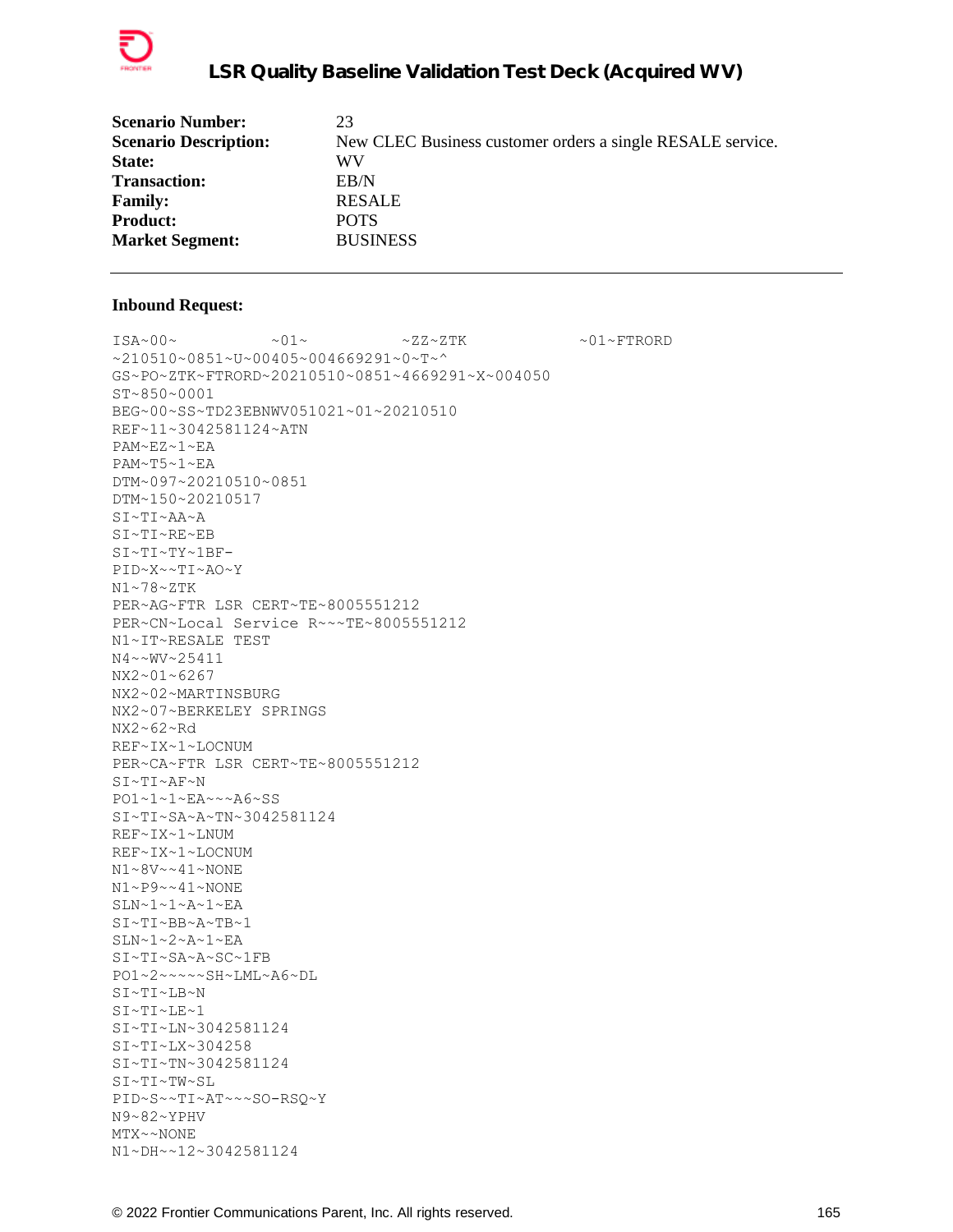

IN2~02~Resals IN2~05~Test PO1~3~~~~~A6~DDA SLN~3~1~I~~~~~~CL~Y QTY~38~1~DY  $CTT~3$ SE~51~0001 GE~1~4669291 IEA~1~004669291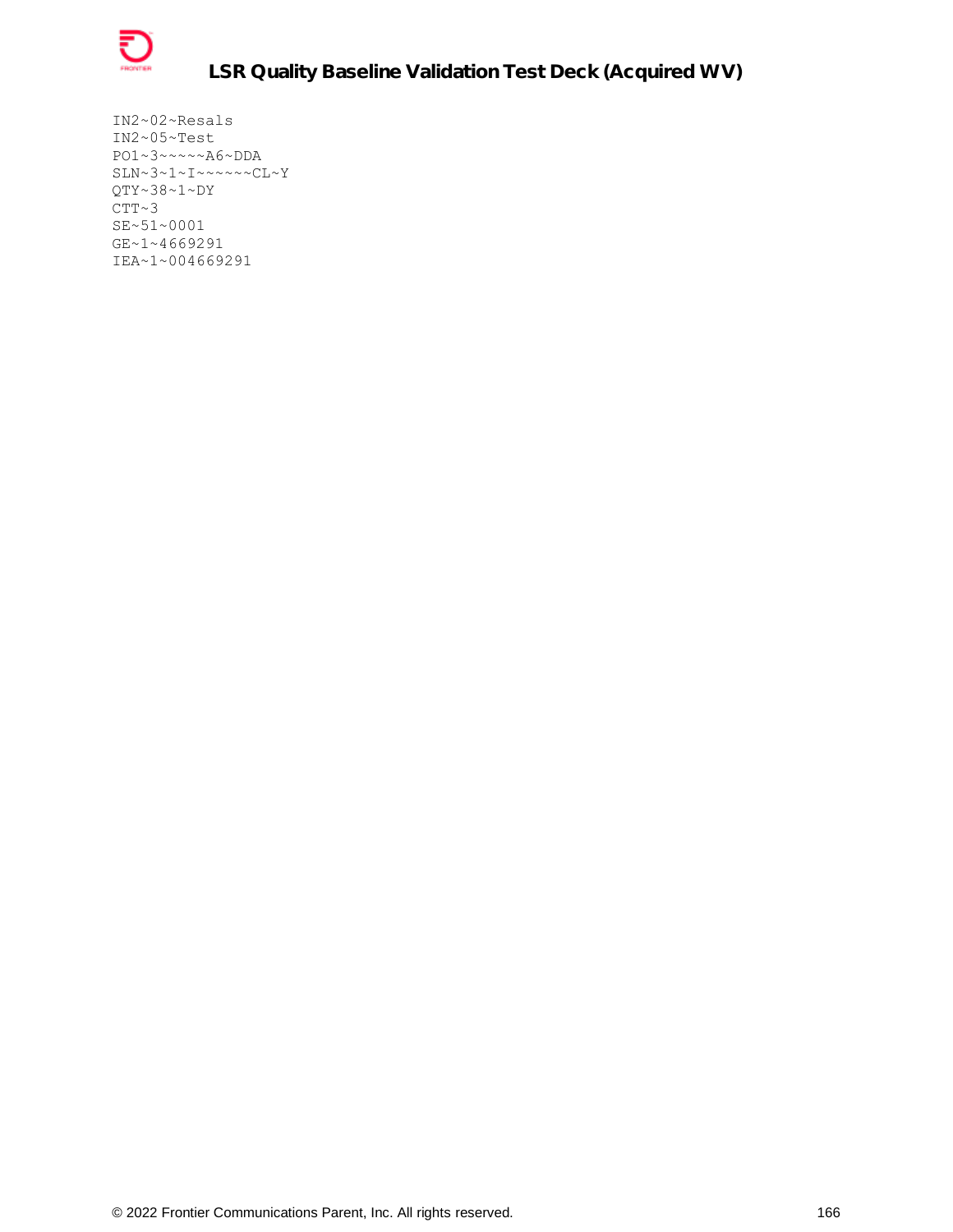

| 23                                                         |
|------------------------------------------------------------|
| New CLEC Business customer orders a single RESALE service. |
| WV                                                         |
| ER/N                                                       |
| <b>RESALE</b>                                              |
| <b>POTS</b>                                                |
| <b>BUSINESS</b>                                            |
|                                                            |

 $ISA~00~\sim$   $~0.00~\sim$   $~0.00~\sim$   $~0.00~\sim$   $~0.00~\sim$   $~0.00~\sim$   $~0.00~\sim$   $~0.00~\sim$   $~0.00~\sim$   $~0.00~\sim$   $~0.00~\sim$   $~0.00~\sim$   $~0.00~\sim$   $~0.00~\sim$   $~0.00~\sim$   $~0.00~\sim$   $~0.00~\sim$   $~0.00~\sim$   $~0.00~\sim$   $~0.00~\sim$  ~210510~0854~U~00405~004669305~0~T~^ GS~PR~FTRORD~ZTK~20210510~0854~4669305~X~004050 ST~855~0001 BAK~06~AE~TD23EBNWV051021~20210510~01~~~~20210510 REF~11~3042581124~AN REF~11~3042581124~ATN REF~2I~TD23EBNWV051021~LSRNO REF~OW~042218354~ORD REF~SU~C~RT PER~OC~Local Service Request ( LS~TE~888-608-8023 DTM~097~20210510~0754 DTM~150~20210517 PID~X~~TI~FEP~B N1~78~ZTK PER~AG~FTR LSR CERT PO1~1~1~EA~~~A6~CKT SI~TI~TN~3042581124 REF~IX~1~LNUM N9~OW~042218354~ORDL PO1~2~1~EA~~~A6~DIR PAM~GZ~1~EA REF~OW~042218354~DLORD REF~4N~D~DBI1 REF~12~3042581124~DBAN1 DTM~050~20210510 SLN~2~1~A~1~EA SI~TI~LN~3042581124 N1~DH~NONE IN2~05~Test Resals  $CTT~2$ SE~29~0001 GE~1~4669305 IEA~1~004669305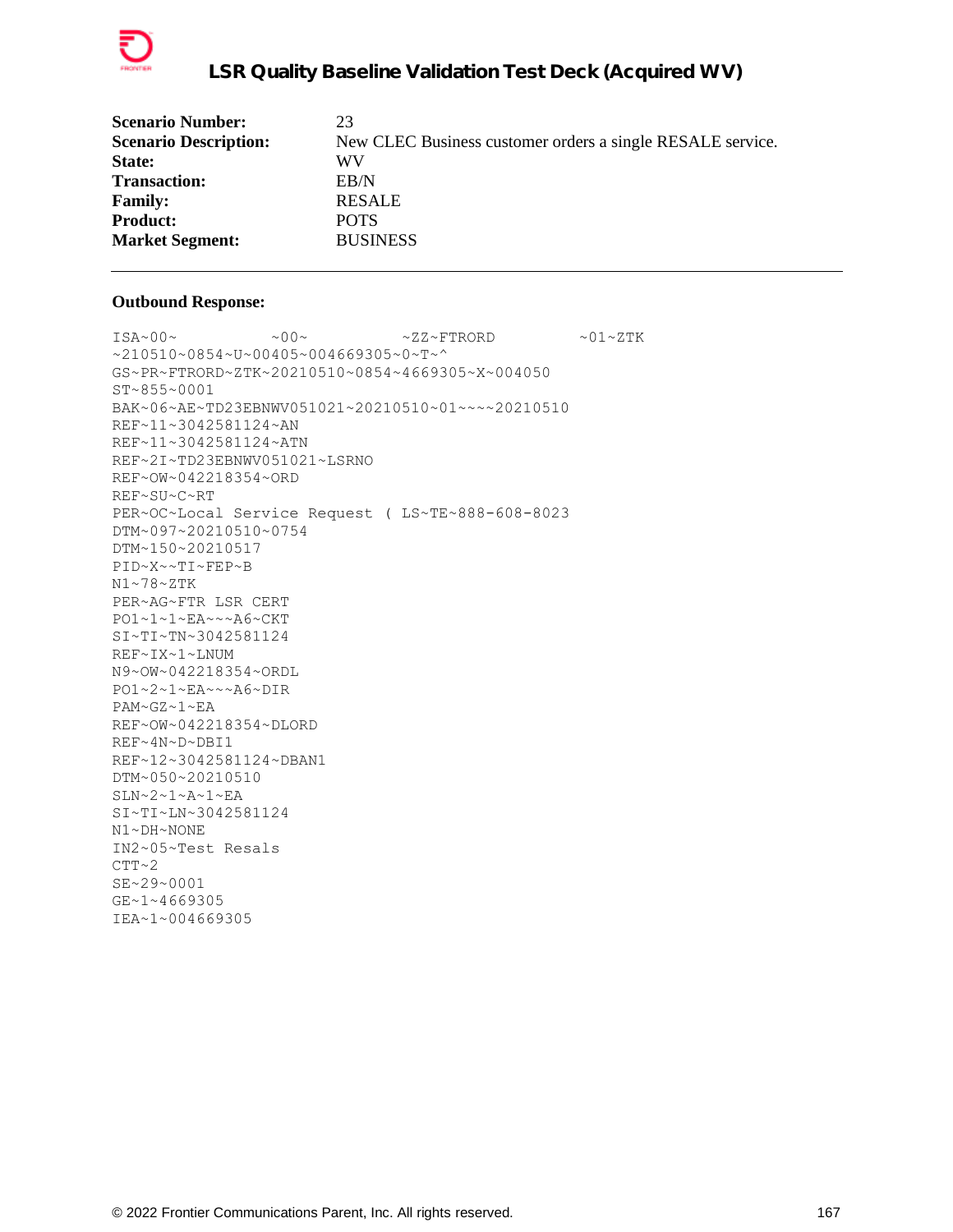

| <b>Scenario Number:</b>      | 24                                                                   |
|------------------------------|----------------------------------------------------------------------|
| <b>Scenario Description:</b> | An existing CLEC Resale business POTS customer migrates "as-is", all |
|                              | lines from one CLEC to another.                                      |
| State:                       | WV                                                                   |
| <b>Transaction:</b>          | EB/W                                                                 |
| <b>Family:</b>               | <b>RESALE</b>                                                        |
| <b>Product:</b>              | <b>POTS</b>                                                          |
| <b>Market Segment:</b>       | <b>BUSINESS</b>                                                      |

| <b>FORM</b> | <b>FIELD</b>  | <b>DATA</b>          |
|-------------|---------------|----------------------|
| <b>LSR</b>  | <b>CCNA</b>   | <b>ZTK</b>           |
|             | PON           |                      |
|             | <b>VER</b>    |                      |
|             | <b>LOCQTY</b> | 1                    |
|             | <b>ATN</b>    | 3042637377           |
|             | <b>DDD</b>    |                      |
|             | <b>REQTYP</b> | EB                   |
|             | <b>ACT</b>    | W                    |
|             | <b>AGAUTH</b> | Y                    |
|             | <b>TOS</b>    | 1B--                 |
|             | <b>INIT</b>   |                      |
|             | <b>TELNO</b>  |                      |
| lΕU         | <b>LOCNUM</b> | 1                    |
|             | <b>NAME</b>   | <b>CLEC CUSTOMER</b> |
|             | <b>AFT</b>    | N                    |
|             | <b>SANO</b>   | 1102                 |
|             | <b>SASD</b>   | N                    |
|             | <b>SASN</b>   | <b>QUEEN</b>         |
|             | <b>SATH</b>   | <b>ST</b>            |
|             | <b>CITY</b>   | <b>MARTINSBURG</b>   |
|             | <b>STATE</b>  | <b>WV</b>            |
|             | <b>ZIP</b>    | 25404                |
|             | <b>EATN</b>   | 3042637377           |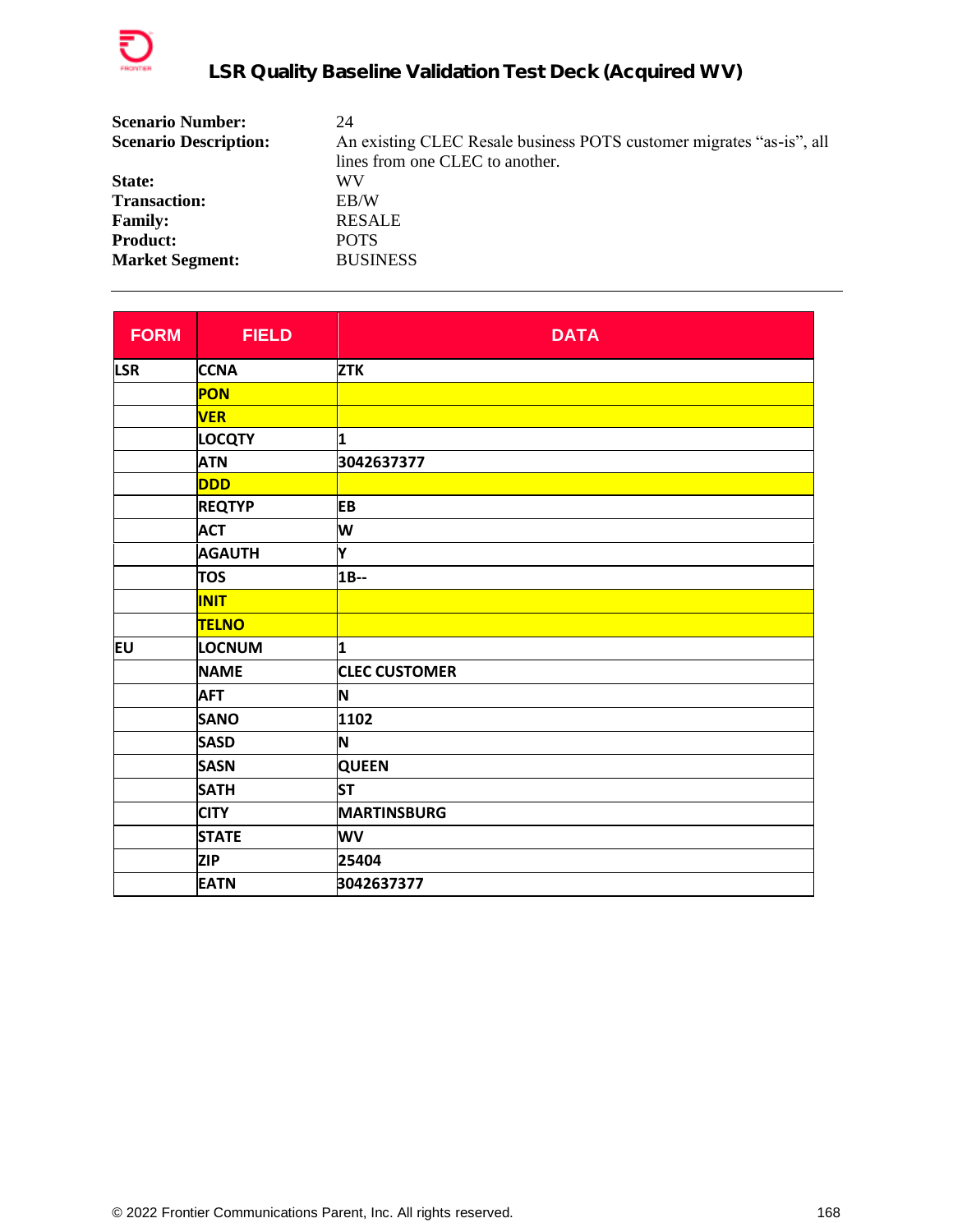

| <b>Scenario Number:</b>      | 24                                                                   |
|------------------------------|----------------------------------------------------------------------|
| <b>Scenario Description:</b> | An existing CLEC Resale business POTS customer migrates "as-is", all |
|                              | lines from one CLEC to another.                                      |
| <b>State:</b>                | WV                                                                   |
| <b>Transaction:</b>          | EB/W                                                                 |
| <b>Family:</b>               | <b>RESALE</b>                                                        |
| <b>Product:</b>              | <b>POTS</b>                                                          |
| <b>Market Segment:</b>       | <b>BUSINESS</b>                                                      |
|                              |                                                                      |

 $\verb|ISA~00~|~\verb|V|~|~\verb|V|~|~\verb|V|~|~\verb|V|~|~\verb|V|~|~\verb|V|~|~\verb|V|~|~\verb|V|~|~\verb|V|~|~\verb|V|~|~\verb|V|~|~\verb|V|~|~\verb|V|~|~\verb|V|~|~\verb|V|~|~\verb|V|~|~\verb|V|~|~\verb|V|~|~\verb|V|~|~\verb|V|~|~\verb|V|~|~\verb|V|~|~\verb|V|~|~\verb|V|~|~\verb|V|~|~\verb|V|~|~\verb$ ~210510~0920~U~00405~004669323~0~T~^ GS~PO~ZTK~FTRORD~20210510~0920~4669323~X~004050 ST~850~0001 BEG~00~SS~TD24EBWWV051021~01~20210510 REF~11~3042637377~EATN REF~11~3042637377~ATN PAM~T5~1~EA DTM~097~20210510~0920 DTM~150~20210517 SI~TI~AA~W SI~TI~RE~EB SI~TI~TY~1B-- PID~X~~TI~AO~Y N9~L1~ORI~LSR MTX~~LSR CLEC Regression Testing N1~78~ZTK PER~AG~FTR LSR CERT~TE~8005551212 N1~IT~CLEC CUSTOMER N4~~WV~25404 NX2~01~1102 NX2~02~QUEEN NX2~03~N NX2~07~MARTINSBURG NX2~62~St REF~IX~1~LOCNUM SI~TI~AF~N  $CTT~0$ SE~26~0001 GE~1~4669323 IEA~1~004669323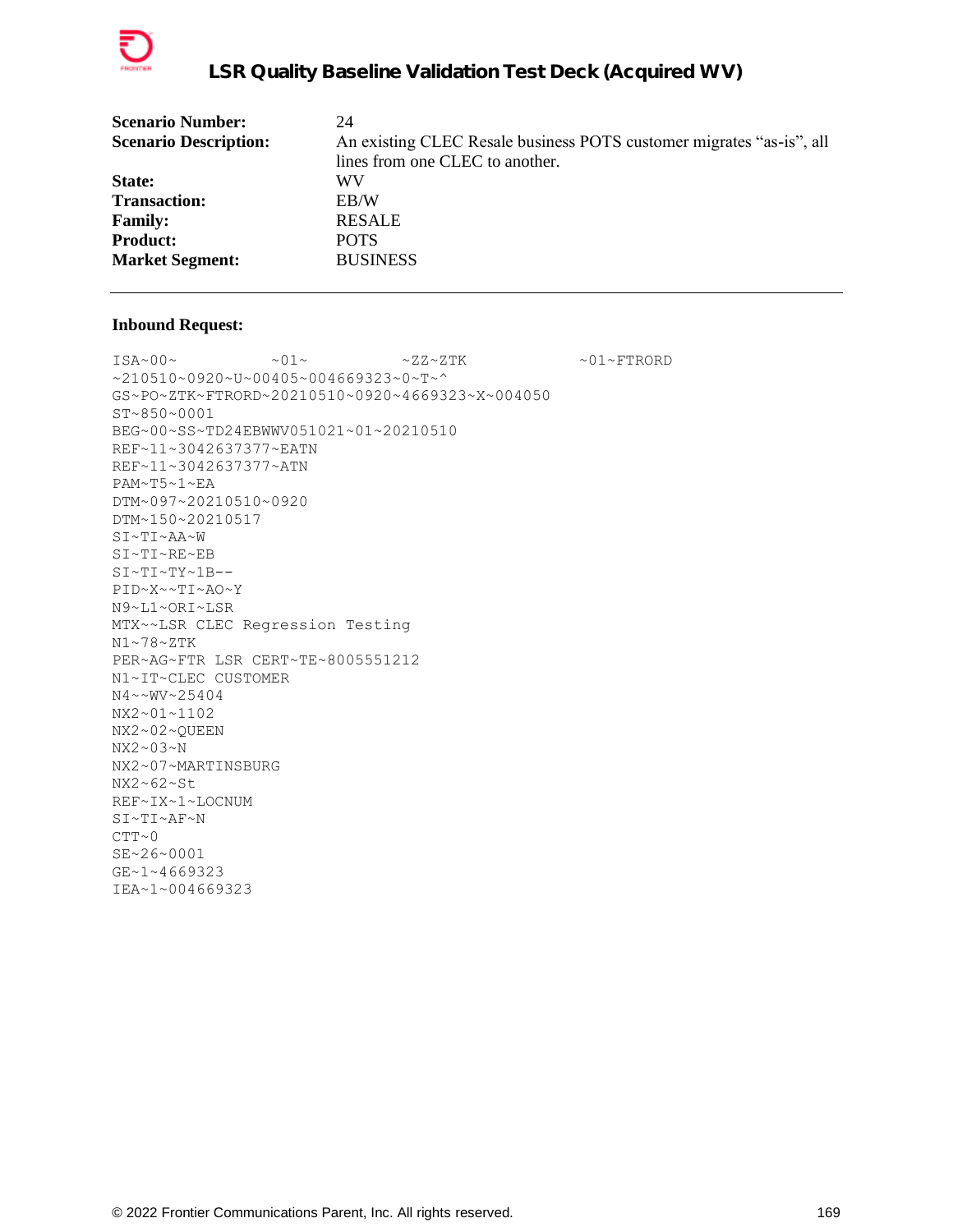

| <b>Scenario Number:</b>      | 24                                                                   |
|------------------------------|----------------------------------------------------------------------|
| <b>Scenario Description:</b> | An existing CLEC Resale business POTS customer migrates "as-is", all |
|                              | lines from one CLEC to another.                                      |
| State:                       | WV                                                                   |
| <b>Transaction:</b>          | EB/W                                                                 |
| <b>Family:</b>               | <b>RESALE</b>                                                        |
| <b>Product:</b>              | <b>POTS</b>                                                          |
| <b>Market Segment:</b>       | <b>BUSINESS</b>                                                      |
|                              |                                                                      |

```
\text{ISA}\sim00\sim \sim00\sim \sim ZZ~FTRORD \sim01\simZTK
~210510~0925~U~00405~004669343~0~T~^
GS~PR~FTRORD~ZTK~20210510~0925~4669343~X~004050
ST~855~0001
BAK~06~AE~TD24EBWWV051021~20210510~01~~~~20210510
REF~11~3042637377~AN
REF~11~3042637377~ATN
REF~2I~TD24EBWWV051021~LSRNO
REF~OW~042218355~ORD
REF~SU~C~RT
PER~OC~Local Service Request ( LS~TE~888-608-8023
DTM~097~20210510~0824
DTM~150~20210517
PID~X~~TI~FEP~B
N1~78~ZTK
PER~AG~FTR LSR CERT
PO1~1~1~EA~~~A6~CKT
SI~TI~IT~3042637377
REF~9F~042218355
N9~OW~042218355~ORDL
PO1~2~1~EA~~~A6~CKT
N9~OW~042218356~ORDL
CTT~2SE~21~0001
GE~1~4669343
IEA~1~004669343
```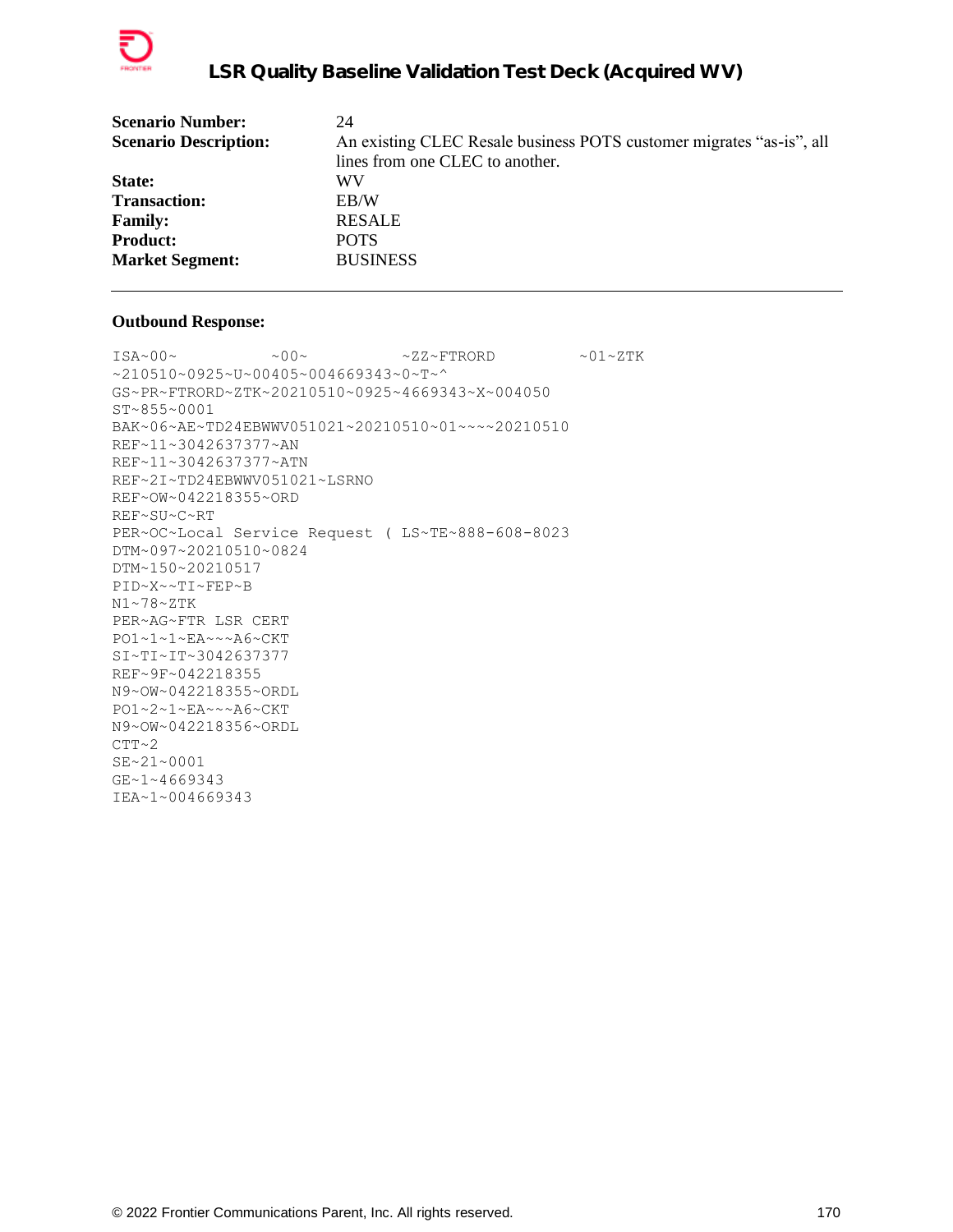

| <b>Scenario Number:</b>      | 25                                                                  |
|------------------------------|---------------------------------------------------------------------|
| <b>Scenario Description:</b> | Existing CLEC Residence customer requests new stand alone Directory |
|                              | Listing.                                                            |
| State:                       | WV                                                                  |
| <b>Transaction:</b>          | JB/N                                                                |
| <b>Family:</b>               | UNE                                                                 |
| <b>Product:</b>              | <b>POTS</b>                                                         |
| <b>Market Segment:</b>       | <b>RESIDENCE</b>                                                    |

| <b>FORM</b> | <b>FIELD</b>  | <b>DATA</b>          |
|-------------|---------------|----------------------|
| <b>LSR</b>  | <b>CCNA</b>   | <b>ZTK</b>           |
|             | PON           |                      |
|             | <b>VER</b>    |                      |
|             | <b>LOCQTY</b> | 1                    |
|             | <b>DDD</b>    |                      |
|             | <b>REQTYP</b> | JB                   |
|             | <b>ACT</b>    | N                    |
|             | <b>AGAUTH</b> | Y                    |
|             | <b>TOS</b>    | $2--$                |
|             | <b>BI1</b>    | D                    |
|             | <b>BAN1</b>   | N                    |
|             | <b>INIT</b>   |                      |
|             | <b>TELNO</b>  |                      |
| EU          | LOCNUM        | 1                    |
|             | <b>NAME</b>   | <b>NEW DIRECTORY</b> |
|             | <b>AFT</b>    | N                    |
|             | <b>SANO</b>   | 1616                 |
|             | <b>SASN</b>   | <b>COUNTRY CLUB</b>  |
|             | <b>SATH</b>   | <b>RD</b>            |
|             | <b>CITY</b>   | <b>FAIRMONT</b>      |
|             | <b>STATE</b>  | WV                   |
|             | <b>ZIP</b>    | 26554                |
| <b>DL</b>   | <b>LACT</b>   | N                    |
|             | <b>RTY</b>    | <b>LML</b>           |
|             | <b>LTY</b>    | 1                    |
|             | <b>STYC</b>   | <b>SL</b>            |
|             | <b>MTN</b>    | 3043632883           |
|             | <b>LTN</b>    | 3043632883           |
|             | <b>LEX</b>    | 304363               |
|             | <b>LNLN</b>   | <b>Directory</b>     |
|             | <b>LNFN</b>   | <b>New</b>           |
|             | <b>LANO</b>   | 1616                 |
|             | <b>LASN</b>   | <b>Country Club</b>  |
|             | LATH          | Rd                   |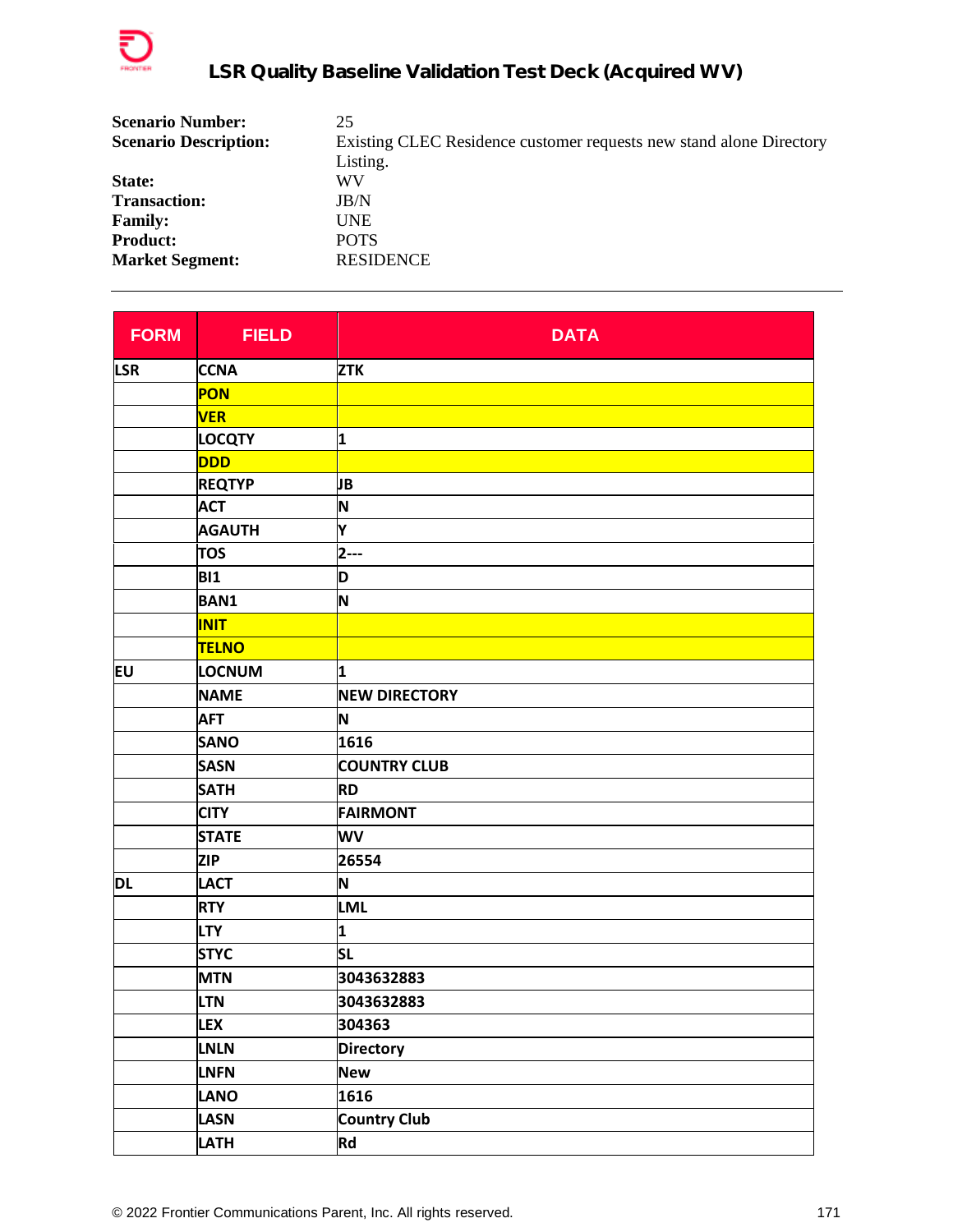

# **LSR Quality Baseline Validation Test Deck (Acquired WV)**

| <b>FORM</b> | <b>FIELD</b>    | <b>DATA</b> |
|-------------|-----------------|-------------|
|             | <b>LALOC</b>    | Fairmont    |
|             | <b>LAST</b>     | <b>WV</b>   |
|             | <b>LAZC</b>     | 26554       |
|             | <b>YPHV</b>     | <b>NONE</b> |
|             | <b>DIRTYP</b>   | W           |
|             | <b>DIRQTYNC</b> |             |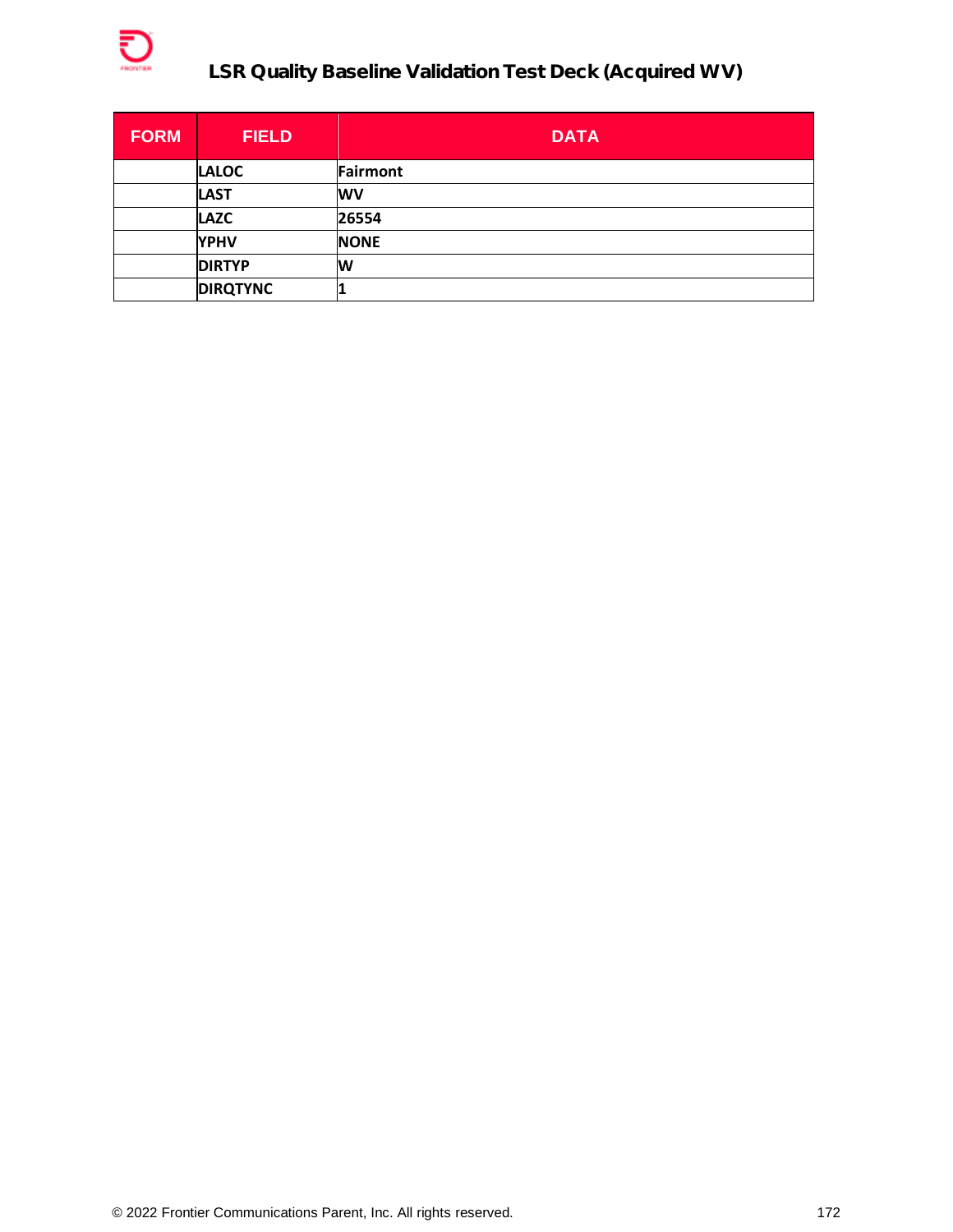

| <b>Scenario Number:</b>      | 25                                                                  |
|------------------------------|---------------------------------------------------------------------|
| <b>Scenario Description:</b> | Existing CLEC Residence customer requests new stand alone Directory |
|                              | Listing.                                                            |
| State:                       | WV                                                                  |
| <b>Transaction:</b>          | JB/N                                                                |
| <b>Family:</b>               | <b>UNE</b>                                                          |
| <b>Product:</b>              | <b>POTS</b>                                                         |
| <b>Market Segment:</b>       | <b>RESIDENCE</b>                                                    |
|                              |                                                                     |

 $\sim 01 \times 100 \times 100 \times 27 \times 27 \times 500 \times 100 \times 100 \times 100 \times 100 \times 100 \times 100 \times 100 \times 100 \times 100 \times 100 \times 100 \times 100 \times 100 \times 100 \times 100 \times 100 \times 100 \times 100 \times 100 \times 100 \times 100 \times 100 \times 100 \times 100 \times 100 \times 100 \times 100 \times 100 \times 100 \times 100 \times 100 \$ ~210510~0928~U~00405~004669355~0~T~^ GS~PO~ZTK~FTRORD~20210510~0928~4669355~X~004050 ST~850~0001 BEG~00~SS~TD25JBNWV051021~01~20210510 REF~12~N~BAN1 REF~4N~D~BI1 PAM~T5~1~EA DTM~097~20210510~0928 DTM~150~20210517 SI~TI~AA~A SI~TI~RE~JB  $SI~TI~TY~2--$ PID~X~~TI~AO~Y N1~78~ZTK PER~AG~FTR LSR CERT~TE~8005551212 N1~IT~NEW DIRECTORY N4~~WV~26554 NX2~01~1616 NX2~02~COUNTRY CLUB NX2~07~FAIRMONT NX2~62~Rd REF~IX~1~LOCNUM SI~TI~AF~N PO1~1~~~~~SH~LML~A6~DL SI~TI~LB~N SI~TI~LE~1 SI~TI~LN~3043632883 SI~TI~LX~304363 SI~TI~TN~3043632883 SI~TI~TW~SL N9~82~YPHV MTX~~None N1~DH~~12~3043632883 IN2~02~New IN2~05~Directory N4~~WV~26554 NX2~01~1616 NX2~02~Country Club NX2~07~Fairmont NX2~62~Rd PO1~2~~~~~A6~DDA SLN~2~1~I~~~~~~CL~W QTY~38~1~DY  $CTT~2$ SE~43~0001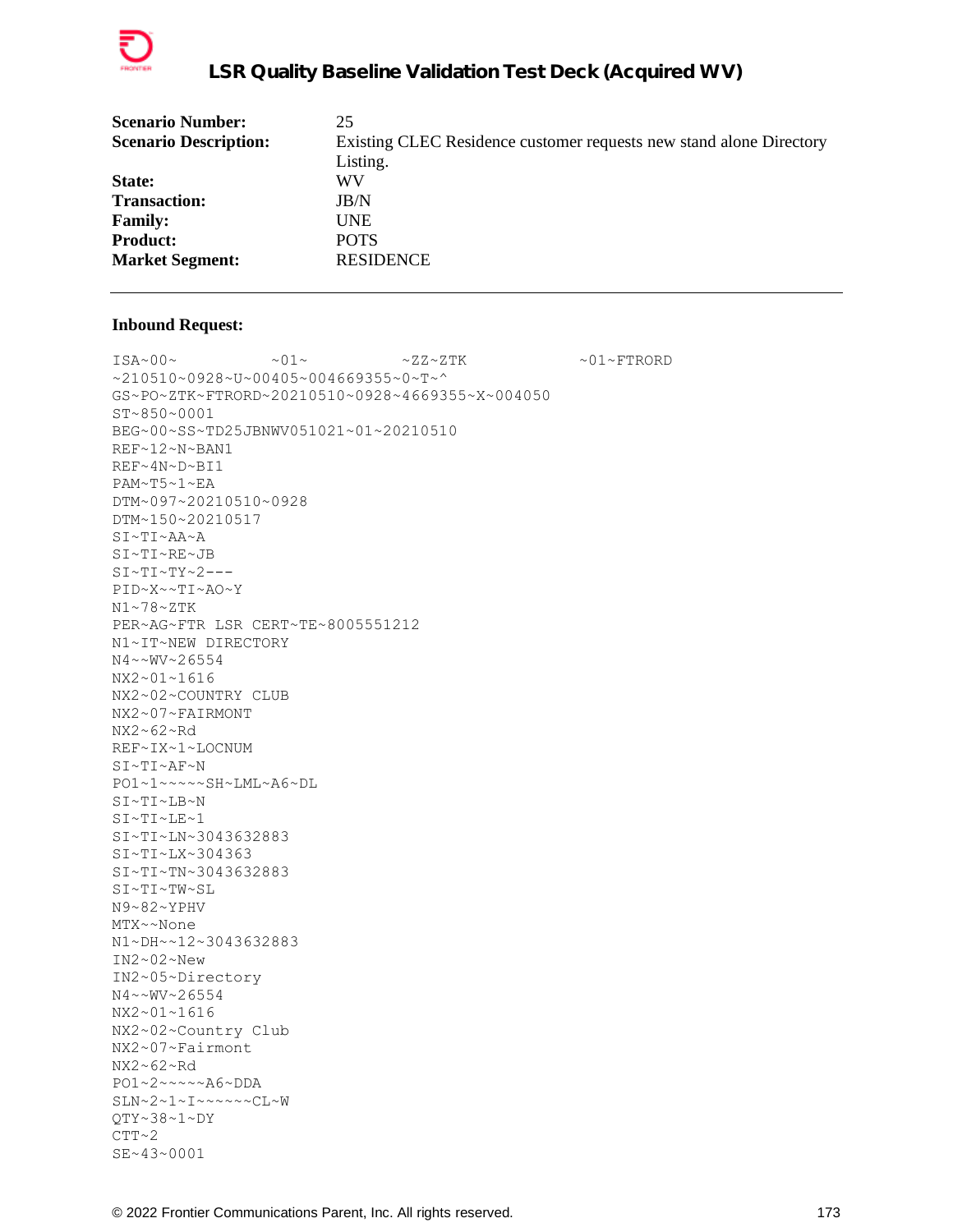

**LSR Quality Baseline Validation Test Deck (Acquired WV)**

GE~1~4669355 IEA~1~004669355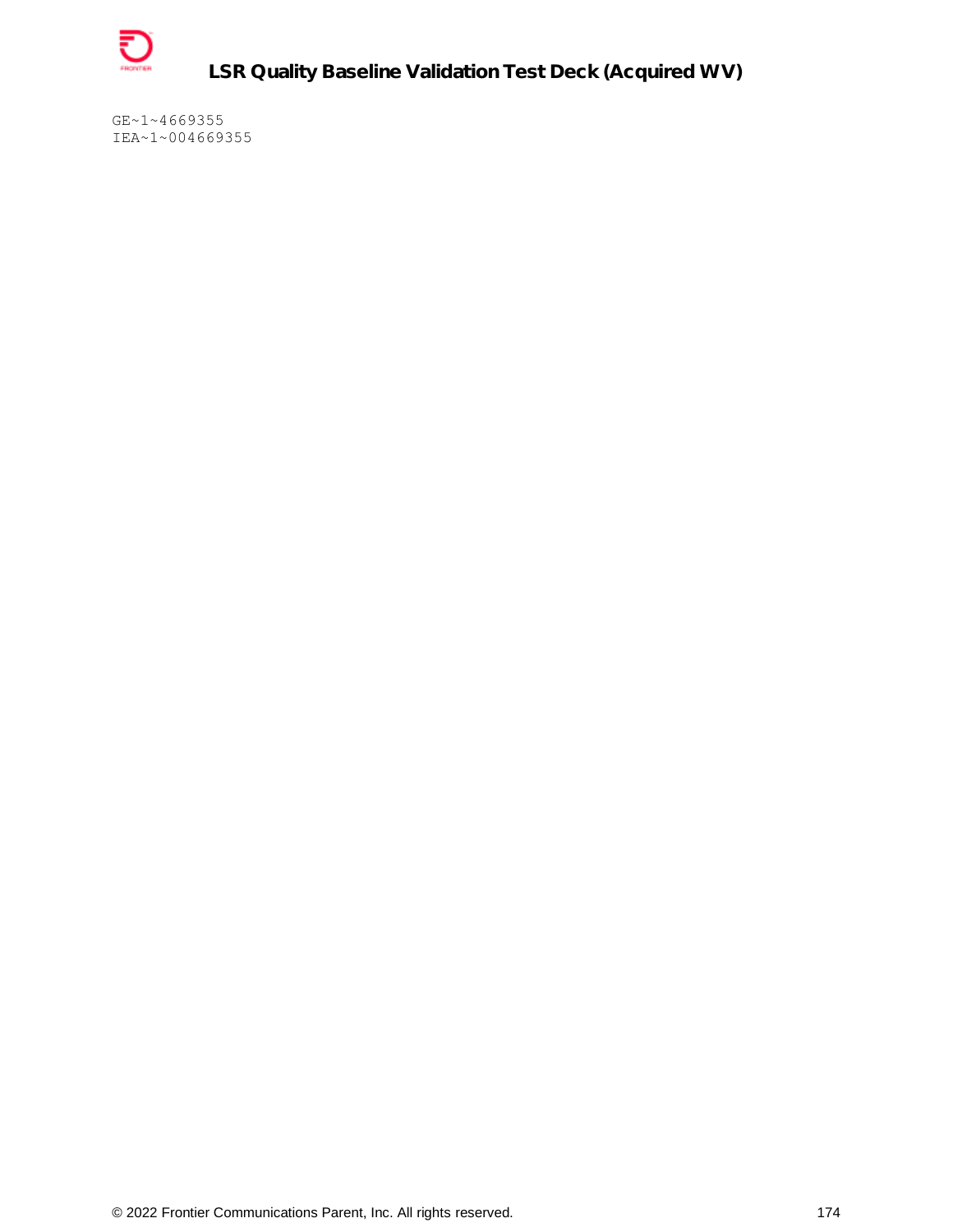

| <b>Scenario Number:</b>      | 25                                                                  |
|------------------------------|---------------------------------------------------------------------|
| <b>Scenario Description:</b> | Existing CLEC Residence customer requests new stand alone Directory |
|                              | Listing.                                                            |
| State:                       | WV                                                                  |
| <b>Transaction:</b>          | JB/N                                                                |
| <b>Family:</b>               | <b>UNE</b>                                                          |
| <b>Product:</b>              | <b>POTS</b>                                                         |
| <b>Market Segment:</b>       | <b>RESIDENCE</b>                                                    |
|                              |                                                                     |

 $\text{ISA}\sim00\sim$   $\sim00\sim$   $\sim$  ZZ~FTRORD  $\sim01\sim$ ZTK ~210510~0929~U~00405~004669397~0~T~^ GS~PR~FTRORD~ZTK~20210510~0929~4669397~X~004050 ST~855~0001 BAK~06~AE~TD25JBNWV051021~20210510~01~~~~20210510 REF~11~3043632883~AN REF~11~3043632883~ATN REF~12~N~BAN1 REF~2I~TD25JBNWV051021~LSRNO REF~4N~D~BI1 REF~OW~042218357~ORD REF~SU~C~RT PER~OC~Local Service Request ( LS~TE~888-608-8023 DTM~097~20210510~0829 DTM~150~20210517 PID~X~~TI~FEP~B N1~78~ZTK PER~AG~FTR LSR CERT PO1~1~1~EA~~~A6~CKT N9~OW~042218357~ORDL PO1~2~1~EA~~~A6~DIR PAM~GZ~1~EA REF~OW~042218357~DLORD REF~4N~D~DBI1 REF~12~3043632883~DBAN1 DTM~050~20210510 SLN~2~1~A~1~EA SI~TI~LN~3043632883 N1~DH~NONE IN2~05~Directory New N3~1616 Country Club Rd Fairmont WV26554 CTT~2 SE~30~0001 GE~1~4669397 IEA~1~004669397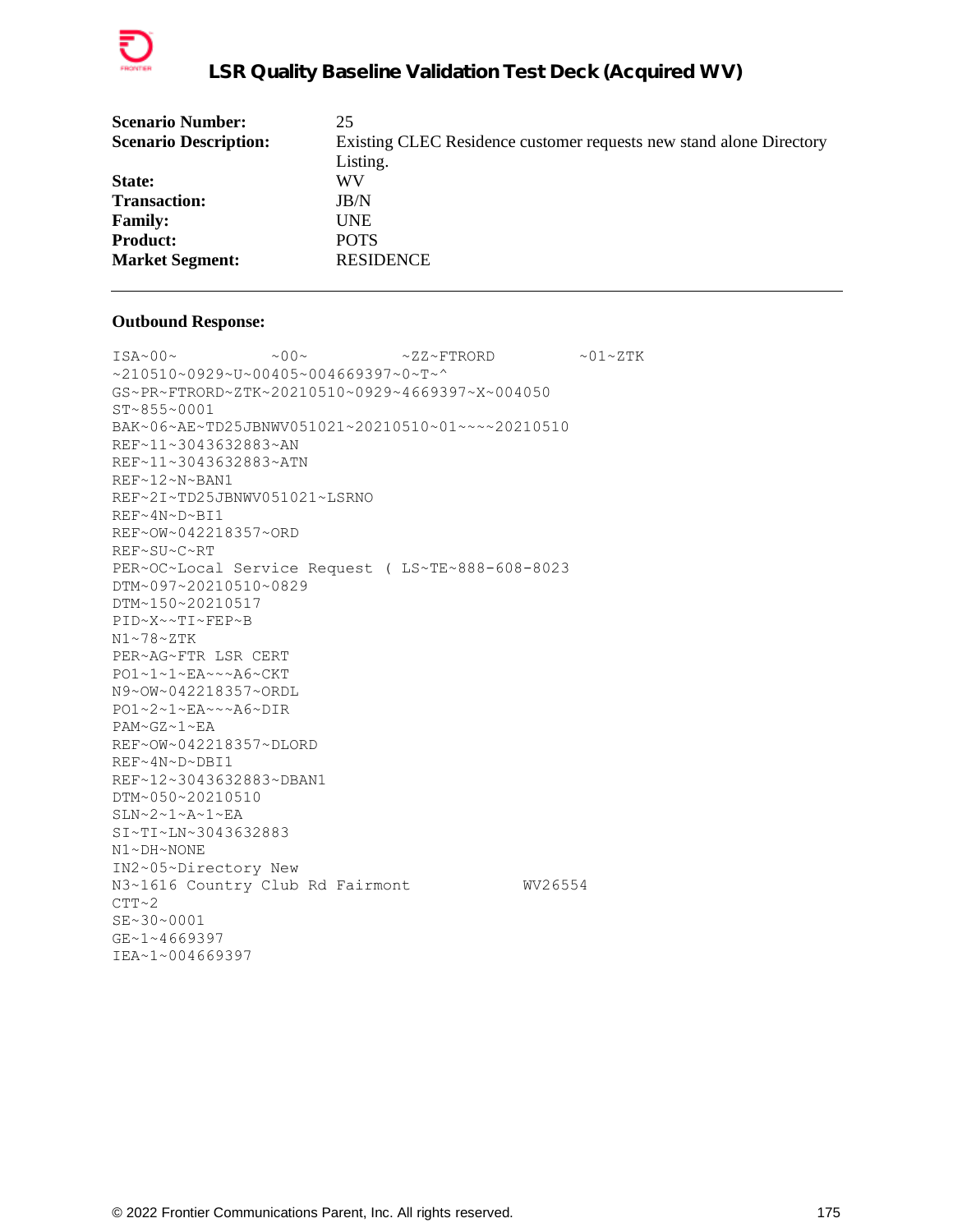

| <b>Scenario Number:</b>      | 26                                                                  |
|------------------------------|---------------------------------------------------------------------|
| <b>Scenario Description:</b> | Existing CLEC Business customer requests new multi-line stand alone |
|                              | Directory Listing.                                                  |
| State:                       | WV                                                                  |
| <b>Transaction:</b>          | JB/N                                                                |
| <b>Family:</b>               | <b>UNE</b>                                                          |
| <b>Product:</b>              | <b>POTS</b>                                                         |
| <b>Market Segment:</b>       | <b>BUSINESS</b>                                                     |

| <b>FORM</b> | <b>FIELD</b>  | <b>DATA</b>          |
|-------------|---------------|----------------------|
| <b>LSR</b>  | <b>CCNA</b>   | <b>ZTK</b>           |
|             | PON           |                      |
|             | <b>VER</b>    |                      |
|             | <b>LOCQTY</b> | 1                    |
|             | <b>DDD</b>    |                      |
|             | <b>REQTYP</b> | JB                   |
|             | <b>ACT</b>    | N                    |
|             | <b>AGAUTH</b> | Υ                    |
|             | <b>TOS</b>    | $1 - -$              |
|             | <b>BI1</b>    | D                    |
|             | <b>BAN1</b>   | N                    |
|             | <b>INIT</b>   |                      |
|             | TELNO         |                      |
|             | <b>IMPCON</b> |                      |
|             | <b>TELNO</b>  |                      |
| EU          | LOCNUM        | 1                    |
|             | <b>NAME</b>   | <b>NEW DIRECTORY</b> |
|             | <b>AFT</b>    | N                    |
|             | <b>SANO</b>   | 1076                 |
|             | <b>SASN</b>   | <b>SIMPSON RUN</b>   |
|             | <b>SATH</b>   | <b>RD</b>            |
|             | <b>CITY</b>   | <b>WESTON</b>        |
|             | <b>STATE</b>  | WV                   |
|             | <b>ZIP</b>    | 26452                |
| <b>DL</b>   | <b>LACT</b>   | N                    |
|             | <b>RTY</b>    | <b>LML</b>           |
|             | <b>LTY</b>    | 1                    |
|             | <b>STYC</b>   | <b>SL</b>            |
|             | <b>MTN</b>    | 3047441010           |
|             | <b>LTN</b>    | 3047441010           |
|             | <b>LEX</b>    | 304744               |
|             | <b>LNLN</b>   | <b>Clark</b>         |
|             | <b>LNFN</b>   | John                 |
|             | <b>ADI</b>    | $\mathsf{o}$         |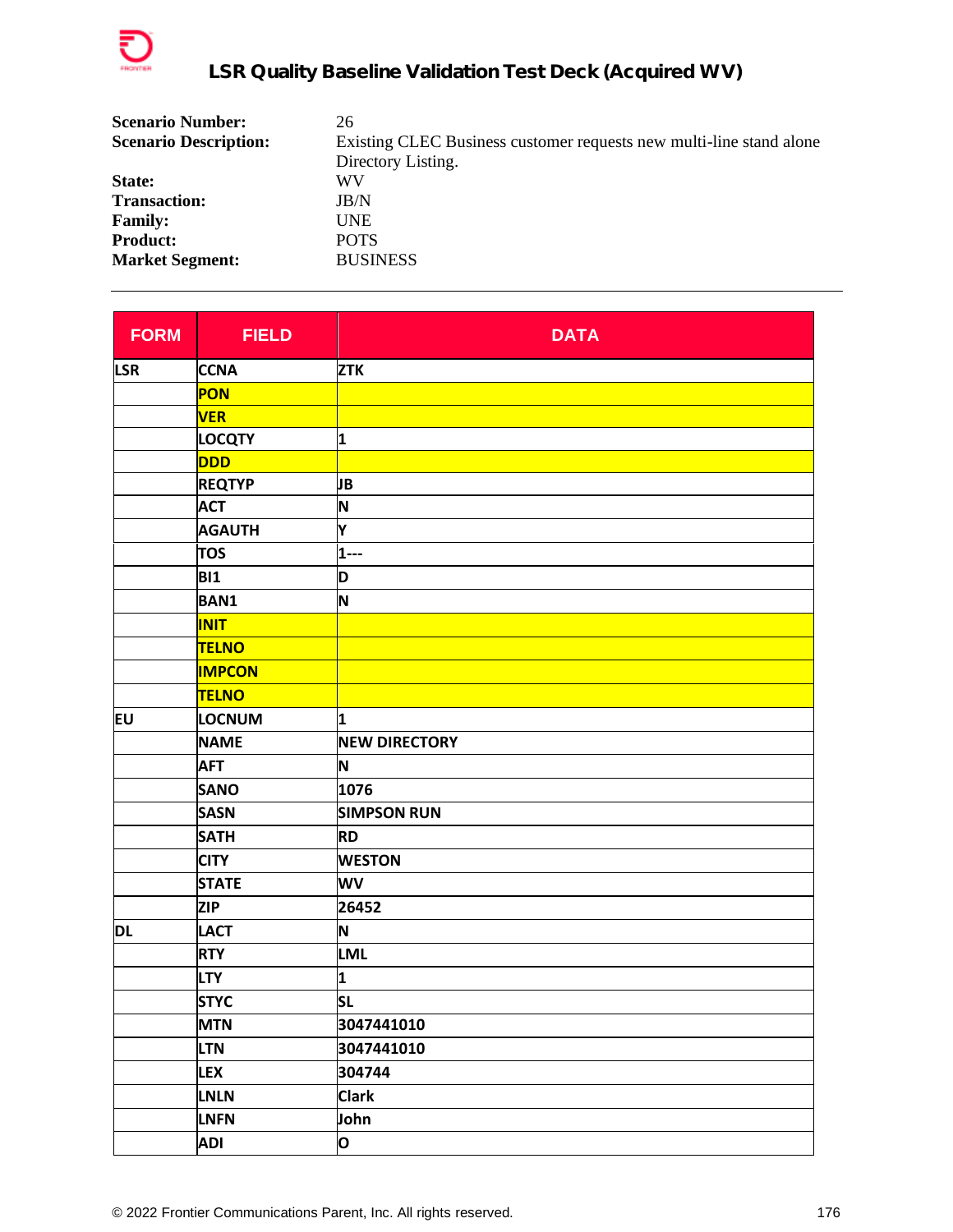

# **LSR Quality Baseline Validation Test Deck (Acquired WV)**

| <b>FORM</b> | <b>FIELD</b>    | <b>DATA</b>  |
|-------------|-----------------|--------------|
|             | <b>YPHV</b>     | <b>NONE</b>  |
|             | <b>LACT</b>     | N            |
|             | <b>RTY</b>      | <b>LAL</b>   |
|             | <b>LTY</b>      | 1            |
|             | <b>STYC</b>     | <b>SL</b>    |
|             | <b>MTN</b>      | 3047441010   |
|             | <b>LTN</b>      | 3047441013   |
|             | <b>LEX</b>      | 304744       |
|             | <b>LNLN</b>     | <b>Clark</b> |
|             | <b>LNFN</b>     | Jane         |
|             | <b>ADI</b>      | O            |
|             | <b>YPHV</b>     | <b>NONE</b>  |
|             | <b>DIRTYP</b>   | W            |
|             | <b>DIRQTYNC</b> | 1            |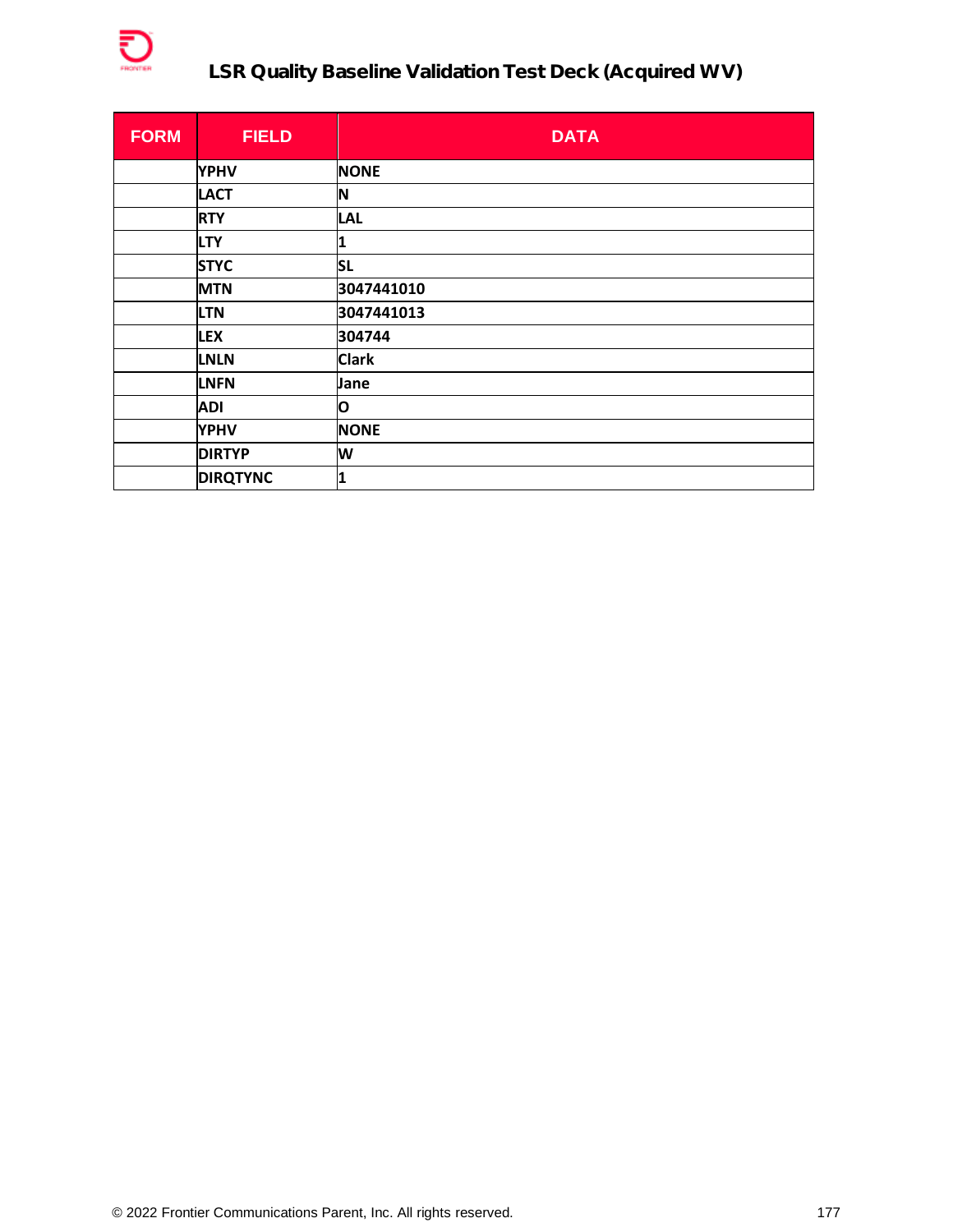

| <b>Scenario Number:</b>      | 26                                                                  |
|------------------------------|---------------------------------------------------------------------|
| <b>Scenario Description:</b> | Existing CLEC Business customer requests new multi-line stand alone |
|                              | Directory Listing.                                                  |
| <b>State:</b>                | WV                                                                  |
| <b>Transaction:</b>          | JB/N                                                                |
| <b>Family:</b>               | <b>UNE</b>                                                          |
| <b>Product:</b>              | <b>POTS</b>                                                         |
| <b>Market Segment:</b>       | <b>BUSINESS</b>                                                     |
|                              |                                                                     |

 $\sim 01 \times 100 \times 100 \times 27 \times 27 \times 500 \times 100 \times 27 \times 500 \times 100 \times 100 \times 100 \times 100 \times 100 \times 100 \times 100 \times 100 \times 100 \times 100 \times 100 \times 100 \times 100 \times 100 \times 100 \times 100 \times 100 \times 100 \times 100 \times 100 \times 100 \times 100 \times 100 \times 100 \times 100 \times 100 \times 100 \times 100 \times$ ~210510~0928~U~00405~004669369~0~T~^ GS~PO~ZTK~FTRORD~20210510~0928~4669369~X~004050 ST~850~0001 BEG~00~SS~TD26JBNWV051021~01~20210510 REF~12~N~BAN1 REF~4N~D~BI1 PAM~T5~1~EA DTM~097~20210510~0928 DTM~150~20210517 SI~TI~AA~A SI~TI~RE~JB  $SI~TI~TY~1--$ PID~X~~TI~AO~Y N9~L1~ORI~LSR MTX~~LSR CLEC Regression Testing N1~78~ZTK PER~AG~FTR LSR CERT~TE~8005551212 PER~CN~Local Service R~~~TE~8005551212 N1~IT~NEW DIRECTORY N4~~WV~26452 NX2~01~1076 NX2~02~SIMPSON RUN NX2~07~WESTON NX2~62~Rd REF~IX~1~LOCNUM SI~TI~AF~N PO1~1~~~~~SH~LML~A6~DL SI~TI~LB~N SI~TI~LE~1 SI~TI~LN~3047441010 SI~TI~LX~304744 SI~TI~TN~3047441010  $\texttt{SIN-TI}\sim\texttt{TW}\sim\texttt{SL}$ PID~S~~TI~AT~~~SO-RSQ~Y N9~82~YPHV MTX~~None N1~DH~~12~3047441010 IN2~02~John IN2~05~Clark PO1~2~~~~~SH~LAL~A6~DL SI~TI~LB~N SI~TI~LE~1 SI~TI~LN~3047441013 SI~TI~LX~304744 SI~TI~TN~3047441010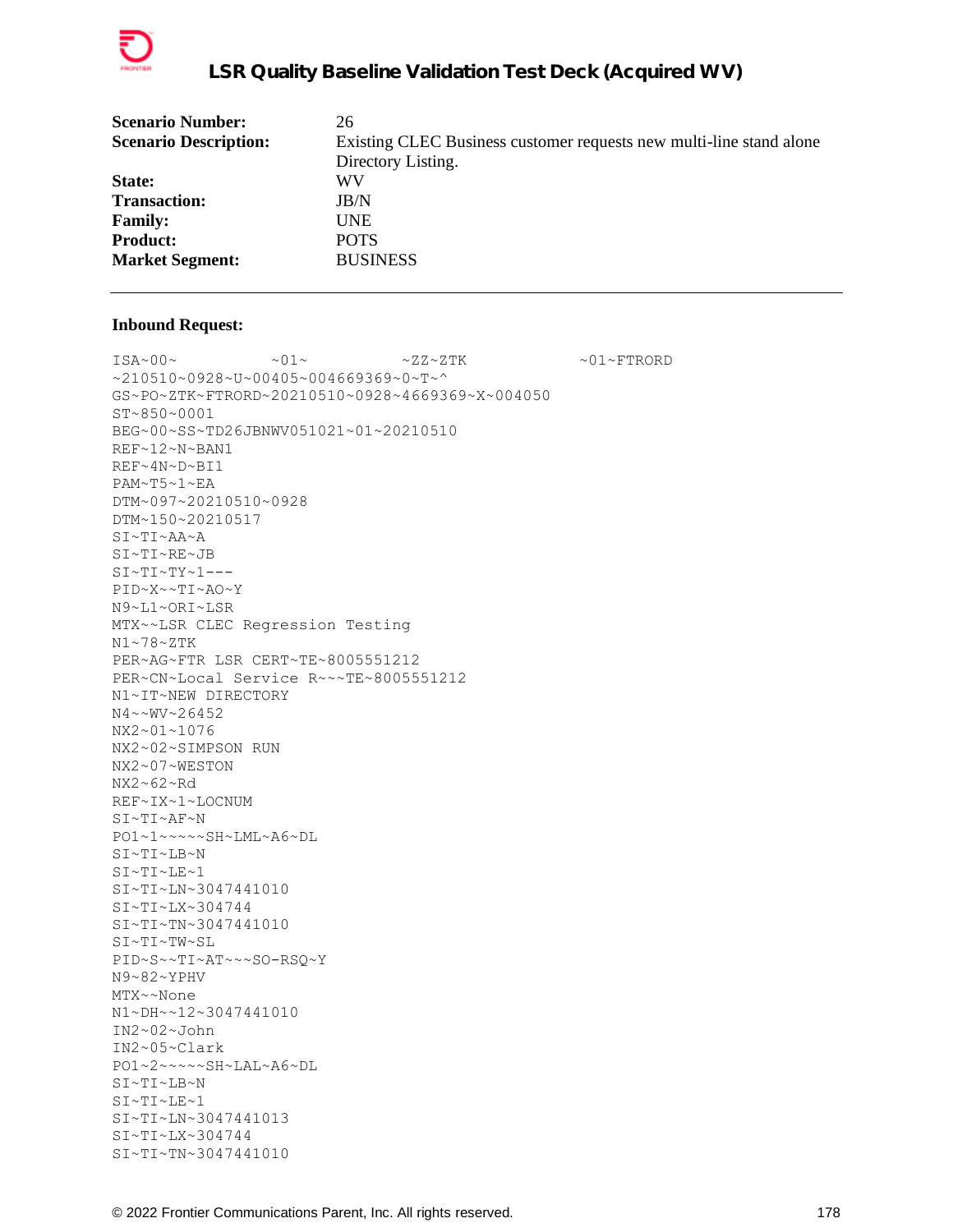

SI~TI~TW~SL PID~S~~TI~AT~~~SO-RSQ~Y N9~82~YPHV MTX~~None N1~DH~~12~3047441013 IN2~02~Jane IN2~05~Clark PO1~3~~~~~A6~DDA SLN~3~1~I~~~~~~CL~W QTY~38~1~DY  $CTT~3$ SE~55~0001 GE~1~4669369 IEA~1~004669369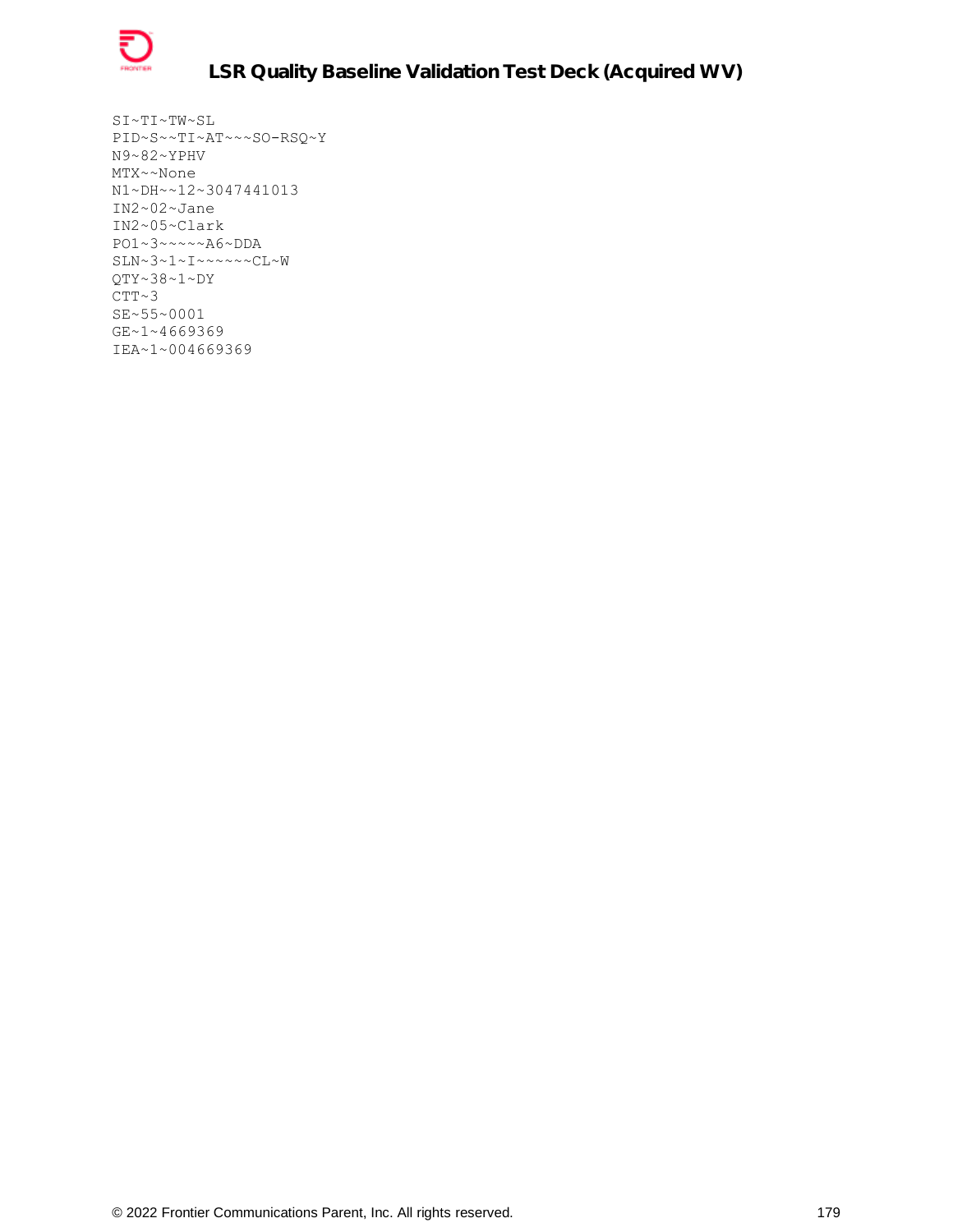

| <b>Scenario Number:</b>      | 26                                                                  |
|------------------------------|---------------------------------------------------------------------|
| <b>Scenario Description:</b> | Existing CLEC Business customer requests new multi-line stand alone |
|                              | Directory Listing.                                                  |
| <b>State:</b>                | WV                                                                  |
| <b>Transaction:</b>          | JB/N                                                                |
| <b>Family:</b>               | <b>UNE</b>                                                          |
| <b>Product:</b>              | <b>POTS</b>                                                         |
| <b>Market Segment:</b>       | <b>BUSINESS</b>                                                     |
|                              |                                                                     |

```
ISA~00~\sim ~0.00~\sim ~0.00~\sim ~0.00~\sim ~0.00~\sim ~0.00~\sim ~0.00~\sim ~0.00~\sim ~0.00~\sim ~0.00~\sim ~0.00~\sim ~0.00~\sim ~0.00~\sim ~0.00~\sim ~0.00~\sim ~0.00~\sim ~0.00~\sim ~0.00~\sim ~0.00~\sim ~0.00~\sim ~10510~0930~u~00405~004669409~0~T~^
GS~PR~FTRORD~ZTK~20210510~0930~4669409~X~004050
ST~855~0001
BAK~06~AE~TD26JBNWV051021~20210510~01~~~~20210510
REF~11~3047441010~AN
REF~11~3047441010~ATN
REF~12~N~BAN1
REF~2I~TD26JBNWV051021~LSRNO
REF~4N~D~BI1
REF~OW~042218358~ORD
REF~SU~C~RT
PER~OC~Local Service Request ( LS~TE~888-608-8023
DTM~097~20210510~0830
DTM~150~20210517
PID~X~~TI~FEP~B
N1~78~ZTK
PER~AG~FTR LSR CERT
PO1~1~1~EA~~~A6~CKT
N9~OW~042218358~ORDL
PO1~2~1~EA~~~A6~CKT
N9~OW~042218359~ORDL
PO1~3~1~EA~~~A6~DIR
PAM~GZ~1~EA
REF~OW~042218358~DLORD
REF~4N~D~DBI1
REF~12~3047441010~DBAN1
DTM~050~20210510
SLN~3~1~A~1~EA
SI~TI~LN~3047441010
N1~DH~NONE
IN2~05~Clark John
PO1~4~1~EA~~~A6~DIR
PAM~GZ~1~EA
REF~OW~042218359~DLORD
REF~4N~D~DBI1
REF~12~3047441010~DBAN1
DTM~050~20210510
SLN~4~1~A~1~EASI~TI~LN~3047441013
N1~DH~NONE
IN2~05~Clark Jane
REF~LI~A~ALI
CTT-4SE~42~0001
GE~1~4669409
IEA~1~004669409
```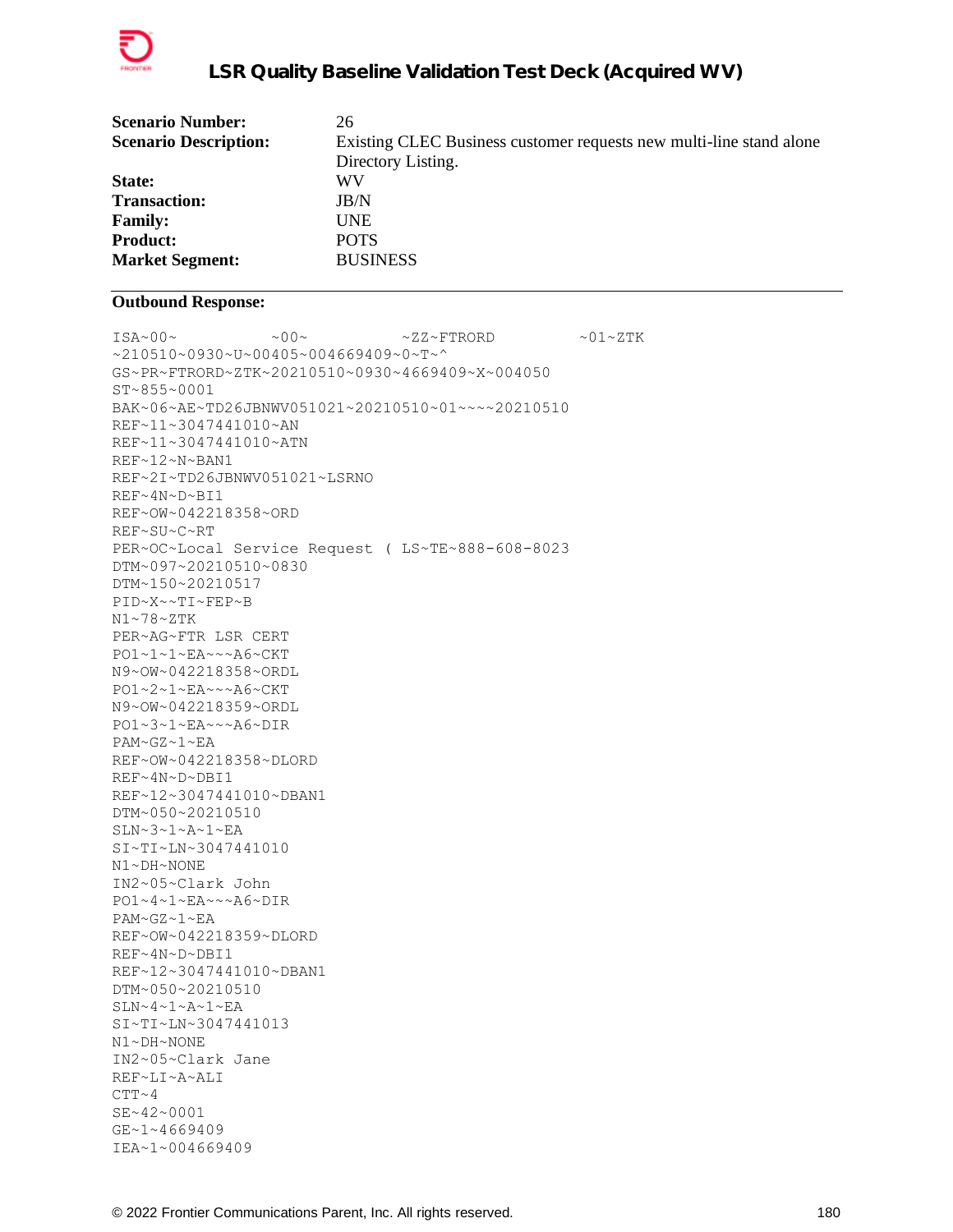

| <b>Scenario Number:</b>      | 27                                                                |
|------------------------------|-------------------------------------------------------------------|
| <b>Scenario Description:</b> | Existing CLEC Residence customer requests to change a name on the |
|                              | Directory Listing.                                                |
| State:                       | WV                                                                |
| <b>Transaction:</b>          | JB/C                                                              |
| <b>Family:</b>               | <b>UNE</b>                                                        |
| <b>Product:</b>              | <b>POTS</b>                                                       |
| <b>Market Segment:</b>       | <b>RESIDENCE</b>                                                  |

| <b>FORM</b> | <b>FIELD</b>  | <b>DATA</b>          |
|-------------|---------------|----------------------|
| <b>LSR</b>  | <b>CCNA</b>   | <b>ZTK</b>           |
|             | PON           |                      |
|             | <b>VER</b>    |                      |
|             | <b>LOCQTY</b> | 1                    |
|             | <b>DDD</b>    |                      |
|             | <b>REQTYP</b> | JВ                   |
|             | <b>ACT</b>    | C                    |
|             | <b>AGAUTH</b> | Υ                    |
|             | <b>TOS</b>    | $2--$                |
|             | <b>BI1</b>    | D                    |
|             | <b>BAN1</b>   | 3047447959           |
|             | <b>INIT</b>   |                      |
|             | <b>TELNO</b>  |                      |
| EU          | LOCNUM        | 1                    |
|             | <b>NAME</b>   | <b>CLEC CUSTOMER</b> |
|             | <b>AFT</b>    | C                    |
|             | <b>SANO</b>   | 1002                 |
|             | <b>SASN</b>   | <b>HUNTERS RIDGE</b> |
|             | <b>SATH</b>   | <b>RD</b>            |
|             | <b>CITY</b>   | <b>CHARLESTON</b>    |
|             | <b>STATE</b>  | WV                   |
|             | <b>ZIP</b>    | 25314                |
| DL          | <b>LACT</b>   |                      |
|             | <b>RTY</b>    | <b>LML</b>           |
|             | <b>LTY</b>    | 1                    |
|             | <b>STYC</b>   | <b>SL</b>            |
|             | <b>MTN</b>    | 3047447959           |
|             | <b>LTN</b>    | 3047447959           |
|             | <b>LEX</b>    | 304744               |
|             | LNLN          | <b>Directory</b>     |
|             | <b>LNFN</b>   | <b>Change</b>        |
|             | <b>ADI</b>    | O                    |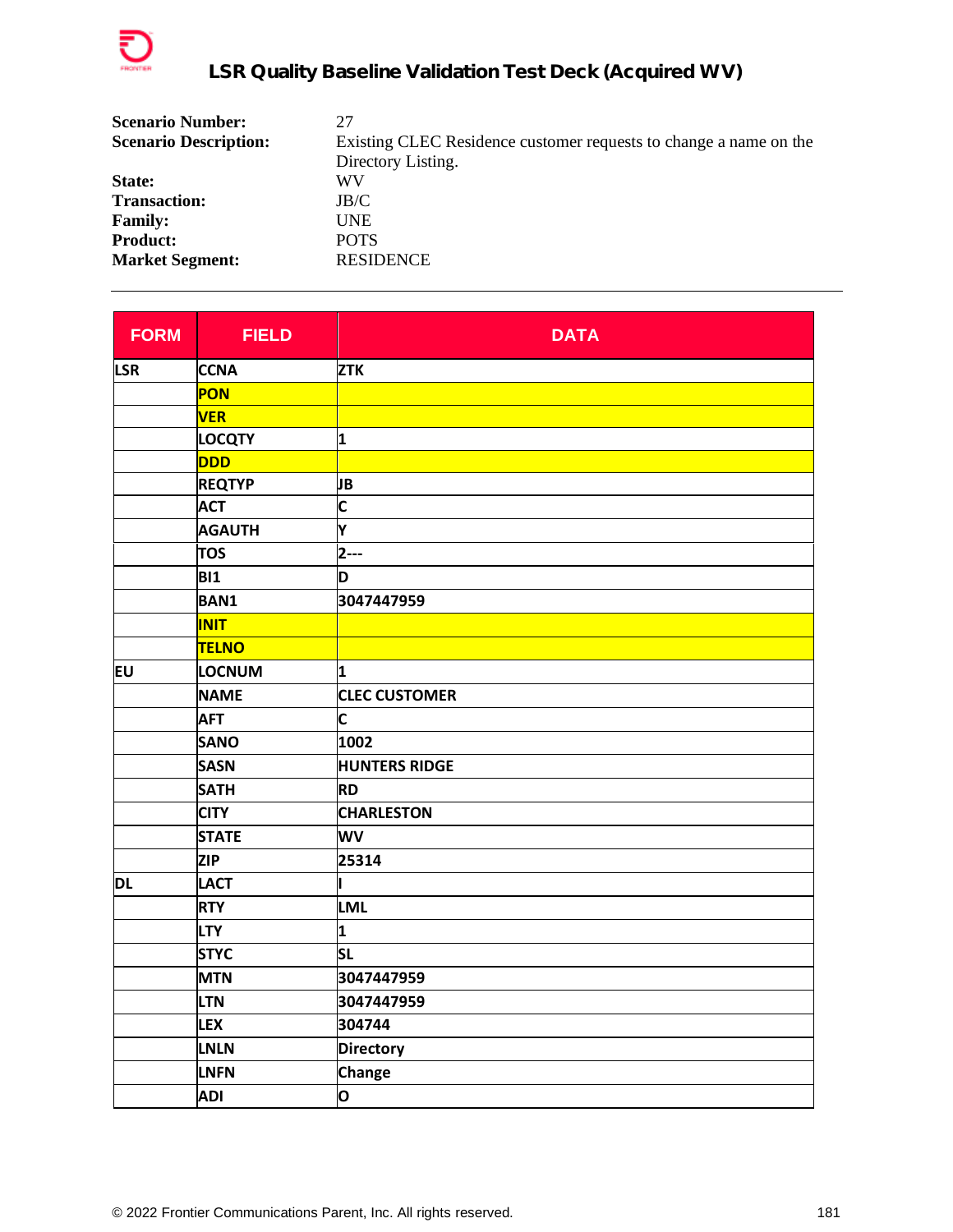

| <b>Scenario Number:</b>      | 27                                                                |
|------------------------------|-------------------------------------------------------------------|
| <b>Scenario Description:</b> | Existing CLEC Residence customer requests to change a name on the |
|                              | Directory Listing.                                                |
| State:                       | WV                                                                |
| <b>Transaction:</b>          | JB/C                                                              |
| <b>Family:</b>               | UNE                                                               |
| <b>Product:</b>              | <b>POTS</b>                                                       |
| <b>Market Segment:</b>       | <b>RESIDENCE</b>                                                  |
|                              |                                                                   |

 $\verb|ISA~00~|~\verb|V|~|~\verb|V|~|~\verb|V|~|~\verb|V|~|~\verb|V|~|~\verb|V|~|~\verb|V|~|~\verb|V|~|~\verb|V|~|~\verb|V|~|~\verb|V|~|~\verb|V|~|~\verb|V|~|~\verb|V|~|~\verb|V|~|~\verb|V|~|~\verb|V|~|~\verb|V|~|~\verb|V|~|~\verb|V|~|~\verb|V|~|~\verb|V|~|~\verb|V|~|~\verb|V|~|~\verb|V|~|~\verb|V|~|~\verb$ ~210510~0929~U~00405~004669383~0~T~^ GS~PO~ZTK~FTRORD~20210510~0929~4669383~X~004050 ST~850~0001 BEG~00~SS~TD27JBCWV051021~01~20210510 REF~12~3047447959~BAN1 REF~4N~D~BI1 PAM~T5~1~EA DTM~097~20210510~0929 DTM~150~20210517 SI~TI~AA~C SI~TI~RE~JB  $SI~TI~TY~2--$ PID~X~~TI~AO~Y N1~78~ZTK PER~AG~FTR LSR CER~TE~8005551212 N1~IT~CLEC CUSTOMER N4~~WV~25314 NX2~01~1002 NX2~02~HUNTERS RIDGE NX2~07~CHARLESTON NX2~62~RD NX2~50~100 REF~IX~1~LOCNUM SI~TI~AF~C PO1~1~~~~~SH~LML~A6~DL SI~TI~LB~I SI~TI~LE~1 SI~TI~LN~3047447959 SI~TI~LX~304744 SI~TI~TN~3047447959 SI~TI~TW~SL PID~S~~TI~AT~~~SO-RSQ~Y N1~DH~~12~3047447959 IN2~02~Change IN2~05~Directory  $CTT~1$ SE~35~0001 GE~1~4669383 IEA~1~004669383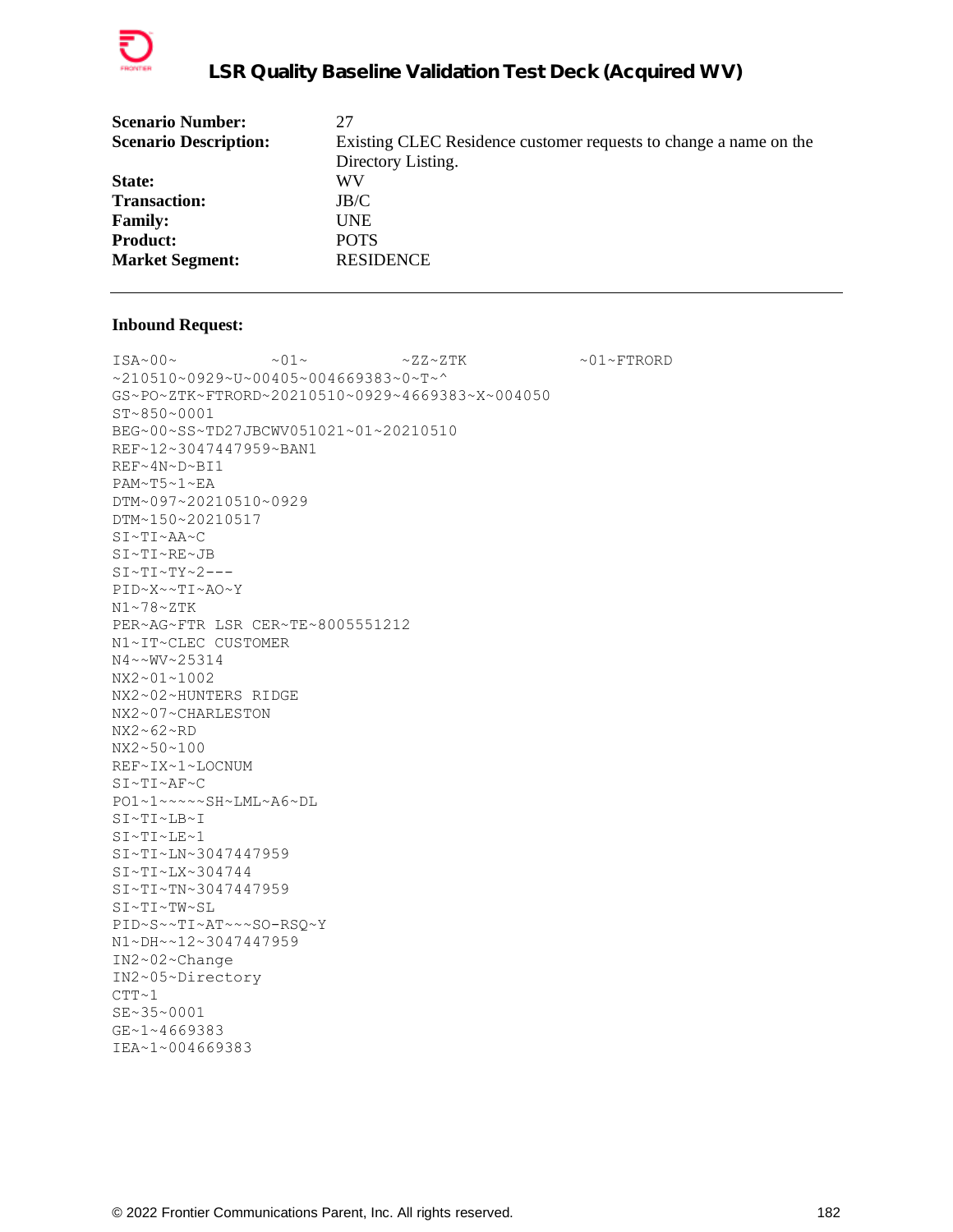

| <b>Scenario Number:</b>      | 27                                                                |
|------------------------------|-------------------------------------------------------------------|
| <b>Scenario Description:</b> | Existing CLEC Residence customer requests to change a name on the |
|                              | Directory Listing.                                                |
| State:                       | WV                                                                |
| <b>Transaction:</b>          | JB/C                                                              |
| <b>Family:</b>               | <b>UNE</b>                                                        |
| <b>Product:</b>              | <b>POTS</b>                                                       |
| <b>Market Segment:</b>       | <b>RESIDENCE</b>                                                  |
|                              |                                                                   |

 $\text{ISA}\sim00\sim$   $\sim00\sim$   $\sim$  ZZ~FTRORD  $\sim01\sim$ ZTK ~210510~0931~U~00405~004669423~0~T~^ GS~PR~FTRORD~ZTK~20210510~0931~4669423~X~004050 ST~855~0001 BAK~06~AE~TD27JBCWV051021~20210510~01~~~~20210510 REF~11~3047447959~AN REF~11~3047447959~ATN REF~12~3047447959~BAN1 REF~2I~TD27JBCWV051021~LSRNO REF~4N~D~BI1 REF~OW~042218360~ORD REF~SU~C~RT PER~OC~Local Service Request ( LS~TE~888-608-8023 DTM~097~20210510~0831 DTM~150~20210517 PID~X~~TI~FEP~B N1~78~ZTK PER~AG~FTR LSR CER PO1~1~1~EA~~~A6~CKT N9~OW~042218360~ORDL PO1~2~1~EA~~~A6~DIR PAM~GZ~1~EA REF~OW~042218360~DLORD REF~4N~D~DBI1 REF~12~3047447959~DBAN1 DTM~050~20210510 SLN~2~1~A~1~EA SI~TI~LN~3047447959 N1~DH~NONE IN2~05~Directory Change  $CTT~2$ SE~29~0001 GE~1~4669423 IEA~1~004669423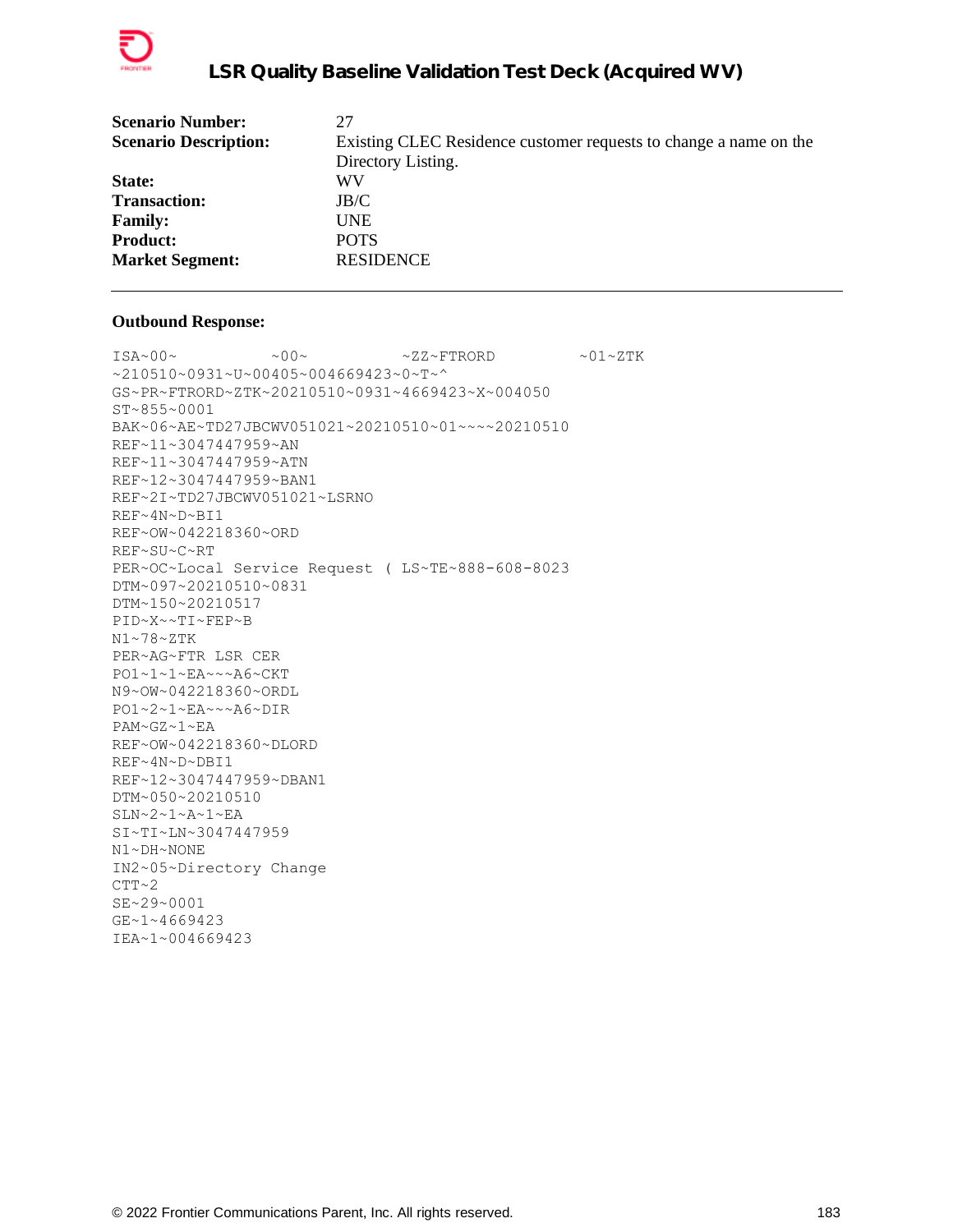

| <b>Scenario Number:</b>      | 28                                                                   |
|------------------------------|----------------------------------------------------------------------|
| <b>Scenario Description:</b> | Existing CLEC Business customer requests to disconnect a stand-alone |
|                              | Directory Listing.                                                   |
| State:                       | WV                                                                   |
| <b>Transaction:</b>          | JB/D                                                                 |
| <b>Family:</b>               | <b>UNE</b>                                                           |
| <b>Product:</b>              | <b>POTS</b>                                                          |
| <b>Market Segment:</b>       | <b>BUSINESS</b>                                                      |

| <b>FORM</b> | <b>FIELD</b>  | <b>DATA</b>          |
|-------------|---------------|----------------------|
| <b>LSR</b>  | <b>CCNA</b>   | <b>ZTK</b>           |
|             | PON           |                      |
|             | <b>VER</b>    |                      |
|             | LOCQTY        | 1                    |
|             | <b>DDD</b>    |                      |
|             | <b>REQTYP</b> | JB                   |
|             | <b>ACT</b>    | D                    |
|             | <b>AGAUTH</b> | Y                    |
|             | <b>TOS</b>    | 1---                 |
|             | <b>BI1</b>    | D                    |
|             | <b>BAN1</b>   | 3042431830           |
|             | <b>INIT</b>   |                      |
|             | <b>TELNO</b>  |                      |
| EU          | LOCNUM        | 1                    |
|             | <b>NAME</b>   | <b>CLEC CUSTOMER</b> |
|             | <b>STATE</b>  | WV                   |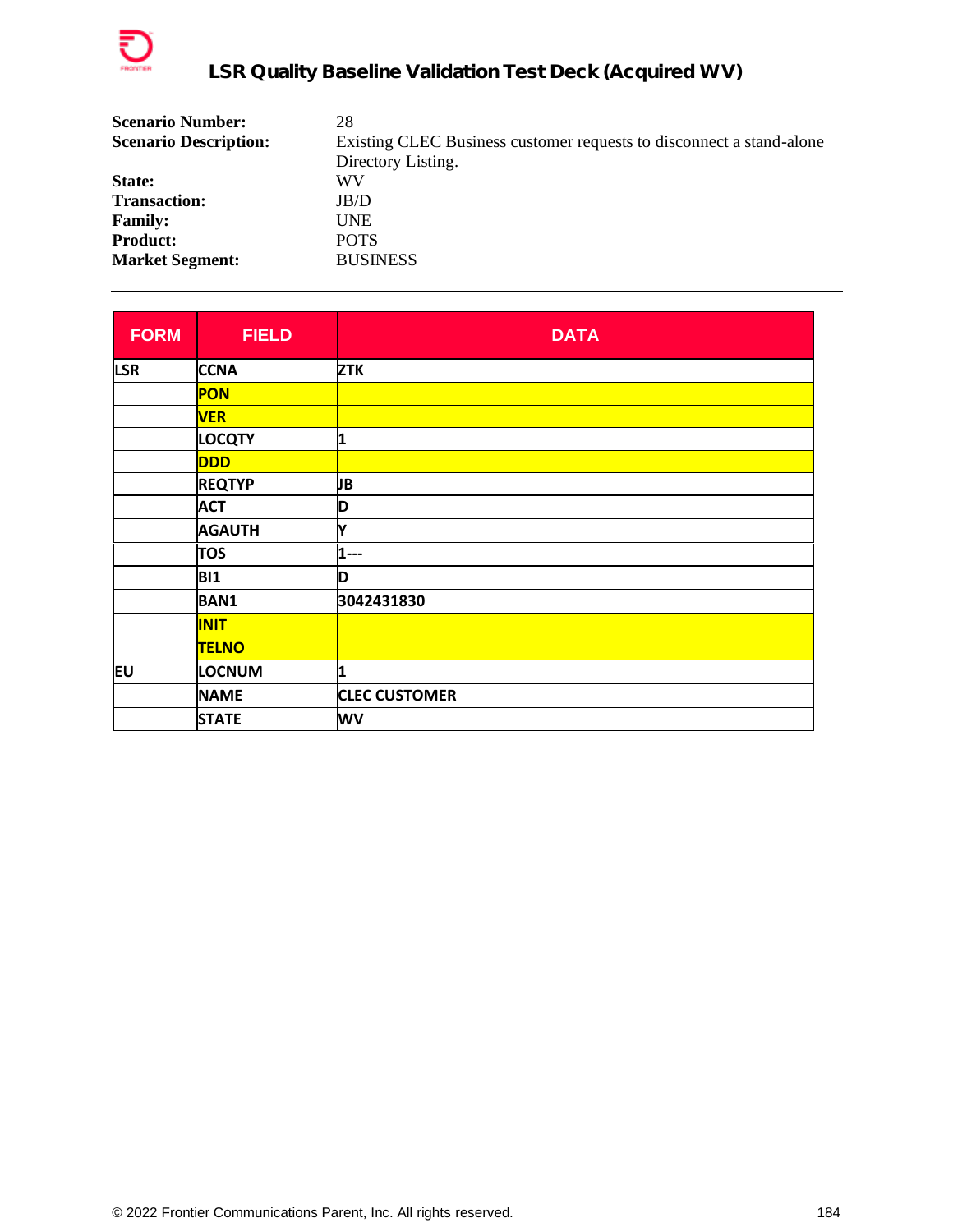

| <b>Scenario Number:</b>      | 28                                                                   |
|------------------------------|----------------------------------------------------------------------|
| <b>Scenario Description:</b> | Existing CLEC Business customer requests to disconnect a stand-alone |
|                              | Directory Listing.                                                   |
| State:                       | WV                                                                   |
| <b>Transaction:</b>          | JB/D                                                                 |
| <b>Family:</b>               | <b>UNE</b>                                                           |
| <b>Product:</b>              | <b>POTS</b>                                                          |
| <b>Market Segment:</b>       | <b>BUSINESS</b>                                                      |
|                              |                                                                      |

 $\verb|ISA~00~|~\verb|<01~|~\verb|<01~|~\verb|<01~|~\verb|<01~|~\verb|<01~|~\verb|=TRORD|$ ~210510~0931~U~00405~004669421~0~T~^ GS~PO~ZTK~FTRORD~20210510~0931~4669421~X~004050 ST~850~0001 BEG~00~SS~TD28JBDWV051021~01~20210510 REF~12~3042431830~BAN1 REF~4N~D~BI1 PAM~T5~1~EA DTM~097~20210510~0931 DTM~150~20210517 SI~TI~AA~D SI~TI~RE~JB  $SI~TI~TY~1--$ PID~X~~TI~AO~Y N9~L1~ORI~LSR MTX~~c N1~78~ZTK PER~AG~FTR LSR CERT~TE~8005551212 N1~IT~CLEC CUSTOMER  $N4 \sim WV$ REF~IX~1~LOCNUM  $CTT~0$ SE~20~0001 GE~1~4669421 IEA~1~004669421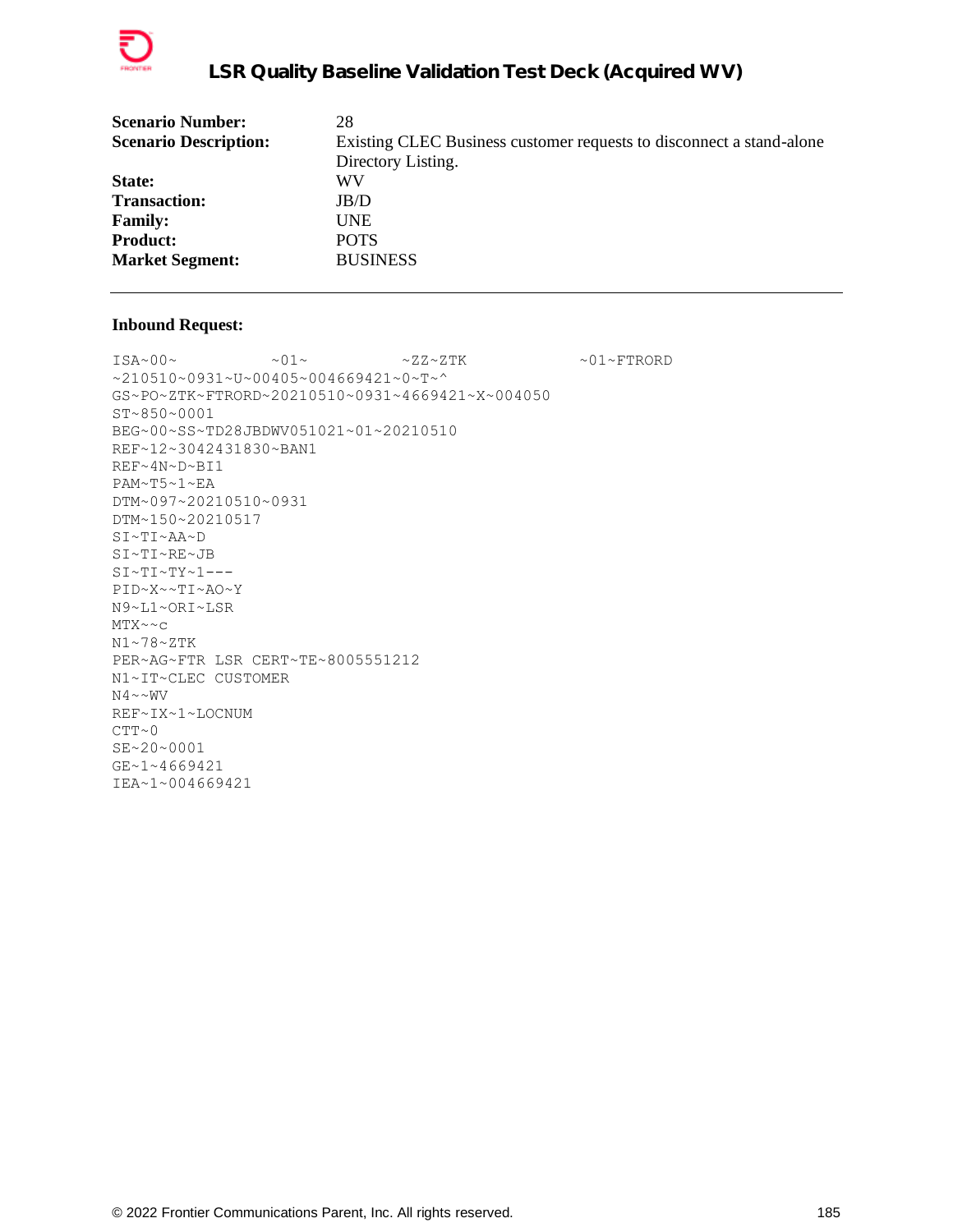

| <b>Scenario Number:</b>      | 28                                                                   |
|------------------------------|----------------------------------------------------------------------|
| <b>Scenario Description:</b> | Existing CLEC Business customer requests to disconnect a stand-alone |
|                              | Directory Listing.                                                   |
| <b>State:</b>                | WV                                                                   |
| <b>Transaction:</b>          | JB/D                                                                 |
| <b>Family:</b>               | <b>UNE</b>                                                           |
| <b>Product:</b>              | <b>POTS</b>                                                          |
| <b>Market Segment:</b>       | <b>BUSINESS</b>                                                      |
|                              |                                                                      |

 $\texttt{ISA~00~}\sim$   $\sim$   $\texttt{00~}\sim$   $\sim$   $\texttt{02~}\sim$   $\texttt{FFRORD}$   $\sim$   $\texttt{01~}\sim$   $\texttt{2TK}$  $~10510~0933~$ V $~00405~004669447~$ GS~PR~FTRORD~ZTK~20210510~0933~4669447~X~004050 ST~855~0001 BAK~06~AE~TD28JBDWV051021~20210510~01~~~~20210510 REF~11~3042431830~AN REF~11~3042431830~ATN REF~12~3042431830~BAN1 REF~2I~TD28JBDWV051021~LSRNO REF~4N~D~BI1 REF~OW~042218361~ORD REF~SU~C~RT PER~OC~Local Service Request ( LS~TE~888-608-8023 DTM~097~20210510~0833 DTM~150~20210517 PID~X~~TI~FEP~B N1~78~ZTK PER~AG~FTR LSR CERT PO1~1~1~EA~~~A6~CKT SI~TI~ND~3042431830 N9~OW~042218361~ORDL PO1~2~1~EA~~~A6~DIR PAM~GZ~2~EA REF~OW~042218361~DLORD REF~4N~D~DBI1 DTM~050~20210510 SLN~2~1~A~1~EA SI~TI~LB~D SI~TI~LN~3042431830 N1~DH~NONE IN2~05~CustXM0N8 Subscriber N3~117 Edgington Ln Woodsdale WV26003  $SLN~2~2~2~$ A~1~EA SI~TI~LB~D SI~TI~LN~3042431830 N1~DH~NONE IN2~05~CustXM0N8 Subscriber N3~117 Edgington Ln Woodsdale WV26003 REF~LI~A~ALI  $CTT~2$ SE~38~0001 GE~1~4669447 IEA~1~004669447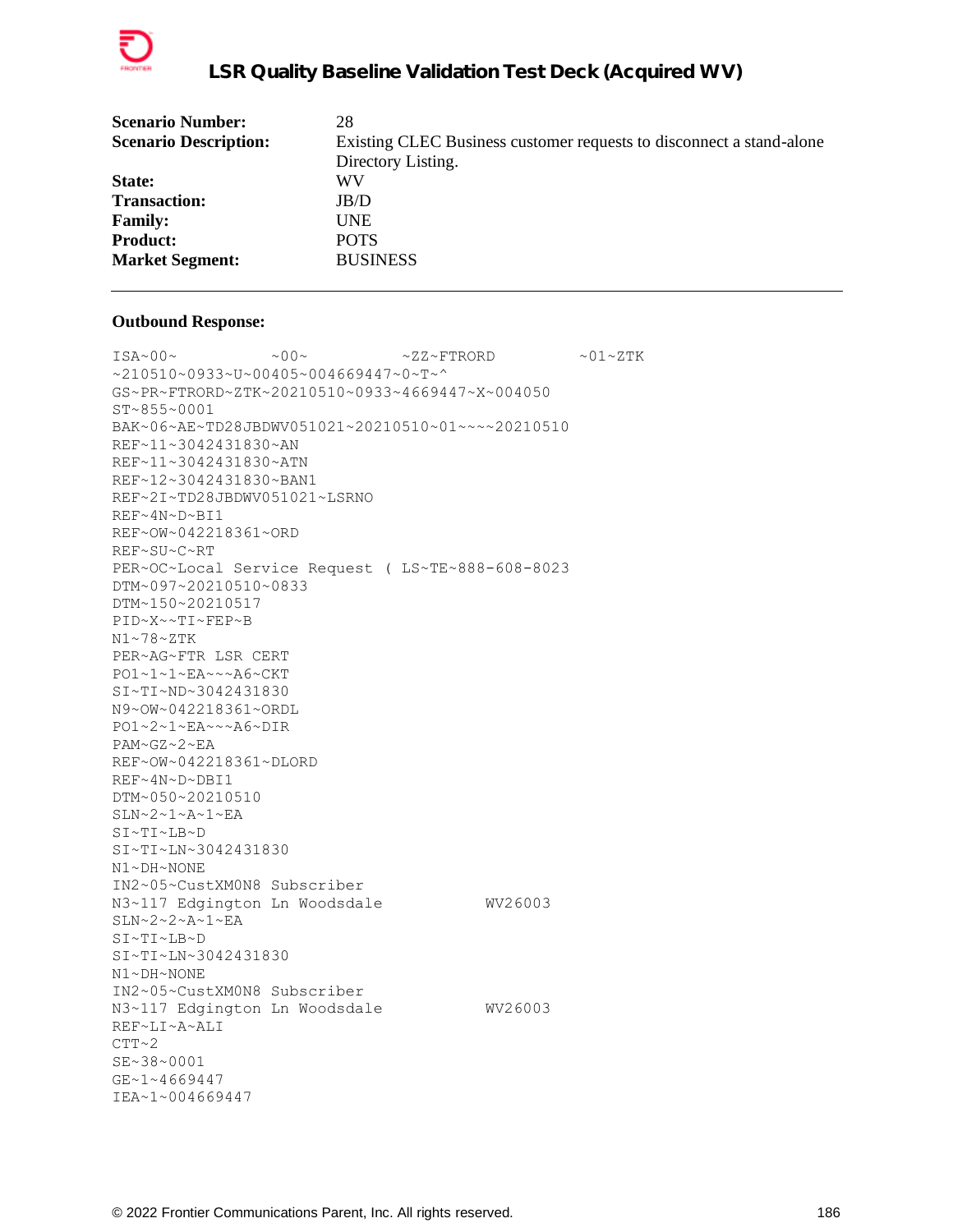

| 29                                                                    |
|-----------------------------------------------------------------------|
| Existing CLEC Residence customer requests to disconnect a stand-alone |
| Directory Listing.                                                    |
| WV                                                                    |
| JB/D                                                                  |
| UNE                                                                   |
| <b>POTS</b>                                                           |
| <b>BUSINESS</b>                                                       |
|                                                                       |

| <b>FORM</b> | <b>FIELD</b>  | <b>DATA</b>          |
|-------------|---------------|----------------------|
| <b>LSR</b>  | <b>CCNA</b>   | <b>ZTK</b>           |
|             | PON           |                      |
|             | <b>VER</b>    |                      |
|             | LOCQTY        | 1                    |
|             | <b>DDD</b>    |                      |
|             | <b>REQTYP</b> | JB                   |
|             | <b>ACT</b>    | D                    |
|             | <b>AGAUTH</b> | Y                    |
|             | <b>TOS</b>    | $2--$                |
|             | <b>BI1</b>    | D                    |
|             | <b>BAN1</b>   | 3042431806           |
|             | <b>INIT</b>   |                      |
|             | <b>TELNO</b>  |                      |
| EU          | LOCNUM        | 1                    |
|             | <b>NAME</b>   | <b>CLEC CUSTOMER</b> |
|             | <b>STATE</b>  | WV                   |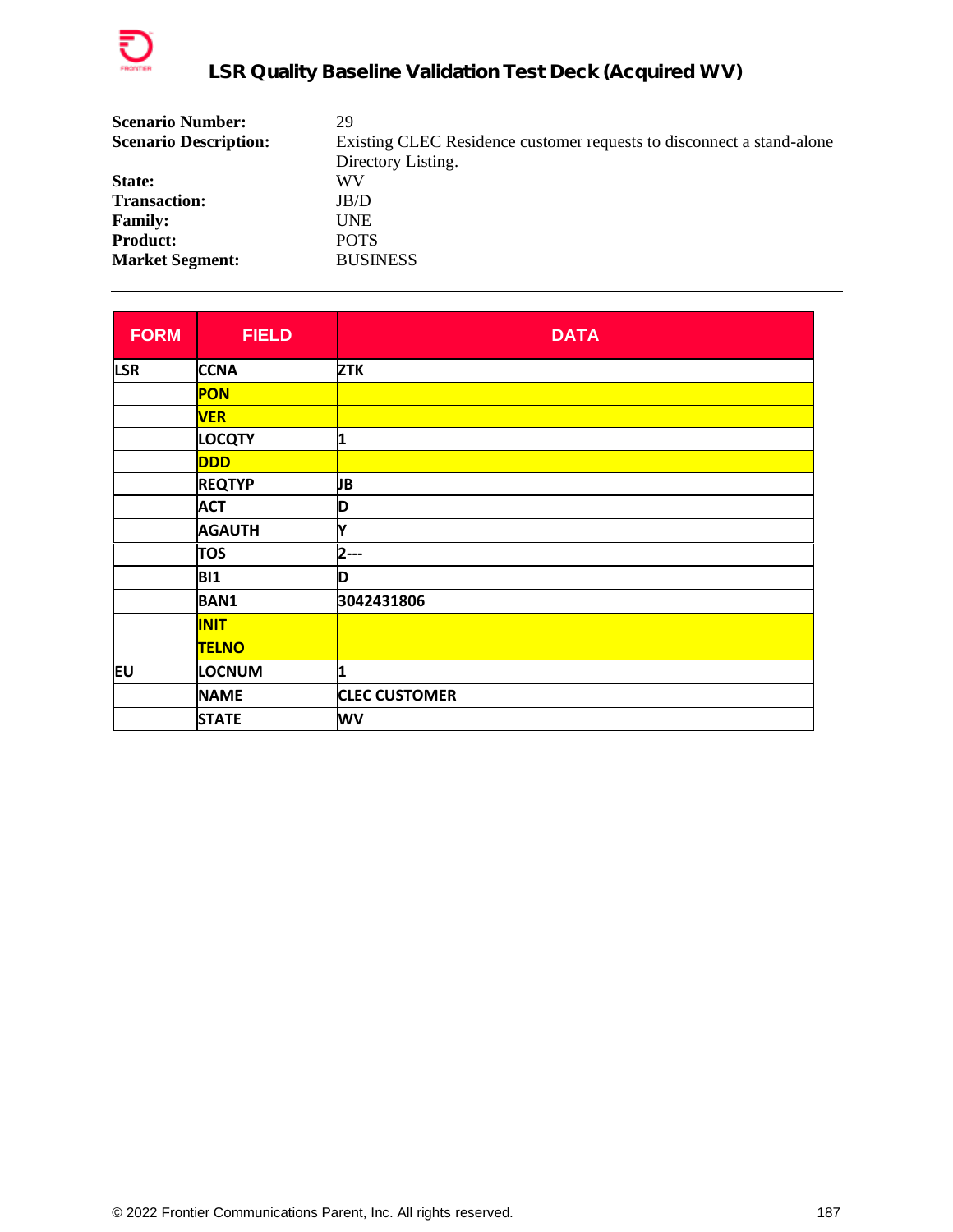

| <b>Scenario Number:</b>      | 29                                                                    |
|------------------------------|-----------------------------------------------------------------------|
| <b>Scenario Description:</b> | Existing CLEC Residence customer requests to disconnect a stand-alone |
|                              | Directory Listing.                                                    |
| <b>State:</b>                | WV                                                                    |
| <b>Transaction:</b>          | JB/D                                                                  |
| <b>Family:</b>               | UNE.                                                                  |
| <b>Product:</b>              | <b>POTS</b>                                                           |
| <b>Market Segment:</b>       | <b>BUSINESS</b>                                                       |
|                              |                                                                       |

 $\verb+ISA+00+~\verb++01+~\verb+\++22+2TK+~\verb+\++01+$ \verb+\++10+~\verb+\++11+~\verb+\++12+~\verb+\++12+~\verb+\++12+~\verb+\++12+~\verb+\++12+~\verb+\++12+~\verb+\++12+~\verb+\++12+~\verb+\++12+~\verb+\++12+~\verb+\++12+~\verb+\++12+~\verb+\++12+~\verb+\++12+~\verb+\++12+~\verb+\++12+~\verb+\++12+~\verb+\++12+~\verb$ ~210510~0934~U~00405~004669459~0~T~^ GS~PO~ZTK~FTRORD~20210510~0934~4669459~X~004050 ST~850~0001 BEG~00~SS~TD29JBDWV051021~01~20210510 REF~12~3042431806~BAN1 REF~4N~D~BI1 PAM~T5~1~EA DTM~097~20210510~0934 DTM~150~20210517 SI~TI~AA~D SI~TI~RE~JB  $SI~TI~TY~2--$ PID~X~~TI~AO~Y N9~L1~ORI~LSR N1~78~ZTK PER~AG~FTR LSR CERT~TE~8005551212 N1~IT~CLEC CUSTOMER  $N4 \sim WV$ REF~IX~1~LOCNUM  $CTT~0$ SE~20~0001 GE~1~4669459 IEA~1~004669459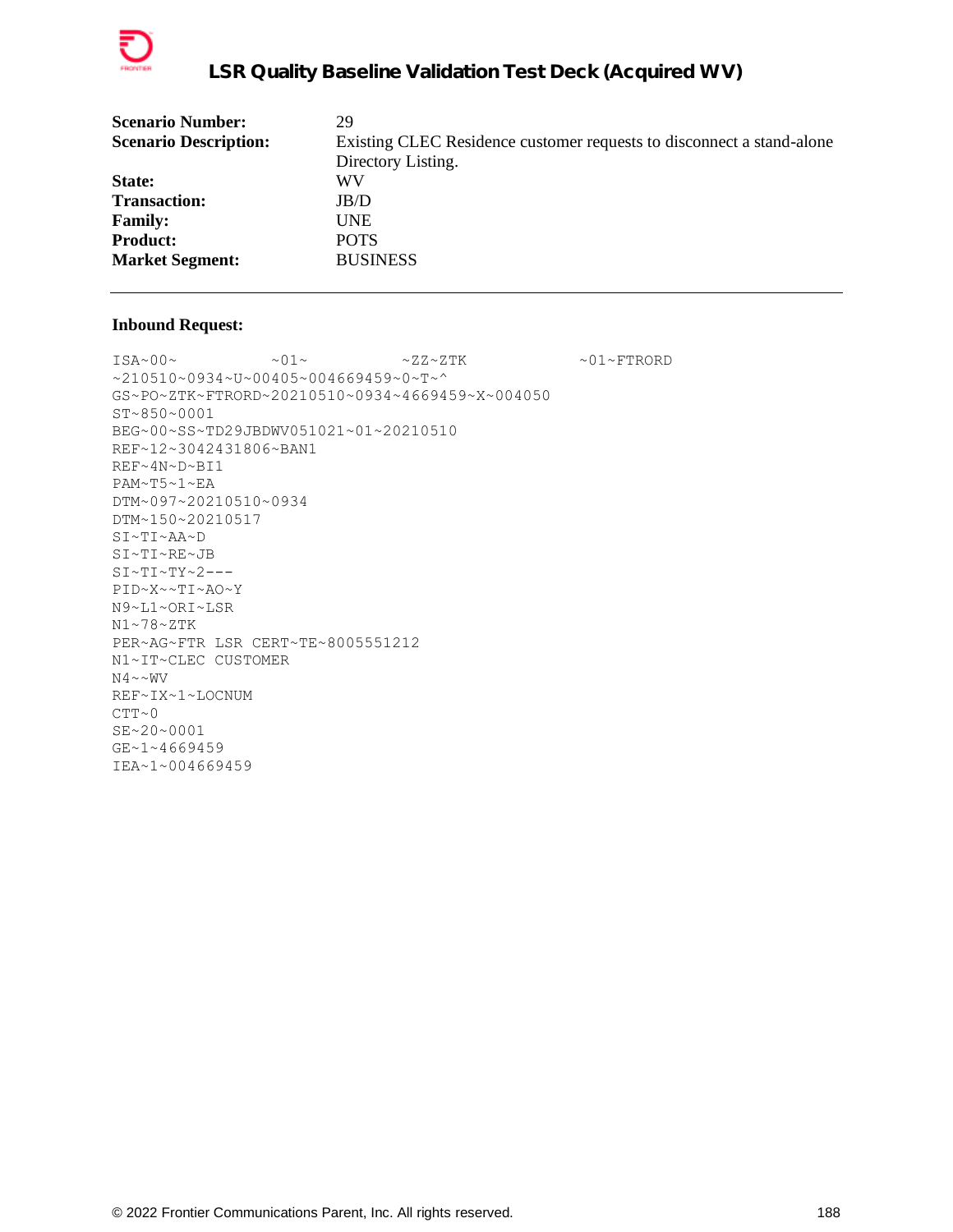

| <b>Scenario Number:</b>      | 29                                                                    |
|------------------------------|-----------------------------------------------------------------------|
| <b>Scenario Description:</b> | Existing CLEC Residence customer requests to disconnect a stand-alone |
|                              | Directory Listing.                                                    |
| State:                       | WV                                                                    |
| <b>Transaction:</b>          | JB/D                                                                  |
| <b>Family:</b>               | UNE                                                                   |
| <b>Product:</b>              | <b>POTS</b>                                                           |
| <b>Market Segment:</b>       | <b>BUSINESS</b>                                                       |
|                              |                                                                       |

 $\text{ISA}\sim00\sim$   $\sim00\sim$   $\sim$  ZZ~FTRORD  $\sim01\sim$ ZTK ~210510~0935~U~00405~004669487~0~T~^ GS~PR~FTRORD~ZTK~20210510~0935~4669487~X~004050 ST~855~0001 BAK~06~AE~TD29JBDWV051021~20210510~01~~~~20210510 REF~11~3042431806~AN REF~11~3042431806~ATN REF~12~3042431806~BAN1 REF~2I~TD29JBDWV051021~LSRNO REF~4N~D~BI1 REF~OW~042218362~ORD REF~SU~C~RT PER~OC~Local Service Request ( LS~TE~888-608-8023 DTM~097~20210510~0835 DTM~150~20210517 PID~X~~TI~FEP~B N1~78~ZTK PER~AG~FTR LSR CERT PO1~1~1~EA~~~A6~CKT SI~TI~ND~3042431806 N9~OW~042218362~ORDL PO1~2~1~EA~~~A6~DIR PAM~GZ~1~EA REF~OW~042218362~DLORD REF~4N~D~DBI1 DTM~050~20210510 SLN~2~1~A~1~EA SI~TI~LB~D SI~TI~LN~3042431806 N1~DH~NONE IN2~05~CustXM0N8 Subscriber N3~54 Ainswood Av Wheeling WV26003  $CTT~2$ SE~31~0001 GE~1~4669487 IEA~1~004669487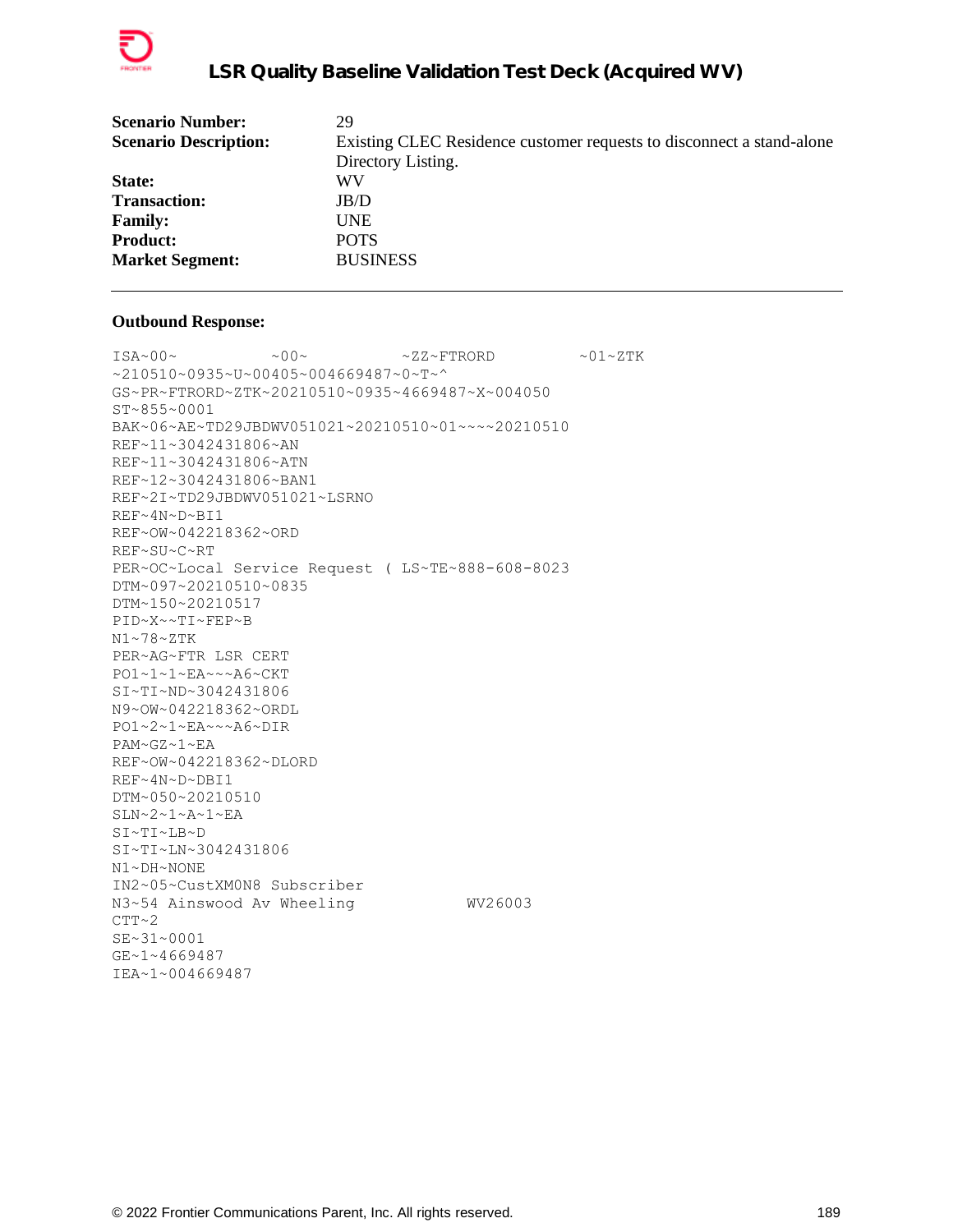

| <b>Scenario Number:</b>      | 30                                                                |
|------------------------------|-------------------------------------------------------------------|
| <b>Scenario Description:</b> | Existing CLEC Residence customer requests a stand-alone Directory |
|                              | Listing Migration.                                                |
| State:                       | WV                                                                |
| <b>Transaction:</b>          | JB/V                                                              |
| <b>Family:</b>               | <b>UNE</b>                                                        |
| <b>Product:</b>              | <b>POTS</b>                                                       |
| <b>Market Segment:</b>       | <b>RESIDENCE</b>                                                  |

| <b>FORM</b> | <b>FIELD</b>  | <b>DATA</b>          |
|-------------|---------------|----------------------|
| <b>LSR</b>  | <b>CCNA</b>   | <b>ZTK</b>           |
|             | PON           |                      |
|             | <b>VER</b>    |                      |
|             | <b>LOCQTY</b> | 1                    |
|             | <b>DDD</b>    |                      |
|             | <b>REQTYP</b> | JB                   |
|             | <b>ACT</b>    | V                    |
|             | <b>AGAUTH</b> | Y                    |
|             | <b>TOS</b>    | $2--$                |
|             | <b>BI1</b>    | D                    |
|             | <b>BAN1</b>   | 3044627504           |
|             | <b>INIT</b>   |                      |
|             | <b>TELNO</b>  |                      |
| EU          | LOCNUM        | 1                    |
|             | <b>NAME</b>   | <b>CLEC CUSTOMER</b> |
|             | <b>AFT</b>    | N                    |
|             | <b>SANO</b>   | 936                  |
|             | <b>SASN</b>   | <b>MINERAL</b>       |
|             | <b>SATH</b>   | <b>RD</b>            |
|             | <b>CITY</b>   | <b>GLENVILLE</b>     |
|             | <b>STATE</b>  | WV                   |
|             | <b>ZIP</b>    | 26351                |
|             | <b>ELT</b>    | A                    |
|             | <b>MLTN</b>   | 3044627504           |
|             | <b>MLBTN</b>  | 3044627504           |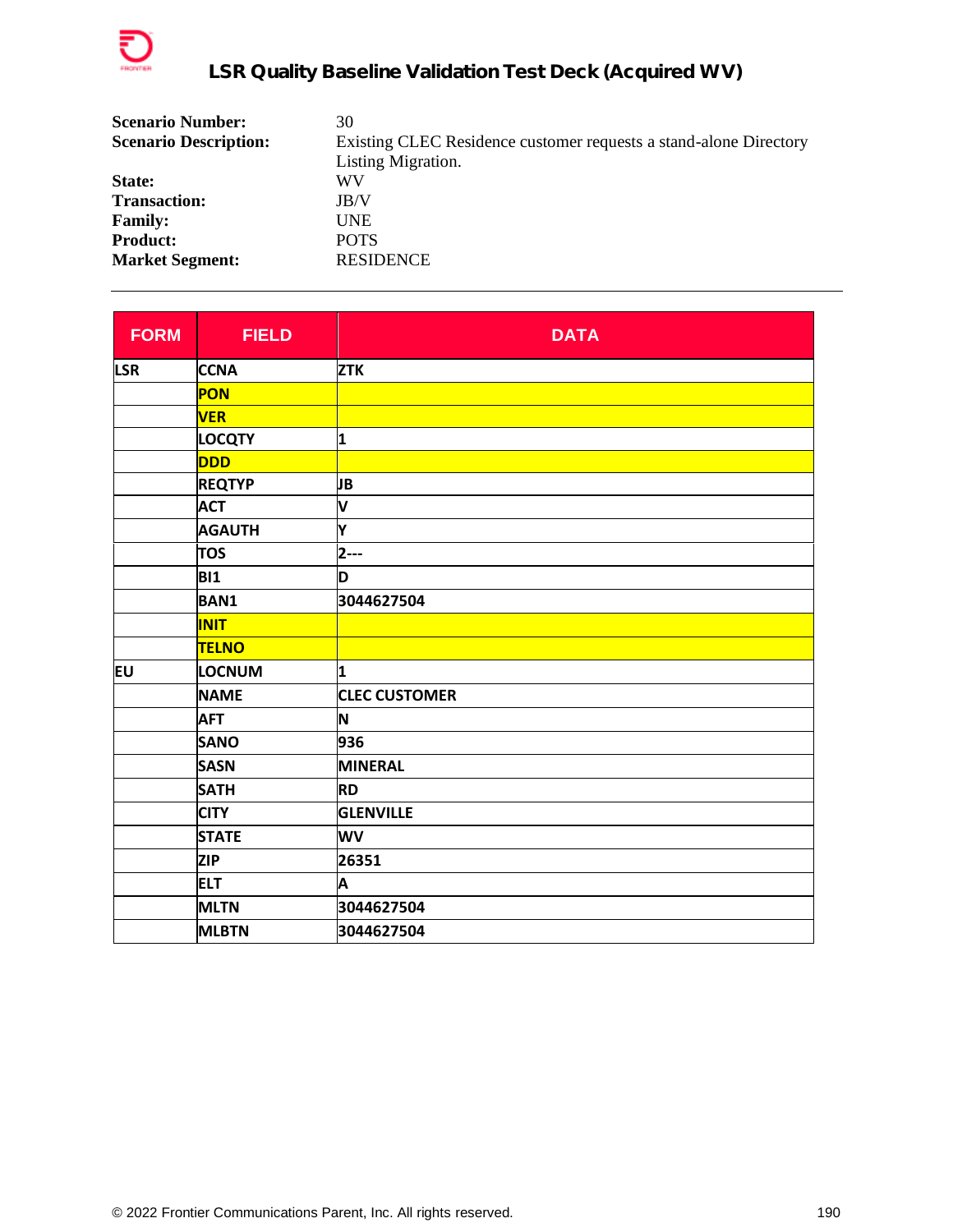

| <b>Scenario Number:</b>      | 30                                                                |
|------------------------------|-------------------------------------------------------------------|
| <b>Scenario Description:</b> | Existing CLEC Residence customer requests a stand-alone Directory |
|                              | Listing Migration.                                                |
| State:                       | WV                                                                |
| <b>Transaction:</b>          | JB/V                                                              |
| <b>Family:</b>               | UNE                                                               |
| <b>Product:</b>              | <b>POTS</b>                                                       |
| <b>Market Segment:</b>       | <b>RESIDENCE</b>                                                  |
|                              |                                                                   |

 $\verb|ISA~00~|~\verb|V|~|~\verb|V|~|~\verb|V|~|~\verb|V|~|~\verb|V|~|~\verb|V|~|~\verb|V|~|~\verb|V|~|~\verb|V|~|~\verb|V|~|~\verb|V|~|~\verb|V|~|~\verb|V|~|~\verb|V|~|~\verb|V|~|~\verb|V|~|~\verb|V|~|~\verb|V|~|~\verb|V|~|~\verb|V|~|~\verb|V|~|~\verb|V|~|~\verb|V|~|~\verb|V|~|~\verb|V|~|~\verb|V|~|~\verb$ ~190514~1252~U~00405~004091069~0~T~^ GS~PO~ZTK~FTRORD~20190514~1252~4091069~X~004050 ST~850~0001 BEG~00~SS~TD30JBVWV051419~01~20190514 REF~12~3044627504~BAN1 REF~4N~D~BI1 PAM~T5~1~EA DTM~097~20190514~1252 DTM~150~20190521 SI~TI~AA~V SI~TI~RE~JB  $SI~TI~TY~2--$ PID~X~~TI~BP~A PID~X~~TI~AO~Y N1~78~FET PER~AG~INIT FTR LSR CERT~TE~8005551212 N1~IT~CLEC CUSTOMER N4~~WV~26351 NX2~01~936 NX2~02~MINERAL NX2~07~GLENVILLE NX2~62~RD REF~IX~1~LOCNUM SI~TI~AF~N PO1~1~1~EA~~~A6~MLTN  $SLN~1~1~$ A~1~EA SI~TI~LN~3044627504 N9~11~3044627504~MLBTN  $CTT~1$ SE~28~0001 GE~1~4091069 IEA~1~004091069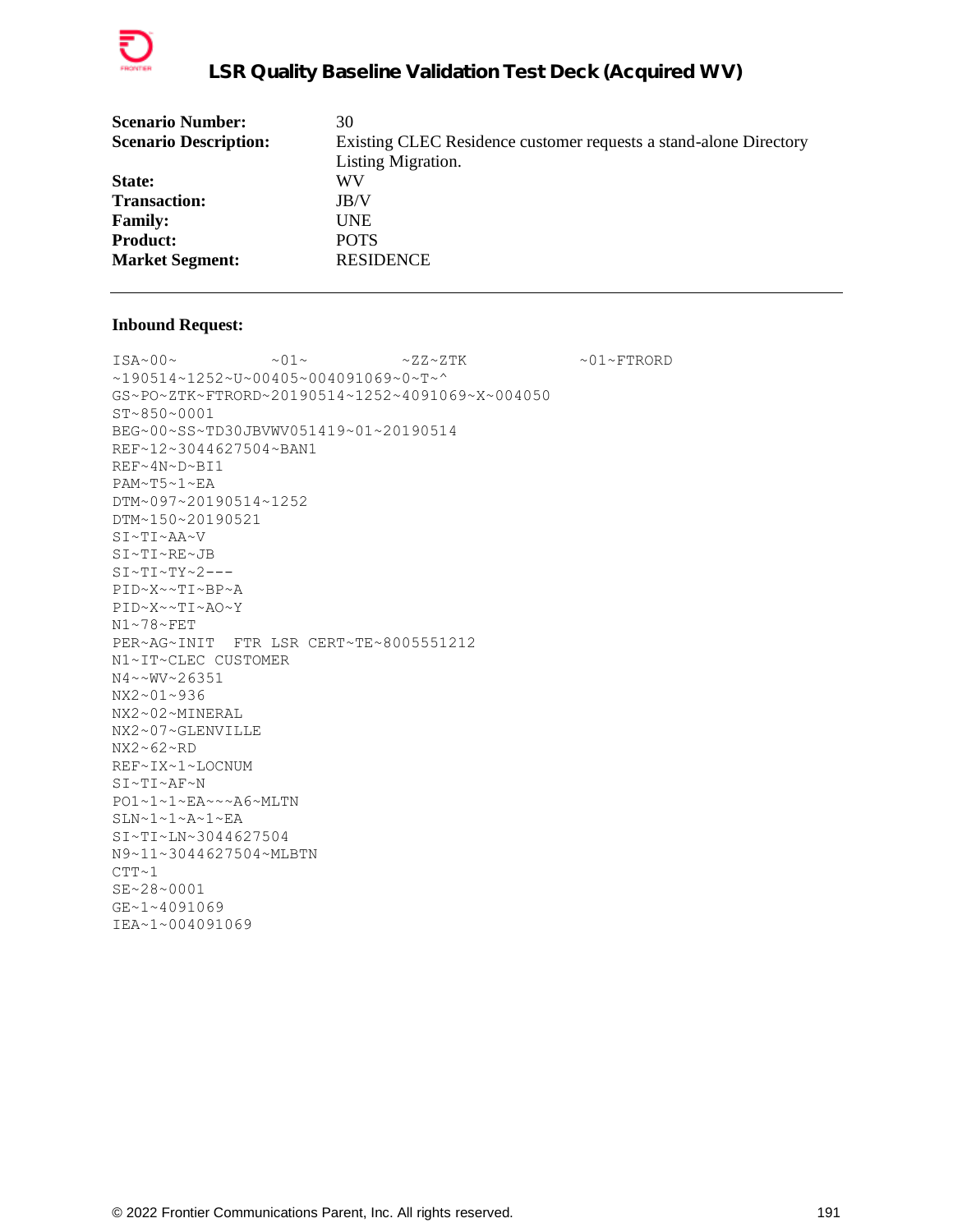

| <b>Scenario Number:</b>      | 30                                                                |
|------------------------------|-------------------------------------------------------------------|
| <b>Scenario Description:</b> | Existing CLEC Residence customer requests a stand-alone Directory |
|                              | Listing Migration.                                                |
| State:                       | WV                                                                |
| <b>Transaction:</b>          | JB/V                                                              |
| <b>Family:</b>               | <b>UNE</b>                                                        |
| <b>Product:</b>              | <b>POTS</b>                                                       |
| <b>Market Segment:</b>       | <b>RESIDENCE</b>                                                  |
|                              |                                                                   |

 $\texttt{ISA~00~}\sim$   $\sim$   $\texttt{00~}\sim$   $\sim$   $\texttt{02~}\sim$   $\texttt{FFRORD}$   $\sim$   $\texttt{01~}\sim$   $\texttt{2TK}$  $~190514~1254~$ v $~00405~$ v $004091083~$ v $~0$ ~T~^ GS~PR~FTRORD~ZTK~20190514~1254~4091083~X~004050 ST~855~0001 BAK~06~AE~TD30JBVWV051419~20190514~01~~~~20190514 REF~11~3044627504~AN REF~11~3044627504~ATN REF~12~3044627504~BAN1 REF~2I~TD30JBVWV051419~LSRNO REF~4N~D~BI1 REF~OW~040643604~ORD REF~SU~C~RT PER~OC~Local Service Request ( LS~TE~888-608-8023 DTM~097~20190514~1154 DTM~150~20190521 PID~X~~TI~FEP~B N1~78~FET PER~AG~INIT FTR LSR CERT PO1~1~1~EA~~~A6~CKT SI~TI~IT~3044627504 REF~9F~040643604 N9~OW~040643604~ORDL PO1~2~1~EA~~~A6~CKT N9~OW~040643605~ORDL PO1~3~1~EA~~~A6~DIR PAM~GZ~1~EA REF~OW~040643604~DLORD REF~4N~D~DBI1 DTM~050~20190514 SLN~3~1~A~1~EA SI~TI~LN~3044627504 N1~DH~NONE IN2~05~CustXM1029143N8Subscriber N3~936 Mineral Rd Glenville WV26351 PO1~4~1~EA~~~A6~DIR PAM~GZ~1~EA REF~OW~040643605~DLORD REF~4N~D~DBI1 DTM~050~20190514 SLN~4~1~A~1~EA SI~TI~LN~3044627504 N1~DH~NONE IN2~05~CustXM1029143N8Subscriber N3~936 Mineral Rd Glenville WV26351  $CTT~ 4$ SE~43~0001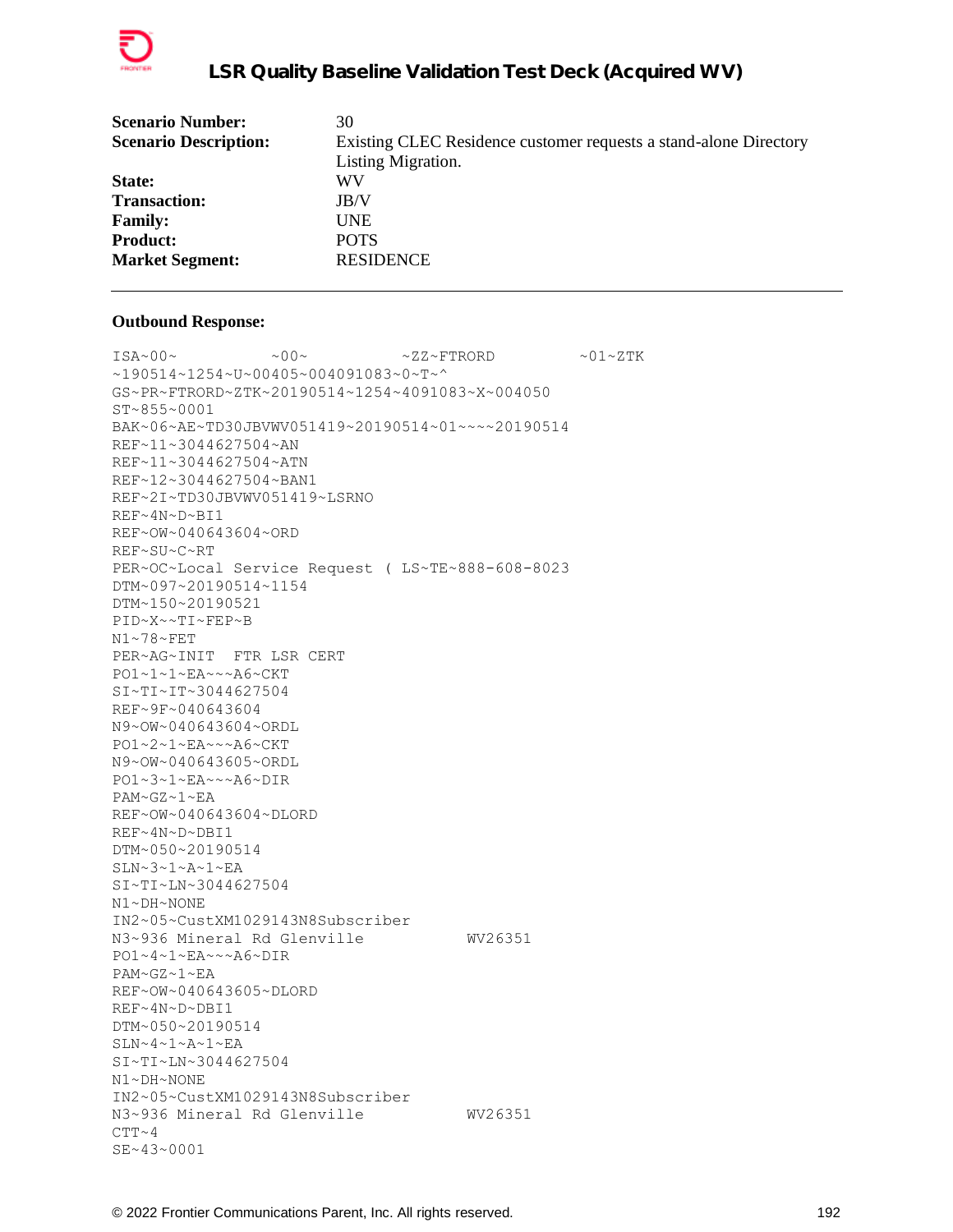

**LSR Quality Baseline Validation Test Deck (Acquired WV)**

GE~1~4091083 IEA~1~004091083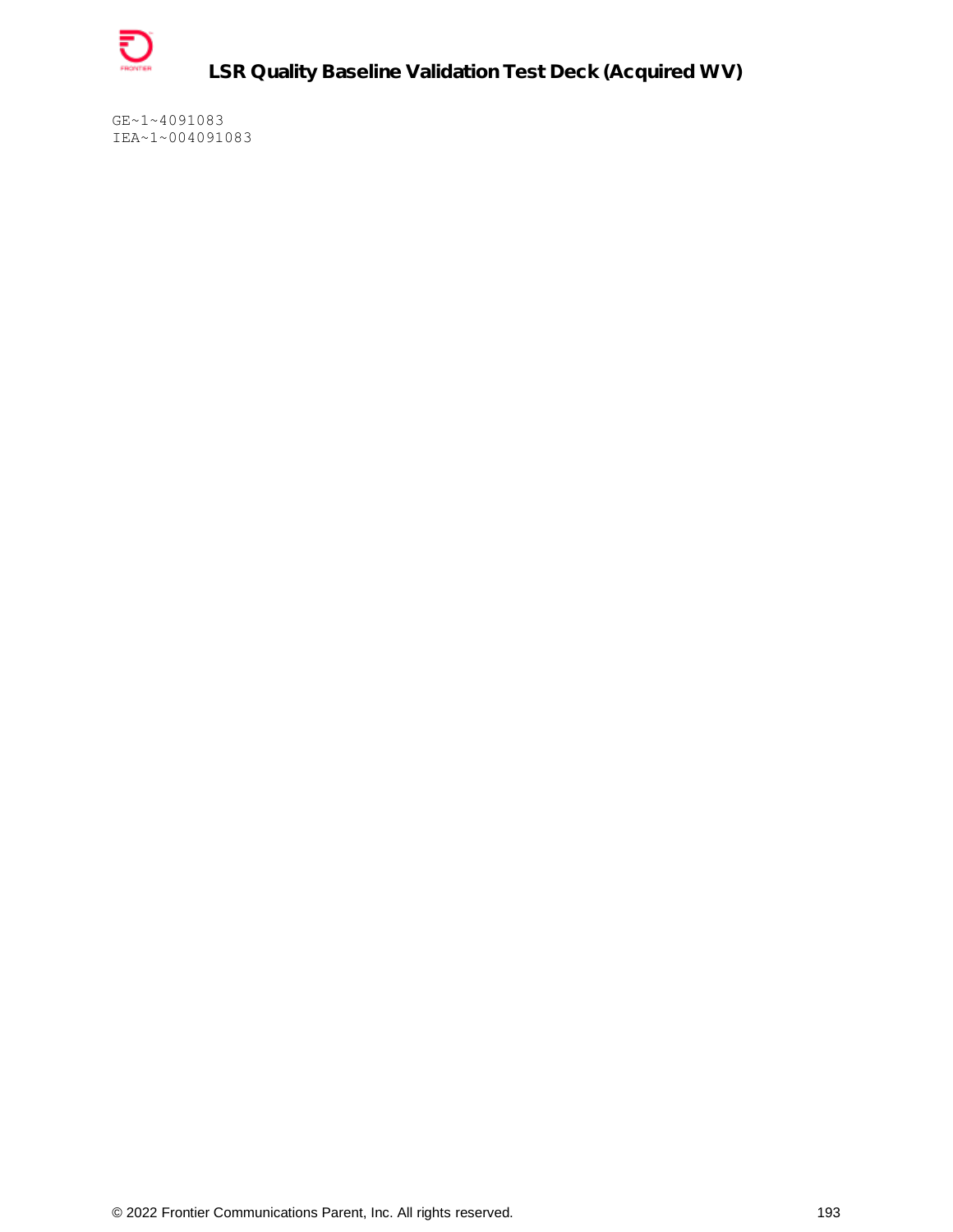

| 31                                                         |
|------------------------------------------------------------|
| New CLEC Business customer requests a new Centrex service. |
| WV                                                         |
| PB/N                                                       |
| <b>RESALE</b>                                              |
| <b>CENTREX</b>                                             |
| <b>BUSINESS</b>                                            |
|                                                            |

| <b>FORM</b> | <b>FIELD</b>   | <b>DATA</b>        |
|-------------|----------------|--------------------|
| <b>LSR</b>  | <b>CCNA</b>    | <b>ZTK</b>         |
|             | <b>PON</b>     |                    |
|             | <b>VER</b>     |                    |
|             | <b>LOCQTY</b>  | 1                  |
|             | <b>DDD</b>     |                    |
|             | <b>REQTYP</b>  | PB                 |
|             | <b>ACT</b>     | N                  |
|             | <b>AGAUTH</b>  | Y                  |
|             | <b>TOS</b>     | 1EM-               |
|             | <b>INIT</b>    |                    |
|             | <b>TELNO</b>   |                    |
| EU          | LOCNUM         | 1                  |
|             | <b>NAME</b>    | <b>NEW CENTREX</b> |
|             | <b>AFT</b>     | N                  |
|             | <b>SANO</b>    | 9405               |
|             | <b>SASN</b>    | <b>MACCORKLE</b>   |
|             | <b>SATH</b>    | AV                 |
|             | <b>CITY</b>    | <b>CHARLESTON</b>  |
|             | <b>STATE</b>   | WV                 |
|             | <b>ZIP</b>     | 25315              |
|             | <b>EATN</b>    | 3049491234         |
| <b>CRS</b>  | <b>RSQTY</b>   | 1                  |
|             | <b>SN</b>      | N                  |
|             | <b>SDD</b>     | <b>DNN</b>         |
|             | <b>CPIC</b>    | <b>NONE</b>        |
|             | <b>CLPIC</b>   | <b>NONE</b>        |
|             | <b>DIALING</b> | E                  |
|             | <b>LOCNUM</b>  | 1                  |
|             | <b>LNUM</b>    | 1                  |
| <b>DL</b>   | <b>LACT</b>    | N                  |
|             | <b>RTY</b>     | <b>LML</b>         |
|             | <b>LTY</b>     | 1                  |
|             | <b>STYC</b>    | <b>SL</b>          |
|             | <b>MTN</b>     | 3049491234         |
|             | <b>LTN</b>     | 3049491234         |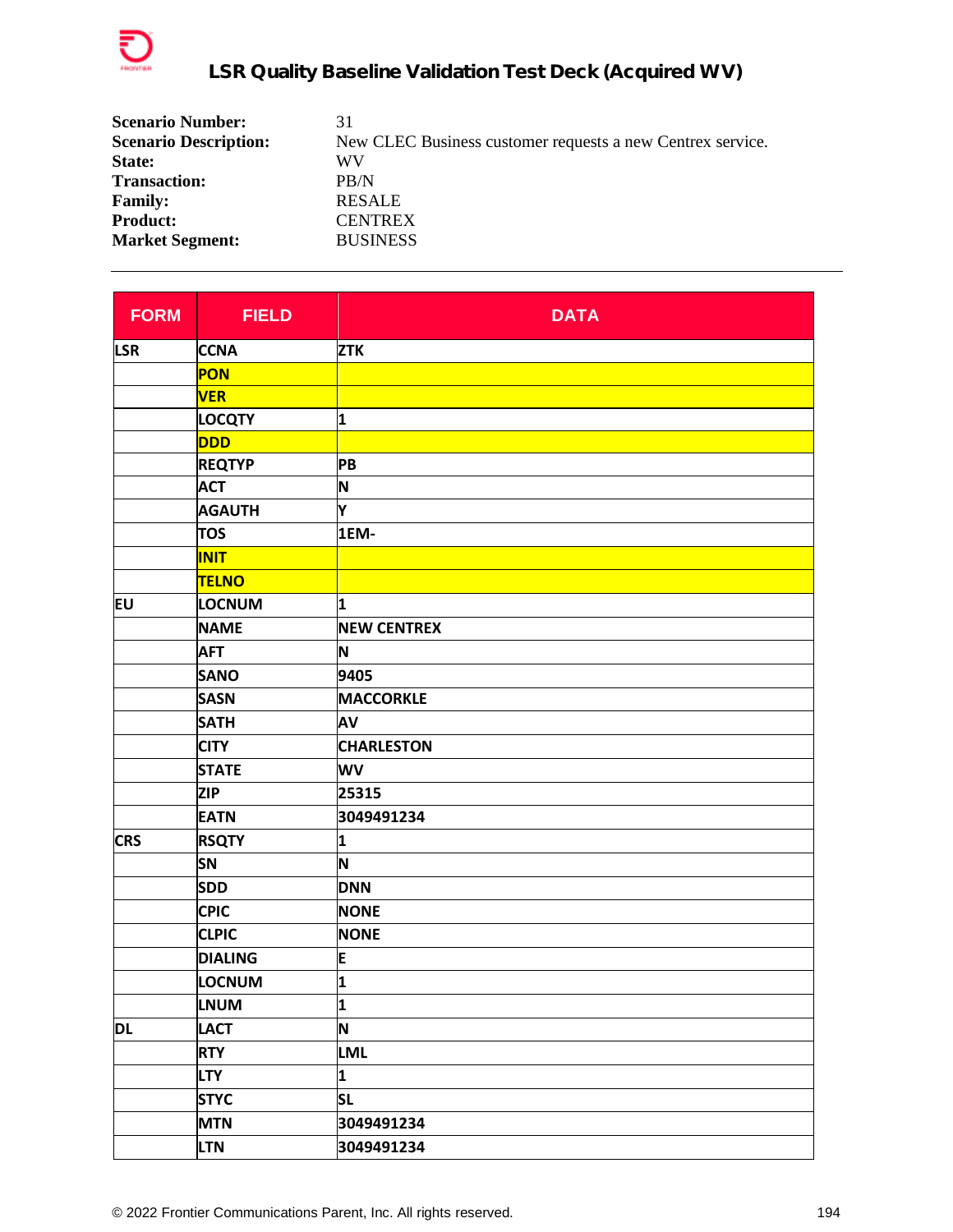

# **LSR Quality Baseline Validation Test Deck (Acquired WV)**

| <b>FORM</b> | <b>FIELD</b>    | <b>DATA</b>    |
|-------------|-----------------|----------------|
|             | <b>LEX</b>      | 304949         |
|             | <b>LNLN</b>     | <b>Centrex</b> |
|             | <b>LNFN</b>     | <b>New</b>     |
|             | <b>ADI</b>      | O              |
|             | <b>YPHV</b>     | <b>NONE</b>    |
|             | <b>DIRTYP</b>   |                |
|             | <b>DIRQTYNC</b> |                |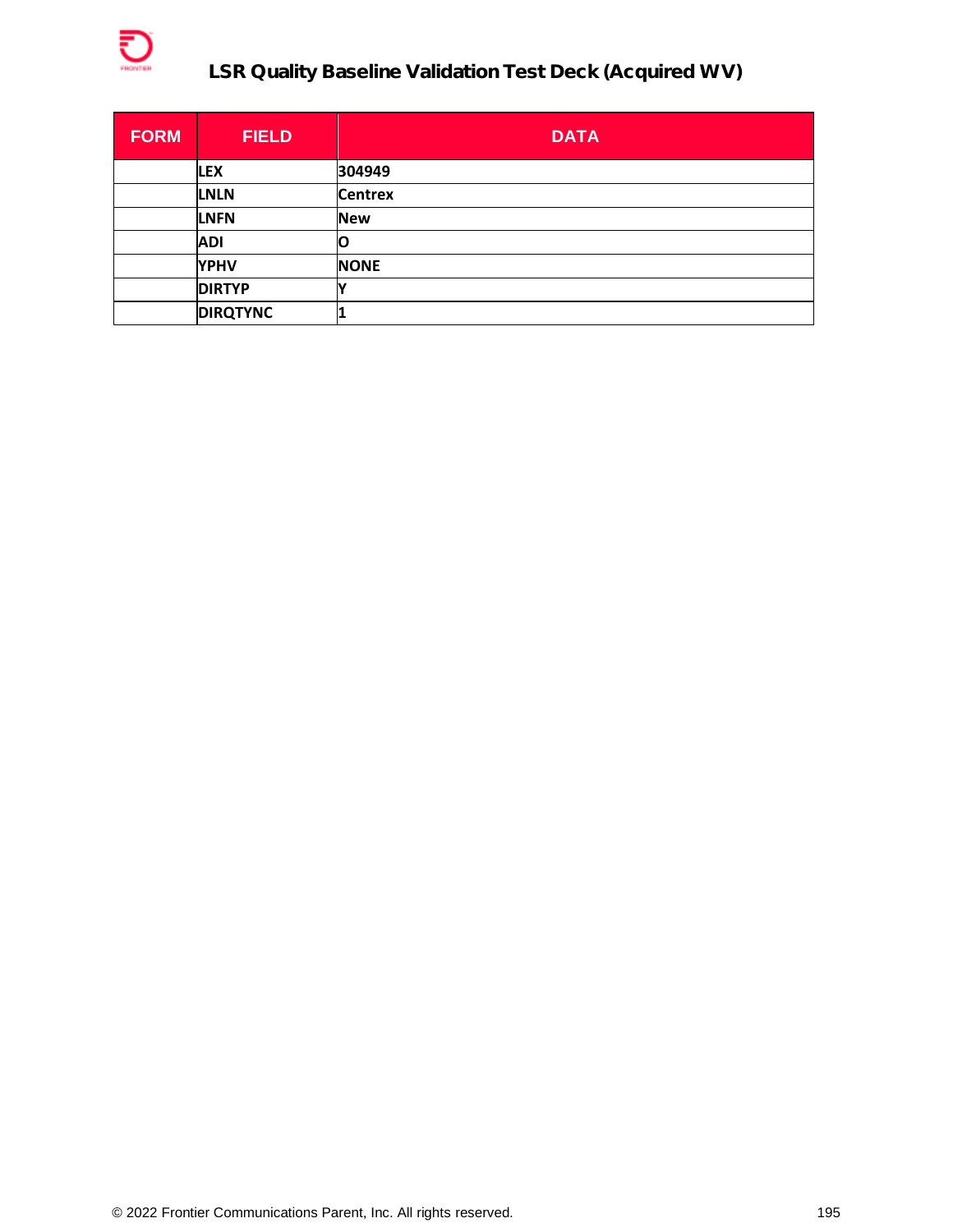

| 31                                                         |
|------------------------------------------------------------|
| New CLEC Business customer requests a new Centrex service. |
| WV                                                         |
| PB/N                                                       |
| <b>RESALE</b>                                              |
| <b>CENTREX</b>                                             |
| <b>BUSINESS</b>                                            |
|                                                            |

 $ISA~00~\sim$   $~01~\sim$   $~01~\sim$   $~2Z~2TK$   $~01~\sim$   $~01~\sim$  FTRORD ~120524~1402~U~00405~001286291~0~T~^ GS~PO~ZTK~FTRORD~20120524~1402~1286291~X~004050 ST~850~0001 BEG~00~SS~TD31PBNWV052412~01~20120524 REF~11~3049491234~EATN PAM~EZ~1~EA PAM~T5~1~EA DTM~097~20120524~1402 DTM~150~20120529 SI~TI~AA~A SI~TI~RE~PB SI~TI~TY~1EM-PID~X~~TI~AO~Y N1~78~ZTK PER~AG~FTR LSR CERT~TE~8005551212 N1~IT~NEW CENTREX N4~~WV~25315 NX2~01~9405 NX2~02~MACCORKLE NX2~07~CHARLESTON NX2~62~AV REF~IX~1~LOCNUM SI~TI~AF~N PO1~1~1~EA~~~A6~CTXCB SI~TI~DK~E SI~TI~SK~DNN N1~8V~~41~NONE N1~P9~~41~NONE SLN~1~1~A~1~EA SI~TI~PX~N PO1~2~1~EA~~~A6~CTXSD REF~IX~1~LNUM REF~IX~1~LOCNUM PO1~3~~~~~SH~LML~A6~DL SI~TI~LB~N SI~TI~LE~1 SI~TI~LN~3049491234 SI~TI~LX~304949 SI~TI~TN~3049491234 SI~TI~TW~SL PID~S~~TI~AT~~~SO-RSQ~Y N9~82~YPHV MTX~~NONE N1~DH~~12~3049491234 IN2~02~New IN2~05~Centrex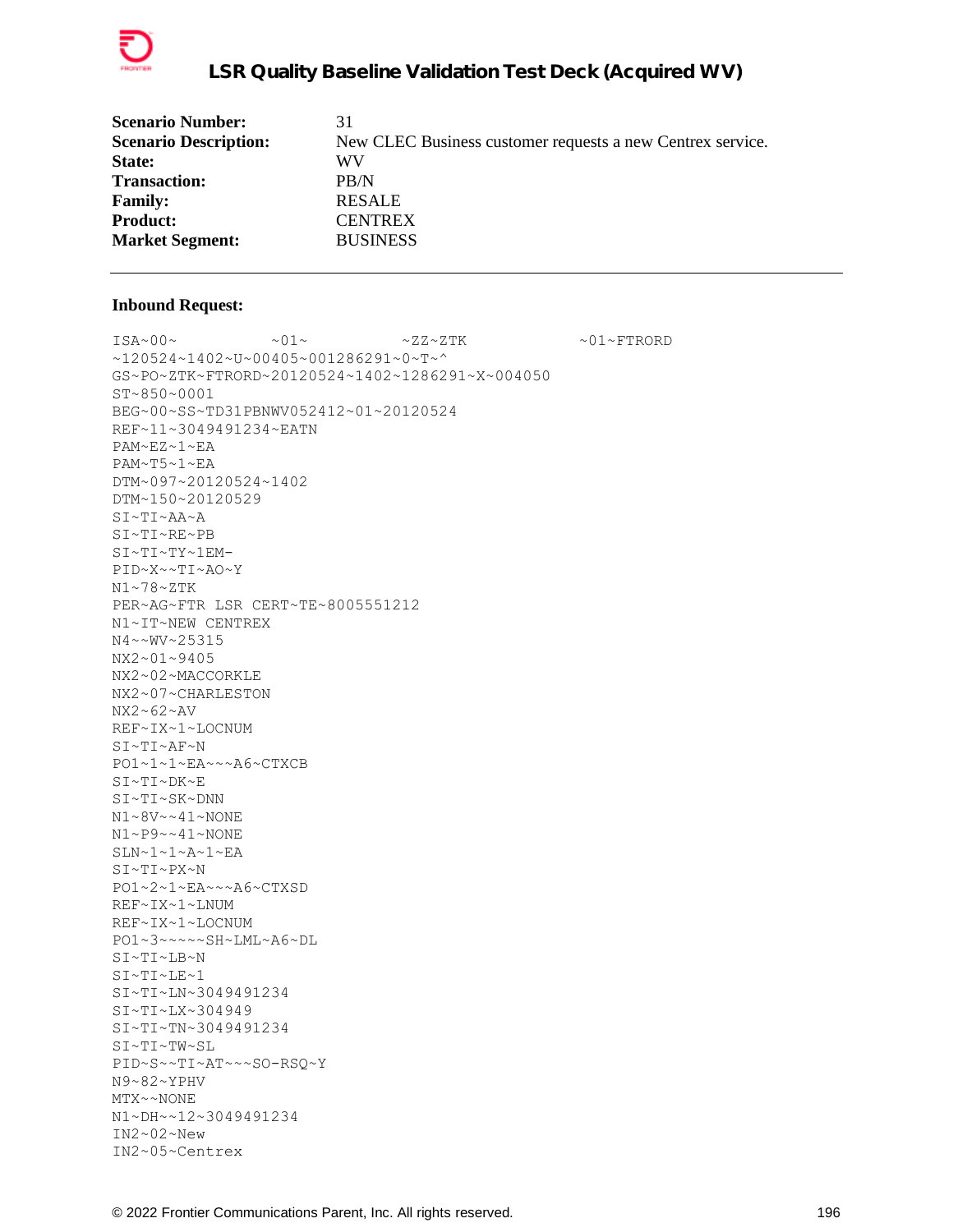

PO1~4~~~~~A6~DDA  $SLN~4~1~1~...~1~...~0~1~1~$ QTY~38~1~DY  $CTT~ 4$ SE~49~0001 GE~1~1286291 IEA~1~001286291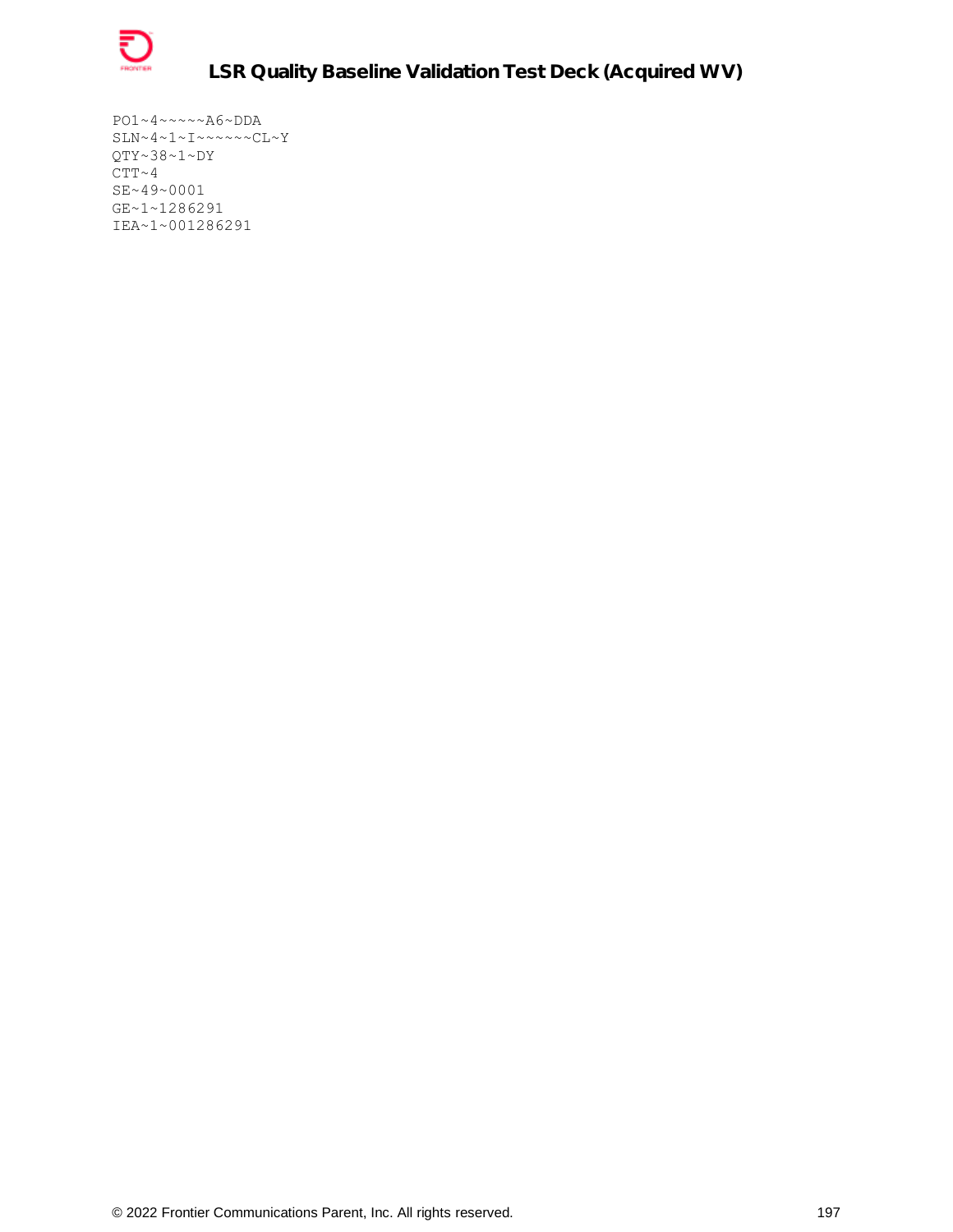

| <b>Scenario Number:</b>      | 31                                                         |
|------------------------------|------------------------------------------------------------|
| <b>Scenario Description:</b> | New CLEC Business customer requests a new Centrex service. |
| State:                       | WV                                                         |
| <b>Transaction:</b>          | PB/N                                                       |
| <b>Family:</b>               | <b>RESALE</b>                                              |
| <b>Product:</b>              | <b>CENTREX</b>                                             |
| <b>Market Segment:</b>       | <b>BUSINESS</b>                                            |
|                              |                                                            |

 $ISA~00~\sim$   $~0.00~\sim$   $~0.00~\sim$   $~0.00~\sim$   $~0.00~\sim$   $~0.00~\sim$   $~0.00~\sim$   $~0.00~\sim$   $~0.00~\sim$   $~0.00~\sim$   $~0.00~\sim$   $~0.00~\sim$   $~0.00~\sim$   $~0.00~\sim$   $~0.00~\sim$   $~0.00~\sim$   $~0.00~\sim$   $~0.00~\sim$   $~0.00~\sim$   $~0.00~\sim$  ~120524~1406~U~00405~001286305~0~T~^ GS~PR~FTRORD~ZTK~20120524~1406~1286305~X~004050 ST~855~0001 BAK~06~AE~TD31PBNWV052412~20120524~01~~~~20120524 REF~11~3049491234~ATN REF~2I~TD31PBNWV052412~LSRNO REF~OW~1234567~ORD REF~SU~C~RT PER~OC~FTR LSR CERT~TE~8005551212 DTM~150~20120529 N1~78~ZTK PER~AG~FTR LSR CERT PO1~1~1~EA~~~A6~CKT REF~IX~1~LOCNUM REF~IX~1~LNUM N9~OW~1234567~ORDL PO1~2~1~EA~~~A6~DIR REF~11~3049491234~ATN DTM~050~20120529 SLN~2~1~A~1~EA SI~TI~LN~3049491234 N1~DH~NONE IN2~05~New Centrex CTT~2 SE~23~0001 GE~1~1286305 IEA~1~001286305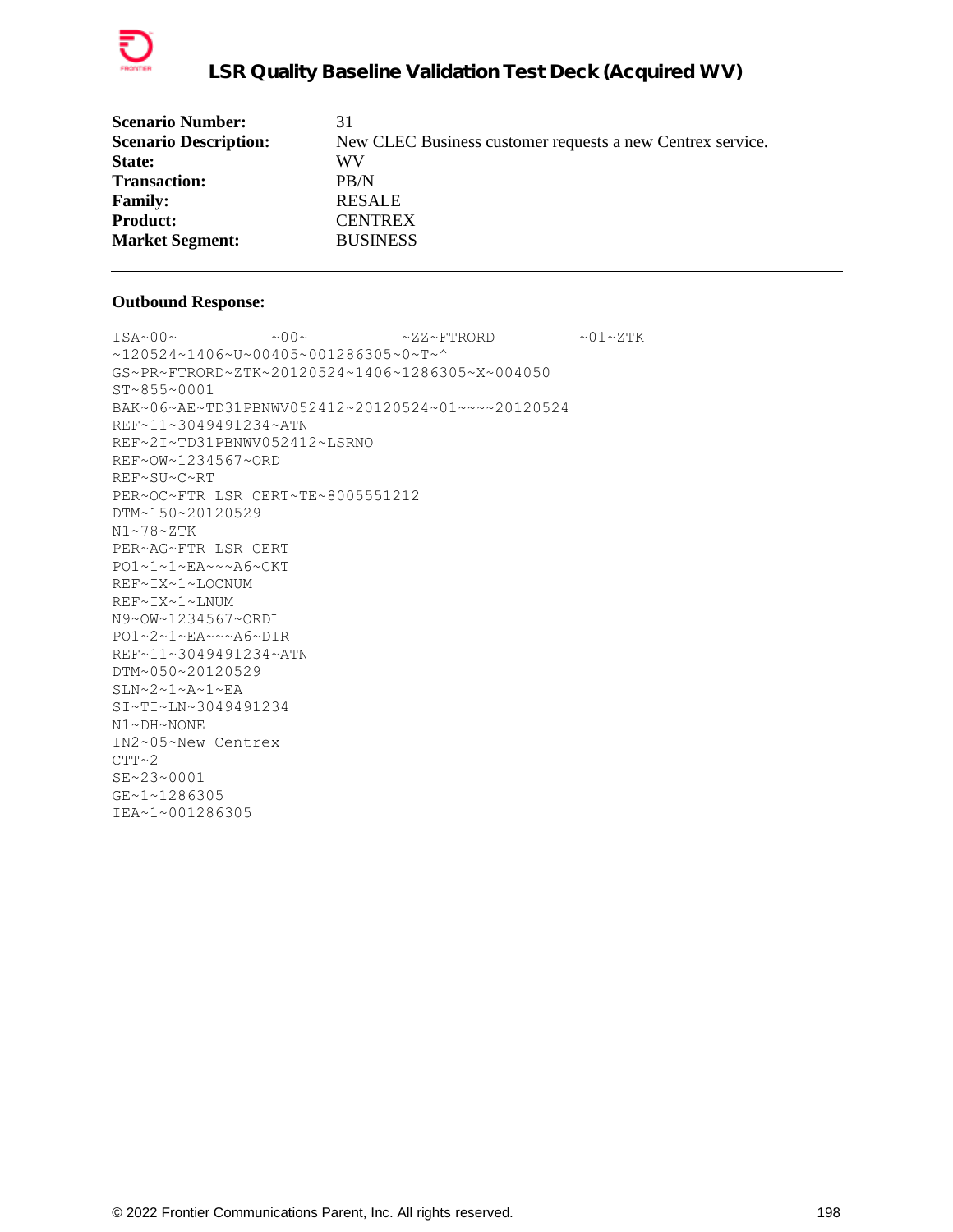

| 32                                                            |
|---------------------------------------------------------------|
| New CLEC Business customer requests a new Resale Private Line |
| service.                                                      |
| WV                                                            |
| $K$ B/N                                                       |
| <b>RESALE PRIVATE LINE</b>                                    |
| PRIVATE LINE                                                  |
| <b>BUSINESS</b>                                               |
|                                                               |

| <b>FORM</b> | <b>FIELD</b>  | <b>DATA</b>             |
|-------------|---------------|-------------------------|
| <b>LSR</b>  | <b>CCNA</b>   | <b>ZTK</b>              |
|             | <b>PON</b>    |                         |
|             | <b>VER</b>    |                         |
|             | <b>LOCQTY</b> | 1                       |
|             | <b>DDD</b>    |                         |
|             | <b>REQTYP</b> | <b>KB</b>               |
|             | <b>ACT</b>    | N                       |
|             | <b>AGAUTH</b> | Υ                       |
|             | <b>TOS</b>    | 1DM-                    |
|             | <b>INIT</b>   |                         |
|             | <b>TELNO</b>  |                         |
|             | <b>IMPCON</b> |                         |
|             | <b>TELNO</b>  |                         |
| EU          | <b>LOCNUM</b> | 1                       |
|             | <b>NAME</b>   | <b>NEW PRIVATE</b>      |
|             | <b>AFT</b>    | N                       |
|             | <b>SANO</b>   | 137                     |
|             | <b>SASN</b>   | <b>MULBERYY</b>         |
|             | <b>SATH</b>   | <b>AVE</b>              |
|             | <b>CITY</b>   | <b>WESTON</b>           |
|             | <b>STATE</b>  | WV                      |
|             | <b>ZIP</b>    | 26452                   |
| <b>RPL</b>  | <b>RSQTY</b>  | 1                       |
|             | <b>LIT</b>    | E                       |
|             | LOCNUM        | $\overline{\mathbf{1}}$ |
|             | <b>PRILOC</b> | <b>ZTK PRIMARY</b>      |
|             | <b>AFT</b>    | N                       |
|             | <b>SANO</b>   | 1076                    |
|             | <b>SASN</b>   | <b>SIMPSON RUN</b>      |
|             | <b>SATH</b>   | <b>RD</b>               |
|             | <b>RLSO</b>   | 304269                  |
|             | <b>CITY</b>   | <b>WESTON</b>           |
|             | <b>STATE</b>  | WV                      |
|             | <b>ZIP</b>    | 26452                   |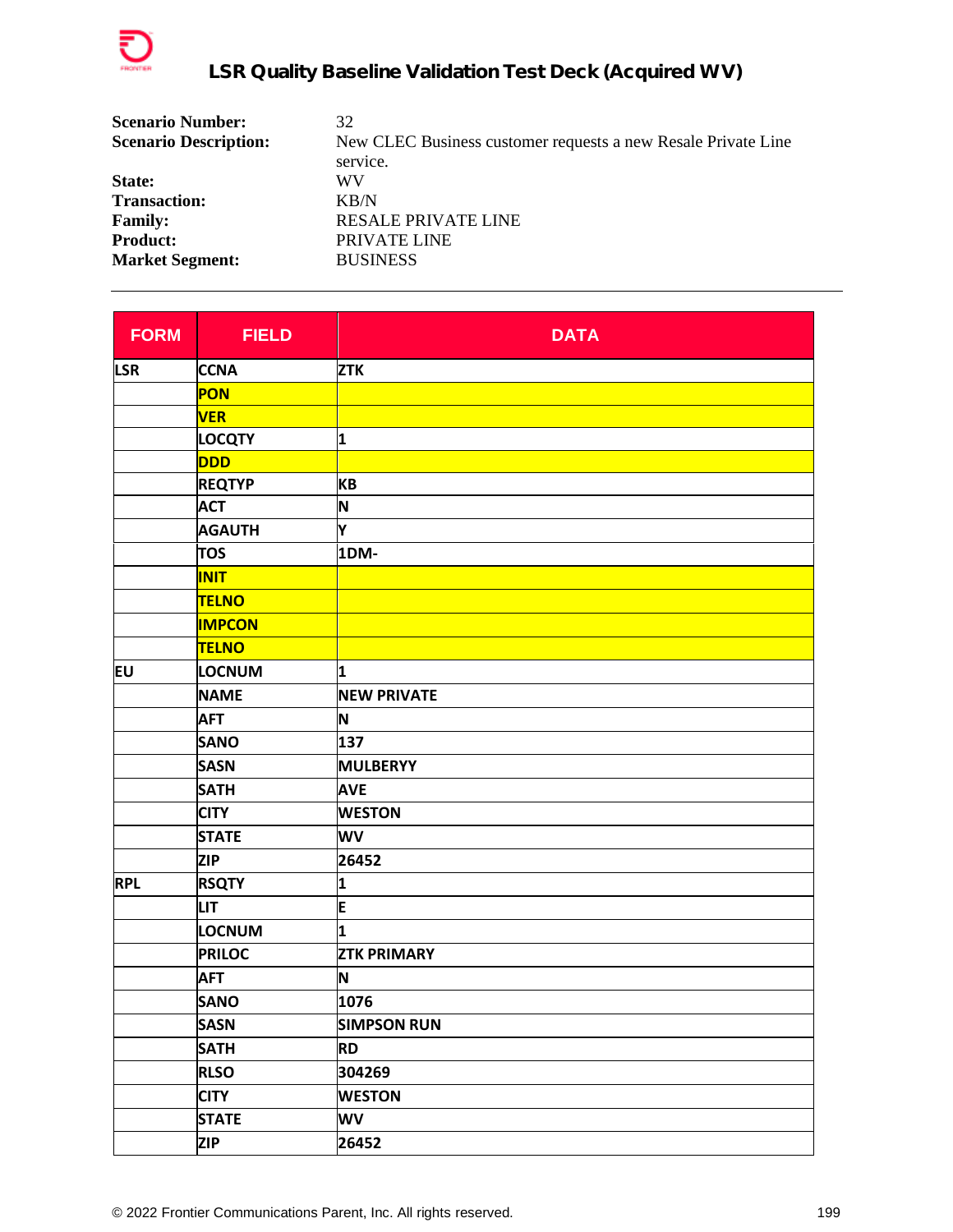

# **LSR Quality Baseline Validation Test Deck (Acquired WV)**

| <b>FORM</b> | <b>FIELD</b>   | <b>DATA</b>             |
|-------------|----------------|-------------------------|
|             | <b>LCON</b>    |                         |
|             | <b>ACTELNO</b> |                         |
|             | LIT.           | E                       |
|             | <b>LOCNUM</b>  | $\overline{\mathbf{c}}$ |
|             | <b>SECLOC</b>  | <b>ZTK SECONDARY</b>    |
|             | <b>AFT</b>     | N                       |
|             | <b>SANO</b>    | 137                     |
|             | <b>SASN</b>    | <b>MULBERRY</b>         |
|             | <b>SATH</b>    | <b>AVE</b>              |
|             | <b>CITY</b>    | <b>WESTON</b>           |
|             | <b>STATE</b>   | WV                      |
|             | <b>ZIP</b>     | 26452                   |
|             | LOCNUM         | 1                       |
|             | <b>LNUM</b>    | $\overline{\mathbf{1}}$ |
|             | <b>LNA</b>     | N                       |
|             | <b>LOCNUM</b>  | 2                       |
|             | <b>LNUM</b>    | 1                       |
|             | <b>LNA</b>     | N                       |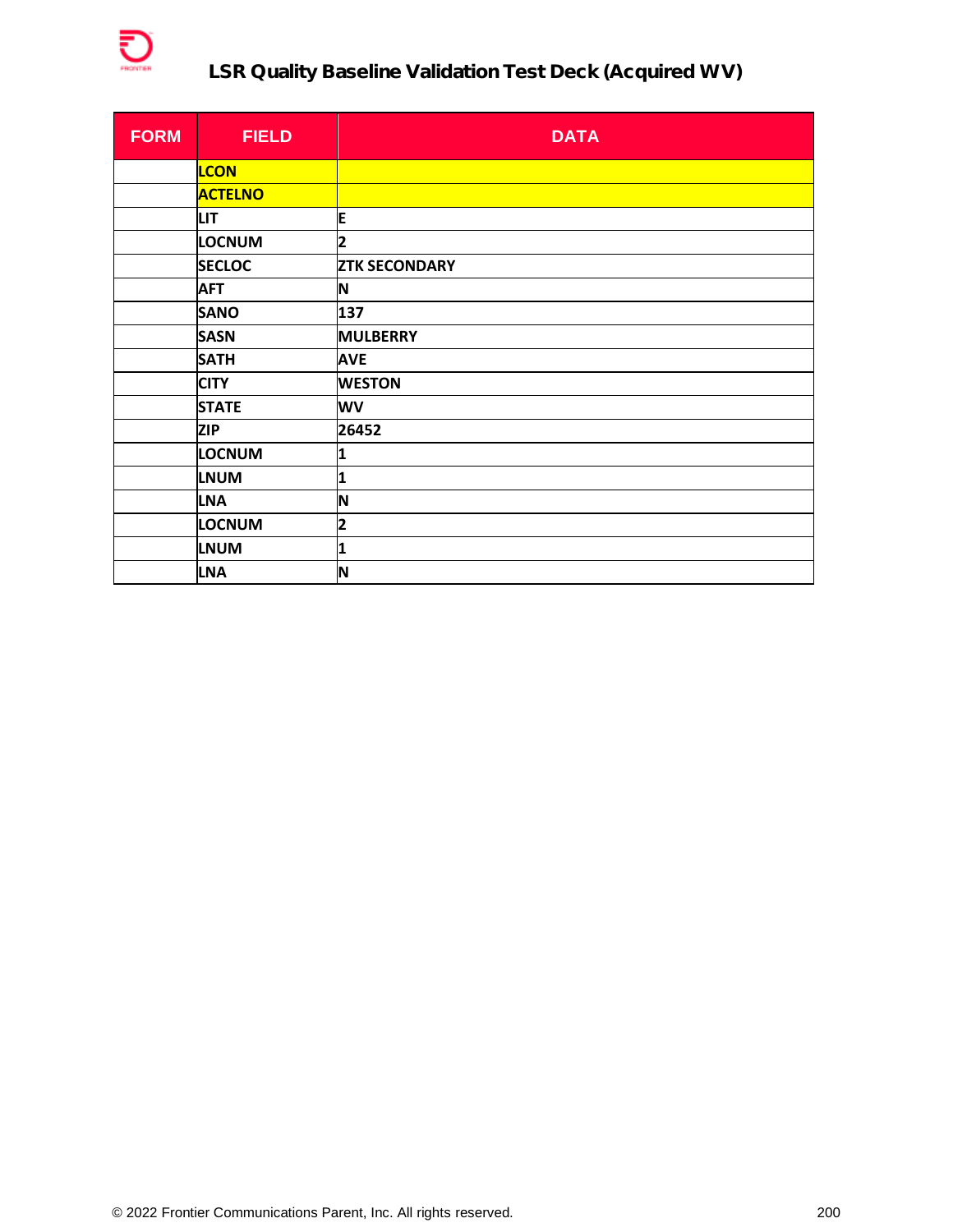

| <b>Scenario Number:</b>      | 32                                                            |
|------------------------------|---------------------------------------------------------------|
| <b>Scenario Description:</b> | New CLEC Business customer requests a new Resale Private Line |
|                              | service.                                                      |
| State:                       | WV                                                            |
| <b>Transaction:</b>          | KB/N                                                          |
| <b>Family:</b>               | <b>RESALE PRIVATE LINE</b>                                    |
| <b>Product:</b>              | PRIVATE LINE                                                  |
| <b>Market Segment:</b>       | <b>BUSINESS</b>                                               |
|                              |                                                               |

 $\sim 01 \sim \textrm{---} \sim 01 \sim \textrm{---} \sim 27 \sim 2 \, \textrm{---} \, \textrm{---} \, \sim 01 \sim \textrm{---} \, \textrm{---} \, \textrm{---} \, \textrm{---} \, \textrm{---} \, \textrm{---} \, \textrm{---} \, \textrm{---} \, \textrm{---} \, \, \textrm{---} \, \, \textrm{---} \, \, \textrm{---} \, \, \textrm{---} \, \, \textrm{---} \, \, \textrm{---} \, \, \textrm{---}$ ~120524~1415~U~00405~001286315~0~T~^ GS~PO~ZTK~FTRORD~20120524~1415~1286315~X~004050 ST~850~0001 BEG~00~SS~TD32KBNWV052412~01~20120524 PAM~EZ~1~EA PAM~T5~1~EA DTM~097~20120524~1415 DTM~150~20120529 SI~TI~AA~A SI~TI~RE~KB SI~TI~TY~1DM-PID~X~~TI~AO~Y N1~78~ZTK PER~AG~FTR LSR CERT~TE~8005551212 PER~CN~FTR LSR CERT~~~TE~8005551212 N1~IT~NEW PRIVATE N4~~WV~26452 NX2~01~137 NX2~02~MULBERYY NX2~07~WESTON NX2~62~AVE REF~IX~1~LOCNUM SI~TI~AF~N PO1~1~1~EA~~~A6~SS SI~TI~LS~304269 SI~TI~LT~02 REF~IX~1~LOCNUM N1~IT~ZTK PRIMARY~93~EE N4~~WV~26452 NX2~01~1076 NX2~02~SIMPSON RUN NX2~07~WESTON NX2~62~RD PER~CA~FTR LSR CERT~TE~8005551212 SI~TI~AF~N PO1~2~1~EA SI~TI~LT~04 REF~IX~2~LOCNUM N1~IT~ZTK SECONDARY~93~EE N4~~WV~26452 NX2~01~137 NX2~02~MULBERRY NX2~07~WESTON NX2~62~AVE SI~TI~AF~N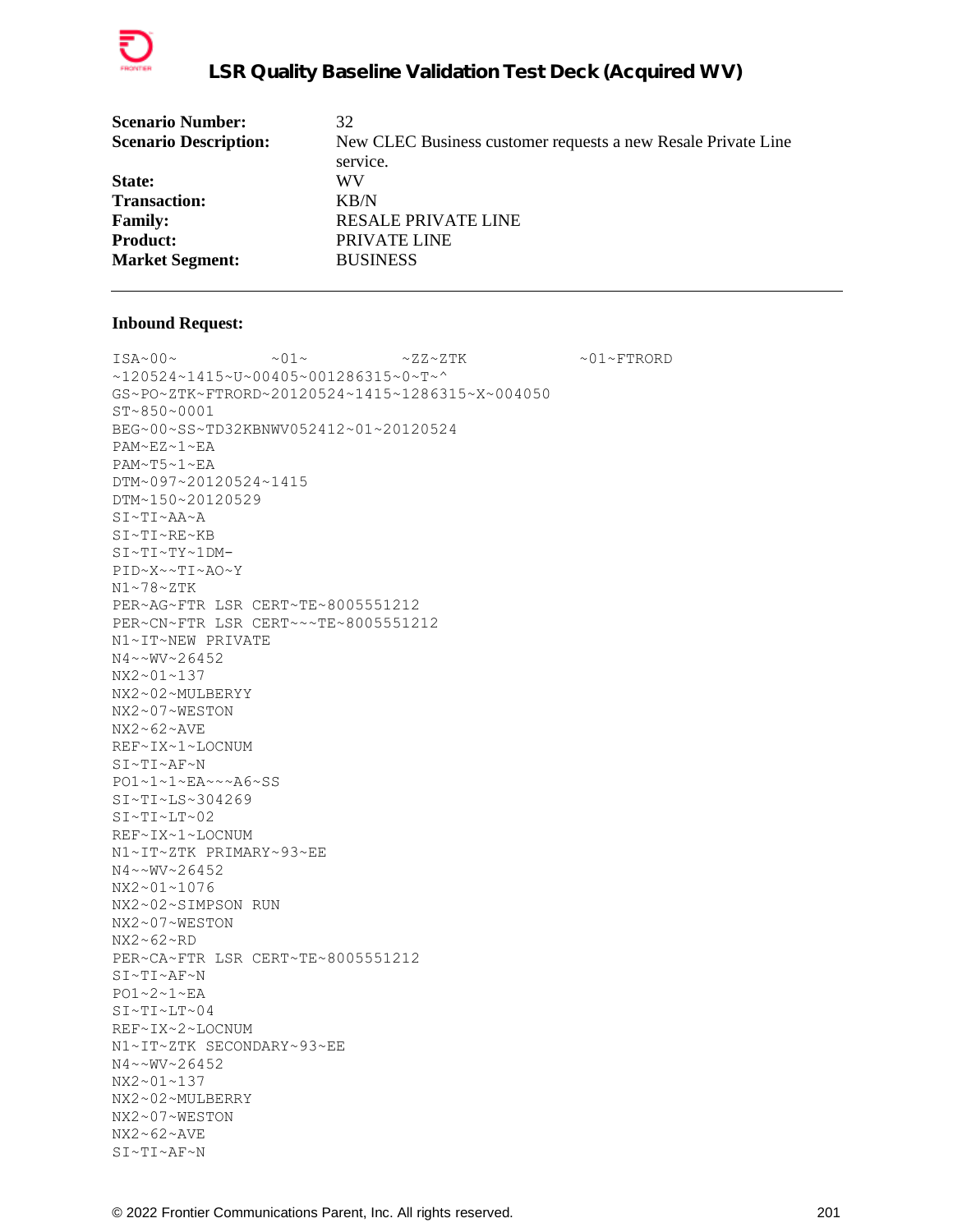

PO1~3~1~EA SI~TI~LT~02 SI~TI~SA~A REF~IX~1~LNUM REF~IX~1~LOCNUM  $SLN~2~1~A~$ PO1~4~1~EA  $S$ I~TI~LT~04 SI~TI~SA~A REF~IX~1~LNUM REF~IX~2~LOCNUM  $SLN~4~1~A~$  $CTT~ 4$ SE~57~0001 GE~1~1286315 IEA~1~001286315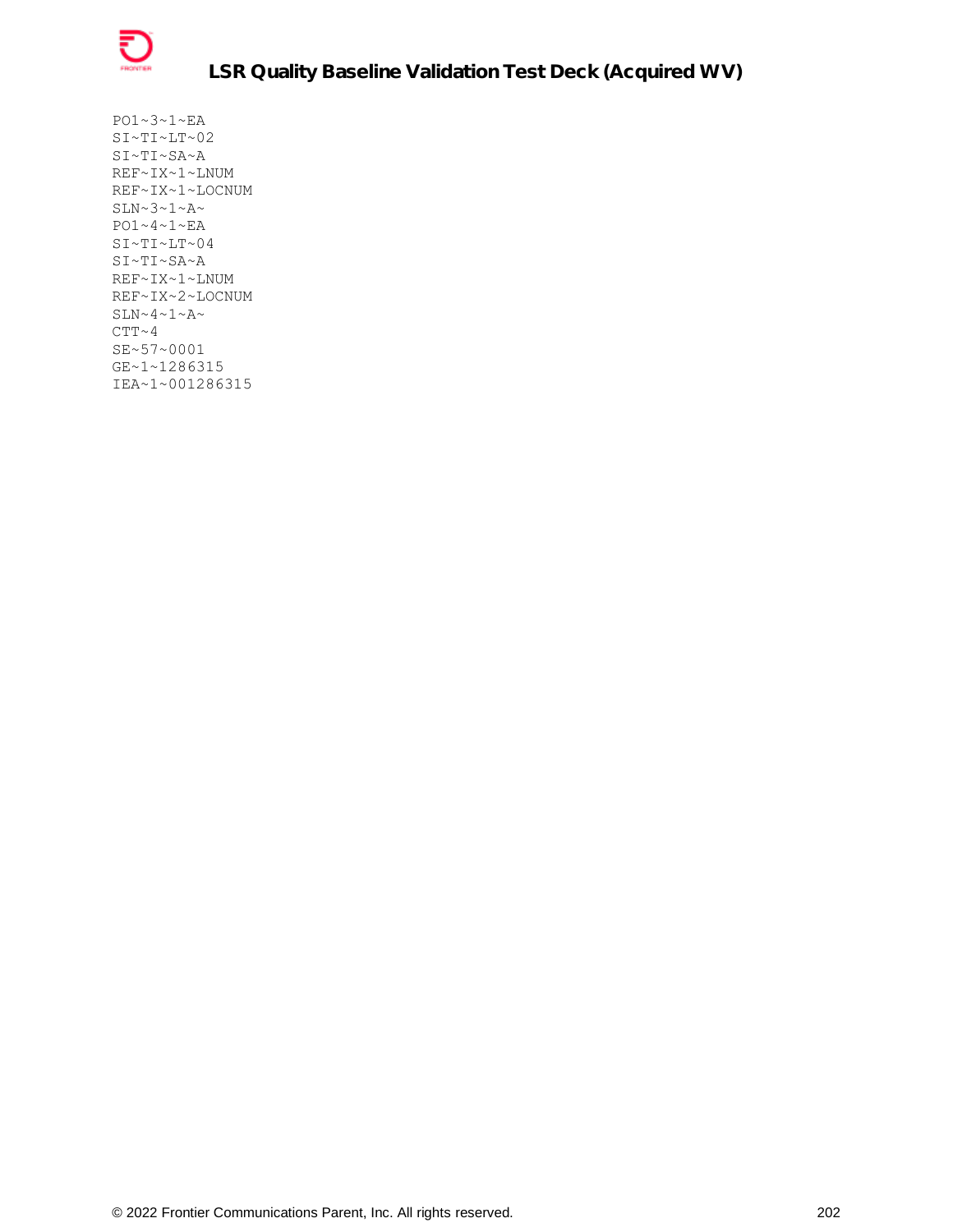

| <b>Scenario Number:</b>      | 32                                                            |
|------------------------------|---------------------------------------------------------------|
| <b>Scenario Description:</b> | New CLEC Business customer requests a new Resale Private Line |
|                              | service.                                                      |
| State:                       | WV                                                            |
| <b>Transaction:</b>          | $K$ B/N                                                       |
| <b>Family:</b>               | <b>RESALE PRIVATE LINE</b>                                    |
| <b>Product:</b>              | PRIVATE LINE                                                  |
| <b>Market Segment:</b>       | <b>BUSINESS</b>                                               |
|                              |                                                               |

 $ISA~00~\sim$   $~00~\sim$   $~00~\sim$   $~2Z~\sim$  FTRORD  $~01~\sim$  ZTK ~120524~1420~U~00405~001286329~0~T~^ GS~PR~FTRORD~ZTK~20120524~1420~1286329~X~004050 ST~855~0001 BAK~06~AE~TD32KBNWV052412~20120524~01~~~~20120524 REF~2I~TD32KBNWV052412~LSRNO REF~OW~1234567~ORD REF~SU~C~RT PER~OC~FTR LSR CERT~TE~8005551212 DTM~150~20120529 N1~78~ZTK PER~AG~FTR LSR CERT PO1~1~1~EA~~~A6~CKT REF~IX~1~LOCNUM REF~IX~1~LNUM N9~OW~1234567~ORDL  $CTT~1$ SE~15~0001 GE~1~1286329 IEA~1~001286329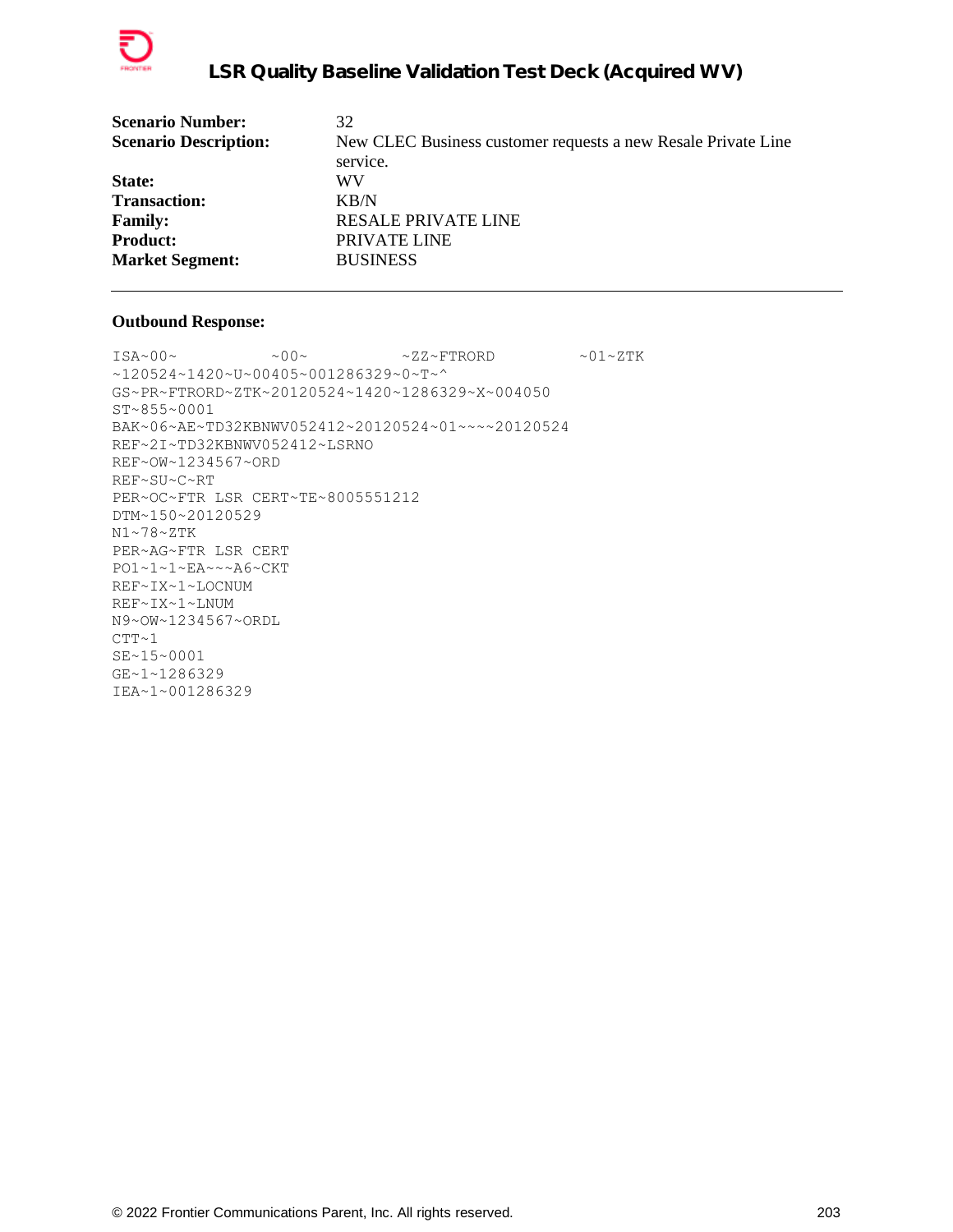

| <b>Scenario Number:</b>      | 33                                                             |
|------------------------------|----------------------------------------------------------------|
| <b>Scenario Description:</b> | New CLEC Business customer requests a new DID/DOD/PBX service. |
| State:                       | WV                                                             |
| <b>Transaction:</b>          | NB/N                                                           |
| <b>Family:</b>               | <b>RESALE</b>                                                  |
| <b>Product:</b>              | <b>DDPS</b>                                                    |
| <b>Market Segment:</b>       | <b>BUSINESS</b>                                                |

| <b>FORM</b> | <b>FIELD</b>  | <b>DATA</b>             |
|-------------|---------------|-------------------------|
| <b>LSR</b>  | <b>CCNA</b>   | <b>ZTK</b>              |
|             | PON           |                         |
|             | <b>VER</b>    |                         |
|             | <b>LOCQTY</b> | 1                       |
|             | <b>DDD</b>    |                         |
|             | <b>REQTYP</b> | <b>NB</b>               |
|             | P             | Α                       |
|             | <b>ACT</b>    | N                       |
|             | <b>AGAUTH</b> | Y                       |
|             | <b>TOS</b>    | $1J -$                  |
|             | <b>INIT</b>   |                         |
|             | <b>TELNO</b>  |                         |
|             | <b>IMPCON</b> |                         |
|             | <b>TELNO</b>  |                         |
| EU          | <b>LOCNUM</b> | 001                     |
|             | <b>NAME</b>   | <b>NEW PBX</b>          |
|             | <b>AFT</b>    | N                       |
|             | <b>SANO</b>   | 50                      |
|             | <b>SASN</b>   | <b>BEECHWOOD</b>        |
|             | <b>SATH</b>   | <b>DR</b>               |
|             | <b>CITY</b>   | <b>BERKELEY SPRINGS</b> |
|             | <b>STATE</b>  | <b>WV</b>               |
|             | <b>ZIP</b>    | 25411                   |
| <b>DDPS</b> | <b>COMMQ</b>  | 02                      |
|             | LOCNUM        | 001                     |
|             | <b>RNUM</b>   | 0001                    |
|             | <b>AD</b>     | A                       |
|             | <b>TNSGQ</b>  | 20                      |
|             | <b>RNUM</b>   | 0001                    |
|             | <b>TNA</b>    | N                       |
|             | QN            | 0020                    |
|             | <b>TNS</b>    | 3044550000-0000         |
|             | LOCNUM        | 001                     |
|             | <b>RNUM</b>   | 0002                    |
|             | <b>AD</b>     | Α                       |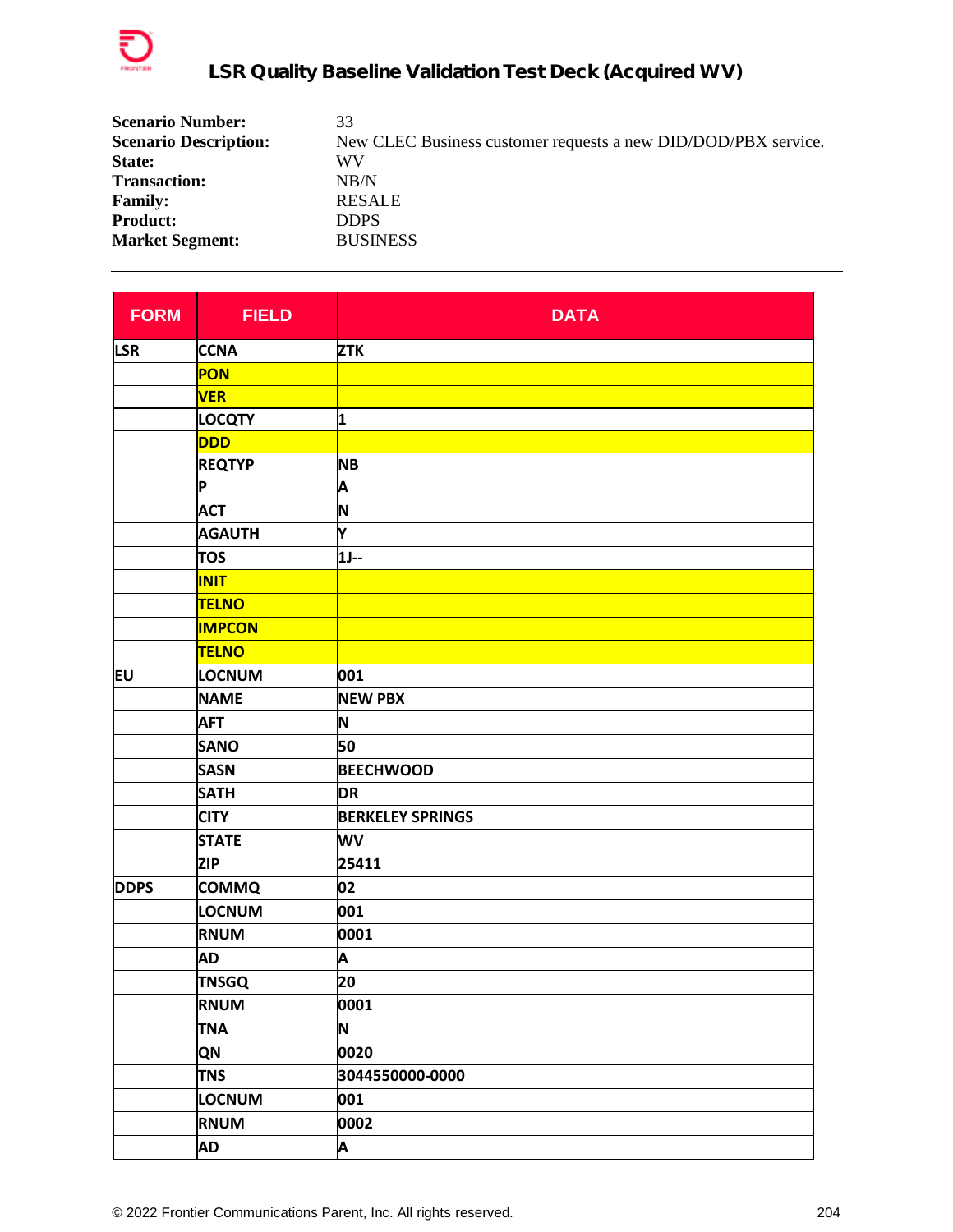

## **LSR Quality Baseline Validation Test Deck (Acquired WV)**

| <b>FORM</b> | <b>FIELD</b>    | <b>DATA</b>             |
|-------------|-----------------|-------------------------|
|             | <b>TNSGQ</b>    | 20                      |
|             | <b>RNUM</b>     | 0002                    |
|             | <b>TNA</b>      | N                       |
|             | <b>QN</b>       | 0020                    |
|             | <b>TNS</b>      | 3044550000-0000         |
| DL          | <b>LACT</b>     | N                       |
|             | <b>RTY</b>      | <b>LML</b>              |
|             | <b>LTY</b>      | 3                       |
|             | <b>STYC</b>     | <b>SL</b>               |
|             | <b>MTN</b>      | 3040000000              |
|             | <b>LTN</b>      | 3040000000              |
|             | <b>LEX</b>      | 304455                  |
|             | <b>LNLN</b>     | <b>PBX</b>              |
|             | <b>LNFN</b>     | <b>New</b>              |
|             | <b>LANO</b>     | 50                      |
|             | <b>LASN</b>     | <b>Beechwood</b>        |
|             | <b>LATH</b>     | Dr                      |
|             | <b>LALOC</b>    | <b>Berkeley Springs</b> |
|             | <b>LAST</b>     | WV                      |
|             | <b>LAZC</b>     | 25411                   |
|             | <b>YPHV</b>     | <b>NONE</b>             |
|             | <b>DIRTYP</b>   | W                       |
|             | <b>DIRQTYA</b>  | 001                     |
|             | <b>DIRQTYNC</b> | 001                     |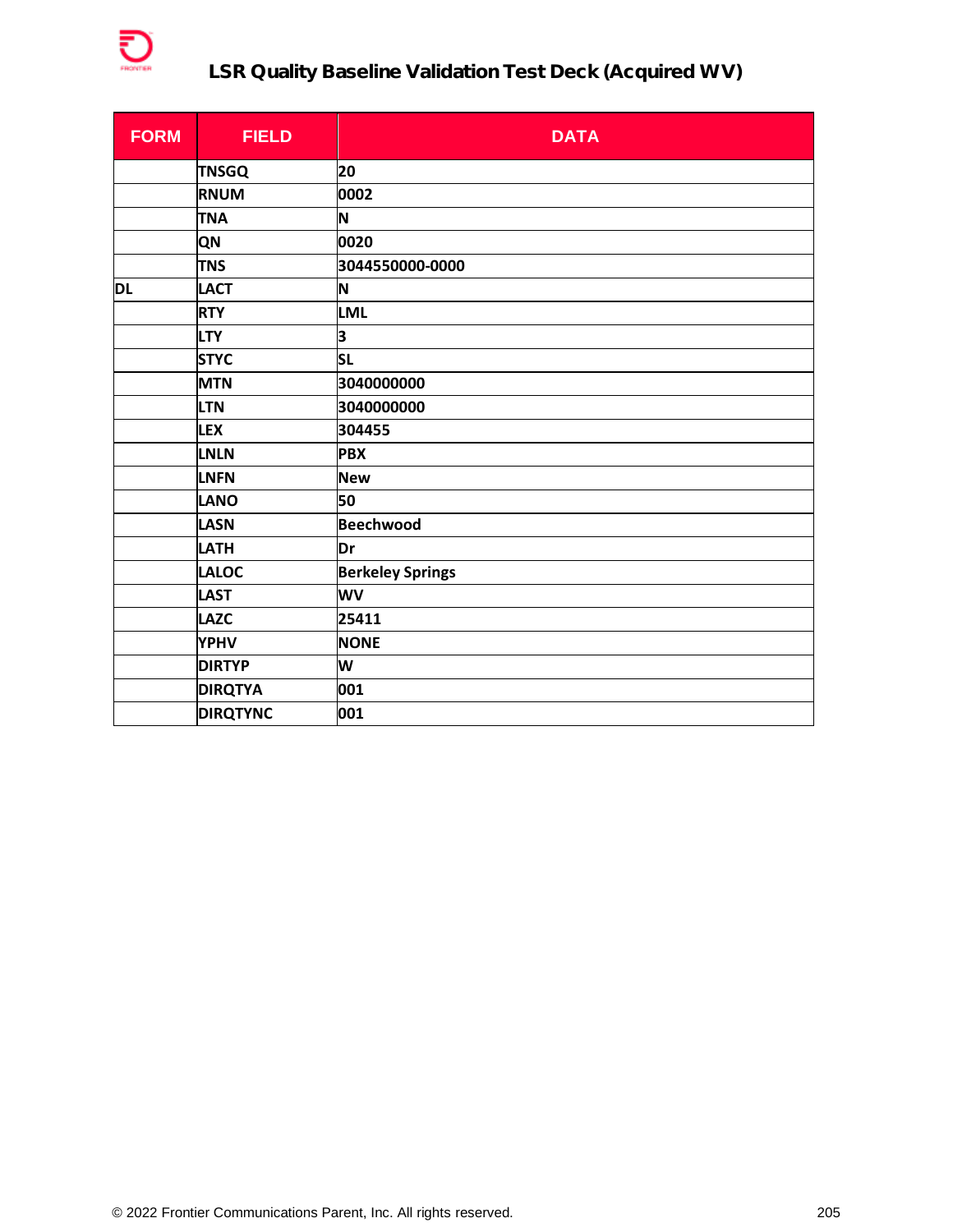

| 33                                                             |
|----------------------------------------------------------------|
| New CLEC Business customer requests a new DID/DOD/PBX service. |
| WV                                                             |
| NB/N                                                           |
| <b>RESALE</b>                                                  |
| <b>DDPS</b>                                                    |
| <b>BUSINESS</b>                                                |
|                                                                |

ISA~00~ ~01~ ~ZZ~ZTK ~01~FTRORD  $~120524~1440~$ v $~00405~$ v $001286355~$ v $0~$ GS~PO~ZTK~FTRORD~20120524~1440~1286355~X~004050 ST~850~0001 BEG~00~SS~TD33NBNWV052412~01~20120524 PAM~63~02~EA PAM~T5~1~EA DTM~097~20120524~1440 DTM~150~20120529 SI~TI~AA~A SI~TI~RE~NB SI~TI~SQ~A SI~TI~TY~1J-- PID~X~~TI~AO~Y N1~78~ZTK PER~AG~FTR LSR CERT~TE~8005551212 PER~CN~FTR LSR CERT~~~TE~8005551212 N1~IT~NEW PBX N4~~WV~25411 NX2~01~50 NX2~02~BEECHWOOD NX2~07~BERKELEY SPRINGS NX2~62~DR REF~IX~001~LOCNUM  $S$ I~TI~A $F~N$ PO1~1~1~EA~~~A6~DDPS\_TNS~A7~1 SI~TI~SA~N SI~TI~TN~3044550000-0000 REF~IX~0001~RNUM QTY~FL~0020~EA PO1~2~1~EA~~~A6~DDPS\_COMM~A7~1 SI~TI~A7~A REF~IX~001~LOCNUM REF~IX~0001~RNUM QTY~TO~20~EA PO1~3~1~EA~~~A6~DDPS\_TNS~A7~2 SI~TI~SA~N SI~TI~TN~3044550000-0000 REF~IX~0002~RNUM QTY~FL~0020~EA PO1~4~1~EA~~~A6~DDPS\_COMM~A7~2 SI~TI~A7~A REF~IX~001~LOCNUM REF~IX~0002~RNUM QTY~TO~20~EA PO1~5~~~~~SH~LML~A6~DL SI~TI~LB~N SI~TI~LE~3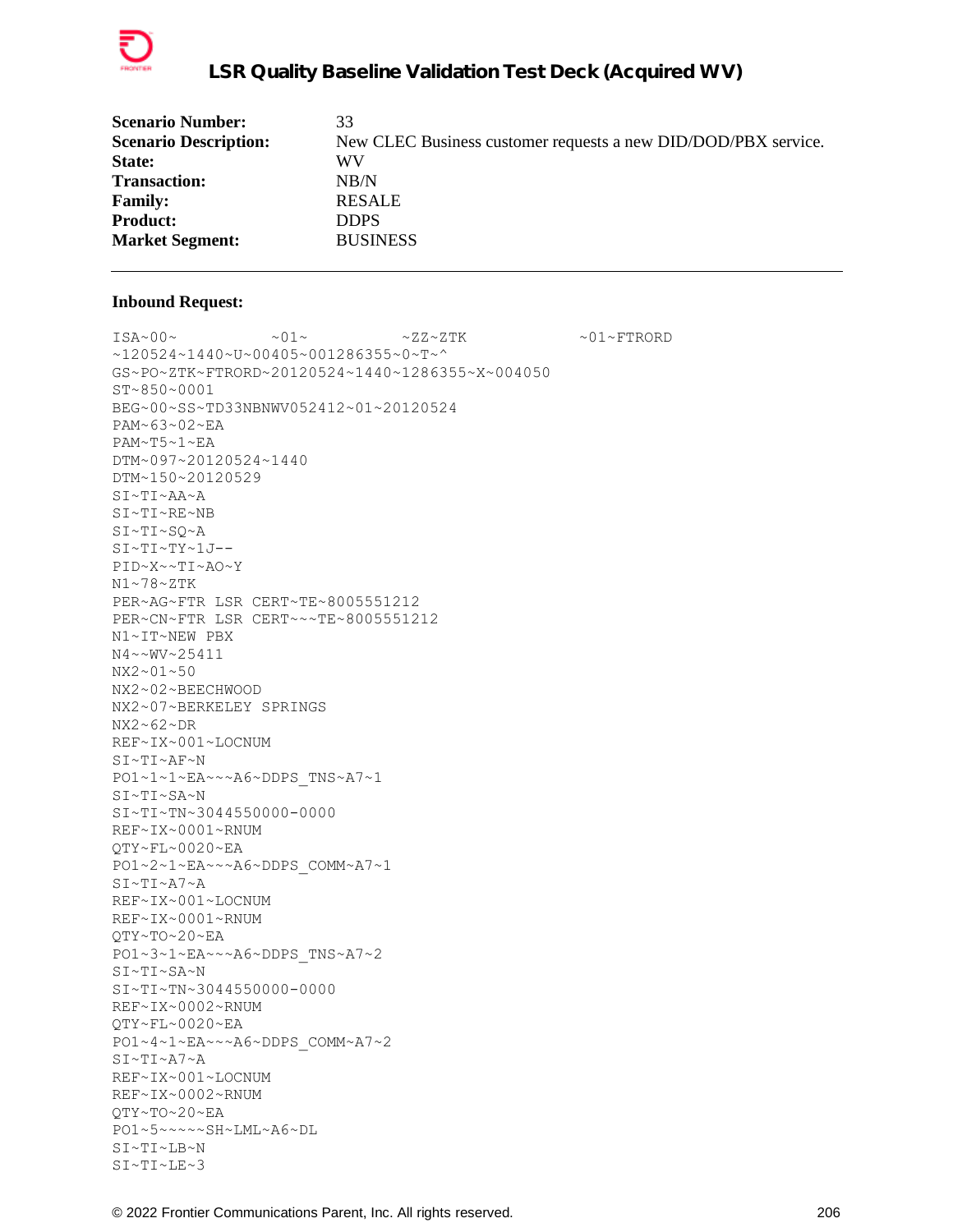

SI~TI~LN~3040000000 SI~TI~LX~304455 SI~TI~TN~3040000000 SI~TI~TW~SL N9~82~YPHV MTX~~NONE N1~DH~~12~3040000000 IN2~02~New IN2~05~PBX N4~~WV~25411 NX2~01~50 NX2~02~Beechwood NX2~07~Berkeley Springs NX2~62~Dr PO1~6~~~~~A6~DDA SLN~6~1~I~~~~~~CL~W QTY~31~001~DY QTY~38~001~DY  $CTT~6$ SE~65~0001 GE~1~1286355 IEA~1~001286355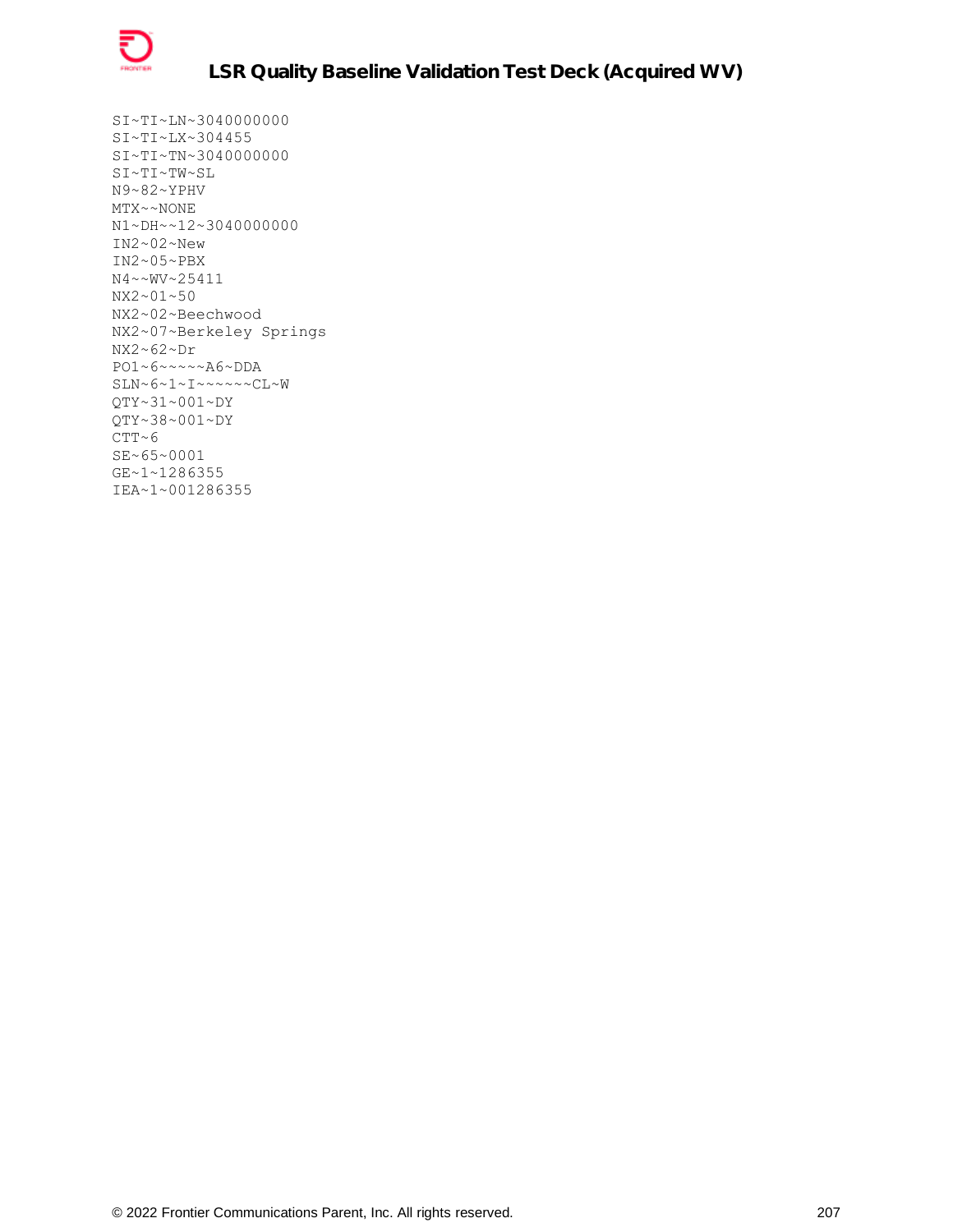

| <b>Scenario Number:</b>      | 33                                                             |
|------------------------------|----------------------------------------------------------------|
| <b>Scenario Description:</b> | New CLEC Business customer requests a new DID/DOD/PBX service. |
| State:                       | WV                                                             |
| <b>Transaction:</b>          | NB/N                                                           |
| <b>Family:</b>               | <b>RESALE</b>                                                  |
| <b>Product:</b>              | <b>DDPS</b>                                                    |
| <b>Market Segment:</b>       | <b>BUSINESS</b>                                                |
|                              |                                                                |

 $ISA~00~\sim$   $~00~\sim$   $~00~\sim$   $~2Z~\sim$  FTRORD  $~01~\sim$  ZTK ~120524~1443~U~00405~001286377~0~T~^ GS~PR~FTRORD~ZTK~20120524~1443~1286377~X~004050 ST~855~0001 BAK~06~AE~TD33NBNWV052412~20120524~01~~~~20120524 REF~2I~TD33NBNWV052412~LSRNO REF~OW~1234567~ORD REF~SU~C~RT PER~OC~FTR LSR CERT~TE~8005551212 DTM~150~20120529 N1~78~ZTK PER~AG~FTR LSR CERT PO1~1~1~EA~~~A6~CKT REF~IX~1~LOCNUM REF~IX~1~LNUM N9~OW~1234567~ORDL  $CTT~1$ SE~15~0001 GE~1~1286377 IEA~1~001286377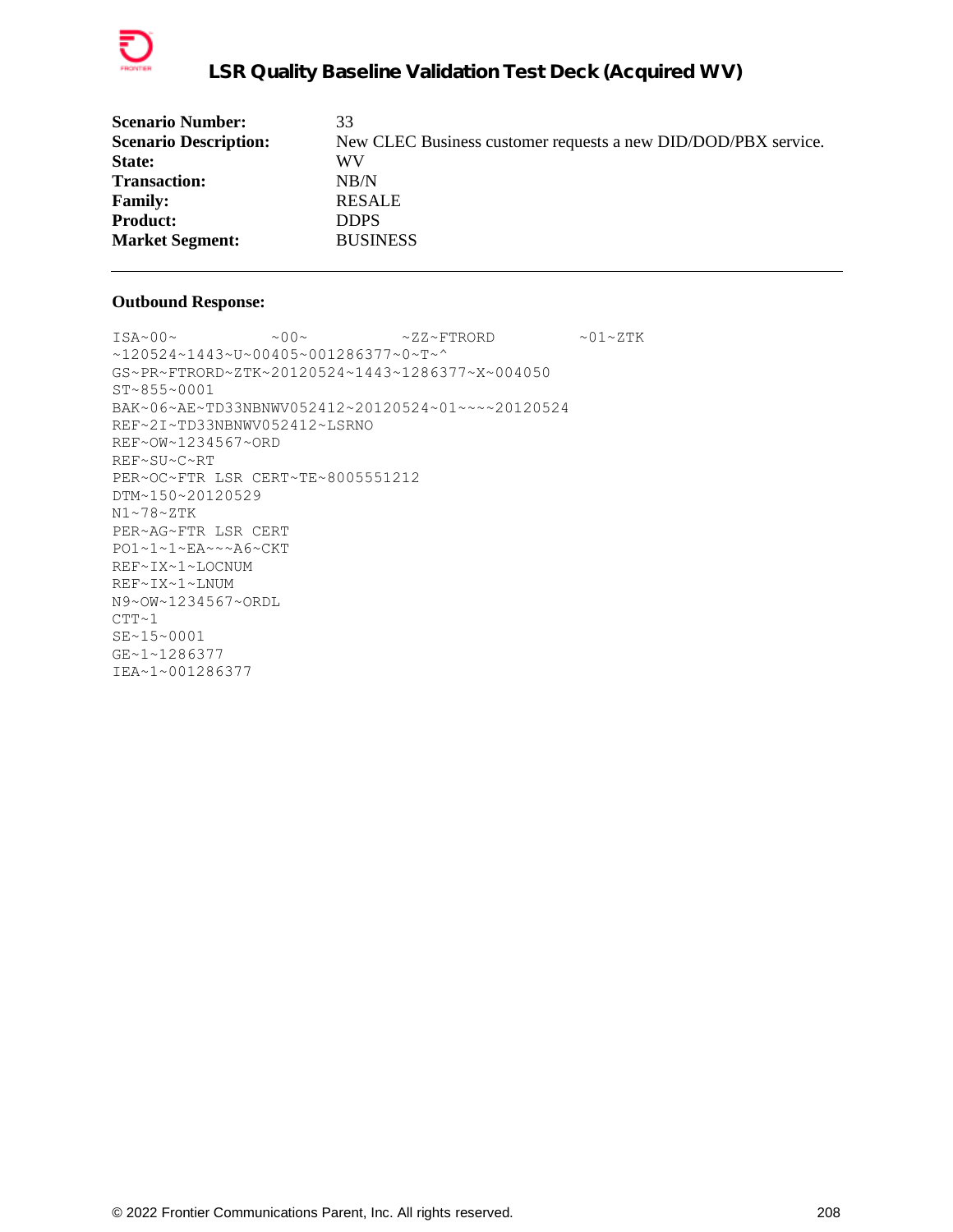

| <b>Scenario Number:</b>      | 34                                                           |
|------------------------------|--------------------------------------------------------------|
| <b>Scenario Description:</b> | New CLEC Business customer requests a new Resale Frame Relay |
|                              | service.                                                     |
| State:                       | WV                                                           |
| <b>Transaction:</b>          | LR/N                                                         |
| <b>Family:</b>               | <b>RESALE FRAME RELAY</b>                                    |
| <b>Product:</b>              | <b>FRAME RELAY</b>                                           |
| <b>Market Segment:</b>       | <b>BUSINESS</b>                                              |

| <b>FORM</b> | <b>FIELD</b>  | <b>DATA</b>             |
|-------------|---------------|-------------------------|
| <b>LSR</b>  | <b>CCNA</b>   | <b>ZTK</b>              |
|             | PON           |                         |
|             | <b>VER</b>    |                         |
|             | <b>LOCQTY</b> | 1                       |
|             | <b>DDD</b>    |                         |
|             | <b>REQTYP</b> | <b>LB</b>               |
|             | <b>ACT</b>    | N                       |
|             | <b>AGAUTH</b> | Y                       |
|             | <b>LSO</b>    | 304258                  |
|             | <b>TOS</b>    | 1D--                    |
|             | <b>INIT</b>   |                         |
|             | <b>TELNO</b>  |                         |
|             | <b>IMPCON</b> |                         |
|             | <b>TELNO</b>  |                         |
| EU          | <b>LOCNUM</b> | 001                     |
|             | <b>NAME</b>   | <b>NEW FRAME</b>        |
|             | <b>AFT</b>    | N                       |
|             | <b>SANO</b>   | 6167                    |
|             | <b>SASN</b>   | <b>MARTINSBURG</b>      |
|             | <b>SATH</b>   | <b>RD</b>               |
|             | <b>CITY</b>   | <b>BERKELEY SPRINGS</b> |
|             | <b>STATE</b>  | <b>WV</b>               |
|             | <b>ZIP</b>    | 25411                   |
| <b>RFR</b>  | LOCNUM        | 1                       |
|             | <b>LNA</b>    | N                       |
|             | <b>LNUM</b>   | $\overline{\mathbf{1}}$ |
|             | <b>VCACT</b>  | N                       |
|             | <b>SVC</b>    | B                       |
|             | <b>CIR</b>    | <b>56K</b>              |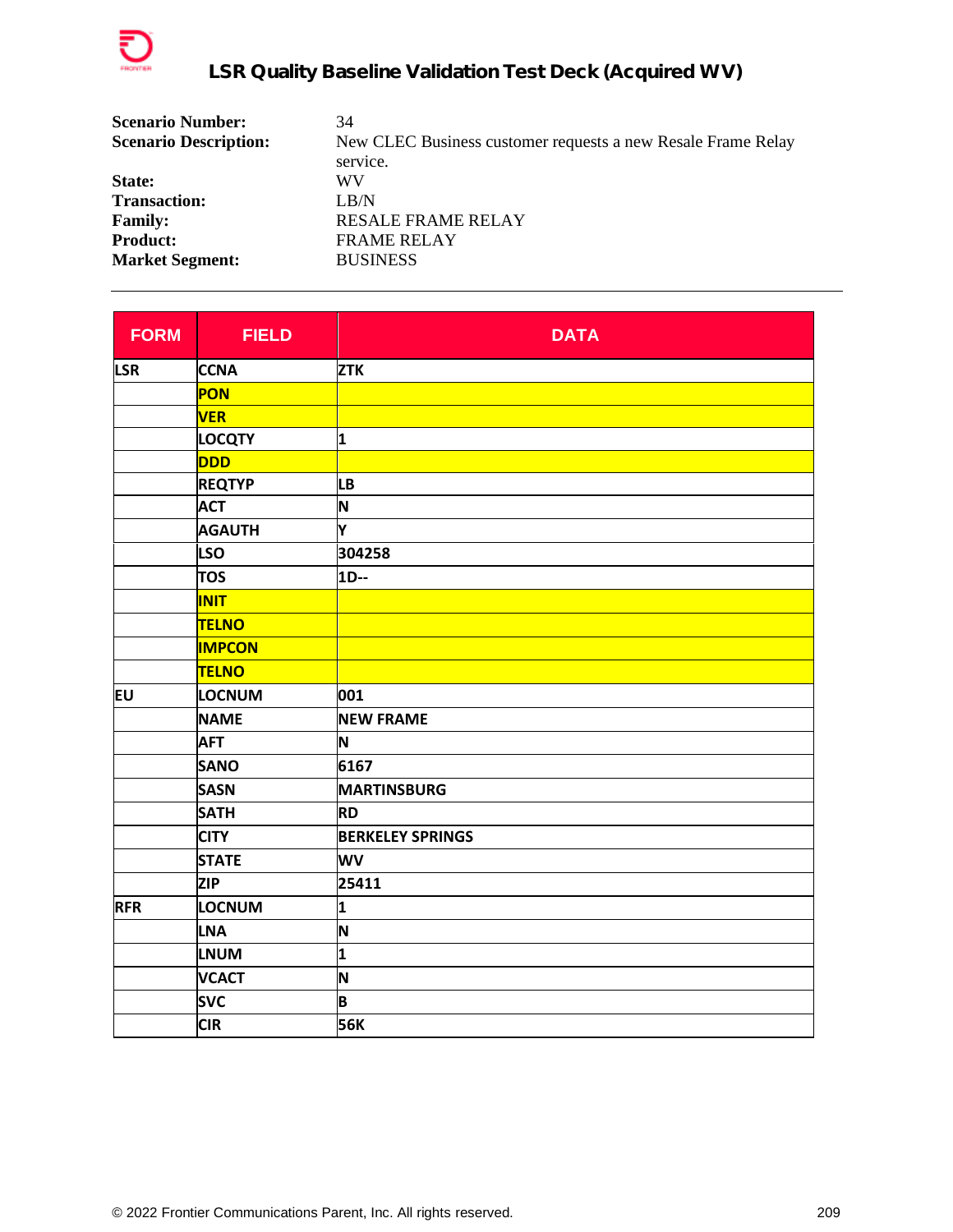

| <b>Scenario Number:</b>      | 34                                                           |
|------------------------------|--------------------------------------------------------------|
| <b>Scenario Description:</b> | New CLEC Business customer requests a new Resale Frame Relay |
|                              | service.                                                     |
| <b>State:</b>                | WV                                                           |
| <b>Transaction:</b>          | LB/N                                                         |
| <b>Family:</b>               | <b>RESALE FRAME RELAY</b>                                    |
| <b>Product:</b>              | <b>FRAME RELAY</b>                                           |
| <b>Market Segment:</b>       | <b>BUSINESS</b>                                              |
|                              |                                                              |

 $\sim 01 \sim \textrm{N} \times 01 \sim \textrm{N} \times 01 \sim \textrm{N} \times 01 \sim \textrm{N} \times 01 \sim \textrm{N} \times 01 \sim \textrm{N} \times 01 \sim \textrm{N} \times 01 \sim \textrm{N} \times 01 \sim \textrm{N} \times 01 \sim \textrm{N} \times 01 \sim \textrm{N} \times 01 \sim \textrm{N} \times 01 \sim \textrm{N} \times 01 \sim \textrm{N} \times 01 \sim \textrm{N} \times 01 \sim \textr$ ~120524~1519~U~00405~001286459~0~T~^ GS~PO~ZTK~FTRORD~20120524~1519~1286459~X~004050 ST~850~0001 BEG~00~SS~TD34LBNWV052412~01~20120524 PAM~T5~1~EA DTM~097~20120524~1519 DTM~150~20120529 SI~TI~AA~A SI~TI~LS~304258 SI~TI~RE~LB SI~TI~TY~1D-- PID~X~~TI~AO~Y N1~78~ZTK PER~AG~FTR LSR CERT~TE~8005551212 PER~CN~FTR LSR CERT~~~TE~8005551212 N1~IT~NEW FRAME N4~~WV~25411 NX2~01~6167 NX2~02~MARTINSBURG NX2~07~BERKELEY SPRINGS NX2~62~RD REF~IX~001~LOCNUM SI~TI~AF~N PO1~1~1~EA~~~A6~SS SI~TI~SA~A REF~IX~1~LNUM REF~IX~1~LOCNUM SLN~1~1~A~1~EA SI~TI~DL~56K SI~TI~SA~A PID~X~~TI~SVC~B  $CTT~1$ SE~31~0001 GE~1~1286459 IEA~1~001286459